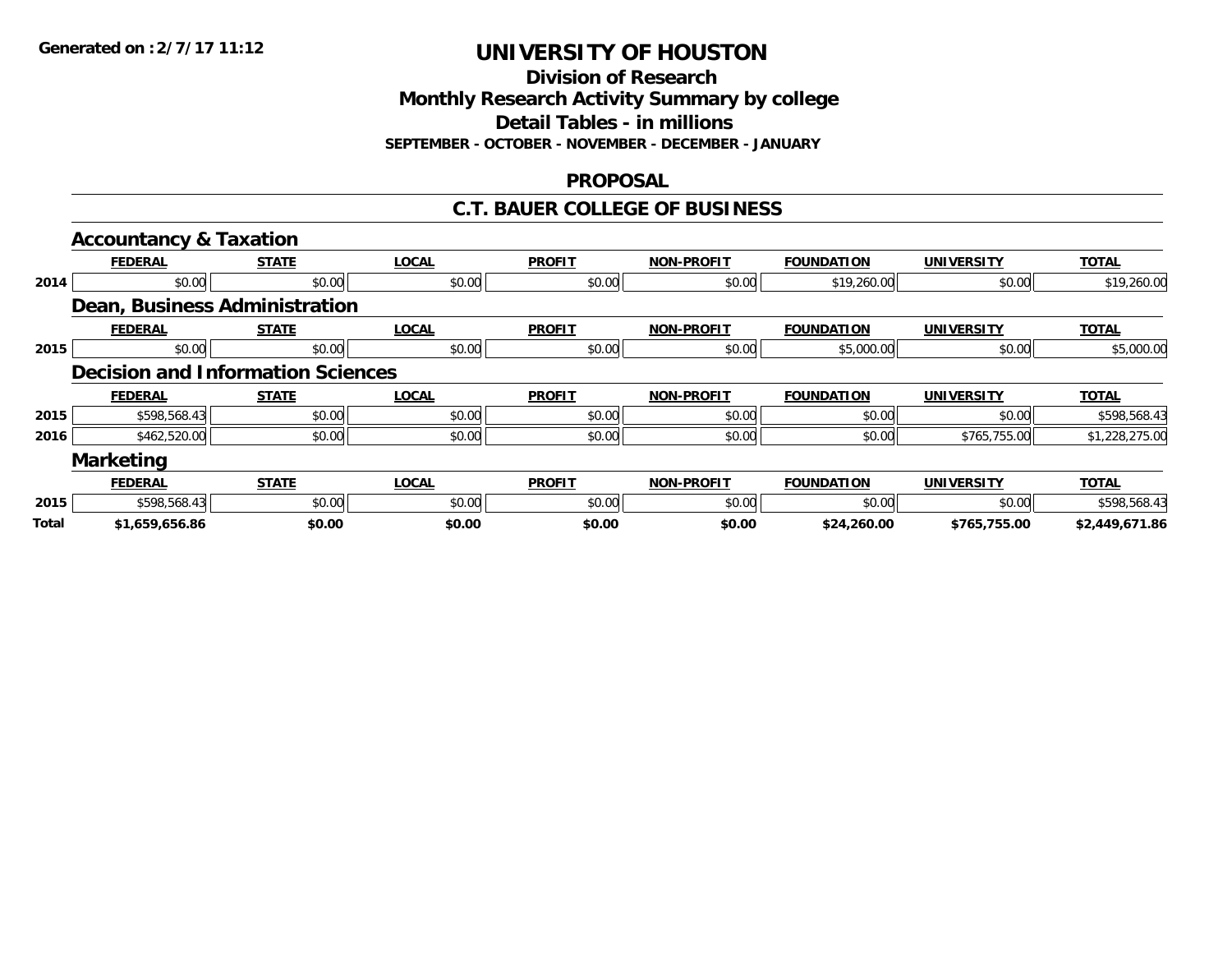## **Division of Research Monthly Research Activity Summary by college Detail Tables - in millions SEPTEMBER - OCTOBER - NOVEMBER - DECEMBER - JANUARY**

#### **PROPOSAL**

### **COLLEGE OF ARCHITECTURE**

|       | Architecture   |              |              |               |                   |                   |                   |                |  |  |  |  |  |
|-------|----------------|--------------|--------------|---------------|-------------------|-------------------|-------------------|----------------|--|--|--|--|--|
|       | <b>FEDERAL</b> | <b>STATE</b> | <b>LOCAL</b> | <b>PROFIT</b> | <b>NON-PROFIT</b> | <b>FOUNDATION</b> | <b>UNIVERSITY</b> | <b>TOTAL</b>   |  |  |  |  |  |
| 2013  | \$89,843.25    | \$0.00       | \$0.00       | \$0.00        | \$0.00            | \$0.00            | \$0.00            | \$89,843.25    |  |  |  |  |  |
| 2014  | \$0.00         | \$0.00       | \$0.00       | \$0.00        | \$19,925.20       | \$0.00            | \$0.00            | \$19,925.20    |  |  |  |  |  |
| 2015  | \$45,150.00    | \$0.00       | \$0.00       | \$0.00        | \$0.00            | \$0.00            | \$0.00            | \$45,150.00    |  |  |  |  |  |
| 2016  | \$50,000.00    | \$0.00       | \$0.00       | \$0.00        | \$0.00            | \$0.00            | \$0.00            | \$50,000.00    |  |  |  |  |  |
| 2017  | \$0.00         | \$0.00       | \$0.00       | \$80,000.00   | \$865,442.00      | \$0.00            | \$0.00            | \$945,442.00   |  |  |  |  |  |
| Total | \$184,993.25   | \$0.00       | \$0.00       | \$80,000.00   | \$885,367.20      | \$0.00            | \$0.00            | \$1,150,360.45 |  |  |  |  |  |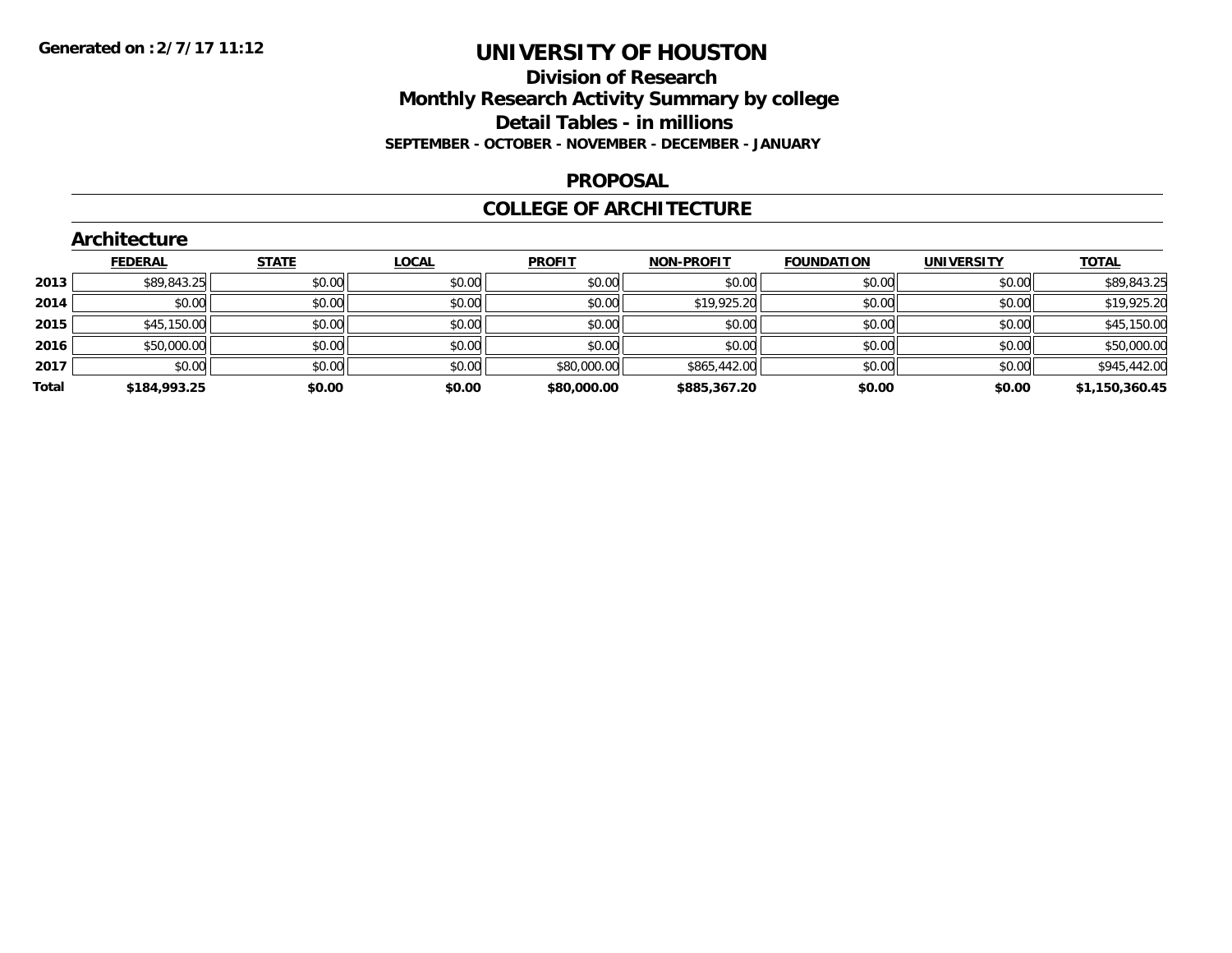## **Division of ResearchMonthly Research Activity Summary by college Detail Tables - in millions SEPTEMBER - OCTOBER - NOVEMBER - DECEMBER - JANUARY**

#### **PROPOSAL**

## **COLLEGE OF EDUCATION**

|      |                                   | <b>Consistency Mgmt and Coop Disc</b>              |                                              |               |                   |                   |                   |                |
|------|-----------------------------------|----------------------------------------------------|----------------------------------------------|---------------|-------------------|-------------------|-------------------|----------------|
|      | <b>FEDERAL</b>                    | <b>STATE</b>                                       | <b>LOCAL</b>                                 | <b>PROFIT</b> | <b>NON-PROFIT</b> | <b>FOUNDATION</b> | <b>UNIVERSITY</b> | <b>TOTAL</b>   |
| 2013 | \$2,480,018.64                    | \$0.00                                             | \$0.00                                       | \$0.00        | \$0.00            | \$0.00            | \$0.00            | \$2,480,018.64 |
| 2014 | \$2,482,766.34                    | \$0.00                                             | \$235,590.00                                 | \$0.00        | \$0.00            | \$0.00            | \$0.00            | \$2,718,356.34 |
|      | <b>Curriculum and Instruction</b> |                                                    |                                              |               |                   |                   |                   |                |
|      | <b>FEDERAL</b>                    | <b>STATE</b>                                       | <b>LOCAL</b>                                 | <b>PROFIT</b> | <b>NON-PROFIT</b> | <b>FOUNDATION</b> | <b>UNIVERSITY</b> | <b>TOTAL</b>   |
| 2013 | \$447,410.00                      | \$0.00                                             | \$0.00                                       | \$0.00        | \$0.00            | \$0.00            | \$258,964.50      | \$706,374.50   |
| 2014 | \$399,644.00                      | \$1,610,824.80                                     | \$21,958.00                                  | \$0.00        | \$105,000.00      | \$0.00            | \$262,874.00      | \$2,400,300.80 |
| 2015 | \$1,176,348.00                    | \$419,997.20                                       | \$0.00                                       | \$0.00        | \$0.00            | \$0.00            | \$50,000.00       | \$1,646,345.20 |
| 2016 | \$1,727,739.20                    | \$821,896.62                                       | \$0.00                                       | \$34,750.00   | \$0.00            | \$0.00            | \$0.00            | \$2,584,385.82 |
| 2017 | \$2,707,431.20                    | \$154,180.00                                       | \$0.00                                       | \$3,000.00    | \$138,424.00      | \$89,931.00       | \$0.00            | \$3,092,966.20 |
|      | Dean, Education                   |                                                    |                                              |               |                   |                   |                   |                |
|      | <b>FEDERAL</b>                    | <b>STATE</b>                                       | <b>LOCAL</b>                                 | <b>PROFIT</b> | <b>NON-PROFIT</b> | <b>FOUNDATION</b> | <b>UNIVERSITY</b> | <b>TOTAL</b>   |
| 2014 | \$0.00                            | \$258,000.00                                       | \$0.00                                       | \$0.00        | \$0.00            | \$0.00            | \$0.00            | \$258,000.00   |
| 2017 | \$1,287,500.00                    | \$0.00                                             | \$0.00                                       | \$0.00        | \$0.00            | \$0.00            | \$0.00            | \$1,287,500.00 |
|      |                                   | <b>Educational Leadership &amp; Policy Studies</b> |                                              |               |                   |                   |                   |                |
|      | <b>FEDERAL</b>                    | <b>STATE</b>                                       | <b>LOCAL</b>                                 | <b>PROFIT</b> | <b>NON-PROFIT</b> | <b>FOUNDATION</b> | <b>UNIVERSITY</b> | <b>TOTAL</b>   |
| 2013 | \$208,076.00                      | \$0.00                                             | \$0.00                                       | \$0.00        | \$0.00            | \$0.00            | \$0.00            | \$208,076.00   |
| 2014 | \$432,549.40                      | \$258,000.00                                       | \$27,400.00                                  | \$0.00        | \$375,000.00      | \$0.00            | \$172,455.00      | \$1,265,404.40 |
| 2015 | \$0.00                            | \$0.00                                             | \$0.00                                       | \$0.00        | \$0.00            | \$0.00            | \$78,750.00       | \$78,750.00    |
| 2016 | \$119,999.50                      | \$0.00                                             | \$375,000.00                                 | \$35,000.00   | \$0.00            | \$0.00            | \$20,475.00       | \$550,474.50   |
| 2017 | \$192,865.85                      | \$0.00                                             | \$0.00                                       | \$0.00        | \$0.00            | \$98,428.00       | \$0.00            | \$291,293.85   |
|      |                                   | <b>Institute for Urban Education</b>               |                                              |               |                   |                   |                   |                |
|      | <b>FEDERAL</b>                    | <b>STATE</b>                                       | <b>LOCAL</b>                                 | <b>PROFIT</b> | <b>NON-PROFIT</b> | <b>FOUNDATION</b> | <b>UNIVERSITY</b> | <b>TOTAL</b>   |
| 2013 | \$0.00                            | \$0.00                                             | \$0.00                                       | \$0.00        | \$0.00            | \$0.00            | \$0.00            | \$0.00         |
| 2014 | \$0.00                            | \$0.00                                             | \$0.00                                       | \$0.00        | \$0.00            | \$0.00            | \$0.00            | \$0.00         |
|      |                                   |                                                    | Psychological, Health, and Learning Sciences |               |                   |                   |                   |                |
|      | <b>FEDERAL</b>                    | <b>STATE</b>                                       | <b>LOCAL</b>                                 | <b>PROFIT</b> | <b>NON-PROFIT</b> | <b>FOUNDATION</b> | <b>UNIVERSITY</b> | <b>TOTAL</b>   |
| 2013 | \$2,753,962.00                    | \$71,610.00                                        | \$0.00                                       | \$0.00        | \$0.00            | \$300,318.00      | \$459,945.50      | \$3,585,835.50 |
| 2014 | \$3,130,026.00                    | \$814,606.00                                       | \$0.00                                       | \$0.00        | \$5,000.00        | \$0.00            | \$565,789.00      | \$4,515,421.00 |
| 2015 | \$2,594,640.91                    | \$0.00                                             | \$0.00                                       | \$0.00        | \$79,247.00       | \$69,196.00       | \$1,115,569.00    | \$3,858,652.91 |
| 2016 | \$1,522,673.70                    | \$159,765.50                                       | \$0.00                                       | \$0.00        | \$878,429.40      | \$0.00            | \$519,159.00      | \$3,080,027.60 |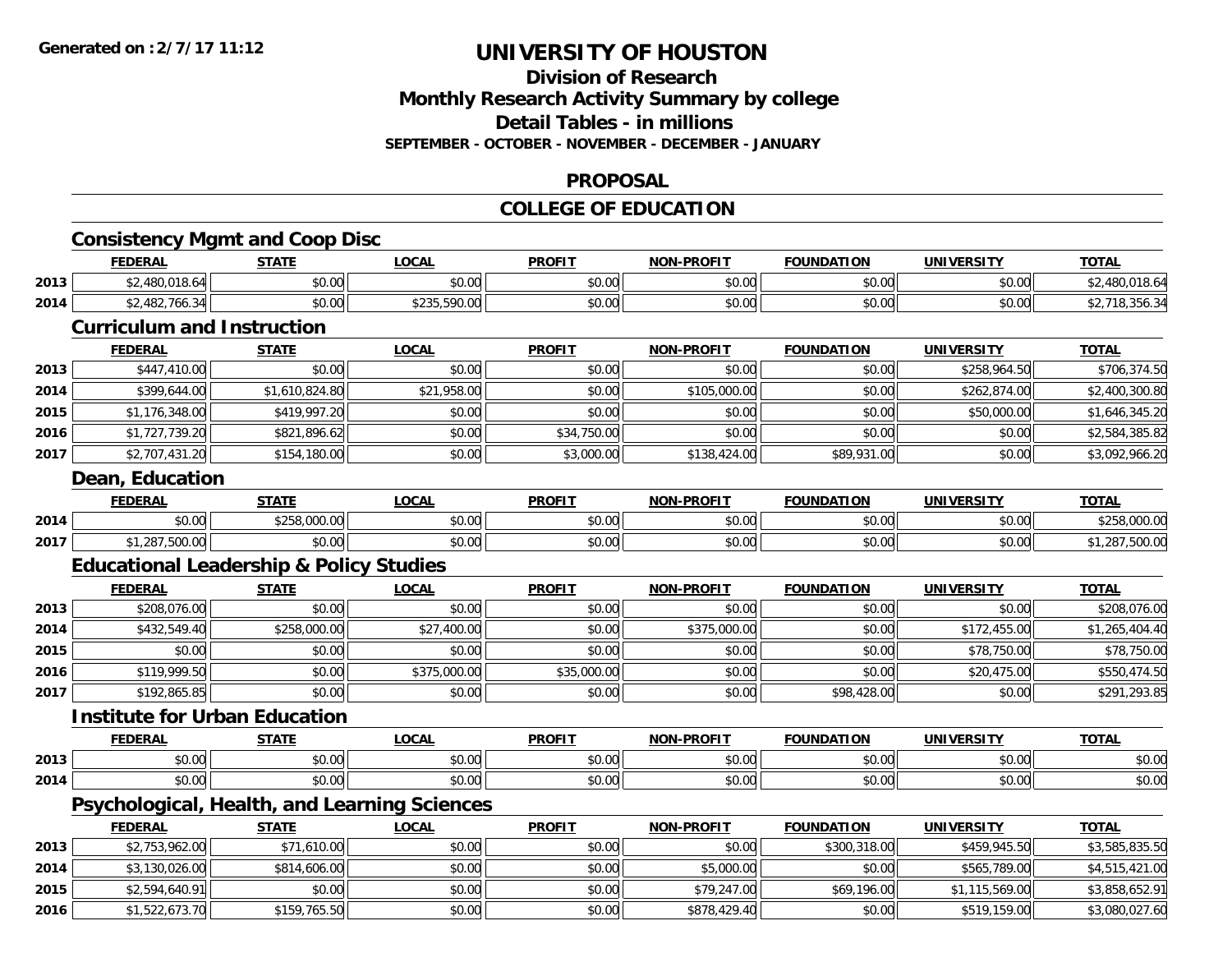**Division of Research**

**Monthly Research Activity Summary by college**

**Detail Tables - in millions**

**SEPTEMBER - OCTOBER - NOVEMBER - DECEMBER - JANUARY**

### **PROPOSAL**

#### **COLLEGE OF EDUCATION**

## **Psychological, Health, and Learning Sciences**

|       | <b>FEDERAL</b>    | <b>STATE</b>   | <b>LOCAL</b> | <b>PROFIT</b> | <b>NON-PROFIT</b> | <b>FOUNDATION</b> | <b>UNIVERSITY</b> | <b>TOTAL</b>    |
|-------|-------------------|----------------|--------------|---------------|-------------------|-------------------|-------------------|-----------------|
| 2017  | \$2,777,341.15    | \$17,400.00    | \$0.00       | \$0.00        | \$9,522.00        | \$0.00            | \$445,876.00      | \$3,250,139.15  |
|       | UH Charter School |                |              |               |                   |                   |                   |                 |
|       | <b>FEDERAL</b>    | <b>STATE</b>   | <b>LOCAL</b> | <b>PROFIT</b> | <b>NON-PROFIT</b> | <b>FOUNDATION</b> | <b>UNIVERSITY</b> | <b>TOTAL</b>    |
| 2013  | \$0.00            | \$1,489.55     | \$0.00       | \$0.00        | \$0.00            | \$0.00            | \$0.00            | \$1,489.55      |
| 2014  | \$187,811.00      | \$0.00         | \$0.00       | \$0.00        | \$0.00            | \$0.00            | \$0.00            | \$187,811.00    |
| 2017  | \$0.00            | \$500.00       | \$0.00       | \$0.00        | \$0.00            | \$0.00            | \$0.00            | \$500.00        |
| Total | \$26,628,802.89   | \$4.588.269.67 | \$659,948.00 | \$72,750.00   | \$1,590,622.40    | \$557,873.00      | \$3,949,857.00    | \$38,048,122.96 |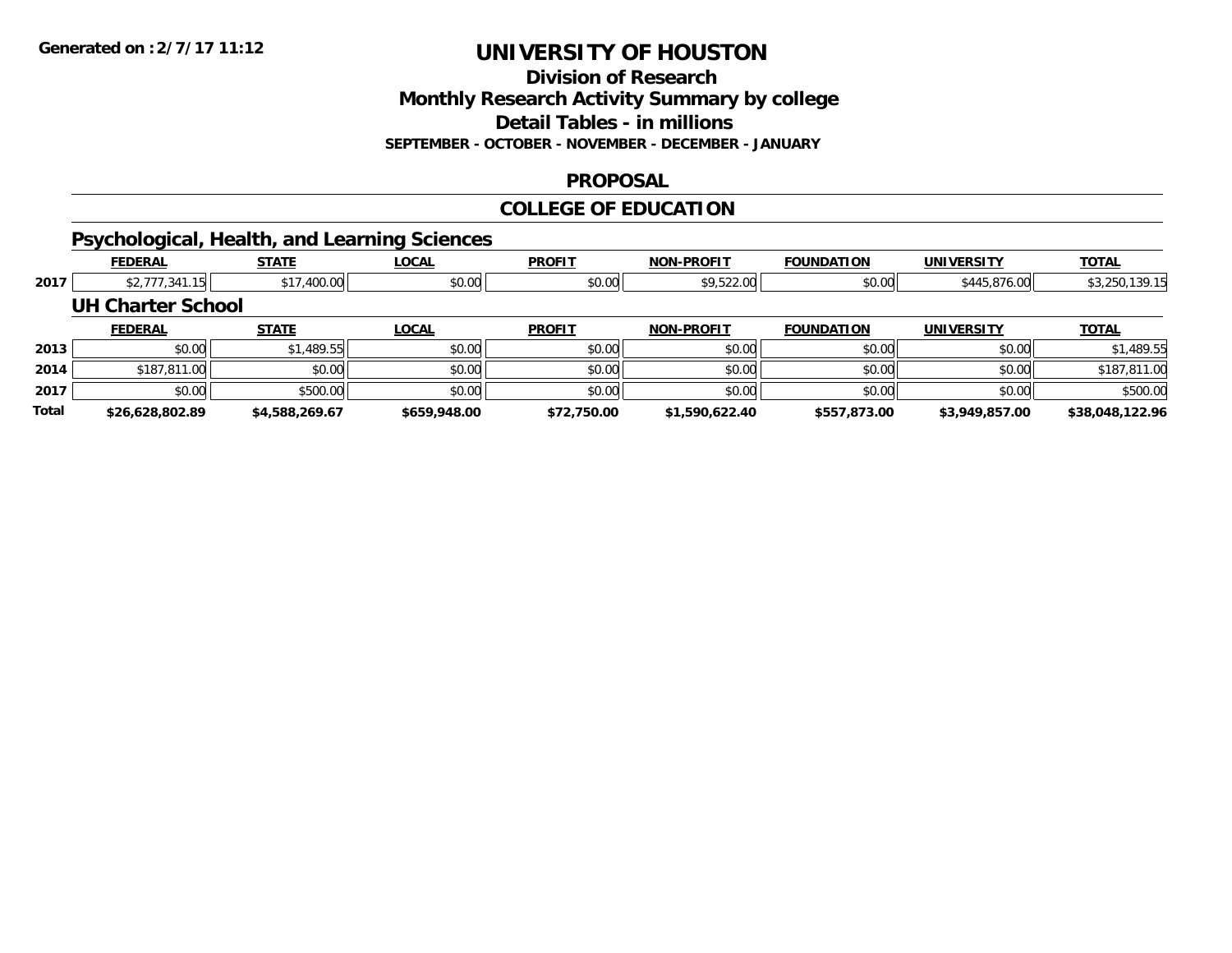**Division of Research**

**Monthly Research Activity Summary by college**

**Detail Tables - in millions**

**SEPTEMBER - OCTOBER - NOVEMBER - DECEMBER - JANUARY**

### **PROPOSAL**

|      | <b>FEDERAL</b>                              | <b>STATE</b> | <b>LOCAL</b> | <b>PROFIT</b> | <b>NON-PROFIT</b> | <b>FOUNDATION</b> | <b>UNIVERSITY</b> | <b>TOTAL</b>   |
|------|---------------------------------------------|--------------|--------------|---------------|-------------------|-------------------|-------------------|----------------|
| 2014 | \$0.00                                      | \$0.00       | \$0.00       | \$0.00        | \$1,500.00        | \$0.00            | \$0.00            | \$1,500.00     |
| 2016 | \$0.00                                      | \$0.00       | \$0.00       | \$0.00        | \$1,250.00        | \$0.00            | \$0.00            | \$1,250.00     |
|      | <b>Arte Publico Press</b>                   |              |              |               |                   |                   |                   |                |
|      | <b>FEDERAL</b>                              | <b>STATE</b> | <b>LOCAL</b> | <b>PROFIT</b> | <b>NON-PROFIT</b> | <b>FOUNDATION</b> | <b>UNIVERSITY</b> | <b>TOTAL</b>   |
| 2013 | \$0.00                                      | \$10,000.00  | \$0.00       | \$0.00        | \$30,000.00       | \$150,000.00      | \$0.00            | \$190,000.00   |
| 2014 | \$0.00                                      | \$0.00       | \$0.00       | \$0.00        | \$0.00            | \$150,000.00      | \$0.00            | \$150,000.00   |
| 2015 | \$163,532.00                                | \$15,000.00  | \$0.00       | \$0.00        | \$0.00            | \$0.00            | \$0.00            | \$178,532.00   |
| 2017 | \$0.00                                      | \$0.00       | \$0.00       | \$0.00        | \$5,500.00        | \$0.00            | \$0.00            | \$5,500.00     |
|      | Communication                               |              |              |               |                   |                   |                   |                |
|      | <b>FEDERAL</b>                              | <b>STATE</b> | <b>LOCAL</b> | <b>PROFIT</b> | <b>NON-PROFIT</b> | <b>FOUNDATION</b> | <b>UNIVERSITY</b> | <b>TOTAL</b>   |
| 2013 | \$0.00                                      | \$0.00       | \$0.00       | \$0.00        | \$9,800.00        | \$0.00            | \$76,763.00       | \$86,563.00    |
| 2014 | \$0.00                                      | \$0.00       | \$0.00       | \$0.00        | \$0.00            | \$34,993.00       | \$9,591.00        | \$44,584.00    |
| 2015 | \$2,756,588.72                              | \$0.00       | \$0.00       | \$0.00        | \$0.00            | \$0.00            | \$0.00            | \$2,756,588.72 |
| 2017 | \$495,000.00                                | \$0.00       | \$0.00       | \$0.00        | \$253,362.60      | \$0.00            | \$0.00            | \$748,362.60   |
|      | <b>Communication Sciences and Disorders</b> |              |              |               |                   |                   |                   |                |
|      | <b>FEDERAL</b>                              | <b>STATE</b> | <b>LOCAL</b> | <b>PROFIT</b> | <b>NON-PROFIT</b> | <b>FOUNDATION</b> | <b>UNIVERSITY</b> | <b>TOTAL</b>   |
| 2013 | \$535,125.00                                | \$13,290.00  | \$0.00       | \$0.00        | \$54,922.00       | \$0.00            | \$396,469.00      | \$999,806.00   |
| 2014 | \$295,718.47                                | \$0.00       | \$0.00       | \$0.00        | \$0.00            | \$15,676.00       | \$0.00            | \$311,394.47   |
| 2015 | \$0.00                                      | \$0.00       | \$0.00       | \$0.00        | \$0.00            | \$4,949.00        | \$29,789.00       | \$34,738.00    |
| 2016 | \$0.00                                      | \$29,842.00  | \$0.00       | \$0.00        | \$0.00            | \$0.00            | \$54,553.52       | \$84,395.52    |
| 2017 | \$406,350.00                                | \$0.00       | \$0.00       | \$0.00        | \$0.00            | \$0.00            | \$0.00            | \$406,350.00   |
|      | <b>Comparative Cultural Studies</b>         |              |              |               |                   |                   |                   |                |
|      | <b>FEDERAL</b>                              | <b>STATE</b> | <b>LOCAL</b> | <b>PROFIT</b> | <b>NON-PROFIT</b> | <b>FOUNDATION</b> | <b>UNIVERSITY</b> | <b>TOTAL</b>   |
| 2017 | \$0.00                                      | \$5,000.00   | \$0.00       | \$0.00        | \$250,932.60      | \$0.00            | \$0.00            | \$255,932.60   |
|      | Dean, Liberal Arts and Social Sciences      |              |              |               |                   |                   |                   |                |
|      | <b>FEDERAL</b>                              | <b>STATE</b> | <b>LOCAL</b> | <b>PROFIT</b> | <b>NON-PROFIT</b> | <b>FOUNDATION</b> | <b>UNIVERSITY</b> | <b>TOTAL</b>   |
| 2014 | \$0.00                                      | \$0.00       | \$0.00       | \$0.00        | \$55,000.00       | \$0.00            | \$0.00            | \$55,000.00    |
| 2015 | \$598,568.43                                | \$0.00       | \$0.00       | \$0.00        | \$0.00            | \$0.00            | \$0.00            | \$598,568.43   |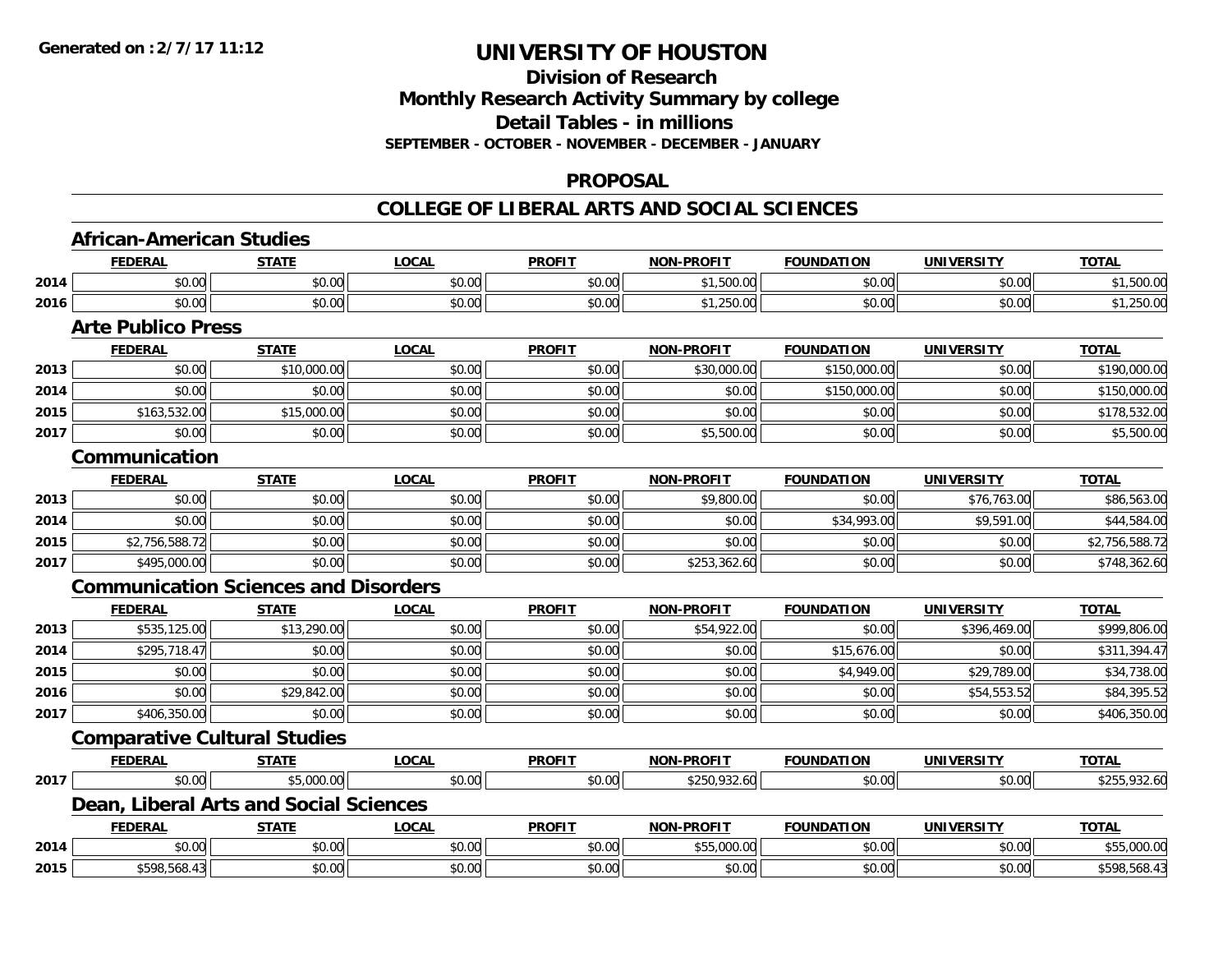## **Division of ResearchMonthly Research Activity Summary by college Detail Tables - in millions SEPTEMBER - OCTOBER - NOVEMBER - DECEMBER - JANUARY**

#### **PROPOSAL**

|      | <b>Economics</b>                      |                |              |                |                   |                   |                   |                |  |  |
|------|---------------------------------------|----------------|--------------|----------------|-------------------|-------------------|-------------------|----------------|--|--|
|      | <b>FEDERAL</b>                        | <b>STATE</b>   | <b>LOCAL</b> | <b>PROFIT</b>  | <b>NON-PROFIT</b> | <b>FOUNDATION</b> | <b>UNIVERSITY</b> | <b>TOTAL</b>   |  |  |
| 2013 | \$133,160.00                          | \$0.00         | \$0.00       | \$0.00         | \$0.00            | \$34,967.00       | \$0.00            | \$168,127.00   |  |  |
| 2014 | \$0.00                                | \$0.00         | \$0.00       | \$0.00         | \$0.00            | \$28,449.00       | \$90,353.00       | \$118,802.00   |  |  |
| 2015 | \$7,606,296.24                        | \$0.00         | \$0.00       | \$0.00         | \$15,000.00       | \$0.00            | \$0.00            | \$7,621,296.24 |  |  |
| 2016 | \$2,098,832.00                        | \$0.00         | \$0.00       | \$0.00         | \$92,673.00       | \$0.00            | \$0.00            | \$2,191,505.00 |  |  |
| 2017 | \$0.00                                | \$0.00         | \$0.00       | \$0.00         | \$0.00            | \$303,069.00      | \$0.00            | \$303,069.00   |  |  |
|      | <b>English</b>                        |                |              |                |                   |                   |                   |                |  |  |
|      | <b>FEDERAL</b>                        | <b>STATE</b>   | <b>LOCAL</b> | <b>PROFIT</b>  | <b>NON-PROFIT</b> | <b>FOUNDATION</b> | <b>UNIVERSITY</b> | <b>TOTAL</b>   |  |  |
| 2014 | \$363,341.50                          | \$7,109.00     | \$0.00       | \$0.00         | \$0.00            | \$0.00            | \$0.00            | \$370,450.50   |  |  |
| 2015 | \$0.00                                | \$0.00         | \$0.00       | \$0.00         | \$1,500.00        | \$0.00            | \$0.00            | \$1,500.00     |  |  |
| 2016 | \$0.00                                | \$0.00         | \$0.00       | \$0.00         | \$1,250.00        | \$0.00            | \$0.00            | \$1,250.00     |  |  |
| 2017 | \$0.00                                | \$0.00         | \$0.00       | \$0.00         | \$0.00            | \$0.00            | \$2,981.00        | \$2,981.00     |  |  |
|      | <b>Health and Human Performance</b>   |                |              |                |                   |                   |                   |                |  |  |
|      | <b>FEDERAL</b>                        | <b>STATE</b>   | <b>LOCAL</b> | <b>PROFIT</b>  | <b>NON-PROFIT</b> | <b>FOUNDATION</b> | <b>UNIVERSITY</b> | <b>TOTAL</b>   |  |  |
| 2013 | \$5,566,474.52                        | \$0.00         | \$0.00       | \$0.00         | \$472,354.00      | \$19,976.00       | \$133,652.00      | \$6,192,456.52 |  |  |
| 2014 | \$2,935,129.30                        | \$0.00         | \$0.00       | \$0.00         | \$40,000.00       | \$38,482.40       | \$0.00            | \$3,013,611.70 |  |  |
| 2015 | \$2,442,036.50                        | \$1,000,000.00 | \$0.00       | \$450,000.00   | \$191,298.20      | \$200,000.00      | \$152,568.40      | \$4,435,903.10 |  |  |
| 2016 | \$2,435,683.80                        | \$71,673.50    | \$0.00       | \$1,290,377.00 | \$88,120.80       | \$150,000.00      | \$317,647.70      | \$4,353,502.80 |  |  |
| 2017 | \$4,117,783.15                        | \$182,091.00   | \$0.00       | \$1,021,056.00 | \$439,500.00      | \$1,445,674.00    | \$122,351.00      | \$7,328,455.15 |  |  |
|      | <b>Hispanic Studies</b>               |                |              |                |                   |                   |                   |                |  |  |
|      | <b>FEDERAL</b>                        | <b>STATE</b>   | <b>LOCAL</b> | <b>PROFIT</b>  | <b>NON-PROFIT</b> | <b>FOUNDATION</b> | <b>UNIVERSITY</b> | <b>TOTAL</b>   |  |  |
| 2013 | \$0.00                                | \$0.00         | \$0.00       | \$0.00         | \$0.00            | \$0.00            | \$11,992.50       | \$11,992.50    |  |  |
| 2014 | \$295,629.77                          | \$0.00         | \$0.00       | \$0.00         | \$0.00            | \$0.00            | \$0.00            | \$295,629.77   |  |  |
| 2015 | \$0.00                                | \$0.00         | \$0.00       | \$0.00         | \$0.00            | \$0.00            | \$0.00            | \$0.00         |  |  |
|      | <b>History</b>                        |                |              |                |                   |                   |                   |                |  |  |
|      | <b>FEDERAL</b>                        | <b>STATE</b>   | <b>LOCAL</b> | <b>PROFIT</b>  | <b>NON-PROFIT</b> | <b>FOUNDATION</b> | <b>UNIVERSITY</b> | <b>TOTAL</b>   |  |  |
| 2016 | \$127,798.80                          | \$0.00         | \$0.00       | \$0.00         | \$82,000.00       | \$0.00            | \$0.00            | \$209,798.80   |  |  |
|      | <b>Hobby Center for Public Policy</b> |                |              |                |                   |                   |                   |                |  |  |
|      | <b>FEDERAL</b>                        | <b>STATE</b>   | <b>LOCAL</b> | <b>PROFIT</b>  | <b>NON-PROFIT</b> | <b>FOUNDATION</b> | <b>UNIVERSITY</b> | <b>TOTAL</b>   |  |  |
| 2013 | \$164,250.00                          | \$0.00         | \$0.00       | \$0.00         | \$0.00            | \$0.00            | \$0.00            | \$164,250.00   |  |  |
| 2014 | \$1,800.00                            | \$0.00         | \$0.00       | \$0.00         | \$0.00            | \$7,000.00        | \$0.00            | \$8,800.00     |  |  |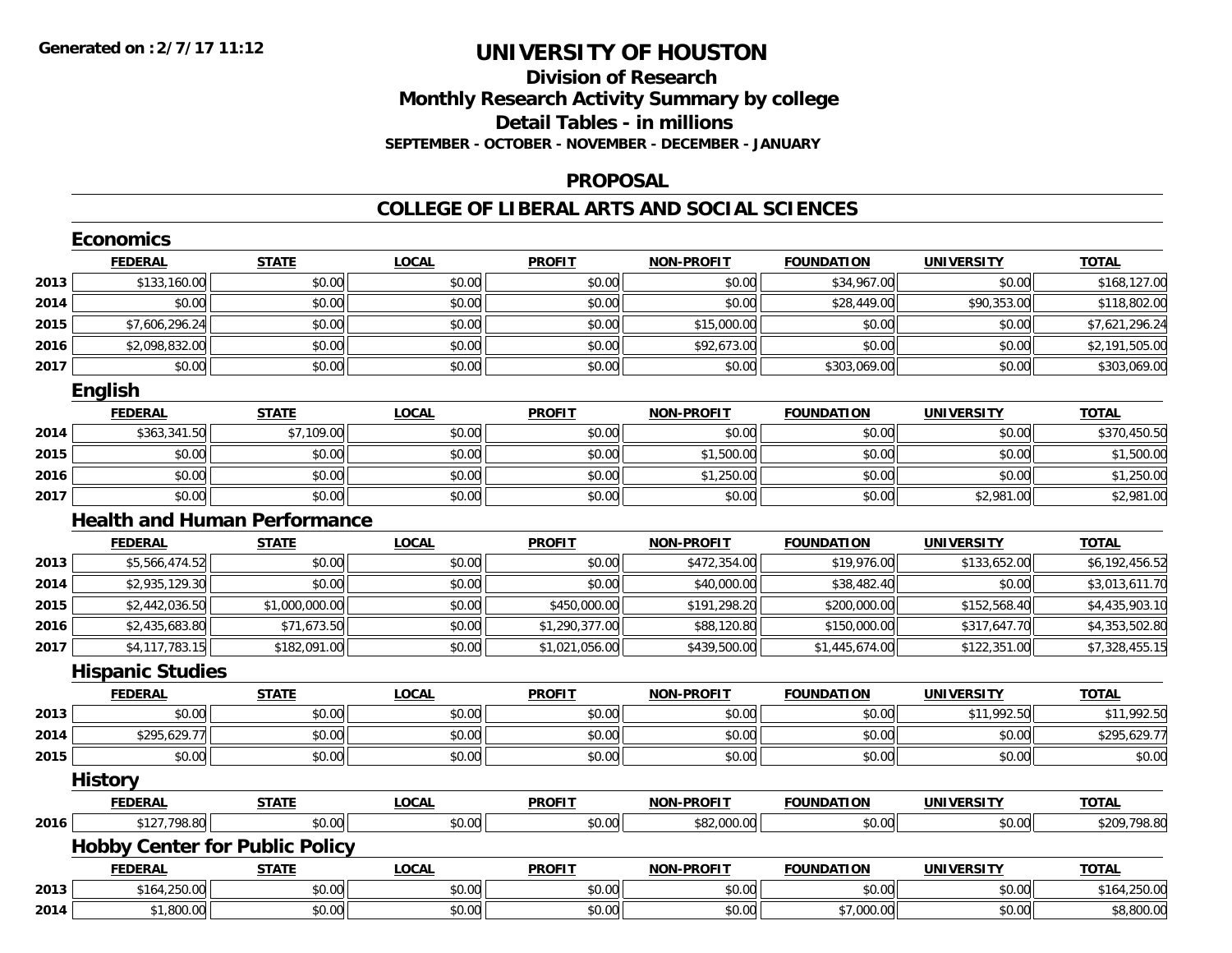**Division of Research**

**Monthly Research Activity Summary by college**

**Detail Tables - in millions**

**SEPTEMBER - OCTOBER - NOVEMBER - DECEMBER - JANUARY**

### **PROPOSAL**

|       | <b>Hobby Center for Public Policy</b> |                |              |                |                   |                   |                   |                  |
|-------|---------------------------------------|----------------|--------------|----------------|-------------------|-------------------|-------------------|------------------|
|       | <b>FEDERAL</b>                        | <b>STATE</b>   | <b>LOCAL</b> | <b>PROFIT</b>  | <b>NON-PROFIT</b> | <b>FOUNDATION</b> | <b>UNIVERSITY</b> | <b>TOTAL</b>     |
| 2015  | \$0.00                                | \$0.00         | \$0.00       | \$0.00         | \$0.00            | \$15,000.00       | \$0.00            | \$15,000.00      |
| 2017  | \$0.00                                | \$0.00         | \$0.00       | \$0.00         | \$0.00            | \$16,600.00       | \$0.00            | \$16,600.00      |
|       | Modern/Classical Languages            |                |              |                |                   |                   |                   |                  |
|       | <b>FEDERAL</b>                        | <b>STATE</b>   | <b>LOCAL</b> | <b>PROFIT</b>  | <b>NON-PROFIT</b> | <b>FOUNDATION</b> | <b>UNIVERSITY</b> | <b>TOTAL</b>     |
| 2013  | \$99,251.00                           | \$0.00         | \$0.00       | \$0.00         | \$0.00            | \$0.00            | \$0.00            | \$99,251.00      |
| 2015  | \$89,835.00                           | \$0.00         | \$0.00       | \$0.00         | \$0.00            | \$29,771.00       | \$0.00            | \$119,606.00     |
| 2016  | \$0.00                                | \$0.00         | \$0.00       | \$0.00         | \$0.00            | \$28,460.00       | \$0.00            | \$28,460.00      |
|       | Philosophy                            |                |              |                |                   |                   |                   |                  |
|       | <b>FEDERAL</b>                        | <b>STATE</b>   | <b>LOCAL</b> | <b>PROFIT</b>  | <b>NON-PROFIT</b> | <b>FOUNDATION</b> | <b>UNIVERSITY</b> | <b>TOTAL</b>     |
| 2013  | \$24,897.00                           | \$0.00         | \$0.00       | \$0.00         | \$0.00            | \$0.00            | \$0.00            | \$24,897.00      |
|       | <b>Political Science</b>              |                |              |                |                   |                   |                   |                  |
|       | <b>FEDERAL</b>                        | <b>STATE</b>   | <b>LOCAL</b> | <b>PROFIT</b>  | <b>NON-PROFIT</b> | <b>FOUNDATION</b> | <b>UNIVERSITY</b> | <b>TOTAL</b>     |
| 2013  | \$293,986.00                          | \$0.00         | \$0.00       | \$0.00         | \$0.00            | \$0.00            | \$0.00            | \$293,986.00     |
| 2014  | \$77,661.00                           | \$0.00         | \$0.00       | \$0.00         | \$3,300.00        | \$13,706.00       | \$0.00            | \$94,667.00      |
| 2015  | \$277,127.00                          | \$0.00         | \$0.00       | \$45,000.00    | \$0.00            | \$0.00            | \$58,951.00       | \$381,078.00     |
| 2017  | \$109,209.00                          | \$0.00         | \$0.00       | \$450,000.00   | \$0.00            | \$202,046.00      | \$245,580.00      | \$1,006,835.00   |
|       | <b>Psychology</b>                     |                |              |                |                   |                   |                   |                  |
|       | <b>FEDERAL</b>                        | <b>STATE</b>   | <b>LOCAL</b> | <b>PROFIT</b>  | <b>NON-PROFIT</b> | <b>FOUNDATION</b> | <b>UNIVERSITY</b> | <b>TOTAL</b>     |
| 2013  | \$6,659,057.86                        | \$936,366.00   | \$0.00       | \$43,240.00    | \$128,520.00      | \$0.00            | \$1,524,925.50    | \$9,292,109.36   |
| 2014  | \$9,231,668.91                        | \$377,120.00   | \$0.00       | \$0.00         | \$368,067.60      | \$0.00            | \$1,894,179.00    | \$11,871,035.51  |
| 2015  | \$8,111,846.16                        | \$330,576.00   | \$0.00       | \$13,000.00    | \$197,681.80      | \$188,996.00      | \$2,557,920.20    | \$11,400,020.16  |
| 2016  | \$6,161,803.00                        | \$319,923.00   | \$0.00       | \$126,612.00   | \$2,077,955.47    | \$91,460.00       | \$3,068,143.00    | \$11,845,896.47  |
| 2017  | \$25,551,400.65                       | \$252,563.00   | \$0.00       | \$494,746.00   | \$56,910.00       | \$65,744.00       | \$509,998.00      | \$26,931,361.65  |
|       | Sociology                             |                |              |                |                   |                   |                   |                  |
|       | <b>FEDERAL</b>                        | <b>STATE</b>   | <b>LOCAL</b> | <b>PROFIT</b>  | <b>NON-PROFIT</b> | <b>FOUNDATION</b> | <b>UNIVERSITY</b> | <b>TOTAL</b>     |
| 2013  | \$160,063.00                          | \$0.00         | \$18,000.00  | \$0.00         | \$0.00            | \$0.00            | \$0.00            | \$178,063.00     |
| 2017  | \$388,572.90                          | \$0.00         | \$0.00       | \$0.00         | \$7,812.00        | \$0.00            | \$152,369.00      | \$548,753.90     |
| Total | \$90,775,476.67                       | \$3,550,553.50 | \$18,000.00  | \$3,934,031.00 | \$4,926,210.07    | \$3,235,018.40    | \$11,410,776.82   | \$117,850,066.46 |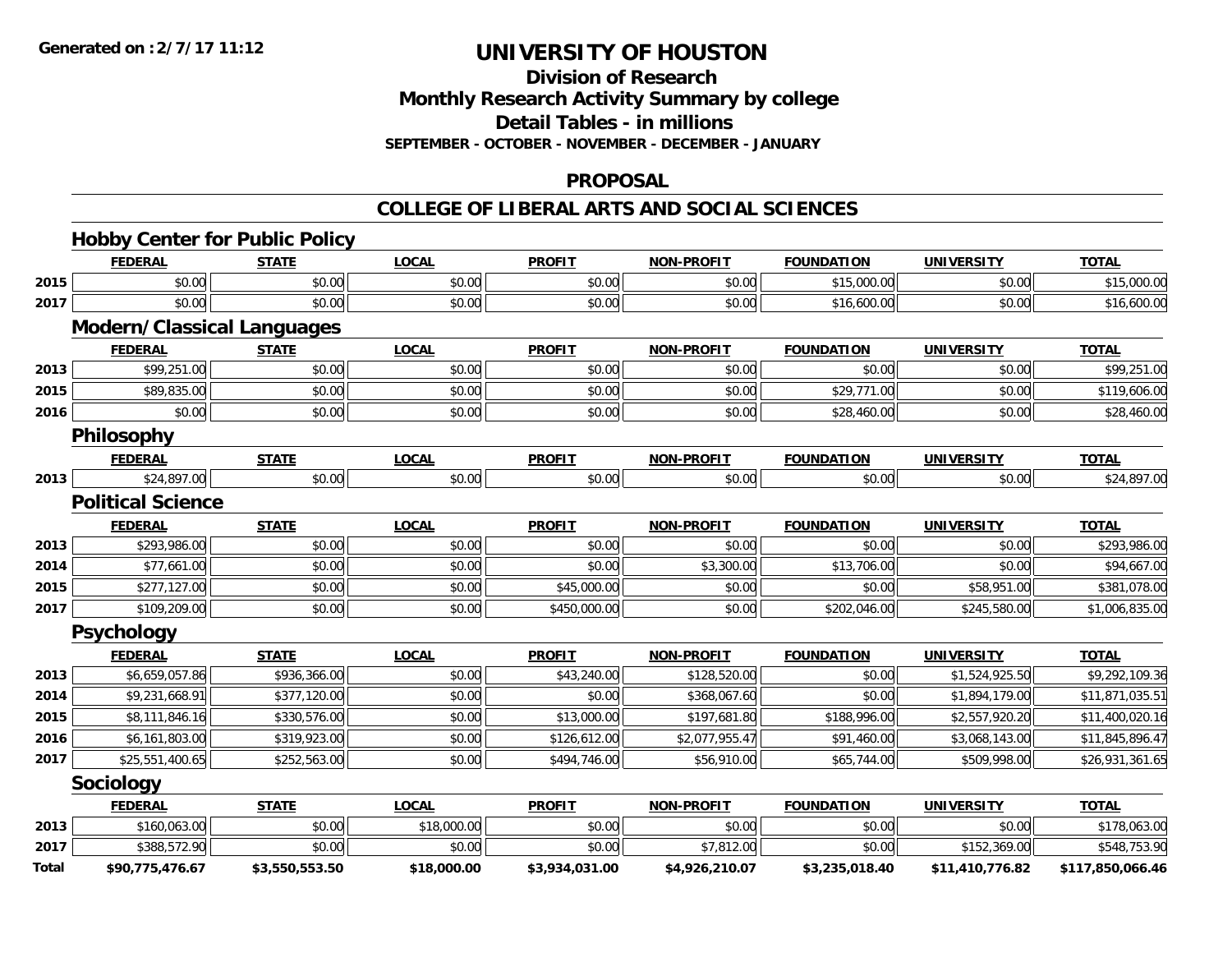## **Division of ResearchMonthly Research Activity Summary by college Detail Tables - in millionsSEPTEMBER - OCTOBER - NOVEMBER - DECEMBER - JANUARY**

### **PROPOSAL**

## **COLLEGE OF NATURAL SCIENCES AND MATHEMATICS**

## **Biology/Biochemistry**

|      | <b>FEDERAL</b>  | <b>STATE</b> | <u>LOCAL</u> | <b>PROFIT</b> | <b>NON-PROFIT</b> | <b>FOUNDATION</b> | UNIVERSITY   | <b>TOTAL</b>    |
|------|-----------------|--------------|--------------|---------------|-------------------|-------------------|--------------|-----------------|
| 2013 | \$9,488,910.50  | \$0.00       | \$0.00       | \$66,000.00   | \$0.00            | \$24,000.00       | \$842,424.00 | \$10,421,334.50 |
| 2014 | \$4,667,288.69  | \$504,067.75 | \$0.00       | \$0.00        | \$483,315.26      | \$1,375,317.00    | \$156,985.00 | \$7,186,973.70  |
| 2015 | \$8,211,008.92  | \$667,112.00 | \$0.00       | \$217,647.00  | \$266,276.89      | \$980,000.00      | \$714,300.00 | \$11,056,344.81 |
| 2016 | \$13,802,105.31 | \$674,163.00 | \$0.00       | \$99,000.00   | \$3,576,553.70    | \$890,625.00      | \$127,865.00 | \$19,170,312.01 |
| 2017 | \$4,271,116.25  | \$414,356.00 | \$0.00       | \$0.00        | \$83,645.20       | \$238,676.00      | \$477,543.00 | \$5,485,336.45  |

## **Center for Nuclear Receptors and Cell Signaling**

|      | <b>FEDERAL</b>  | <b>STATE</b>    | <b>LOCAL</b> | <b>PROFIT</b> | <b>NON-PROFIT</b> | <b>FOUNDATION</b> | <b>UNIVERSITY</b> | <b>TOTAL</b>    |
|------|-----------------|-----------------|--------------|---------------|-------------------|-------------------|-------------------|-----------------|
| 2013 | \$6,776,990.00  | \$0.00          | \$0.00       | \$60,000.00   | \$40,000.00       | \$550,000.00      | \$0.00            | \$7,426,990.00  |
| 2014 | \$8,983,917.00  | \$0.00          | \$0.00       | \$0.00        | \$1,839,612.00    | \$1,000,000.00    | \$0.00            | \$11,823,529.00 |
| 2015 | \$14,081,060.20 | \$11,264,578.50 | \$0.00       | \$0.00        | \$1,191,595.00    | \$478,020.00      | \$0.00            | \$27,015,253.70 |
| 2016 | \$8,669,872.00  | \$199,999.50    | \$0.00       | \$0.00        | \$2,180,834.00    | \$100,000.00      | \$0.00            | \$11,150,705.50 |
| 2017 | \$2,068,403.50  | \$0.00          | \$0.00       | \$0.00        | \$40,000.00       | \$1,419,334.00    | \$0.00            | \$3,527,737.50  |

## **Chemistry**

|      | <b>FEDERAL</b>  | <b>STATE</b>   | <b>LOCAL</b> | <b>PROFIT</b> | <b>NON-PROFIT</b> | <b>FOUNDATION</b> | <b>UNIVERSITY</b> | <b>TOTAL</b>    |
|------|-----------------|----------------|--------------|---------------|-------------------|-------------------|-------------------|-----------------|
| 2013 | \$10,274,892.64 | \$1,678,546.00 | \$0.00       | \$0.00        | \$0.00            | \$100,000.00      | \$0.00            | \$12,053,438.64 |
| 2014 | \$7,337,729.00  | \$0.00         | \$0.00       | \$0.00        | \$595,000.00      | \$3,855,000.00    | \$158,025.00      | \$11,945,754.00 |
| 2015 | \$5,536,621.60  | \$2,429,502.00 | \$0.00       | \$124,348.00  | \$420,000.00      | \$1,015,000.00    | \$1,065,491.00    | \$10,590,962.60 |
| 2016 | \$3,920,385.12  | \$2,337,820.70 | \$0.00       | \$0.00        | \$5,000.00        | \$415,000.00      | \$5,000.00        | \$6,683,205.82  |
| 2017 | \$7,584,977.00  | \$0.00         | \$0.00       | \$25,000.00   | \$110,000.00      | \$160,000.00      | \$15,000.00       | \$7,894,977.00  |

#### **Computer Science**

|      | <b>FEDERAL</b>  | <b>STATE</b>   | <b>LOCAL</b> | <b>PROFIT</b> | <b>NON-PROFIT</b> | <b>FOUNDATION</b> | <b>UNIVERSITY</b> | <u>TOTAL</u>    |
|------|-----------------|----------------|--------------|---------------|-------------------|-------------------|-------------------|-----------------|
| 2013 | \$11,521,118.99 | \$0.00         | \$0.00       | \$341,482.83  | \$320,000.00      | \$0.00            | \$0.00            | \$12,182,601.82 |
| 2014 | \$20,462,799.42 | \$1,275,971.50 | \$0.00       | \$22,411.41   | \$1,385,779.00    | \$78,646.25       | \$0.00            | \$23,225,607.58 |
| 2015 | \$39,314,573.27 | \$1,592,955.50 | \$0.00       | \$567,680.00  | \$228,000.00      | \$134,316.00      | \$629,431.60      | \$42,466,956.37 |
| 2016 | \$10,111,113.00 | \$0.00         | \$0.00       | \$213,093.40  | \$859,599.00      | \$660,000.00      | \$258,859.30      | \$12,102,664.70 |
| 2017 | \$8,841,787.60  | \$0.00         | \$0.00       | \$327,411.00  | \$616,604.60      | \$199,104.00      | \$773,109.00      | \$10,758,016.20 |

## **Dean, Natural Sciences and Mathematics**

|      | <b>FEDERAL</b> | -----             | $\sim$<br>.UCAI        | <b>PROFIT</b>          | <b>LDDOFIT</b><br><b>NON</b>        | TION<br>INDA.                 | JN.                                                   | <b>TOTAL</b>                                          |
|------|----------------|-------------------|------------------------|------------------------|-------------------------------------|-------------------------------|-------------------------------------------------------|-------------------------------------------------------|
| 2013 | $\sim$<br>ט.ט  | $\sim$ 00<br>ט.טע | $\sim$ $\sim$<br>vv.vv | $\sim$ $\sim$<br>DU.UU | 0.00<br>JU.UU                       | $\sim$ $\sim$ $\sim$<br>JU.UU | $\mathfrak{c} \cap \mathfrak{c} \cap$<br><b>DU.UG</b> | $\mathsf{A} \cap \mathsf{A} \cap \mathsf{A}$<br>JU.UU |
| 2014 | pu.uu          | $*20K$<br>. .     | 0000<br>PO.OO          | $F^{n}$                | $\sim$ $\sim$<br>$\cap$<br>a.uuu.uu | JU.UU                         | \$0.00                                                | י ט.⊾⊤                                                |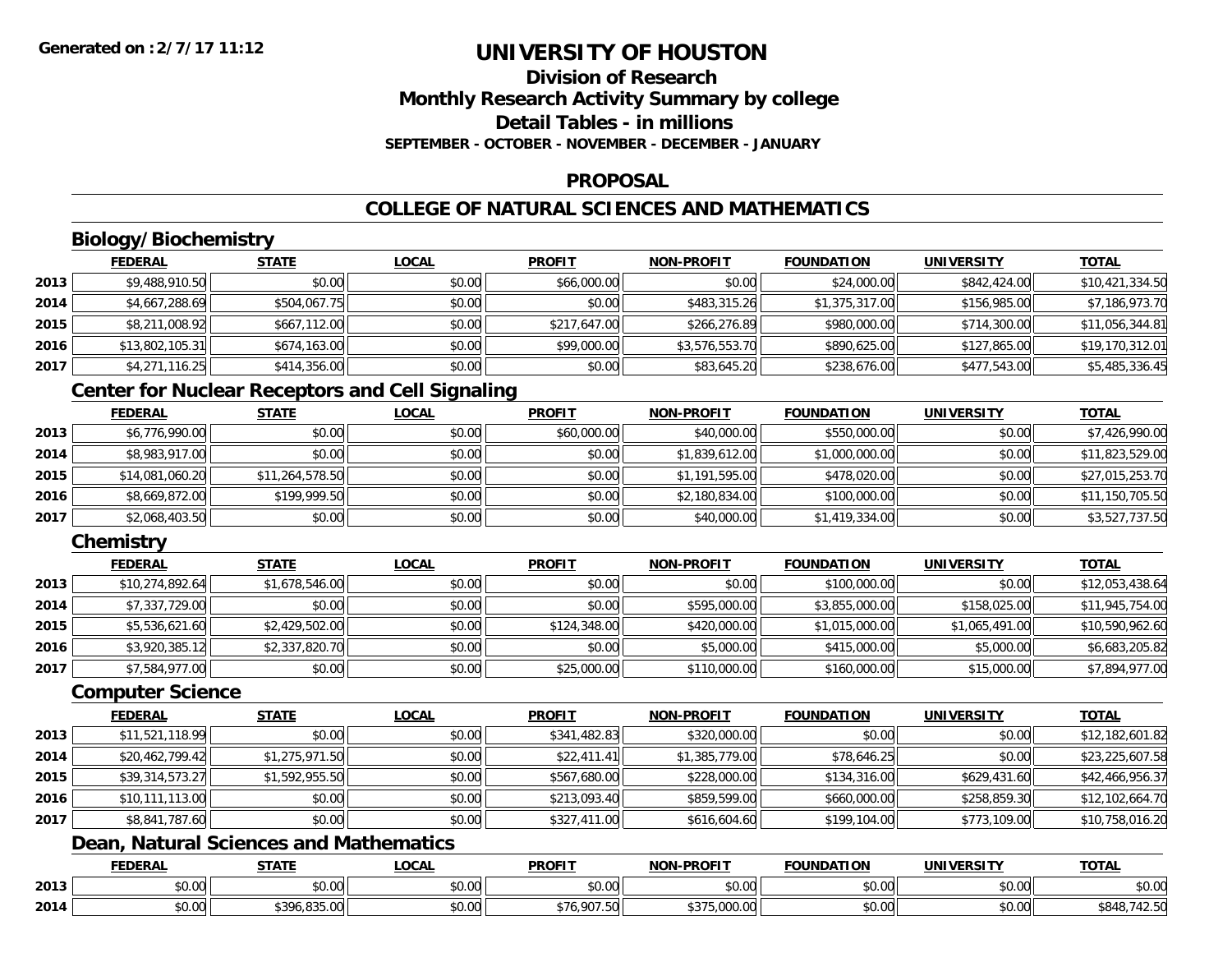**Division of Research**

**Monthly Research Activity Summary by college**

**Detail Tables - in millions**

**SEPTEMBER - OCTOBER - NOVEMBER - DECEMBER - JANUARY**

### **PROPOSAL**

#### **COLLEGE OF NATURAL SCIENCES AND MATHEMATICS**

|--|

|              | <b>FEDERAL</b>                                       | <b>STATE</b>    | <b>LOCAL</b> | <b>PROFIT</b>  | <b>NON-PROFIT</b> | <b>FOUNDATION</b> | <b>UNIVERSITY</b> | <b>TOTAL</b>     |
|--------------|------------------------------------------------------|-----------------|--------------|----------------|-------------------|-------------------|-------------------|------------------|
| 2015         | \$600,150.50                                         | \$0.00          | \$0.00       | \$0.00         | \$0.00            | \$0.00            | \$0.00            | \$600,150.50     |
|              | <b>Earth &amp; Atmospheric Sciences</b>              |                 |              |                |                   |                   |                   |                  |
|              | <b>FEDERAL</b>                                       | <b>STATE</b>    | <b>LOCAL</b> | <b>PROFIT</b>  | <b>NON-PROFIT</b> | <b>FOUNDATION</b> | <b>UNIVERSITY</b> | <b>TOTAL</b>     |
| 2013         | \$3,085,639.00                                       | \$0.00          | \$0.00       | \$414,775.00   | \$0.00            | \$0.00            | \$379,607.68      | \$3,880,021.68   |
| 2014         | \$4,766,127.75                                       | \$679,654.00    | \$0.00       | \$109.812.00   | \$355,000.00      | \$0.00            | \$0.00            | \$5,910,593.75   |
| 2015         | \$4,193,873.41                                       | \$206,938.00    | \$0.00       | \$328,139.00   | \$476,663.25      | \$195,000.00      | \$605,169.00      | \$6,005,782.66   |
| 2016         | \$4,362,361.80                                       | \$170,000.00    | \$0.00       | \$11,098.00    | \$220,000.00      | \$660,000.00      | \$111,386.00      | \$5,534,845.80   |
| 2017         | \$3,130,422.00                                       | \$430,000.00    | \$0.00       | \$176,473.00   | \$110,000.00      | \$195,000.00      | \$434,142.00      | \$4,476,037.00   |
|              | <b>Institute for Climate and Atmospheric Science</b> |                 |              |                |                   |                   |                   |                  |
|              | <b>FEDERAL</b>                                       | <b>STATE</b>    | <b>LOCAL</b> | <b>PROFIT</b>  | <b>NON-PROFIT</b> | <b>FOUNDATION</b> | <b>UNIVERSITY</b> | <b>TOTAL</b>     |
| 2013         | \$0.00                                               | \$0.00          | \$0.00       | \$0.00         | \$0.00            | \$0.00            | \$0.00            | \$0.00           |
| 2014         | \$0.00                                               | \$0.00          | \$0.00       | \$0.00         | \$0.00            | \$0.00            | \$0.00            | \$0.00           |
|              | <b>Mathematics</b>                                   |                 |              |                |                   |                   |                   |                  |
|              | <b>FEDERAL</b>                                       | <b>STATE</b>    | <b>LOCAL</b> | <b>PROFIT</b>  | <b>NON-PROFIT</b> | <b>FOUNDATION</b> | <b>UNIVERSITY</b> | <b>TOTAL</b>     |
| 2013         | \$3,877,796.55                                       | \$0.00          | \$0.00       | \$169,348.17   | \$0.00            | \$80,000.00       | \$0.00            | \$4,127,144.72   |
| 2014         | \$6,624,481.26                                       | \$0.00          | \$0.00       | \$90,000.00    | \$375,000.00      | \$157,924.00      | \$0.00            | \$7,247,405.26   |
| 2015         | \$5,067,863.80                                       | \$0.00          | \$0.00       | \$188,000.00   | \$47,579.00       | \$194,840.00      | \$0.00            | \$5,498,282.80   |
| 2016         | \$6,406,279.76                                       | \$0.00          | \$0.00       | \$90,000.00    | \$0.00            | \$1,620,000.00    | \$867,255.00      | \$8,983,534.76   |
| 2017         | \$9,006,757.30                                       | \$0.00          | \$0.00       | \$0.00         | \$0.00            | \$0.00            | \$0.00            | \$9,006,757.30   |
|              | <b>Physics</b>                                       |                 |              |                |                   |                   |                   |                  |
|              | <b>FEDERAL</b>                                       | <b>STATE</b>    | <b>LOCAL</b> | <b>PROFIT</b>  | <b>NON-PROFIT</b> | <b>FOUNDATION</b> | <b>UNIVERSITY</b> | <b>TOTAL</b>     |
| 2013         | \$10,402,879.49                                      | \$97,607.00     | \$0.00       | \$50,000.00    | \$1,072,059.60    | \$0.00            | \$24,480.00       | \$11,647,026.09  |
| 2014         | \$13,991,203.20                                      | \$404,935.20    | \$0.00       | \$336,907.50   | \$784,000.00      | \$843,646.25      | \$903,044.00      | \$17,263,736.15  |
| 2015         | \$9,676,994.25                                       | \$179,998.80    | \$0.00       | \$12,800.00    | \$857,162.00      | \$773,000.00      | \$128,036.00      | \$11,627,991.05  |
| 2016         | \$14,934,033.10                                      | \$1,891,830.88  | \$0.00       | \$543,520.22   | \$229,361.00      | \$1,515,000.00    | \$1,098,609.00    | \$20,212,354.20  |
| 2017         | \$7,479,325.40                                       | \$135,450.00    | \$0.00       | \$542,743.00   | \$1,000,000.00    | \$1,540,000.00    | \$130,238.00      | \$10,827,756.40  |
| <b>Total</b> | \$313,532,858.58                                     | \$27,632,321.33 | \$0.00       | \$5,204,597.03 | \$20,143,639.50   | \$21,447,448.50   | \$9,905,999.58    | \$397,866,864.52 |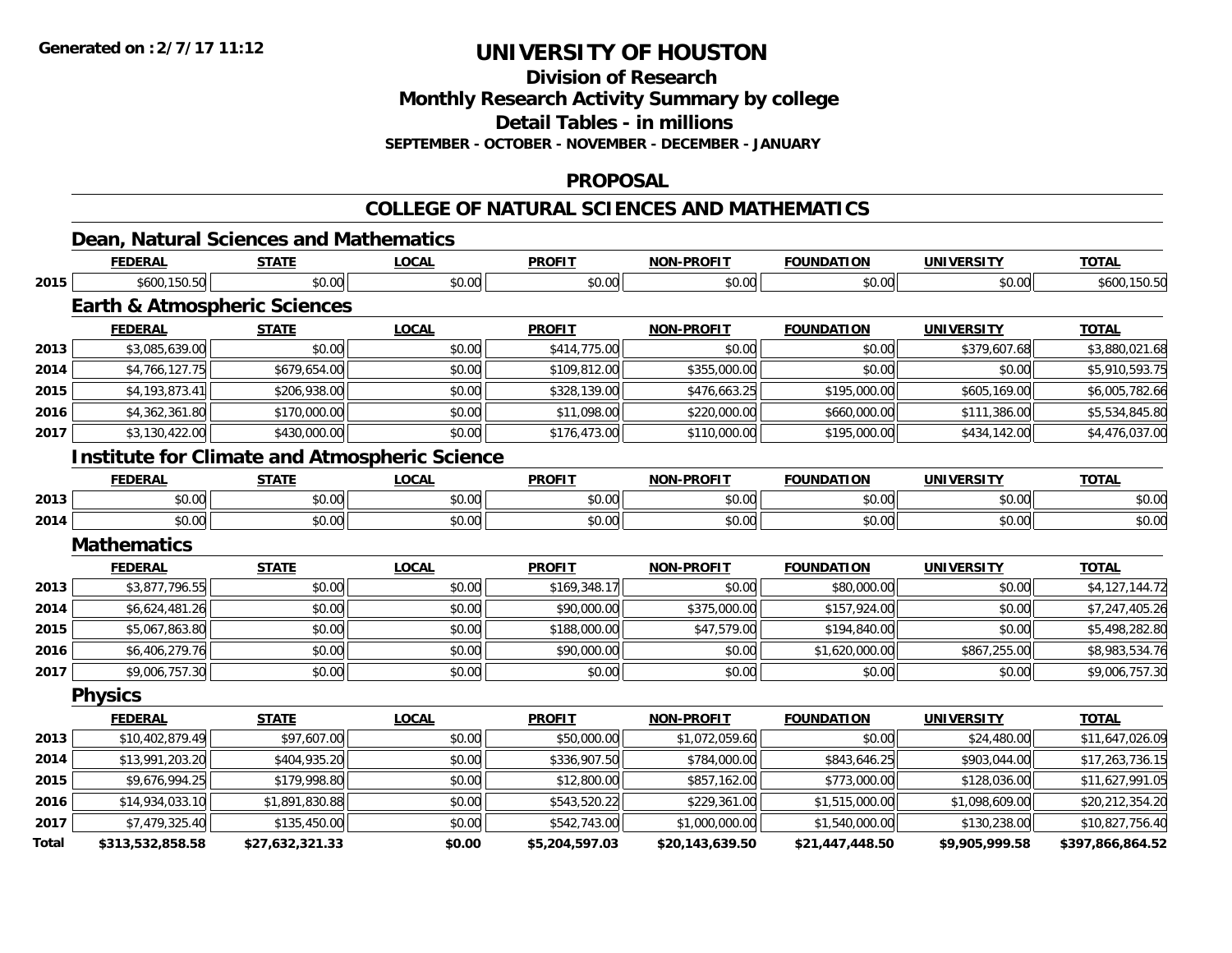## **Division of Research Monthly Research Activity Summary by college Detail Tables - in millions SEPTEMBER - OCTOBER - NOVEMBER - DECEMBER - JANUARY**

#### **PROPOSAL**

### **COLLEGE OF OPTOMETRY**

## **Optometry Vision Sciences**

|       | <b>FEDERAL</b>  | <b>STATE</b> | <b>LOCAL</b> | <b>PROFIT</b>  | <b>NON-PROFIT</b> | <b>FOUNDATION</b> | <b>UNIVERSITY</b> | <b>TOTAL</b>    |
|-------|-----------------|--------------|--------------|----------------|-------------------|-------------------|-------------------|-----------------|
| 2013  | \$7,625,790.00  | \$0.00       | \$0.00       | \$972,086.00   | \$0.00            | \$0.00            | \$321,274.00      | \$8,919,150.00  |
| 2014  | \$3,606,605.55  | \$0.00       | \$0.00       | \$676,881.82   | \$0.00            | \$0.00            | \$0.00            | \$4,283,487.37  |
| 2015  | \$1,881,250.00  | \$0.00       | \$0.00       | \$220,829.00   | \$30,497.00       | \$75,000.00       | \$1,107,305.00    | \$3,314,881.00  |
| 2016  | \$6,028,491.52  | \$0.00       | \$0.00       | \$124,601.00   | \$0.00            | \$150,000.00      | \$758,054.48      | \$7,061,147.00  |
| 2017  | \$2,796,219.30  | \$0.00       | \$0.00       | \$419,812.00   | \$262,500.00      | \$150,000.00      | \$0.00            | \$3,628,531.30  |
| Total | \$21,938,356.37 | \$0.00       | \$0.00       | \$2,414,209.82 | \$292,997.00      | \$375,000.00      | \$2,186,633.48    | \$27,207,196.67 |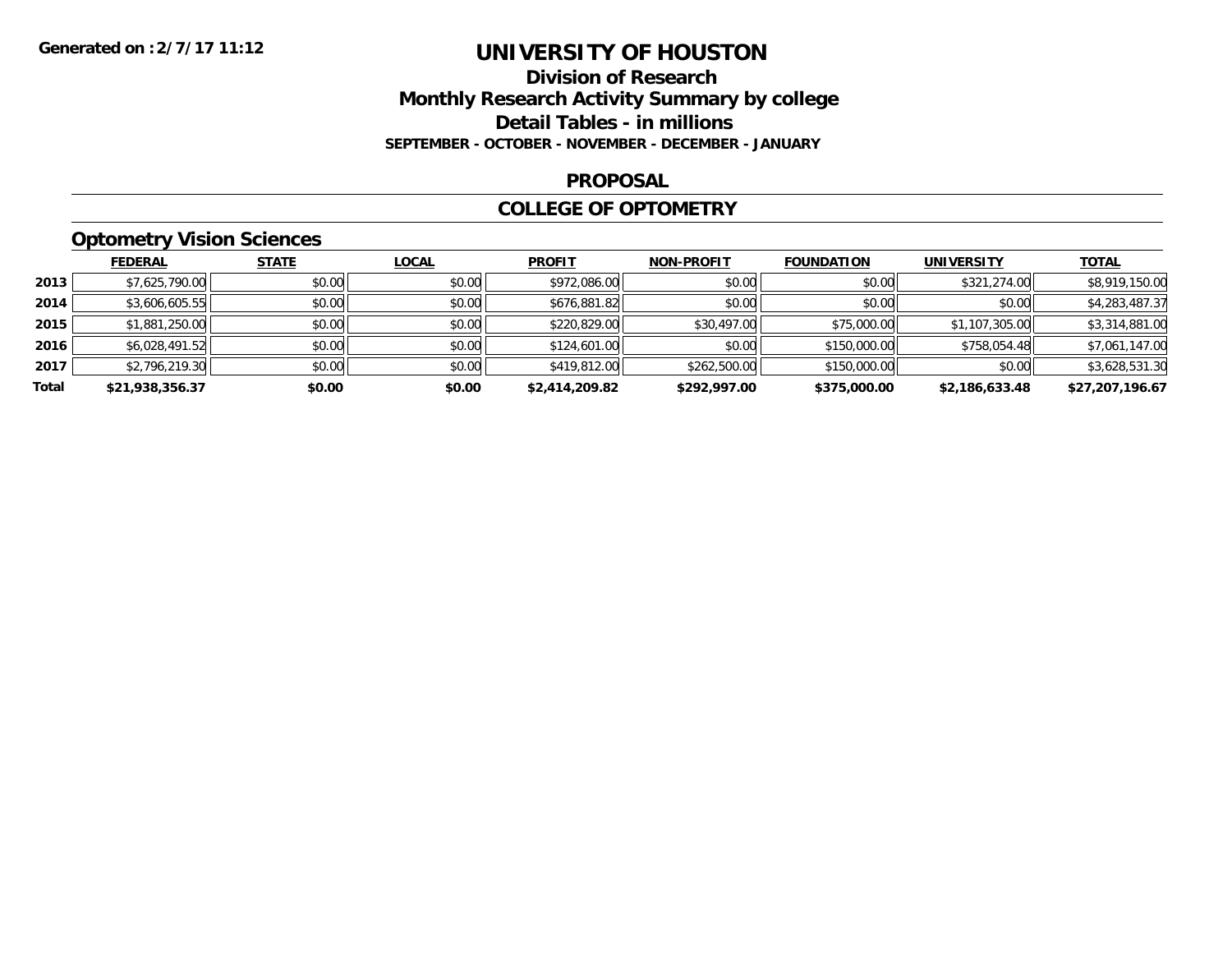### **Division of ResearchMonthly Research Activity Summary by college Detail Tables - in millions**

**SEPTEMBER - OCTOBER - NOVEMBER - DECEMBER - JANUARY**

## **PROPOSAL**

## **COLLEGE OF PHARMACY**

# **Center for Experimental Therapeutics and Pharmacoi**

|      | <b>FEDERAL</b>       | <b>STATE</b> | <b>LOCAL</b> | <b>PROFIT</b> | <b>NON-PROFIT</b> | <b>FOUNDATION</b> | <b>UNIVERSITY</b> | <b>TOTAL</b> |
|------|----------------------|--------------|--------------|---------------|-------------------|-------------------|-------------------|--------------|
| 2013 | 0.00<br>ง∪.∪บ        | \$0.00       | \$0.00       | \$0.00        | \$0.00            | \$0.00            | \$0.00            | \$0.00       |
| 2014 | 0000<br><b>DU.UG</b> | \$0.00       | \$0.00       | \$0.00        | \$0.00            | \$0.00            | \$0.00            | \$0.00       |
| 2015 | \$0.00               | \$0.00       | \$0.00       | \$0.00        | \$0.00            | \$0.00            | \$0.00            | \$0.00       |

<u> 1989 - Johann Barn, mars ann an t-Amhainn an t-Amhainn an t-Amhainn an t-Amhainn an t-Amhainn an t-Amhainn a</u>

## **Clinical Pharmacy & Administration**

|      | <b>FEDERAL</b> | <b>STATE</b>   | <u>LOCAL</u> | <b>PROFIT</b> | <b>NON-PROFIT</b> | <b>FOUNDATION</b> | <b>UNIVERSITY</b> | <b>TOTAL</b>   |
|------|----------------|----------------|--------------|---------------|-------------------|-------------------|-------------------|----------------|
| 2013 | \$907,720.40   | \$0.00         | \$144,311.00 | \$339,271.00  | \$70,000.00       | \$0.00            | \$528,418.00      | \$1,989,720.40 |
| 2014 | \$19,999.85    | \$498,468.90   | \$0.00       | \$413,894.25  | \$0.00            | \$0.00            | \$0.00            | \$932,363.00   |
| 2015 | \$0.00         | \$3,311,448.80 | \$0.00       | \$205,095.00  | \$263,375.00      | \$0.00            | \$68,780.00       | \$3,848,698.80 |
| 2016 | \$0.00         | \$564,375.00   | \$0.00       | \$369,934.60  | \$30,000.00       | \$443,897.00      | \$7,000.00        | \$1,415,206.60 |
| 2017 | \$2,249,864.44 | \$764,375.00   | \$140,137.00 | \$0.00        | \$0.00            | \$298,549.00      | \$0.00            | \$3,452,925.44 |

## **Dean, Pharmacy**

|      | <b>FEDERAL</b> | <b>STATE</b> | <b>LOCAL</b> | <b>PROFIT</b> | <b>NON-PROFIT</b> | <b>FOUNDATION</b> | <b>UNIVERSITY</b> | <b>TOTAL</b> |
|------|----------------|--------------|--------------|---------------|-------------------|-------------------|-------------------|--------------|
| 2013 | \$0.00         | \$0.00       | \$0.00       | \$0.00        | \$0.00            | \$0.00            | \$0.00            | \$0.00       |
| 2014 | \$0.00         | \$0.00       | \$0.00       | \$0.00        | \$0.00            | \$0.00            | \$0.00            | \$0.00       |
| 2015 | \$0.00         | \$0.00       | \$0.00       | \$0.00        | \$0.00            | \$0.00            | \$0.00            | \$0.00       |
| 2017 | \$0.00         | \$0.00       | \$0.00       | \$0.00        | \$0.00            | \$0.00            | \$60,219.00       | \$60,219.00  |

## **Pharm Health Outcomes & Policy**

|      | <b>FEDERAL</b> | <b>STATE</b>   | <b>LOCAL</b> | <b>PROFIT</b> | <b>NON-PROFIT</b> | <b>FOUNDATION</b> | <b>UNIVERSITY</b> | <b>TOTAL</b>    |
|------|----------------|----------------|--------------|---------------|-------------------|-------------------|-------------------|-----------------|
| 2013 | \$4,544,036.00 | \$0.00         | \$0.00       | \$0.00        | \$0.00            | \$0.00            | \$0.00            | \$4,544,036.00  |
| 2014 | \$479,997.15   | \$22,170.10    | \$0.00       | \$15,659.00   | \$20,000.00       | \$0.00            | \$0.00            | \$537,826.25    |
| 2015 | \$0.00         | \$131,732.20   | \$0.00       | \$79,364.00   | \$67,398.00       | \$0.00            | \$0.00            | \$278,494.20    |
| 2016 | \$1,008,544.00 | \$0.00         | \$0.00       | \$115,470.00  | \$180,000.00      | \$0.00            | \$0.00            | \$1,304,014.00  |
| 2017 | \$7,996,813.70 | \$4,038,337.60 | \$0.00       | \$91,000.00   | \$50,000.00       | \$0.00            | \$0.00            | \$12,176,151.30 |

## **Pharmacological and Pharmaceutical Sciences**

|      | <u>FEDERAL</u>  | <b>STATE</b> | <u>LOCAL</u> | <b>PROFIT</b> | <b>NON-PROFIT</b> | <b>FOUNDATION</b> | UNIVERSITY     | <u>TOTAL</u>    |
|------|-----------------|--------------|--------------|---------------|-------------------|-------------------|----------------|-----------------|
| 2013 | \$10,572,396.60 | \$295,560,00 | \$0.00       | \$228,590,00  | \$321,995.00      | \$185,000,00      | \$1,916,860,00 | \$13,520,401.60 |
| 2014 | \$5,321,251.50  | \$0.00       | \$0.00       | \$509,031.75  | \$0.00            | \$173,919.90      | \$1,259,610.00 | \$7,263,813.15  |
| 2015 | \$13,123,631.22 | \$912,236.27 | \$0.00       | \$8,700.00    | \$243,746.00      | \$444,851.00      | \$1,928,495.00 | \$16,661,659.49 |
| 2016 | \$12,736,256.05 | \$915,115,00 | \$0.00       | \$0.00        | \$3,408,027.80    | \$25,000.00       | \$0.00         | \$17,084,398.85 |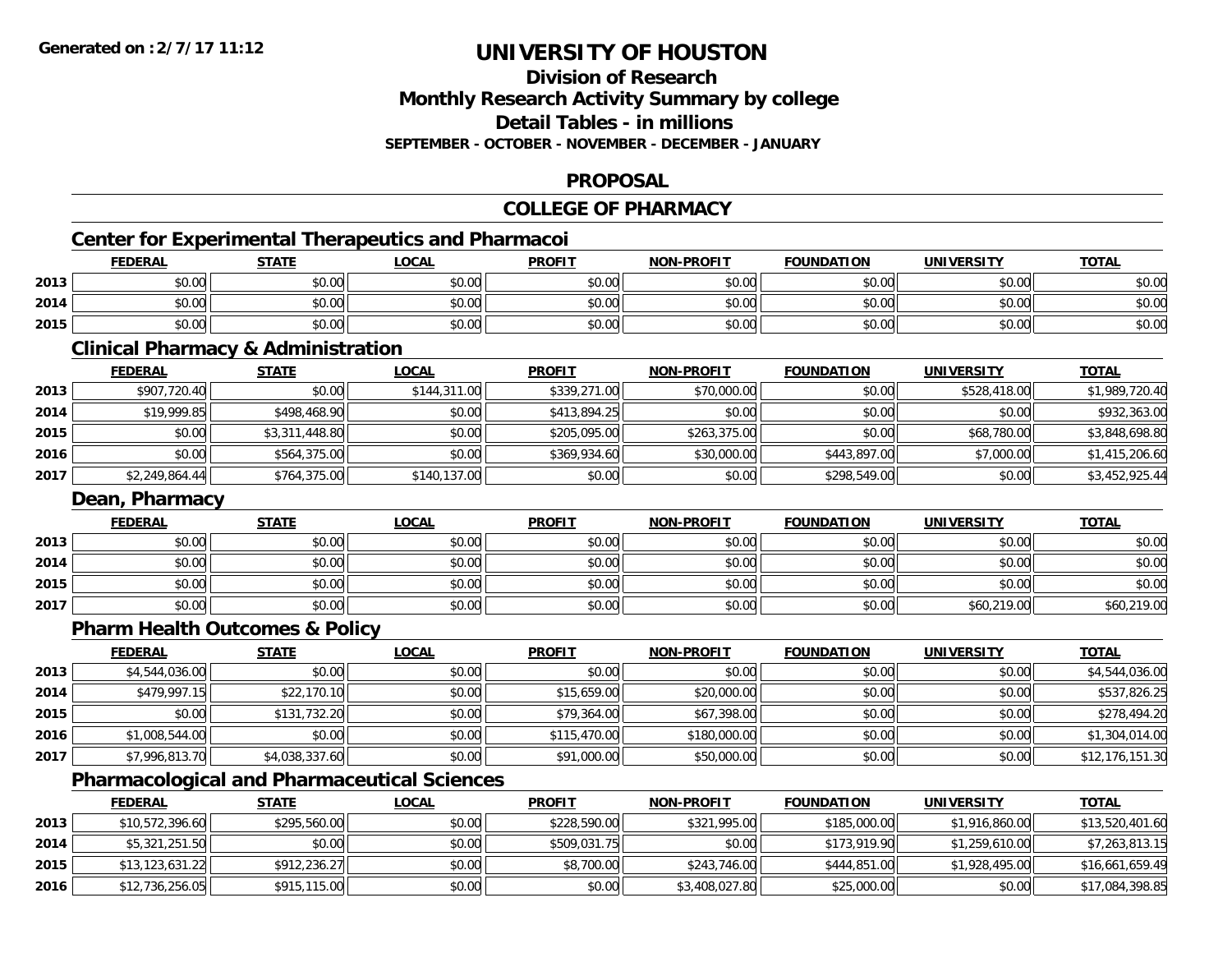**Division of Research**

**Monthly Research Activity Summary by college**

**Detail Tables - in millions**

**SEPTEMBER - OCTOBER - NOVEMBER - DECEMBER - JANUARY**

### **PROPOSAL**

### **COLLEGE OF PHARMACY**

## **Pharmacological and Pharmaceutical Sciences**

|       | <b>FEDERAL</b>                          | `TΔTF           | LOCAL             | <b>PROFIT</b>  | <b>NON-PROFIT</b>  | FOUNDATION        | UNIVERSITY     | <b>TOTAL</b>          |
|-------|-----------------------------------------|-----------------|-------------------|----------------|--------------------|-------------------|----------------|-----------------------|
| 2017  | $\cdot$ 100 nn<br>$\Lambda$ Q $\Lambda$ | 0.00<br>-40     | \$0.00            | ደስ ሰስ<br>vv.vv | \$98,875.00        | $*227021$<br>7.00 | +230 303 001   | 473.40<br>\$16,882    |
| Total | \$72,454,709.91                         | \$14.185.828.27 | 448.00.<br>\$284. | \$2,376,009.60 | .416.80<br>\$4,753 | \$1.898.303.90    | \$5.999.685.00 | .401.48<br>\$101,952, |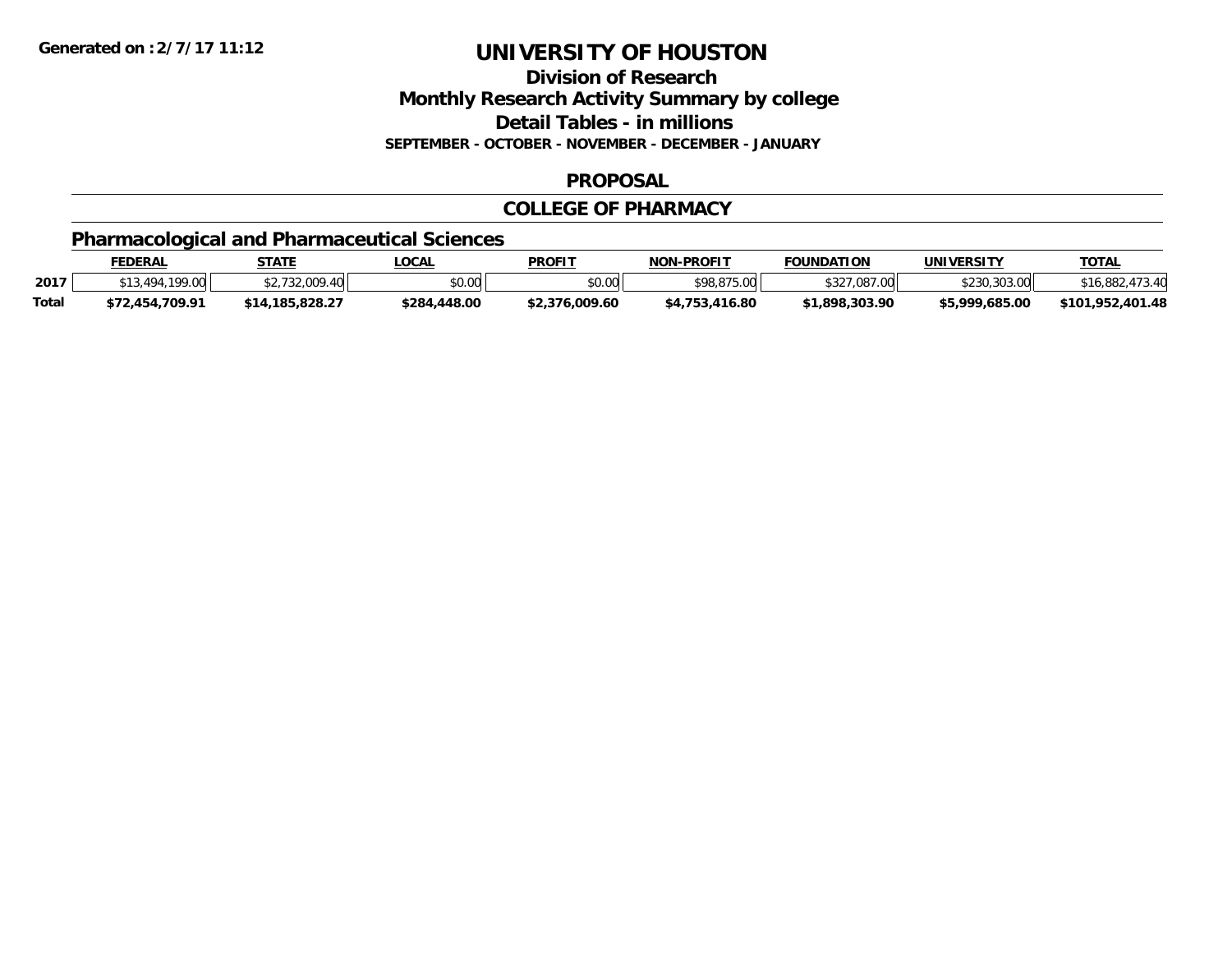## **Division of ResearchMonthly Research Activity Summary by college Detail Tables - in millions SEPTEMBER - OCTOBER - NOVEMBER - DECEMBER - JANUARY**

#### **PROPOSAL**

#### **COLLEGE OF TECHNOLOGY**

|                                      | <b>Center for Technology Literacy</b><br><b>FEDERAL</b> | <b>STATE</b>   | <b>LOCAL</b> | <b>PROFIT</b> | <b>NON-PROFIT</b> | <b>FOUNDATION</b> | <b>UNIVERSITY</b> | <b>TOTAL</b>                  |
|--------------------------------------|---------------------------------------------------------|----------------|--------------|---------------|-------------------|-------------------|-------------------|-------------------------------|
|                                      |                                                         |                |              |               |                   |                   |                   |                               |
| 2013                                 | \$0.00                                                  | \$994,528.00   | \$0.00       | \$0.00        | \$0.00            | \$0.00            | \$0.00            | \$994,528.00                  |
| 2014                                 | \$0.00                                                  | \$931,847.00   | \$0.00       | \$0.00        | \$0.00            | \$62,917.00       | \$0.00            | \$994,764.00                  |
| 2015                                 | \$30,000.00                                             | \$861,965.00   | \$0.00       | \$0.00        | \$0.00            | \$0.00            | \$0.00            | \$891,965.00                  |
|                                      | <b>Construction Management</b>                          |                |              |               |                   |                   |                   |                               |
|                                      | <b>FEDERAL</b>                                          | <b>STATE</b>   | <b>LOCAL</b> | <b>PROFIT</b> | <b>NON-PROFIT</b> | <b>FOUNDATION</b> | <b>UNIVERSITY</b> | <b>TOTAL</b>                  |
| 2013                                 | \$0.00                                                  | \$0.00         | \$0.00       | \$0.00        | \$0.00            | \$0.00            | \$50,633.00       | \$50,633.00                   |
| 2015                                 | \$0.00                                                  | \$159,769.25   | \$0.00       | \$0.00        | \$0.00            | \$111,720.95      | \$0.00            | \$271,490.20                  |
| 2016                                 | \$0.00                                                  | \$382,698.25   | \$0.00       | \$0.00        | \$82,342.80       | \$305,466.00      | \$0.00            | \$770,507.05                  |
| 2017                                 | \$950,452.60                                            | \$110,000.00   | \$0.00       | \$35,201.80   | \$617,000.00      | \$0.00            | \$0.00            | \$1,712,654.40                |
|                                      | Dean, Technology                                        |                |              |               |                   |                   |                   |                               |
|                                      | <b>FEDERAL</b>                                          | <b>STATE</b>   | <b>LOCAL</b> | <b>PROFIT</b> | <b>NON-PROFIT</b> | <b>FOUNDATION</b> | <b>UNIVERSITY</b> | <b>TOTAL</b>                  |
| 2015                                 | \$0.00                                                  | \$18,579.75    | \$0.00       | \$0.00        | \$0.00            | \$0.00            | \$0.00            | \$18,579.75                   |
| 2017                                 | \$0.00                                                  | \$0.00         | \$0.00       | \$17,338.20   | \$16,500.00       | \$0.00            | \$0.00            | \$33,838.20                   |
|                                      | <b>Engineering Technology</b>                           |                |              |               |                   |                   |                   |                               |
|                                      | <b>FEDERAL</b>                                          | <b>STATE</b>   | <b>LOCAL</b> | <b>PROFIT</b> | <b>NON-PROFIT</b> | <b>FOUNDATION</b> | <b>UNIVERSITY</b> | <b>TOTAL</b>                  |
| 2013                                 | \$3,399,932.90                                          | \$0.00         | \$0.00       | \$83,821.00   | \$182,815.00      | \$0.00            | \$3,705,895.00    | \$7,372,463.90                |
| 2014                                 | \$5,026,706.70                                          | \$98,923.00    | \$0.00       | \$57,800.00   | \$15,000.00       | \$94,375.50       | \$10,301.00       | \$5,303,106.20                |
| 2015                                 | \$5,843,240.31                                          | \$1,050,195.00 | \$0.00       | \$65,000.00   | \$95,913.00       | \$0.00            | \$261,626.40      | \$7,315,974.71                |
| 2016                                 | \$4,196,296.30                                          | \$0.00         | \$0.00       | \$503,139.00  | \$54,154.00       | \$111,305.00      | \$0.00            | \$4,864,894.30                |
| 2017                                 | \$3,807,264.00                                          | \$0.00         | \$0.00       | \$33,000.00   | \$127,199.00      | \$50,000.00       | \$0.00            | \$4,017,463.00                |
|                                      | <b>Human Development and Consumer Science</b>           |                |              |               |                   |                   |                   |                               |
|                                      |                                                         |                |              |               | <b>NON-PROFIT</b> | <b>FOUNDATION</b> | <b>UNIVERSITY</b> | <b>TOTAL</b>                  |
|                                      | <b>FEDERAL</b>                                          | <b>STATE</b>   | <b>LOCAL</b> | <b>PROFIT</b> |                   |                   |                   |                               |
|                                      | \$865,098.80                                            | \$0.00         | \$0.00       | \$0.00        | \$0.00            | \$0.00            | \$0.00            | \$865,098.80                  |
|                                      | \$24,279.48                                             | \$0.00         | \$0.00       | \$0.00        | \$0.00            | \$0.00            | \$0.00            |                               |
|                                      | \$0.00                                                  | \$0.00         | \$0.00       | \$115,888.00  | \$42,251.00       | \$0.00            | \$0.00            | \$158,139.00                  |
|                                      | <b>Information &amp; Logistics Technology</b>           |                |              |               |                   |                   |                   |                               |
|                                      | <b>FEDERAL</b>                                          | <b>STATE</b>   | <b>LOCAL</b> | <b>PROFIT</b> | <b>NON-PROFIT</b> | <b>FOUNDATION</b> | <b>UNIVERSITY</b> | <b>TOTAL</b>                  |
|                                      | \$299,913.00                                            | \$0.00         | \$0.00       | \$0.00        | \$50,000.00       | \$0.00            | \$0.00            | \$349,913.00                  |
| 2014<br>2015<br>2017<br>2013<br>2015 | \$1,153,348.74                                          | \$0.00         | \$0.00       | \$0.00        | \$0.00            | \$0.00            | \$0.00            | \$24,279.48<br>\$1,153,348.74 |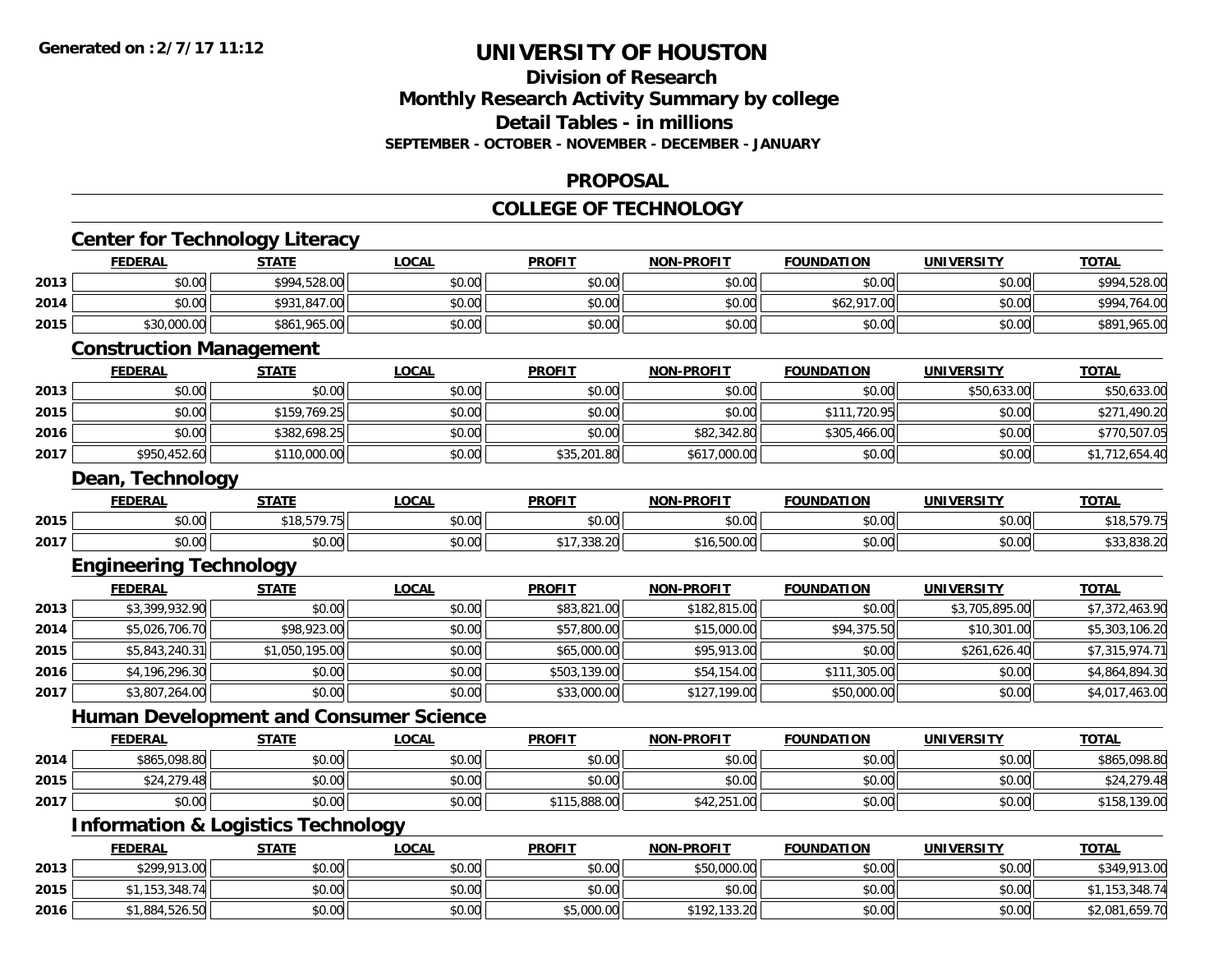**Division of Research**

**Monthly Research Activity Summary by college**

**Detail Tables - in millions**

**SEPTEMBER - OCTOBER - NOVEMBER - DECEMBER - JANUARY**

### **PROPOSAL**

### **COLLEGE OF TECHNOLOGY**

## **Information & Logistics Technology**

|       |                                              |                | --           |               |                   |                   |                   |                 |
|-------|----------------------------------------------|----------------|--------------|---------------|-------------------|-------------------|-------------------|-----------------|
|       | <b>FEDERAL</b>                               | <b>STATE</b>   | <b>LOCAL</b> | <b>PROFIT</b> | <b>NON-PROFIT</b> | <b>FOUNDATION</b> | <b>UNIVERSITY</b> | <b>TOTAL</b>    |
| 2017  | \$1,356,526.10                               | \$11,999.00    | \$0.00       | \$67,995.00   | \$11,300.00       | \$0.00            | \$103,305.00      | \$1,551,125.10  |
|       | <b>Texas Manufacturing Assistance Center</b> |                |              |               |                   |                   |                   |                 |
|       | <b>FEDERAL</b>                               | <b>STATE</b>   | <b>LOCAL</b> | <b>PROFIT</b> | <b>NON-PROFIT</b> | <b>FOUNDATION</b> | <b>UNIVERSITY</b> | <b>TOTAL</b>    |
| 2013  | \$0.00                                       | \$0.00         | \$0.00       | \$0.00        | \$0.00            | \$0.00            | \$0.00            | \$0.00          |
| 2014  | \$0.00                                       | \$0.00         | \$0.00       | \$0.00        | \$0.00            | \$0.00            | \$0.00            | \$0.00          |
| 2015  | \$0.00                                       | \$0.00         | \$0.00       | \$0.00        | \$0.00            | \$0.00            | \$0.00            | \$0.00          |
| Total | \$28,837,585.43                              | \$4,620,504.25 | \$0.00       | \$984,183,00  | \$1,486,608.00    | \$735,784.45      | \$4,131,760.40    | \$40,796,425.53 |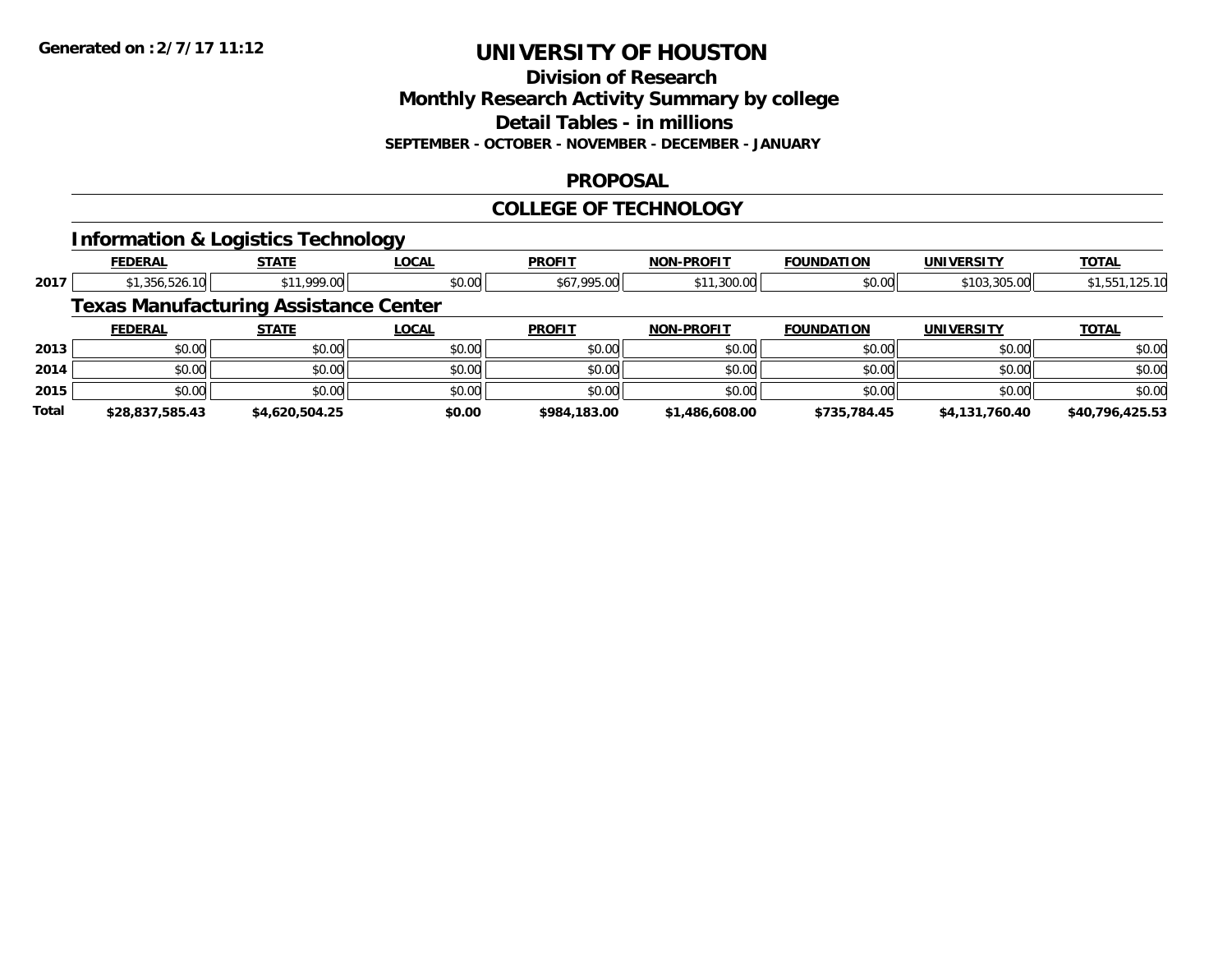### **Division of Research Monthly Research Activity Summary by college Detail Tables - in millions SEPTEMBER - OCTOBER - NOVEMBER - DECEMBER - JANUARY**

#### **PROPOSAL**

#### **COLLEGE OF THE ARTS**

|       | Art                    |                                                   |              |               |                   |                   |                   |                |
|-------|------------------------|---------------------------------------------------|--------------|---------------|-------------------|-------------------|-------------------|----------------|
|       | <b>FEDERAL</b>         | <b>STATE</b>                                      | <b>LOCAL</b> | <b>PROFIT</b> | <b>NON-PROFIT</b> | <b>FOUNDATION</b> | <b>UNIVERSITY</b> | <b>TOTAL</b>   |
| 2016  | \$0.00                 | \$0.00                                            | \$0.00       | \$0.00        | \$40,000.00       | \$0.00            | \$0.00            | \$40,000.00    |
| 2017  | \$0.00                 | \$0.00                                            | \$0.00       | \$0.00        | \$115,075.00      | \$25,279.00       | \$0.00            | \$140,354.00   |
|       | <b>Blaffer Gallery</b> |                                                   |              |               |                   |                   |                   |                |
|       | <b>FEDERAL</b>         | <b>STATE</b>                                      | <b>LOCAL</b> | <b>PROFIT</b> | <b>NON-PROFIT</b> | <b>FOUNDATION</b> | <b>UNIVERSITY</b> | <b>TOTAL</b>   |
| 2013  | \$0.00                 | \$0.00                                            | \$0.00       | \$0.00        | \$1,500.00        | \$0.00            | \$0.00            | \$1,500.00     |
| 2015  | \$0.00                 | \$4,000.00                                        | \$0.00       | \$0.00        | \$0.00            | \$0.00            | \$0.00            | \$4,000.00     |
| 2016  | \$0.00                 | \$5,000.00                                        | \$0.00       | \$0.00        | \$0.00            | \$111,500.00      | \$0.00            | \$116,500.00   |
|       |                        | <b>Cynthia Woods Mitchell Center for the Arts</b> |              |               |                   |                   |                   |                |
|       | <b>FEDERAL</b>         | <b>STATE</b>                                      | <b>LOCAL</b> | <b>PROFIT</b> | <b>NON-PROFIT</b> | <b>FOUNDATION</b> | <b>UNIVERSITY</b> | <b>TOTAL</b>   |
| 2013  | \$0.00                 | \$0.00                                            | \$0.00       | \$0.00        | \$10,000.00       | \$0.00            | \$0.00            | \$10,000.00    |
| 2014  | \$0.00                 | \$0.00                                            | \$0.00       | \$200,000.00  | \$0.00            | \$1,400.00        | \$0.00            | \$201,400.00   |
| 2015  | \$0.00                 | \$0.00                                            | \$0.00       | \$0.00        | \$10,000.00       | \$0.00            | \$0.00            | \$10,000.00    |
| 2016  | \$0.00                 | \$273,800.00                                      | \$0.00       | \$0.00        | \$0.00            | \$0.00            | \$0.00            | \$273,800.00   |
|       | <b>School of Music</b> |                                                   |              |               |                   |                   |                   |                |
|       | <b>FEDERAL</b>         | <b>STATE</b>                                      | <b>LOCAL</b> | <b>PROFIT</b> | <b>NON-PROFIT</b> | <b>FOUNDATION</b> | <b>UNIVERSITY</b> | <b>TOTAL</b>   |
| 2014  | \$0.00                 | \$0.00                                            | \$0.00       | \$0.00        | \$0.00            | \$3,919.00        | \$0.00            | \$3,919.00     |
| 2017  | \$0.00                 | \$7,500.00                                        | \$0.00       | \$0.00        | \$0.00            | \$0.00            | \$0.00            | \$7,500.00     |
|       | <b>Theatre</b>         |                                                   |              |               |                   |                   |                   |                |
|       | <b>FEDERAL</b>         | <b>STATE</b>                                      | <b>LOCAL</b> | <b>PROFIT</b> | <b>NON-PROFIT</b> | <b>FOUNDATION</b> | <b>UNIVERSITY</b> | <b>TOTAL</b>   |
| 2013  | \$0.00                 | \$0.00                                            | \$0.00       | \$0.00        | \$100,027.00      | \$0.00            | \$0.00            | \$100,027.00   |
| 2014  | \$187,811.00           | \$0.00                                            | \$0.00       | \$0.00        | \$0.00            | \$0.00            | \$0.00            | \$187,811.00   |
| 2017  | \$0.00                 | \$0.00                                            | \$0.00       | \$0.00        | \$115,000.00      | \$0.00            | \$0.00            | \$115,000.00   |
| Total | \$187,811.00           | \$290,300.00                                      | \$0.00       | \$200,000.00  | \$391,602.00      | \$142,098.00      | \$0.00            | \$1,211,811.00 |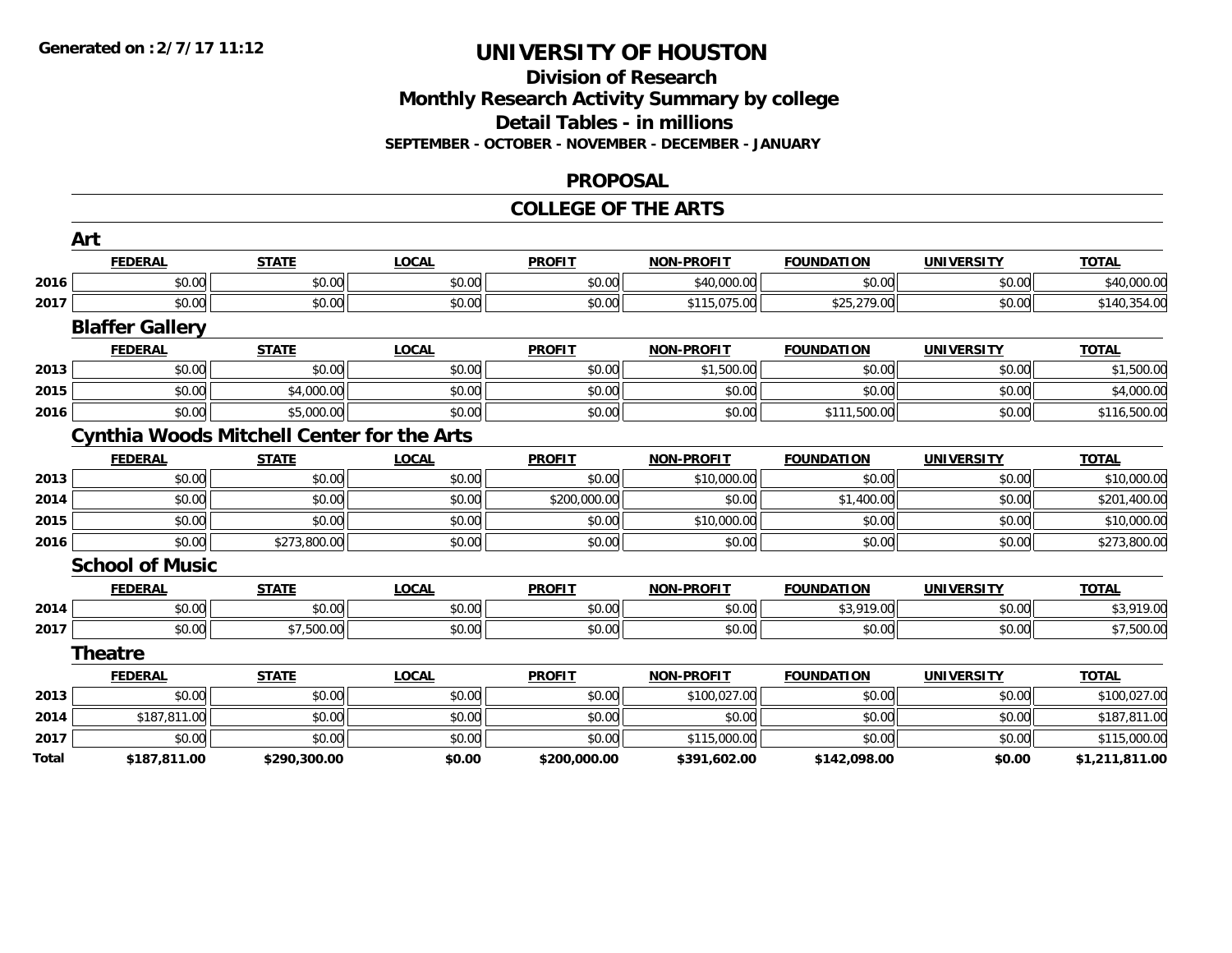## **Division of ResearchMonthly Research Activity Summary by college Detail Tables - in millionsSEPTEMBER - OCTOBER - NOVEMBER - DECEMBER - JANUARY**

#### **PROPOSAL**

## **CULLEN COLLEGE OF ENGINEERING**

## **Biomedical Engineering**

|      | <b>FEDERAL</b>  | <b>STATE</b>   | <b>LOCAL</b> | <b>PROFIT</b> | <b>NON-PROFIT</b> | <b>FOUNDATION</b> | <b>UNIVERSITY</b> | <b>TOTAL</b>    |
|------|-----------------|----------------|--------------|---------------|-------------------|-------------------|-------------------|-----------------|
| 2013 | \$3,514,596.39  | \$202,500.00   | \$0.00       | \$66,477.00   | \$0.00            | \$250,003.00      | \$562,500.00      | \$4,596,076.39  |
| 2014 | \$35,152,704.40 | \$20,000.00    | \$0.00       | \$164,702.00  | \$291,364.00      | \$199,250.00      | \$271,740.00      | \$36,099,760.40 |
| 2015 | \$20,842,078.50 | \$0.00         | \$0.00       | \$111,131.00  | \$1,271,390.00    | \$1,144,886.00    | \$250,000.00      | \$23,619,485.50 |
| 2016 | \$7,963,616.60  | \$200,000.00   | \$0.00       | \$293,871.00  | \$618,413.50      | \$112,924.00      | \$0.00            | \$9,188,825.10  |
| 2017 | \$14,587,168.50 | \$1,945,250.00 | \$0.00       | \$713,336.00  | \$457,360.00      | \$550,000.00      | \$1,716,315.00    | \$19,969,429.50 |

## **Chemical Engineering**

|      | <b>FEDERAL</b>  | <b>STATE</b> | <b>LOCAL</b> | <b>PROFIT</b>  | <b>NON-PROFIT</b> | <b>FOUNDATION</b> | <b>UNIVERSITY</b> | <b>TOTAL</b>    |
|------|-----------------|--------------|--------------|----------------|-------------------|-------------------|-------------------|-----------------|
| 2013 | \$8,945,390.47  | \$476,499.10 | \$0.00       | \$274,500.00   | \$225,000.00      | \$308,663.00      | \$39,909.00       | \$10,269,961.57 |
| 2014 | \$10,967,417.05 | \$306,018.00 | \$0.00       | \$1,812,890.00 | \$0.00            | \$2,400,000.00    | \$67,472.00       | \$15,553,797.05 |
| 2015 | \$8,410,479.52  | \$310,456.00 | \$0.00       | \$1,573,904.00 | \$160,000.00      | \$1,415,000.00    | \$206,086.00      | \$12,075,925.52 |
| 2016 | \$1,460,460.80  | \$0.00       | \$0.00       | \$340,980.00   | \$380,000.00      | \$555,000.00      | \$0.00            | \$2,736,440.80  |
| 2017 | \$15,745,386.18 | \$339,706.00 | \$0.00       | \$337,547.00   | \$0.00            | \$250,000.00      | \$0.00            | \$16,672,639.18 |

## **Civil Engineering**

|      | <b>FEDERAL</b>  | <b>STATE</b>   | <b>LOCAL</b> | <b>PROFIT</b> | <b>NON-PROFIT</b> | <b>FOUNDATION</b> | <b>UNIVERSITY</b> | <b>TOTAL</b>    |
|------|-----------------|----------------|--------------|---------------|-------------------|-------------------|-------------------|-----------------|
| 2013 | \$4,681,915.57  | \$523,896.00   | \$0.00       | \$163,590.00  | \$1,168,474.40    | \$2,802,335.00    | \$414,486.05      | \$9,754,697.02  |
| 2014 | \$11,656,677.40 | \$45,300.00    | \$0.00       | \$358,883.00  | \$110,000.00      | \$2,354,197.54    | \$72,128.80       | \$14,597,186.74 |
| 2015 | \$19,132,745.43 | \$220,695.00   | \$0.00       | \$119,092.50  | \$110,000.00      | \$1,041,603.05    | \$490,408.00      | \$21,114,543.98 |
| 2016 | \$1,696,525.10  | \$1,652,826.05 | \$0.00       | \$45,568.70   | \$324,000.00      | \$0.00            | \$85,000.00       | \$3,803,919.85  |
| 2017 | \$3,347,916.30  | \$229,996.00   | \$0.00       | \$125,000.00  | \$110,000.00      | \$0.00            | \$40,550.00       | \$3,853,462.30  |

### **Dean, Engineering**

|      | <b>FEDERAL</b> | <b>STATE</b> | <u>LOCAL</u> | <b>PROFIT</b> | <b>NON-PROFIT</b> | <b>FOUNDATION</b> | UNIVERSITY | <b>TOTAL</b> |
|------|----------------|--------------|--------------|---------------|-------------------|-------------------|------------|--------------|
| 2013 | \$0.00         | \$0.00       | \$0.00       | \$0.00        | \$0.00            | \$0.00            | \$0.00     | \$0.00       |
| 2014 | \$0.00         | \$0.00       | \$0.00       | \$0.00        | \$0.00            | \$0.00            | \$0.00     | \$0.00       |
| 2015 | \$150,000.00   | \$0.00       | \$0.00       | \$0.00        | \$0.00            | \$150,000.00      | \$0.00     | \$300,000.00 |
| 2016 | \$129,999.00   | \$0.00       | \$0.00       | \$0.00        | \$0.00            | \$0.00            | \$0.00     | \$129,999.00 |

## **Electrical & Computer Engineering**

|      | <b>FEDERAL</b>  | <u>STATE</u>   | <u>LOCAL</u> | <b>PROFIT</b>  | <b>NON-PROFIT</b> | <b>FOUNDATION</b> | <b>UNIVERSITY</b> | <b>TOTAL</b>    |
|------|-----------------|----------------|--------------|----------------|-------------------|-------------------|-------------------|-----------------|
| 2013 | \$12,991,084.27 | \$704,998.90   | \$0.00       | \$1,170,814.00 | \$476,250.00      | \$519,750.00      | \$286,253,00      | \$16,149,150.17 |
| 2014 | \$11,481,414.55 | \$99,750.00    | \$0.00       | \$640,597.00   | \$1,120,800.00    | \$74,537.10       | \$176,688.00      | \$13,593,786.65 |
| 2015 | \$11,693,348.63 | \$2,290,500.00 | \$0.00       | \$377,139.00   | \$7,000.00        | \$295,000.00      | \$761,626.40      | \$15,424,614.03 |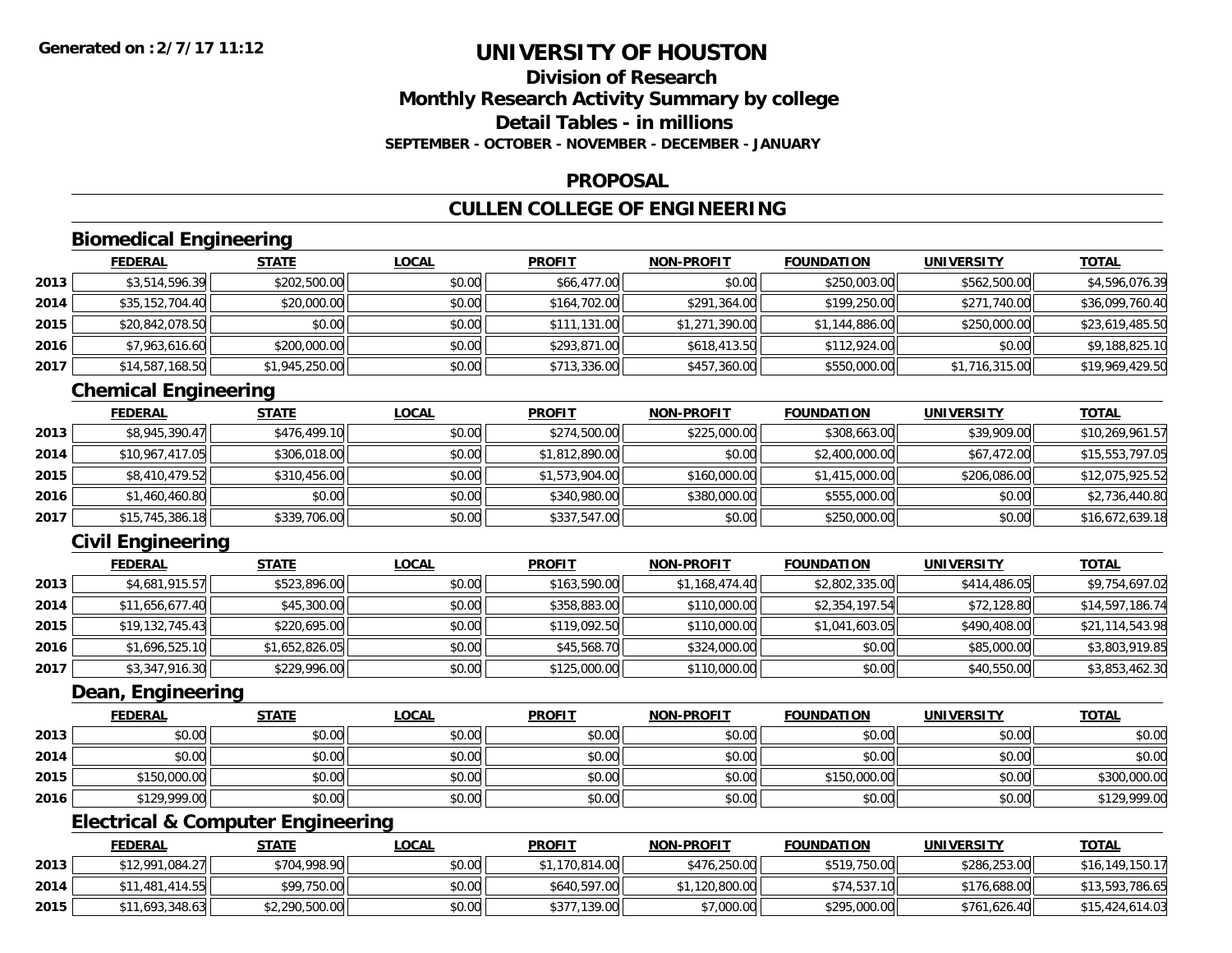### **Division of ResearchMonthly Research Activity Summary by college Detail Tables - in millionsSEPTEMBER - OCTOBER - NOVEMBER - DECEMBER - JANUARY**

### **PROPOSAL**

## **CULLEN COLLEGE OF ENGINEERING**

## **Electrical & Computer Engineering**

|      | <b>FEDERAL</b> | <b>STATE</b> | <u>LOCAL</u> | <b>PROFIT</b>                                  | <b>NON-PROFIT</b> | <b>FOUNDATION</b> | UNIVERSITY   | <b>TOTAL</b>   |
|------|----------------|--------------|--------------|------------------------------------------------|-------------------|-------------------|--------------|----------------|
| 2016 | <b>223 205</b> | \$829,507.00 | \$0.00       | 0.770, 205, 00<br>7270.303.UU                  | \$0.00            | \$250,000.00      | \$1,050.00   | \$7,582,237.   |
| 2017 | \$5,881,350.73 | \$390.301.44 | \$0.00       | $ \sim$ $\sim$ $\sim$ $\sim$ $\sim$<br>,838.UU | $\sim$<br>,556.UU | \$260,000.00      | \$575,000.00 | \$8,504,066.17 |

<u> 1989 - Andrea Barbara, amerikana amerikana amerikana amerikana amerikana amerikana amerikana amerikana amerika</u>

## **Industrial Engineering**

|      | <b>FEDERAL</b>  | <b>STATE</b> | <u>LOCAL</u> | <b>PROFIT</b> | <b>NON-PROFIT</b> | <b>FOUNDATION</b> | UNIVERSITY | <b>TOTAL</b>    |
|------|-----------------|--------------|--------------|---------------|-------------------|-------------------|------------|-----------------|
| 2013 | \$89,843.25     | \$113,001.00 | \$0.00       | \$0.00        | \$0.00            | \$413,072.00      | \$0.00     | \$615,916.25    |
| 2014 | \$17,849,197.00 | \$0.00       | \$0.00       | \$0.00        | \$29,887.80       | \$304,352.00      | \$0.00     | \$18,183,436.80 |
| 2015 | \$295,011.50    | \$0.00       | \$0.00       | \$22,184.00   | \$0.00            | \$619,162.00      | \$0.00     | \$936,357.50    |
| 2016 | \$456,225.00    | \$119,136.00 | \$0.00       | \$0.00        | \$49,575.00       | \$0.00            | \$0.00     | \$624,936.00    |

### **Mechanical Engineering**

|      | <b>FEDERAL</b> | <u>STATE</u> | <b>LOCAL</b> | <b>PROFIT</b>  | <b>NON-PROFIT</b> | <b>FOUNDATION</b> | <b>UNIVERSITY</b> | <b>TOTAL</b>   |
|------|----------------|--------------|--------------|----------------|-------------------|-------------------|-------------------|----------------|
| 2013 | \$2,516,675.25 | \$710,530.00 | \$0.00       | \$442,500.00   | \$100,000,00      | \$480,546.16      | \$227,394.00      | \$4,477,645.41 |
| 2014 | \$5,673,292.14 | \$211,050.00 | \$0.00       | \$949,137,00   | \$625,000.00      | \$0.00            | \$224,963.00      | \$7,683,442.14 |
| 2015 | \$5,054,211.90 | \$90,300.00  | \$0.00       | \$1,568,378.50 | \$0.00            | \$1,113,612.00    | \$80,000.00       | \$7,906,502.40 |
| 2016 | \$5,249,447.00 | \$523,003.00 | \$0.00       | \$82,357.30    | \$110,000.00      | \$959,604.00      | \$25,000.00       | \$6,949,411.30 |
| 2017 | \$6,338,409.60 | \$435,001.00 | \$0.00       | \$307,192.00   | \$0.00            | \$0.00            | \$0.00            | \$7,080,602.60 |

## **National Center for Airborne Laser Mapping**

|      | <b>FEDERAL</b> | <b>STATE</b> | <u>LOCAL</u> | <b>PROFIT</b> | <b>NON-PROFIT</b> | <b>FOUNDATION</b> | <b>UNIVERSITY</b> | <b>TOTAL</b>   |
|------|----------------|--------------|--------------|---------------|-------------------|-------------------|-------------------|----------------|
| 2013 | \$0.00         | \$0.00       | \$0.00       | \$0.00        | \$0.00            | \$0.00            | \$1,058,677.95    | \$1,058,677.95 |
| 2014 | \$360,198.95   | \$48,896.00  | \$0.00       | \$0.00        | \$0.00            | \$0.00            | \$37,879.20       | \$446,974.15   |
| 2015 | \$183,747.60   | \$0.00       | \$0.00       | \$0.00        | \$0.00            | \$0.00            | \$244,812.00      | \$428,559.60   |
| 2017 | \$122,908.00   | \$0.00       | \$0.00       | \$0.00        | \$0.00            | \$0.00            | \$0.00            | \$122,908.00   |

## **Petroleum Engineering**

|       | <b>FEDERAL</b>   | <b>STATE</b>    | <u>LOCAL</u> | <b>PROFIT</b>   | <b>NON-PROFIT</b> | <b>FOUNDATION</b> | UNIVERSITY     | <b>TOTAL</b>     |
|-------|------------------|-----------------|--------------|-----------------|-------------------|-------------------|----------------|------------------|
| 2013  | \$0.00           | \$0.00          | \$0.00       | \$1,560,000.00  | \$0.00            | \$0.00            | \$0.00         | \$1,560,000.00   |
| 2014  | \$2,499,999.00   | \$0.00          | \$0.00       | \$420,895.00    | \$0.00            | \$0.00            | \$0.00         | \$2,920,894.00   |
| 2017  | \$0.00           | \$0.00          | \$0.00       | \$1,186,984.00  | \$0.00            | \$0.00            | \$0.00         | \$1,186,984.00   |
| Total | \$263,344,737.02 | \$13,039,116.49 | \$0.00       | \$16,785,893.00 | \$7,864,070.70    | \$18,823,496.85   | \$7,915,938.40 | \$327,773,252.46 |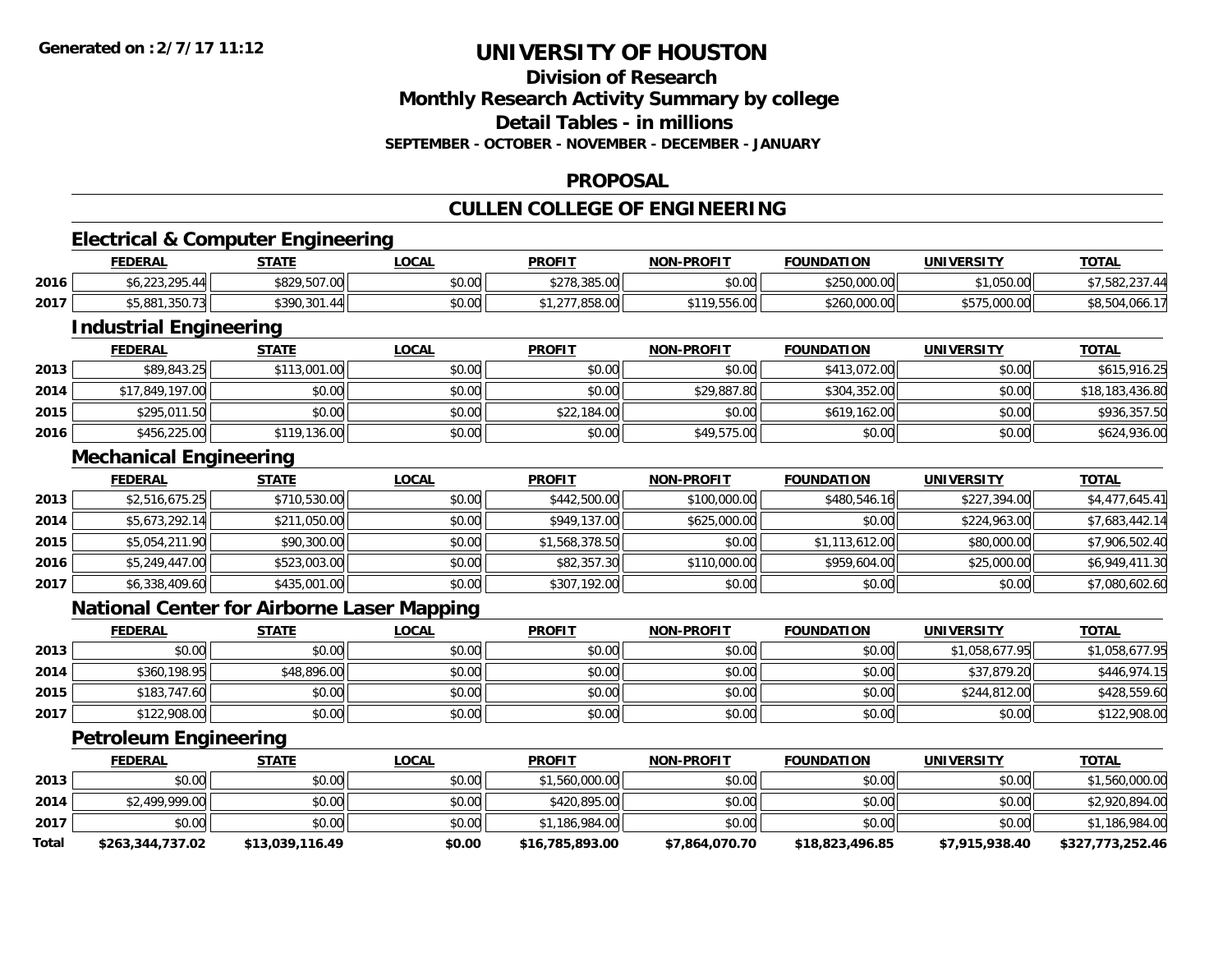## **Division of ResearchMonthly Research Activity Summary by college Detail Tables - in millions SEPTEMBER - OCTOBER - NOVEMBER - DECEMBER - JANUARY**

#### **PROPOSAL**

## **DIVISION OF RESEARCH**

|      | <b>FEDERAL</b>              | <b>STATE</b>                          | <b>LOCAL</b>                                              | <b>PROFIT</b> | <b>NON-PROFIT</b> | <b>FOUNDATION</b> | <b>UNIVERSITY</b> | <b>TOTAL</b>   |
|------|-----------------------------|---------------------------------------|-----------------------------------------------------------|---------------|-------------------|-------------------|-------------------|----------------|
| 2013 | \$199,698.00                | \$0.00                                | \$0.00                                                    | \$75,000.00   | \$0.00            | \$0.00            | \$0.00            | \$274,698.00   |
| 2015 | \$0.00                      | \$0.00                                | \$0.00                                                    | \$0.00        | \$0.00            | \$0.00            | \$69,683.00       | \$69,683.00    |
| 2016 | \$226,291.50                | \$0.00                                | \$0.00                                                    | \$0.00        | \$0.00            | \$0.00            | \$78,000.00       | \$304,291.50   |
|      |                             | <b>Center for Advanced Materials</b>  |                                                           |               |                   |                   |                   |                |
|      | <b>FEDERAL</b>              | <b>STATE</b>                          | <b>LOCAL</b>                                              | <b>PROFIT</b> | <b>NON-PROFIT</b> | <b>FOUNDATION</b> | <b>UNIVERSITY</b> | <b>TOTAL</b>   |
| 2013 | \$0.00                      | \$0.00                                | \$0.00                                                    | \$0.00        | \$1,293,106.00    | \$0.00            | \$0.00            | \$1,293,106.00 |
| 2017 | \$73,806.60                 | \$0.00                                | \$0.00                                                    | \$0.00        | \$0.00            | \$0.00            | \$0.00            | \$73,806.60    |
|      |                             |                                       | <b>Center for Biomedical &amp; Environmental Genomics</b> |               |                   |                   |                   |                |
|      | <b>FEDERAL</b>              | <b>STATE</b>                          | <b>LOCAL</b>                                              | <b>PROFIT</b> | <b>NON-PROFIT</b> | <b>FOUNDATION</b> | UNIVERSITY        | <b>TOTAL</b>   |
| 2013 | \$0.00                      | \$0.00                                | \$0.00                                                    | \$0.00        | \$0.00            | \$0.00            | \$0.00            | \$0.00         |
|      | <b>Division of Research</b> |                                       |                                                           |               |                   |                   |                   |                |
|      | <b>FEDERAL</b>              | <b>STATE</b>                          | <b>LOCAL</b>                                              | <b>PROFIT</b> | <b>NON-PROFIT</b> | <b>FOUNDATION</b> | <b>UNIVERSITY</b> | <b>TOTAL</b>   |
| 2013 | \$0.00                      | \$7,877,932.00                        | \$0.00                                                    | \$0.00        | \$0.00            | \$0.00            | \$0.00            | \$7,877,932.00 |
| 2015 | \$0.00                      | \$491,311.00                          | \$0.00                                                    | \$0.00        | \$0.00            | \$0.00            | \$0.00            | \$491,311.00   |
| 2016 | \$0.00                      | \$0.00                                | \$0.00                                                    | \$0.00        | \$0.00            | \$0.00            | \$5,765,276.00    | \$5,765,276.00 |
| 2017 | \$0.00                      | \$0.00                                | \$0.00                                                    | \$0.00        | \$62,500.00       | \$0.00            | \$0.00            | \$62,500.00    |
|      |                             | <b>Office of Contracts and Grants</b> |                                                           |               |                   |                   |                   |                |
|      | <b>FEDERAL</b>              | <b>STATE</b>                          | <b>LOCAL</b>                                              | <b>PROFIT</b> | <b>NON-PROFIT</b> | <b>FOUNDATION</b> | UNIVERSITY        | <b>TOTAL</b>   |
| 2013 | \$0.00                      | \$0.00                                | \$0.00                                                    | \$0.00        | \$0.00            | \$0.00            | \$0.00            | \$0.00         |
|      | <b>TcSUH</b>                |                                       |                                                           |               |                   |                   |                   |                |
|      | <b>FEDERAL</b>              | <b>STATE</b>                          | <b>LOCAL</b>                                              | <b>PROFIT</b> | <b>NON-PROFIT</b> | <b>FOUNDATION</b> | <b>UNIVERSITY</b> | <b>TOTAL</b>   |
| 2013 | \$646,173.70                | \$50,000.00                           | \$0.00                                                    | \$178,821.00  | \$0.00            | \$0.00            | \$0.00            | \$874,994.70   |
| 2014 | \$377,531.40                | \$0.00                                | \$0.00                                                    | \$167,200.00  | \$0.00            | \$0.00            | \$80,078.00       | \$624,809.40   |
| 2015 | \$1,349,912.45              | \$0.00                                | \$0.00                                                    | \$16,000.00   | \$0.00            | \$0.00            | \$0.00            | \$1,365,912.45 |
| 2016 | \$350,000.00                | \$0.00                                | \$0.00                                                    | \$0.00        | \$0.00            | \$0.00            | \$0.00            | \$350,000.00   |
| 2017 | \$6,000.00                  | \$0.00                                | \$0.00                                                    | \$0.00        | \$0.00            | \$0.00            | \$0.00            | \$6,000.00     |
|      |                             | <b>Texas Obesity Research Center</b>  |                                                           |               |                   |                   |                   |                |
|      | <b>FEDERAL</b>              | <b>STATE</b>                          | <b>LOCAL</b>                                              | <b>PROFIT</b> | <b>NON-PROFIT</b> | <b>FOUNDATION</b> | <b>UNIVERSITY</b> | <b>TOTAL</b>   |
| 2016 | \$0.00                      | \$0.00                                | \$0.00                                                    | \$0.00        | \$255,524.00      | \$0.00            | \$0.00            | \$255,524.00   |
| 2017 | \$0.00                      | \$0.00                                | \$0.00                                                    | \$0.00        | \$3,000.00        | \$0.00            | \$93,538.00       | \$96,538.00    |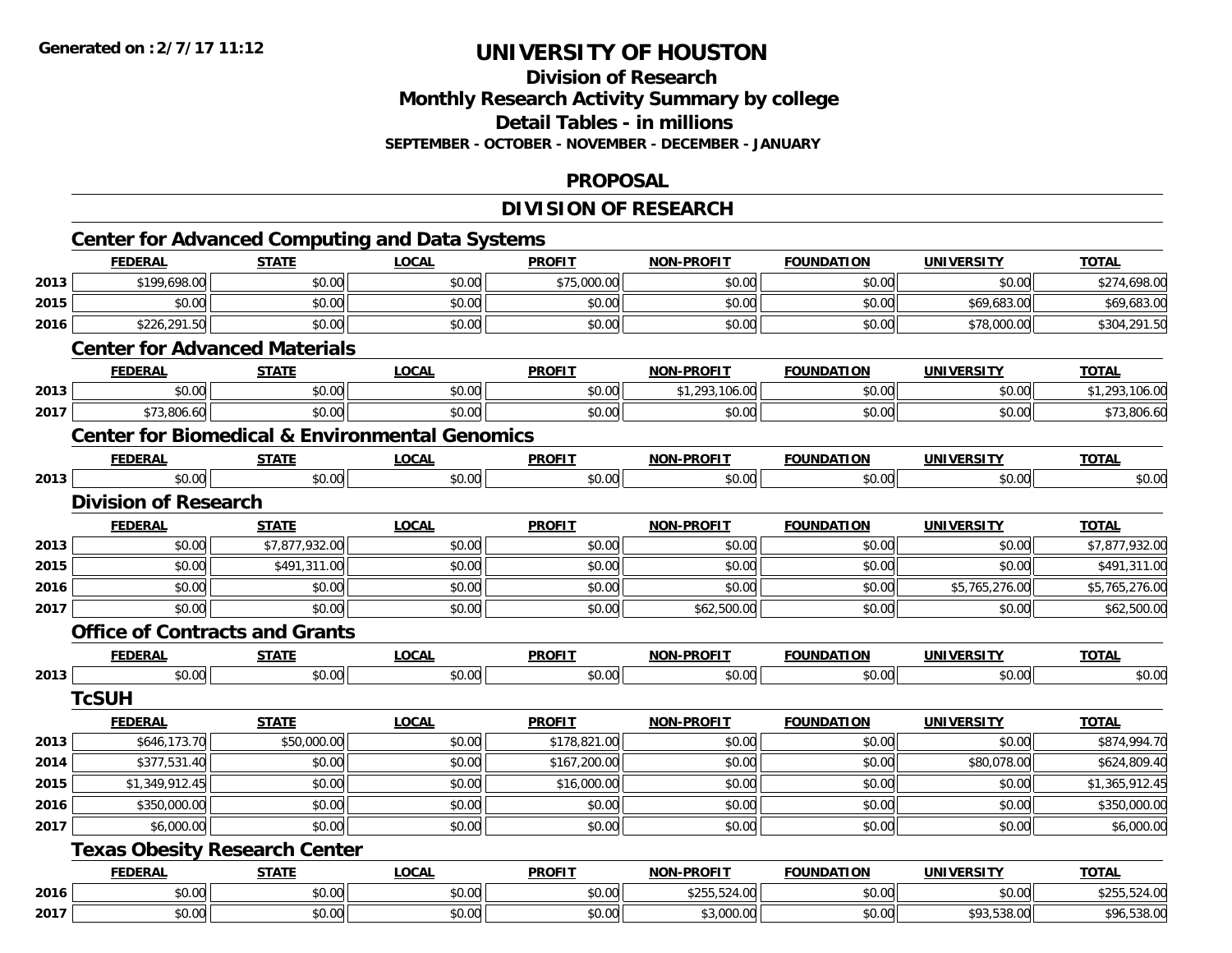## **Division of Research Monthly Research Activity Summary by college Detail Tables - in millions SEPTEMBER - OCTOBER - NOVEMBER - DECEMBER - JANUARY**

#### **PROPOSAL**

## **DIVISION OF RESEARCH**

|       | <b>TIMES</b>    |                |              |                |                   |                   |                   |                 |
|-------|-----------------|----------------|--------------|----------------|-------------------|-------------------|-------------------|-----------------|
|       | <b>FEDERAL</b>  | <b>STATE</b>   | <b>LOCAL</b> | <b>PROFIT</b>  | <b>NON-PROFIT</b> | <b>FOUNDATION</b> | <b>UNIVERSITY</b> | <b>TOTAL</b>    |
| 2013  | \$1,331,763.80  | \$29,908.00    | \$0.00       | \$0.00         | \$0.00            | \$0.00            | \$723,267.00      | \$2,084,938.80  |
| 2014  | \$9,197,813.55  | \$98,197.00    | \$0.00       | \$1,006,321.00 | \$0.00            | \$0.00            | \$0.00            | \$10,302,331.55 |
| 2015  | \$398,713.00    | \$99,999.00    | \$0.00       | \$0.00         | \$76,188.00       | \$0.00            | \$0.00            | \$574,900.00    |
| 2016  | \$299,064.60    | \$106,938.00   | \$0.00       | \$0.00         | \$3,000.00        | \$0.00            | \$0.00            | \$409,002.60    |
| 2017  | \$54,899.00     | \$95,000.00    | \$0.00       | \$0.00         | \$0.00            | \$31,625.00       | \$1,486,542.00    | \$1,668,066.00  |
| Total | \$14,511,667.60 | \$8,849,285.00 | \$0.00       | \$1,443,342.00 | \$1,693,318.00    | \$31,625.00       | \$8,296,384.00    | \$34,825,621.60 |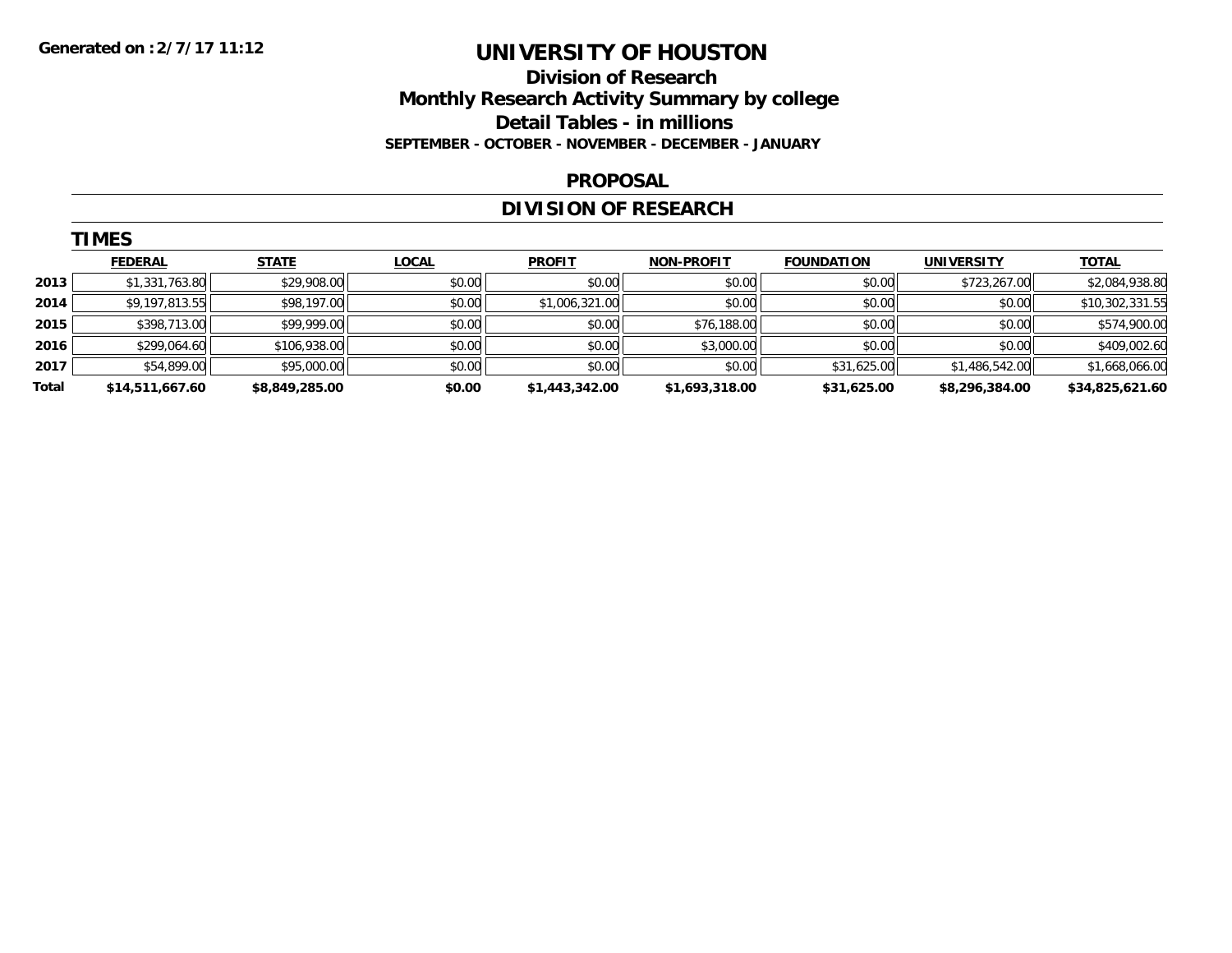#### **Division of Research Monthly Research Activity Summary by college**

**Detail Tables - in millions**

**SEPTEMBER - OCTOBER - NOVEMBER - DECEMBER - JANUARY**

## **PROPOSAL**

## **GRADUATE COLLEGE OF SOCIAL WORK**

|       | <b>Center for Drug and Social Policy Research</b>           |              |              |               |                   |                   |                   |                |
|-------|-------------------------------------------------------------|--------------|--------------|---------------|-------------------|-------------------|-------------------|----------------|
|       | <b>FEDERAL</b>                                              | <b>STATE</b> | <b>LOCAL</b> | <b>PROFIT</b> | <b>NON-PROFIT</b> | <b>FOUNDATION</b> | <b>UNIVERSITY</b> | <b>TOTAL</b>   |
| 2013  | \$1,551,982.96                                              | \$0.00       | \$0.00       | \$0.00        | \$45,910.00       | \$0.00            | \$0.00            | \$1,597,892.96 |
| 2014  | \$0.00                                                      | \$0.00       | \$0.00       | \$45,050.00   | \$0.00            | \$0.00            | \$356,205.00      | \$401,255.00   |
| 2016  | \$52,200.00                                                 | \$0.00       | \$0.00       | \$0.00        | \$0.00            | \$0.00            | \$0.00            | \$52,200.00    |
| 2017  | \$564,971.00                                                | \$0.00       | \$0.00       | \$0.00        | \$300,000.00      | \$0.00            | \$577,610.00      | \$1,442,581.00 |
|       | <b>Center for Health Equities &amp; Evaluation Research</b> |              |              |               |                   |                   |                   |                |
|       | <b>FEDERAL</b>                                              | <b>STATE</b> | <b>LOCAL</b> | <b>PROFIT</b> | <b>NON-PROFIT</b> | <b>FOUNDATION</b> | <b>UNIVERSITY</b> | <b>TOTAL</b>   |
| 2015  | \$430,954.00                                                | \$0.00       | \$0.00       | \$0.00        | \$0.00            | \$0.00            | \$0.00            | \$430,954.00   |
|       | <b>Child &amp; Family for Innovative Research</b>           |              |              |               |                   |                   |                   |                |
|       | <b>FEDERAL</b>                                              | <b>STATE</b> | <b>LOCAL</b> | <b>PROFIT</b> | <b>NON-PROFIT</b> | <b>FOUNDATION</b> | <b>UNIVERSITY</b> | <b>TOTAL</b>   |
| 2013  | \$0.00                                                      | \$10,000.00  | \$0.00       | \$0.00        | \$246,928.00      | \$19,250.00       | \$0.00            | \$276,178.00   |
| 2014  | \$0.00                                                      | \$66,936.00  | \$0.00       | \$0.00        | \$19,979.00       | \$19,235.70       | \$0.00            | \$106,150.70   |
| 2015  | \$0.00                                                      | \$0.00       | \$0.00       | \$0.00        | \$0.00            | \$99,730.00       | \$0.00            | \$99,730.00    |
| 2016  | \$1,909,000.00                                              | \$0.00       | \$0.00       | \$0.00        | \$44,524.00       | \$0.00            | \$32,782.00       | \$1,986,306.00 |
| 2017  | \$12,000.00                                                 | \$3,152.00   | \$0.00       | \$0.00        | \$19,960.00       | \$0.00            | \$0.00            | \$35,112.00    |
|       | Dean, Social Work                                           |              |              |               |                   |                   |                   |                |
|       | <b>FEDERAL</b>                                              | <b>STATE</b> | <b>LOCAL</b> | <b>PROFIT</b> | <b>NON-PROFIT</b> | <b>FOUNDATION</b> | <b>UNIVERSITY</b> | <b>TOTAL</b>   |
| 2013  | \$0.00                                                      | \$0.00       | \$0.00       | \$0.00        | \$0.00            | \$0.00            | \$0.00            | \$0.00         |
| 2014  | \$0.00                                                      | \$0.00       | \$0.00       | \$0.00        | \$0.00            | \$0.00            | \$0.00            | \$0.00         |
| 2015  | \$0.00                                                      | \$0.00       | \$0.00       | \$0.00        | \$0.00            | \$4,500.00        | \$0.00            | \$4,500.00     |
| 2016  | \$1,300,000.00                                              | \$408,240.00 | \$0.00       | \$0.00        | \$0.00            | \$0.00            | \$0.00            | \$1,708,240.00 |
| 2017  | \$510,000.00                                                | \$252,097.00 | \$0.00       | \$0.00        | \$0.00            | \$0.00            | \$0.00            | \$762,097.00   |
| Total | \$6,331,107.96                                              | \$740,425.00 | \$0.00       | \$45,050.00   | \$677,301.00      | \$142,715.70      | \$966,597.00      | \$8,903,196.66 |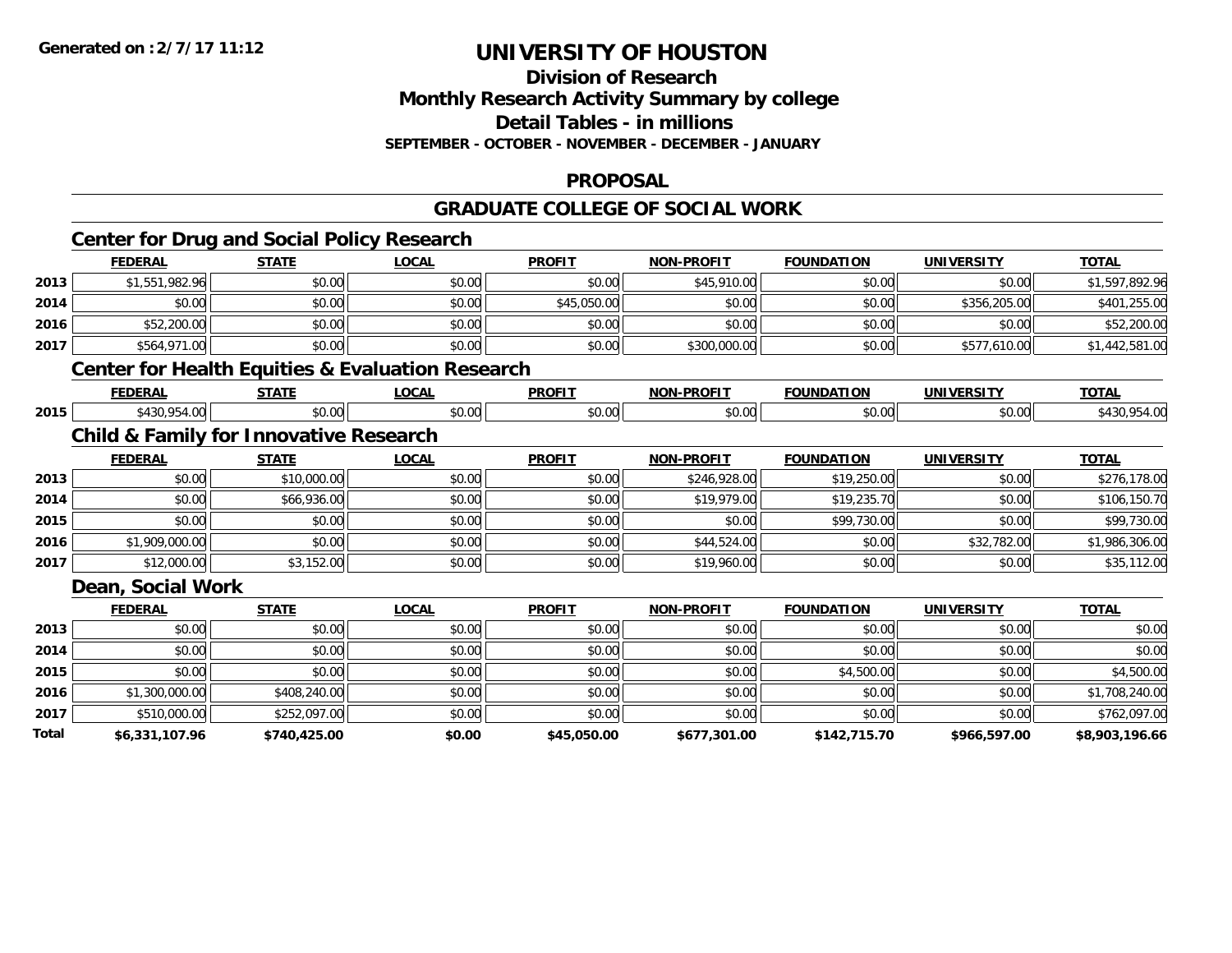**Division of Research**

**Monthly Research Activity Summary by college**

**Detail Tables - in millions**

**SEPTEMBER - OCTOBER - NOVEMBER - DECEMBER - JANUARY**

### **PROPOSAL**

## **HILTON COLLEGE OF HOTEL AND RESTAURANT MANAGEMENT**

## **Hotel and Restaurant Management**

|       | <b>FEDERAL</b> | <b>STATE</b> | <u>LOCAL</u> | <b>PROFIT</b> | <b>NON-PROFIT</b> | <b>FOUNDATION</b> | <b>UNIVERSITY</b> | <b>TOTAL</b>   |
|-------|----------------|--------------|--------------|---------------|-------------------|-------------------|-------------------|----------------|
| 2013  | \$304,163.00   | \$0.00       | \$16,154.00  | \$0.00        | \$10,987.00       | \$55,874.00       | \$143,232.00      | \$530,410.00   |
| 2014  | \$0.00         | \$0.00       | \$0.00       | \$0.00        | \$5,000.00        | \$0.00            | \$0.00            | \$5,000.00     |
| 2015  | \$40,000.00    | \$0.00       | \$0.00       | \$0.00        | \$0.00            | \$0.00            | \$0.00            | \$40,000.00    |
| 2017  | \$554,477.00   | \$570,701.00 | \$0.00       | \$0.00        | \$0.00            | \$0.00            | \$38,271.00       | \$1,163,449.00 |
| Total | \$898,640.00   | \$570,701.00 | \$16,154.00  | \$0.00        | \$15,987.00       | \$55,874.00       | \$181,503.00      | \$1,738,859.00 |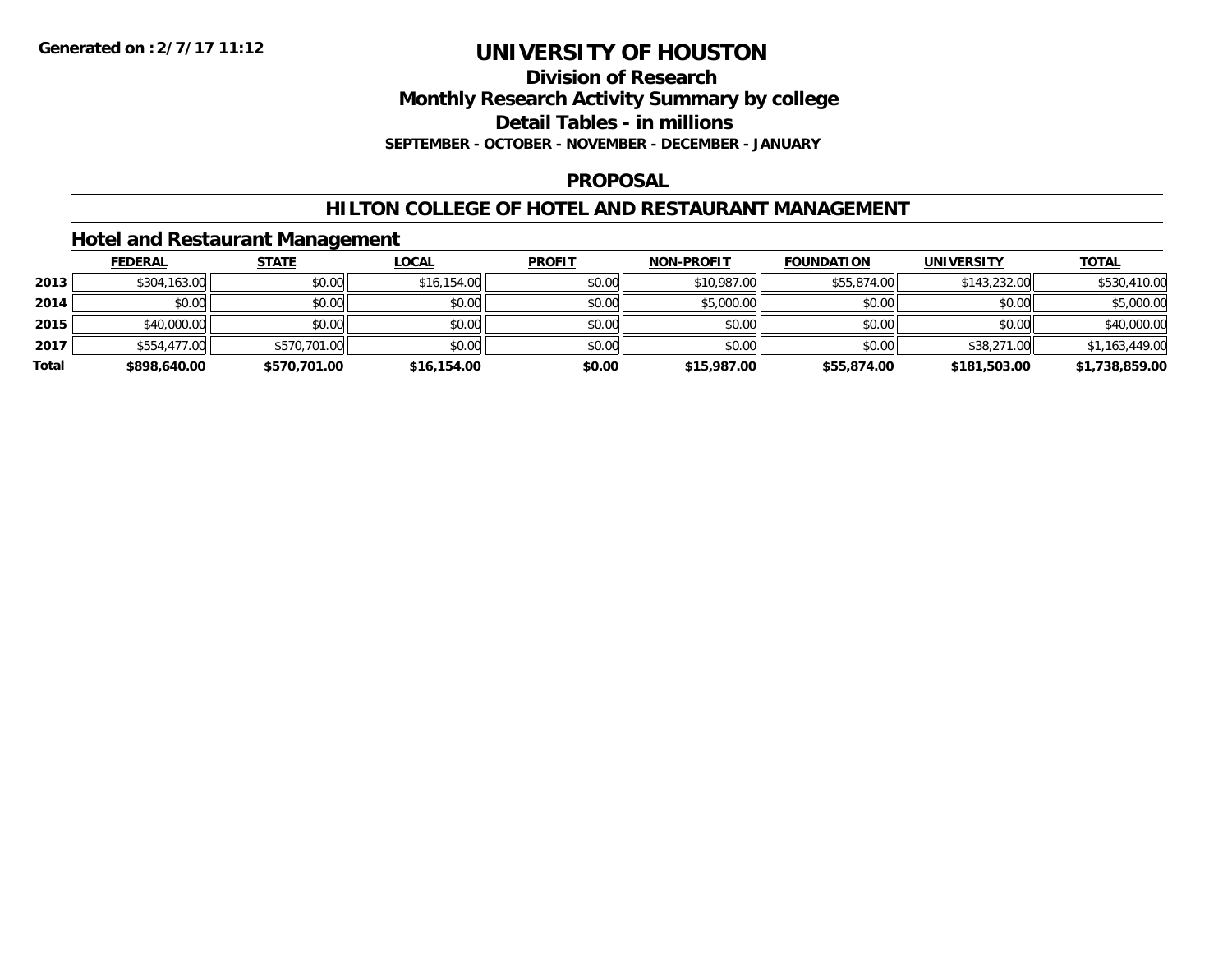## **Division of Research Monthly Research Activity Summary by college Detail Tables - in millions SEPTEMBER - OCTOBER - NOVEMBER - DECEMBER - JANUARY**

#### **PROPOSAL**

#### **HONORS COLLEGE**

## **Dean, Honors College**

|       | <b>FEDERAL</b> | <b>STATE</b> | <b>LOCAL</b> | <b>PROFIT</b> | <b>NON-PROFIT</b> | <b>FOUNDATION</b> | <b>UNIVERSITY</b> | <b>TOTAL</b>   |
|-------|----------------|--------------|--------------|---------------|-------------------|-------------------|-------------------|----------------|
| 2013  | \$0.00         | \$0.00       | \$0.00       | \$0.00        | \$0.00            | \$0.00            | \$9,150.32        | \$9,150.32     |
| 2014  | \$0.00         | \$457,985.75 | \$0.00       | \$0.00        | \$0.00            | \$0.00            | \$0.00            | \$457,985.75   |
| 2015  | \$0.00         | \$0.00       | \$0.00       | \$0.00        | \$367,989.75      | \$0.00            | \$0.00            | \$367,989.75   |
| 2016  | \$37,404.50    | \$0.00       | \$0.00       | \$0.00        | \$0.00            | \$0.00            | \$0.00            | \$37,404.50    |
| 2017  | \$268,247.00   | \$0.00       | \$0.00       | \$0.00        | \$0.00            | \$0.00            | \$120,443.00      | \$388,690.00   |
| Total | \$305,651.50   | \$457,985.75 | \$0.00       | \$0.00        | \$367.989.75      | \$0.00            | \$129,593.32      | \$1,261,220.32 |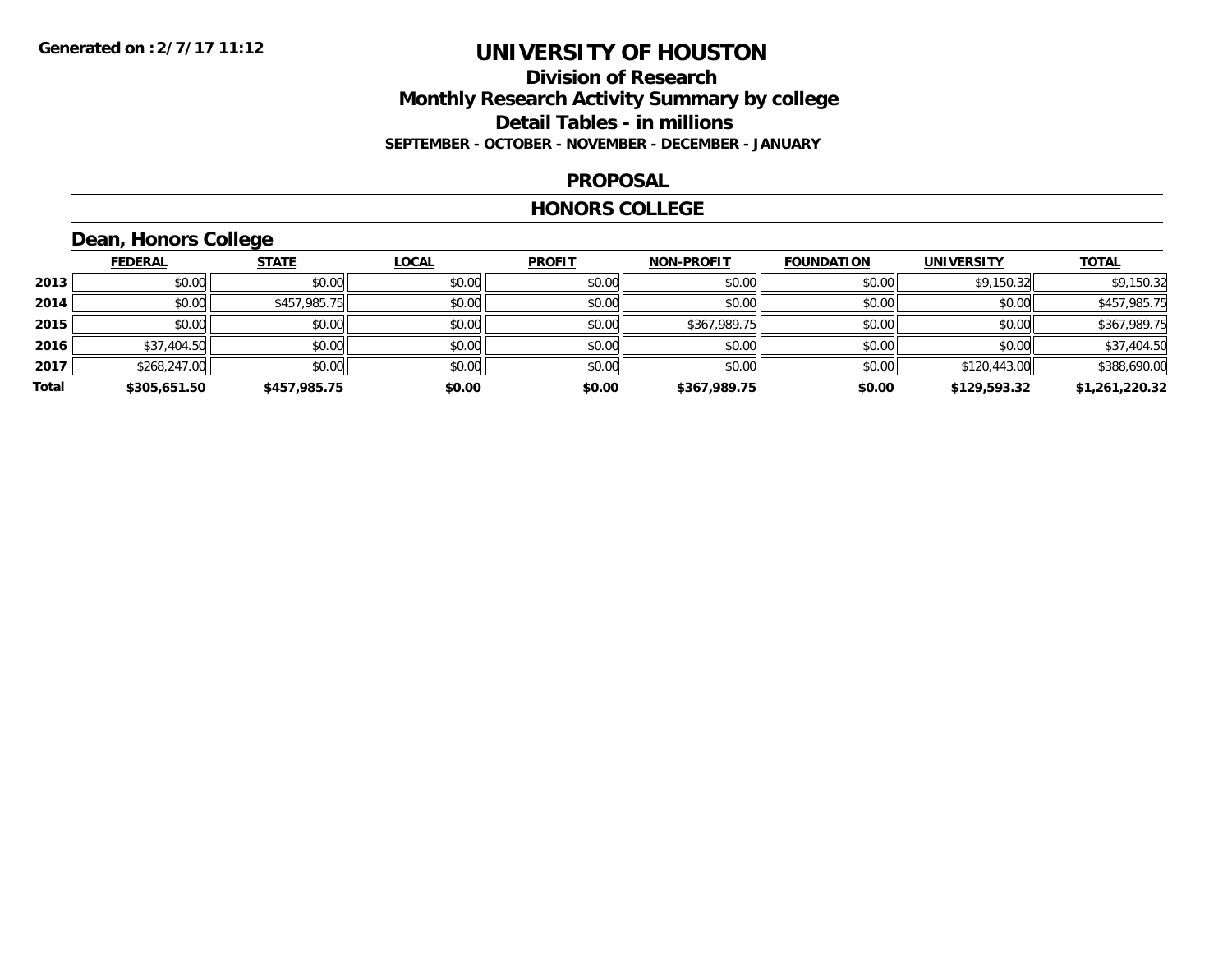## **Division of Research Monthly Research Activity Summary by college Detail Tables - in millions SEPTEMBER - OCTOBER - NOVEMBER - DECEMBER - JANUARY**

#### **PROPOSAL**

#### **LIBRARY**

## **Administration, Library**

|              | <b>FEDERAL</b> | 678TF<br>. . | .OCAL                | <b>PROFIT</b> | <b>NON-PROFIT</b>              | <b>FOUNDATION</b> | <b>UNIVERSITY</b> | TOTA.  |
|--------------|----------------|--------------|----------------------|---------------|--------------------------------|-------------------|-------------------|--------|
| 2017         | uu.uu          | \$0.00       | 0000<br><b>DU.UU</b> | \$0.00        | $\sqrt{2}$<br>$\sim$<br>tJU.UU | \$0.00            | \$0.00            | 70.UC  |
| <b>Total</b> | \$45.000.00    | \$0.00       | \$0.00               | \$0.00        | 430.00                         | \$0.00            | \$0.00            | 430.00 |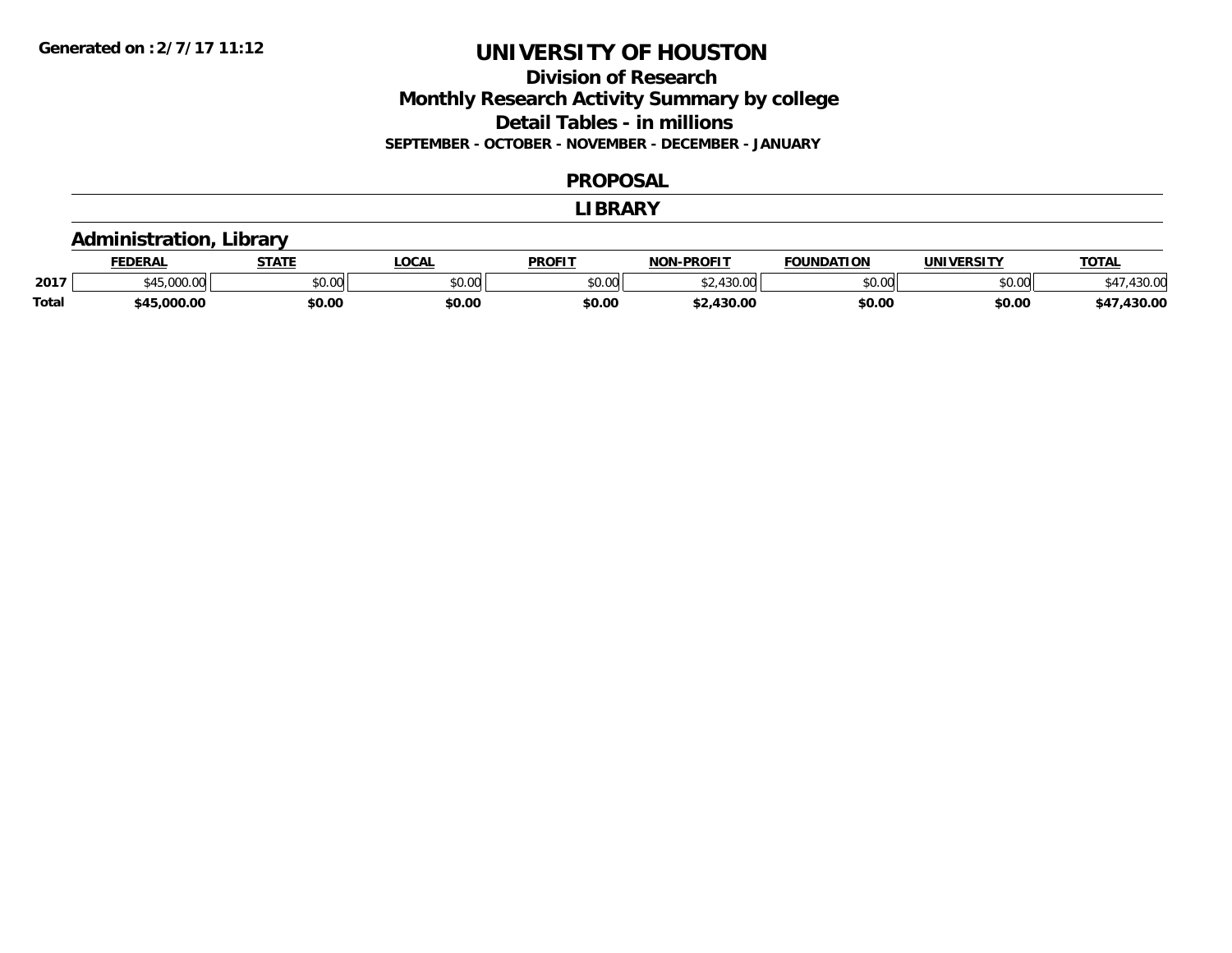## **Division of Research Monthly Research Activity Summary by college Detail Tables - in millions SEPTEMBER - OCTOBER - NOVEMBER - DECEMBER - JANUARY**

#### **PROPOSAL**

#### **PRESIDENT**

#### **Office of the President**

|              | <b>EDERAI</b>                       | <b>CTATE</b>         | <b>OCAL</b>                                          | <b>PROFIT</b>  | -PROFIT<br><b>NON</b> | <b>FOUNDATION</b> | <b><i>UNIVERSITY</i></b> | TOTA.         |
|--------------|-------------------------------------|----------------------|------------------------------------------------------|----------------|-----------------------|-------------------|--------------------------|---------------|
| 2014         | $\theta$ $\theta$ $\theta$<br>JU.UU | 0000<br><b>JU.UU</b> | $\uparrow$ $\uparrow$ $\uparrow$ $\uparrow$<br>vv.vv | 40.00<br>JU.UU | $\sim$ 00<br>vu.uu    | \$0.00            | 0000<br>pu.uu            | 0000<br>JU.UU |
| <b>Total</b> | \$0.00                              | \$0.00               | \$0.00                                               | \$0.00         | \$0.00                | \$0.00            | \$0.00                   | \$0.00        |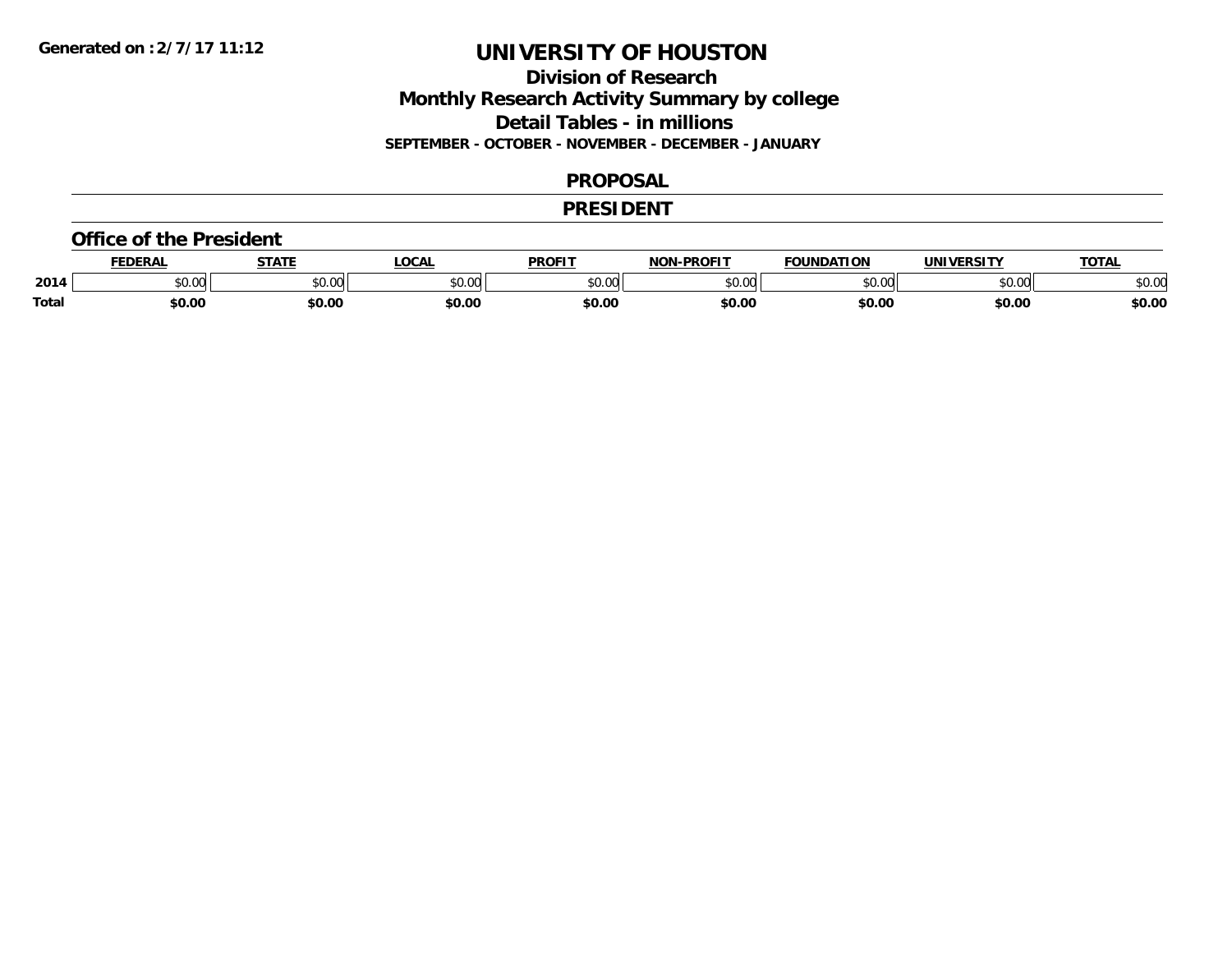## **Division of Research Monthly Research Activity Summary by college Detail Tables - in millions SEPTEMBER - OCTOBER - NOVEMBER - DECEMBER - JANUARY**

#### **PROPOSAL**

#### **SCHOOL OF NURSING**

## **Dean, School of Nursing**

|       | <b>FEDERAL</b> | STATE       | <u>LOCAL</u> | <b>PROFIT</b> | <b>NON-PROFIT</b> | <b>FOUNDATION</b> | <b>UNIVERSITY</b> | <b>TOTAL</b> |
|-------|----------------|-------------|--------------|---------------|-------------------|-------------------|-------------------|--------------|
| 2016  | \$52,200.00    | \$0.00      | \$0.00       | \$0.00        | \$500.00          | \$19,734.00       | \$0.00            | \$72,434.00  |
| 2017  | \$0.00         | \$70,000.00 | \$0.00       | \$0.00        | \$0.00            | \$152,823.00      | \$0.00            | \$222,823.00 |
| Total | \$52,200.00    | \$70,000.00 | \$0.00       | \$0.00        | \$500.00          | \$172,557.00      | \$0.00            | \$295,257.00 |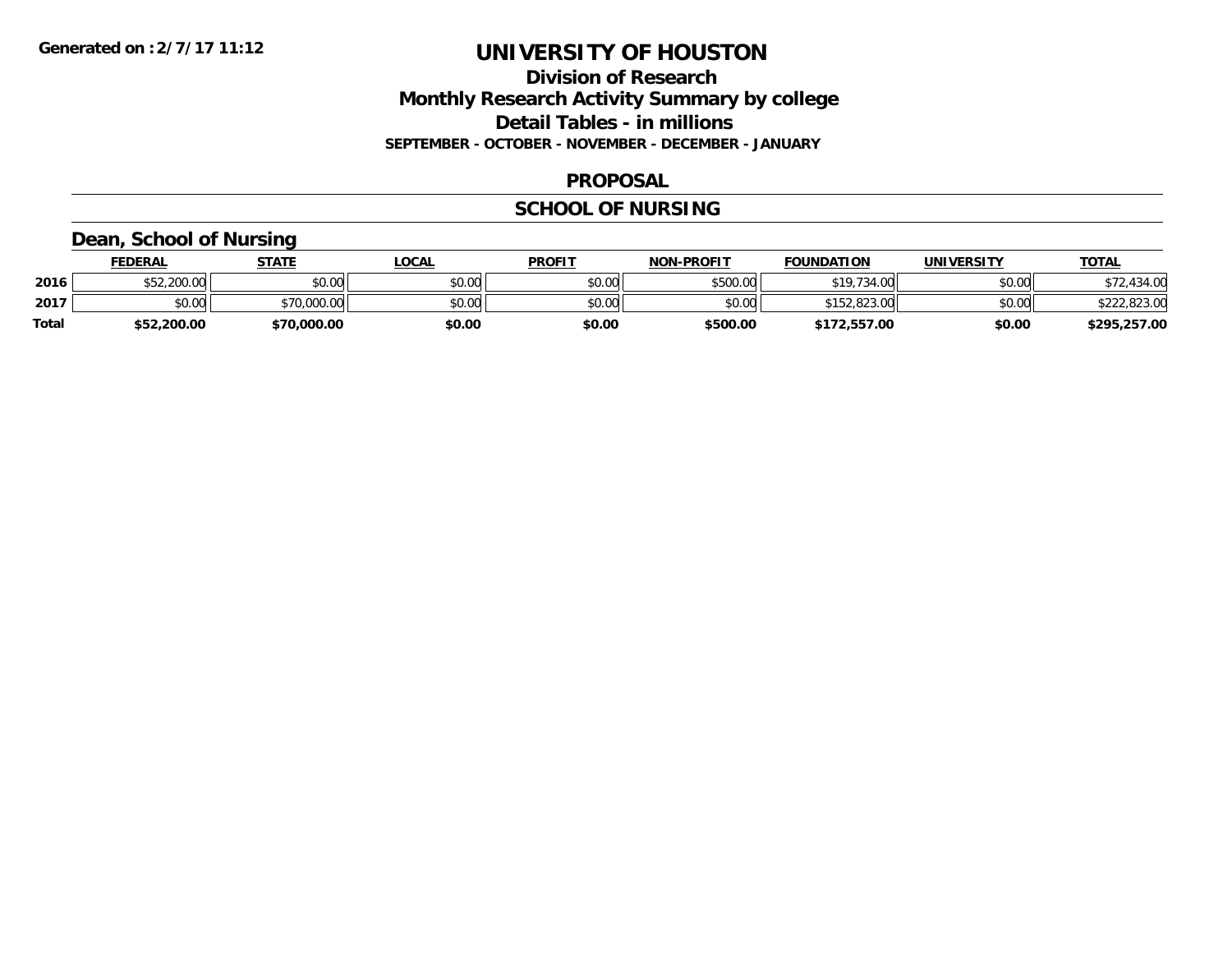**Division of Research**

**Monthly Research Activity Summary by college**

**Detail Tables - in millions**

**SEPTEMBER - OCTOBER - NOVEMBER - DECEMBER - JANUARY**

### **PROPOSAL**

#### **SENIOR V.P. FOR ACADEMIC AFFAIRS AND PROVOST**

|              | <b>Pre-Health Advising</b>                          |              |              |               |                   |                   |                   |              |  |  |
|--------------|-----------------------------------------------------|--------------|--------------|---------------|-------------------|-------------------|-------------------|--------------|--|--|
|              | <b>FEDERAL</b>                                      | <b>STATE</b> | <b>LOCAL</b> | <b>PROFIT</b> | <b>NON-PROFIT</b> | <b>FOUNDATION</b> | <b>UNIVERSITY</b> | <b>TOTAL</b> |  |  |
| 2015         | \$0.00                                              | \$0.00       | \$0.00       | \$0.00        | \$0.00            | \$0.00            | \$0.00            | \$0.00       |  |  |
|              | <b>Senior V.P. for Academic Affairs and Provost</b> |              |              |               |                   |                   |                   |              |  |  |
|              | <b>FEDERAL</b>                                      | <b>STATE</b> | <b>LOCAL</b> | <b>PROFIT</b> | <b>NON-PROFIT</b> | <b>FOUNDATION</b> | <b>UNIVERSITY</b> | <b>TOTAL</b> |  |  |
| 2013         | \$0.00                                              | \$0.00       | \$0.00       | \$0.00        | \$149,488.00      | \$0.00            | \$0.00            | \$149,488.00 |  |  |
| 2014         | \$0.00                                              | \$0.00       | \$0.00       | \$0.00        | \$0.00            | \$0.00            | \$0.00            | \$0.00       |  |  |
|              | <b>Undergraduate Scholars</b>                       |              |              |               |                   |                   |                   |              |  |  |
|              | <b>FEDERAL</b>                                      | <b>STATE</b> | <b>LOCAL</b> | <b>PROFIT</b> | <b>NON-PROFIT</b> | <b>FOUNDATION</b> | <b>UNIVERSITY</b> | <b>TOTAL</b> |  |  |
| 2014         | \$0.00                                              | \$20,330.00  | \$0.00       | \$0.00        | \$0.00            | \$0.00            | \$0.00            | \$20,330.00  |  |  |
|              | <b>Undergraduate Student Success</b>                |              |              |               |                   |                   |                   |              |  |  |
|              | <b>FEDERAL</b>                                      | <b>STATE</b> | <b>LOCAL</b> | <b>PROFIT</b> | <b>NON-PROFIT</b> | <b>FOUNDATION</b> | <b>UNIVERSITY</b> | <b>TOTAL</b> |  |  |
| 2013         | \$0.00                                              | \$30,000.00  | \$0.00       | \$0.00        | \$0.00            | \$0.00            | \$0.00            | \$30,000.00  |  |  |
| 2014         | \$0.00                                              | \$268,000.00 | \$0.00       | \$0.00        | \$0.00            | \$0.00            | \$0.00            | \$268,000.00 |  |  |
|              | <b>Undergraduate Student Success Center</b>         |              |              |               |                   |                   |                   |              |  |  |
|              | <b>FEDERAL</b>                                      | <b>STATE</b> | <b>LOCAL</b> | <b>PROFIT</b> | <b>NON-PROFIT</b> | <b>FOUNDATION</b> | <b>UNIVERSITY</b> | <b>TOTAL</b> |  |  |
| 2015         | \$0.00                                              | \$0.00       | \$0.00       | \$0.00        | \$39,250.00       | \$0.00            | \$0.00            | \$39,250.00  |  |  |
| <b>Total</b> | \$0.00                                              | \$318,330.00 | \$0.00       | \$0.00        | \$188,738.00      | \$0.00            | \$0.00            | \$507,068.00 |  |  |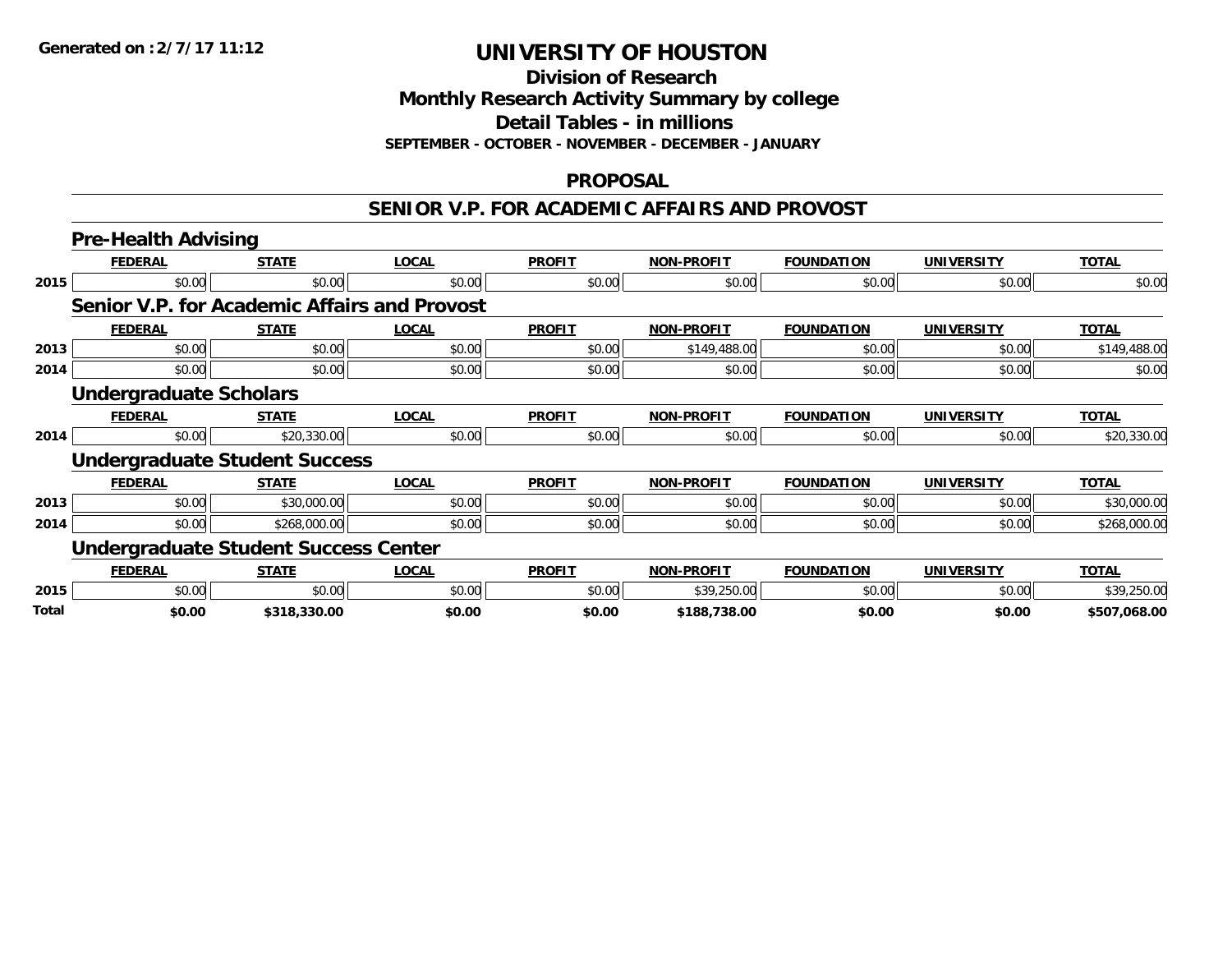## **Division of ResearchMonthly Research Activity Summary by college Detail Tables - in millions SEPTEMBER - OCTOBER - NOVEMBER - DECEMBER - JANUARY**

#### **PROPOSAL**

#### **UH LAW CENTER**

|              | Dean, Law      |              |              |               |                   |                   |                   |                |
|--------------|----------------|--------------|--------------|---------------|-------------------|-------------------|-------------------|----------------|
|              | <b>FEDERAL</b> | <b>STATE</b> | <b>LOCAL</b> | <b>PROFIT</b> | <b>NON-PROFIT</b> | <b>FOUNDATION</b> | <b>UNIVERSITY</b> | <b>TOTAL</b>   |
| 2015         | \$601,568.43   | \$0.00       | \$0.00       | \$0.00        | \$0.00            | \$0.00            | \$0.00            | \$601,568.43   |
| 2016         | \$0.00         | \$0.00       | \$0.00       | \$0.00        | \$82,500.00       | \$0.00            | \$0.00            | \$82,500.00    |
|              | Law-UH         |              |              |               |                   |                   |                   |                |
|              | <b>FEDERAL</b> | <b>STATE</b> | <b>LOCAL</b> | <b>PROFIT</b> | <b>NON-PROFIT</b> | <b>FOUNDATION</b> | <b>UNIVERSITY</b> | <b>TOTAL</b>   |
| 2014         | \$0.00         | \$200,000.00 | \$0.00       | \$0.00        | \$0.00            | \$0.00            | \$14,164.00       | \$214,164.00   |
| 2015         | \$0.00         | \$114,000.00 | \$0.00       | \$0.00        | \$0.00            | \$0.00            | \$0.00            | \$114,000.00   |
| 2016         | \$0.00         | \$200,000.00 | \$0.00       | \$0.00        | \$67,500.00       | \$192,906.00      | \$0.00            | \$460,406.00   |
| 2017         | \$0.00         | \$0.00       | \$0.00       | \$0.00        | \$91,815.00       | \$0.00            | \$118,150.00      | \$209,965.00   |
| <b>Total</b> | \$601,568.43   | \$514,000.00 | \$0.00       | \$0.00        | \$241,815.00      | \$192,906.00      | \$132,314.00      | \$1,682,603.43 |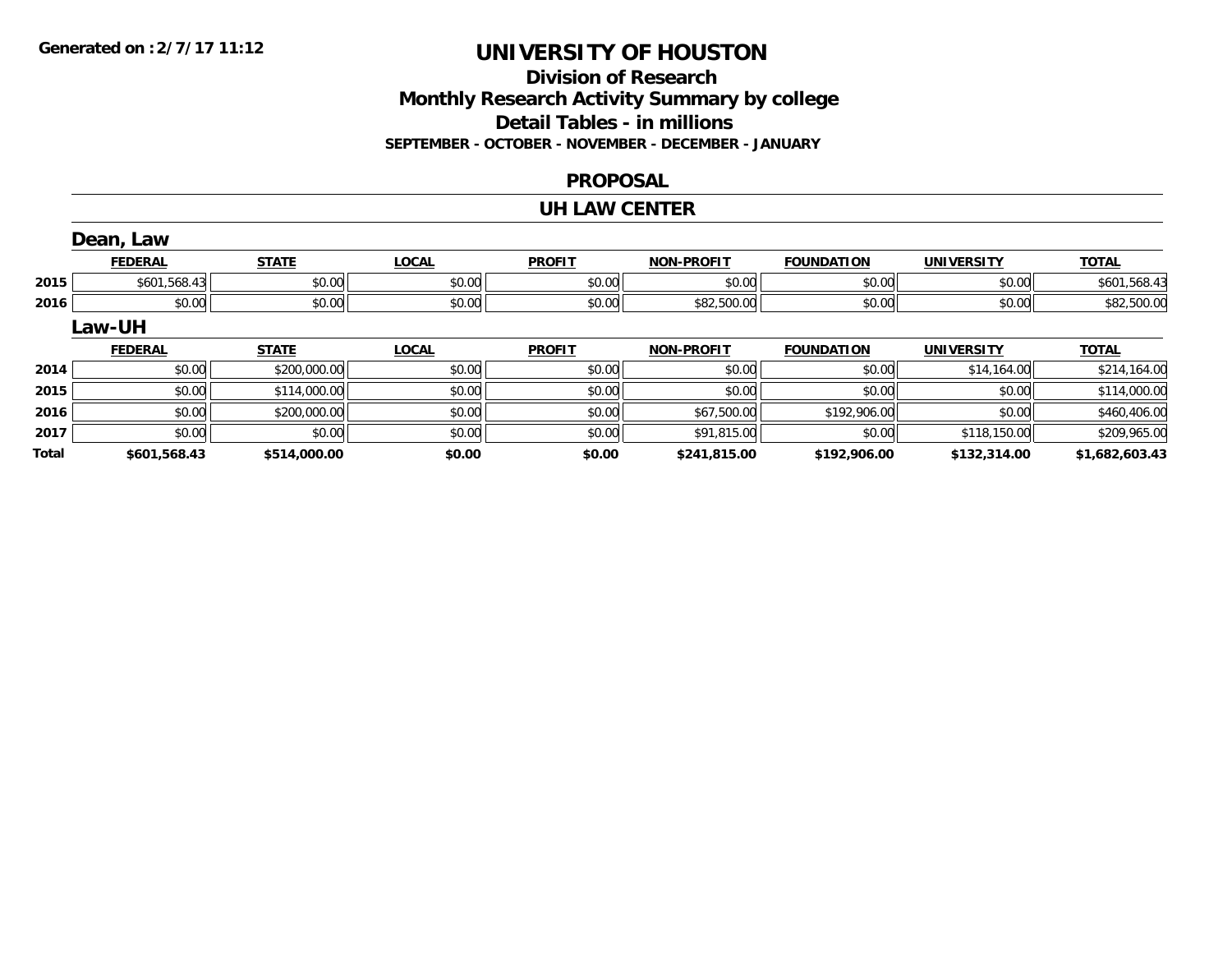## **Division of ResearchMonthly Research Activity Summary by college Detail Tables - in millions SEPTEMBER - OCTOBER - NOVEMBER - DECEMBER - JANUARY**

### **PROPOSAL**

#### **UKNOWN COLLEGE**

## **Wrong Department - Please Dont Select It**

|              | <b>EDERAL</b> | <b>STATE</b>                 | <b>LOCAI</b>  | <b>PROFIT</b>   | <b>DDOEIT</b><br>NAN | <b>FOUNDATION</b> | UNIVERSITY      | <b>TAT</b>           |
|--------------|---------------|------------------------------|---------------|-----------------|----------------------|-------------------|-----------------|----------------------|
| 2013         | JU.UU         | $\uparrow$ $\wedge$<br>JU.UU | 0000<br>JU.UU | $\sim$<br>JU.UU | $\sim$ 00<br>וטטוע   | 0000<br>,u.uu     | to ool<br>DU.UU | 0000<br><b>JU.UU</b> |
| <b>Total</b> | \$0.00        | \$0.00                       | \$0.00        | \$0.00          | \$0.00               | \$0.00            | \$0.00          | \$0.00               |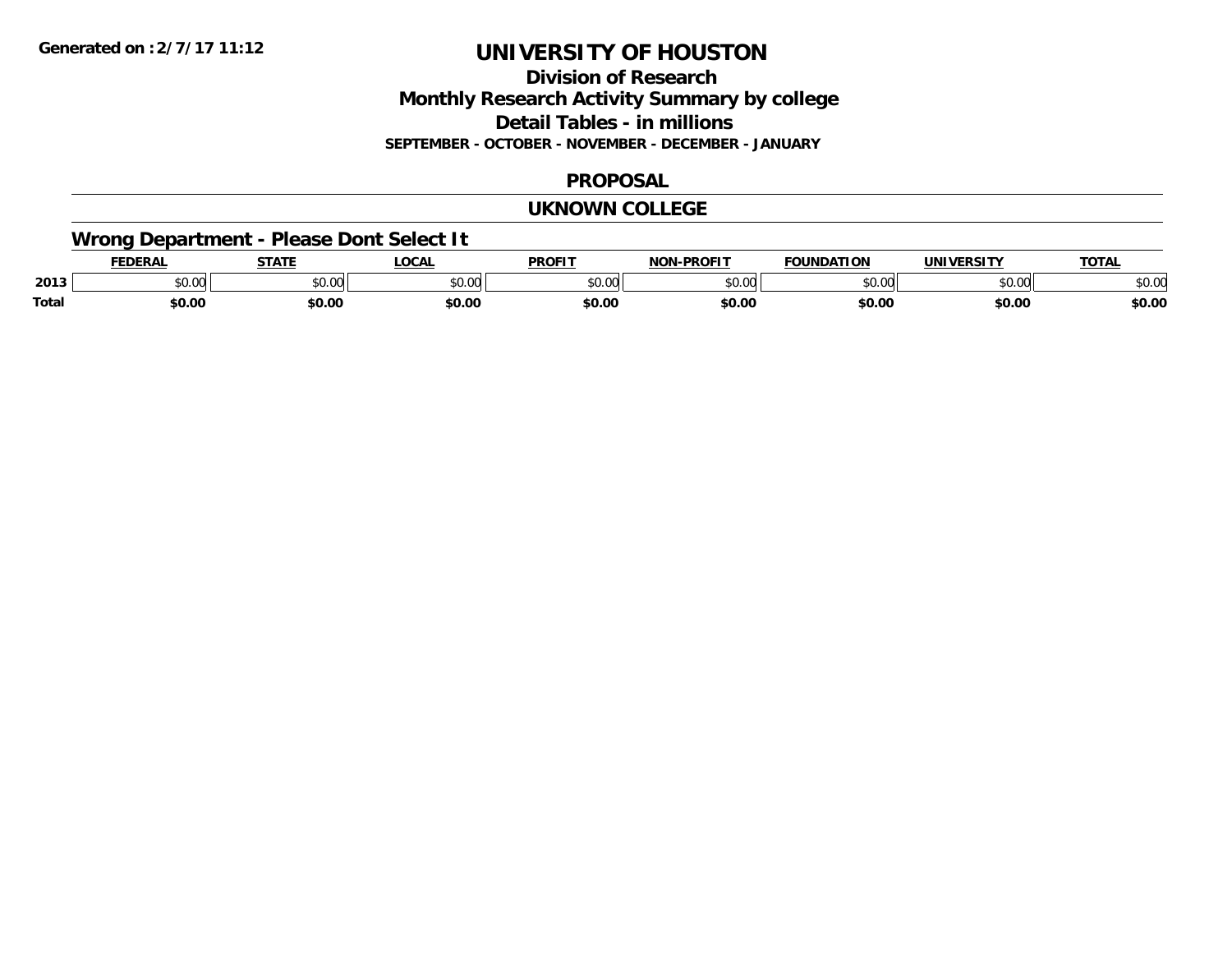## **Division of ResearchMonthly Research Activity Summary by college Detail Tables - in millions SEPTEMBER - OCTOBER - NOVEMBER - DECEMBER - JANUARY**

#### **PROPOSAL**

## **VICE PRESIDENT FOR ADMINISTRATION**

### **KUHF - Radio**

|      | <b>FEDERAL</b> | <b>STATE</b> | <u>LOCAL</u> | <b>PROFIT</b> | <b>NON-PROFIT</b> | <b>FOUNDATION</b> | <b>UNIVERSITY</b> | <b>TOTAL</b>   |
|------|----------------|--------------|--------------|---------------|-------------------|-------------------|-------------------|----------------|
| 2013 | \$0.00         | \$0.00       | \$0.00       | \$0.00        | \$2,044,710.00    | \$0.00            | \$0.00            | \$2,044,710.00 |
| 2014 | \$0.00         | \$0.00       | \$0.00       | \$0.00        | \$2,147,877.00    | \$0.00            | \$0.00            | \$2,147,877.00 |
| 2015 | \$0.00         | \$0.00       | \$0.00       | \$0.00        | \$2,363,344.00    | \$0.00            | \$0.00            | \$2,363,344.00 |
| 2016 | \$0.00         | \$0.00       | \$0.00       | \$0.00        | \$2,338,322.00    | \$0.00            | \$0.00            | \$2,338,322.00 |
| 2017 | \$0.00         | \$0.00       | \$0.00       | \$0.00        | \$2,145,514.00    | \$0.00            | \$0.00            | \$2,145,514.00 |

# **UH Police Department**

|       | <b>FEDERAL</b> | STATE      | <b>LOCAL</b> | <b>PROFIT</b> | <b>NON-PROFIT</b> | <b>FOUNDATION</b> | <b>UNIVERSITY</b> | <b>TOTAL</b>      |
|-------|----------------|------------|--------------|---------------|-------------------|-------------------|-------------------|-------------------|
| 2014  | \$0.00         | \$3,000.00 | \$0.00       | \$0.00        | \$0.00            | \$0.00            | \$0.00            | \$3,000.00        |
| 2016  | \$0.00         | \$3,000.00 | \$0.00       | \$0.00        | \$0.00            | \$0.00            | \$0.00            | \$3,000.00        |
| Total | \$0.00         | \$6,000.00 | \$0.00       | \$0.00        | \$11,039,767.00   | \$0.00            | \$0.00            | ,045,767.00<br>¢1 |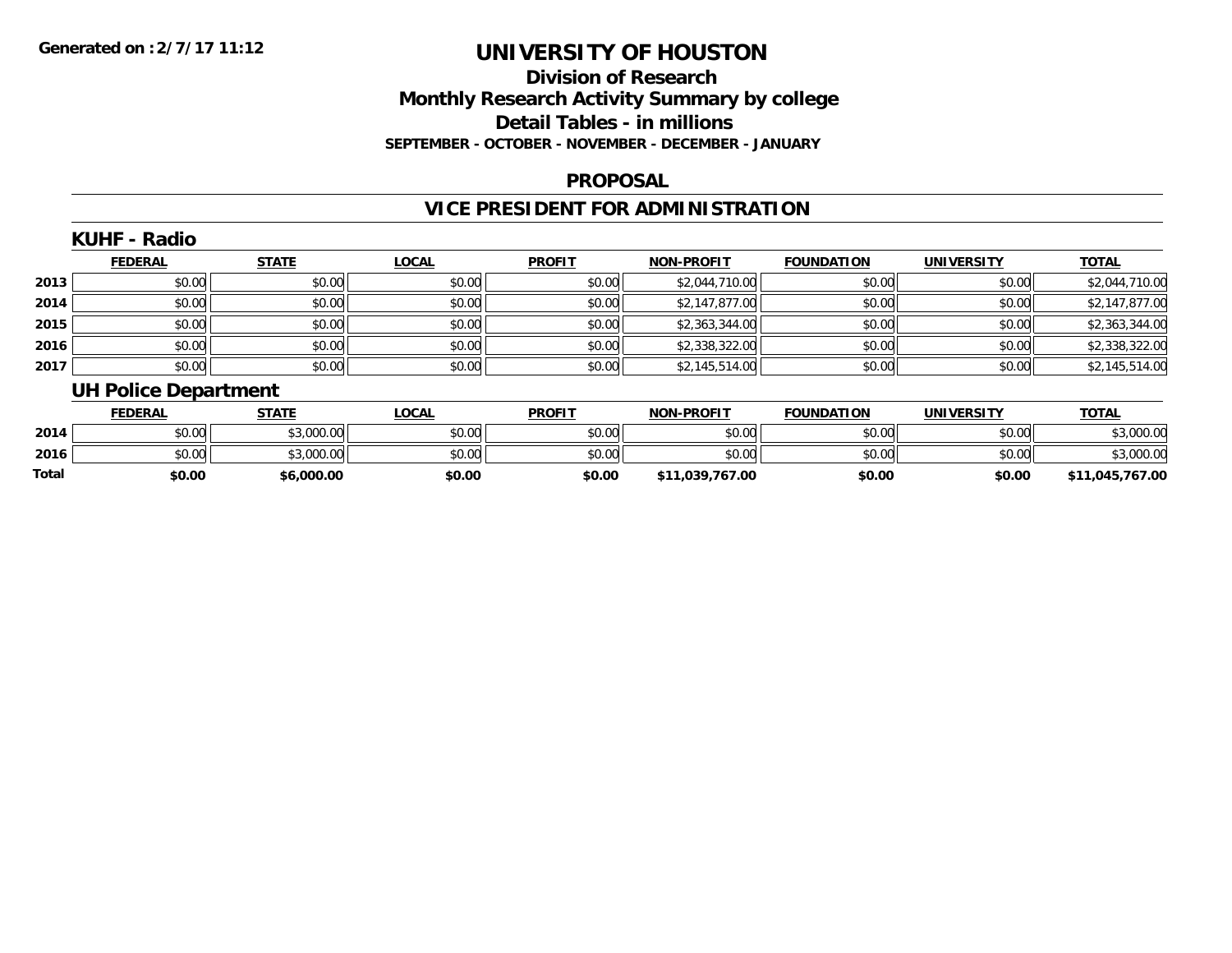**Division of Research**

**Monthly Research Activity Summary by college**

**Detail Tables - in millions**

**SEPTEMBER - OCTOBER - NOVEMBER - DECEMBER - JANUARY**

#### **AWARD**

### **C.T. BAUER COLLEGE OF BUSINESS**

|              | <b>Accountancy &amp; Taxation</b>        |              |              |               |                   |                   |                   |                |  |  |  |
|--------------|------------------------------------------|--------------|--------------|---------------|-------------------|-------------------|-------------------|----------------|--|--|--|
|              | <b>FEDERAL</b>                           | <b>STATE</b> | <b>LOCAL</b> | <b>PROFIT</b> | <b>NON-PROFIT</b> | <b>FOUNDATION</b> | <b>UNIVERSITY</b> | <b>TOTAL</b>   |  |  |  |
| 2014         | \$0.00                                   | \$0.00       | \$0.00       | \$0.00        | \$0.00            | \$19,260.00       | \$0.00            | \$19,260.00    |  |  |  |
|              | Dean, Business Administration            |              |              |               |                   |                   |                   |                |  |  |  |
|              | <b>FEDERAL</b>                           | <b>STATE</b> | <b>LOCAL</b> | <b>PROFIT</b> | <b>NON-PROFIT</b> | <b>FOUNDATION</b> | UNIVERSITY        | <b>TOTAL</b>   |  |  |  |
| 2015         | \$0.00                                   | \$0.00       | \$0.00       | \$0.00        | \$0.00            | \$5,000.00        | \$0.00            | \$5,000.00     |  |  |  |
|              | <b>Small Business Development Center</b> |              |              |               |                   |                   |                   |                |  |  |  |
|              | <b>FEDERAL</b>                           | <b>STATE</b> | <b>LOCAL</b> | <b>PROFIT</b> | <b>NON-PROFIT</b> | <b>FOUNDATION</b> | <b>UNIVERSITY</b> | <b>TOTAL</b>   |  |  |  |
| 2013         | \$885,781.00                             | \$0.00       | \$0.00       | \$0.00        | \$0.00            | \$0.00            | \$0.00            | \$885,781.00   |  |  |  |
| 2016         | \$481,598.00                             | \$0.00       | \$0.00       | \$0.00        | \$0.00            | \$0.00            | \$0.00            | \$481,598.00   |  |  |  |
| 2017         | \$690,920.00                             | \$0.00       | \$0.00       | \$0.00        | \$0.00            | \$0.00            | \$0.00            | \$690,920.00   |  |  |  |
| <b>Total</b> | \$2,058,299.00                           | \$0.00       | \$0.00       | \$0.00        | \$0.00            | \$24,260.00       | \$0.00            | \$2,082,559.00 |  |  |  |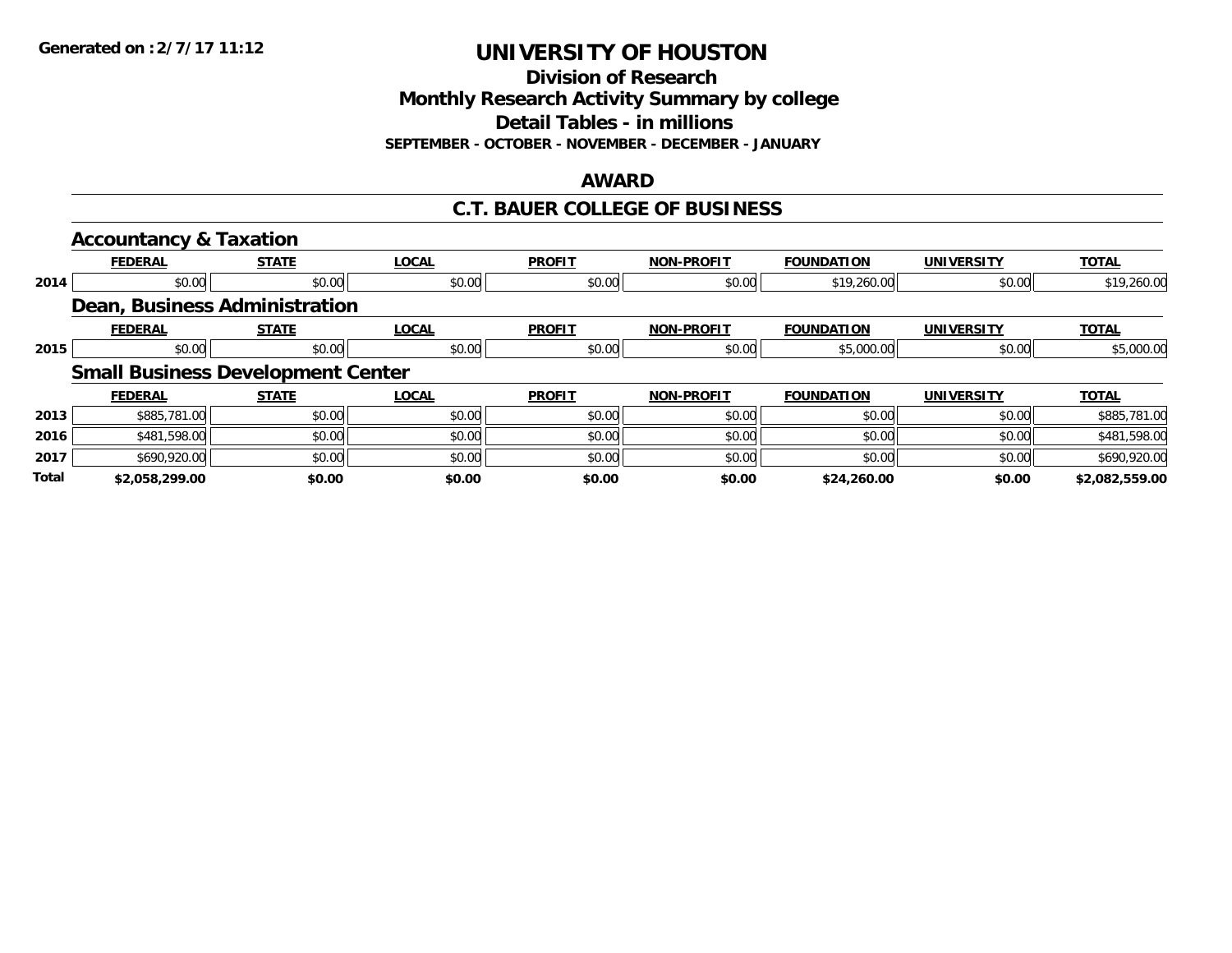**Division of Research Monthly Research Activity Summary by college Detail Tables - in millions SEPTEMBER - OCTOBER - NOVEMBER - DECEMBER - JANUARY**

## **AWARD**

## **COLLEGE OF ARCHITECTURE**

# **Dean, Architecture**

|       | <b>EDERAL</b> | <b>STATE</b>  | <b>.OCAL</b> | <b>PROFIT</b> | <b>-PROFIT</b><br>חחו | <b>FOUNDATION</b> | UNIVERSITY | TOTA.                      |
|-------|---------------|---------------|--------------|---------------|-----------------------|-------------------|------------|----------------------------|
| 2017  | \$0.00        | 0000<br>JU.UU | \$0.00       | \$0.00        | \$20,000.00           | \$0.00            | \$0.00     | $*20.000.00$<br>JZU,UU∪.∪∪ |
| Total | \$0.00        | \$0.00        | \$0.00       | \$0.00        | \$20,000.00           | \$0.00            | \$0.00     | 000.0۲.د                   |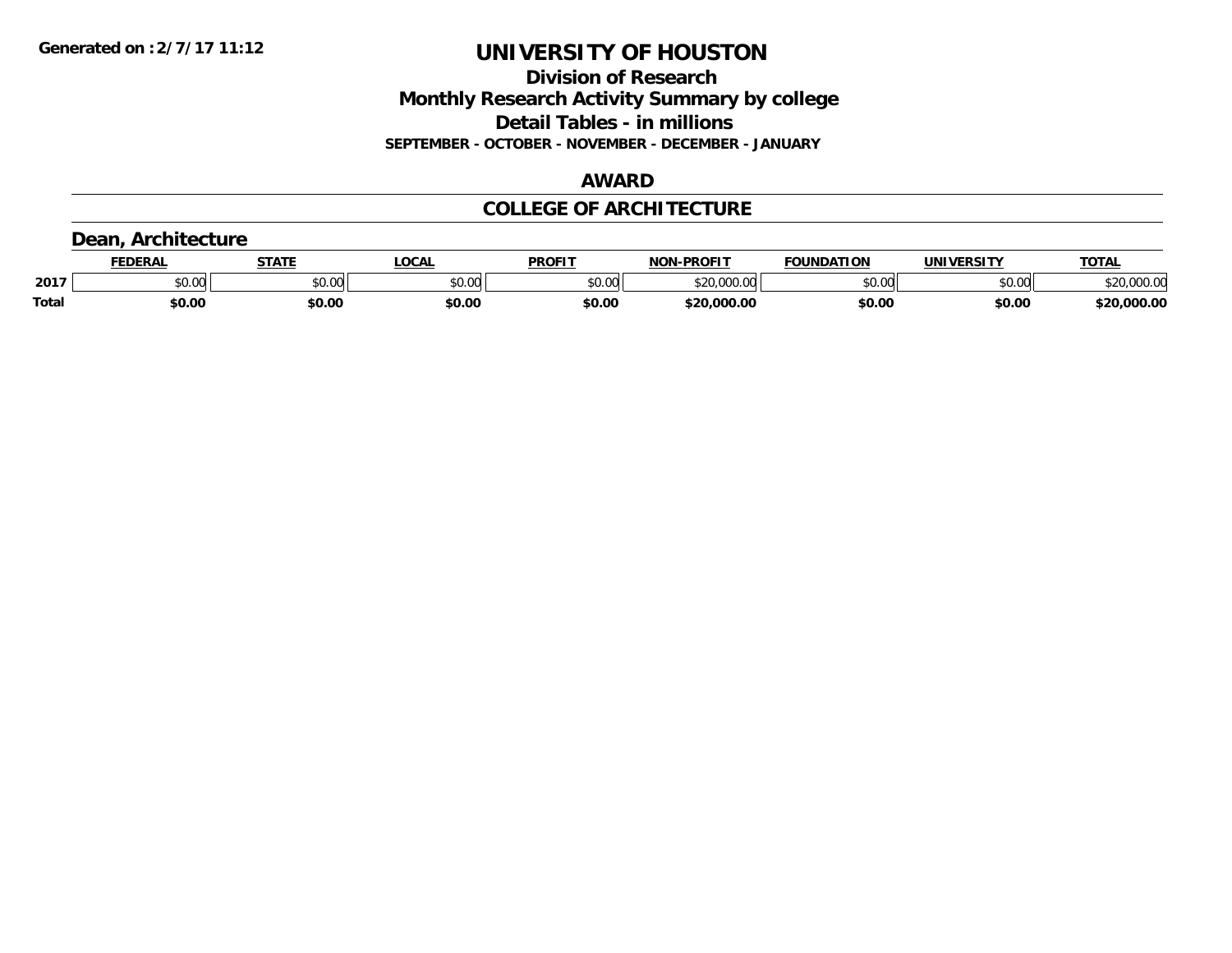## **Division of ResearchMonthly Research Activity Summary by college Detail Tables - in millions SEPTEMBER - OCTOBER - NOVEMBER - DECEMBER - JANUARY**

### **AWARD**

## **COLLEGE OF EDUCATION**

# **Consistency Mgmt and Coop Disc**

|      | <b>FEDERAL</b>                    | <b>STATE</b>                                       | <b>LOCAL</b> | <b>PROFIT</b> | <b>NON-PROFIT</b> | <b>FOUNDATION</b> | <b>UNIVERSITY</b> | <b>TOTAL</b> |
|------|-----------------------------------|----------------------------------------------------|--------------|---------------|-------------------|-------------------|-------------------|--------------|
| 2013 | \$17,324.58                       | \$0.00                                             | \$0.00       | \$4.26        | \$3,500.00        | \$0.00            | \$0.00            | \$20,828.84  |
| 2014 | \$0.00                            | \$0.00                                             | \$200,592.00 | \$0.00        | \$0.00            | \$0.00            | \$0.00            | \$200,592.00 |
| 2015 | \$0.00                            | \$0.00                                             | \$4,550.00   | \$0.00        | \$0.00            | \$0.00            | \$0.00            | \$4,550.00   |
| 2016 | \$0.00                            | \$0.00                                             | \$0.00       | \$0.00        | \$0.00            | \$0.00            | \$0.00            | \$0.00       |
| 2017 | \$0.00                            | \$0.00                                             | \$309,013.00 | \$0.00        | \$0.00            | \$0.00            | \$0.00            | \$309,013.00 |
|      | <b>Curriculum and Instruction</b> |                                                    |              |               |                   |                   |                   |              |
|      | <b>FEDERAL</b>                    | <b>STATE</b>                                       | <b>LOCAL</b> | <b>PROFIT</b> | <b>NON-PROFIT</b> | <b>FOUNDATION</b> | <b>UNIVERSITY</b> | <b>TOTAL</b> |
| 2013 | \$489,701.00                      | \$15,999.00                                        | \$0.00       | \$0.00        | \$0.00            | \$0.00            | \$0.00            | \$505,700.00 |
| 2014 | \$507.90                          | \$0.00                                             | \$0.00       | \$0.00        | \$5,000.00        | \$0.00            | \$0.00            | \$5,507.90   |
| 2016 | \$15,000.00                       | \$0.00                                             | \$0.00       | \$0.00        | \$0.00            | \$0.00            | \$0.00            | \$15,000.00  |
| 2017 | \$150,542.75                      | \$0.00                                             | \$0.00       | \$0.00        | \$0.00            | \$178,000.00      | \$0.00            | \$328,542.75 |
|      | Dean, Education                   |                                                    |              |               |                   |                   |                   |              |
|      | <b>FEDERAL</b>                    | <b>STATE</b>                                       | <b>LOCAL</b> | <b>PROFIT</b> | <b>NON-PROFIT</b> | <b>FOUNDATION</b> | <b>UNIVERSITY</b> | <b>TOTAL</b> |
| 2013 | \$0.00                            | \$0.00                                             | \$0.00       | \$0.00        | \$0.00            | \$0.00            | \$0.00            | \$0.00       |
| 2014 | \$0.00                            | \$0.00                                             | \$0.00       | \$0.00        | \$0.00            | \$0.00            | \$0.00            | \$0.00       |
| 2015 | \$0.00                            | \$0.00                                             | \$0.00       | \$0.00        | \$0.00            | \$0.00            | \$0.00            | \$0.00       |
| 2016 | \$0.00                            | \$0.00                                             | \$0.00       | \$0.00        | \$0.00            | \$0.00            | \$0.00            | \$0.00       |
| 2017 | \$0.00                            | \$0.00                                             | \$0.00       | \$0.00        | \$0.00            | \$178,000.00      | \$0.00            | \$178,000.00 |
|      |                                   | <b>Educational Leadership &amp; Policy Studies</b> |              |               |                   |                   |                   |              |
|      | <b>FEDERAL</b>                    | <b>STATE</b>                                       | <b>LOCAL</b> | <b>PROFIT</b> | <b>NON-PROFIT</b> | <b>FOUNDATION</b> | <b>UNIVERSITY</b> | <b>TOTAL</b> |
| 2013 | \$310,954.00                      | \$0.00                                             | \$0.00       | \$0.00        | \$0.00            | \$0.00            | \$0.00            | \$310,954.00 |
| 2014 | \$160,929.90                      | \$0.00                                             | \$0.00       | \$0.00        | \$0.00            | \$0.00            | \$0.00            | \$160,929.90 |
| 2015 | \$0.00                            | \$0.00                                             | \$0.00       | \$0.00        | \$45,000.00       | \$0.00            | \$0.00            | \$45,000.00  |
| 2016 | \$0.00                            | \$5,000.00                                         | \$0.00       | \$0.00        | \$45,000.00       | \$0.00            | \$0.00            | \$50,000.00  |
| 2017 | \$561.20                          | \$0.00                                             | \$0.00       | \$0.00        | \$45,000.00       | \$0.00            | \$0.00            | \$45,561.20  |
|      |                                   | <b>Institute for Urban Education</b>               |              |               |                   |                   |                   |              |
|      | <b>FEDERAL</b>                    | <b>STATE</b>                                       | <b>LOCAL</b> | <b>PROFIT</b> | <b>NON-PROFIT</b> | <b>FOUNDATION</b> | <b>UNIVERSITY</b> | <b>TOTAL</b> |
| 2014 | \$0.00                            | \$0.00                                             | \$0.00       | \$0.00        | \$0.00            | \$0.00            | \$0.00            | \$0.00       |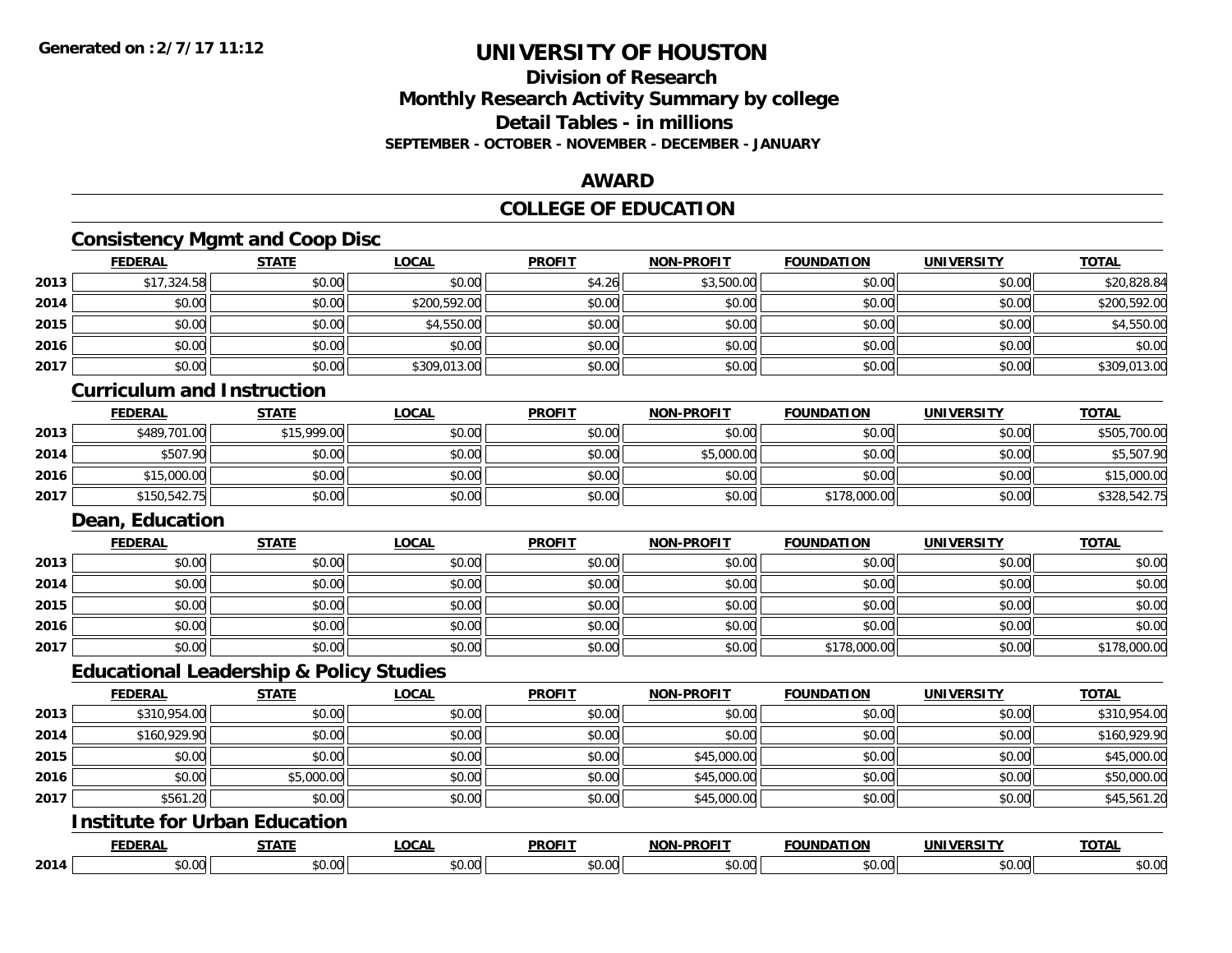## **Division of ResearchMonthly Research Activity Summary by college Detail Tables - in millions SEPTEMBER - OCTOBER - NOVEMBER - DECEMBER - JANUARY**

#### **AWARD**

## **COLLEGE OF EDUCATION**

## **Psychological, Health, and Learning Sciences**

|      | <b>FEDERAL</b> | <b>STATE</b> | <b>LOCAL</b> | <b>PROFIT</b> | <b>NON-PROFIT</b> | <b>FOUNDATION</b> | <b>UNIVERSITY</b> | <b>TOTAL</b>   |
|------|----------------|--------------|--------------|---------------|-------------------|-------------------|-------------------|----------------|
| 2013 | \$48,987.50    | \$134,767.00 | \$0.00       | \$0.00        | \$31,863.00       | \$0.00            | \$11,689.00       | \$227,306.50   |
| 2014 | \$826,870.00   | \$134,767.00 | \$0.00       | \$0.00        | \$44,723.53       | \$0.00            | \$0.00            | \$1,006,360.53 |
| 2015 | \$35,288.00    | \$139,767.00 | \$0.00       | \$0.00        | \$39,250.00       | \$0.00            | \$0.00            | \$214,305.00   |
| 2016 | \$466,771.00   | \$149,744.00 | \$0.00       | \$0.00        | \$145,289.00      | \$0.00            | \$0.00            | \$761,804.00   |
| 2017 | \$507,842.50   | \$137,767.00 | \$0.00       | \$0.00        | \$145,724.00      | \$0.00            | \$0.00            | \$791,333.50   |

#### **UH Charter School**

|       | <b>FEDERAL</b> | <b>STATE</b>   | <b>LOCAL</b> | <b>PROFIT</b> | <b>NON-PROFIT</b> | <b>FOUNDATION</b> | <b>UNIVERSITY</b> | <b>TOTAL</b>    |
|-------|----------------|----------------|--------------|---------------|-------------------|-------------------|-------------------|-----------------|
| 2013  | \$3,084.60     | \$982,028.93   | \$0.00       | \$0.00        | \$0.00            | \$0.00            | \$0.00            | \$985,113.53    |
| 2014  | \$34,062.00    | \$1,029,233.00 | \$0.00       | \$0.00        | \$0.00            | \$0.00            | \$0.00            | \$1,063,295.00  |
| 2015  | \$24,124.00    | \$1,042,343.92 | \$0.00       | \$0.00        | \$0.00            | \$0.00            | \$0.00            | \$1,066,467.92  |
| 2016  | \$21,017.00    | \$1,110,231.00 | \$0.00       | \$0.00        | \$0.00            | \$0.00            | \$0.00            | \$1,131,248.00  |
| 2017  | \$17,869.00    | \$1,143,572.00 | \$0.00       | \$0.00        | \$0.00            | \$0.00            | \$0.00            | \$1,161,441.00  |
| Total | \$3,131,436.93 | \$6,025,219.85 | \$514,155.00 | \$4.26        | \$550,349.53      | \$356,000.00      | \$11,689.00       | \$10,588,854.57 |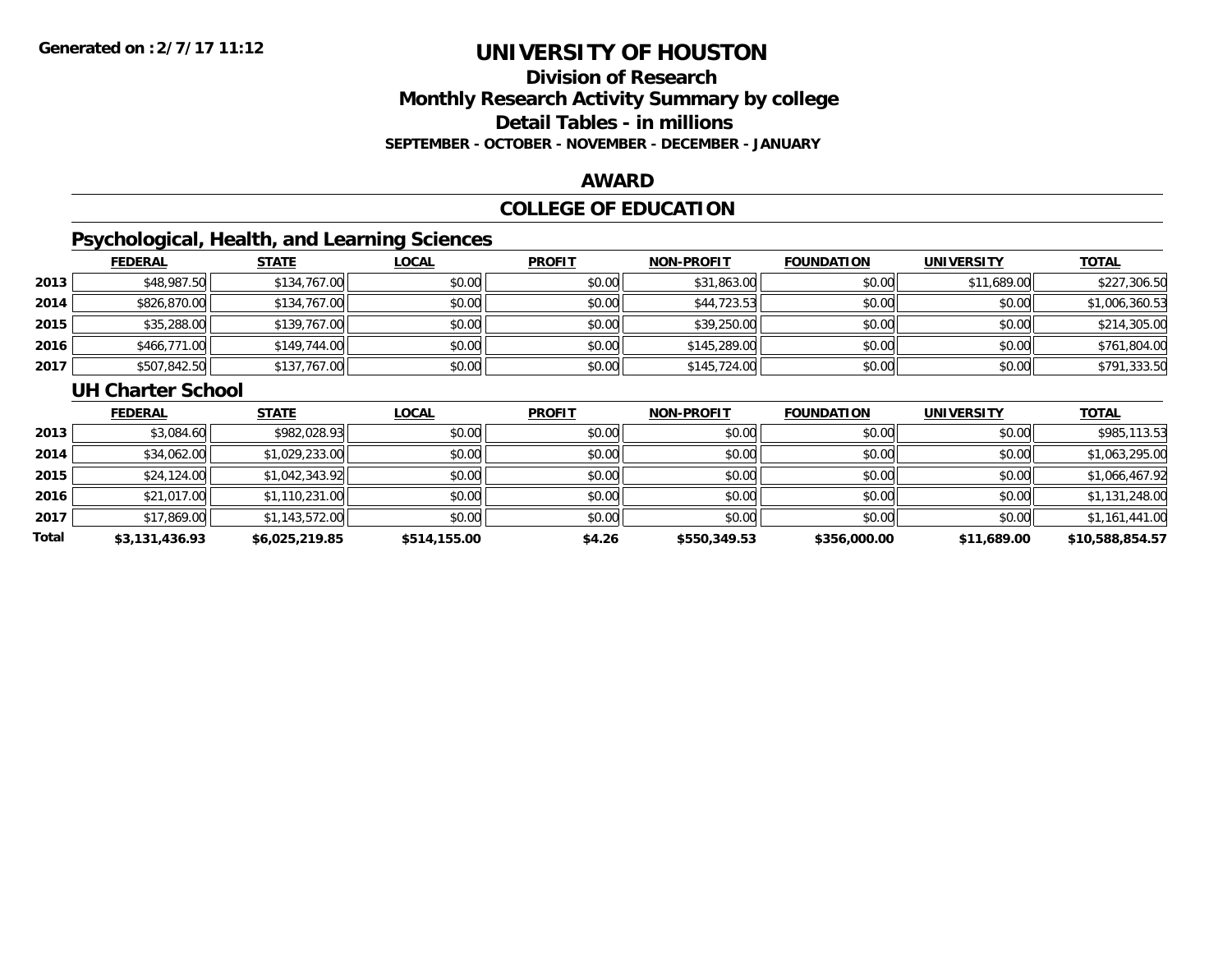## **Division of Research Monthly Research Activity Summary by college Detail Tables - in millions SEPTEMBER - OCTOBER - NOVEMBER - DECEMBER - JANUARY**

### **AWARD**

|      | <b>Arte Publico Press</b>        |                                             |              |               |                   |                   |                   |              |
|------|----------------------------------|---------------------------------------------|--------------|---------------|-------------------|-------------------|-------------------|--------------|
|      | <b>FEDERAL</b>                   | <b>STATE</b>                                | <b>LOCAL</b> | <b>PROFIT</b> | <b>NON-PROFIT</b> | <b>FOUNDATION</b> | <b>UNIVERSITY</b> | <b>TOTAL</b> |
| 2014 | \$0.00                           | \$10,000.00                                 | \$0.00       | \$0.00        | \$10,000.00       | \$50,000.00       | \$0.00            | \$70,000.00  |
| 2016 | \$0.00                           | \$0.00                                      | \$0.00       | \$0.00        | \$67,867.00       | \$0.00            | \$0.00            | \$67,867.00  |
| 2017 | \$4,000.00                       | \$11,000.00                                 | \$0.00       | \$0.00        | \$0.00            | \$0.00            | \$0.00            | \$15,000.00  |
|      | <b>Center for Public History</b> |                                             |              |               |                   |                   |                   |              |
|      | <b>FEDERAL</b>                   | <b>STATE</b>                                | <b>LOCAL</b> | <b>PROFIT</b> | <b>NON-PROFIT</b> | <b>FOUNDATION</b> | <b>UNIVERSITY</b> | <b>TOTAL</b> |
| 2017 | \$0.00                           | \$0.00                                      | \$0.00       | \$0.00        | \$0.00            | \$0.00            | \$0.00            | \$0.00       |
|      | Communication                    |                                             |              |               |                   |                   |                   |              |
|      | <b>FEDERAL</b>                   | <b>STATE</b>                                | <b>LOCAL</b> | <b>PROFIT</b> | <b>NON-PROFIT</b> | <b>FOUNDATION</b> | <b>UNIVERSITY</b> | <b>TOTAL</b> |
| 2013 | \$0.00                           | \$0.00                                      | \$0.00       | \$0.00        | \$8,000.00        | \$0.00            | \$0.00            | \$8,000.00   |
| 2014 | \$0.00                           | \$0.00                                      | \$0.00       | \$0.00        | \$0.00            | \$0.00            | \$3,000.00        | \$3,000.00   |
| 2015 | \$0.00                           | \$0.00                                      | \$0.00       | \$0.00        | \$0.00            | \$10,000.00       | \$0.00            | \$10,000.00  |
|      |                                  | <b>Communication Sciences and Disorders</b> |              |               |                   |                   |                   |              |
|      | <b>FEDERAL</b>                   | <b>STATE</b>                                | <b>LOCAL</b> | <b>PROFIT</b> | <b>NON-PROFIT</b> | <b>FOUNDATION</b> | <b>UNIVERSITY</b> | <b>TOTAL</b> |
| 2013 | \$0.00                           | \$0.00                                      | \$0.00       | \$0.00        | \$0.00            | \$10,000.00       | \$0.00            | \$10,000.00  |
| 2014 | \$1,269.75                       | \$0.00                                      | \$0.00       | \$0.00        | \$18,752.98       | \$0.00            | \$0.00            | \$20,022.73  |
| 2017 | \$1,403.00                       | \$0.00                                      | \$0.00       | \$0.00        | \$0.00            | \$7,496.00        | \$0.00            | \$8,899.00   |
|      |                                  | Dean, Liberal Arts and Social Sciences      |              |               |                   |                   |                   |              |
|      | <b>FEDERAL</b>                   | <b>STATE</b>                                | <b>LOCAL</b> | <b>PROFIT</b> | <b>NON-PROFIT</b> | <b>FOUNDATION</b> | <b>UNIVERSITY</b> | <b>TOTAL</b> |
| 2013 | \$0.00                           | \$0.00                                      | \$0.00       | \$0.00        | \$0.00            | \$0.00            | \$0.00            | \$0.00       |
| 2014 | \$0.00                           | \$0.00                                      | \$0.00       | \$0.00        | \$0.00            | \$0.00            | \$0.00            | \$0.00       |
| 2015 | \$0.00                           | \$0.00                                      | \$0.00       | \$0.00        | \$0.00            | \$0.00            | \$0.00            | \$0.00       |
|      | <b>Economics</b>                 |                                             |              |               |                   |                   |                   |              |
|      | <b>FEDERAL</b>                   | <b>STATE</b>                                | <b>LOCAL</b> | <b>PROFIT</b> | <b>NON-PROFIT</b> | <b>FOUNDATION</b> | <b>UNIVERSITY</b> | <b>TOTAL</b> |
| 2013 | \$0.00                           | \$0.00                                      | \$0.00       | \$0.00        | \$0.00            | \$25,000.00       | \$0.00            | \$25,000.00  |
| 2014 | \$0.00                           | \$0.00                                      | \$0.00       | \$0.00        | \$0.00            | \$13,354.00       | \$0.00            | \$13,354.00  |
| 2015 | \$0.00                           | \$0.00                                      | \$0.00       | \$0.00        | \$0.00            | \$13,009.00       | \$0.00            | \$13,009.00  |
| 2017 | \$0.00                           | \$0.00                                      | \$0.00       | \$0.00        | \$0.00            | \$44,948.00       | \$0.00            | \$44,948.00  |
|      | <b>English</b>                   |                                             |              |               |                   |                   |                   |              |
|      | <b>FEDERAL</b>                   | <b>STATE</b>                                | <b>LOCAL</b> | <b>PROFIT</b> | <b>NON-PROFIT</b> | <b>FOUNDATION</b> | <b>UNIVERSITY</b> | <b>TOTAL</b> |
| 2013 | \$0.00                           | \$0.00                                      | \$0.00       | \$0.00        | \$0.00            | \$0.00            | \$0.00            | \$0.00       |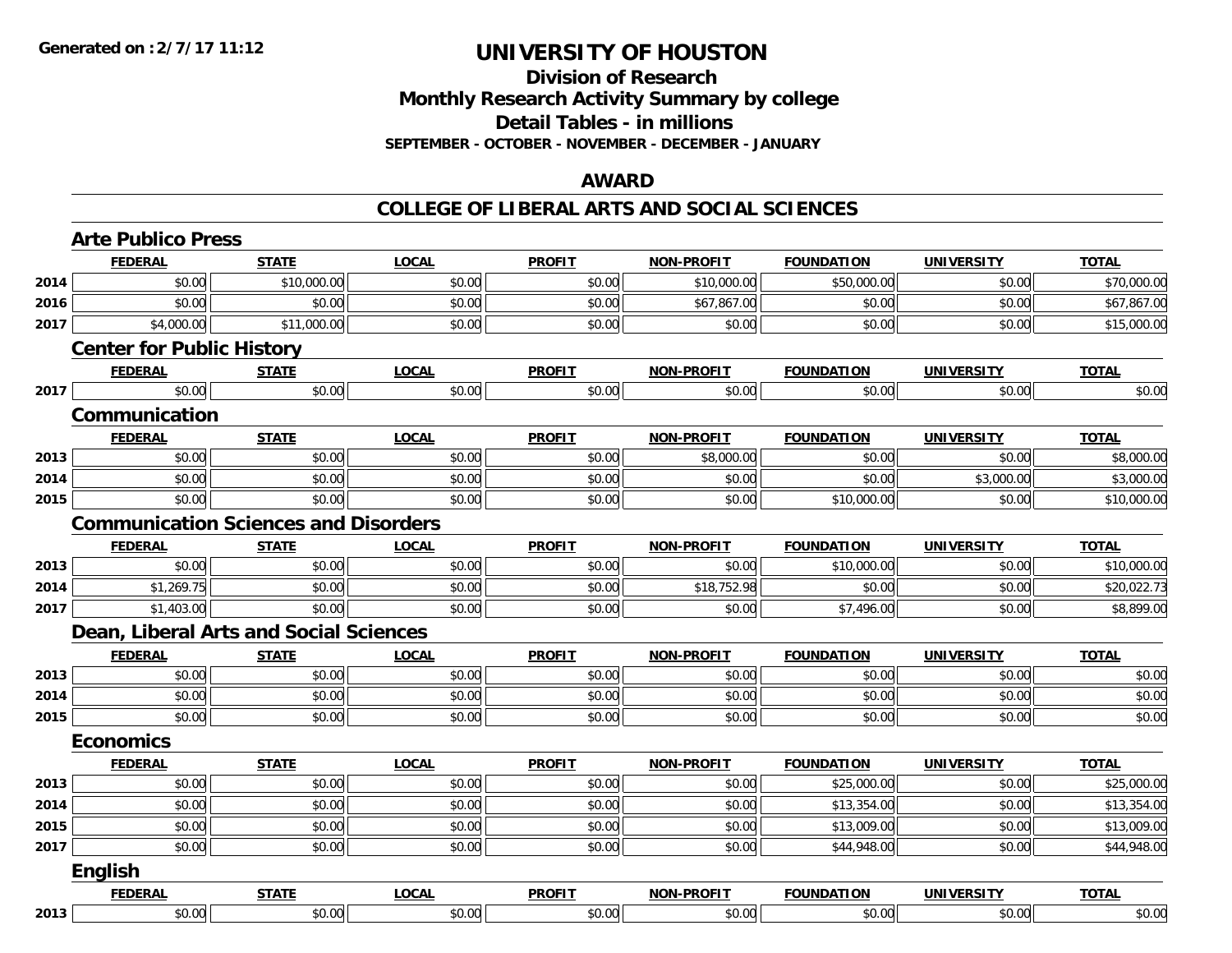**Division of Research**

**Monthly Research Activity Summary by college**

**Detail Tables - in millions**

**SEPTEMBER - OCTOBER - NOVEMBER - DECEMBER - JANUARY**

### **AWARD**

|      | <b>English</b>                        |              |              |               |                   |                   |                   |                |
|------|---------------------------------------|--------------|--------------|---------------|-------------------|-------------------|-------------------|----------------|
|      | <b>FEDERAL</b>                        | <b>STATE</b> | <b>LOCAL</b> | <b>PROFIT</b> | NON-PROFIT        | <b>FOUNDATION</b> | <b>UNIVERSITY</b> | <b>TOTAL</b>   |
| 2014 | \$0.00                                | \$0.00       | \$0.00       | \$0.00        | \$0.00            | \$0.00            | \$0.00            | \$0.00         |
|      | <b>Health and Human Performance</b>   |              |              |               |                   |                   |                   |                |
|      | <b>FEDERAL</b>                        | <b>STATE</b> | <b>LOCAL</b> | <b>PROFIT</b> | <b>NON-PROFIT</b> | <b>FOUNDATION</b> | <b>UNIVERSITY</b> | <b>TOTAL</b>   |
| 2013 | \$1,922,676.26                        | \$0.00       | \$0.00       | \$6,759.60    | \$0.00            | \$8,000.00        | \$0.00            | \$1,937,435.86 |
| 2014 | \$1,448,790.70                        | \$0.00       | \$0.00       | \$0.00        | \$0.00            | \$0.00            | \$0.00            | \$1,448,790.70 |
| 2015 | \$1,902,314.65                        | \$0.00       | \$0.00       | \$0.00        | \$0.00            | \$24,000.00       | \$0.00            | \$1,926,314.65 |
| 2016 | \$147,882.21                          | \$0.00       | \$0.00       | \$0.00        | \$0.00            | \$10,908.00       | \$0.00            | \$158,790.21   |
| 2017 | \$1,515,403.20                        | \$0.00       | \$0.00       | \$19,545.40   | \$137,907.05      | \$0.00            | \$0.00            | \$1,672,855.65 |
|      | <b>History</b>                        |              |              |               |                   |                   |                   |                |
|      | <b>FEDERAL</b>                        | <b>STATE</b> | <b>LOCAL</b> | <b>PROFIT</b> | NON-PROFIT        | <b>FOUNDATION</b> | <b>UNIVERSITY</b> | <b>TOTAL</b>   |
| 2013 | \$0.00                                | \$0.00       | \$0.00       | \$73,662.21   | \$0.00            | \$0.00            | \$0.00            | \$73,662.21    |
| 2014 | \$0.00                                | \$0.00       | \$0.00       | \$78,388.66   | \$0.00            | \$0.00            | \$0.00            | \$78,388.66    |
| 2015 | \$0.00                                | \$0.00       | \$0.00       | \$65,586.00   | \$0.00            | \$0.00            | \$0.00            | \$65,586.00    |
| 2016 | \$0.00                                | \$0.00       | \$0.00       | \$104,256.66  | \$0.00            | \$0.00            | \$0.00            | \$104,256.66   |
| 2017 | \$72,386.00                           | \$0.00       | \$0.00       | \$86,307.91   | \$42,000.00       | \$0.00            | \$0.00            | \$200,693.91   |
|      | <b>Hobby Center for Public Policy</b> |              |              |               |                   |                   |                   |                |
|      | <b>FEDERAL</b>                        | <b>STATE</b> | <b>LOCAL</b> | <b>PROFIT</b> | <b>NON-PROFIT</b> | <b>FOUNDATION</b> | <b>UNIVERSITY</b> | <b>TOTAL</b>   |
| 2017 | \$0.00                                | \$0.00       | \$0.00       | \$0.00        | \$0.00            | \$65,295.00       | \$0.00            | \$65,295.00    |
|      | <b>Political Science</b>              |              |              |               |                   |                   |                   |                |
|      | <b>FEDERAL</b>                        | <b>STATE</b> | <b>LOCAL</b> | <b>PROFIT</b> | <b>NON-PROFIT</b> | <b>FOUNDATION</b> | <b>UNIVERSITY</b> | <b>TOTAL</b>   |
| 2013 | \$0.00                                | \$0.00       | \$0.00       | \$0.00        | \$0.00            | \$0.00            | \$0.00            | \$0.00         |
| 2014 | \$0.00                                | \$0.00       | \$0.00       | \$0.00        | \$0.00            | \$0.00            | \$0.00            | \$0.00         |
| 2016 | \$0.00                                | \$0.00       | \$0.00       | \$0.00        | \$30,046.00       | \$0.00            | \$0.00            | \$30,046.00    |
| 2017 | \$0.00                                | \$0.00       | \$0.00       | \$0.00        | \$30,045.00       | \$0.00            | \$0.00            | \$30,045.00    |
|      | Psychology                            |              |              |               |                   |                   |                   |                |
|      | <b>FEDERAL</b>                        | <b>STATE</b> | <b>LOCAL</b> | <b>PROFIT</b> | <b>NON-PROFIT</b> | <b>FOUNDATION</b> | <b>UNIVERSITY</b> | <b>TOTAL</b>   |
| 2013 | \$2,529,582.50                        | \$17,656.00  | \$0.00       | \$25,723.00   | \$79,810.00       | \$55,818.00       | \$0.00            | \$2,708,589.50 |
| 2014 | \$2,278,296.10                        | \$19,559.00  | \$0.00       | \$17,923.92   | \$154,520.00      | \$0.00            | \$0.00            | \$2,470,299.02 |
| 2015 | \$2,456,688.05                        | \$43,501.00  | \$0.00       | \$34,507.00   | \$61,469.00       | \$0.00            | \$0.00            | \$2,596,165.05 |
| 2016 | \$3,383,454.37                        | \$79,465.00  | \$0.00       | \$21,812.04   | \$75,329.88       | \$1,500.00        | \$0.00            | \$3,561,561.29 |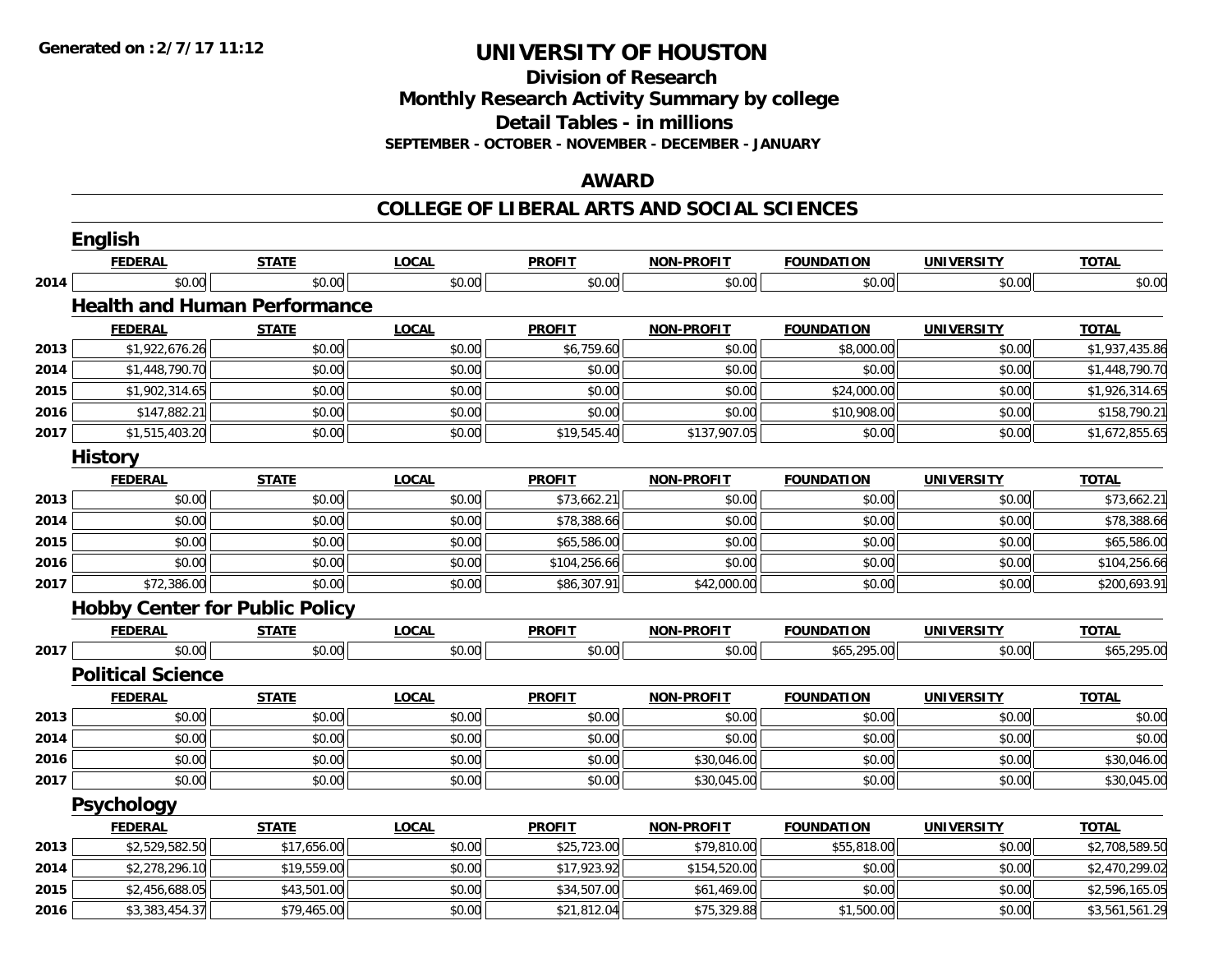**Division of Research**

**Monthly Research Activity Summary by college**

**Detail Tables - in millions**

**SEPTEMBER - OCTOBER - NOVEMBER - DECEMBER - JANUARY**

#### **AWARD**

|       | <b>Psychology</b> |              |              |               |                   |                   |                   |                 |
|-------|-------------------|--------------|--------------|---------------|-------------------|-------------------|-------------------|-----------------|
|       | <b>FEDERAL</b>    | <b>STATE</b> | <u>LOCAL</u> | <b>PROFIT</b> | <b>NON-PROFIT</b> | <b>FOUNDATION</b> | <b>UNIVERSITY</b> | <b>TOTAL</b>    |
| 2017  | \$1,256,580.70    | \$0.00       | \$0.00       | \$300,000.00  | \$84,671.86       | \$0.00            | \$0.00            | \$1,641,252.56  |
|       | <b>Sociology</b>  |              |              |               |                   |                   |                   |                 |
|       | <b>FEDERAL</b>    | <b>STATE</b> | <b>LOCAL</b> | <b>PROFIT</b> | <b>NON-PROFIT</b> | <b>FOUNDATION</b> | <b>UNIVERSITY</b> | <b>TOTAL</b>    |
| 2013  | \$14,728.00       | \$0.00       | \$0.00       | \$0.00        | \$0.00            | \$0.00            | \$0.00            | \$14,728.00     |
| 2016  | \$9,429.00        | \$0.00       | \$0.00       | \$0.00        | \$0.00            | \$0.00            | \$0.00            | \$9,429.00      |
| Total | \$18,944,884.48   | \$181,181.00 | \$0.00       | \$834,472.40  | \$800,418.77      | \$339,328.00      | \$3,000.00        | \$21,103,284.64 |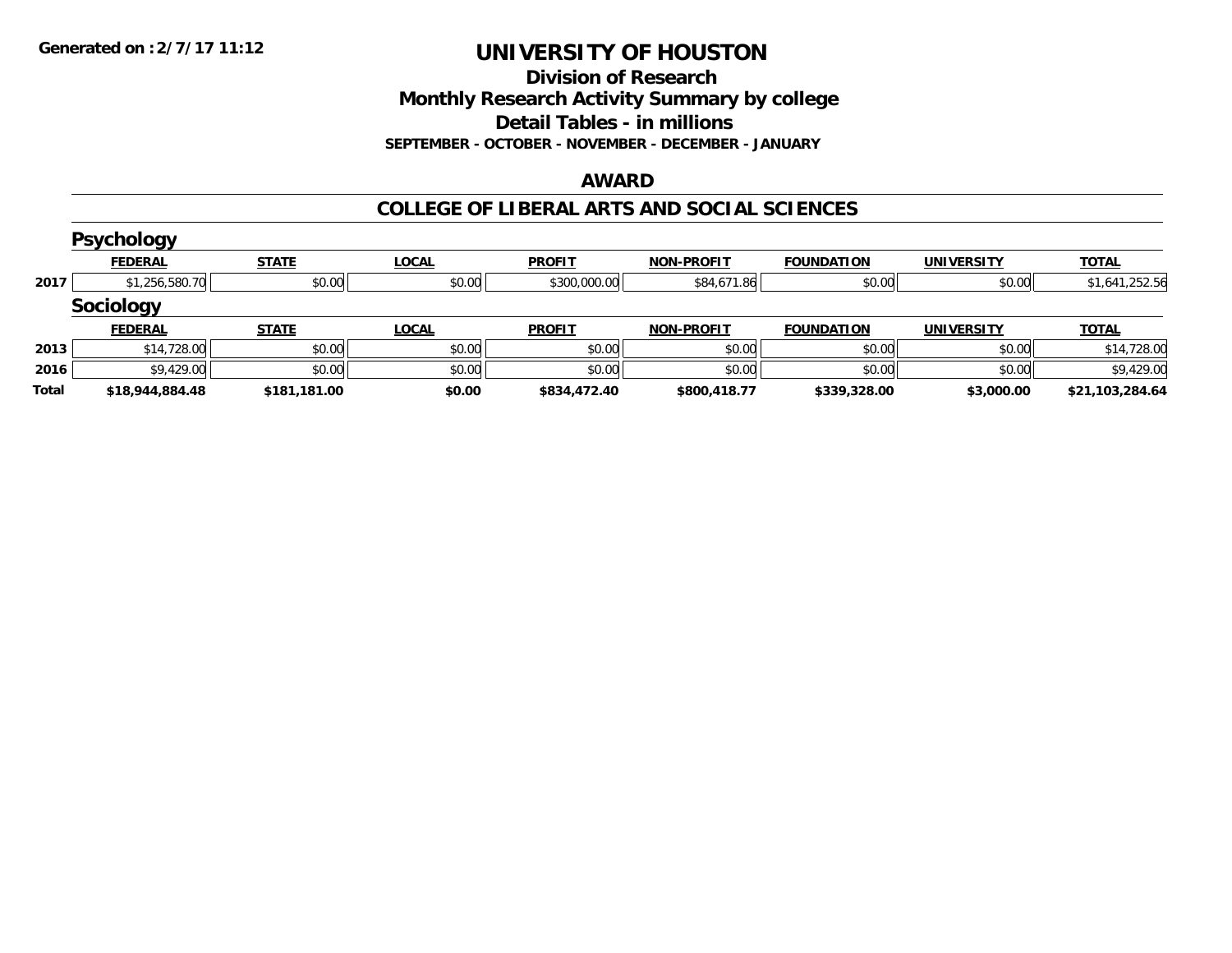# **Division of ResearchMonthly Research Activity Summary by college Detail Tables - in millionsSEPTEMBER - OCTOBER - NOVEMBER - DECEMBER - JANUARY**

### **AWARD**

# **COLLEGE OF NATURAL SCIENCES AND MATHEMATICS**

# **Biology/Biochemistry**

|      | <b>FEDERAL</b> | <b>STATE</b>   | <u>LOCAL</u> | <b>PROFIT</b> | <b>NON-PROFIT</b> | <b>FOUNDATION</b> | <b>UNIVERSITY</b> | <b>TOTAL</b>   |
|------|----------------|----------------|--------------|---------------|-------------------|-------------------|-------------------|----------------|
| 2013 | \$1,023,495.76 | \$0.00         | \$0.00       | \$478,412.00  | \$589,310.00      | \$0.00            | \$0.00            | \$2,091,217.76 |
| 2014 | \$931,649.70   | \$223.06       | \$0.00       | \$50,000.00   | \$112,010.00      | \$0.00            | \$0.00            | \$1,093,882.76 |
| 2015 | \$638,626.62   | \$21,473.50    | \$0.00       | \$50,000.00   | \$46,785.01       | \$0.00            | \$0.00            | \$756,885.13   |
| 2016 | \$609,476.50   | \$1,289,625.70 | \$0.00       | \$0.00        | \$160,191.00      | \$0.00            | \$0.00            | \$2,059,293.20 |
| 2017 | \$628,572.70   | \$69,532.00    | \$0.00       | \$0.00        | \$325,592.00      | \$152,737.00      | \$0.00            | \$1,176,433.70 |

# **Center for Applied Geoscience Excellence**

|      | <u>FEDERAL</u> | <b>STATE</b> | <u>LOCAL</u> | <b>PROFIT</b> | <b>NON-PROFIT</b> | <b>FOUNDATION</b> | <b>UNIVERSITY</b> | <b>TOTAL</b> |
|------|----------------|--------------|--------------|---------------|-------------------|-------------------|-------------------|--------------|
| 2014 | \$0.00         | \$0.00       | \$0.00       | \$0.00        | \$0.00            | \$0.00            | \$0.00            | \$0.00       |
| 2015 | \$0.00         | \$0.00       | \$0.00       | \$0.00        | \$0.00            | \$0.00            | \$0.00            | \$0.00       |
| 2016 | \$0.00         | \$0.00       | \$0.00       | \$0.00        | \$0.00            | \$0.00            | \$0.00            | \$0.00       |
| 2017 | \$0.00         | \$0.00       | \$0.00       | \$0.00        | \$0.00            | \$0.00            | \$0.00            | \$0.00       |

# **Center for Nuclear Receptors and Cell Signaling**

|      | <u>FEDERAL</u> | <b>STATE</b> | <b>LOCAL</b> | <b>PROFIT</b> | <b>NON-PROFIT</b> | <b>FOUNDATION</b> | <b>UNIVERSITY</b> | <b>TOTAL</b> |
|------|----------------|--------------|--------------|---------------|-------------------|-------------------|-------------------|--------------|
| 2013 | \$202,124.00   | \$0.00       | \$0.00       | \$0.00        | \$0.00            | \$0.00            | \$0.00            | \$202,124.00 |
| 2014 | \$244,596.00   | \$0.00       | \$0.00       | \$0.00        | \$0.00            | \$0.00            | \$0.00            | \$244,596.00 |
| 2015 | \$0.00         | \$1,582.50   | \$0.00       | \$0.00        | \$0.00            | \$0.00            | \$0.00            | \$1,582.50   |
| 2016 | \$171,479.48   | \$0.49       | \$0.00       | \$0.00        | \$0.00            | \$200,000.00      | \$0.00            | \$371,479.97 |
| 2017 | \$363,705.00   | \$0.00       | \$0.00       | \$0.00        | \$0.00            | \$0.00            | \$0.00            | \$363,705.00 |

#### **Chemistry**

|      | <u>FEDERAL</u> | <u>STATE</u> | <u>LOCAL</u> | <b>PROFIT</b> | <b>NON-PROFIT</b> | <b>FOUNDATION</b> | <b>UNIVERSITY</b> | <b>TOTAL</b> |
|------|----------------|--------------|--------------|---------------|-------------------|-------------------|-------------------|--------------|
| 2013 | \$726,338.94   | \$0.00       | \$0.00       | \$0.00        | \$0.00            | \$0.00            | \$13,000.00       | \$739,338.94 |
| 2014 | \$916,406.50   | \$0.00       | \$0.00       | \$0.00        | \$0.00            | \$0.00            | \$0.00            | \$916,406.50 |
| 2015 | \$717,839.68   | \$0.00       | \$0.00       | \$0.00        | \$85,000.00       | \$125,000.00      | \$0.00            | \$927,839.68 |
| 2016 | \$605,687.88   | \$0.00       | \$0.00       | \$0.00        | \$100,000.00      | \$0.00            | \$0.00            | \$705,687.88 |
| 2017 | \$597,411.00   | \$0.00       | \$0.00       | \$0.00        | \$210,000.00      | \$0.00            | \$15,000.00       | \$822,411.00 |

#### **Computer Science**

|      | <b>FEDERAL</b> | <b>STATE</b> | <u>LOCAL</u> | <b>PROFIT</b> | <b>NON-PROFIT</b> | <b>FOUNDATION</b> | <b>UNIVERSITY</b> | <b>TOTAL</b>   |
|------|----------------|--------------|--------------|---------------|-------------------|-------------------|-------------------|----------------|
| 2013 | \$2,330,591.00 | \$0.00       | \$0.00       | \$99,975.00   | \$9,000.00        | \$0.00            | \$25,000.00       | \$2,464,566.00 |
| 2014 | \$1,040,468.20 | \$0.00       | \$0.00       | \$180,000.00  | \$0.00            | \$0.00            | \$0.00            | \$1,220,468.20 |
| 2015 | \$1,366,631.75 | \$36,815.00  | \$0.00       | \$0.00        | \$190,000.00      | \$15,312.00       | \$0.00            | \$1,608,758.75 |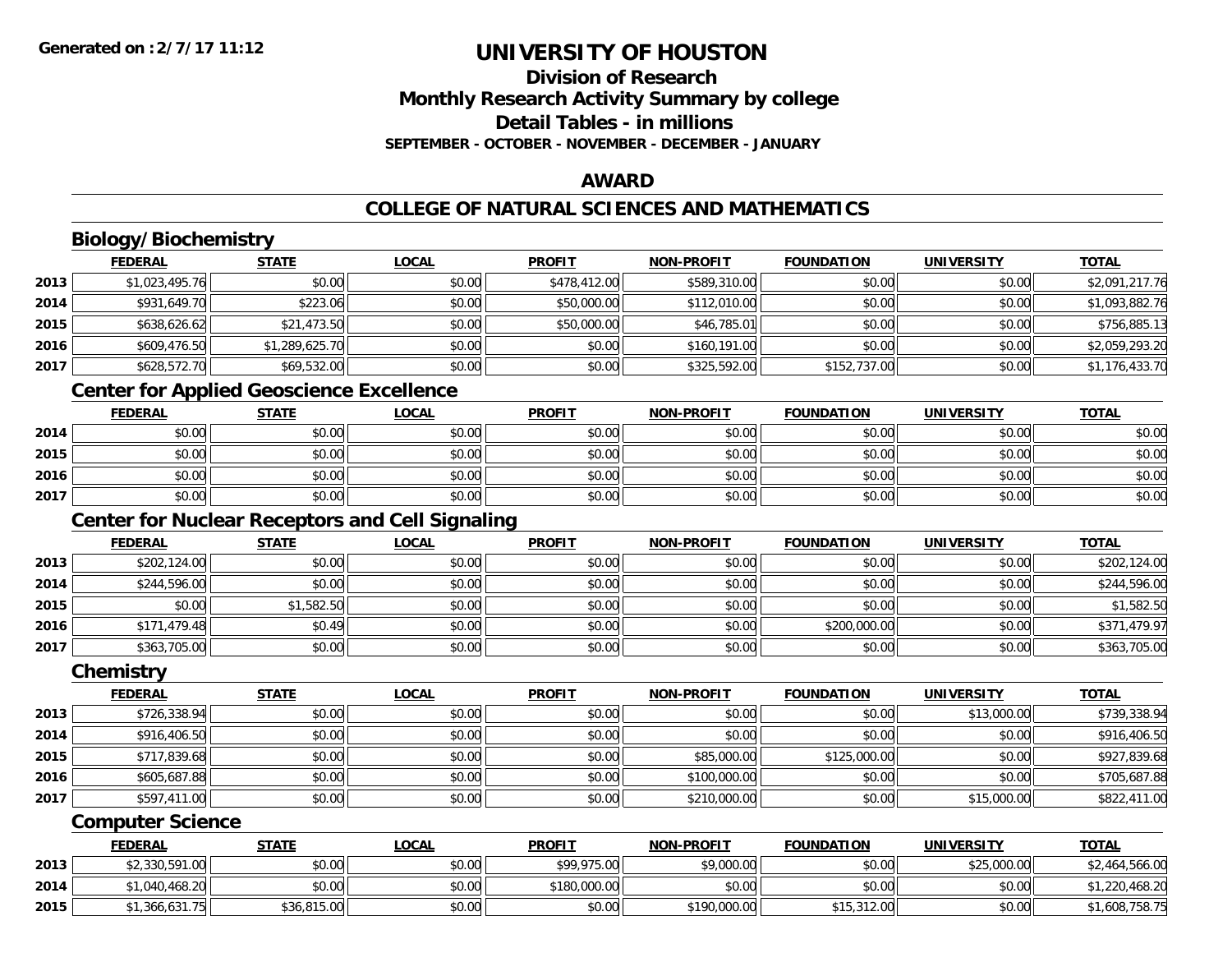**Division of Research**

**Monthly Research Activity Summary by college**

**Detail Tables - in millions**

**SEPTEMBER - OCTOBER - NOVEMBER - DECEMBER - JANUARY**

### **AWARD**

### **COLLEGE OF NATURAL SCIENCES AND MATHEMATICS**

|      | <b>Computer Science</b>                              |                |              |                |                   |                   |                   |                |
|------|------------------------------------------------------|----------------|--------------|----------------|-------------------|-------------------|-------------------|----------------|
|      | <b>FEDERAL</b>                                       | <b>STATE</b>   | <b>LOCAL</b> | <b>PROFIT</b>  | <b>NON-PROFIT</b> | <b>FOUNDATION</b> | <b>UNIVERSITY</b> | <b>TOTAL</b>   |
| 2016 | \$555,560.00                                         | \$0.00         | \$0.00       | \$0.00         | \$130,000.00      | \$0.00            | \$0.00            | \$685,560.00   |
| 2017 | \$978,462.50                                         | \$0.00         | \$0.00       | \$0.00         | \$128,599.33      | \$0.00            | \$0.00            | \$1,107,061.83 |
|      | Dean, Natural Sciences and Mathematics               |                |              |                |                   |                   |                   |                |
|      | <b>FEDERAL</b>                                       | <b>STATE</b>   | <b>LOCAL</b> | <b>PROFIT</b>  | <b>NON-PROFIT</b> | <b>FOUNDATION</b> | <b>UNIVERSITY</b> | <b>TOTAL</b>   |
| 2013 | \$113,412.00                                         | \$0.00         | \$0.00       | \$0.00         | \$0.00            | \$0.00            | \$0.00            | \$113,412.00   |
| 2014 | \$700,000.00                                         | \$0.00         | \$0.00       | \$0.00         | \$0.00            | \$0.00            | \$0.00            | \$700,000.00   |
| 2015 | \$79,439.00                                          | \$0.00         | \$0.00       | \$0.00         | \$45,000.00       | \$0.00            | \$0.00            | \$124,439.00   |
| 2016 | \$159,439.00                                         | \$5,000.00     | \$0.00       | \$0.00         | \$45,000.00       | \$0.00            | \$0.00            | \$209,439.00   |
| 2017 | \$0.00                                               | \$0.00         | \$0.00       | \$4,240.00     | \$45,000.00       | \$0.00            | \$0.00            | \$49,240.00    |
|      | <b>Earth &amp; Atmospheric Sciences</b>              |                |              |                |                   |                   |                   |                |
|      | <b>FEDERAL</b>                                       | <b>STATE</b>   | <b>LOCAL</b> | <b>PROFIT</b>  | <b>NON-PROFIT</b> | <b>FOUNDATION</b> | <b>UNIVERSITY</b> | <b>TOTAL</b>   |
| 2013 | \$824,910.80                                         | \$0.00         | \$0.00       | \$848,000.00   | \$0.00            | \$0.00            | \$0.00            | \$1,672,910.80 |
| 2014 | \$437,218.81                                         | \$55,145.75    | \$0.00       | \$697,949.00   | \$100,915.00      | \$0.00            | \$0.00            | \$1,291,228.56 |
| 2015 | \$387,467.25                                         | \$0.00         | \$0.00       | \$1,310,000.00 | \$41,119.00       | \$0.00            | \$0.00            | \$1,738,586.25 |
| 2016 | \$331,841.00                                         | \$444,305.00   | \$0.00       | \$600,000.26   | \$68,881.00       | \$0.00            | \$37,800.00       | \$1,482,827.26 |
| 2017 | \$409,369.00                                         | \$2,619,066.00 | \$30,000.00  | \$389,098.00   | \$60,993.00       | \$0.00            | \$0.00            | \$3,508,526.00 |
|      | <b>Institute for Climate and Atmospheric Science</b> |                |              |                |                   |                   |                   |                |
|      | <b>FEDERAL</b>                                       | <b>STATE</b>   | <b>LOCAL</b> | <b>PROFIT</b>  | <b>NON-PROFIT</b> | <b>FOUNDATION</b> | <b>UNIVERSITY</b> | <b>TOTAL</b>   |
| 2013 | \$0.00                                               | \$0.00         | \$0.00       | \$0.00         | \$0.00            | \$0.00            | \$0.00            | \$0.00         |
| 2014 | \$0.00                                               | \$0.00         | \$0.00       | \$0.00         | \$0.00            | \$0.00            | \$0.00            | \$0.00         |
|      | <b>Institute for Nanoenergy</b>                      |                |              |                |                   |                   |                   |                |
|      | <b>FEDERAL</b>                                       | <b>STATE</b>   | LOCAL        | <b>PROFIT</b>  | <b>NON-PROFIT</b> | <b>FOUNDATION</b> | <b>UNIVERSITY</b> | <b>TOTAL</b>   |
| 2013 | \$0.00                                               | \$0.00         | \$0.00       | \$0.00         | \$0.00            | \$0.00            | \$0.00            | \$0.00         |
| 2014 | \$0.00                                               | \$0.00         | \$0.00       | \$0.00         | \$0.00            | \$0.00            | \$0.00            | \$0.00         |
|      | <b>Mathematics</b>                                   |                |              |                |                   |                   |                   |                |
|      | <b>FEDERAL</b>                                       | <b>STATE</b>   | <b>LOCAL</b> | <b>PROFIT</b>  | <b>NON-PROFIT</b> | <b>FOUNDATION</b> | <b>UNIVERSITY</b> | <b>TOTAL</b>   |
| 2013 | \$353,938.00                                         | \$0.00         | \$0.00       | \$90,000.00    | \$0.00            | \$21,000.00       | \$0.00            | \$464,938.00   |
| 2014 | \$601,324.50                                         | \$0.00         | \$0.00       | \$30,000.00    | \$0.00            | \$7,024.29        | \$0.00            | \$638,348.79   |
| 2015 | \$586,885.00                                         | \$0.00         | \$0.00       | \$0.00         | \$45,000.00       | \$7,000.00        | \$0.00            | \$638,885.00   |
| 2016 | \$282,120.00                                         | \$0.00         | \$0.00       | \$12,000.00    | \$45,000.00       | \$21,000.00       | \$18,656.11       | \$378,776.11   |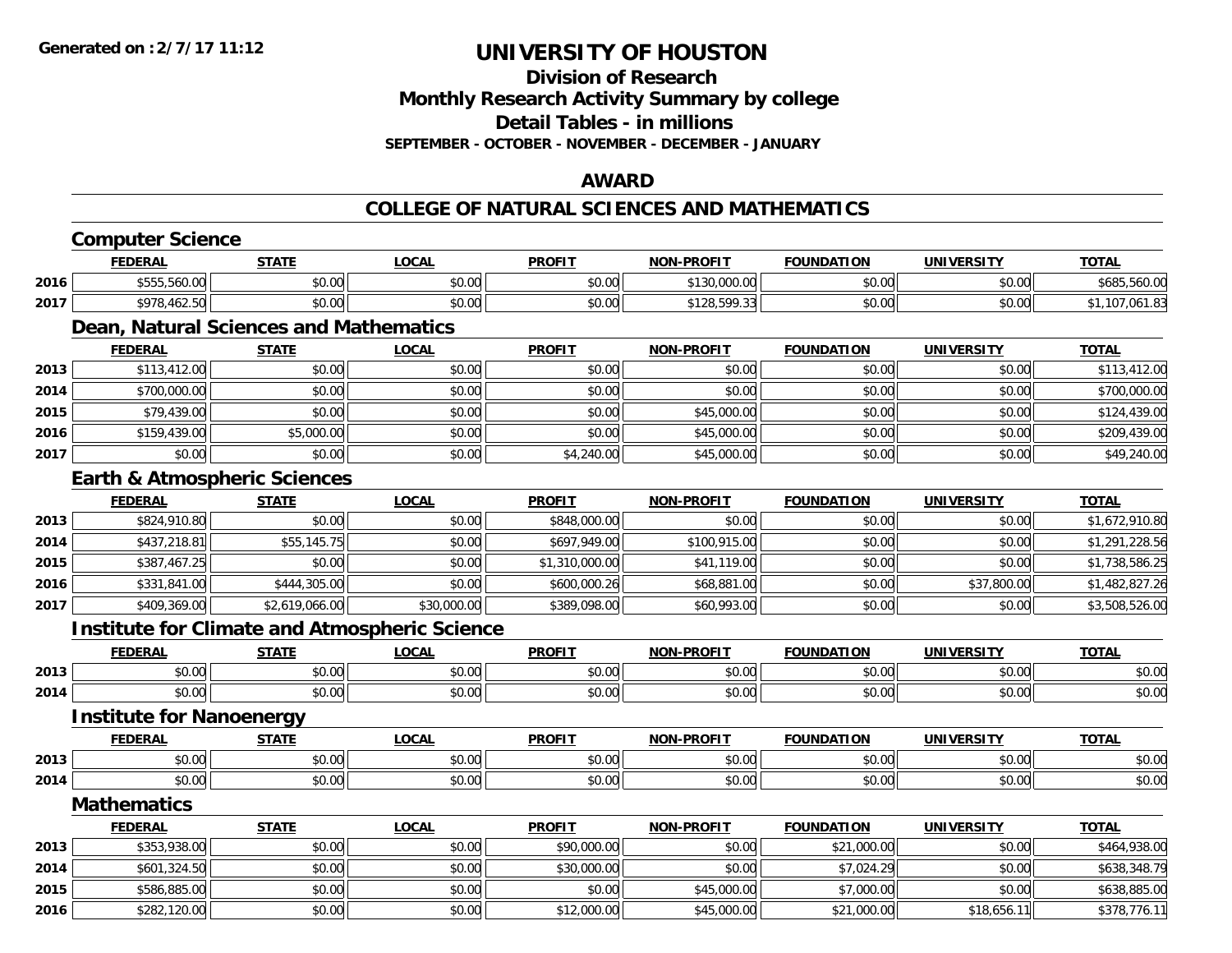**Division of Research**

**Monthly Research Activity Summary by college**

**Detail Tables - in millions**

**SEPTEMBER - OCTOBER - NOVEMBER - DECEMBER - JANUARY**

### **AWARD**

### **COLLEGE OF NATURAL SCIENCES AND MATHEMATICS**

|       | <b>Mathematics</b> |                |              |                |                   |                   |                   |                 |
|-------|--------------------|----------------|--------------|----------------|-------------------|-------------------|-------------------|-----------------|
|       | <b>FEDERAL</b>     | <b>STATE</b>   | <b>LOCAL</b> | <b>PROFIT</b>  | <b>NON-PROFIT</b> | <b>FOUNDATION</b> | <b>UNIVERSITY</b> | <b>TOTAL</b>    |
| 2017  | \$824,709.40       | \$0.00         | \$0.00       | \$0.00         | \$45,000.00       | \$14,000.00       | \$0.00            | \$883,709.40    |
|       | <b>Physics</b>     |                |              |                |                   |                   |                   |                 |
|       | <b>FEDERAL</b>     | <b>STATE</b>   | <b>LOCAL</b> | <b>PROFIT</b>  | <b>NON-PROFIT</b> | <b>FOUNDATION</b> | <b>UNIVERSITY</b> | <b>TOTAL</b>    |
| 2013  | \$1,907,699.98     | \$0.00         | \$0.00       | \$357,900.00   | \$56,040.00       | \$0.00            | \$0.00            | \$2,321,639.98  |
| 2014  | \$2,460,182.42     | \$0.00         | \$0.00       | \$139,700.00   | \$0.00            | \$0.00            | \$0.00            | \$2,599,882.42  |
| 2015  | \$2,248,473.00     | \$0.00         | \$0.00       | \$298,200.00   | \$0.00            | \$0.00            | \$0.00            | \$2,546,673.00  |
| 2016  | \$1,750,854.25     | \$37,120.00    | \$0.00       | \$0.00         | \$0.00            | \$0.00            | \$0.00            | \$1,787,974.25  |
| 2017  | \$2,220,132.30     | \$0.00         | \$0.00       | \$38,160.00    | \$0.00            | \$0.00            | \$0.00            | \$2,258,292.30  |
| Total | \$31,328,538.92    | \$4,579,889.00 | \$30,000.00  | \$5,673,634.26 | \$2,684,435.34    | \$563,073.29      | \$109,456.11      | \$44,969,026.92 |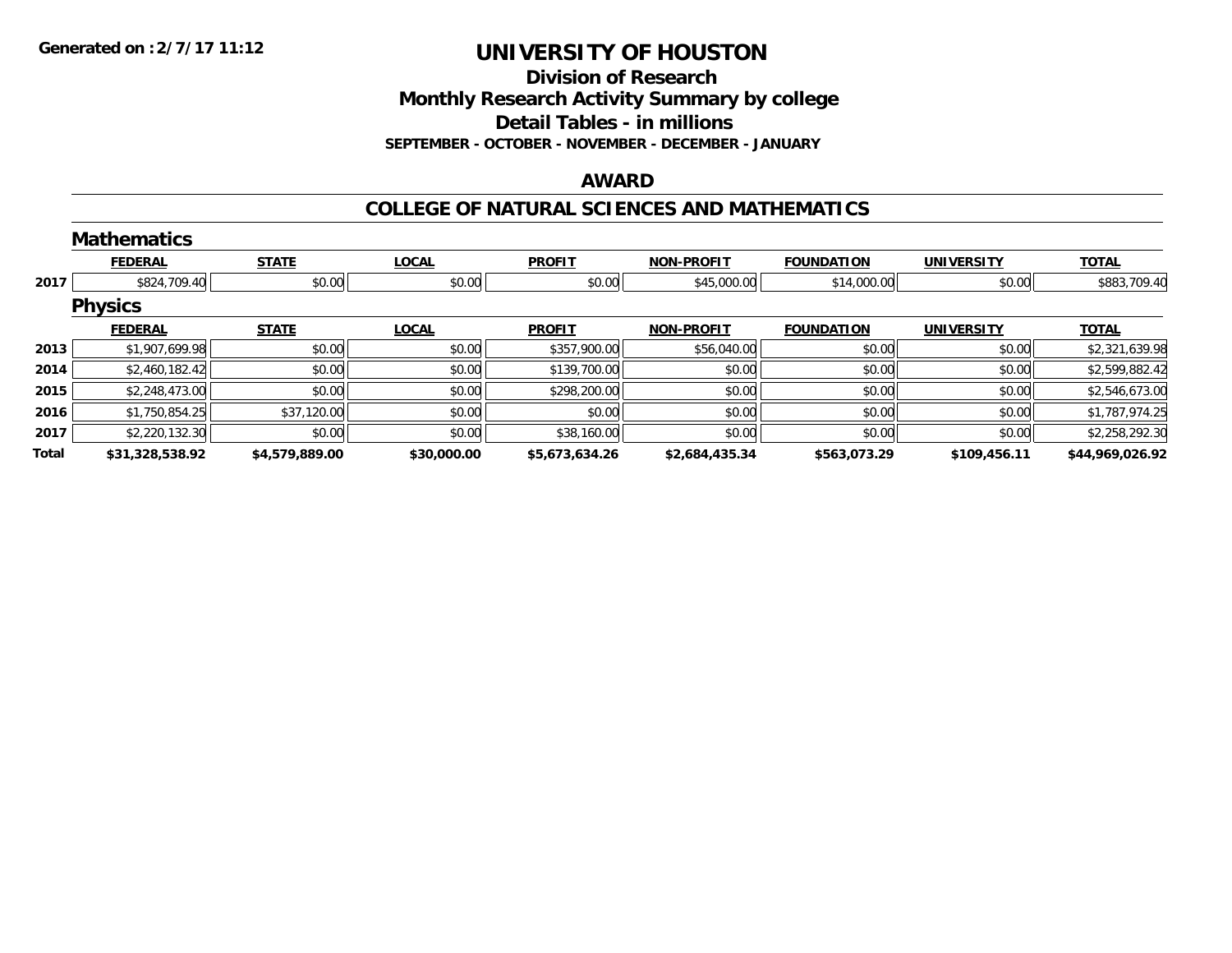### **Division of Research Monthly Research Activity Summary by college Detail Tables - in millions SEPTEMBER - OCTOBER - NOVEMBER - DECEMBER - JANUARY**

### **AWARD**

#### **COLLEGE OF OPTOMETRY**

# **Optometry Vision Sciences**

|       | __             |              |              |                |                   |                   |                   |                 |
|-------|----------------|--------------|--------------|----------------|-------------------|-------------------|-------------------|-----------------|
|       | <b>FEDERAL</b> | <b>STATE</b> | <b>LOCAL</b> | <b>PROFIT</b>  | <b>NON-PROFIT</b> | <b>FOUNDATION</b> | <b>UNIVERSITY</b> | <b>TOTAL</b>    |
| 2013  | \$1,524,745.80 | \$0.00       | \$0.00       | \$1,033,428.00 | \$0.00            | \$0.00            | \$102,670.00      | \$2,660,843.80  |
| 2014  | \$3,053,843.90 | \$0.00       | \$0.00       | \$585,536.40   | \$0.00            | \$0.00            | \$184,640.00      | \$3,824,020.30  |
| 2015  | \$2,312,041.25 | \$0.00       | \$0.00       | \$53,505.00    | \$0.00            | \$0.00            | \$0.00            | \$2,365,546.25  |
| 2016  | \$1,217,770.48 | \$0.00       | \$0.00       | \$31,438.32    | \$0.00            | \$0.00            | \$0.00            | \$1,249,208.80  |
| 2017  | \$1,588,312.75 | \$0.00       | \$0.00       | \$14,221.00    | \$0.00            | \$62,422.49       | \$37,510.00       | \$1,702,466.24  |
| Total | \$9,696,714.18 | \$0.00       | \$0.00       | \$1,718,128.72 | \$0.00            | \$62,422.49       | \$324,820.00      | \$11,802,085.39 |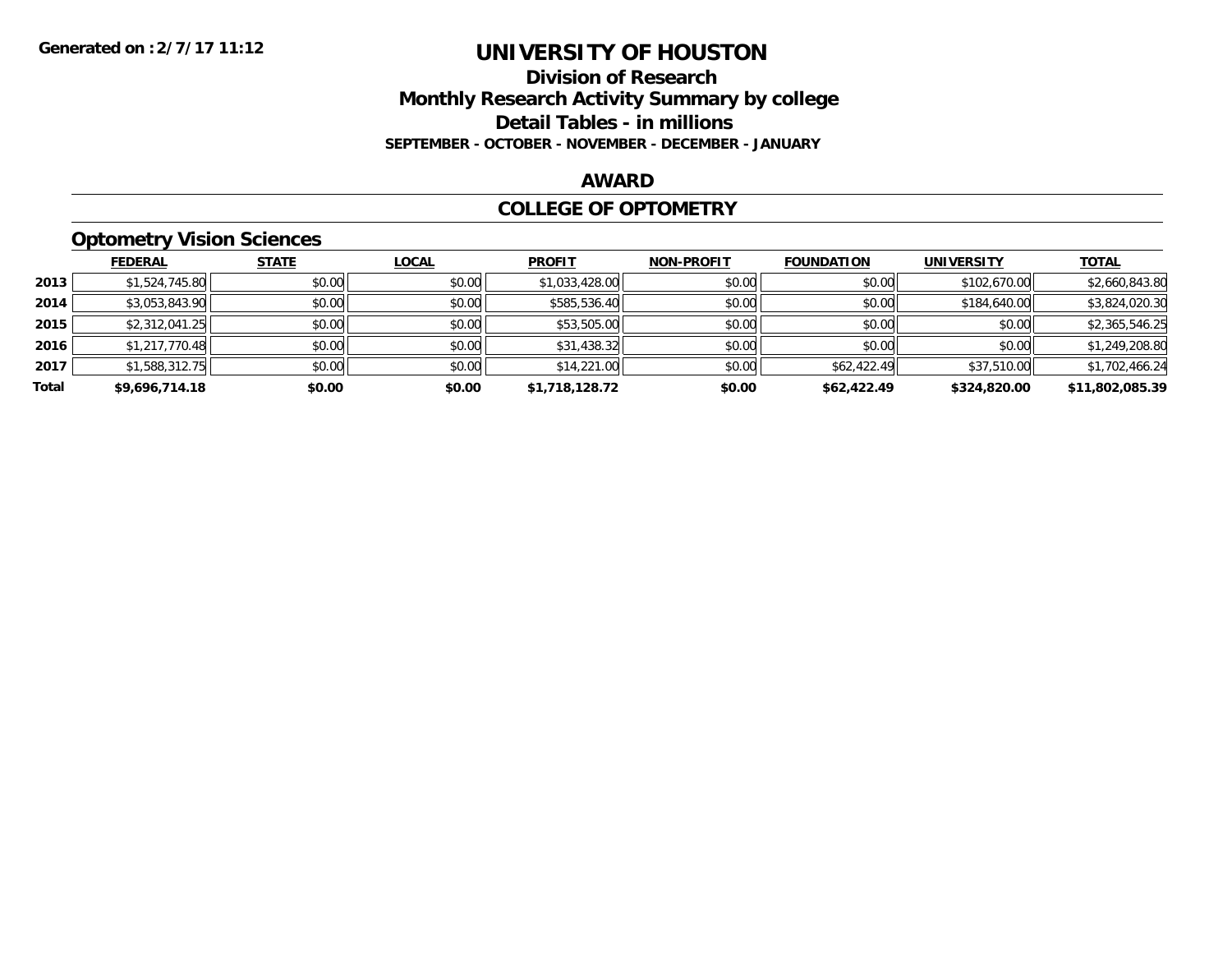**Total**

# **UNIVERSITY OF HOUSTON**

**Division of Research**

**Monthly Research Activity Summary by college**

**Detail Tables - in millions**

**SEPTEMBER - OCTOBER - NOVEMBER - DECEMBER - JANUARY**

#### **AWARD**

#### **COLLEGE OF PHARMACYCenter for Experimental Therapeutics and Pharmacoi FEDERAL STATE LOCAL PROFIT NON-PROFIT FOUNDATION UNIVERSITY TOTALTOTAL 2013** \$0.00 \$0.00 \$0.00 \$0.00 \$0.00 \$0.00 \$0.00 \$0.00 **2014**4 \$0.00 \$0.00 \$0.00 \$0.00 \$0.00 \$0.00 \$0.00 \$0.00 \$0.00 \$0.00 \$0.00 \$0.00 \$0.00 \$0.00 \$0.00 \$0.00 \$0.00 **Clinical Pharmacy & Administration FEDERAL STATE LOCAL PROFIT NON-PROFIT FOUNDATION UNIVERSITY TOTAL2013** \$0.00 \$0.00 \$0.00 \$259,709.50 \$10,000.00 \$0.00 \$0.00 \$269,709.50 **2014**4 \$0.00 \$0.00 \$0.00 \$0.00 \$0.00 \$0.00 \$0.00 \$212,875.00 \$212,875.00 \$212,875.00 \$ **2015** \$0.00 \$171,798.00 \$0.00 \$0.00 \$34,710.00 \$0.00 \$0.00 \$206,508.00 **2016**6 \$229,490.00| \$225,000.00| \$0.00| \$0.00| \$70,067.71|| \$0.00| \$0.00| \$0.00| \$0.00| \$0.00| \$524,557.71 **2017** \$234,732.00 \$717,496.00 \$0.00 \$38,500.00 \$35,000.00 \$0.00 \$0.00 \$1,025,728.00 **Dean, Pharmacy FEDERAL STATE LOCAL PROFIT NON-PROFIT FOUNDATION UNIVERSITY TOTAL2013** \$0.00 \$0.00 \$0.00 \$0.00 \$0.00 \$0.00 \$0.00 \$0.00 **2014**4 \$0.00 \$0.00 \$0.00 \$0.00 \$0.00 \$0.00 \$0.00 \$0.00 \$0.00 \$0.00 \$0.00 \$0.00 \$0.00 \$0.00 \$0.00 \$0.00 \$0.00 **2015** \$0.00 \$0.00 \$0.00 \$0.00 \$0.00 \$0.00 \$0.00 \$0.00 **2016** \$0.00 \$0.00 \$0.00 \$0.00 \$0.00 \$0.00 \$0.00 \$0.00 **Pharm Health Outcomes & Policy FEDERAL STATE LOCAL PROFIT NON-PROFIT FOUNDATION UNIVERSITY TOTALTOTAL 2013** \$225,015.00 \$0.00 \$0.00 \$0.00 \$0.00 \$0.00 \$0.00 \$225,015.00 **2014** \$0.00 \$0.00 \$0.00 \$4,000.00 \$0.00 \$0.00 \$0.00 \$4,000.00 **2017** \$0.00 \$8,268.00 \$0.00 \$156,450.72 \$0.00 \$0.00 \$0.00 \$164,718.72 **Pharmacological and Pharmaceutical Sciences FEDERAL STATE LOCAL PROFIT NON-PROFIT FOUNDATION UNIVERSITY TOTALTOTAL 2013** \$837,486.00 \$0.00 \$0.00 \$0.00 \$0.00 \$0.00 \$0.00 \$837,486.00 **2014**4 \$372,923.00 \$0.00 \$0.00 \$0.00 \$0.00 \$0.00 \$0.00 \$0.00 \$0.00 \$0.00 \$88,961.00 \$0.00 \$161,884.00 **2015** \$697,416.00 \$0.00 \$0.00 \$8,700.00 \$0.00 \$0.00 \$0.00 \$706,116.00 **2016**6 \$447,736.00 \$0.00 \$0.00 \$0.00 \$0.00 \$0.00 \$0.00 \$0.00 \$0.00 \$0.00 \$0.00 \$0.00 \$147,736.00 **2017**7 | \$752,886.00| \$0.00| \$0.00| \$0.00| \$0.00| \$0.00| \$0.00| \$0.00| \$82,974.00| \$0.00| \$0.00| \$835,860.00

**\$3,797,684.00 \$1,122,562.00 \$0.00 \$750,302.93 \$79,710.00 \$171,935.00 \$0.00 \$5,922,193.93**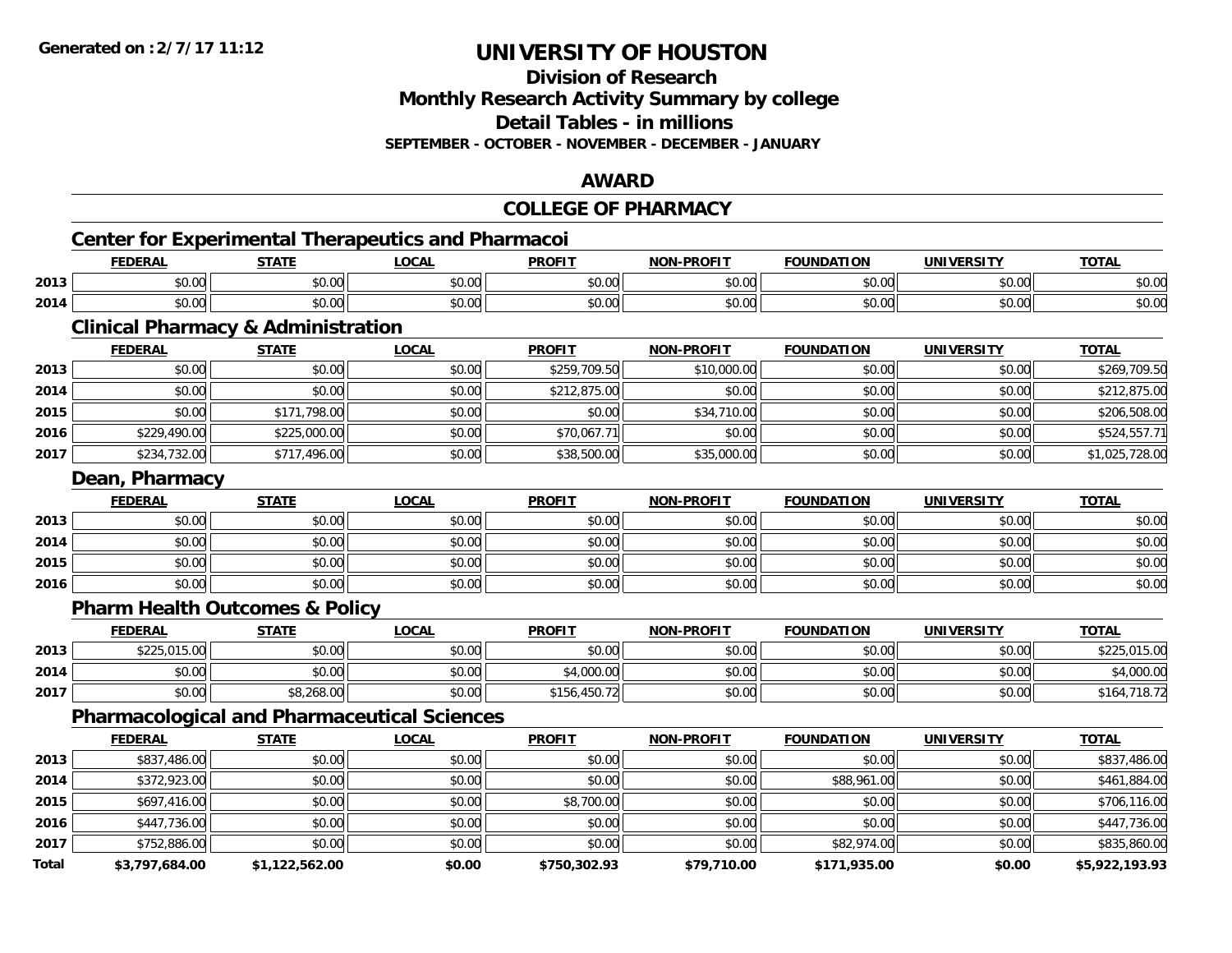**2015**

# **UNIVERSITY OF HOUSTON**

**Division of Research**

**Monthly Research Activity Summary by college**

**Detail Tables - in millions**

**SEPTEMBER - OCTOBER - NOVEMBER - DECEMBER - JANUARY**

### **AWARD**

|      |                                                          |              |              | <b>COLLEGE OF TECHNOLOGY</b> |                   |                   |                   |                |
|------|----------------------------------------------------------|--------------|--------------|------------------------------|-------------------|-------------------|-------------------|----------------|
|      | <b>Center for Information Security, Research and Edu</b> |              |              |                              |                   |                   |                   |                |
|      | <b>FEDERAL</b>                                           | <b>STATE</b> | <b>LOCAL</b> | <b>PROFIT</b>                | <b>NON-PROFIT</b> | <b>FOUNDATION</b> | <b>UNIVERSITY</b> | <b>TOTAL</b>   |
| 2017 | \$0.00                                                   | \$0.00       | \$0.00       | \$0.00                       | \$0.00            | \$0.00            | \$0.00            | \$0.00         |
|      | <b>Center for Technology Literacy</b>                    |              |              |                              |                   |                   |                   |                |
|      | <b>FEDERAL</b>                                           | <b>STATE</b> | <b>LOCAL</b> | <b>PROFIT</b>                | <b>NON-PROFIT</b> | <b>FOUNDATION</b> | <b>UNIVERSITY</b> | <b>TOTAL</b>   |
| 2013 | \$0.00                                                   | \$0.00       | \$0.00       | \$0.00                       | \$0.00            | \$0.00            | \$0.00            | \$0.00         |
| 2015 | \$50,678.80                                              | \$0.00       | \$0.00       | \$10,833.00                  | \$0.00            | \$0.00            | \$0.00            | \$61,511.80    |
| 2016 | \$31,567.00                                              | \$0.00       | \$0.00       | \$0.00                       | \$0.00            | \$0.00            | \$0.00            | \$31,567.00    |
| 2017 | \$57,055.80                                              | \$0.00       | \$0.00       | \$0.00                       | \$0.00            | \$0.00            | \$0.00            | \$57,055.80    |
|      | <b>Construction Management</b>                           |              |              |                              |                   |                   |                   |                |
|      | <b>FEDERAL</b>                                           | <b>STATE</b> | <b>LOCAL</b> | <b>PROFIT</b>                | <b>NON-PROFIT</b> | <b>FOUNDATION</b> | <b>UNIVERSITY</b> | <b>TOTAL</b>   |
| 2013 | \$0.00                                                   | \$74,568.00  | \$0.00       | \$0.00                       | \$0.00            | \$0.00            | \$0.00            | \$74,568.00    |
| 2014 | \$0.00                                                   | \$74,922.00  | \$0.00       | \$0.00                       | \$0.00            | \$0.00            | \$0.00            | \$74,922.00    |
| 2016 | \$0.00                                                   | \$148,282.00 | \$0.00       | \$0.00                       | \$0.00            | \$0.00            | \$0.00            | \$148,282.00   |
| 2017 | \$0.00                                                   | \$36,373.48  | \$0.00       | \$36,576.64                  | \$0.00            | \$0.00            | \$0.00            | \$72,950.12    |
|      | Dean, Technology                                         |              |              |                              |                   |                   |                   |                |
|      | <b>FEDERAL</b>                                           | <b>STATE</b> | <b>LOCAL</b> | <b>PROFIT</b>                | <b>NON-PROFIT</b> | <b>FOUNDATION</b> | <b>UNIVERSITY</b> | <b>TOTAL</b>   |
| 2013 | \$0.00                                                   | \$0.00       | \$0.00       | \$0.00                       | \$0.00            | \$0.00            | \$0.00            | \$0.00         |
| 2014 | \$0.00                                                   | \$0.00       | \$0.00       | \$0.00                       | \$0.00            | \$0.00            | \$0.00            | \$0.00         |
| 2017 | \$0.00                                                   | \$0.00       | \$0.00       | \$18,015.36                  | \$0.00            | \$0.00            | \$0.00            | \$18,015.36    |
|      | <b>Engineering Technology</b>                            |              |              |                              |                   |                   |                   |                |
|      | <b>FEDERAL</b>                                           | <b>STATE</b> | <b>LOCAL</b> | <b>PROFIT</b>                | <b>NON-PROFIT</b> | <b>FOUNDATION</b> | <b>UNIVERSITY</b> | <b>TOTAL</b>   |
| 2013 | \$261,215.00                                             | \$0.00       | \$0.00       | \$75,000.00                  | \$0.00            | \$0.00            | \$0.00            | \$336,215.00   |
| 2014 | \$1,024,060.80                                           | \$0.00       | \$0.00       | \$0.00                       | \$20,000.00       | \$0.00            | \$0.00            | \$1,044,060.80 |
| 2015 | \$241,317.00                                             | \$0.00       | \$0.00       | \$0.00                       | \$0.00            | \$0.00            | \$0.00            | \$241,317.00   |
| 2016 | \$561,093.78                                             | \$0.00       | \$0.00       | \$0.00                       | \$0.00            | \$0.00            | \$0.00            | \$561,093.78   |
| 2017 | \$275,460.68                                             | \$0.00       | \$0.00       | \$0.00                       | \$15,729.98       | \$0.00            | \$0.00            | \$291,190.65   |
|      | <b>Human Development and Consumer Science</b>            |              |              |                              |                   |                   |                   |                |
|      | <b>FEDERAL</b>                                           | <b>STATE</b> | <b>LOCAL</b> | <b>PROFIT</b>                | <b>NON-PROFIT</b> | <b>FOUNDATION</b> | <b>UNIVERSITY</b> | <b>TOTAL</b>   |
| 2013 | \$5,000.00                                               | \$0.00       | \$0.00       | \$0.00                       | \$0.00            | \$0.00            | \$0.00            | \$5,000.00     |
| 2014 | \$5,000.00                                               | \$0.00       | \$0.00       | \$0.00                       | \$0.00            | \$0.00            | \$0.00            | \$5,000.00     |

\$24,279.48 \$0.00 \$0.00 \$0.00 \$0.00 \$0.00 \$0.00 \$24,279.48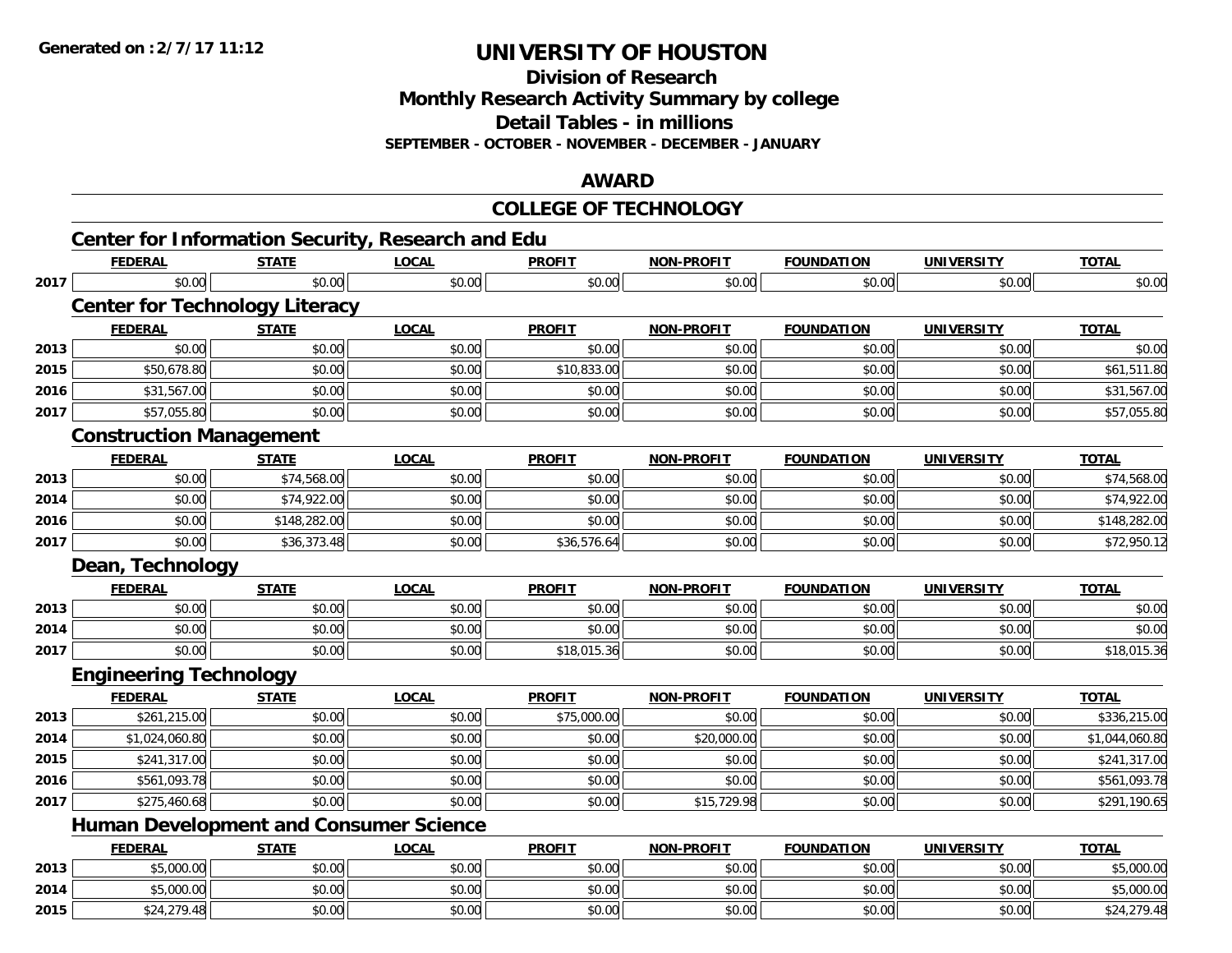**Division of Research**

**Monthly Research Activity Summary by college**

**Detail Tables - in millions**

**SEPTEMBER - OCTOBER - NOVEMBER - DECEMBER - JANUARY**

### **AWARD**

### **COLLEGE OF TECHNOLOGY**

|      | <b>Human Development and Consumer Science</b> |              |              |               |                   |                   |                   |              |
|------|-----------------------------------------------|--------------|--------------|---------------|-------------------|-------------------|-------------------|--------------|
|      | <b>FEDERAL</b>                                | <b>STATE</b> | <b>LOCAL</b> | <b>PROFIT</b> | <b>NON-PROFIT</b> | <b>FOUNDATION</b> | <b>UNIVERSITY</b> | <b>TOTAL</b> |
| 2017 | \$19,997.00                                   | \$0.00       | \$0.00       | \$30,000.00   | \$0.00            | \$0.00            | \$0.00            | \$49,997.00  |
|      | <b>Information &amp; Logistics Technology</b> |              |              |               |                   |                   |                   |              |
|      | <b>FEDERAL</b>                                | <b>STATE</b> | <b>LOCAL</b> | <b>PROFIT</b> | <b>NON-PROFIT</b> | <b>FOUNDATION</b> | <b>UNIVERSITY</b> | <b>TOTAL</b> |
| 2016 | \$289,764.22                                  | \$0.00       | \$0.00       | \$0.00        | \$0.00            | \$0.00            | \$0.00            | \$289,764.22 |
| 2017 | \$447,733.32                                  | \$0.00       | \$40,000.00  | \$67,995.00   | \$11,300.00       | \$0.00            | \$0.00            | \$567,028.32 |
|      | <b>Texas Manufacturing Assistance Center</b>  |              |              |               |                   |                   |                   |              |
|      | <b>FEDERAL</b>                                | <b>STATE</b> | <b>LOCAL</b> | <b>PROFIT</b> | <b>NON-PROFIT</b> | <b>FOUNDATION</b> | UNIVERSITY        | <b>TOTAL</b> |

|              | FEDERAL        | SIAIE            | LUUAL       | PRUFI        | NUN-PRUFI   | <b>FUUNDATIUN</b> | UNIVERSIIY | IUIAL          |
|--------------|----------------|------------------|-------------|--------------|-------------|-------------------|------------|----------------|
| 2015         | \$0.00         | \$0.00           | \$0.00      | \$0.00       | \$0.00      | \$0.00            | \$0.00     | \$0.00         |
| <b>Total</b> | \$3,294,222.88 | 145.48<br>\$334. | \$40,000.00 | \$238,420.00 | \$47,029.98 | \$0.00            | \$0.00     | \$3,953,818.34 |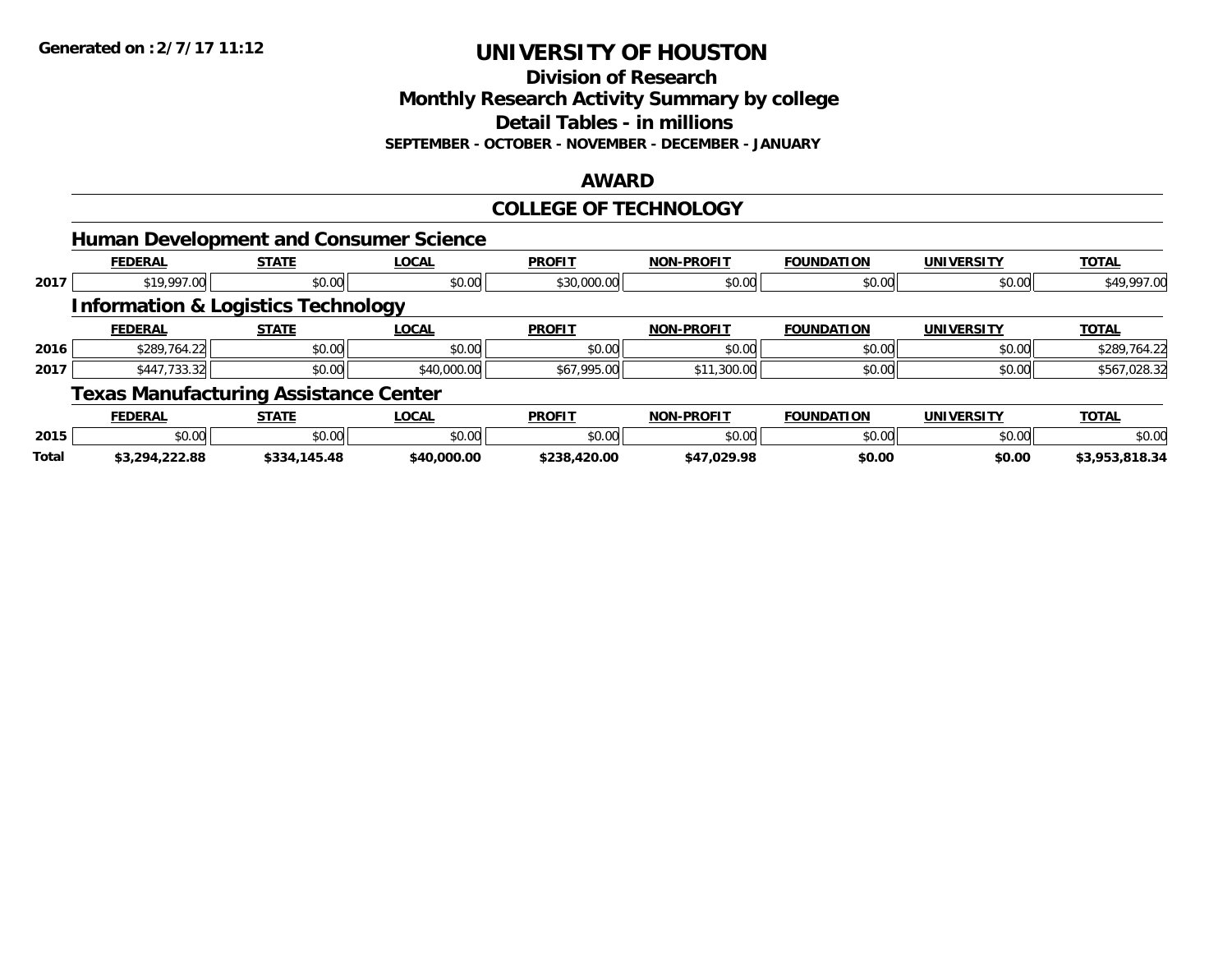**Division of Research Monthly Research Activity Summary by college Detail Tables - in millions SEPTEMBER - OCTOBER - NOVEMBER - DECEMBER - JANUARY**

#### **AWARD**

#### **COLLEGE OF THE ARTS**

|       | Art                                               |              |              |               |                   |                   |                   |              |
|-------|---------------------------------------------------|--------------|--------------|---------------|-------------------|-------------------|-------------------|--------------|
|       | <b>FEDERAL</b>                                    | <b>STATE</b> | <b>LOCAL</b> | <b>PROFIT</b> | <b>NON-PROFIT</b> | <b>FOUNDATION</b> | <b>UNIVERSITY</b> | <b>TOTAL</b> |
| 2014  | \$1,400.00                                        | \$0.00       | \$0.00       | \$0.00        | \$0.00            | \$0.00            | \$0.00            | \$1,400.00   |
|       | <b>Blaffer Gallery</b>                            |              |              |               |                   |                   |                   |              |
|       | <b>FEDERAL</b>                                    | <b>STATE</b> | <b>LOCAL</b> | <b>PROFIT</b> | <b>NON-PROFIT</b> | <b>FOUNDATION</b> | <b>UNIVERSITY</b> | <b>TOTAL</b> |
| 2014  | \$0.00                                            | \$14,000.00  | \$0.00       | \$0.00        | \$0.00            | \$0.00            | \$0.00            | \$14,000.00  |
| 2015  | \$25,000.00                                       | \$14,000.00  | \$0.00       | \$0.00        | \$0.00            | \$0.00            | \$0.00            | \$39,000.00  |
| 2016  | \$0.00                                            | \$0.00       | \$0.00       | \$0.00        | \$47,997.00       | \$0.00            | \$0.00            | \$47,997.00  |
|       | <b>Cynthia Woods Mitchell Center for the Arts</b> |              |              |               |                   |                   |                   |              |
|       | <b>FEDERAL</b>                                    | <b>STATE</b> | <b>LOCAL</b> | <b>PROFIT</b> | <b>NON-PROFIT</b> | <b>FOUNDATION</b> | <b>UNIVERSITY</b> | <b>TOTAL</b> |
| 2013  | \$0.00                                            | \$6,000.00   | \$0.00       | \$0.00        | \$0.00            | \$0.00            | \$0.00            | \$6,000.00   |
| 2014  | \$0.00                                            | \$4,500.00   | \$0.00       | \$5,000.00    | \$0.00            | \$1,400.00        | \$0.00            | \$10,900.00  |
|       | <b>School of Music</b>                            |              |              |               |                   |                   |                   |              |
|       | <b>FEDERAL</b>                                    | <b>STATE</b> | <b>LOCAL</b> | <b>PROFIT</b> | <b>NON-PROFIT</b> | <b>FOUNDATION</b> | <b>UNIVERSITY</b> | <b>TOTAL</b> |
| 2014  | \$0.00                                            | \$9,000.00   | \$0.00       | \$0.00        | \$0.00            | \$0.00            | \$0.00            | \$9,000.00   |
| 2016  | \$0.00                                            | \$0.00       | \$0.00       | \$0.00        | \$10,000.00       | \$0.00            | \$0.00            | \$10,000.00  |
| 2017  | \$0.00                                            | \$7,500.00   | \$0.00       | \$0.00        | \$0.00            | \$0.00            | \$0.00            | \$7,500.00   |
| Total | \$26,400.00                                       | \$55,000.00  | \$0.00       | \$5,000.00    | \$57,997.00       | \$1,400.00        | \$0.00            | \$145,797.00 |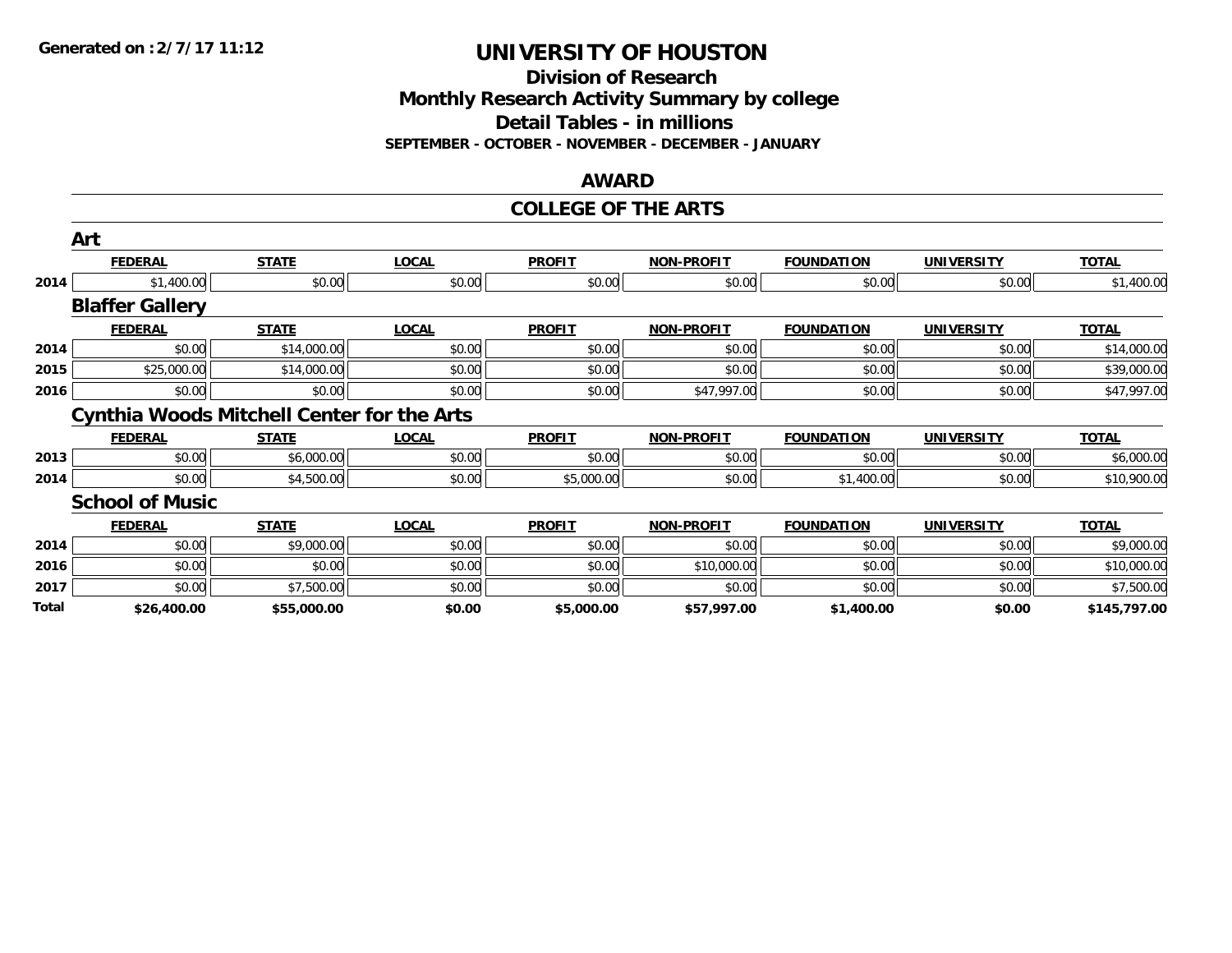# **Division of ResearchMonthly Research Activity Summary by college Detail Tables - in millions SEPTEMBER - OCTOBER - NOVEMBER - DECEMBER - JANUARY**

### **AWARD**

# **CULLEN COLLEGE OF ENGINEERING**

|      | <b>FEDERAL</b>                                           | <b>STATE</b> | <b>LOCAL</b> | <b>PROFIT</b> | <b>NON-PROFIT</b> | <b>FOUNDATION</b> | <b>UNIVERSITY</b> | <b>TOTAL</b>   |
|------|----------------------------------------------------------|--------------|--------------|---------------|-------------------|-------------------|-------------------|----------------|
| 2013 | \$472,871.00                                             | \$0.00       | \$0.00       | \$0.00        | \$0.00            | \$0.00            | \$0.00            | \$472,871.00   |
| 2014 | \$1,333,186.00                                           | \$0.00       | \$0.00       | \$0.00        | \$0.00            | \$45,833.34       | \$0.00            | \$1,379,019.34 |
| 2015 | \$496,921.00                                             | \$0.00       | \$0.00       | \$0.00        | \$0.00            | \$0.00            | \$0.00            | \$496,921.00   |
| 2016 | \$894,002.00                                             | \$0.00       | \$0.00       | \$12,000.00   | \$0.00            | \$0.00            | \$100,400.00      | \$1,006,402.00 |
| 2017 | \$1,852,485.01                                           | \$0.00       | \$0.00       | \$30,000.00   | \$126,000.00      | \$56,462.00       | \$0.00            | \$2,064,947.01 |
|      | <b>Center for Innovative Grouting Materials and Tech</b> |              |              |               |                   |                   |                   |                |
|      | <b>FEDERAL</b>                                           | <b>STATE</b> | <b>LOCAL</b> | <b>PROFIT</b> | <b>NON-PROFIT</b> | <b>FOUNDATION</b> | <b>UNIVERSITY</b> | <b>TOTAL</b>   |
| 2013 | \$0.00                                                   | \$0.00       | \$0.00       | \$0.00        | \$0.00            | \$0.00            | \$0.00            | \$0.00         |
| 2014 | \$0.00                                                   | \$0.00       | \$0.00       | \$0.00        | \$0.00            | \$0.00            | \$0.00            | \$0.00         |
|      | <b>Chemical Engineering</b>                              |              |              |               |                   |                   |                   |                |
|      | <b>FEDERAL</b>                                           | <b>STATE</b> | <b>LOCAL</b> | <b>PROFIT</b> | <b>NON-PROFIT</b> | <b>FOUNDATION</b> | <b>UNIVERSITY</b> | <b>TOTAL</b>   |
| 2013 | \$1,432,297.72                                           | \$26,500.00  | \$0.00       | \$495,518.00  | \$200,000.00      | \$0.00            | \$39,444.00       | \$2,193,759.72 |
| 2014 | \$1,544,988.37                                           | \$0.00       | \$0.00       | \$537,559.00  | \$0.00            | \$42,250.00       | \$0.00            | \$2,124,797.37 |
| 2015 | \$1,715,056.40                                           | \$409,609.00 | \$0.00       | \$160,000.00  | \$0.00            | \$30,000.00       | \$0.00            | \$2,314,665.40 |
| 2016 | \$1,522,709.32                                           | \$88,014.50  | \$0.00       | \$469,924.00  | \$0.00            | \$0.00            | \$0.00            | \$2,080,647.82 |
| 2017 | \$1,348,334.40                                           | \$0.00       | \$0.00       | \$278,206.00  | \$645,859.00      | \$0.00            | \$0.00            | \$2,272,399.40 |
|      | <b>Civil Engineering</b>                                 |              |              |               |                   |                   |                   |                |
|      | <b>FEDERAL</b>                                           | <b>STATE</b> | <b>LOCAL</b> | <b>PROFIT</b> | NON-PROFIT        | <b>FOUNDATION</b> | <b>UNIVERSITY</b> | <b>TOTAL</b>   |
| 2013 | \$2,494,653.53                                           | \$274,310.00 | \$0.00       | \$193,590.00  | \$39,170.70       | \$0.00            | \$0.00            | \$3,001,724.23 |
| 2014 | \$1,152,393.91                                           | \$410,641.00 | \$0.00       | \$408,425.50  | \$111,679.95      | \$0.00            | \$0.00            | \$2,083,140.36 |
| 2015 | \$1,357,680.58                                           | \$289,027.00 | \$0.00       | \$49,967.00   | \$35,972.55       | \$0.00            | \$0.00            | \$1,732,647.13 |
| 2016 | \$1,491,409.00                                           | \$270,769.00 | \$100,000.00 | \$0.00        | \$25,000.00       | \$92,936.42       | \$800.00          | \$1,980,914.42 |
| 2017 | \$4,752,258.80                                           | \$519,770.94 | \$0.00       | \$49,498.50   | \$50,000.00       | \$0.00            | \$550.00          | \$5,372,078.24 |
|      | Dean, Engineering                                        |              |              |               |                   |                   |                   |                |
|      | <b>FEDERAL</b>                                           | <b>STATE</b> | <b>LOCAL</b> | <b>PROFIT</b> | <b>NON-PROFIT</b> | <b>FOUNDATION</b> | <b>UNIVERSITY</b> | <b>TOTAL</b>   |
| 2013 | \$39,999.10                                              | \$0.00       | \$0.00       | \$0.00        | \$0.00            | \$0.00            | \$0.00            | \$39,999.10    |
| 2014 | \$0.00                                                   | \$0.00       | \$0.00       | \$0.00        | \$0.00            | \$0.00            | \$0.00            | \$0.00         |
| 2015 | \$0.00                                                   | \$0.00       | \$0.00       | \$0.00        | \$0.00            | \$0.00            | \$0.00            | \$0.00         |
| 2017 | \$35,337.00                                              | \$0.00       | \$0.00       | \$0.00        | \$0.00            | \$0.00            | \$0.00            | \$35,337.00    |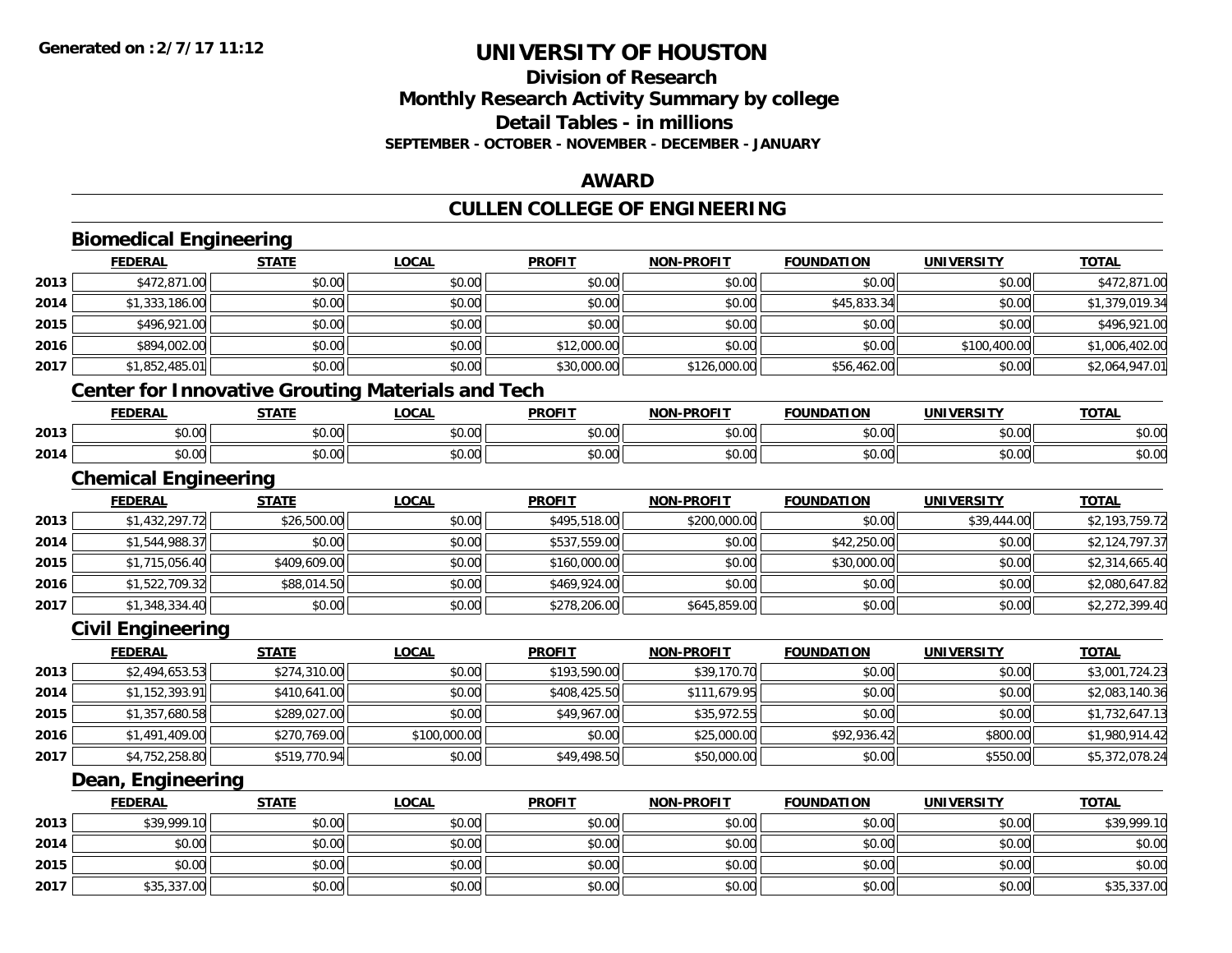# **Division of ResearchMonthly Research Activity Summary by college Detail Tables - in millionsSEPTEMBER - OCTOBER - NOVEMBER - DECEMBER - JANUARY**

### **AWARD**

# **CULLEN COLLEGE OF ENGINEERING**

# **Electrical & Computer Engineering**

|      | <b>FEDERAL</b> | <b>STATE</b> | <u>LOCAL</u> | <b>PROFIT</b> | <b>NON-PROFIT</b> | <b>FOUNDATION</b> | <b>UNIVERSITY</b> | <b>TOTAL</b>   |
|------|----------------|--------------|--------------|---------------|-------------------|-------------------|-------------------|----------------|
| 2013 | \$1,227,646.05 | \$10,000.00  | \$0.00       | \$415,698.00  | \$221,967.30      | \$0.00            | \$0.00            | \$1,875,311.35 |
| 2014 | \$1,602,551.13 | \$0.00       | \$0.00       | \$80,000.00   | \$203,416.05      | \$87,500.00       | \$0.00            | \$1,973,467.18 |
| 2015 | \$2,118,437.86 | \$34,401.00  | \$0.00       | \$70,000.00   | \$203,844.45      | \$38,391.00       | \$0.00            | \$2,465,074.31 |
| 2016 | \$1,707,331.68 | \$116,798.50 | \$0.00       | \$30,000.00   | \$0.00            | \$80,000.00       | \$0.00            | \$1,934,130.18 |
| 2017 | \$1,615,098.50 | \$390,301.44 | \$0.00       | \$0.00        | \$80,000.00       | \$30,000.00       | \$100,000.00      | \$2,215,399.94 |

# **Industrial Engineering**

|      | <b>FEDERAL</b> | <b>STATE</b> | <u>LOCAL</u> | <b>PROFIT</b> | <b>NON-PROFIT</b> | <b>FOUNDATION</b> | <b>UNIVERSITY</b> | <b>TOTAL</b> |
|------|----------------|--------------|--------------|---------------|-------------------|-------------------|-------------------|--------------|
| 2013 | \$0.00         | \$39,855.00  | \$0.00       | \$0.00        | \$0.00            | \$0.00            | \$0.00            | \$39,855.00  |
| 2014 | \$132,655.00   | \$17,115.00  | \$0.00       | \$0.00        | \$0.00            | \$0.00            | \$0.00            | \$149,770.00 |
| 2015 | \$40,179.84    | \$32,113.00  | \$0.00       | \$22,184.00   | \$0.00            | \$0.00            | \$0.00            | \$94,476.84  |
| 2016 | \$220,000.00   | \$10,160.00  | \$0.00       | \$25,648.00   | \$48,542.93       | \$0.00            | \$0.00            | \$304,350.93 |
| 2017 | \$0.00         | \$12,985.29  | \$0.00       | \$0.00        | \$0.00            | \$0.00            | \$0.00            | \$12,985.29  |

# **Mechanical Engineering**

|      | <b>FEDERAL</b> | <b>STATE</b>   | <u>LOCAL</u> | <b>PROFIT</b> | <b>NON-PROFIT</b> | <b>FOUNDATION</b> | <b>UNIVERSITY</b> | <b>TOTAL</b>   |
|------|----------------|----------------|--------------|---------------|-------------------|-------------------|-------------------|----------------|
| 2013 | \$2,792,641.53 | \$122,500.00   | \$0.00       | \$250,232.00  | \$22,000.00       | \$124,784.00      | \$0.00            | \$3,312,157.53 |
| 2014 | \$216,317.00   | \$0.00         | \$0.00       | \$179,029,00  | \$0.00            | \$175,289.84      | \$0.00            | \$570,635.84   |
| 2015 | \$1,252,167.00 | \$0.00         | \$0.00       | \$34,992.00   | \$75,000.00       | \$118,838.50      | \$0.00            | \$1,480,997.50 |
| 2016 | \$1,378,700.00 | \$0.00         | \$0.00       | \$101,532.00  | \$75,000.00       | \$47,919.96       | \$0.00            | \$1,603,151.96 |
| 2017 | \$437,031.00   | \$3,060,500.00 | \$0.00       | \$198,893.50  | \$130,000.00      | \$0.00            | \$0.00            | \$3,826,424.50 |

# **National Center for Airborne Laser Mapping**

|      | <b>FEDERAL</b> | <u>STATE</u> | <u>LOCAL</u> | <b>PROFIT</b> | <b>NON-PROFIT</b> | <b>FOUNDATION</b> | <b>UNIVERSITY</b> | <b>TOTAL</b> |
|------|----------------|--------------|--------------|---------------|-------------------|-------------------|-------------------|--------------|
| 2013 | \$60,206.10    | \$0.00       | \$0.00       | \$0.00        | \$0.00            | \$0.00            | \$0.00            | \$60,206.10  |
| 2014 | \$565,996.80   | \$0.00       | \$0.00       | \$0.00        | \$0.00            | \$0.00            | \$0.00            | \$565,996.80 |
| 2015 | \$198,509.40   | \$0.00       | \$0.00       | \$0.00        | \$0.00            | \$0.00            | \$0.00            | \$198,509.40 |
| 2016 | \$114,702.00   | \$0.00       | \$0.00       | \$0.00        | \$0.00            | \$0.00            | \$0.00            | \$114,702.00 |

# **Petroleum Engineering**

|      | <b>FEDERAL</b> | <b>STATE</b> | <u>LOCAL</u> | <b>PROFIT</b> | <b>NON-PROFIT</b> | <b>FOUNDATION</b> | <b>UNIVERSITY</b> | <b>TOTAL</b>              |
|------|----------------|--------------|--------------|---------------|-------------------|-------------------|-------------------|---------------------------|
| 2013 | 72.180.00      | \$0.00       | \$0.00       | \$736,460.00  | \$0.00            | \$0.00            | \$0.00            | \$808,640.00              |
| 2014 | \$27,820.00    | \$0.00       | \$0.00       | \$130,404.00  | \$0.00            | \$0.00            | \$0.00            | 158,224.00<br><b>4159</b> |
| 2015 | \$0.00         | \$0.00       | \$0.00       | \$200,000.00  | \$0.00            | \$0.00            | \$0.00            | \$200,000.00              |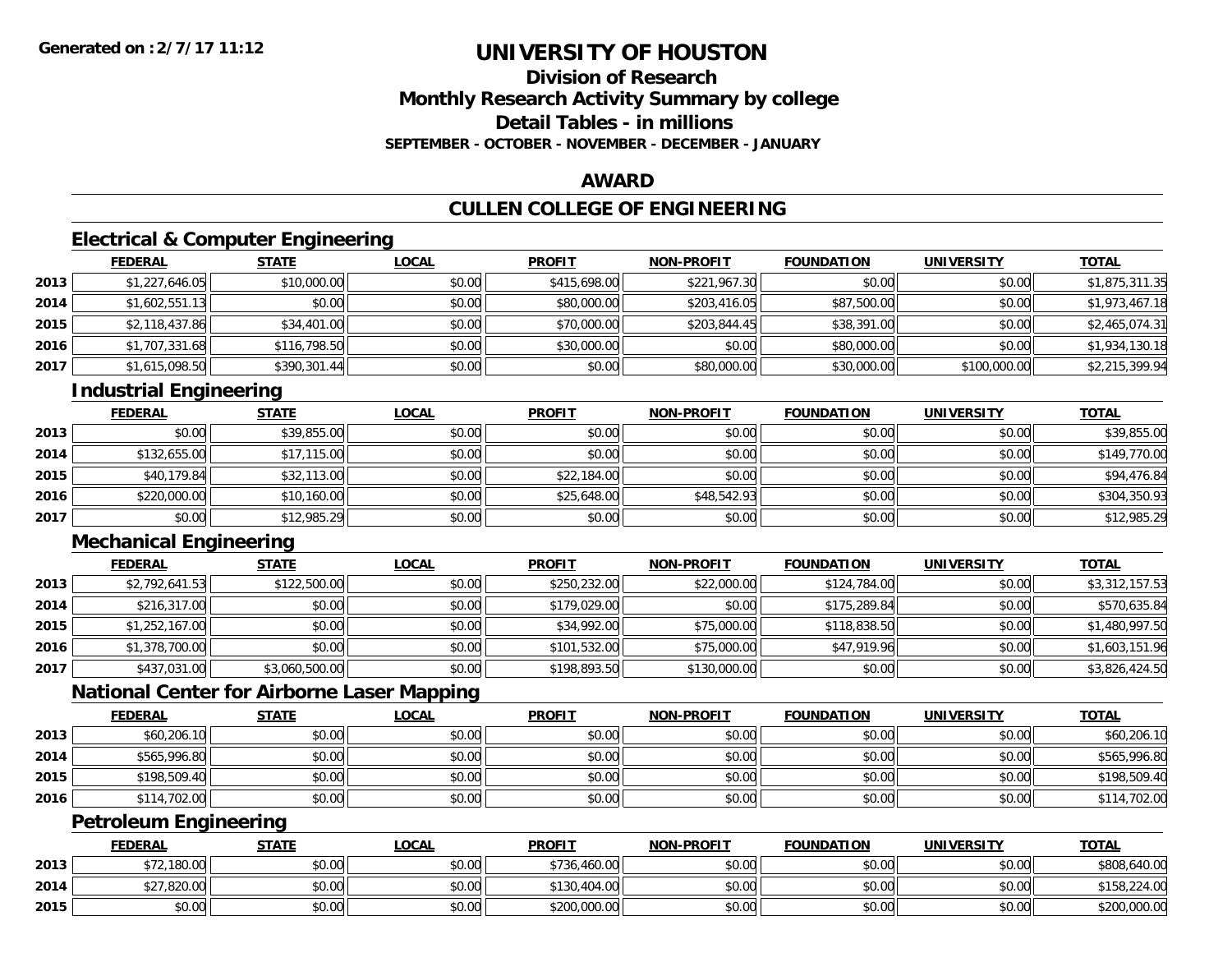**Division of Research Monthly Research Activity Summary by college Detail Tables - in millions SEPTEMBER - OCTOBER - NOVEMBER - DECEMBER - JANUARY**

### **AWARD**

# **CULLEN COLLEGE OF ENGINEERING**

### **Petroleum Engineering**

|              | FEDERAL         | STATE          | <u>LOCAL</u> | <b>PROFIT</b>  | <b>NON-PROFIT</b> | <b>FOUNDATION</b> | <b>UNIVERSITY</b> | <b>TOTAL</b>    |
|--------------|-----------------|----------------|--------------|----------------|-------------------|-------------------|-------------------|-----------------|
| 2016         | \$0.00          | \$0.00         | \$0.00       | \$257,583.00   | \$0.00            | \$0.00            | \$0.00            | \$257,583.00    |
| 2017         | \$0.00          | \$3,044,350,00 | \$0.00       | \$193,533.00   | \$0.00            | \$0.00            | \$0.00            | \$3,237,883.00  |
| <b>Total</b> | \$39,716,754.02 | \$9,179,720.67 | \$100,000.00 | \$5,610,876.50 | \$2,293,452.93    | \$970,205.06      | \$241,194.00      | \$58,112,203.18 |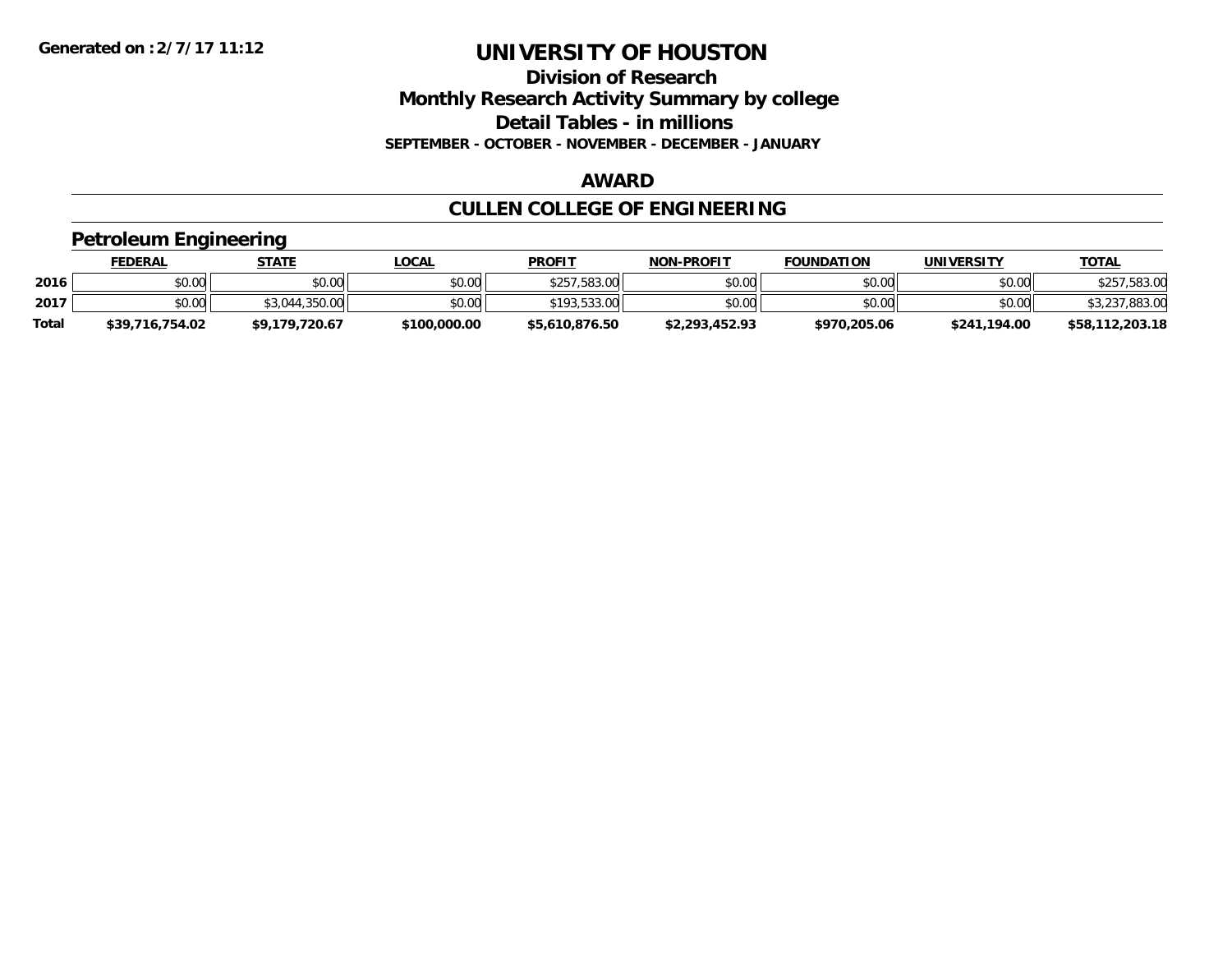**Division of ResearchMonthly Research Activity Summary by college**

**Detail Tables - in millions**

**SEPTEMBER - OCTOBER - NOVEMBER - DECEMBER - JANUARY**

### **AWARD**

# **DIVISION OF RESEARCH**

# **Center for Advanced Computing and Data Systems**

|      | <b>FEDERAL</b>                                            | <b>STATE</b>   | <b>LOCAL</b> | <b>PROFIT</b> | <b>NON-PROFIT</b> | <b>FOUNDATION</b> | <b>UNIVERSITY</b> | <b>TOTAL</b>   |
|------|-----------------------------------------------------------|----------------|--------------|---------------|-------------------|-------------------|-------------------|----------------|
| 2013 | \$105,000.00                                              | \$0.00         | \$0.00       | \$40,000.00   | \$1,000.00        | \$0.00            | \$0.00            | \$146,000.00   |
| 2014 | \$7,475.00                                                | \$0.00         | \$0.00       | \$0.00        | \$0.00            | \$0.00            | \$0.00            | \$7,475.00     |
| 2015 | \$0.00                                                    | \$0.00         | \$0.00       | \$0.00        | \$0.00            | \$0.00            | \$0.00            | \$0.00         |
| 2016 | \$0.00                                                    | \$0.00         | \$0.00       | \$0.00        | \$0.00            | \$0.00            | \$0.00            | \$0.00         |
|      | <b>Center for Advanced Materials</b>                      |                |              |               |                   |                   |                   |                |
|      | <b>FEDERAL</b>                                            | <b>STATE</b>   | <b>LOCAL</b> | <b>PROFIT</b> | <b>NON-PROFIT</b> | <b>FOUNDATION</b> | <b>UNIVERSITY</b> | <b>TOTAL</b>   |
| 2013 | \$0.00                                                    | \$0.00         | \$0.00       | \$0.00        | \$0.00            | \$0.00            | \$0.00            | \$0.00         |
| 2014 | \$0.00                                                    | \$0.00         | \$0.00       | \$0.00        | \$0.00            | \$0.00            | \$0.00            | \$0.00         |
| 2015 | \$0.00                                                    | \$0.00         | \$0.00       | \$0.00        | \$0.00            | \$0.00            | \$0.00            | \$0.00         |
| 2016 | \$0.00                                                    | \$0.00         | \$0.00       | \$0.00        | \$0.00            | \$0.00            | \$0.00            | \$0.00         |
|      | <b>Center for Biomedical &amp; Environmental Genomics</b> |                |              |               |                   |                   |                   |                |
|      | <b>FEDERAL</b>                                            | <b>STATE</b>   | <b>LOCAL</b> | <b>PROFIT</b> | <b>NON-PROFIT</b> | <b>FOUNDATION</b> | <b>UNIVERSITY</b> | <b>TOTAL</b>   |
| 2013 | \$0.00                                                    | \$0.00         | \$0.00       | \$0.00        | \$0.00            | \$0.00            | \$0.00            | \$0.00         |
|      | <b>Division of Research</b>                               |                |              |               |                   |                   |                   |                |
|      | <b>FEDERAL</b>                                            | <b>STATE</b>   | <b>LOCAL</b> | <b>PROFIT</b> | NON-PROFIT        | <b>FOUNDATION</b> | <b>UNIVERSITY</b> | <b>TOTAL</b>   |
| 2013 | \$0.00                                                    | \$0.00         | \$0.00       | \$0.00        | \$0.00            | \$0.00            | \$0.00            | \$0.00         |
| 2014 | \$0.00                                                    | \$0.00         | \$0.00       | \$0.00        | \$0.00            | \$0.00            | \$0.00            | \$0.00         |
| 2015 | \$0.00                                                    | \$5,263,070.00 | \$0.00       | \$0.00        | \$0.00            | \$0.00            | \$0.00            | \$5,263,070.00 |
| 2016 | \$0.00                                                    | \$0.00         | \$0.00       | \$0.00        | \$0.00            | \$0.00            | \$0.00            | \$0.00         |
|      | <b>Office of Contracts and Grants</b>                     |                |              |               |                   |                   |                   |                |
|      | <b>FEDERAL</b>                                            | <b>STATE</b>   | <b>LOCAL</b> | <b>PROFIT</b> | <b>NON-PROFIT</b> | <b>FOUNDATION</b> | <b>UNIVERSITY</b> | <b>TOTAL</b>   |
| 2014 | \$0.00                                                    | \$0.00         | \$0.00       | \$0.00        | \$0.00            | \$0.00            | \$0.00            | \$0.00         |
|      | <b>TcSUH</b>                                              |                |              |               |                   |                   |                   |                |
|      | <b>FEDERAL</b>                                            | <b>STATE</b>   | <b>LOCAL</b> | <b>PROFIT</b> | <b>NON-PROFIT</b> | <b>FOUNDATION</b> | <b>UNIVERSITY</b> | <b>TOTAL</b>   |
| 2013 | \$95,000.00                                               | \$0.00         | \$0.00       | \$99,321.00   | \$0.00            | \$0.00            | \$0.00            | \$194,321.00   |
| 2014 | \$85,033.15                                               | \$0.00         | \$0.00       | \$0.00        | \$0.00            | \$0.00            | \$0.00            | \$85,033.15    |
| 2015 | \$0.00                                                    | \$0.00         | \$0.00       | \$16,000.00   | \$0.00            | \$0.00            | \$0.00            | \$16,000.00    |
| 2016 | \$15,000.00                                               | \$0.00         | \$0.00       | \$0.00        | \$0.00            | \$0.00            | \$0.00            | \$15,000.00    |
| 2017 | \$77,000.00                                               | \$0.00         | \$0.00       | \$60,000.00   | \$0.00            | \$0.00            | \$0.00            | \$137,000.00   |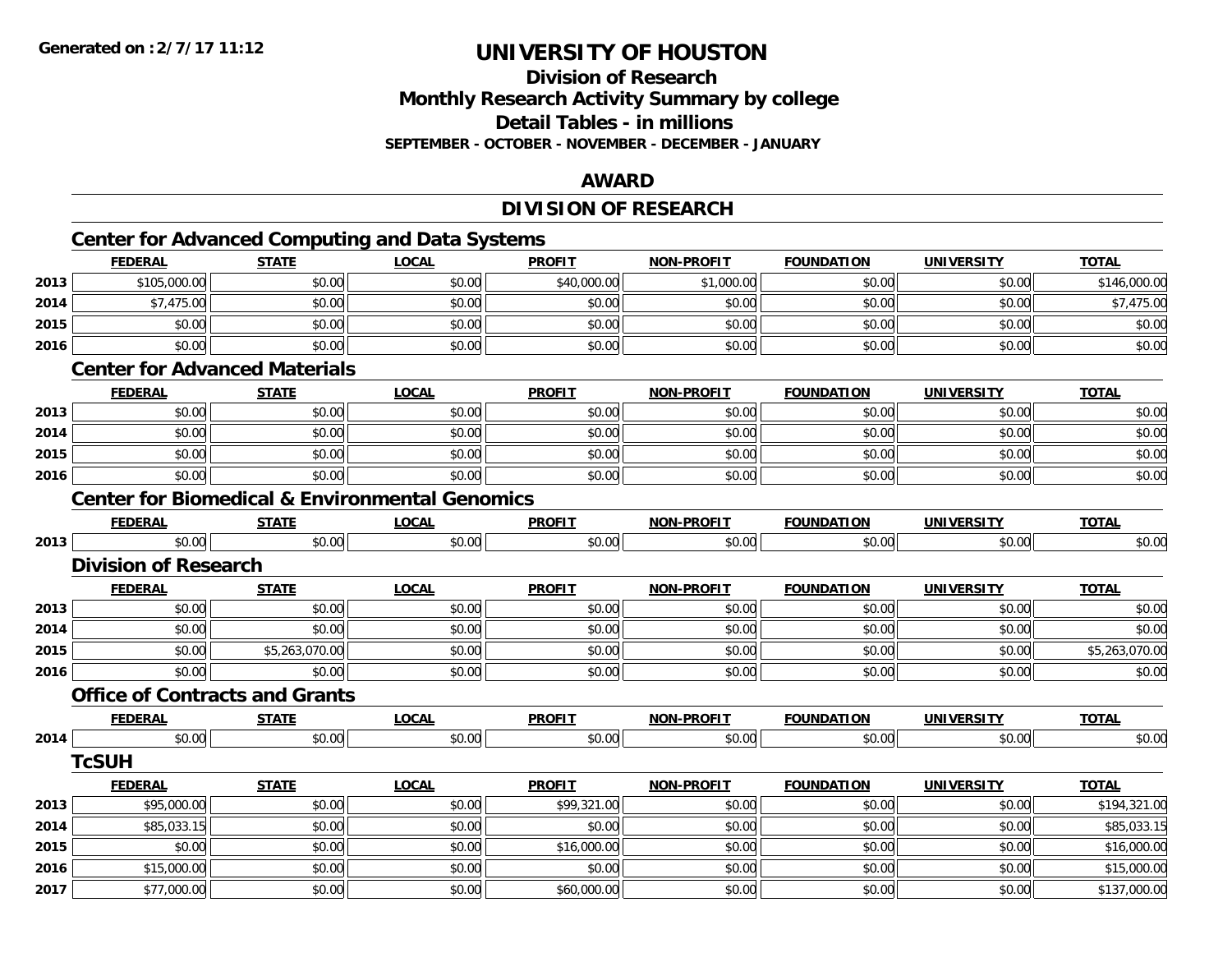**Total**

# **UNIVERSITY OF HOUSTON**

# **Division of ResearchMonthly Research Activity Summary by college Detail Tables - in millions SEPTEMBER - OCTOBER - NOVEMBER - DECEMBER - JANUARY**

### **AWARD**

# **DIVISION OF RESEARCH**

# **Texas Obesity Research Center**

|      | <b>FEDERAL</b> | <b>STATE</b> | <b>LOCAL</b> | <b>PROFIT</b> | <b>NON-PROFIT</b> | <b>FOUNDATION</b> | <b>UNIVERSITY</b> | <b>TOTAL</b>   |
|------|----------------|--------------|--------------|---------------|-------------------|-------------------|-------------------|----------------|
| 2013 | \$0.00         | \$0.00       | \$0.00       | \$0.00        | \$0.00            | \$0.00            | \$0.00            | \$0.00         |
| 2014 | \$0.00         | \$0.00       | \$0.00       | \$0.00        | \$0.00            | \$0.00            | \$0.00            | \$0.00         |
| 2015 | \$0.00         | \$0.00       | \$0.00       | \$0.00        | \$0.00            | \$0.00            | \$0.00            | \$0.00         |
| 2016 | \$0.00         | \$0.00       | \$0.00       | \$0.00        | \$179,064.00      | \$0.00            | \$0.00            | \$179,064.00   |
| 2017 | \$0.00         | \$0.00       | \$0.00       | \$0.00        | \$3,000.00        | \$0.00            | \$0.00            | \$3,000.00     |
|      | <b>TIMES</b>   |              |              |               |                   |                   |                   |                |
|      |                |              |              |               |                   |                   |                   |                |
|      | <b>FEDERAL</b> | <b>STATE</b> | <b>LOCAL</b> | <b>PROFIT</b> | <b>NON-PROFIT</b> | <b>FOUNDATION</b> | <b>UNIVERSITY</b> | <b>TOTAL</b>   |
| 2013 | \$1,566,276.70 | \$0.00       | \$0.00       | \$0.00        | \$0.00            | \$0.00            | \$0.00            | \$1,566,276.70 |
| 2014 | \$728,641.70   | \$0.00       | \$0.00       | \$0.00        | \$0.00            | \$0.00            | \$0.00            | \$728,641.70   |
| 2015 | \$661,281.25   | \$0.00       | \$0.00       | \$0.00        | \$0.00            | \$0.00            | \$0.00            | \$661,281.25   |
| 2016 | \$56,673.00    | \$0.00       | \$0.00       | \$0.00        | \$0.00            | \$0.00            | \$0.00            | \$56,673.00    |

**\$3,480,473.05 \$5,267,070.00 \$0.00 \$215,321.00 \$183,064.00 \$0.00 \$0.00 \$9,145,928.05**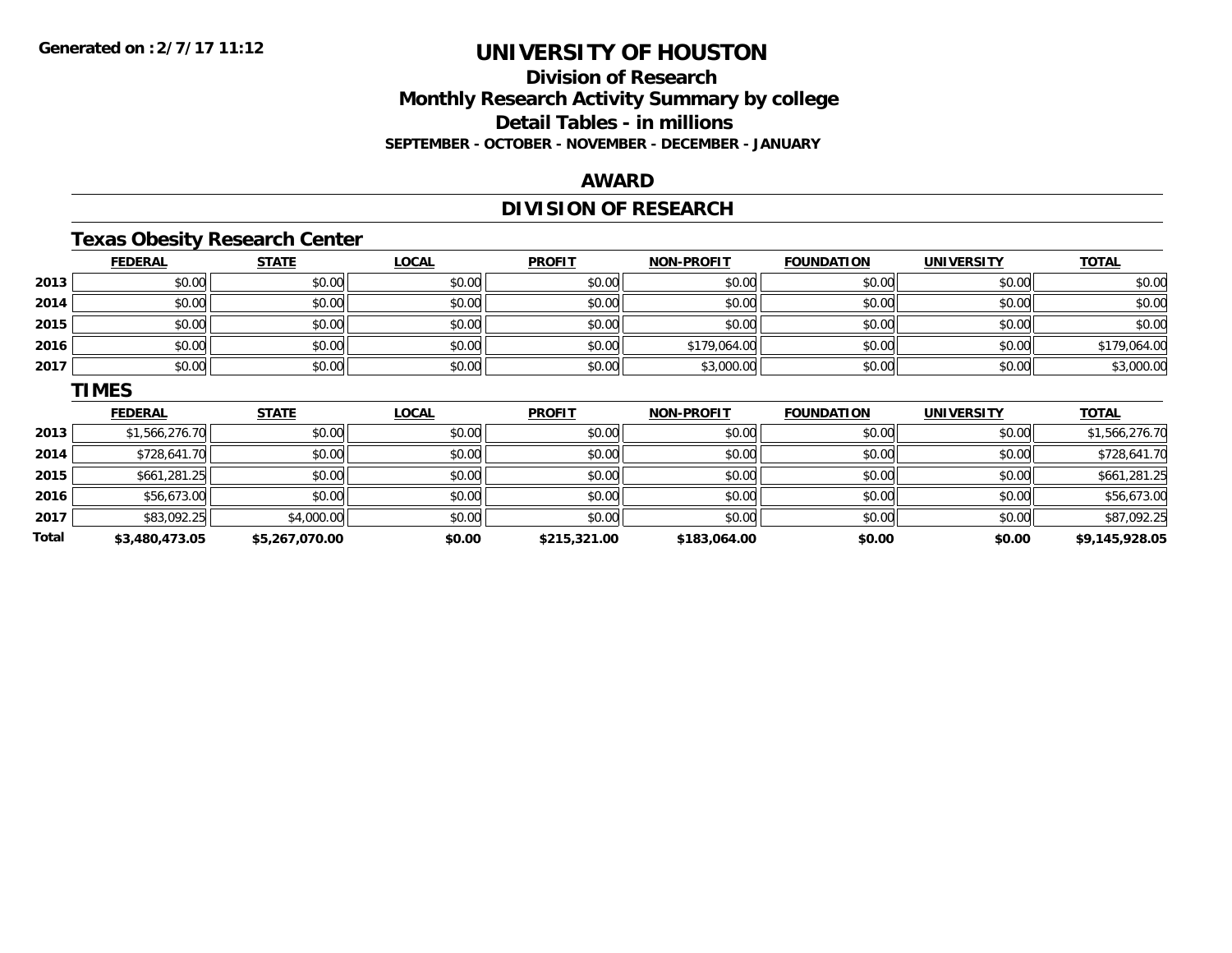**Division of Research**

**Monthly Research Activity Summary by college**

**Detail Tables - in millions**

**SEPTEMBER - OCTOBER - NOVEMBER - DECEMBER - JANUARY**

### **AWARD**

# **GRADUATE COLLEGE OF SOCIAL WORK**

# **Center for Drug and Social Policy Research**

|      | <b>FEDERAL</b> | <b>STATE</b> | <u>LOCAL</u> | <b>PROFIT</b> | <b>NON-PROFIT</b> | <b>FOUNDATION</b> | <b>UNIVERSITY</b> | <b>TOTAL</b> |
|------|----------------|--------------|--------------|---------------|-------------------|-------------------|-------------------|--------------|
| 2013 | \$6,097.29     | \$0.00       | \$0.00       | \$0.00        | \$0.00            | \$0.00            | \$0.00            | \$6,097.29   |
| 2015 | \$462,394.00   | \$0.00       | \$0.00       | \$0.00        | \$0.00            | \$0.00            | \$0.00            | \$462,394.00 |
| 2016 | \$75,000.00    | \$0.00       | \$0.00       | \$0.00        | \$0.00            | \$0.00            | \$0.00            | \$75,000.00  |
| 2017 | \$356,467.61   | \$0.00       | \$0.00       | \$0.00        | \$0.00            | \$0.00            | \$0.00            | \$356,467.61 |

### **Center for Health Equities & Evaluation Research**

|      | <b>FEDERAL</b> | <u>STATE</u> | <u>LOCAL</u> | <b>PROFIT</b> | <b>NON-PROFIT</b> | <b>FOUNDATION</b> | <b>UNIVERSITY</b> | <b>TOTAL</b> |
|------|----------------|--------------|--------------|---------------|-------------------|-------------------|-------------------|--------------|
| 2013 | \$249,359.00   | \$0.00       | \$0.00       | \$0.00        | \$0.00            | \$0.00            | \$0.00            | \$249,359.00 |
| 2014 | \$206,260.00   | \$0.00       | \$0.00       | \$0.00        | \$0.00            | \$0.00            | \$0.00            | \$206,260.00 |
| 2015 | \$149,652.00   | \$0.00       | \$0.00       | \$0.00        | \$0.00            | \$0.00            | \$0.00            | \$149,652.00 |
| 2016 | \$240,512.00   | \$0.00       | \$0.00       | \$0.00        | \$0.00            | \$0.00            | \$0.00            | \$240,512.00 |

# **Child & Family for Innovative Research**

|      | <b>FEDERAL</b> | <b>STATE</b> | <b>LOCAL</b> | <b>PROFIT</b> | <b>NON-PROFIT</b> | <b>FOUNDATION</b> | <b>UNIVERSITY</b> | <b>TOTAL</b> |
|------|----------------|--------------|--------------|---------------|-------------------|-------------------|-------------------|--------------|
| 2013 | \$495,166.99   | \$110,342.00 | \$0.00       | \$100,000.00  | \$0.00            | \$0.00            | \$0.00            | \$705,508.99 |
| 2014 | \$11,777.64    | \$0.00       | \$0.00       | \$0.00        | \$80,000.00       | \$0.00            | \$0.00            | \$91,777.64  |
| 2015 | \$12,458.65    | \$0.00       | \$0.00       | \$0.00        | \$0.00            | \$0.00            | \$0.00            | \$12,458.65  |
| 2016 | \$439,491.00   | \$0.00       | \$0.00       | \$0.00        | \$0.00            | \$55.56           | \$0.00            | \$439,546.56 |
| 2017 | \$724,473.81   | \$0.00       | \$0.00       | \$0.00        | \$15,656.00       | \$197,410.00      | \$0.00            | \$937,539.81 |

#### **Dean, Social Work**

|              | <b>FEDERAL</b> | <b>STATE</b> | <b>LOCAL</b> | <b>PROFIT</b> | <b>NON-PROFIT</b> | <b>FOUNDATION</b> | <b>UNIVERSITY</b> | <b>TOTAL</b>   |
|--------------|----------------|--------------|--------------|---------------|-------------------|-------------------|-------------------|----------------|
| 2013         | \$0.00         | \$0.00       | \$0.00       | \$0.00        | \$0.00            | \$0.00            | \$0.00            | \$0.00         |
| 2014         | \$0.00         | \$0.00       | \$0.00       | \$0.00        | \$0.00            | \$0.00            | \$0.00            | \$0.00         |
| 2015         | \$0.00         | \$0.00       | \$0.00       | \$0.00        | \$0.00            | \$0.00            | \$0.00            | \$0.00         |
| 2016         | \$25,000.00    | \$0.00       | \$0.00       | \$75,000.00   | \$0.00            | \$0.00            | \$0.00            | \$100,000.00   |
| 2017         | \$162,500.00   | \$0.00       | \$0.00       | \$0.00        | \$7,000.00        | \$50,000.00       | \$0.00            | \$219,500.00   |
| <b>Total</b> | \$3,616,609.99 | \$110,342.00 | \$0.00       | \$175,000.00  | \$102,656.00      | \$247,465.56      | \$0.00            | \$4,252,073.55 |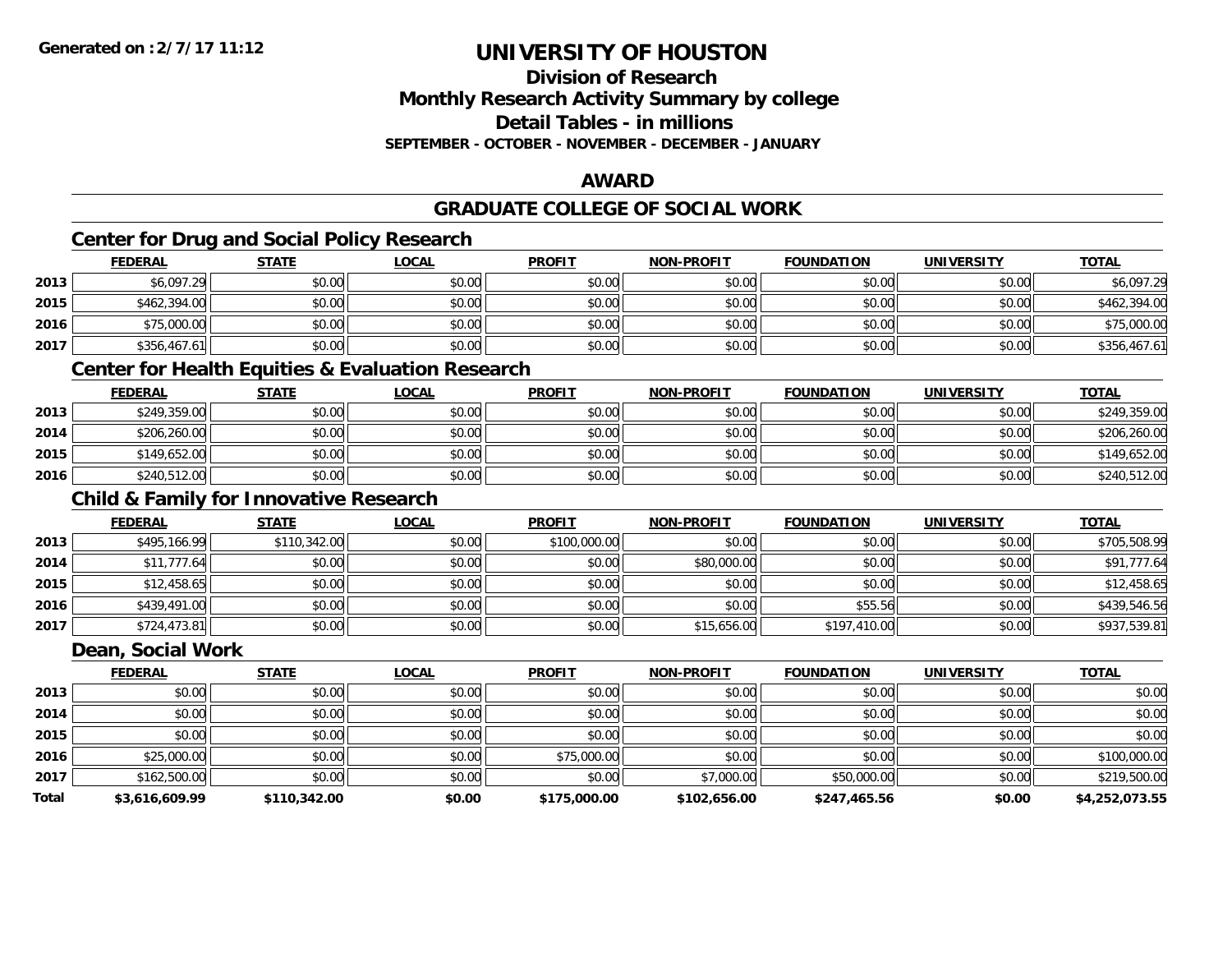**Division of Research**

**Monthly Research Activity Summary by college**

**Detail Tables - in millions**

**SEPTEMBER - OCTOBER - NOVEMBER - DECEMBER - JANUARY**

### **AWARD**

### **HILTON COLLEGE OF HOTEL AND RESTAURANT MANAGEMENT**

### **Hotel and Restaurant Management**

|              | <b>FEDERAL</b> | <u>STATE</u> | <u>LOCAL</u> | <b>PROFIT</b> | <b>NON-PROFIT</b> | <b>FOUNDATION</b> | UNIVERSITY | <b>TOTAL</b> |
|--------------|----------------|--------------|--------------|---------------|-------------------|-------------------|------------|--------------|
| 2014         | \$143,232.00   | \$0.00       | \$0.00       | \$0.00        | \$0.00            | \$58,902.00       | \$0.00     | \$202,134.00 |
| 2016         | \$223,304.40   | \$0.00       | \$0.00       | \$0.00        | \$0.00            | \$0.00            | \$0.00     | \$223,304.40 |
| 2017         | \$50,000.00    | \$0.00       | \$0.00       | \$0.00        | \$0.00            | \$0.00            | \$0.00     | \$50,000.00  |
| <b>Total</b> | \$416,536.40   | \$0.00       | \$0.00       | \$0.00        | \$0.00            | \$58,902.00       | \$0.00     | \$475,438.40 |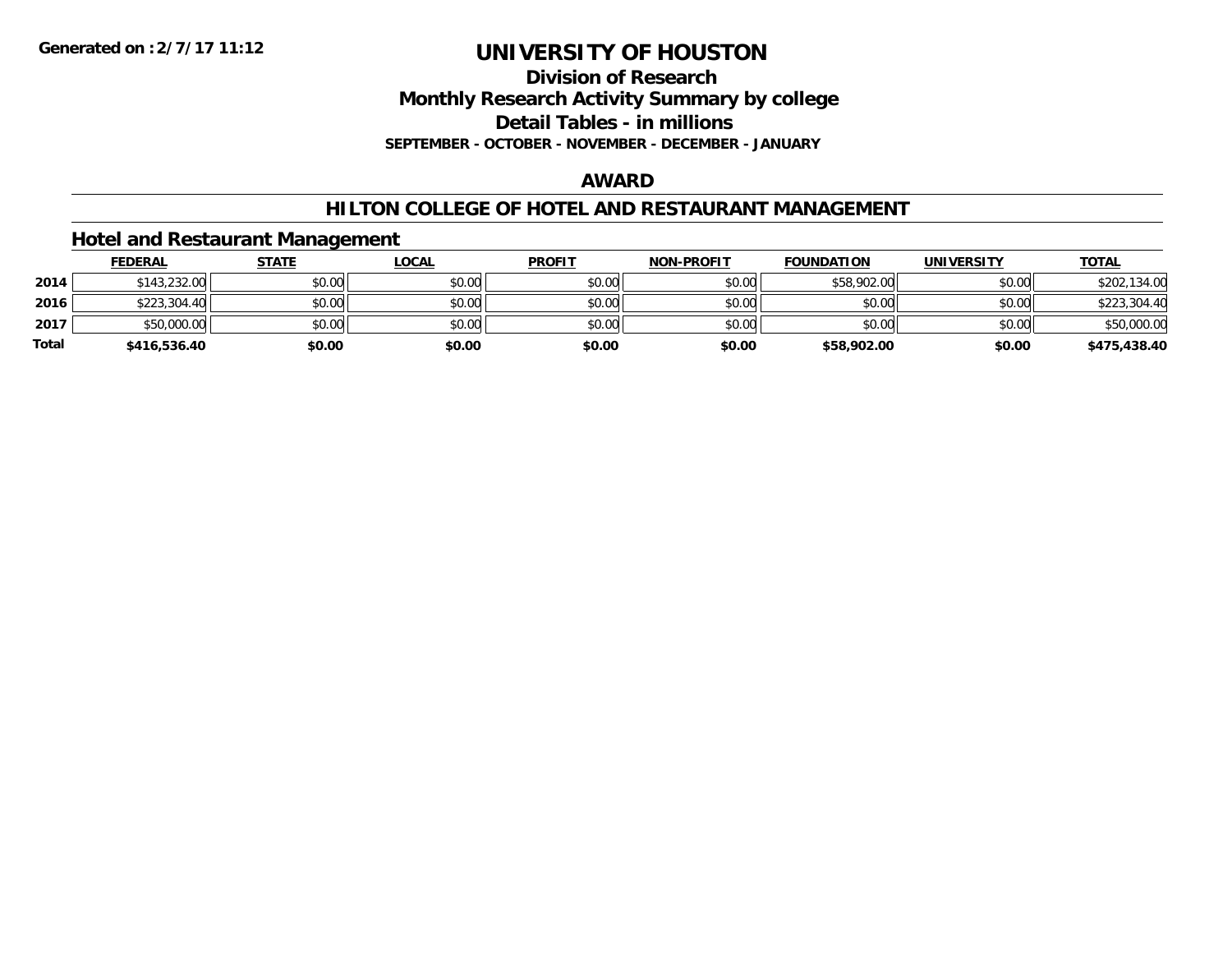**Division of Research Monthly Research Activity Summary by college Detail Tables - in millions SEPTEMBER - OCTOBER - NOVEMBER - DECEMBER - JANUARY**

### **AWARD**

#### **HONORS COLLEGE**

### **Dean, Honors College**

|              |                        | статі                | 00 <sub>n</sub><br>$\mathbf{L}$ | <b>PROFIT</b>           | דוממחם<br><b>NIAR</b>  | ΓΙΩΝ           | <b>INIV</b> | TOTA.          |
|--------------|------------------------|----------------------|---------------------------------|-------------------------|------------------------|----------------|-------------|----------------|
| 2014         | $\sim$ $\sim$<br>JU.UU | 0.00<br><b>JU.UU</b> | en nr<br>יש.ט                   | 0 <sub>n</sub><br>JU.UU | $\sim$ 00<br>. vv<br>` | 0 <sup>n</sup> | \$0.00      | ልስ ስሰ<br>DU.UU |
| <b>Total</b> | \$0.00                 | <b>\$0.00</b>        | \$0.00                          | \$0.OC                  | \$0.00                 | \$0.00         | \$0.00      | \$0.00         |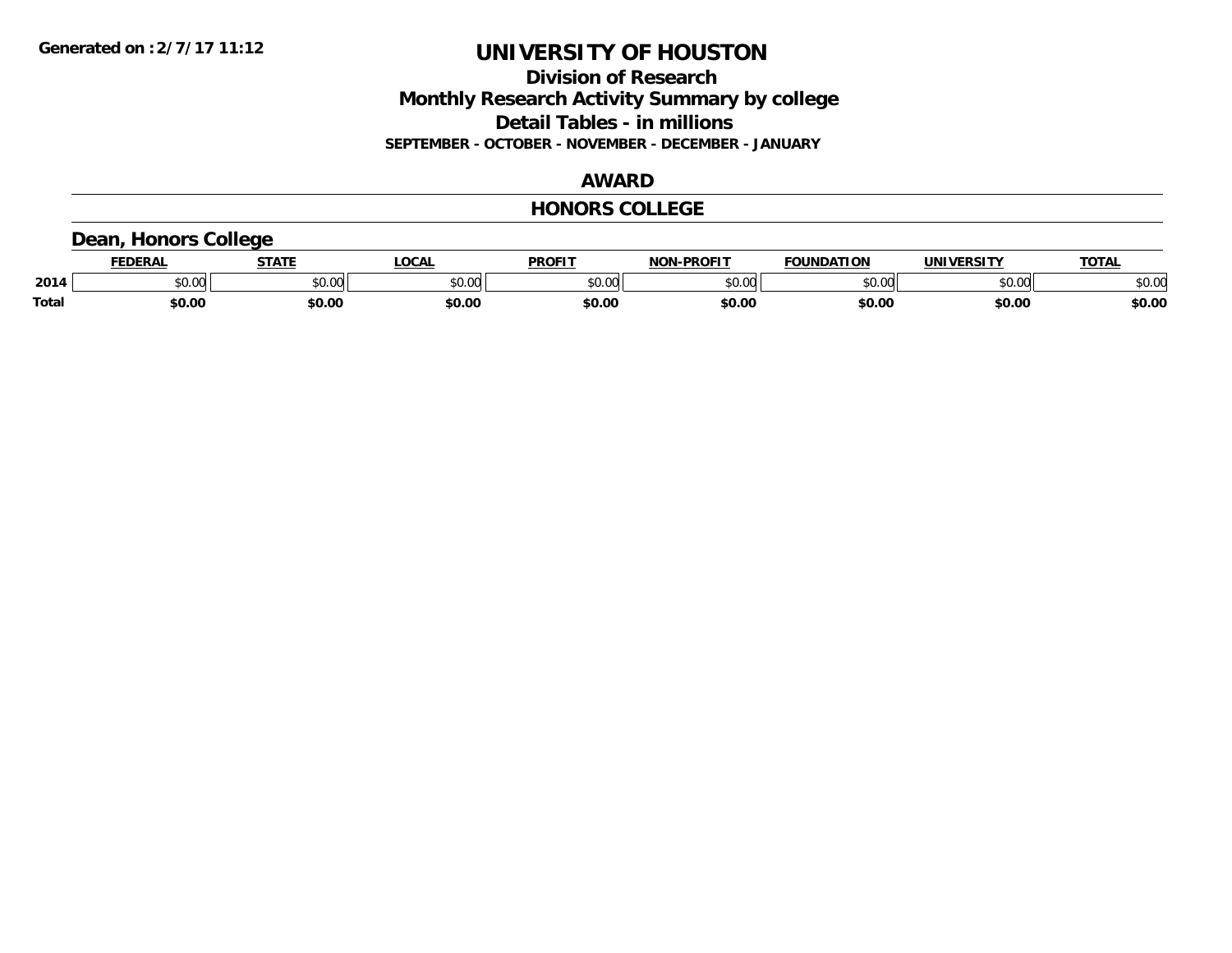**Division of Research Monthly Research Activity Summary by college Detail Tables - in millions SEPTEMBER - OCTOBER - NOVEMBER - DECEMBER - JANUARY**

### **AWARD**

#### **LIBRARY**

### **Administration, Library**

|              | <b>FEDERAI</b>       | <b>CTATL</b>   | LOCAI          | <b>PROFIT</b>           | -PROFIT<br>NON. | <b>FOUNDATION</b> | UNIVERSITY | <b>TOTAL</b>   |
|--------------|----------------------|----------------|----------------|-------------------------|-----------------|-------------------|------------|----------------|
| 2017         | $\sim$<br>.,,,,,,,,, | ልስ ሰሰ<br>DU.UU | 0000<br>JU.UU. | 0 <sub>n</sub><br>JU.UU | 0000<br>PO.OO   | \$0.00            | \$0.00     |                |
| <b>Total</b> | \$24,305.00          | \$0.00         | \$0.00         | \$0.00                  | \$0.OC          | \$0.00            | \$0.00     | .305.00<br>キウル |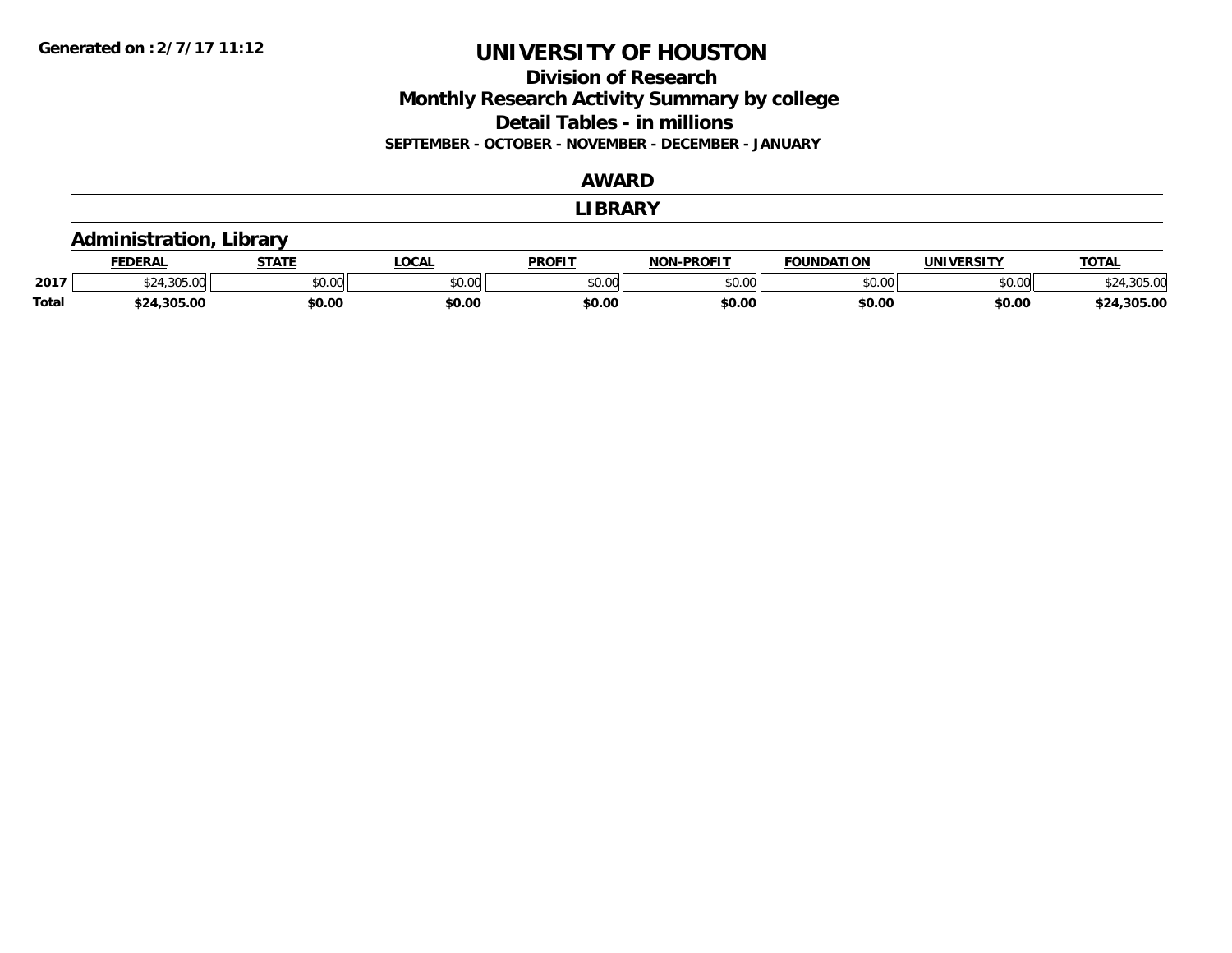**Division of Research**

**Monthly Research Activity Summary by college**

**Detail Tables - in millions**

**SEPTEMBER - OCTOBER - NOVEMBER - DECEMBER - JANUARY**

### **AWARD**

### **OTHER OUTSIDE ORGANIZATIONS USED FOR CPHS LOGINS**

|       | Center         |        |        |               |                   |                   |                   |              |  |  |  |
|-------|----------------|--------|--------|---------------|-------------------|-------------------|-------------------|--------------|--|--|--|
|       | <b>FEDERAL</b> | STATI  | LOCAL  | <b>PROFIT</b> | <b>NON-PROFIT</b> | <b>FOUNDATION</b> | <b>UNIVERSITY</b> | <b>TOTAL</b> |  |  |  |
| 2014  | \$0.00         | \$0.00 | \$0.00 | \$0.00        | \$0.00            | \$0.00            | \$0.00            | \$0.00       |  |  |  |
| Total | \$0.00         | \$0.00 | \$0.00 | \$0.00        | \$0.00            | \$0.00            | \$0.00            | \$0.00       |  |  |  |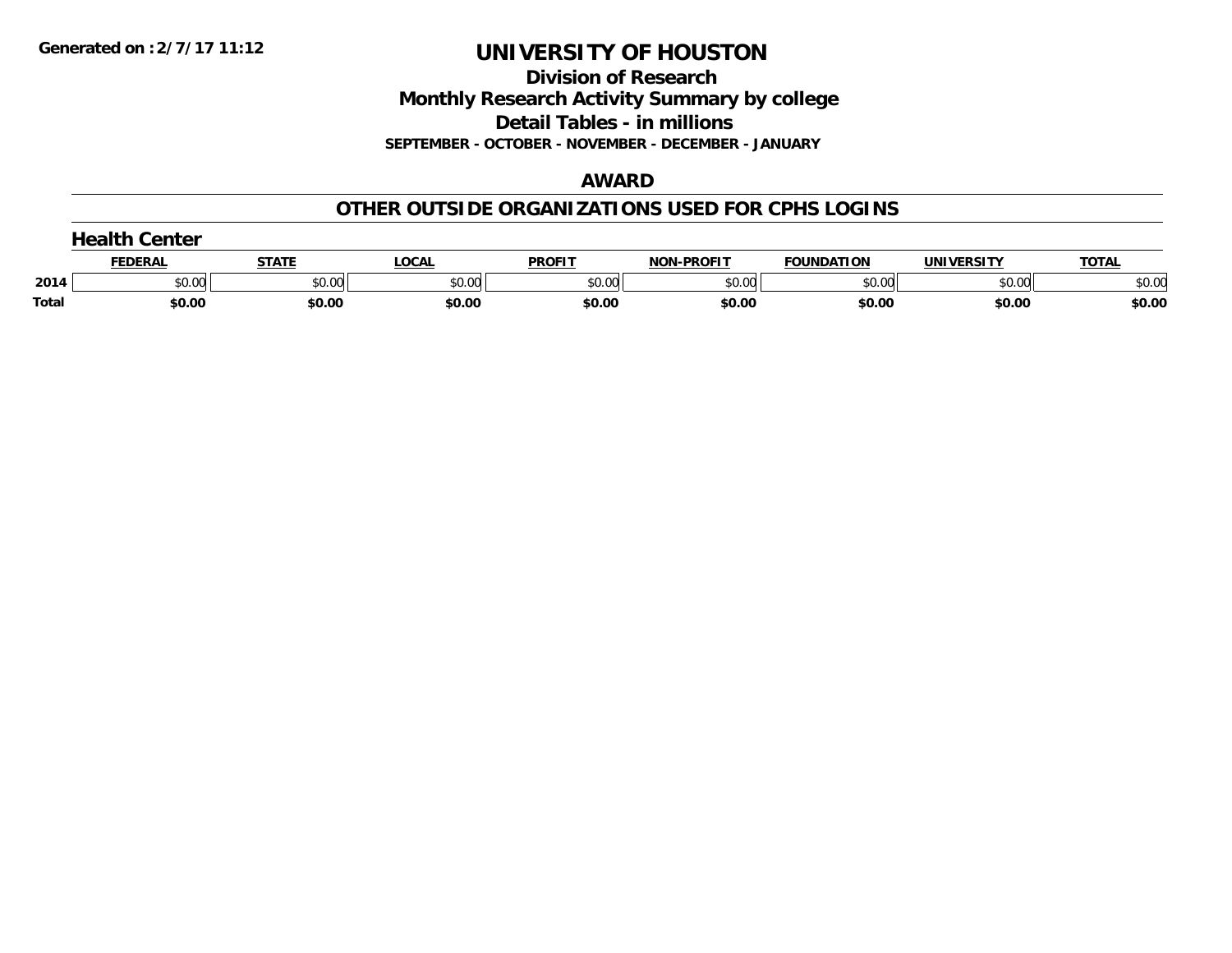### **Division of Research Monthly Research Activity Summary by college Detail Tables - in millions SEPTEMBER - OCTOBER - NOVEMBER - DECEMBER - JANUARY**

### **AWARD**

#### **PRESIDENT**

#### **Office of the President**

|       | <b>FEDERAL</b> | <b>STATE</b> | <b>LOCAL</b> | <b>PROFIT</b> | <b>NON-PROFIT</b> | <b>FOUNDATION</b> | <b>UNIVERSITY</b> | <u>TOTAL</u> |
|-------|----------------|--------------|--------------|---------------|-------------------|-------------------|-------------------|--------------|
| 2014  | \$0.00         | \$0.00       | \$0.00       | \$0.00        | \$0.00            | \$0.00            | \$0.00            | \$0.00       |
| 2015  | \$0.00         | \$0.00       | \$0.00       | \$0.00        | \$0.00            | \$0.00            | \$0.00            | \$0.00       |
| 2016  | \$0.00         | \$0.00       | \$0.00       | \$0.00        | \$0.00            | \$0.00            | \$0.00            | \$0.00       |
| Total | \$0.00         | \$0.00       | \$0.00       | \$0.00        | \$0.00            | \$0.00            | \$0.00            | \$0.00       |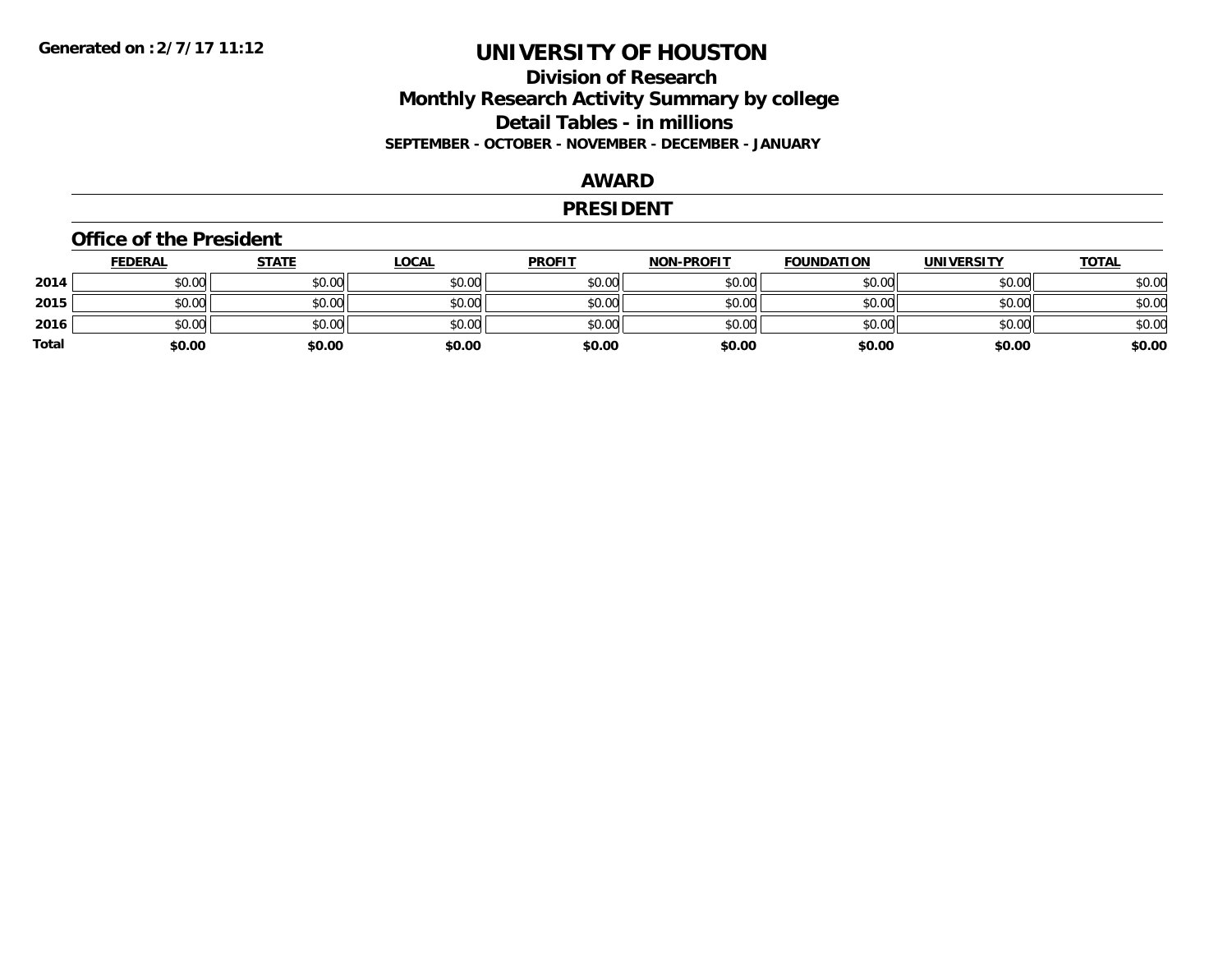**Division of Research Monthly Research Activity Summary by college Detail Tables - in millions SEPTEMBER - OCTOBER - NOVEMBER - DECEMBER - JANUARY**

#### **AWARD**

# **SCHOOL OF NURSING**

### **Dean, School of Nursing**

|              | <b>FEDERAL</b> | STATE        | <u>LOCAL</u> | <b>PROFIT</b> | <b>NON-PROFIT</b> | <b>FOUNDATION</b>     | <b>UNIVERSITY</b> | <b>TOTAL</b> |
|--------------|----------------|--------------|--------------|---------------|-------------------|-----------------------|-------------------|--------------|
| 2016         | \$0.00         | \$0.00       | \$0.00       | \$0.00        | \$0.00            | .404.00<br><b>617</b> | \$0.00            | 404.00       |
| 2017         | \$0.00         | \$255,017.00 | \$0.00       | \$0.00        | \$500.00          | \$0.00                | \$0.00            | \$255,517.00 |
| <b>Total</b> | \$0.00         | \$255,017.00 | \$0.00       | \$0.00        | \$500.00          | \$17,404.00           | \$0.00            | \$272,921.00 |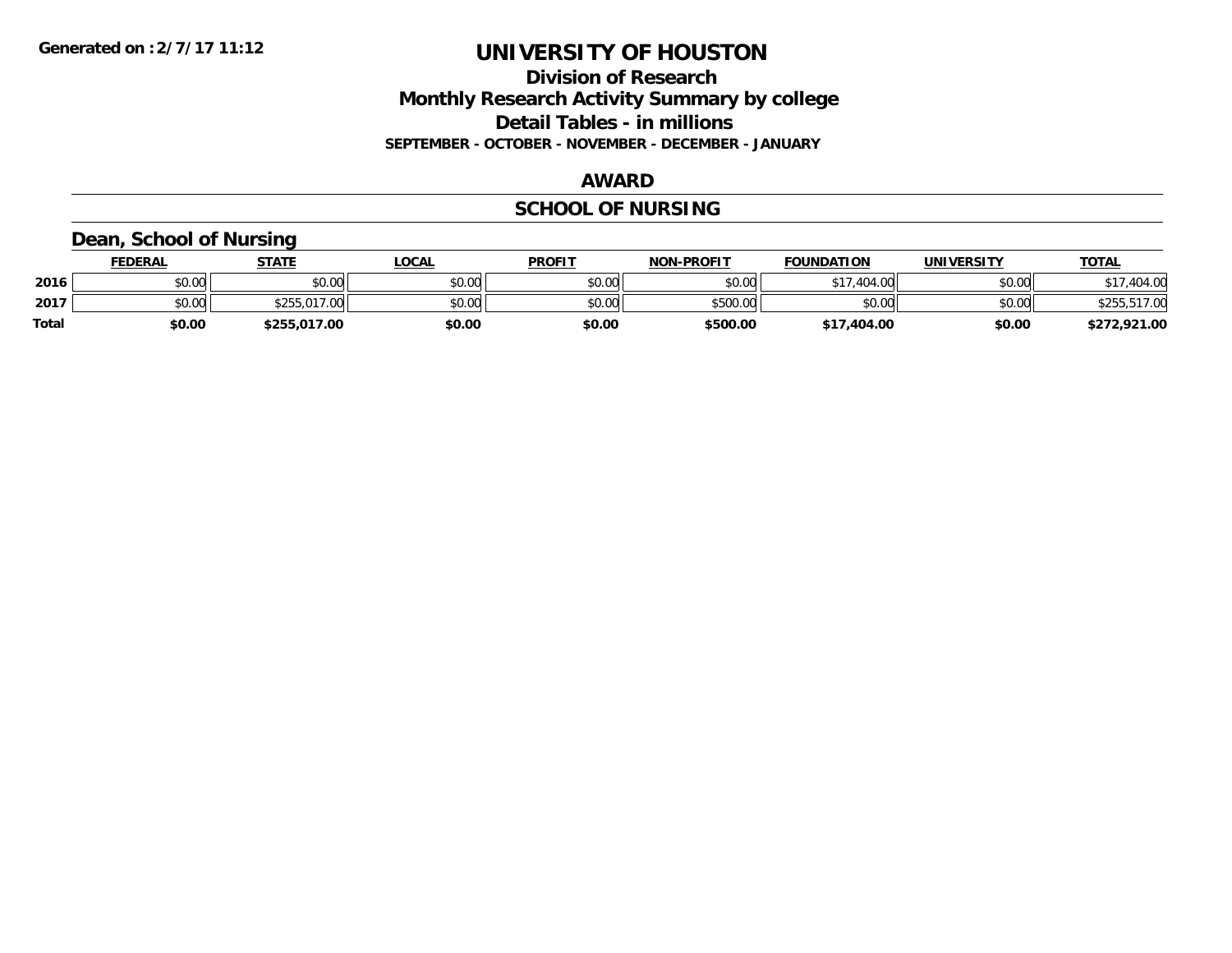### **Division of Research Monthly Research Activity Summary by college Detail Tables - in millions SEPTEMBER - OCTOBER - NOVEMBER - DECEMBER - JANUARY**

#### **AWARD**

#### **SENIOR V.P. FOR ACADEMIC AFFAIRS AND PROVOST**

|      | <b>Challenger Program</b>     |                                             |                                                     |               |                   |                   |                   |              |
|------|-------------------------------|---------------------------------------------|-----------------------------------------------------|---------------|-------------------|-------------------|-------------------|--------------|
|      | <b>FEDERAL</b>                | <b>STATE</b>                                | <b>LOCAL</b>                                        | <b>PROFIT</b> | <b>NON-PROFIT</b> | <b>FOUNDATION</b> | <b>UNIVERSITY</b> | <b>TOTAL</b> |
| 2013 | \$0.00                        | \$0.00                                      | \$0.00                                              | \$0.00        | \$0.00            | \$0.00            | \$0.00            | \$0.00       |
| 2014 | \$0.00                        | \$0.00                                      | \$0.00                                              | \$0.00        | \$0.00            | \$0.00            | \$0.00            | \$0.00       |
| 2015 | \$0.00                        | \$0.00                                      | \$0.00                                              | \$0.00        | \$0.00            | \$0.00            | \$0.00            | \$0.00       |
|      | <b>Pre-Health Advising</b>    |                                             |                                                     |               |                   |                   |                   |              |
|      | <b>FEDERAL</b>                | <b>STATE</b>                                | <b>LOCAL</b>                                        | <b>PROFIT</b> | <b>NON-PROFIT</b> | <b>FOUNDATION</b> | <b>UNIVERSITY</b> | <b>TOTAL</b> |
| 2015 | \$0.00                        | \$0.00                                      | \$0.00                                              | \$0.00        | \$0.00            | \$0.00            | \$0.00            | \$0.00       |
|      |                               |                                             | <b>Senior V.P. for Academic Affairs and Provost</b> |               |                   |                   |                   |              |
|      | <b>FEDERAL</b>                | <b>STATE</b>                                | <b>LOCAL</b>                                        | <b>PROFIT</b> | <b>NON-PROFIT</b> | <b>FOUNDATION</b> | <b>UNIVERSITY</b> | <b>TOTAL</b> |
| 2013 | \$0.00                        | \$0.00                                      | \$0.00                                              | \$0.00        | \$0.00            | \$0.00            | \$0.00            | \$0.00       |
|      | <b>UH Energy</b>              |                                             |                                                     |               |                   |                   |                   |              |
|      | <b>FEDERAL</b>                | <b>STATE</b>                                | <b>LOCAL</b>                                        | <b>PROFIT</b> | <b>NON-PROFIT</b> | <b>FOUNDATION</b> | <b>UNIVERSITY</b> | <b>TOTAL</b> |
| 2015 | \$0.00                        | \$0.00                                      | \$0.00                                              | \$0.00        | \$0.00            | \$0.00            | \$0.00            | \$0.00       |
| 2016 | \$0.00                        | \$0.00                                      | \$0.00                                              | \$0.00        | \$0.00            | \$0.00            | \$0.00            | \$0.00       |
| 2017 | \$0.00                        | \$0.00                                      | \$0.00                                              | \$0.00        | \$0.00            | \$0.00            | \$0.00            | \$0.00       |
|      | <b>Undergraduate Scholars</b> |                                             |                                                     |               |                   |                   |                   |              |
|      | <b>FEDERAL</b>                | <b>STATE</b>                                | <b>LOCAL</b>                                        | <b>PROFIT</b> | <b>NON-PROFIT</b> | <b>FOUNDATION</b> | <b>UNIVERSITY</b> | <b>TOTAL</b> |
| 2013 | \$0.00                        | \$19,050.00                                 | \$0.00                                              | \$0.00        | \$0.00            | \$0.00            | \$0.00            | \$19,050.00  |
| 2014 | \$0.00                        | \$20,330.00                                 | \$0.00                                              | \$0.00        | \$0.00            | \$0.00            | \$0.00            | \$20,330.00  |
|      |                               | <b>Undergraduate Student Success</b>        |                                                     |               |                   |                   |                   |              |
|      | <b>FEDERAL</b>                | <b>STATE</b>                                | <b>LOCAL</b>                                        | <b>PROFIT</b> | <b>NON-PROFIT</b> | <b>FOUNDATION</b> | <b>UNIVERSITY</b> | <b>TOTAL</b> |
| 2013 | \$0.00                        | \$130,000.00                                | \$0.00                                              | \$0.00        | \$0.00            | \$0.00            | \$0.00            | \$130,000.00 |
| 2014 | \$0.00                        | \$10,000.00                                 | \$0.00                                              | \$0.00        | \$0.00            | \$0.00            | \$0.00            | \$10,000.00  |
| 2015 | \$0.00                        | \$0.00                                      | \$0.00                                              | \$0.00        | \$0.00            | \$0.00            | \$0.00            | \$0.00       |
| 2016 | \$0.00                        | \$9,759.30                                  | \$0.00                                              | \$0.00        | \$0.00            | \$0.00            | \$0.00            | \$9,759.30   |
|      |                               | <b>Undergraduate Student Success Center</b> |                                                     |               |                   |                   |                   |              |
|      | <b>FEDERAL</b>                | <b>STATE</b>                                | <b>LOCAL</b>                                        | <b>PROFIT</b> | <b>NON-PROFIT</b> | <b>FOUNDATION</b> | <b>UNIVERSITY</b> | <b>TOTAL</b> |
| 2013 | \$339,955.00                  | \$0.00                                      | \$0.00                                              | \$0.00        | \$0.00            | \$0.00            | \$0.00            | \$339,955.00 |
| 2014 | \$324,864.00                  | \$0.00                                      | \$0.00                                              | \$0.00        | \$0.00            | \$0.00            | \$0.00            | \$324,864.00 |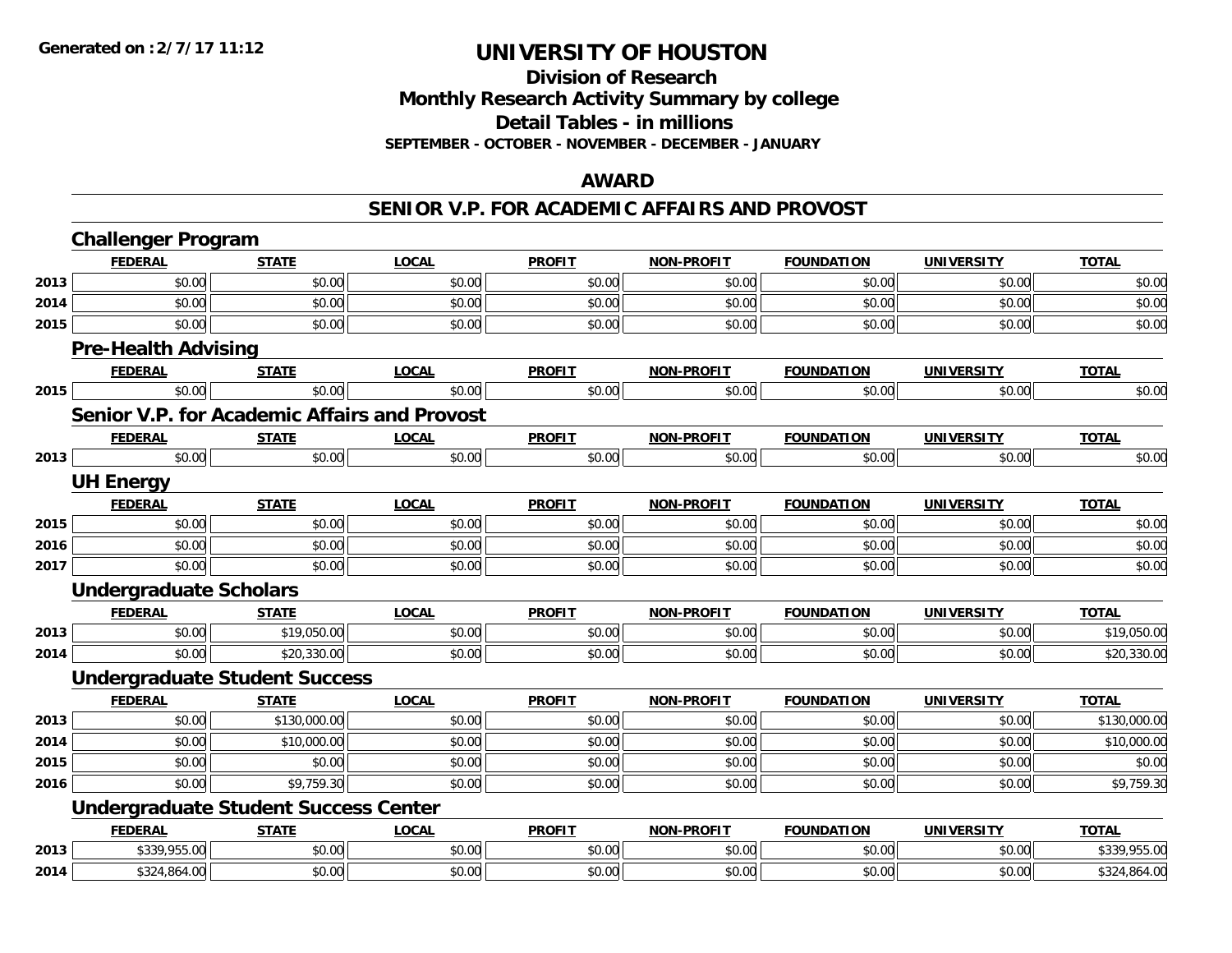**Division of Research**

**Monthly Research Activity Summary by college**

**Detail Tables - in millions**

**SEPTEMBER - OCTOBER - NOVEMBER - DECEMBER - JANUARY**

### **AWARD**

#### **SENIOR V.P. FOR ACADEMIC AFFAIRS AND PROVOST**

### **Undergraduate Student Success Center**

|              | FEDERAL           | <b>STATE</b>  | .OCA.          | <b>PROFIT</b> | <b>I-PROFIT</b><br>៱៲កស | <b>FOUNDATION</b> | UNIVERSITY | <b>TOTAL</b>   |
|--------------|-------------------|---------------|----------------|---------------|-------------------------|-------------------|------------|----------------|
| 2015         | \$301<br>.376.00  | \$0.00        | nn no<br>pu.uu | \$0.00        | <b>430 JEN 00</b>       | ደስ ሰሰ<br>PU.UU    | \$0.00     |                |
| <b>Total</b> | ,195.00<br>\$966. | 189.139.30 \$ | \$0.00         | \$0.00        | \$39,250.00             | \$0.00            | \$0.00     | ,584.30<br>194 |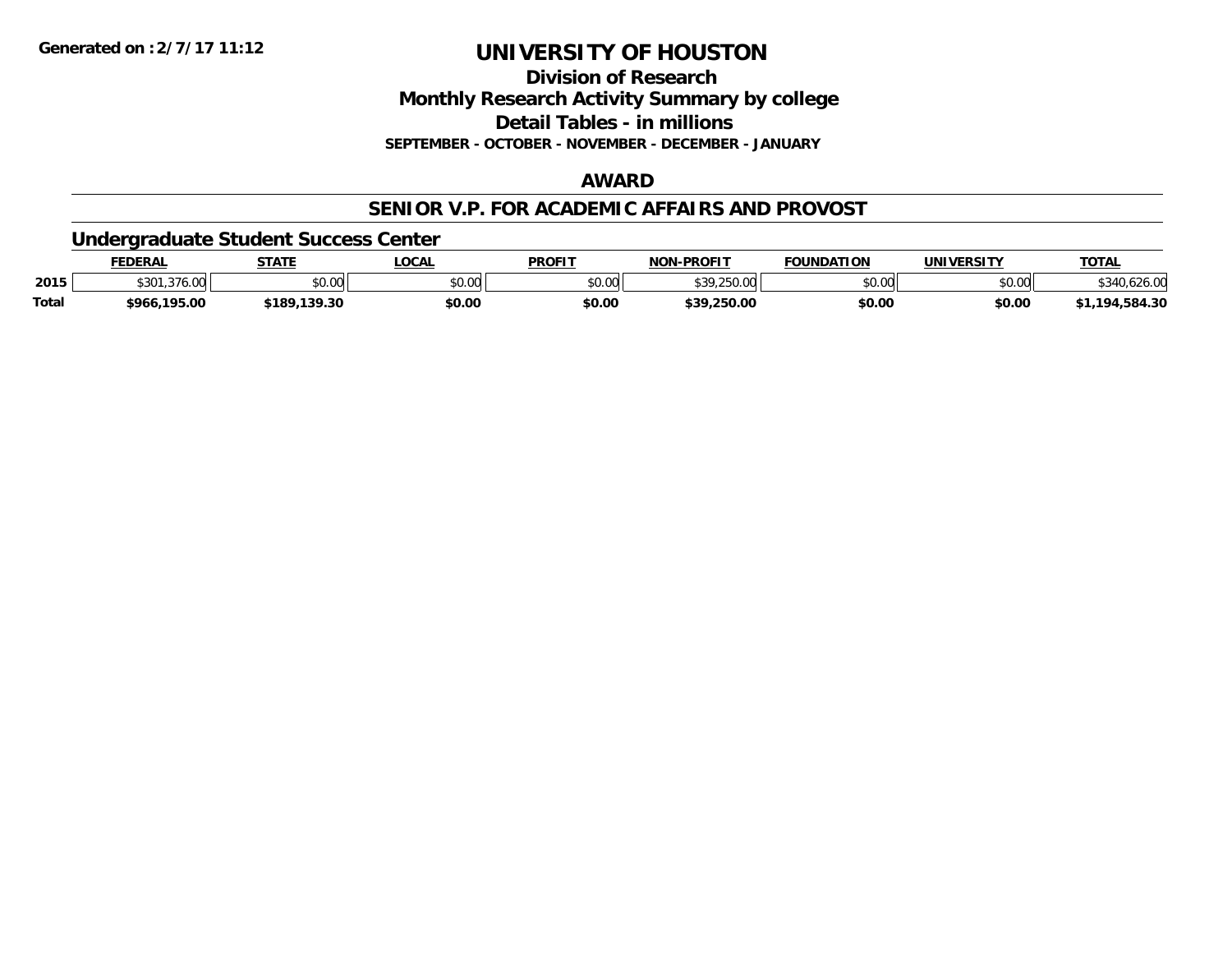# **Division of ResearchMonthly Research Activity Summary by college Detail Tables - in millions SEPTEMBER - OCTOBER - NOVEMBER - DECEMBER - JANUARY**

### **AWARD**

#### **UH LAW CENTER**

|       | Dean, Law      |              |              |               |            |                   |                   |                |
|-------|----------------|--------------|--------------|---------------|------------|-------------------|-------------------|----------------|
|       | <b>FEDERAL</b> | <b>STATE</b> | <b>LOCAL</b> | <b>PROFIT</b> | NON-PROFIT | <b>FOUNDATION</b> | <b>UNIVERSITY</b> | <b>TOTAL</b>   |
| 2013  | \$0.00         | \$0.00       | \$0.00       | \$0.00        | \$0.00     | \$0.00            | \$0.00            | \$0.00         |
| 2016  | \$0.00         | \$228,000.00 | \$0.00       | \$0.00        | \$0.00     | \$0.00            | \$0.00            | \$228,000.00   |
| 2017  | \$0.00         | \$67,515.00  | \$0.00       | \$0.00        | \$0.00     | \$0.00            | \$0.00            | \$67,515.00    |
|       | <b>Law-UH</b>  |              |              |               |            |                   |                   |                |
|       | <b>FEDERAL</b> | <b>STATE</b> | <b>LOCAL</b> | <b>PROFIT</b> | NON-PROFIT | <b>FOUNDATION</b> | <b>UNIVERSITY</b> | <b>TOTAL</b>   |
| 2013  | \$110,000.00   | \$114,000.00 | \$0.00       | \$0.00        | \$0.00     | \$0.00            | \$0.00            | \$224,000.00   |
| 2014  | \$13,981.65    | \$314,000.00 | \$0.00       | \$0.00        | \$0.00     | \$0.00            | \$0.00            | \$327,981.65   |
| 2015  | \$40,525.00    | \$0.00       | \$0.00       | \$0.00        | \$0.00     | \$0.00            | \$0.00            | \$40,525.00    |
| 2016  | \$0.00         | \$100,000.00 | \$0.00       | \$0.00        | \$0.00     | \$0.00            | \$0.00            | \$100,000.00   |
| 2017  | \$561.20       | \$100,000.00 | \$0.00       | \$0.00        | \$1,546.49 | \$30,000.00       | \$0.00            | \$132,107.69   |
| Total | \$165,067.85   | \$923,515.00 | \$0.00       | \$0.00        | \$1,546.49 | \$30,000.00       | \$0.00            | \$1,120,129.34 |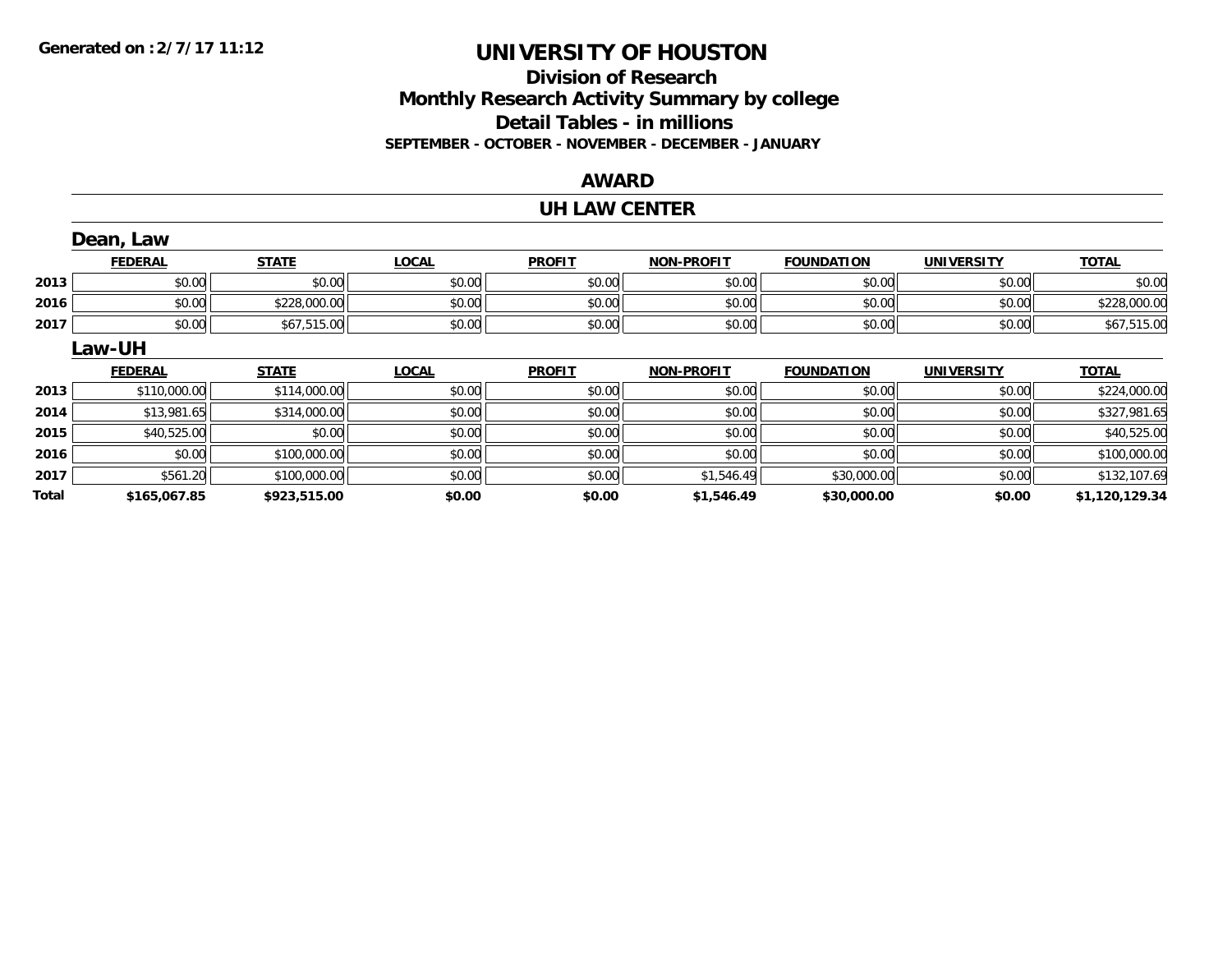# **Division of ResearchMonthly Research Activity Summary by college Detail Tables - in millions SEPTEMBER - OCTOBER - NOVEMBER - DECEMBER - JANUARY**

### **AWARD**

#### **UKNOWN COLLEGE**

### **Unknown Department**

|      | -----<br>LINA      | $C = 1$            | $\sim$<br>.vun | <b>PROFIT</b>                                        | -PROFIT<br><b>NON</b> | <b>FOUNDATION</b>        | <u>urneitu</u><br>JNI) | <b>TOTAL</b> |
|------|--------------------|--------------------|----------------|------------------------------------------------------|-----------------------|--------------------------|------------------------|--------------|
| 2016 | $\sim$ 00<br>וטט.  | $\sim$ 00<br>JU.UU | 0.00<br>JU.UU  | $\mathsf{A} \cap \mathsf{A} \cap \mathsf{A}$<br>vv.v | 0000<br>vv.vv         | 0000<br>וט.טי            | \$0.00                 | \$0.00       |
| 2017 | $\sim$ 00<br>JU.UU | ሶስ ሰሰ<br>JU.UU     | 0.00<br>JU.UU  | JU.UU                                                | 0000<br>JU.UU         | $n \cap \Omega$<br>JU.UU | \$0.00                 | \$0.00       |

# **Wrong Department - Please Dont Select It**

|              | <b>FEDERAL</b>      | <b>STATE</b> | <b>LOCAL</b> | <b>PROFIT</b> | <b>NON-PROFIT</b> | <b>FOUNDATION</b> | UNIVERSITY | <b>TOTAL</b>  |
|--------------|---------------------|--------------|--------------|---------------|-------------------|-------------------|------------|---------------|
| 2013         | 72000<br>30.00<br>. | \$0.00       | \$0.00       | \$0.00        | \$0.00            | \$0.00            | \$0.00     | .15,730.00    |
| 2014         | 0000<br>JU.UU       | \$0.00       | \$0.00       | \$0.00        | \$0.00            | \$0.00            | \$0.00     | \$0.00        |
| <b>Total</b> | \$15,730.00         | \$0.00       | \$0.00       | \$0.00        | \$0.00            | \$0.00            | \$0.00     | ,730.00<br>¢1 |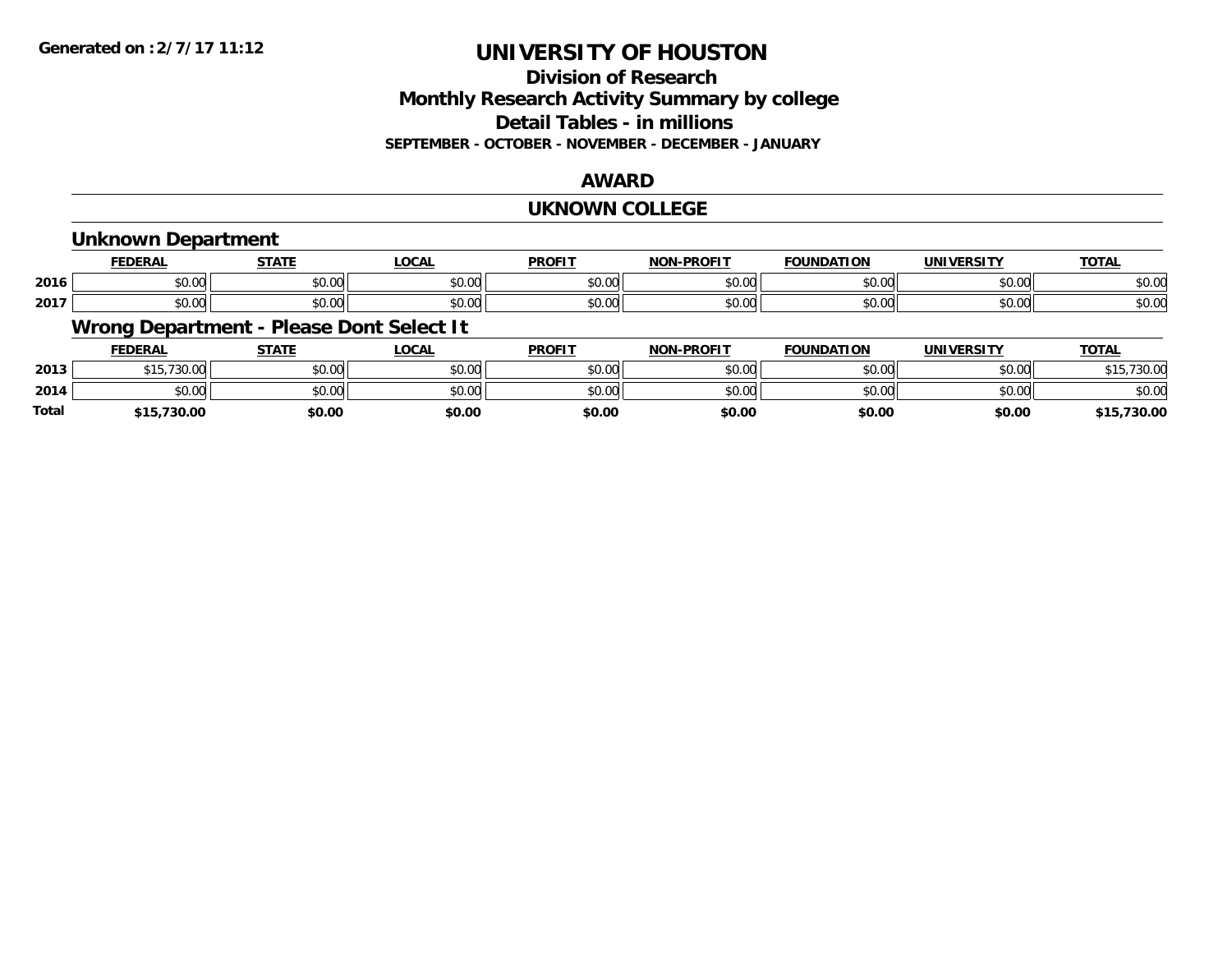# **Division of ResearchMonthly Research Activity Summary by college Detail Tables - in millions SEPTEMBER - OCTOBER - NOVEMBER - DECEMBER - JANUARY**

### **AWARD**

# **VICE PRESIDENT FOR ADMINISTRATION**

|       | <b>KUHF - Radio</b>         |              |              |               |                   |                   |                   |                |
|-------|-----------------------------|--------------|--------------|---------------|-------------------|-------------------|-------------------|----------------|
|       | <b>FEDERAL</b>              | <b>STATE</b> | <b>LOCAL</b> | <b>PROFIT</b> | <b>NON-PROFIT</b> | <b>FOUNDATION</b> | <b>UNIVERSITY</b> | <b>TOTAL</b>   |
| 2013  | \$0.00                      | \$0.00       | \$0.00       | \$0.00        | \$2,044,710.00    | \$0.00            | \$0.00            | \$2,044,710.00 |
| 2014  | \$0.00                      | \$0.00       | \$0.00       | \$0.00        | \$1,462,025.00    | \$0.00            | \$0.00            | \$1,462,025.00 |
| 2016  | \$0.00                      | \$0.00       | \$0.00       | \$0.00        | \$2,338,322.00    | \$0.00            | \$0.00            | \$2,338,322.00 |
| 2017  | \$0.00                      | \$0.00       | \$0.00       | \$0.00        | \$2,145,514.00    | \$0.00            | \$0.00            | \$2,145,514.00 |
|       | <b>Physical Plant</b>       |              |              |               |                   |                   |                   |                |
|       | <b>FEDERAL</b>              | <b>STATE</b> | <b>LOCAL</b> | <b>PROFIT</b> | <b>NON-PROFIT</b> | <b>FOUNDATION</b> | <b>UNIVERSITY</b> | <b>TOTAL</b>   |
| 2013  | \$0.00                      | \$0.00       | \$0.00       | \$0.00        | \$0.00            | \$0.00            | \$0.00            | \$0.00         |
|       | <b>UH Police Department</b> |              |              |               |                   |                   |                   |                |
|       | <b>FEDERAL</b>              | <b>STATE</b> | <b>LOCAL</b> | <b>PROFIT</b> | <b>NON-PROFIT</b> | <b>FOUNDATION</b> | <b>UNIVERSITY</b> | <b>TOTAL</b>   |
| 2014  | \$3,000.00                  | \$0.00       | \$0.00       | \$0.00        | \$0.00            | \$0.00            | \$0.00            | \$3,000.00     |
| 2016  | \$3,000.00                  | \$0.00       | \$0.00       | \$0.00        | \$0.00            | \$0.00            | \$0.00            | \$3,000.00     |
| Total | \$6,000.00                  | \$0.00       | \$0.00       | \$0.00        | \$7,990,571.00    | \$0.00            | \$0.00            | \$7,996,571.00 |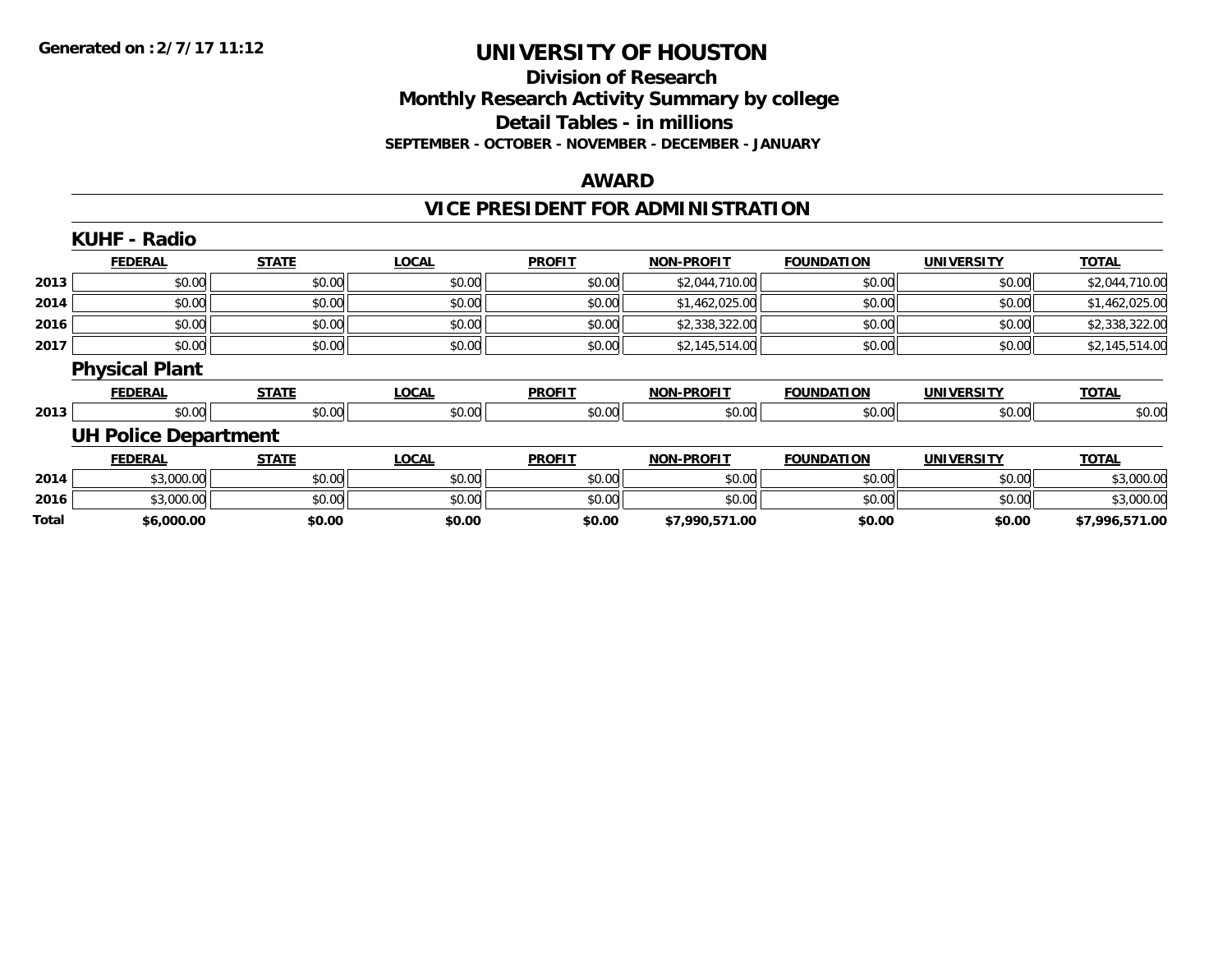# **Division of ResearchMonthly Research Activity Summary by college Detail Tables - in millions**

**SEPTEMBER - OCTOBER - NOVEMBER - DECEMBER - JANUARY**

### **AWARD**

### **VICE PRESIDENT FOR STUDENT AFFAIRS**

#### **Childrens Learning Centers**

|      | <b>DERAI</b>                                     | <b>STATI</b>  | <b>_OCAI</b>   | <b>PROFIT</b>                                                      | <b>.PROFIT</b><br><b>NON</b> | <b>FOUNDAT</b><br>$\cdots$ | HNIVEI<br>ne 1.         | <b>TOTAL</b>     |
|------|--------------------------------------------------|---------------|----------------|--------------------------------------------------------------------|------------------------------|----------------------------|-------------------------|------------------|
| 2016 | $\sim$<br>,,,,<br>. J.UUU.UU                     | ሖጣ<br>וש.טע   | ሶስ ሰሰ<br>DU.UU | 0.00<br>JU.UU                                                      | \$0.00                       | 0 <sup>n</sup><br>JU.UU    | $\sim$ $\sim$<br>vv.vv  | 0000<br>.uu.     |
| 2017 | $\sim$ $\sim$ $\sim$ $\sim$<br>$\sim$<br>.uuu.uu | 0000<br>JU.UL | ტი იი<br>DU.UG | $\mathfrak{g} \cap \mathfrak{g} \cap \mathfrak{g}$<br><b>JU.UU</b> | \$0.00                       | 0 <sub>n</sub><br>JU.UU    | $\sim$ $\sim$<br>\$0.00 | 0.0000<br>,UUU.U |

### **Vice President, Student Affairs**

|              | <b>FEDERAL</b> | <b>STATE</b> | <b>OCAL</b>                  | <b>PROFIT</b> | <b>J-PROFIT</b><br><b>NIOP</b> | <b>FOUNDATION</b>                       | <b>UNIVERSITY</b> | <b>TOTAL</b>     |
|--------------|----------------|--------------|------------------------------|---------------|--------------------------------|-----------------------------------------|-------------------|------------------|
| 2014         | ሶስ ሰሰ<br>JU.UU | \$0.00       | $\sim$ 0.000 $\sim$<br>JU.UU | 0000<br>JU.UU | \$0.00                         | $\sim$ 10.000 00<br>,,,,,,,,,,,,<br>1 U | \$0.00            | 00000<br>.UUU.UI |
| <b>Total</b> | .000.00<br>76C | \$0.00       | \$0.00                       | \$0.00        | \$0.00                         | \$10,000.00                             | \$0.00            | 000.00.          |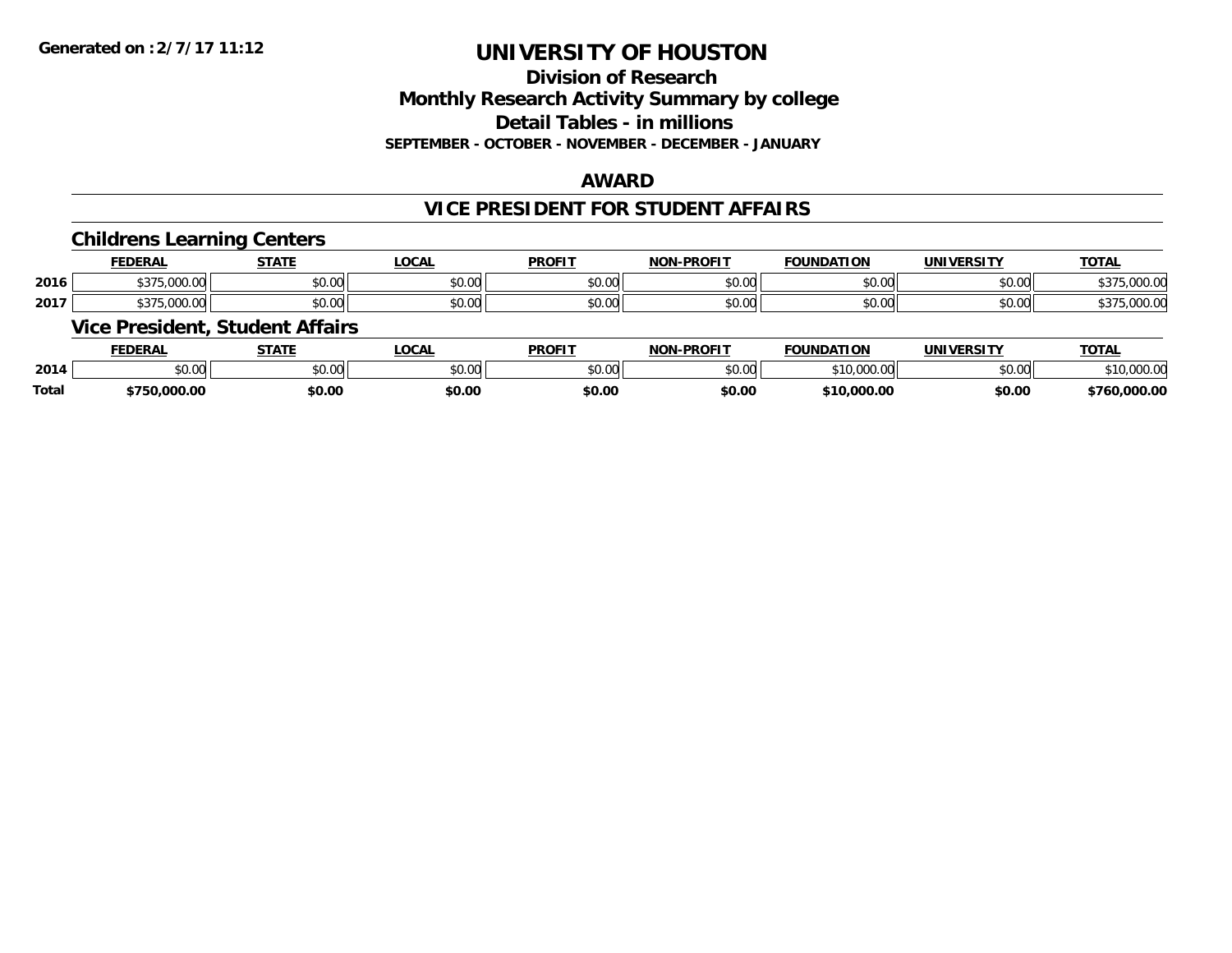### **Division of ResearchMonthly Research Activity Summary by college Detail Tables - in millionsSEPTEMBER - OCTOBER - NOVEMBER - DECEMBER - JANUARY**

### **TOTAL EXPENDITURE**

#### **C.T. BAUER COLLEGE OF BUSINESS**

#### **Accountancy & Taxation FEDERAL STATE LOCAL PROFIT NON-PROFIT FOUNDATION UNIVERSITY TOTALTOTAL 2014**4 \$0.00 \$0.00 \$0.00 \$0.00 \$0.00 \$0.00 \$0.00 \$0.00 \$0.00 \$0.00 \$0.00 \$0.00 \$0.00 \$0.00 \$0.00 \$0.00 \$0.00 **2015** \$0.00 \$0.00 \$0.00 \$0.00 \$0.00 (\$1,049.59) \$0.00 (\$1,049.59) **2016** \$0.00 \$0.00 \$0.00 \$0.00 \$0.00 \$0.00 \$0.00 \$0.00 **2017**7 | \$0.00 \$0.00 \$0.00 \$0.00 \$0.00 \$0.00 \$0.00 \$0.00 \$0.00 \$0.00 \$0.00 \$0.00 \$0.00 \$0.00 \$0.00 \$0.00 \$0.00 **Dean, Business Administration FEDERAL STATE LOCAL PROFIT NON-PROFIT FOUNDATION UNIVERSITY TOTALTOTAL 2014**4 \$0.00 \$0.00 \$0.00 \$0.00 \$0.00 \$0.00 \$0.00 \$0.00 \$0.00 \$0.00 \$0.00 \$0.00 \$0.00 \$0.00 \$0.00 \$0.00 **2015**5 | \$0.00 \$0.00 \$0.00 \$0.00 \$0.00 \$0.00 \$0.00 \$0.00 \$0.00 \$0.00 \$0.00 \$0.00 \$0.00 \$0.00 \$0.00 \$66,799.49 **2016**6 \$0.00 \$0.00 \$0.00 \$0.00 \$0.00 \$0.00 \$0.00 \$0.00 \$0.00 \$0.00 \$0.00 \$0.00 \$0.00 \$0.00 \$0.00 \$0.00 \$0.00 **2017** \$0.00 \$120,614.00 \$0.00 \$0.00 \$0.00 \$598.50 \$0.00 \$121,212.50 **Decision and Information SciencesFEDERAL STATE LOCAL PROFIT NON-PROFIT FOUNDATION UNIVERSITY TOTAL2015** \$0.00 \$0.00 \$0.00 \$0.00 \$0.00 \$0.00 \$0.00 \$0.00 **FinanceFEDERAL STATE LOCAL PROFIT NON-PROFIT FOUNDATION UNIVERSITY TOTAL2013** \$0.00 \$0.00 \$0.00 \$0.00 \$0.00 \$0.00 \$0.00 \$0.00 **2014**4 \$0.00 \$0.00 \$0.00 \$0.00 \$0.00 \$0.00 \$0.00 \$0.00 \$0.00 \$0.00 \$0.00 \$0.00 \$0.00 \$0.00 \$0.00 \$0.00 \$0.00 **2015** \$0.00 \$0.00 \$0.00 \$0.00 \$0.00 \$0.00 \$0.00 \$0.00 **2016** \$0.00 \$0.00 \$0.00 \$0.00 \$0.00 \$0.00 \$0.00 \$0.00 **2017**7 | \$0.00 \$0.00 \$0.00 \$0.00 \$0.00 \$0.00 \$0.00 \$0.00 \$0.00 \$0.00 \$0.00 \$0.00 \$0.00 \$0.00 \$0.00 \$0.00 \$0.00 **Management FEDERAL STATE LOCAL PROFIT NON-PROFIT FOUNDATION UNIVERSITY TOTALTOTAL 2013** \$6,200.00 \$0.00 \$0.00 \$0.00 \$0.00 \$0.00 \$0.00 \$6,200.00 **2014** \$6,510.00 \$0.00 \$0.00 \$0.00 \$0.00 \$0.00 \$0.00 \$6,510.00 **2015** \$18,600.00 \$0.00 \$0.00 \$0.00 \$0.00 \$0.00 \$0.00 \$18,600.00 **2016** \$0.00 \$0.00 \$0.00 \$0.00 \$0.00 \$0.00 \$0.00 \$0.00 **2017**7 | \$0.00 \$0.00 \$0.00 \$0.00 \$0.00 \$0.00 \$0.00 \$0.00 \$0.00 \$0.00 \$0.00 \$0.00 \$0.00 \$0.00 \$0.00 \$0.00 \$0.00 **Marketing FEDERAL STATE LOCAL PROFIT NON-PROFIT FOUNDATION UNIVERSITY TOTAL2013**\$0.00 \$0.00 \$0.00 \$0.00 \$0.00 \$0.00 \$0.00 \$0.00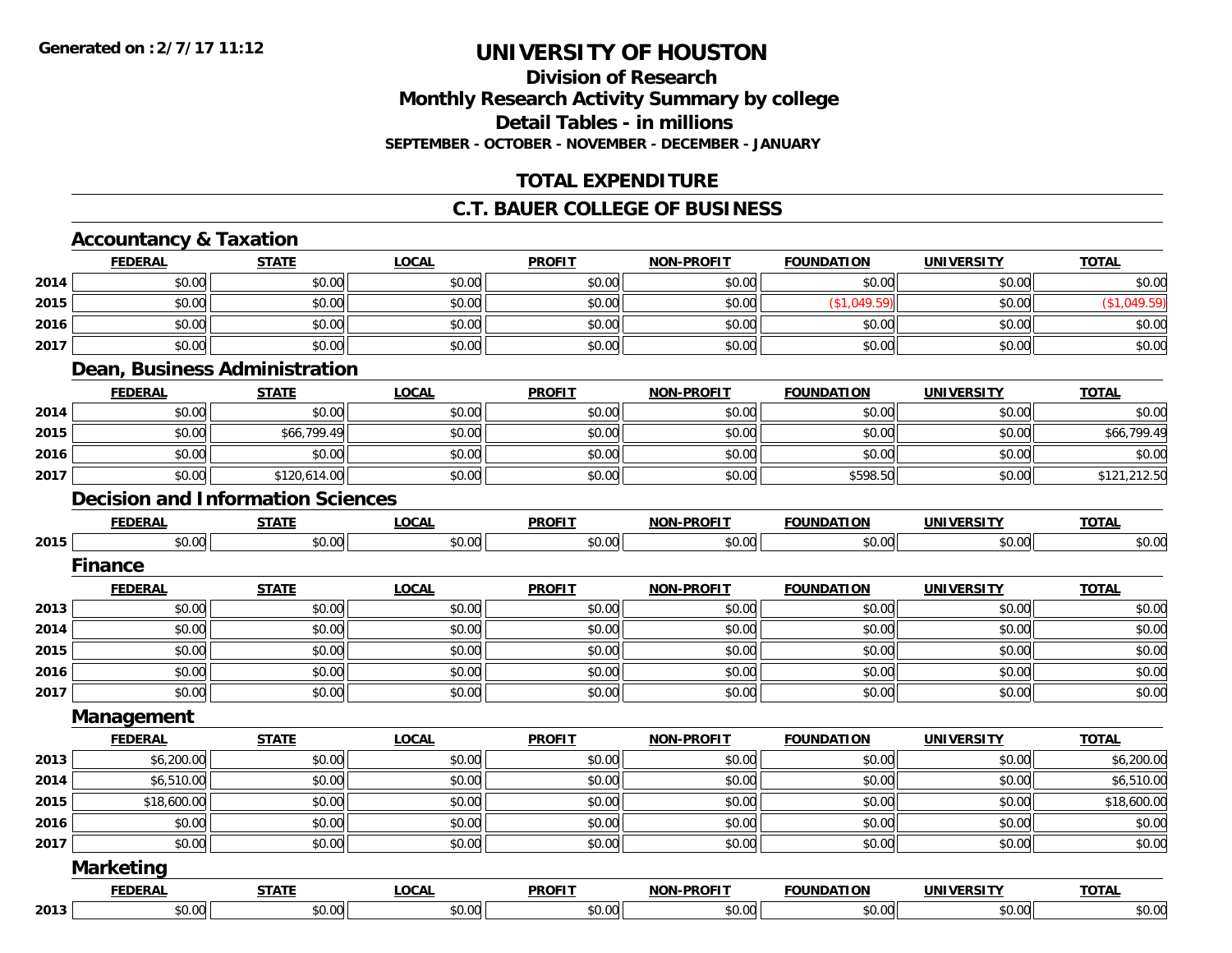# **Division of ResearchMonthly Research Activity Summary by college Detail Tables - in millions SEPTEMBER - OCTOBER - NOVEMBER - DECEMBER - JANUARY**

# **TOTAL EXPENDITURE**

### **C.T. BAUER COLLEGE OF BUSINESS**

|      | <b>Marketing</b> |                                     |              |               |                   |                   |                   |              |
|------|------------------|-------------------------------------|--------------|---------------|-------------------|-------------------|-------------------|--------------|
|      | <b>FEDERAL</b>   | <b>STATE</b>                        | <b>LOCAL</b> | <b>PROFIT</b> | <b>NON-PROFIT</b> | <b>FOUNDATION</b> | <b>UNIVERSITY</b> | <b>TOTAL</b> |
| 2014 | \$0.00           | \$0.00                              | \$0.00       | \$0.00        | \$0.00            | \$0.00            | \$0.00            | \$0.00       |
| 2015 | \$0.00           | \$0.00                              | \$0.00       | \$0.00        | \$0.00            | \$0.00            | \$0.00            | \$0.00       |
| 2016 | \$0.00           | \$0.00                              | \$0.00       | \$0.00        | \$0.00            | \$0.00            | \$0.00            | \$0.00       |
| 2017 | \$0.00           | \$0.00                              | \$0.00       | \$0.00        | \$0.00            | \$0.00            | \$0.00            | \$0.00       |
|      |                  | Coastl Dustasse Development Context |              |               |                   |                   |                   |              |

#### **Small Business Development Center**

|       | <b>FEDERAL</b> | <b>STATE</b> | <b>LOCAL</b> | <b>PROFIT</b> | <b>NON-PROFIT</b> | <b>FOUNDATION</b>   | <b>UNIVERSITY</b> | <b>TOTAL</b>   |
|-------|----------------|--------------|--------------|---------------|-------------------|---------------------|-------------------|----------------|
| 2013  | \$2,213,433.47 | \$0.00       | \$0.00       | \$0.00        | \$0.00            | $($ \$5,835.81) $ $ | \$0.00            | \$2,207,597.66 |
| 2014  | \$1,280,690.19 | \$0.00       | \$0.00       | \$0.00        | \$0.00            | \$22,398.48         | \$0.00            | \$1,303,088.67 |
| 2015  | \$1,048,545.05 | \$0.00       | \$0.00       | \$0.00        | \$0.00            | (\$11.24)           | \$0.00            | \$1,048,533.81 |
| 2016  | \$1,119,826.36 | \$0.00       | \$0.00       | \$0.00        | \$0.00            | \$0.00              | \$0.00            | \$1,119,826.36 |
| 2017  | \$1,038,700.20 | \$0.00       | \$0.00       | \$0.00        | \$0.00            | \$0.00              | \$0.00            | \$1,038,700.20 |
| Total | \$6,732,505.27 | \$187,413.49 | \$0.00       | \$0.00        | \$0.00            | \$16,100.34         | \$0.00            | \$6,936,019.10 |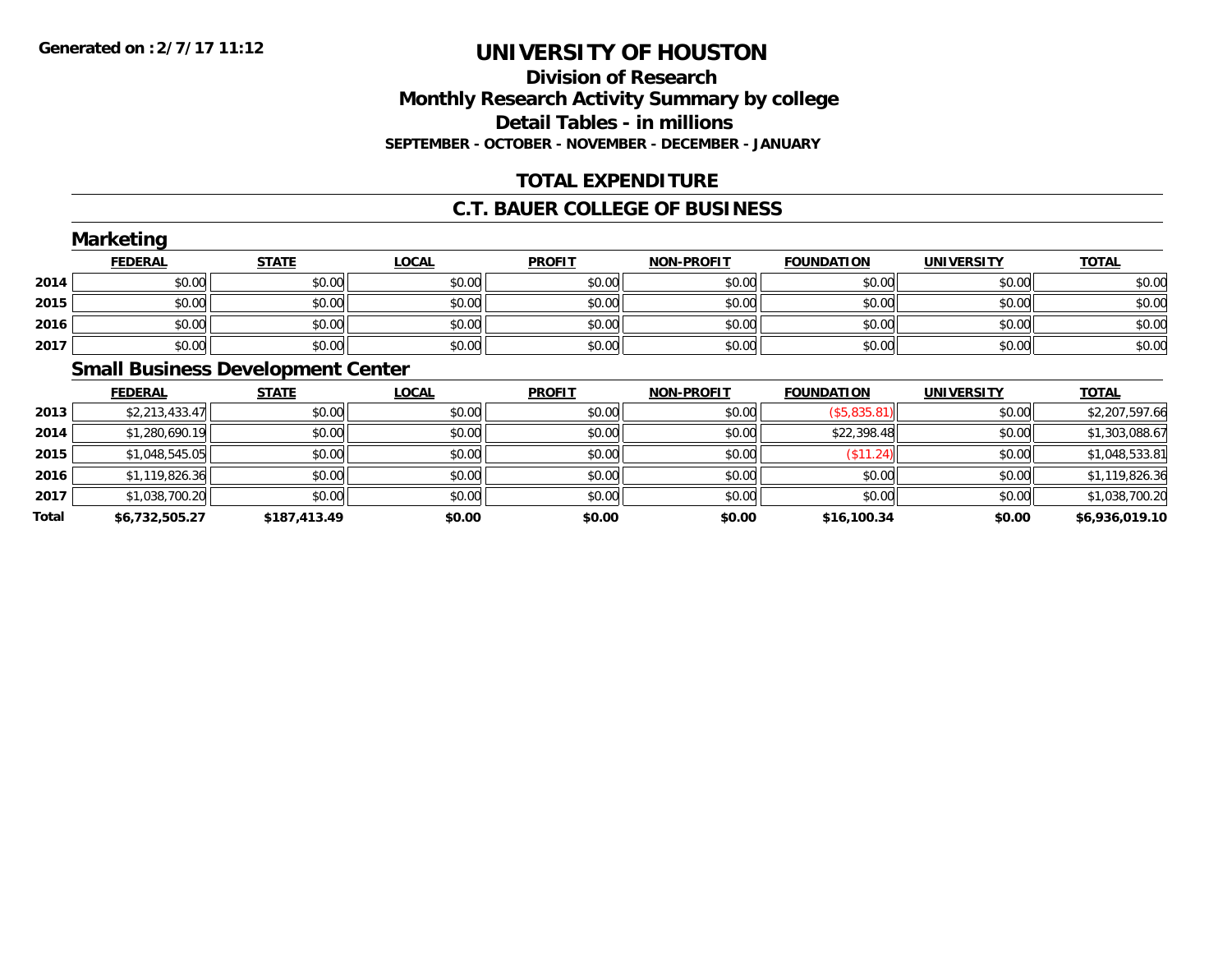# **Division of ResearchMonthly Research Activity Summary by college Detail Tables - in millions SEPTEMBER - OCTOBER - NOVEMBER - DECEMBER - JANUARY**

# **TOTAL EXPENDITURE**

#### **COLLEGE OF ARCHITECTURE**

### **Architecture**

|      | <b>FEDERAL</b> | <b>STATE</b> | <b>LOCAL</b> | <b>PROFIT</b> | <b>NON-PROFIT</b> | <b>FOUNDATION</b> | <b>UNIVERSITY</b> | <b>TOTAL</b> |
|------|----------------|--------------|--------------|---------------|-------------------|-------------------|-------------------|--------------|
| 2013 | \$0.00         | \$0.00       | \$0.00       | \$0.00        | \$0.00            | \$0.00            | \$2,624.79        | \$2,624.79   |
| 2014 | \$0.00         | \$0.00       | \$0.00       | \$0.00        | \$0.00            | \$0.00            | \$0.00            | \$0.00       |
| 2015 | \$0.00         | \$0.00       | \$0.00       | \$0.00        | \$0.00            | \$0.00            | \$0.00            | \$0.00       |
| 2016 | \$0.00         | \$0.00       | \$0.00       | \$0.00        | \$0.00            | \$0.00            | \$0.00            | \$0.00       |
| 2017 | \$13,420.90    | \$0.00       | \$0.00       | \$4,403.30    | \$0.00            | \$0.00            | \$0.00            | \$17,824.20  |

# **Dean, Architecture**

|       | <b>FEDERAL</b> | <b>STATE</b> | <u>LOCAL</u> | <b>PROFIT</b> | <b>NON-PROFIT</b> | <b>FOUNDATION</b> | <b>UNIVERSITY</b> | <b>TOTAL</b> |
|-------|----------------|--------------|--------------|---------------|-------------------|-------------------|-------------------|--------------|
| 2013  | \$0.00         | \$0.00       | \$0.00       | \$0.00        | \$0.00            | \$2,243.39        | \$0.00            | \$2,243.39   |
| 2014  | \$25,000.00    | \$0.00       | \$0.00       | \$0.00        | \$0.00            | \$4,141.94        | \$0.00            | \$29,141.94  |
| 2015  | \$0.00         | \$0.00       | \$0.00       | \$0.00        | \$0.00            | \$2,147.91        | \$0.00            | \$2,147.91   |
| 2017  | \$97.78        | \$0.00       | \$0.00       | \$0.00        | \$18,608.49       | \$0.00            | \$0.00            | \$18,706.27  |
| Total | \$38,518.68    | \$0.00       | \$0.00       | \$4,403.30    | \$18,608.49       | \$8,533.24        | \$2,624.79        | \$72,688.50  |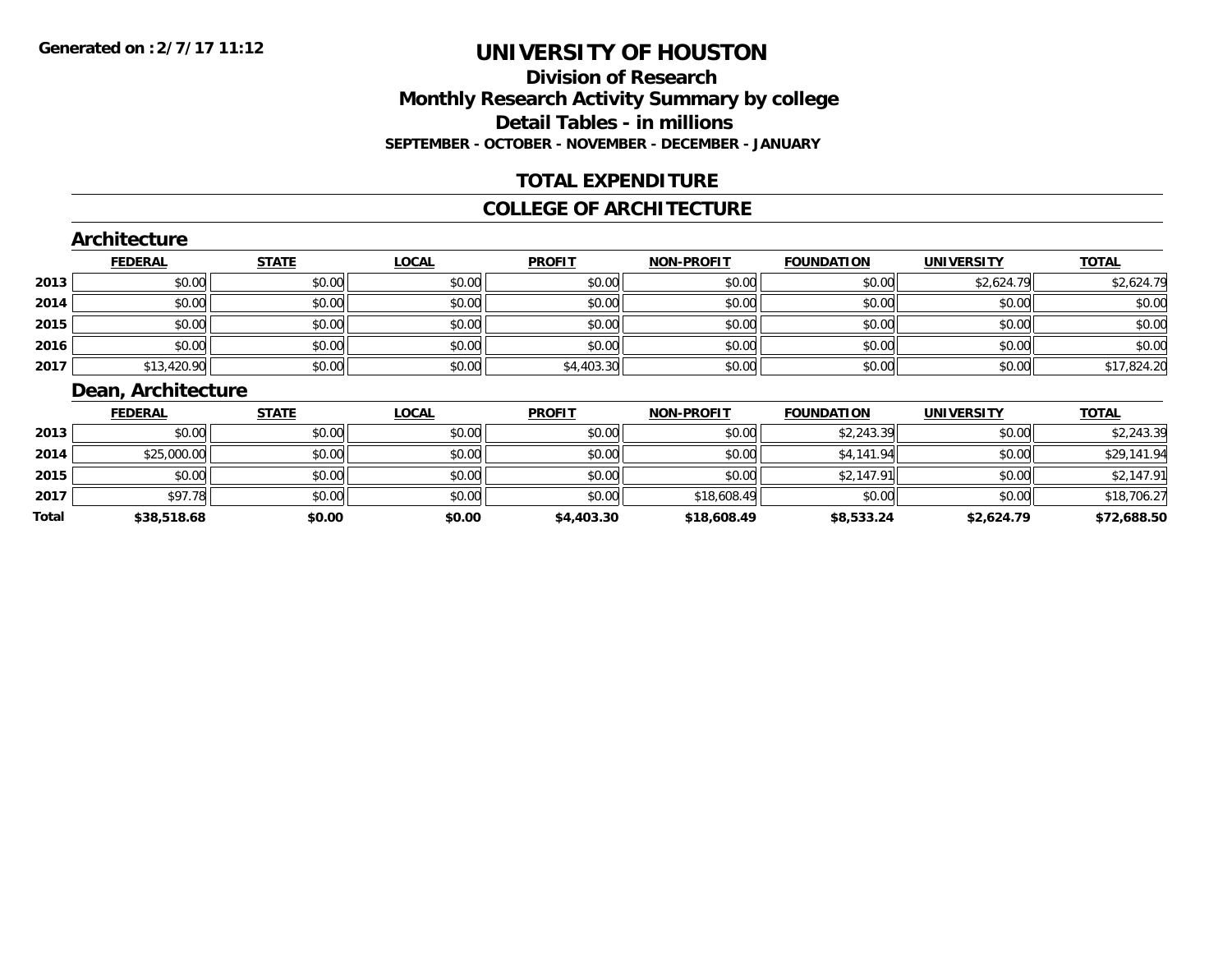# **Division of ResearchMonthly Research Activity Summary by college Detail Tables - in millionsSEPTEMBER - OCTOBER - NOVEMBER - DECEMBER - JANUARY**

# **TOTAL EXPENDITURE**

### **COLLEGE OF EDUCATION**

# **Consistency Mgmt and Coop Disc**

|      | <b>FEDERAL</b> | <b>STATE</b> | <u>LOCAL</u> | <b>PROFIT</b> | <b>NON-PROFIT</b> | <b>FOUNDATION</b> | <b>UNIVERSITY</b> | <b>TOTAL</b> |
|------|----------------|--------------|--------------|---------------|-------------------|-------------------|-------------------|--------------|
| 2013 | \$0.00         | \$0.00       | \$0.00       | \$0.00        | \$8,160.91        | \$0.00            | \$0.00            | \$8,160.91   |
| 2014 | \$1,663.52     | \$0.00       | \$28,807.16  | \$0.00        | \$3,323.08        | \$0.00            | \$0.00            | \$33,793.76  |
| 2015 | \$94,093.34    | \$0.00       | \$73,719.67  | \$0.00        | \$0.00            | \$0.00            | \$0.00            | \$167,813.01 |
| 2016 | \$197,090.03   | \$0.00       | \$49,784.28  | \$0.00        | \$0.00            | \$0.00            | \$0.00            | \$246,874.31 |
| 2017 | \$194,378.06   | \$0.00       | \$164,583.54 | \$0.00        | \$0.00            | \$0.00            | \$0.00            | \$358,961.60 |

#### **Curriculum and Instruction**

|      | <b>FEDERAL</b> | <b>STATE</b> | <b>LOCAL</b> | <b>PROFIT</b> | <b>NON-PROFIT</b> | <b>FOUNDATION</b> | <b>UNIVERSITY</b> | <b>TOTAL</b> |
|------|----------------|--------------|--------------|---------------|-------------------|-------------------|-------------------|--------------|
| 2013 | \$356,485.41   | \$52,188.66  | \$0.00       | \$0.00        | \$37,148.84       | \$37,851.81       | \$0.00            | \$483,674.72 |
| 2014 | \$384,042.07   | \$0.00       | \$0.00       | \$0.00        | \$56,105.47       | \$116,711.45      | \$0.00            | \$556,858.99 |
| 2015 | \$271,894.03   | \$0.00       | \$0.00       | \$0.00        | \$35,426.16       | \$96,825.27       | \$0.00            | \$404,145.46 |
| 2016 | \$346,298.52   | \$0.00       | \$0.00       | \$0.00        | \$54,303.04       | \$31,298.38       | \$0.00            | \$431,899.94 |
| 2017 | \$172,118.58   | \$0.00       | \$0.00       | \$0.00        | \$43,674.10       | \$69,193.15       | \$0.00            | \$284,985.82 |

# **Dean, Education**

|      | <u>FEDERAL</u> | <u>STATE</u> | <u>LOCAL</u> | <b>PROFIT</b> | <b>NON-PROFIT</b> | <b>FOUNDATION</b> | <b>UNIVERSITY</b> | <b>TOTAL</b> |
|------|----------------|--------------|--------------|---------------|-------------------|-------------------|-------------------|--------------|
| 2013 | \$0.00         | \$0.00       | \$0.00       | \$0.00        | \$0.00            | \$0.00            | \$0.00            | \$0.00       |
| 2014 | \$0.00         | \$0.00       | \$0.00       | \$0.00        | \$0.00            | \$0.00            | \$0.00            | \$0.00       |
| 2015 | \$0.00         | \$0.00       | \$0.00       | \$0.00        | \$0.00            | \$0.00            | \$0.00            | \$0.00       |
| 2016 | \$0.00         | \$98,195.10  | \$0.00       | \$0.00        | \$1.38            | \$0.00            | \$0.00            | \$98,196.48  |
| 2017 | \$268.86       | \$27,796.39  | \$0.00       | \$0.00        | \$348.29          | \$69,193.15       | \$0.00            | \$97,606.68  |

### **Educational Leadership & Policy Studies**

|      | <b>FEDERAL</b> | <b>STATE</b> | <u>LOCAL</u> | <b>PROFIT</b> | <b>NON-PROFIT</b> | <b>FOUNDATION</b> | <b>UNIVERSITY</b> | <b>TOTAL</b> |
|------|----------------|--------------|--------------|---------------|-------------------|-------------------|-------------------|--------------|
| 2013 | \$95,503.32    | \$0.00       | \$0.00       | \$0.00        | \$0.00            | \$133,484.17      | \$0.00            | \$228,987.49 |
| 2014 | \$82,286.50    | \$0.00       | \$0.00       | \$0.00        | \$1,232.73        | \$29,359.32       | \$0.00            | \$112,878.55 |
| 2015 | \$75,297.09    | \$3,146.71   | \$12,931.31  | \$0.00        | \$16,589.61       | \$28,025.41       | \$0.00            | \$135,990.13 |
| 2016 | \$72,458.25    | \$2,682.46   | \$2,500.00   | \$0.00        | \$43,932.33       | \$20,602.97       | \$0.00            | \$142,176.01 |
| 2017 | \$101,972.81   | \$0.01       | \$0.00       | \$0.00        | \$21,337.51       | \$13,980.50       | \$0.00            | \$137,290.83 |

# **Institute for Urban Education**

|      | <b>FEDERAL</b>                        | <b>CTATE</b>  | <b>_OCAL</b>          | <b>PROFIT</b>                        | <b>J-PROFIT</b><br><b>BIABI</b> | <b>FOUNDATION</b> | UNIVERSITY           | <b>TOTAL</b> |
|------|---------------------------------------|---------------|-----------------------|--------------------------------------|---------------------------------|-------------------|----------------------|--------------|
| 2013 | $\uparrow$ $\uparrow$<br>\$22.703.181 | 0000<br>DU.UU | $\sim$<br>0 t<br>שט.⊽ | $*$ $\circ$ $\circ$ $\circ$<br>DU.UU | 0.00<br>JU.UU                   | \$0.00            | 0000<br><b>JU.UU</b> | 03.IO        |
| 2014 |                                       | 0000<br>,u.uu | $\sim$ 00<br>vv.vv    | $*$ $\cap$ $\cap$<br>DU.UU           | 0.00<br>JU.UU                   | \$0.00            | 0000<br><b>JU.UU</b> |              |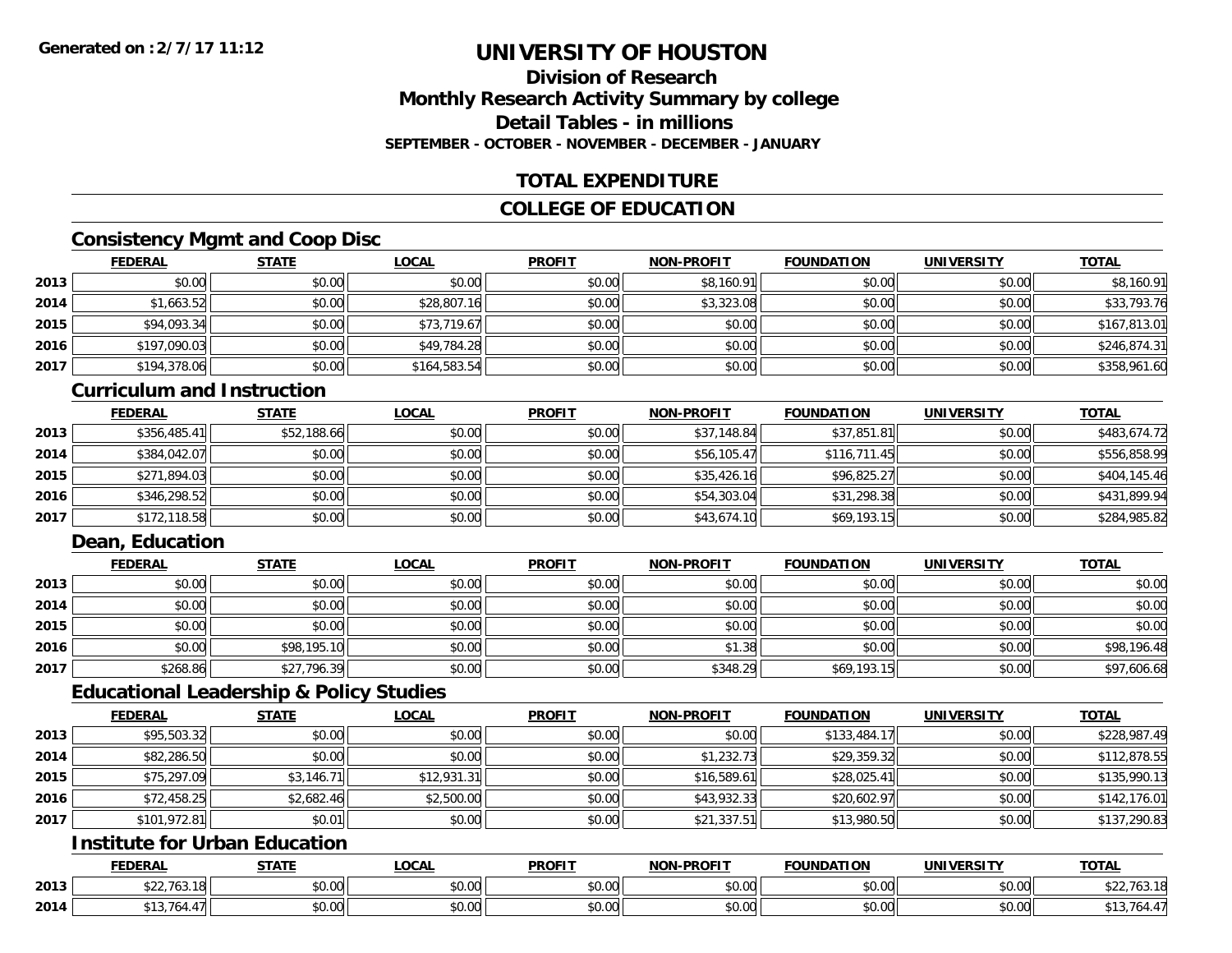# **Division of ResearchMonthly Research Activity Summary by college Detail Tables - in millionsSEPTEMBER - OCTOBER - NOVEMBER - DECEMBER - JANUARY**

# **TOTAL EXPENDITURE**

# **COLLEGE OF EDUCATION**

#### **Institute for Urban Education**

|      |                               | $C = A + I$    | 001<br>uuri                               | <b>DDOEIT</b>                                   | .<br><b>NIAI</b>      | "<br>w                 |                | ---                    |
|------|-------------------------------|----------------|-------------------------------------------|-------------------------------------------------|-----------------------|------------------------|----------------|------------------------|
| 2015 | ት ヘ<br>$\sim$ $\sim$<br>טט.טע | ሐሴ ሰሰ<br>JU.UU | $\uparrow$ $\uparrow$ $\uparrow$<br>JU.UU | $\mathsf{A} \cap \mathsf{A} \mathsf{A}$<br>JU.U | ሐሴ ሰጠ<br>pv.uu        | $\sim$ $\sim$<br>טט.טע | ሐሴ ሰሰ<br>JU.UU | $\sim$<br>DU.UL        |
| 2016 | טע.                           | ሐሴ ሰሰ<br>vv.vv | 0.00<br>pu.uu                             | 0000<br>JU.U                                    | $\sim$ $\sim$<br>ט.טע | $\cdots$<br>,,,        | ሐሴ ሰሰ<br>JU.UU | $\sim$ $\sim$<br>DU.UU |

# **Psychological, Health, and Learning Sciences**

|      | <b>FEDERAL</b> | <u>STATE</u> | <u>LOCAL</u> | <b>PROFIT</b> | <b>NON-PROFIT</b> | <b>FOUNDATION</b> | <b>UNIVERSITY</b> | <b>TOTAL</b> |
|------|----------------|--------------|--------------|---------------|-------------------|-------------------|-------------------|--------------|
| 2013 | \$124,935.55   | \$53,756.22  | \$0.00       | \$0.00        | \$17,955.12       | (\$214            | \$9,311.83        | \$205,744.01 |
| 2014 | \$276,700.25   | \$49,307.08  | \$0.00       | \$0.00        | \$16,748.08       | (\$3,294.60)      | \$0.00            | \$339,460.81 |
| 2015 | \$369,982.72   | \$71,121.74  | \$0.00       | \$0.00        | \$25,975.87       | \$0.00            | \$0.00            | \$467,080.33 |
| 2016 | \$844,543.31   | \$78,663.87  | \$0.00       | \$0.00        | \$55,325.76       | \$1,181.58        | \$0.00            | \$979,714.52 |
| 2017 | \$364,134.14   | \$123,111.19 | \$0.00       | \$0.00        | \$38,925.43       | \$9,346.36        | \$0.00            | \$535,517.12 |

#### **UH Charter School**

|       | <b>FEDERAL</b> | <b>STATE</b>   | <b>LOCAL</b> | <b>PROFIT</b> | <b>NON-PROFIT</b> | <b>FOUNDATION</b> | <b>UNIVERSITY</b> | <b>TOTAL</b>   |
|-------|----------------|----------------|--------------|---------------|-------------------|-------------------|-------------------|----------------|
| 2013  | \$5,237.58     | \$392,788.25   | \$0.00       | \$0.00        | \$0.00            | \$0.00            | \$0.00            | \$398,025.83   |
| 2014  | \$7,972.90     | \$434,555.21   | \$0.00       | \$0.00        | \$0.00            | \$0.00            | \$0.00            | \$442,528.11   |
| 2015  | \$7,662.65     | \$452,625.59   | \$0.00       | \$0.00        | \$0.00            | \$0.00            | \$0.00            | \$460,288.24   |
| 2016  | \$12,566.22    | \$429,805.37   | \$0.00       | \$0.00        | \$0.00            | \$0.00            | \$0.00            | \$442,371.59   |
| 2017  | \$14,166.65    | \$453,487.04   | \$0.00       | \$0.00        | \$0.00            | \$0.00            | \$0.00            | \$467,653.69   |
| Total | \$4,510,279.99 | \$2,723,230.88 | \$332,325.96 | \$0.00        | \$476,513.70      | \$653,544.21      | \$9,311.83        | \$8,705,206.57 |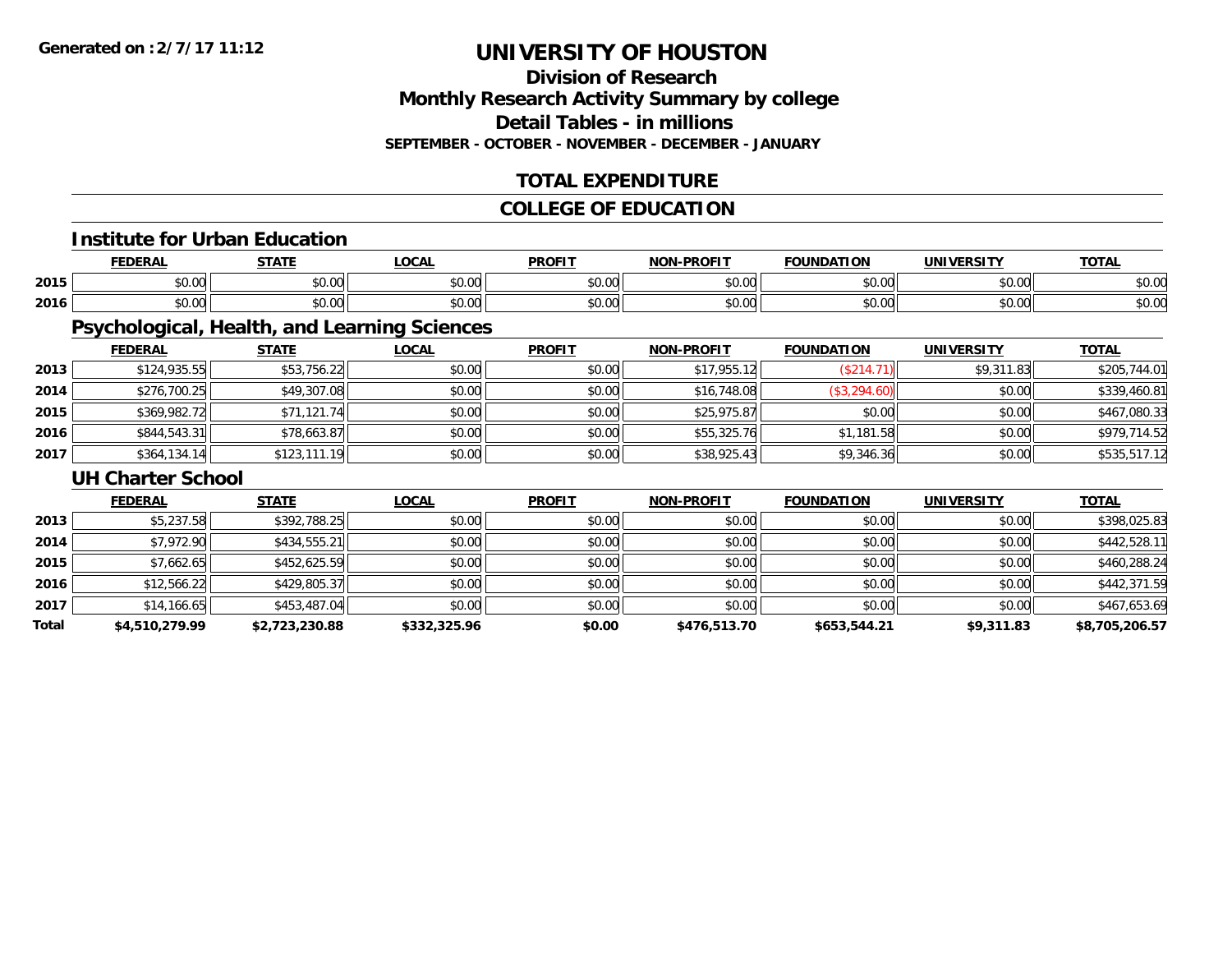**Division of ResearchMonthly Research Activity Summary by college Detail Tables - in millionsSEPTEMBER - OCTOBER - NOVEMBER - DECEMBER - JANUARY**

# **TOTAL EXPENDITURE**

### **COLLEGE OF LIBERAL ARTS AND SOCIAL SCIENCES**

#### **African-American Studies**

|      | <b>FEDERAL</b>          | <b>STATE</b>               | <b>OCAL</b>                                | <b>PROFIT</b>                             | <b>NON-PROFIT</b>              | <b>FOUNDATION</b> | UNIVERSITY | <u>TOTAL</u> |
|------|-------------------------|----------------------------|--------------------------------------------|-------------------------------------------|--------------------------------|-------------------|------------|--------------|
| 2014 | $0.740$ $0.0$           | 0.00<br>DU.UG              | 0.00<br>JU.UU                              | $\uparrow$ $\uparrow$ $\uparrow$<br>vv.vv | $\uparrow$<br>$\sim$<br>283.OU | \$0.00            | \$0.00     | 00A          |
| 2016 | <b>¢700.00</b><br>70.00 | $*$ $\cap$ $\cap$<br>DU.UU | $\theta$ $\theta$ $\theta$<br><b>DU.UU</b> | 0000<br>JU.UU                             | 0000<br>JU.UU                  | \$0.00            | \$0.00     | \$790.00     |

# **Arte Publico Press**

|      | <b>FEDERAL</b> | <b>STATE</b> | <u>LOCAL</u> | <b>PROFIT</b> | <b>NON-PROFIT</b> | <b>FOUNDATION</b> | <b>UNIVERSITY</b> | <b>TOTAL</b> |
|------|----------------|--------------|--------------|---------------|-------------------|-------------------|-------------------|--------------|
| 2013 | \$22,194.84    | \$0.00       | \$0.00       | \$0.00        | \$20,731.45       | \$54,145.06       | \$0.00            | \$97,071.35  |
| 2014 | \$0.00         | \$596.00     | \$0.00       | \$0.00        | \$10,000.00       | \$87,163.80       | \$0.00            | \$97,759.80  |
| 2015 | \$23,296.77    | \$0.00       | \$0.00       | \$0.00        | \$14,101.23       | \$48,453.46       | \$0.00            | \$85,851.46  |
| 2016 | \$17,601.75    | \$0.00       | \$0.00       | \$0.00        | \$61,629.50       | \$62,074.02       | \$0.00            | \$141,305.27 |
| 2017 | \$28,749.38    | \$0.00       | \$0.00       | \$0.00        | \$56,406.28       | \$0.00            | \$0.00            | \$85,155.66  |

### **Center for Public History**

|      | <b>FEDERAL</b> | STATE  | <u>LOCAL</u> | <b>PROFIT</b> | <b>NON-PROFIT</b> | <b>FOUNDATION</b> | <b>UNIVERSITY</b> | <b>TOTAL</b> |
|------|----------------|--------|--------------|---------------|-------------------|-------------------|-------------------|--------------|
| 2013 | \$19,360.00    | \$0.00 | \$0.00       | \$0.00        | \$0.00            | \$0.00            | \$0.00            | \$19,360.00  |
| 2014 | *1 117.26 l    | \$0.00 | \$0.00       | \$0.00        | \$0.00            | \$0.00            | \$0.00            | \$1,117.26   |
| 2015 | \$833.98       | \$0.00 | \$0.00       | \$0.00        | \$0.00            | \$0.00            | \$0.00            | \$833.98     |
| 2017 | \$0.00         | \$0.00 | \$0.00       | \$0.00        | \$0.00            | \$0.00            | \$0.00            | \$0.00       |

### **Communication**

|      | <b>FEDERAL</b> | <b>STATE</b> | <b>LOCAL</b> | <b>PROFIT</b> | <b>NON-PROFIT</b> | <b>FOUNDATION</b> | <b>UNIVERSITY</b> | <b>TOTAL</b> |
|------|----------------|--------------|--------------|---------------|-------------------|-------------------|-------------------|--------------|
| 2013 | \$0.00         | \$0.00       | \$0.00       | \$0.00        | \$0.00            | \$0.00            | \$0.00            | \$0.00       |
| 2014 | \$0.00         | \$0.00       | \$0.00       | \$0.00        | 1,400.29<br>\$1.  | \$0.00            | \$0.00            | \$1,400.29   |
| 2015 | \$0.00         | \$8,964.08   | \$0.00       | \$0.00        | (\$232.09)        | \$0.00            | \$0.00            | \$8,731.99   |
| 2016 | \$0.00         | \$256.7      | \$0.00       | \$0.00        | \$0.00            | \$3,433.89        | \$0.00            | \$3,177.12   |
| 2017 | \$0.00         | \$0.00       | \$0.00       | \$5,000.00    | \$0.00            | \$0.00            | \$0.00            | \$5,000.00   |

# **Communication Sciences and Disorders**

|      | <b>FEDERAL</b> | <b>STATE</b> | <b>LOCAL</b> | <b>PROFIT</b> | <b>NON-PROFIT</b> | <b>FOUNDATION</b> | <b>UNIVERSITY</b> | <b>TOTAL</b> |
|------|----------------|--------------|--------------|---------------|-------------------|-------------------|-------------------|--------------|
| 2013 | \$0.01         | \$0.00       | \$0.00       | \$0.00        | \$104,307.35      | \$3,100.00        | \$0.00            | \$107,407.34 |
| 2014 | \$31,560.40    | \$0.00       | \$0.00       | \$0.00        | \$43,743.36       | \$166.70          | \$0.00            | \$75,470.46  |
| 2015 | \$41,122.95    | \$0.00       | \$0.00       | \$0.00        | \$114,468.40      | \$1,626.00        | \$0.00            | \$157,217.35 |
| 2016 | \$44,495.70    | \$0.00       | \$0.00       | \$0.00        | \$18,340.08       | \$0.00            | \$0.00            | \$62,835.78  |
| 2017 | \$35,894.18    | \$0.00       | \$0.00       | \$0.00        | \$26,093.69       | \$225.00          | \$0.00            | \$62,212.87  |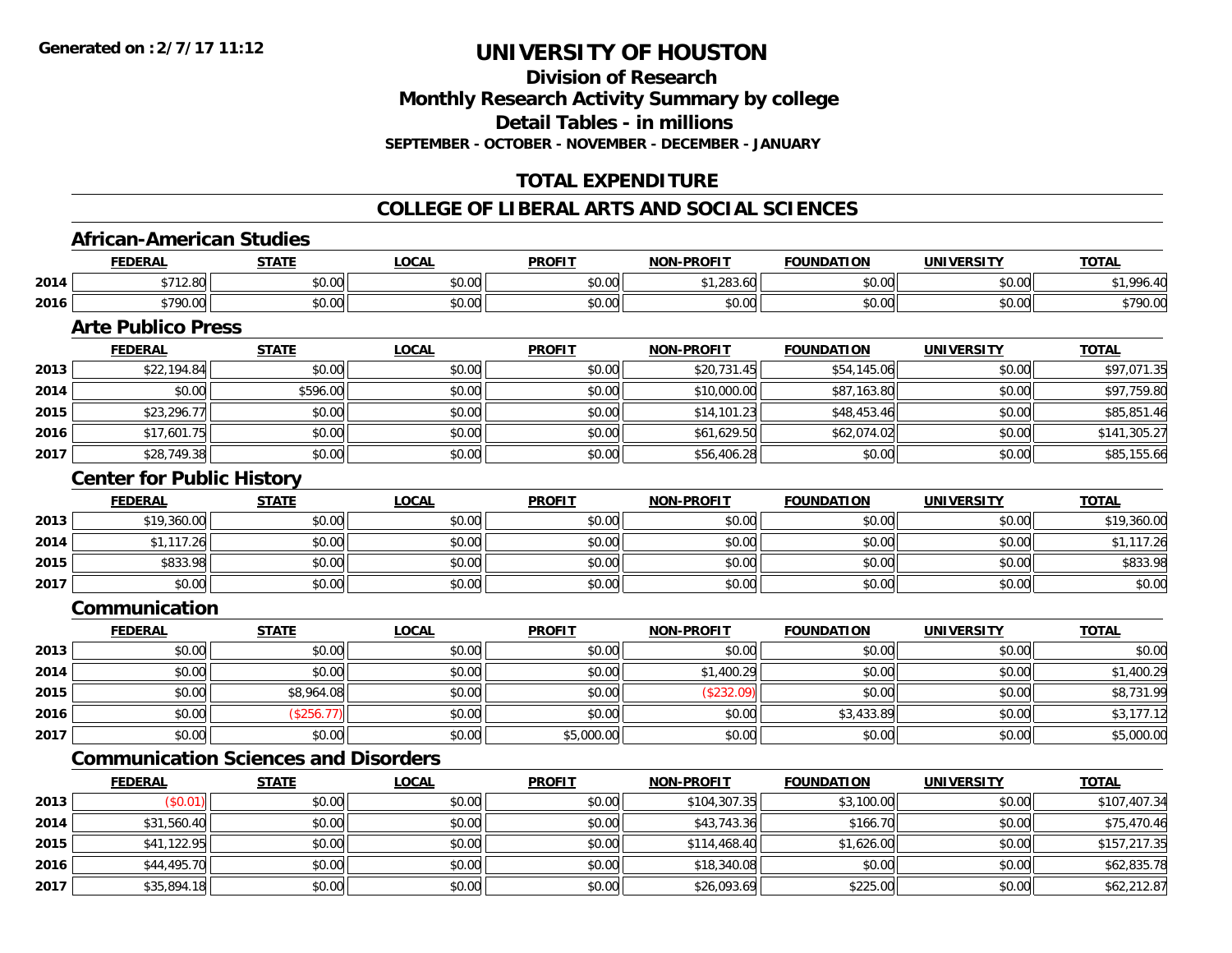**2017**

# **UNIVERSITY OF HOUSTON**

**Division of Research**

**Monthly Research Activity Summary by college**

**Detail Tables - in millions**

**SEPTEMBER - OCTOBER - NOVEMBER - DECEMBER - JANUARY**

# **TOTAL EXPENDITURE**

#### **COLLEGE OF LIBERAL ARTS AND SOCIAL SCIENCES**

|      | <b>Comparative Cultural Studies</b>    |              |              |               |                   |                   |                   |                |
|------|----------------------------------------|--------------|--------------|---------------|-------------------|-------------------|-------------------|----------------|
|      | <b>FEDERAL</b>                         | <b>STATE</b> | <b>LOCAL</b> | <b>PROFIT</b> | NON-PROFIT        | <b>FOUNDATION</b> | <b>UNIVERSITY</b> | <b>TOTAL</b>   |
| 2015 | \$0.00                                 | \$3,841.51   | \$0.00       | \$0.00        | \$0.00            | \$0.00            | \$0.00            | \$3,841.51     |
|      | Dean, Liberal Arts and Social Sciences |              |              |               |                   |                   |                   |                |
|      | <b>FEDERAL</b>                         | <b>STATE</b> | <b>LOCAL</b> | <b>PROFIT</b> | <b>NON-PROFIT</b> | <b>FOUNDATION</b> | <b>UNIVERSITY</b> | <b>TOTAL</b>   |
| 2013 | \$0.00                                 | \$0.00       | \$0.00       | \$0.00        | \$0.00            | \$0.00            | \$0.00            | \$0.00         |
| 2014 | \$0.00                                 | \$0.00       | \$0.00       | \$0.00        | \$0.00            | \$0.00            | \$0.00            | \$0.00         |
| 2015 | \$0.00                                 | \$118,099.05 | \$0.00       | \$0.00        | \$0.00            | \$0.00            | \$0.00            | \$118,099.05   |
| 2016 | \$0.00                                 | \$0.00       | \$0.00       | \$0.00        | \$0.00            | \$0.00            | \$0.00            | \$0.00         |
| 2017 | \$0.00                                 | \$0.00       | \$0.00       | \$0.00        | \$0.00            | \$0.00            | \$0.00            | \$0.00         |
|      | <b>Economics</b>                       |              |              |               |                   |                   |                   |                |
|      | <b>FEDERAL</b>                         | <b>STATE</b> | <b>LOCAL</b> | <b>PROFIT</b> | <b>NON-PROFIT</b> | <b>FOUNDATION</b> | <b>UNIVERSITY</b> | <b>TOTAL</b>   |
| 2013 | \$0.00                                 | \$0.00       | \$0.00       | \$0.00        | \$203,526.34      | \$11,480.26       | \$0.00            | \$215,006.60   |
| 2014 | \$0.00                                 | \$0.00       | \$0.00       | \$0.00        | \$33,972.45       | \$15,353.99       | \$0.00            | \$49,326.44    |
| 2015 | \$6,254.68                             | \$0.00       | \$0.00       | \$0.00        | \$31,455.99       | \$10,256.75       | \$0.00            | \$47,967.42    |
| 2016 | \$0.00                                 | \$0.00       | \$0.00       | \$0.00        | \$0.00            | \$0.00            | \$0.00            | \$0.00         |
| 2017 | \$0.00                                 | \$0.00       | \$0.00       | \$0.00        | \$0.00            | \$21,661.88       | \$0.00            | \$21,661.88    |
|      | English                                |              |              |               |                   |                   |                   |                |
|      | <b>FEDERAL</b>                         | <b>STATE</b> | <b>LOCAL</b> | <b>PROFIT</b> | <b>NON-PROFIT</b> | <b>FOUNDATION</b> | <b>UNIVERSITY</b> | <b>TOTAL</b>   |
| 2013 | \$17,566.26                            | \$0.00       | \$0.00       | \$0.00        | \$0.00            | \$0.00            | \$0.00            | \$17,566.26    |
| 2014 | \$14,950.00                            | \$0.00       | \$0.00       | \$0.00        | \$0.00            | \$0.00            | \$0.00            | \$14,950.00    |
| 2015 | \$9,473.71                             | \$4,000.00   | \$0.00       | \$0.00        | \$0.00            | \$0.00            | \$6,162.84        | \$19,636.55    |
| 2016 | \$17,347.57                            | \$0.00       | \$0.00       | \$0.00        | \$0.00            | \$0.00            | \$0.00            | \$17,347.57    |
| 2017 | \$17,578.03                            | \$0.00       | \$0.00       | \$0.00        | \$0.00            | \$0.00            | \$0.00            | \$17,578.03    |
|      | <b>Health and Human Performance</b>    |              |              |               |                   |                   |                   |                |
|      | <b>FEDERAL</b>                         | <b>STATE</b> | <b>LOCAL</b> | <b>PROFIT</b> | <b>NON-PROFIT</b> | <b>FOUNDATION</b> | <b>UNIVERSITY</b> | <b>TOTAL</b>   |
| 2013 | \$1,070,888.21                         | \$0.00       | \$0.00       | \$60,420.26   | \$0.00            | (\$71.57)         | \$0.00            | \$1,131,236.90 |
| 2014 | \$958,667.24                           | \$0.00       | \$0.00       | \$48,201.87   | \$0.00            | \$6,732.02        | \$0.00            | \$1,013,601.13 |
| 2015 | \$952,970.80                           | \$0.00       | \$0.00       | \$67,576.92   | \$15,514.00       | \$26,315.03       | \$0.00            | \$1,062,376.75 |
| 2016 | \$854,919.61                           | \$0.00       | \$0.00       | \$67,068.46   | \$17,205.24       | \$20,158.49       | \$4,958.85        | \$964,310.65   |

\$677,833.66 \$2,214.88 \$0.00 \$100,720.00 \$42,344.09 \$263.54 \$0.00 \$823,376.16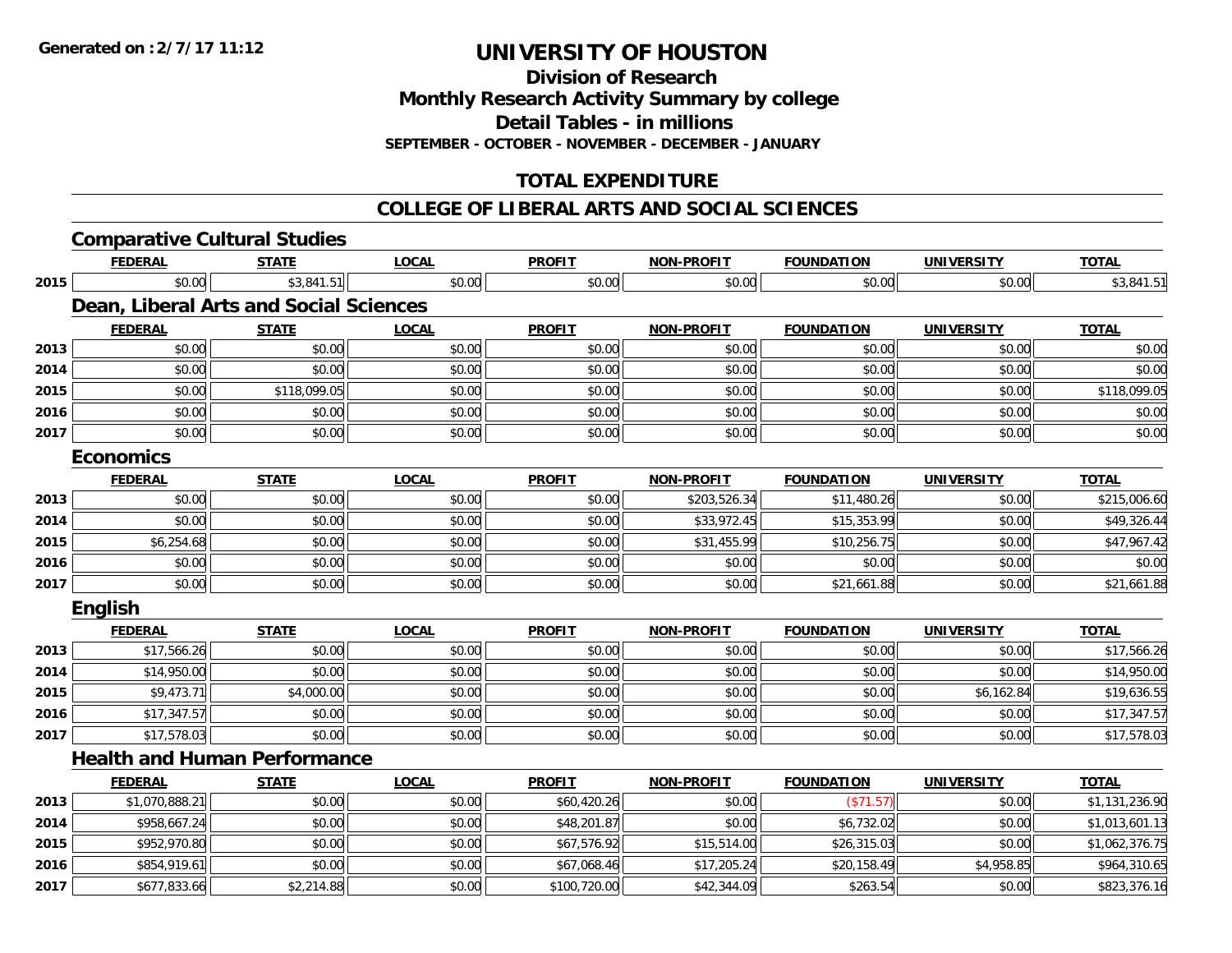### **Division of Research Monthly Research Activity Summary by college Detail Tables - in millions SEPTEMBER - OCTOBER - NOVEMBER - DECEMBER - JANUARY**

# **TOTAL EXPENDITURE**

#### **COLLEGE OF LIBERAL ARTS AND SOCIAL SCIENCES**

|      | <b>Hispanic Studies</b>               |              |              |               |                   |                   |                   |              |
|------|---------------------------------------|--------------|--------------|---------------|-------------------|-------------------|-------------------|--------------|
|      | <b>FEDERAL</b>                        | <b>STATE</b> | <b>LOCAL</b> | <b>PROFIT</b> | <b>NON-PROFIT</b> | <b>FOUNDATION</b> | <b>UNIVERSITY</b> | <b>TOTAL</b> |
| 2013 | \$0.00                                | \$0.00       | \$0.00       | \$0.00        | \$0.00            | \$13,442.31       | \$0.00            | \$13,442.31  |
| 2014 | \$0.00                                | \$0.00       | \$0.00       | \$0.00        | \$0.00            | \$4,437.02        | \$0.00            | \$4,437.02   |
| 2015 | \$0.00                                | \$0.00       | \$0.00       | \$0.00        | \$0.00            | \$0.00            | \$0.00            | \$0.00       |
| 2016 | \$0.00                                | \$0.00       | \$0.00       | \$0.00        | \$0.00            | \$0.00            | \$0.00            | \$0.00       |
|      | <b>History</b>                        |              |              |               |                   |                   |                   |              |
|      | <b>FEDERAL</b>                        | <b>STATE</b> | <b>LOCAL</b> | <b>PROFIT</b> | <b>NON-PROFIT</b> | <b>FOUNDATION</b> | <b>UNIVERSITY</b> | <b>TOTAL</b> |
| 2013 | (\$6,756.75)                          | \$0.00       | \$0.00       | \$21,453.30   | (\$13,302.61)     | \$0.00            | \$0.00            | \$1,393.94   |
| 2014 | \$0.00                                | \$0.00       | \$0.00       | \$27,309.01   | \$0.00            | \$0.00            | \$0.00            | \$27,309.01  |
| 2015 | \$4,030.72                            | \$0.00       | \$0.00       | \$22,451.57   | \$0.00            | \$0.00            | \$0.00            | \$26,482.29  |
| 2016 | \$4,314.32                            | \$0.00       | \$0.00       | \$30,203.78   | \$0.00            | \$0.00            | \$0.00            | \$34,518.10  |
| 2017 | \$12,613.20                           | \$0.00       | \$0.00       | \$36,138.97   | \$18,991.68       | \$0.00            | \$0.00            | \$67,743.85  |
|      | <b>Hobby Center for Public Policy</b> |              |              |               |                   |                   |                   |              |
|      | <b>FEDERAL</b>                        | <b>STATE</b> | <b>LOCAL</b> | <b>PROFIT</b> | <b>NON-PROFIT</b> | <b>FOUNDATION</b> | <b>UNIVERSITY</b> | <b>TOTAL</b> |
| 2013 | \$30,029.37                           | \$0.00       | \$0.00       | \$0.00        | \$0.00            | \$0.00            | \$0.00            | \$30,029.37  |
| 2014 | \$0.00                                | \$19,543.44  | \$0.00       | \$0.00        | \$0.00            | \$0.00            | \$0.00            | \$19,543.44  |
| 2015 | \$1,502.88                            | (\$338.78)   | \$0.00       | \$0.00        | \$0.00            | \$16,500.00       | \$0.00            | \$17,664.10  |
| 2016 | \$26,638.27                           | \$0.00       | \$0.00       | \$0.00        | \$0.00            | \$11,628.61       | \$0.00            | \$38,266.88  |
| 2017 | \$8,007.44                            | \$0.00       | \$0.00       | \$0.00        | \$0.00            | \$8,698.25        | \$0.00            | \$16,705.69  |
|      | <b>Modern/Classical Languages</b>     |              |              |               |                   |                   |                   |              |
|      | <b>FEDERAL</b>                        | <b>STATE</b> | <b>LOCAL</b> | <b>PROFIT</b> | <b>NON-PROFIT</b> | <b>FOUNDATION</b> | <b>UNIVERSITY</b> | <b>TOTAL</b> |
| 2013 | \$18,027.81                           | \$0.00       | \$0.00       | \$0.00        | \$0.00            | \$0.00            | \$0.00            | \$18,027.81  |
| 2014 | \$59,815.00                           | \$0.00       | \$0.00       | \$0.00        | \$0.00            | \$0.00            | \$0.00            | \$59,815.00  |
| 2015 | \$57,583.50                           | \$0.00       | \$0.00       | \$0.00        | \$0.00            | \$0.00            | \$0.00            | \$57,583.50  |
| 2016 | \$19,401.67                           | \$0.00       | \$0.00       | \$0.00        | \$0.00            | \$0.00            | \$0.00            | \$19,401.67  |
| 2017 | \$0.00                                | \$3,512.99   | \$0.00       | \$0.00        | \$0.00            | \$0.00            | \$0.00            | \$3,512.99   |
|      | Philosophy                            |              |              |               |                   |                   |                   |              |
|      | <b>FEDERAL</b>                        | <b>STATE</b> | <b>LOCAL</b> | <b>PROFIT</b> | NON-PROFIT        | <b>FOUNDATION</b> | <b>UNIVERSITY</b> | <b>TOTAL</b> |
| 2013 | \$4,462.86                            | \$0.00       | \$0.00       | \$0.00        | \$0.00            | \$0.00            | \$0.00            | \$4,462.86   |
| 2014 | \$5,449.72                            | \$0.00       | \$0.00       | \$0.00        | \$0.00            | \$0.00            | \$0.00            | \$5,449.72   |
| 2015 | \$1,692.22                            | \$330.45     | \$0.00       | \$0.00        | \$0.00            | \$0.00            | \$0.00            | \$2,022.67   |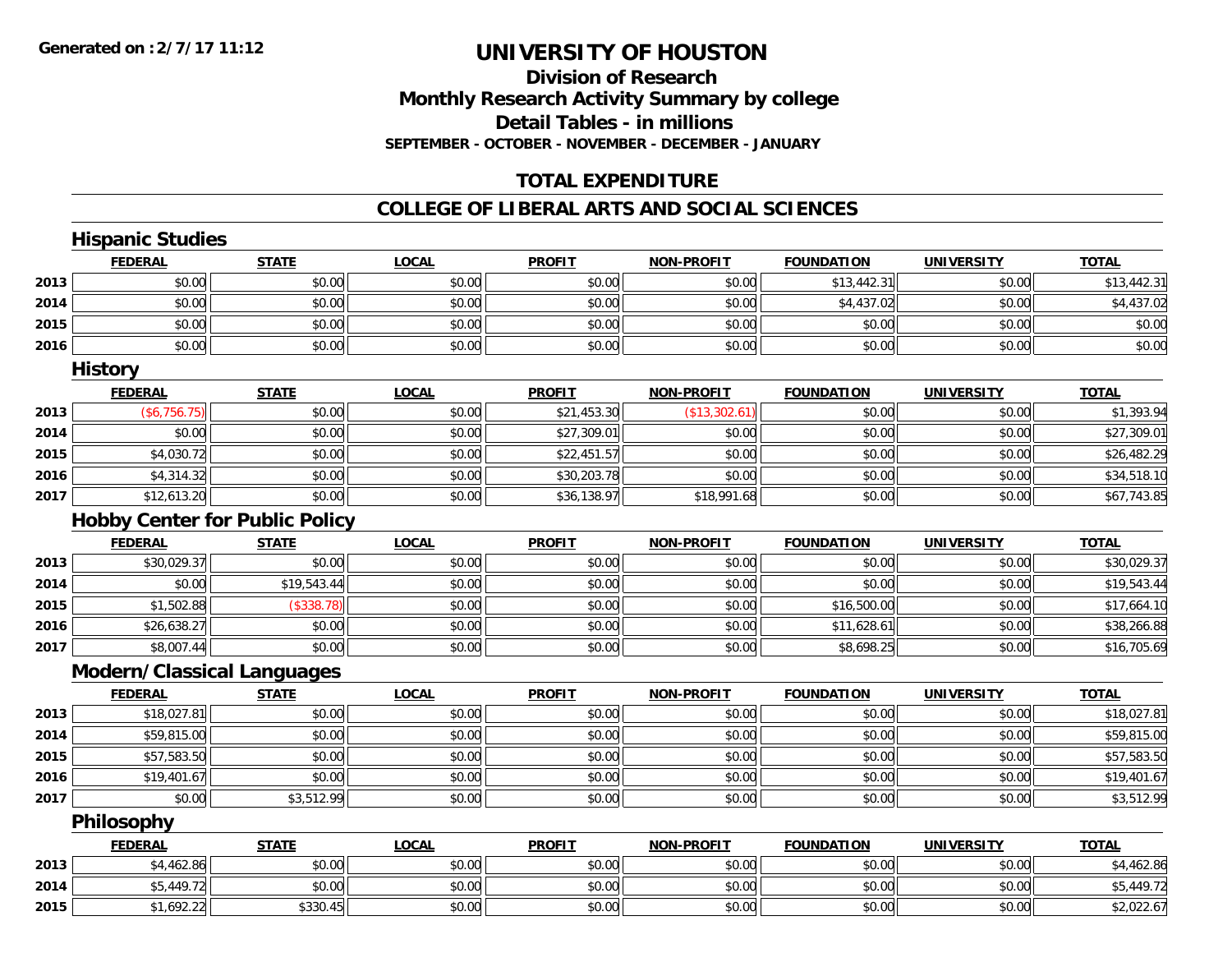**Division of Research**

**Monthly Research Activity Summary by college**

**Detail Tables - in millions**

**SEPTEMBER - OCTOBER - NOVEMBER - DECEMBER - JANUARY**

# **TOTAL EXPENDITURE**

#### **COLLEGE OF LIBERAL ARTS AND SOCIAL SCIENCES**

|       | <b>Philosophy</b>        |              |              |               |                   |                   |                   |                 |
|-------|--------------------------|--------------|--------------|---------------|-------------------|-------------------|-------------------|-----------------|
|       | <b>FEDERAL</b>           | <b>STATE</b> | <b>LOCAL</b> | <b>PROFIT</b> | <b>NON-PROFIT</b> | <b>FOUNDATION</b> | <b>UNIVERSITY</b> | <b>TOTAL</b>    |
| 2016  | \$91.75                  | \$0.00       | \$0.00       | \$0.00        | \$0.00            | \$0.00            | \$0.00            | \$91.75         |
|       | <b>Political Science</b> |              |              |               |                   |                   |                   |                 |
|       | <b>FEDERAL</b>           | <b>STATE</b> | <b>LOCAL</b> | <b>PROFIT</b> | <b>NON-PROFIT</b> | <b>FOUNDATION</b> | <b>UNIVERSITY</b> | <b>TOTAL</b>    |
| 2013  | \$6,585.31               | \$0.00       | \$0.00       | \$0.00        | \$0.00            | \$2,000.00        | \$0.00            | \$8,585.31      |
| 2014  | \$0.00                   | \$0.00       | \$0.00       | \$0.00        | \$0.00            | \$0.00            | \$0.00            | \$0.00          |
| 2015  | \$33,276.21              | \$20,912.58  | \$0.00       | \$0.00        | \$0.00            | \$0.00            | \$0.00            | \$54,188.79     |
| 2016  | \$23,658.36              | \$11,832.33  | \$0.00       | \$0.00        | \$18,628.48       | \$0.00            | \$0.00            | \$54,119.17     |
| 2017  | \$38,522.16              | \$4,646.81   | \$0.00       | \$0.00        | \$13,644.21       | \$0.00            | \$0.00            | \$56,813.18     |
|       | <b>Psychology</b>        |              |              |               |                   |                   |                   |                 |
|       | <b>FEDERAL</b>           | <b>STATE</b> | <b>LOCAL</b> | <b>PROFIT</b> | <b>NON-PROFIT</b> | <b>FOUNDATION</b> | <b>UNIVERSITY</b> | <b>TOTAL</b>    |
| 2013  | \$2,609,854.33           | \$29,504.64  | \$0.00       | \$19,620.82   | \$97,861.14       | \$59,763.40       | \$0.00            | \$2,816,604.33  |
| 2014  | \$1,875,604.55           | \$5,832.64   | \$0.00       | \$4,780.26    | \$137,645.30      | (S94.40)          | \$0.00            | \$2,023,768.35  |
| 2015  | \$2,170,197.80           | \$78,778.43  | \$0.00       | \$8,446.00    | \$198,498.09      | \$0.00            | \$10,036.55       | \$2,465,956.86  |
| 2016  | \$2,295,254.37           | \$65,523.61  | \$0.00       | \$5,906.53    | \$220,849.98      | \$0.00            | \$12,436.08       | \$2,599,970.57  |
| 2017  | \$1,960,072.83           | \$165,537.74 | \$0.00       | \$60,646.85   | \$477,461.97      | \$170.51          | \$83,262.48       | \$2,747,152.38  |
|       | Sociology                |              |              |               |                   |                   |                   |                 |
|       | <b>FEDERAL</b>           | <b>STATE</b> | <b>LOCAL</b> | <b>PROFIT</b> | <b>NON-PROFIT</b> | <b>FOUNDATION</b> | <b>UNIVERSITY</b> | <b>TOTAL</b>    |
| 2013  | \$1,235.80               | \$0.00       | \$0.00       | \$0.00        | \$0.00            | \$0.00            | \$0.00            | \$1,235.80      |
| 2014  | \$14,090.56              | \$0.00       | \$0.00       | \$0.00        | \$0.00            | \$0.00            | \$0.00            | \$14,090.56     |
| 2015  | \$10.32                  | \$850.00     | \$0.00       | \$0.00        | \$0.00            | \$0.00            | \$0.00            | \$860.32        |
| 2016  | \$0.00                   | \$500.00     | \$0.00       | \$0.00        | \$0.00            | \$0.00            | \$0.00            | \$500.00        |
| 2017  | \$0.00                   | \$0.00       | \$0.00       | \$0.00        | \$806.01          | \$0.00            | \$0.00            | \$806.01        |
| Total | \$16,141,446.37          | \$544,425.63 | \$0.00       | \$585,944.60  | \$1,987,375.49    | \$489,084.02      | \$116,856.80      | \$19,865,132.91 |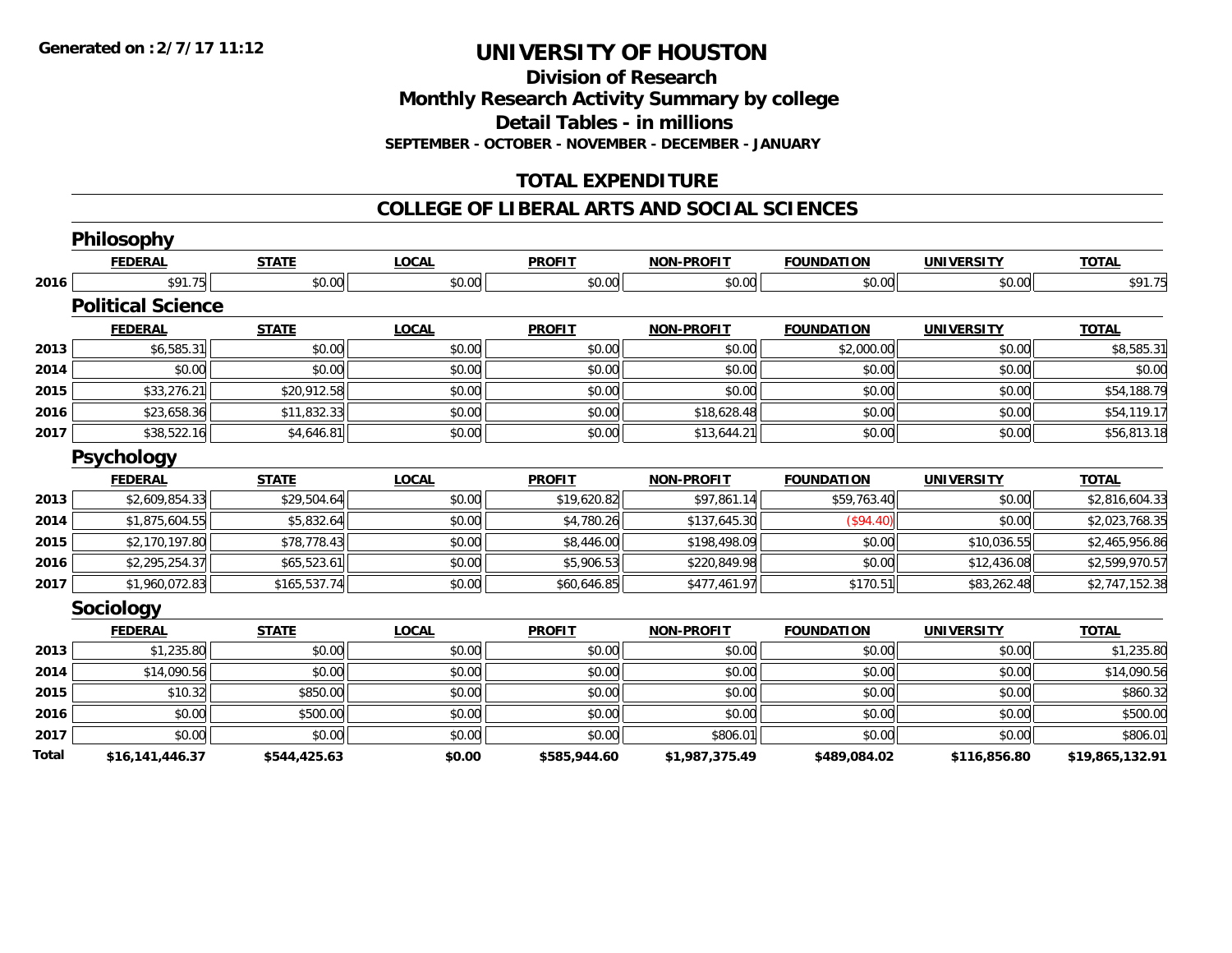# **Division of ResearchMonthly Research Activity Summary by college Detail Tables - in millionsSEPTEMBER - OCTOBER - NOVEMBER - DECEMBER - JANUARY**

# **TOTAL EXPENDITURE**

# **COLLEGE OF NATURAL SCIENCES AND MATHEMATICS**

# **Biology/Biochemistry**

|      | <b>FEDERAL</b> | <b>STATE</b> | <b>LOCAL</b> | <b>PROFIT</b> | <b>NON-PROFIT</b> | <b>FOUNDATION</b> | <b>UNIVERSITY</b> | <b>TOTAL</b>   |
|------|----------------|--------------|--------------|---------------|-------------------|-------------------|-------------------|----------------|
| 2013 | \$1,420,168.98 | \$305,819.69 | \$0.00       | \$33,587.59   | \$335,382.93      | \$92,409.64       | \$0.00            | \$2,187,368.82 |
| 2014 | \$737,426.13   | \$344,603.01 | \$0.00       | \$81,910.24   | \$207,307.68      | \$55,595.17       | \$0.00            | \$1,426,842.23 |
| 2015 | \$1,096,806.91 | \$293,488.70 | \$0.00       | \$45,986.99   | \$169,707.24      | \$165,371.86      | \$12,843.00       | \$1,784,204.69 |
| 2016 | \$1,089,170.28 | \$455,067.66 | \$0.00       | \$44,809.34   | \$138,496.48      | \$161,607.81      | \$0.00            | \$1,889,151.57 |
| 2017 | \$938,698.80   | \$593,271.81 | \$0.00       | \$697.71      | \$192,501.19      | \$106,149.64      | \$0.00            | \$1,831,319.14 |

# **Center for Applied Geoscience Excellence**

|      | <b>FEDERAL</b> | <b>STATE</b> | LOCAL  | <b>PROFIT</b> | <b>NON-PROFIT</b> | <b>FOUNDATION</b> | <b>UNIVERSITY</b> | <b>TOTAL</b> |
|------|----------------|--------------|--------|---------------|-------------------|-------------------|-------------------|--------------|
| 2014 | \$0.00         | \$0.00       | \$0.00 | \$0.00        | \$0.00            | \$0.00            | \$0.00            | \$0.00       |
| 2015 | \$0.00         | \$0.00       | \$0.00 | \$0.00        | \$0.00            | \$0.00            | \$0.00            | \$0.00       |
| 2016 | \$0.00         | \$0.00       | \$0.00 | \$0.00        | \$0.00            | \$0.00            | \$0.00            | \$0.00       |
| 2017 | \$0.00         | \$0.00       | \$0.00 | \$0.00        | \$0.00            | \$0.00            | \$0.00            | \$0.00       |

# **Center for Nuclear Receptors and Cell Signaling**

|      | <b>FEDERAL</b> | <b>STATE</b> | <b>LOCAL</b> | <b>PROFIT</b> | <b>NON-PROFIT</b> | <b>FOUNDATION</b> | <b>UNIVERSITY</b> | <b>TOTAL</b>   |
|------|----------------|--------------|--------------|---------------|-------------------|-------------------|-------------------|----------------|
| 2013 | \$688,914.15   | \$290,461.52 | \$0.00       | \$3,626.63    | \$150.00          | \$26,980.75       | \$0.00            | \$1,010,133.05 |
| 2014 | \$540,166.88   | \$416,753.29 | \$0.00       | \$0.00        | \$19,735.49       | \$52,902.58       | \$0.00            | \$1,029,558.24 |
| 2015 | \$132,366.69   | \$532,204.06 | \$0.00       | \$0.00        | \$294.69          | \$145,281.29      | \$0.00            | \$810,146.73   |
| 2016 | \$535,522.24   | \$263,958.07 | \$0.00       | \$0.00        | \$9,518.32        | \$102,505.76      | \$0.00            | \$911,504.38   |
| 2017 | \$562,320.24   | \$196,890.42 | \$0.00       | \$0.00        | \$59,924.32       | \$104,152.69      | \$0.00            | \$923,287.67   |

#### **Chemistry**

|      | <b>FEDERAL</b> | <b>STATE</b> | <b>LOCAL</b> | <b>PROFIT</b> | <b>NON-PROFIT</b> | <b>FOUNDATION</b> | <b>UNIVERSITY</b> | <u>TOTAL</u>   |
|------|----------------|--------------|--------------|---------------|-------------------|-------------------|-------------------|----------------|
| 2013 | \$833,225.35   | \$398,477.88 | \$0.00       | \$28,733.46   | \$6,902.20        | \$391,720.29      | (\$44,386.25)     | \$1,614,672.93 |
| 2014 | \$911,788.81   | \$284,000.47 | \$0.00       | \$133.65      | \$11,521.49       | \$1,041,578.85    | \$16,067.13       | \$2,265,090.40 |
| 2015 | \$791,818.48   | \$89,848.60  | \$0.00       | \$0.00        | \$37,302.54       | \$701,856.40      | \$0.00            | \$1,620,826.02 |
| 2016 | \$1,003,859.44 | \$30,585.53  | \$0.00       | \$568.01      | \$112,143.59      | \$445,044.85      | \$0.00            | \$1,592,201.42 |
| 2017 | \$814,340.39   | \$129,979.09 | \$0.00       | \$0.00        | \$75,152.74       | \$411,598.27      | \$245.33          | \$1,431,315.81 |

### **Computer Science**

|      | <b>FEDERAL</b> | <u>STATE</u> | <u>LOCAL</u> | <b>PROFIT</b>           | <b>NON-PROFIT</b> | <b>FOUNDATION</b> | UNIVERSITY  | <b>TOTAL</b>   |
|------|----------------|--------------|--------------|-------------------------|-------------------|-------------------|-------------|----------------|
| 2013 | \$971,203.25   | \$19,857.16  | \$0.00       | 1,550.31<br><b>¢111</b> | \$14,021.18       | \$13,224.71       | \$23,739.08 | \$1,153,595.69 |
| 2014 | \$582,520.02   | \$0.00       | \$0.00       | \$267,628.99            | \$203,061.32      | \$11,445.83       | \$10,117.18 | \$1,074,773.34 |
| 2015 | \$867,938.26   | \$19,165.50  | \$0.00       | \$248,085.71            | \$106,385.79      | \$7,057.48        | \$17,045.05 | \$1,265,677.78 |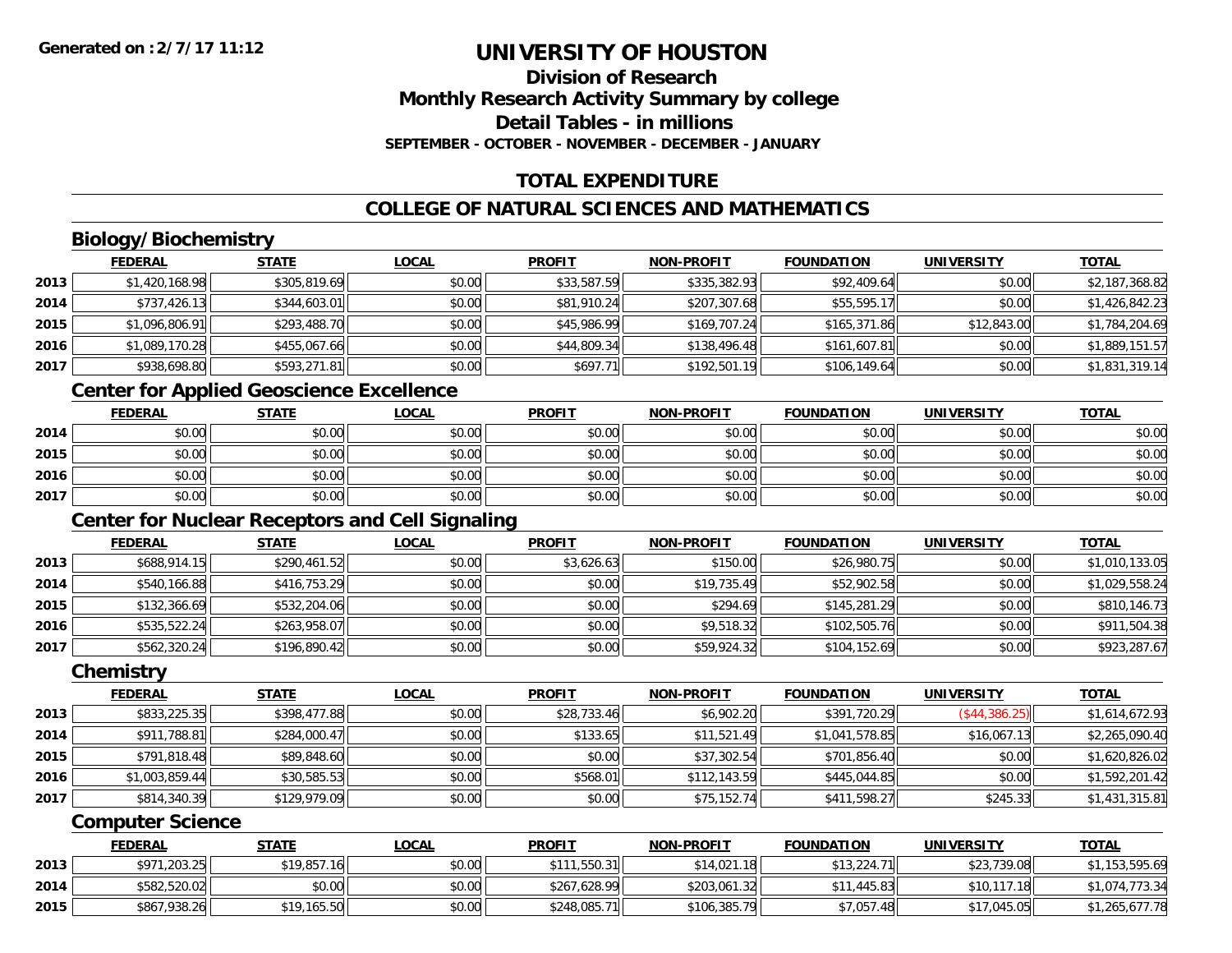**Division of ResearchMonthly Research Activity Summary by college Detail Tables - in millions**

**SEPTEMBER - OCTOBER - NOVEMBER - DECEMBER - JANUARY**

### **TOTAL EXPENDITURE**

### **COLLEGE OF NATURAL SCIENCES AND MATHEMATICS**

### **Computer Science**

|      | <b>FEDERAL</b>                                      | <b>STATE</b>               | LOCAL                                 | <b>PROFIT</b>                                     | <b>NON-PROFIT</b> | <b>FOUNDATION</b> | <b>UNIVERSITY</b>                     | <u>TOTAL</u> |
|------|-----------------------------------------------------|----------------------------|---------------------------------------|---------------------------------------------------|-------------------|-------------------|---------------------------------------|--------------|
| 2016 | $A$ $A$ $E$ $A$ $E$ $A$ $A$<br>1 J J . Z . J . U JI | $0.216$ $75$<br>\$8,216.75 | $\mathsf{A} \cap \mathsf{A}$<br>JU.UU | 0.400000<br>$\overline{A}$<br>$-12,009.4$ / $\pm$ | DOZ,UUJ. IC       | \$0.00            | <b>641 75  </b><br>$A - A$<br>$+0.01$ | 12000        |
| 2017 | .895.004                                            | \$16.047.33                | $\mathsf{A} \cap \mathsf{A}$<br>JU.UU | \$11,892.13                                       | \$41<br>,360.05   | \$0.00            | \$0.00                                | $\sim$       |

### **Dean, Natural Sciences and Mathematics**

|      | <b>FEDERAL</b> | <b>STATE</b> | <b>LOCAL</b> | <b>PROFIT</b> | <b>NON-PROFIT</b> | <b>FOUNDATION</b> | <b>UNIVERSITY</b> | <b>TOTAL</b> |
|------|----------------|--------------|--------------|---------------|-------------------|-------------------|-------------------|--------------|
| 2013 | \$326,509.15   | \$0.00       | \$0.00       | \$0.00        | \$0.00            | \$0.00            | \$0.00            | \$326,509.15 |
| 2014 | \$369,475.02   | \$0.00       | \$0.00       | \$0.00        | \$0.00            | \$0.00            | \$0.00            | \$369,475.02 |
| 2015 | \$127,655.13   | \$20,508.38  | \$0.00       | \$0.00        | \$16,589.61       | \$0.00            | \$0.00            | \$164,753.13 |
| 2016 | \$0.00         | \$6,243.25   | \$0.00       | \$392.27      | \$23,165.61       | \$0.00            | \$0.00            | \$29,801.14  |
| 2017 | \$24,239.40    | \$39,185.69  | \$0.00       | \$5,656.26    | \$19,421.95       | \$0.00            | \$0.00            | \$88,503.29  |

#### **Earth & Atmospheric Sciences**

|      | <b>FEDERAL</b> | <b>STATE</b> | <b>LOCAL</b> | <b>PROFIT</b>  | <b>NON-PROFIT</b> | <b>FOUNDATION</b> | <b>UNIVERSITY</b> | <b>TOTAL</b>   |
|------|----------------|--------------|--------------|----------------|-------------------|-------------------|-------------------|----------------|
| 2013 | \$471,504.34   | \$85,063.27  | \$0.00       | \$945,205.05   | \$81,900.23       | \$0.00            | \$0.00            | \$1,583,672.90 |
| 2014 | \$405,921.11   | \$156,652.41 | \$0.00       | \$1,250,673.50 | \$153,376.31      | \$103,690.53      | \$0.00            | \$2,070,313.87 |
| 2015 | \$429,989.59   | \$193,452.72 | \$0.00       | \$684,166.47   | \$106,396.35      | \$17,288.44       | \$0.00            | \$1,431,293.57 |
| 2016 | \$318,968.26   | \$394,215.17 | \$0.00       | \$538,169.92   | \$92,164.98       | \$10,362.30       | \$51,584.49       | \$1,405,465.12 |
| 2017 | \$299,901.22   | \$391,174.16 | \$24,930.00  | \$502,476.12   | \$154,993.34      | \$12,201.30       | \$42,071.02       | \$1,427,747.16 |

### **Institute for Climate and Atmospheric Science**

|      | <u>FEDERAL</u> | <b>STATE</b> | <u>LOCAL</u> | <b>PROFIT</b> | <b>NON-PROFIT</b> | <b>FOUNDATION</b> | <b>UNIVERSITY</b> | <b>TOTAL</b> |
|------|----------------|--------------|--------------|---------------|-------------------|-------------------|-------------------|--------------|
| 2013 | \$0.00         | \$0.00       | \$0.00       | \$0.00        | \$0.00            | \$0.00            | \$0.00            | \$0.00       |
| 2014 | \$0.00         | \$0.00       | \$0.00       | \$0.00        | \$0.00            | \$0.00            | \$0.00            | \$0.00       |
| 2015 | \$0.00         | \$0.00       | \$0.00       | \$0.00        | \$0.00            | \$0.00            | \$0.00            | \$0.00       |
| 2016 | \$0.00         | \$0.00       | \$0.00       | \$0.00        | \$0.00            | \$0.00            | \$0.00            | \$0.00       |
| 2017 | \$0.00         | \$0.00       | \$0.00       | \$0.00        | \$0.00            | \$0.00            | \$0.00            | \$0.00       |

### **Institute for Nanoenergy**

|      | <b>FEDERAL</b> | <b>STATE</b> | <u>LOCAL</u> | <b>PROFIT</b> | <b>NON-PROFIT</b> | <b>FOUNDATION</b> | <b>UNIVERSITY</b> | <b>TOTAL</b> |
|------|----------------|--------------|--------------|---------------|-------------------|-------------------|-------------------|--------------|
| 2013 | \$0.00         | \$0.00       | \$0.00       | \$0.00        | \$0.00            | \$0.00            | \$0.00            | \$0.00       |
| 2014 | \$0.00         | \$0.00       | \$0.00       | \$0.00        | \$0.00            | \$0.00            | \$0.00            | \$0.00       |
| 2015 | \$0.00         | \$0.00       | \$0.00       | \$0.00        | \$0.00            | \$0.00            | \$0.00            | \$0.00       |
| 2016 | \$0.00         | \$0.00       | \$0.00       | \$0.00        | \$0.00            | \$0.00            | \$0.00            | \$0.00       |
| 2017 | \$0.00         | \$0.00       | \$0.00       | \$0.00        | \$0.00            | \$0.00            | \$0.00            | \$0.00       |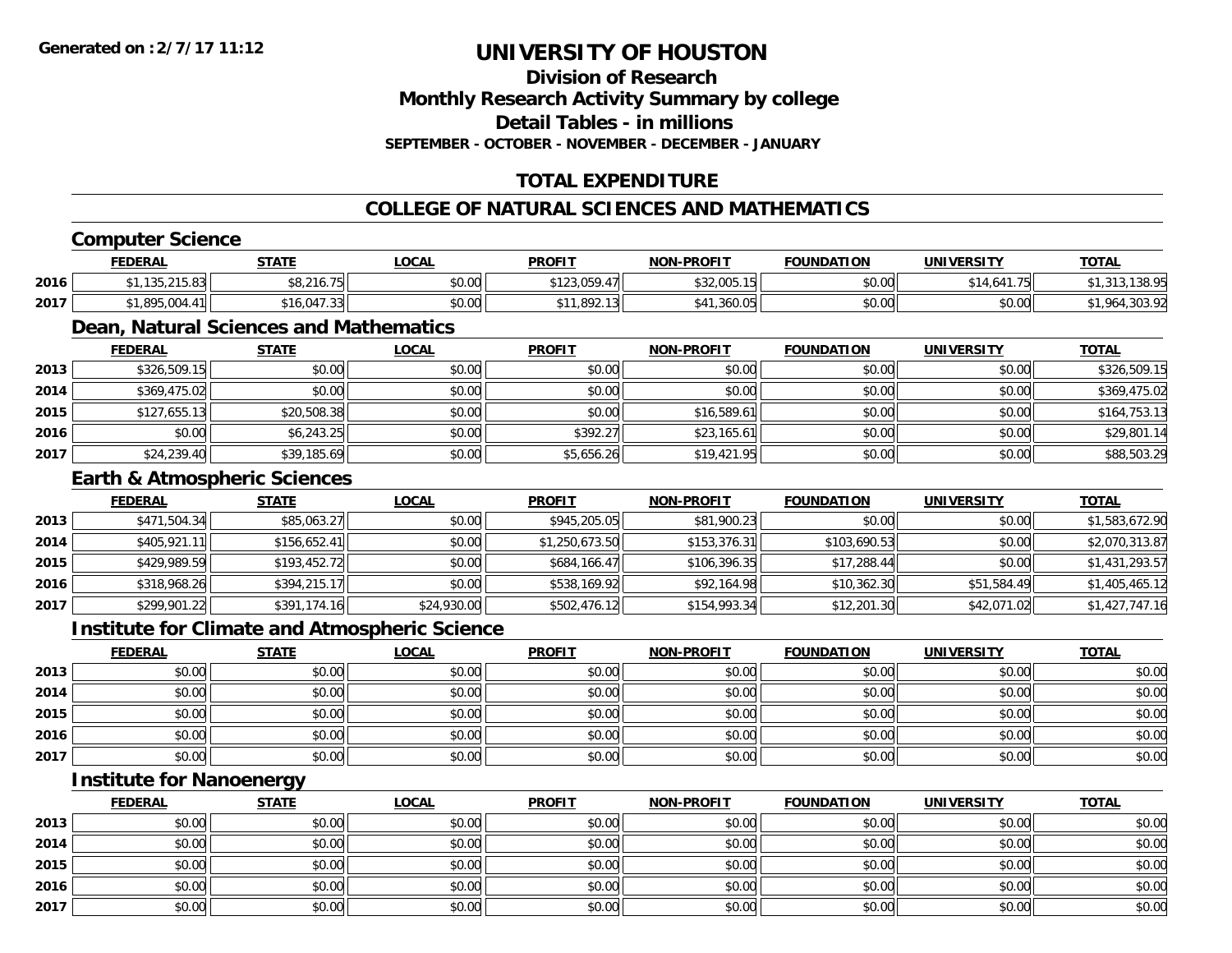### **Division of Research Monthly Research Activity Summary by college Detail Tables - in millions SEPTEMBER - OCTOBER - NOVEMBER - DECEMBER - JANUARY**

### **TOTAL EXPENDITURE**

#### **COLLEGE OF NATURAL SCIENCES AND MATHEMATICS**

|       | <b>Mathematics</b> |                |              |                |                   |                   |                   |                 |
|-------|--------------------|----------------|--------------|----------------|-------------------|-------------------|-------------------|-----------------|
|       | <b>FEDERAL</b>     | <b>STATE</b>   | <b>LOCAL</b> | <b>PROFIT</b>  | <b>NON-PROFIT</b> | <b>FOUNDATION</b> | <b>UNIVERSITY</b> | <b>TOTAL</b>    |
| 2013  | \$412,729.77       | \$53,755.09    | \$0.00       | \$56,345.98    | \$467.88          | \$28,221.88       | \$18,968.64       | \$570,489.24    |
| 2014  | \$615,660.56       | (\$1,525.67)   | \$0.00       | \$16,451.12    | \$0.00            | \$9,928.79        | \$0.00            | \$640,514.80    |
| 2015  | \$461,141.92       | \$0.00         | \$0.00       | \$11,217.18    | \$16,589.61       | \$27,951.24       | \$0.00            | \$516,899.95    |
| 2016  | \$437,691.53       | \$0.00         | \$0.00       | \$50,627.39    | \$25,171.15       | \$22,777.55       | \$1,987.88        | \$538,255.50    |
| 2017  | \$464,532.12       | \$0.00         | \$0.00       | \$9,338.25     | \$42,667.87       | \$5,461.66        | \$0.00            | \$521,999.90    |
|       | <b>Physics</b>     |                |              |                |                   |                   |                   |                 |
|       | <b>FEDERAL</b>     | <b>STATE</b>   | <b>LOCAL</b> | <b>PROFIT</b>  | <b>NON-PROFIT</b> | <b>FOUNDATION</b> | <b>UNIVERSITY</b> | <b>TOTAL</b>    |
| 2013  | \$1,185,304.21     | \$0.00         | \$0.00       | \$598,433.74   | \$26,797.67       | \$94,194.51       | \$0.00            | \$1,904,730.13  |
| 2014  | \$1,776,372.90     | \$0.00         | \$0.00       | \$808,857.68   | \$10,200.00       | \$115,137.82      | \$0.00            | \$2,710,568.40  |
| 2015  | \$1,539,920.23     | \$14,494.35    | \$0.00       | \$728,852.03   | \$9,953.04        | \$59,943.51       | \$0.00            | \$2,353,163.16  |
| 2016  | \$1,426,876.17     | \$17,357.05    | \$0.00       | \$508,976.56   | \$26,692.78       | \$165,607.46      | \$0.00            | \$2,145,510.02  |
| 2017  | \$1,596,797.93     | \$20,932.26    | \$0.00       | \$241,964.15   | \$6,247.26        | \$125,971.71      | \$0.00            | \$1,991,913.32  |
| Total | \$30,239,666.11    | \$6,080,204.63 | \$24,930.00  | \$7,960,073.89 | \$2,585,670.03    | \$4,835,222.57    | \$164,924.30      | \$51,890,691.53 |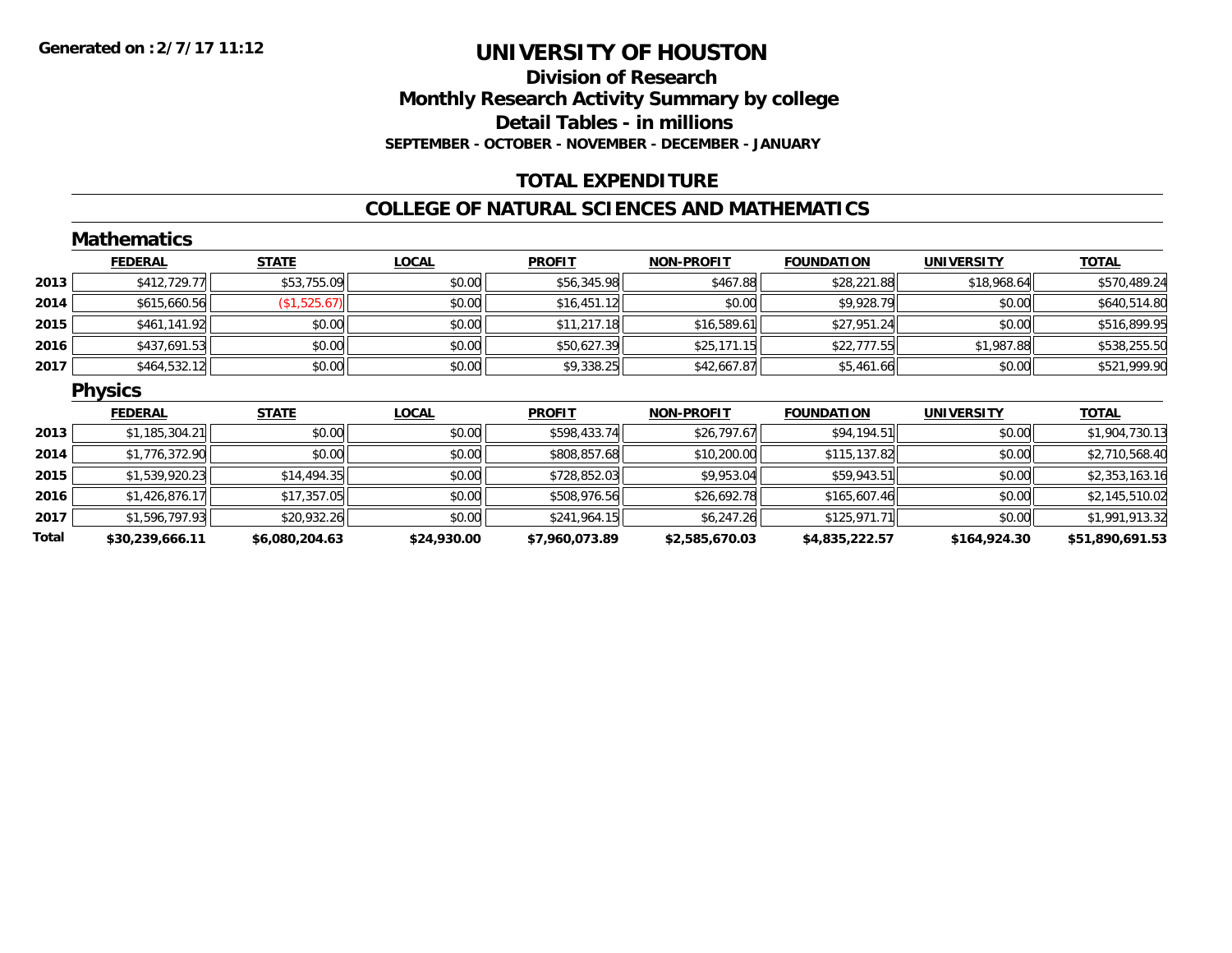### **Division of Research Monthly Research Activity Summary by college Detail Tables - in millions SEPTEMBER - OCTOBER - NOVEMBER - DECEMBER - JANUARY**

### **TOTAL EXPENDITURE**

#### **COLLEGE OF OPTOMETRY**

### **Optometry Vision Sciences**

|       | <b>FEDERAL</b> | <b>STATE</b> | <b>LOCAL</b> | <b>PROFIT</b>  | <b>NON-PROFIT</b> | <b>FOUNDATION</b> | <b>UNIVERSITY</b> | <u>TOTAL</u>    |
|-------|----------------|--------------|--------------|----------------|-------------------|-------------------|-------------------|-----------------|
| 2013  | \$1,697,331.20 | \$0.00       | \$0.00       | \$335,738.24   | \$0.00            | \$15,557.86       | \$83,377.66       | \$2,132,004.96  |
| 2014  | \$1,822,059.41 | \$0.00       | \$0.00       | \$433,883.90   | \$6,300.00        | \$1,041.68        | \$159,356.49      | \$2,420,558.12  |
| 2015  | \$1,805,602.66 | \$0.00       | \$0.00       | \$202,148.31   | \$0.00            | \$0.00            | \$213,565.09      | \$2,221,316.06  |
| 2016  | \$2,011,334.05 | \$1,563.88   | \$0.00       | \$139,977.84   | \$0.00            | \$0.00            | \$134,100.19      | \$2,286,975.96  |
| 2017  | \$1,829,187.63 | \$0.00       | \$0.00       | \$84,853.37    | \$0.00            | \$11,619.23       | \$159,469.08      | \$2,085,129.31  |
| Total | \$9,165,514.94 | \$1,563.88   | \$0.00       | \$1,196,601.66 | \$6,300.00        | \$26,135.41       | \$749,868.51      | \$11,145,984.40 |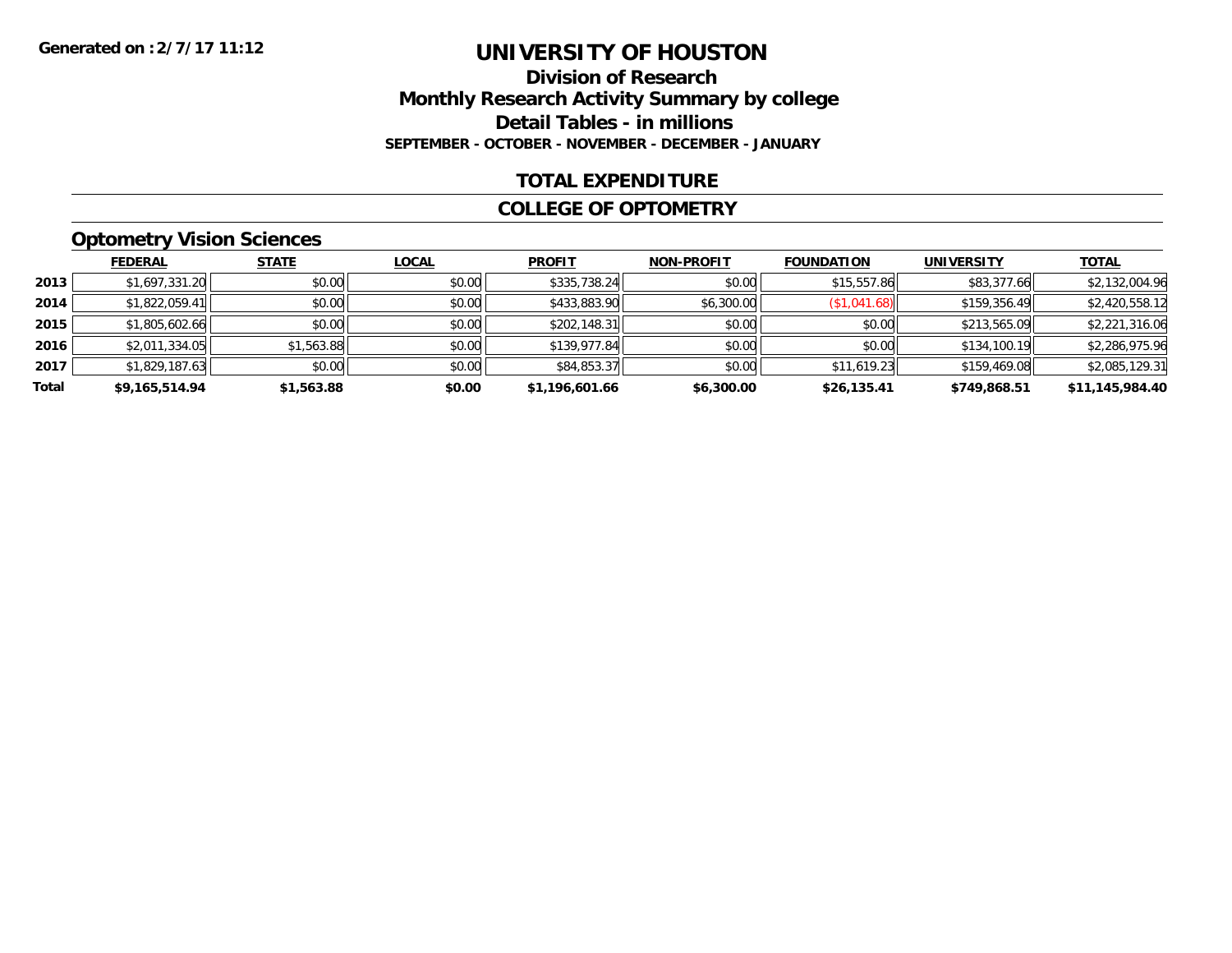### **Division of ResearchMonthly Research Activity Summary by college Detail Tables - in millionsSEPTEMBER - OCTOBER - NOVEMBER - DECEMBER - JANUARY**

### **TOTAL EXPENDITURE**

### **COLLEGE OF PHARMACY**

### **Center for Experimental Therapeutics and Pharmacoi**

|      | <b>FEDERAL</b> | <b>STATE</b> | <b>LOCAL</b> | <b>PROFIT</b> | <b>NON-PROFIT</b> | <b>FOUNDATION</b> | <b>UNIVERSITY</b> | <b>TOTAL</b> |
|------|----------------|--------------|--------------|---------------|-------------------|-------------------|-------------------|--------------|
| 2013 | \$0.00         | \$0.00       | \$0.00       | \$0.00        | \$0.00            | \$0.00            | \$0.00            | \$0.00       |
| 2014 | \$0.00         | \$0.00       | \$0.00       | \$0.00        | \$0.00            | \$0.00            | \$0.00            | \$0.00       |
| 2015 | \$0.00         | \$0.00       | \$0.00       | \$0.00        | \$0.00            | \$0.00            | \$0.00            | \$0.00       |
| 2016 | \$0.00         | \$0.00       | \$0.00       | \$0.00        | \$0.00            | \$0.00            | \$0.00            | \$0.00       |
| 2017 | \$0.00         | \$0.00       | \$0.00       | \$0.00        | \$0.00            | \$0.00            | \$0.00            | \$0.00       |

### **Clinical Pharmacy & Administration**

|      | <b>FEDERAL</b> | <b>STATE</b> | <u>LOCAL</u> | <b>PROFIT</b> | <b>NON-PROFIT</b> | <b>FOUNDATION</b> | <b>UNIVERSITY</b> | <b>TOTAL</b> |
|------|----------------|--------------|--------------|---------------|-------------------|-------------------|-------------------|--------------|
| 2013 | \$156,270.39   | \$0.00       | \$0.00       | \$151,294.20  | \$0.00            | \$4,103.00        | \$0.00            | \$311,667.59 |
| 2014 | \$8,013.73     | \$0.00       | \$0.00       | \$192,893.69  | \$4.870.14        | \$0.00            | \$0.00            | \$205,777.56 |
| 2015 | \$40,240.46    | \$129,205.51 | \$0.00       | \$114,813.37  | \$41,847.77       | \$0.00            | \$0.00            | \$326,107.11 |
| 2016 | \$137,097.67   | \$138,965.39 | \$0.00       | \$140,610.52  | \$46,104.42       | \$0.00            | \$4,376.20        | \$467,154.19 |
| 2017 | \$103,255.36   | \$237,877.09 | \$0.00       | \$145,252.89  | \$63,393.45       | \$0.00            | \$0.00            | \$549,778.79 |

### **Dean, Pharmacy**

|      | <b>FEDERAL</b> | <b>STATE</b> | <u>LOCAL</u> | <b>PROFIT</b> | <b>NON-PROFIT</b> | <b>FOUNDATION</b> | <b>UNIVERSITY</b> | <b>TOTAL</b> |
|------|----------------|--------------|--------------|---------------|-------------------|-------------------|-------------------|--------------|
| 2013 | \$0.00         | \$0.00       | \$0.00       | \$0.00        | \$0.00            | \$0.00            | \$0.00            | \$0.00       |
| 2014 | \$0.00         | \$0.00       | \$0.00       | \$0.00        | \$0.00            | \$0.00            | \$0.00            | \$0.00       |
| 2015 | \$0.00         | \$0.00       | \$0.00       | \$0.00        | \$0.00            | \$0.00            | \$0.00            | \$0.00       |
| 2016 | \$0.00         | \$0.00       | \$0.00       | \$0.00        | \$0.00            | \$0.00            | \$0.00            | \$0.00       |
| 2017 | \$0.00         | \$0.00       | \$0.00       | \$0.00        | \$0.00            | \$0.00            | \$0.00            | \$0.00       |

### **Pharm Health Outcomes & Policy**

|      | <b>FEDERAL</b> | <b>STATE</b> | <u>LOCAL</u> | <b>PROFIT</b> | <b>NON-PROFIT</b> | <b>FOUNDATION</b> | <b>UNIVERSITY</b> | <b>TOTAL</b> |
|------|----------------|--------------|--------------|---------------|-------------------|-------------------|-------------------|--------------|
| 2013 | \$13,158.08    | \$0.00       | \$0.00       | \$0.00        | \$0.00            | \$0.00            | \$0.00            | \$13,158.08  |
| 2014 | \$40,370.40    | \$0.00       | \$0.00       | \$0.00        | \$0.00            | \$0.00            | \$0.00            | \$40,370.40  |
| 2015 | \$54,011.05    | \$995.64     | \$0.00       | \$4,978.60    | \$0.00            | \$0.00            | \$0.00            | \$59,985.29  |
| 2016 | \$34,655.63    | (\$935.28)   | \$0.00       | \$7,763.66    | \$32,238.83       | \$0.00            | \$0.00            | \$73,722.85  |
| 2017 | \$22,836.97    | \$7,950.00   | \$0.00       | \$22,170.24   | \$5,767.37        | \$0.00            | \$0.00            | \$58,724.58  |

### **Pharmacological and Pharmaceutical Sciences**

|      | <b>FEDERAL</b>                                            | <b>STATE</b>  | LOCAL  | <b>PROFIT</b> | <b>NON-PROFIT</b> | <b>FOUNDATION</b>                                       | <b>UNIVERSITY</b> | <b>TOTAL</b>    |
|------|-----------------------------------------------------------|---------------|--------|---------------|-------------------|---------------------------------------------------------|-------------------|-----------------|
| 2013 | \$765,759.57                                              | 0000<br>DU.UU | \$0.00 | \$8,142.24    | 170.00<br>17.ZZ   | າດ1<br>$\mathbf{A} \cap \mathbf{A}$<br>11.98<br>94 I .A | \$0.00            | \$80<br>.373.01 |
| 2014 | $\sim$ $\sim$ $\sim$ $\sim$ $\sim$ $\sim$ $\sim$<br>\$794 | 0000<br>JU.UU | \$0.00 | \$0.00        | .182.82<br>.      | \$26,608.00                                             | \$0.00            | \$835,108.55    |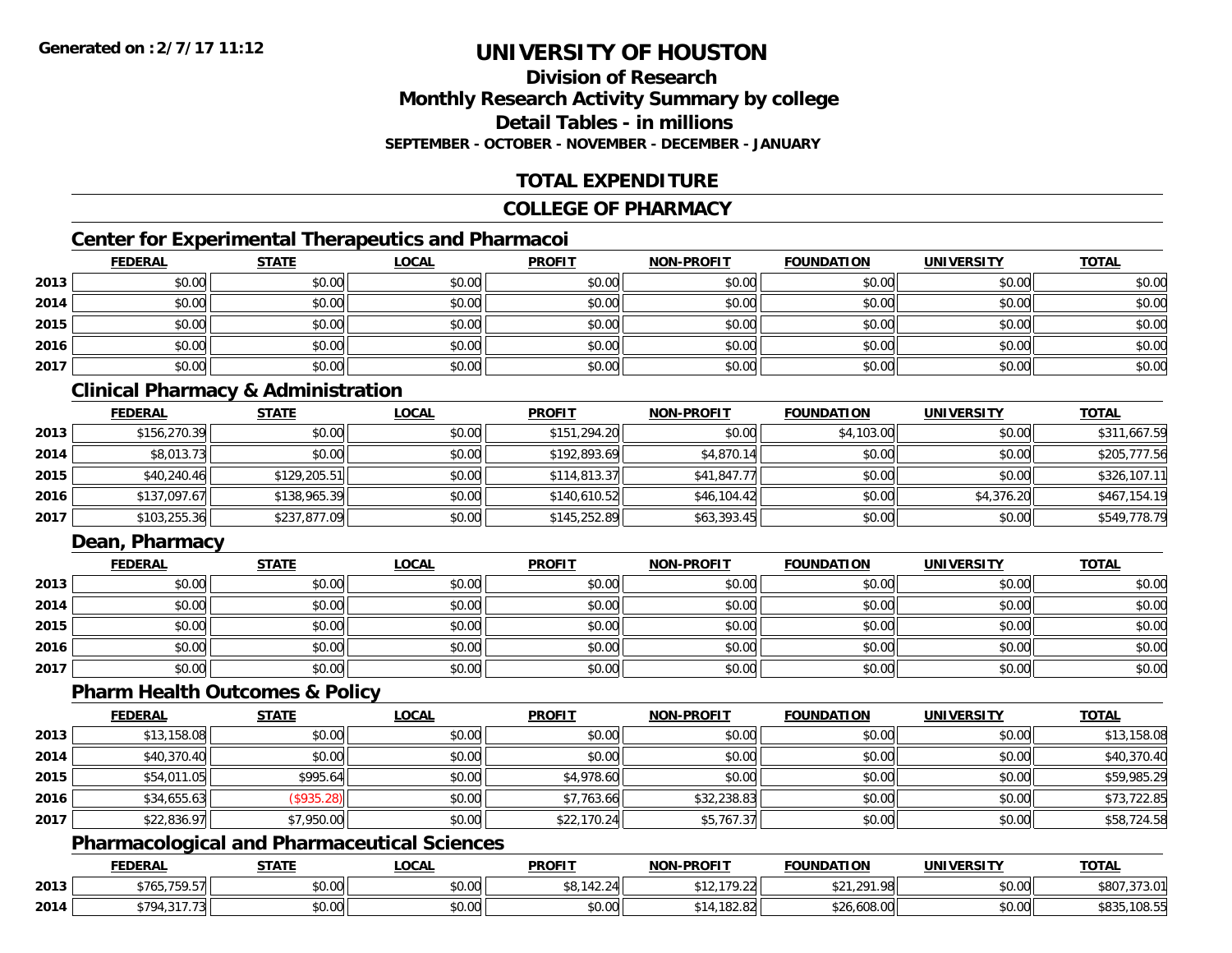### **Division of ResearchMonthly Research Activity Summary by college Detail Tables - in millions SEPTEMBER - OCTOBER - NOVEMBER - DECEMBER - JANUARY**

### **TOTAL EXPENDITURE**

#### **COLLEGE OF PHARMACY**

### **Pharmacological and Pharmaceutical Sciences**

|       | <u>FEDERAL</u> | <u>STATE</u> | <u>LOCAL</u> | <b>PROFIT</b> | <b>NON-PROFIT</b> | <b>FOUNDATION</b> | <b>UNIVERSITY</b> | <b>TOTAL</b>   |
|-------|----------------|--------------|--------------|---------------|-------------------|-------------------|-------------------|----------------|
| 2015  | \$714,164.36   | \$16,490.55  | \$0.00       | \$13,825.01   | \$2,705.73        | \$30,813.49       | \$0.00            | \$777,999.14   |
| 2016  | \$1,529,050.26 | \$141.215.41 | \$0.00       | \$0.00        | \$24.322.61       | (S0.02)           | \$0.00            | \$1,694,588.26 |
| 2017  | \$1,487,935.77 | \$170,525.33 | \$0.00       | \$0.00        | \$49.732.51       | \$50,945.43       | \$0.00            | \$1,759,139.04 |
| Total | \$5,901,137.43 | \$842,289.64 | \$0.00       | \$801,744.42  | \$297,344.87      | \$133,761.88      | \$4,376.20        | \$7,980,654.44 |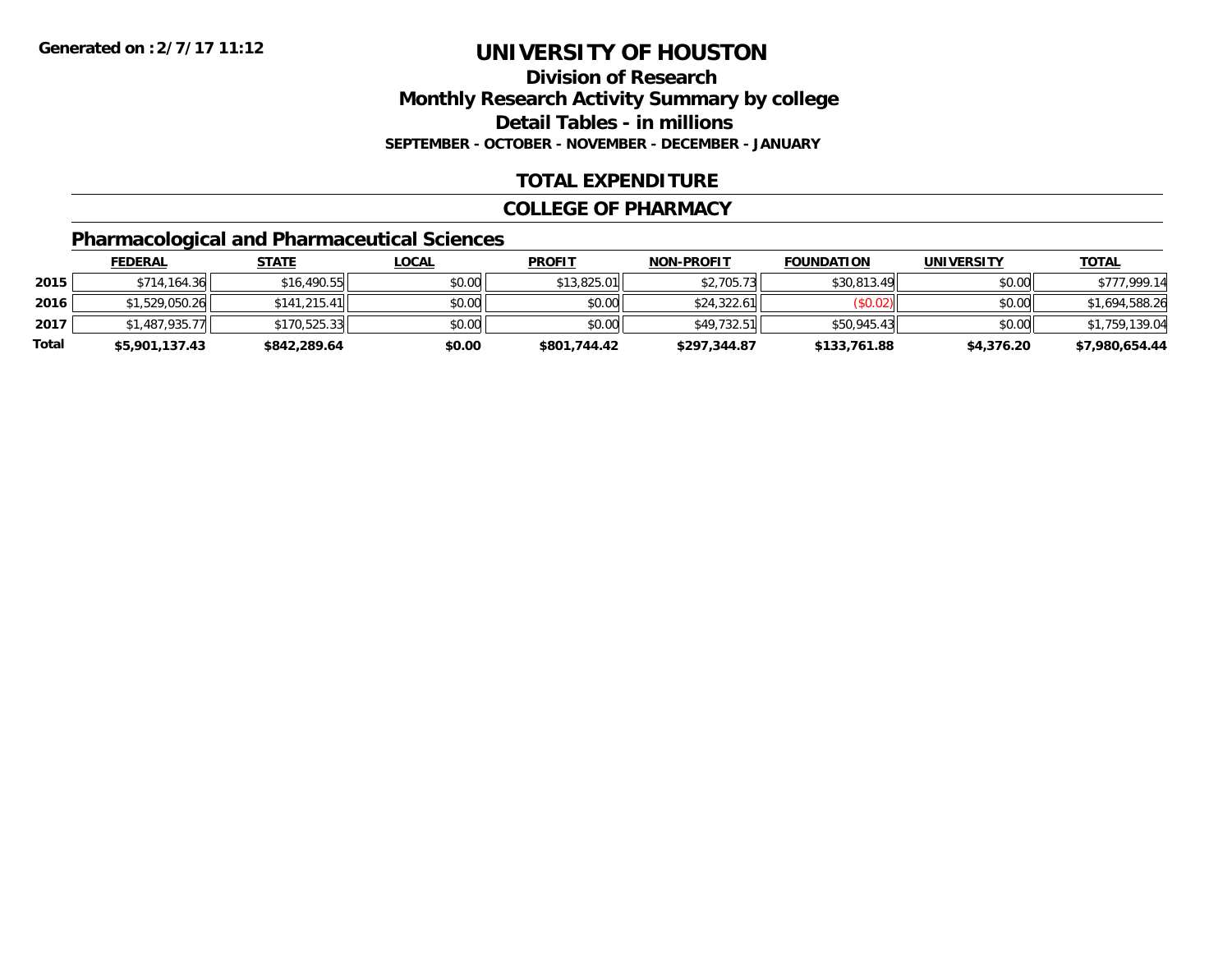### **Division of ResearchMonthly Research Activity Summary by college Detail Tables - in millionsSEPTEMBER - OCTOBER - NOVEMBER - DECEMBER - JANUARY**

### **TOTAL EXPENDITURE**

### **COLLEGE OF TECHNOLOGY**

### **Center for Technology Literacy**

|      | <b>FEDERAL</b> | <b>STATE</b> | <b>LOCAL</b> | <b>PROFIT</b> | <b>NON-PROFIT</b> | <b>FOUNDATION</b> | <b>UNIVERSITY</b> | <b>TOTAL</b> |
|------|----------------|--------------|--------------|---------------|-------------------|-------------------|-------------------|--------------|
| 2013 | \$41,009.17    | \$0.00       | \$0.00       | \$0.00        | \$0.00            | \$0.00            | \$0.00            | \$41,009.17  |
| 2014 | \$79,988.65    | \$0.00       | \$0.00       | \$0.00        | \$0.00            | \$0.00            | \$0.00            | \$79,988.65  |
| 2015 | \$118,047.50   | \$0.00       | \$0.00       | \$0.00        | \$0.00            | \$0.00            | \$0.00            | \$118,047.50 |
| 2016 | \$16,400.84    | \$0.00       | \$0.00       | \$0.00        | \$0.00            | \$0.00            | \$0.00            | \$16,400.84  |
| 2017 | \$28,389.85    | \$0.00       | \$0.00       | \$0.00        | \$0.00            | \$0.00            | \$0.00            | \$28,389.85  |

### **Construction Management**

|      | <u>FEDERAL</u> | <b>STATE</b> | <b>LOCAL</b> | <b>PROFIT</b> | <b>NON-PROFIT</b> | <b>FOUNDATION</b> | <b>UNIVERSITY</b> | <b>TOTAL</b> |
|------|----------------|--------------|--------------|---------------|-------------------|-------------------|-------------------|--------------|
| 2013 | \$0.00         | \$8,539.14   | \$0.00       | \$0.00        | \$0.00            | \$9,097.27        | \$0.00            | \$17,636.41  |
| 2014 | \$0.00         | \$20,511.94  | \$0.00       | \$0.00        | \$0.00            | \$8,945.87        | \$0.00            | \$29,457.81  |
| 2015 | \$0.00         | \$844.62     | \$0.00       | \$0.00        | \$0.00            | \$0.00            | \$0.00            | \$844.62     |
| 2016 | \$0.00         | \$39,396.75  | \$0.00       | \$0.00        | \$0.00            | \$0.00            | \$0.00            | \$39,396.75  |
| 2017 | \$0.00         | \$12,393.56  | \$0.00       | \$2,309.47    | \$0.00            | \$0.00            | \$0.00            | \$14,703.03  |

### **Dean, Technology**

|      | <b>FEDERAL</b> | <b>STATE</b> | <u>LOCAL</u> | <b>PROFIT</b> | <b>NON-PROFIT</b> | <b>FOUNDATION</b> | <b>UNIVERSITY</b> | <b>TOTAL</b> |
|------|----------------|--------------|--------------|---------------|-------------------|-------------------|-------------------|--------------|
| 2013 | \$43,876.82    | \$0.00       | \$0.00       | \$0.00        | \$0.00            | \$0.00            | \$0.00            | \$43,876.82  |
| 2014 | \$0.00         | \$0.00       | \$0.00       | \$0.00        | \$0.00            | \$0.00            | \$0.00            | \$0.00       |
| 2015 | \$0.00         | \$0.00       | \$0.00       | \$0.00        | \$0.00            | \$0.00            | \$0.00            | \$0.00       |
| 2016 | \$0.00         | \$0.00       | \$0.00       | \$0.00        | \$0.00            | \$0.00            | \$0.00            | \$0.00       |
| 2017 | \$0.00         | \$0.00       | \$0.00       | \$1,137.50    | \$0.00            | \$0.00            | \$0.00            | ,137.50      |

#### **Engineering Technology**

|      | <b>FEDERAL</b> | <b>STATE</b> | <u>LOCAL</u> | <b>PROFIT</b> | <b>NON-PROFIT</b> | <b>FOUNDATION</b> | <b>UNIVERSITY</b> | <b>TOTAL</b> |
|------|----------------|--------------|--------------|---------------|-------------------|-------------------|-------------------|--------------|
| 2013 | \$262,848.84   | \$0.00       | \$0.00       | \$30,664.14   | \$4,785.05        | \$6,145.01        | \$0.00            | \$304,443.04 |
| 2014 | \$86,378.69    | \$0.00       | \$0.00       | \$60,875.97   | \$7,648.55        | \$0.00            | \$0.00            | \$154,903.21 |
| 2015 | \$289,218.43   | \$33,166.39  | \$0.00       | \$38,612.77   | \$0.00            | \$0.00            | \$0.00            | \$360,997.59 |
| 2016 | \$510,790.58   | \$0.00       | \$0.00       | \$10,188.36   | \$0.00            | \$0.00            | \$0.00            | \$520,978.94 |
| 2017 | \$289,801.57   | \$0.00       | \$0.00       | \$0.00        | \$2,789.80        | \$0.00            | \$0.00            | \$292,591.37 |

### **Human Development and Consumer Science**

|      | <b>FEDERAL</b>    | CFTATF                 | <b>_OCAI</b>       | <b>PROFIT</b> | <b>LPROFIT</b><br>NON | <b>FOUNDATION</b> | <b>WIVERS.</b><br>.  | <b>TOTAL</b> |
|------|-------------------|------------------------|--------------------|---------------|-----------------------|-------------------|----------------------|--------------|
| 2013 | 1 1 1<br>1460.681 | ሖ ∩<br>$\sim$<br>JU.UU | $\sim$ 00<br>PU.UU | 0.00<br>DU.UU | \$0.00                | JU.UU             | 0.00<br><b>PU.UU</b> | \$460.68     |
| 2014 |                   | 0000<br>PU.UU          | $\sim$ 00<br>PO.OO | 0.00<br>DU.UU | \$0.00                | JU.UU             | 0.00<br>JU.UU        | 10.U         |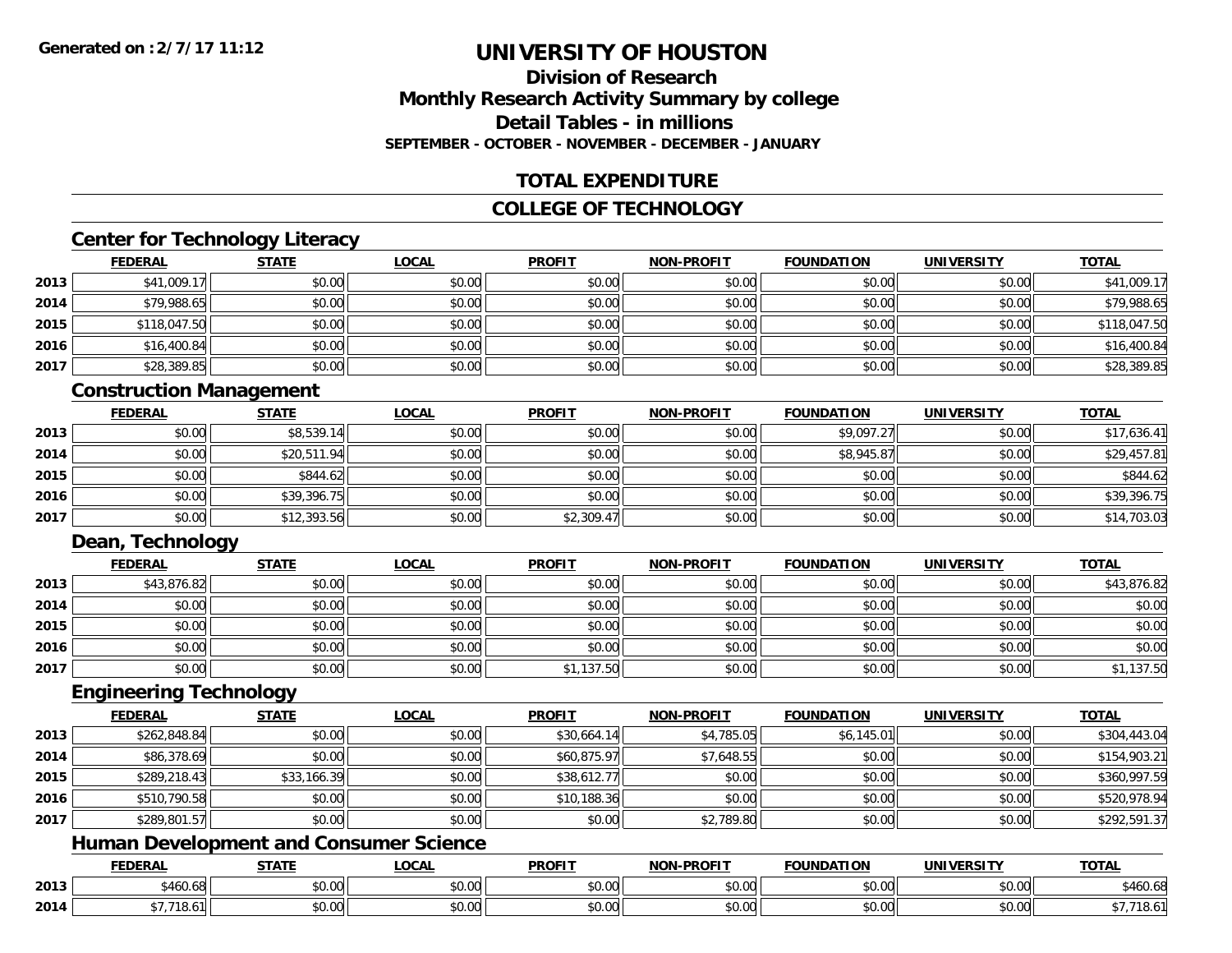### **Division of ResearchMonthly Research Activity Summary by college Detail Tables - in millionsSEPTEMBER - OCTOBER - NOVEMBER - DECEMBER - JANUARY**

### **TOTAL EXPENDITURE**

### **COLLEGE OF TECHNOLOGY**

### **Human Development and Consumer Science**

|      | <b>FEDERAL</b>                                                           | <b>STATE</b> | _OCAL  | <b>PROFIT</b> | <b>NON-PROFIT</b> | <b>FOUNDATION</b> | UNIVERSITY | T <u>OTAL</u> |
|------|--------------------------------------------------------------------------|--------------|--------|---------------|-------------------|-------------------|------------|---------------|
| 2015 | $\begin{array}{c} \uparrow \\ \uparrow \\ \downarrow \end{array}$<br>. ت | \$0.00       | \$0.00 | \$0.00        | \$0.00            | \$3.295.90        | \$0.00     | \$28,213.40   |
| 2016 | 0.303.7                                                                  | \$0.00       | \$0.00 | \$0.00        | \$0.00            | \$9,000.00        | \$0.00     | \$50,303.74   |
| 2017 | \$52,092.70                                                              | \$0.00       | \$0.00 | \$22,159.59   | \$0.00            | \$0.00            | \$0.00     | \$74,252.29   |

<u> 1989 - Johann Stoff, deutscher Stoffen und der Stoffen und der Stoffen und der Stoffen und der Stoffen und der</u>

### **Information & Logistics Technology**

|      | <b>FEDERAL</b> | <b>STATE</b> | <b>LOCAL</b> | <b>PROFIT</b> | <b>NON-PROFIT</b> | <b>FOUNDATION</b> | <b>UNIVERSITY</b> | <b>TOTAL</b>  |
|------|----------------|--------------|--------------|---------------|-------------------|-------------------|-------------------|---------------|
| 2013 | (\$10,735.08)  | \$0.00       | \$0.00       | \$0.00        | \$0.00            | \$0.00            | \$0.00            | (\$10,735.08) |
| 2014 | \$0.00         | \$0.00       | \$0.00       | \$0.00        | \$0.00            | \$0.00            | \$0.00            | \$0.00        |
| 2015 | \$3,836.89     | \$0.00       | \$0.00       | \$0.00        | \$0.00            | \$0.00            | \$0.00            | \$3,836.89    |
| 2016 | \$35,102.85    | \$53.01      | \$0.00       | \$0.00        | \$0.00            | \$0.00            | \$0.00            | \$35,155.86   |
| 2017 | \$142,144.16   | \$2,760.56   | \$216.72     | \$14,641.79   | \$2,536.05        | \$0.00            | \$0.00            | \$162,299.28  |

### **Texas Manufacturing Assistance Center**

|       | <b>FEDERAL</b> | STATE        | <u>LOCAL</u> | <b>PROFIT</b> | <b>NON-PROFIT</b> | <b>FOUNDATION</b> | <b>UNIVERSITY</b> | <b>TOTAL</b>   |
|-------|----------------|--------------|--------------|---------------|-------------------|-------------------|-------------------|----------------|
| 2013  | \$0.00         | \$0.00       | \$0.00       | \$0.00        | \$0.00            | \$0.00            | \$0.00            | \$0.00         |
| 2014  | \$0.00         | \$0.00       | \$0.00       | \$0.00        | \$0.00            | \$0.00            | \$0.00            | \$0.00         |
| 2015  | \$0.00         | \$0.00       | \$0.00       | \$0.00        | \$0.00            | \$0.00            | \$0.00            | \$0.00         |
| Total | \$2,063,592.98 | \$117,665.97 | \$216.72     | \$180,589.59  | \$17.759.45       | \$36,484.05       | \$0.00            | \$2,416,308.76 |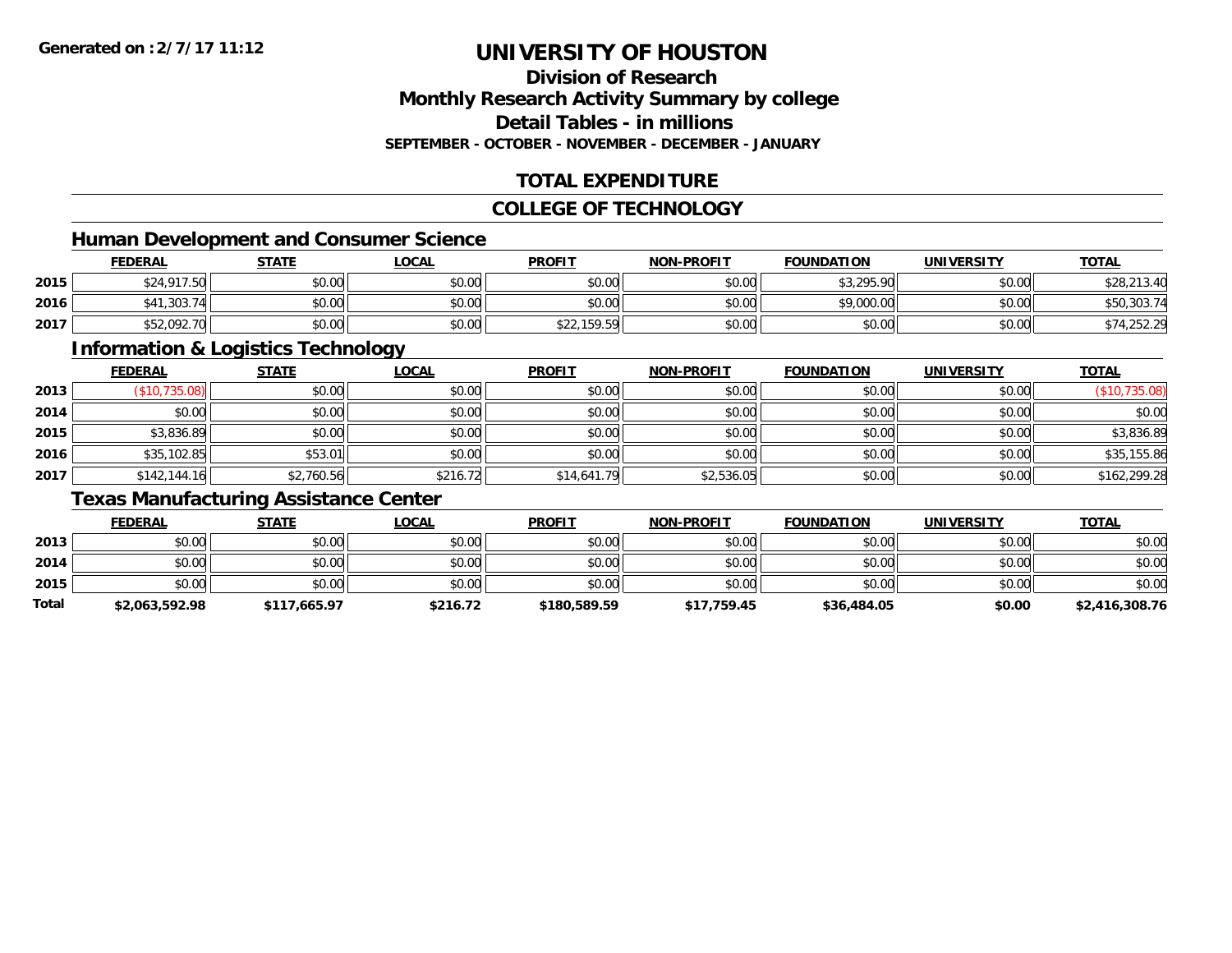### **Division of ResearchMonthly Research Activity Summary by college Detail Tables - in millions SEPTEMBER - OCTOBER - NOVEMBER - DECEMBER - JANUARY**

### **TOTAL EXPENDITURE**

#### **COLLEGE OF THE ARTS**

|      | Art                                               |              |              |               |                   |                   |                   |              |
|------|---------------------------------------------------|--------------|--------------|---------------|-------------------|-------------------|-------------------|--------------|
|      | <b>FEDERAL</b>                                    | <b>STATE</b> | <b>LOCAL</b> | <b>PROFIT</b> | <b>NON-PROFIT</b> | <b>FOUNDATION</b> | <b>UNIVERSITY</b> | <b>TOTAL</b> |
| 2013 | \$5,466.51                                        | \$0.00       | \$0.00       | \$0.00        | \$0.00            | \$0.00            | \$0.00            | \$5,466.51   |
| 2014 | \$2,054.89                                        | \$0.00       | \$0.00       | \$0.00        | \$0.00            | \$0.00            | \$0.00            | \$2,054.89   |
| 2015 | \$0.00                                            | \$2,790.92   | \$0.00       | \$0.00        | \$0.00            | \$0.00            | \$0.00            | \$2,790.92   |
| 2016 | \$0.00                                            | \$3,488.65   | \$0.00       | \$0.00        | \$0.00            | \$0.00            | \$0.00            | \$3,488.65   |
| 2017 | \$7,477.20                                        | \$8,784.11   | \$0.00       | \$0.00        | \$0.00            | \$0.00            | \$0.00            | \$16,261.31  |
|      | <b>Blaffer Gallery</b>                            |              |              |               |                   |                   |                   |              |
|      | <b>FEDERAL</b>                                    | <b>STATE</b> | <b>LOCAL</b> | <b>PROFIT</b> | <b>NON-PROFIT</b> | <b>FOUNDATION</b> | <b>UNIVERSITY</b> | <b>TOTAL</b> |
| 2013 | \$5,356.06                                        | \$0.00       | \$0.00       | \$0.00        | \$0.00            | \$0.00            | \$0.00            | \$5,356.06   |
| 2014 | \$50,000.58                                       | \$10,387.81  | \$0.00       | \$0.00        | \$7,143.75        | \$0.00            | \$0.00            | \$67,532.14  |
| 2015 | \$0.00                                            | \$0.00       | \$0.00       | \$0.00        | \$17,585.32       | \$0.00            | \$0.00            | \$17,585.32  |
| 2016 | \$12,439.01                                       | \$4,598.00   | \$0.00       | \$0.00        | \$33,981.72       | \$17,390.68       | \$0.00            | \$68,409.41  |
| 2017 | \$0.00                                            | \$2,125.01   | \$0.00       | \$0.00        | \$0.00            | \$0.00            | \$0.00            | \$2,125.01   |
|      | <b>Cynthia Woods Mitchell Center for the Arts</b> |              |              |               |                   |                   |                   |              |
|      | <b>FEDERAL</b>                                    | <b>STATE</b> | <b>LOCAL</b> | <b>PROFIT</b> | <b>NON-PROFIT</b> | <b>FOUNDATION</b> | <b>UNIVERSITY</b> | <b>TOTAL</b> |
| 2013 | \$0.00                                            | \$6,000.00   | \$0.00       | \$0.00        | \$0.00            | \$0.00            | \$0.00            | \$6,000.00   |
| 2014 | \$0.00                                            | \$4,500.00   | \$0.00       | \$4,678.10    | \$0.00            | \$1,400.00        | \$0.00            | \$10,578.10  |
| 2015 | \$0.00                                            | \$8,000.00   | \$0.00       | \$9,143.81    | \$0.00            | \$0.00            | \$0.00            | \$17,143.81  |
| 2016 | \$0.00                                            | \$0.00       | \$0.00       | \$27,499.88   | \$440.86          | \$0.00            | \$0.00            | \$27,940.74  |
| 2017 | \$0.00                                            | \$2,975.00   | \$0.00       | \$2,146.80    | \$0.00            | \$0.00            | \$0.00            | \$5,121.80   |
|      | Dean, The College of the Arts                     |              |              |               |                   |                   |                   |              |
|      | <b>FEDERAL</b>                                    | <b>STATE</b> | <b>LOCAL</b> | <b>PROFIT</b> | <b>NON-PROFIT</b> | <b>FOUNDATION</b> | <b>UNIVERSITY</b> | <b>TOTAL</b> |
| 2017 | \$0.00                                            | \$394,768.00 | \$0.00       | \$0.00        | \$0.00            | \$0.00            | \$0.00            | \$394,768.00 |
|      | <b>School of Music</b>                            |              |              |               |                   |                   |                   |              |
|      | <b>FEDERAL</b>                                    | <b>STATE</b> | <b>LOCAL</b> | <b>PROFIT</b> | <b>NON-PROFIT</b> | <b>FOUNDATION</b> | <b>UNIVERSITY</b> | <b>TOTAL</b> |
| 2015 | \$0.00                                            | (\$28.12)    | \$0.00       | \$0.00        | \$0.00            | \$0.00            | \$0.00            | (\$28.12)    |
| 2017 | \$0.00                                            | \$0.00       | \$0.00       | \$0.00        | \$0.00            | \$0.00            | \$0.00            | \$0.00       |
|      | <b>Theatre</b>                                    |              |              |               |                   |                   |                   |              |
|      | <b>FEDERAL</b>                                    | <b>STATE</b> | <b>LOCAL</b> | <b>PROFIT</b> | <b>NON-PROFIT</b> | <b>FOUNDATION</b> | <b>UNIVERSITY</b> | <b>TOTAL</b> |
| 2013 | \$0.00                                            | \$0.00       | \$0.00       | \$0.00        | \$101.00          | \$0.00            | \$0.00            | \$101.00     |
|      |                                                   |              |              |               |                   |                   |                   |              |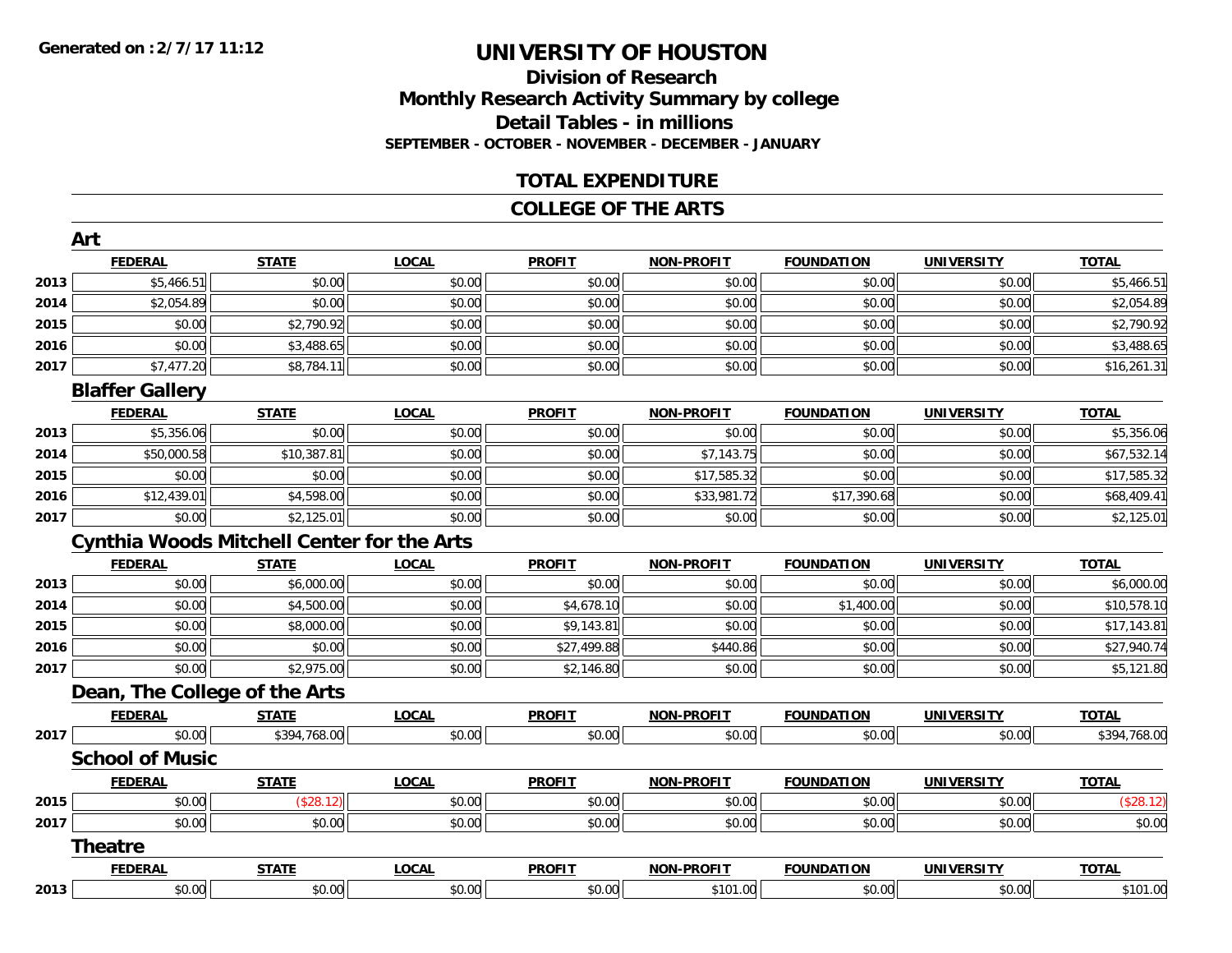**Division of Research Monthly Research Activity Summary by college Detail Tables - in millions SEPTEMBER - OCTOBER - NOVEMBER - DECEMBER - JANUARY**

### **TOTAL EXPENDITURE**

#### **COLLEGE OF THE ARTS**

|              | Theatre        |              |              |               |                   |                   |            |              |  |  |  |
|--------------|----------------|--------------|--------------|---------------|-------------------|-------------------|------------|--------------|--|--|--|
|              | <b>FEDERAL</b> | <b>STATE</b> | <u>_OCAL</u> | <b>PROFIT</b> | <b>NON-PROFIT</b> | <b>FOUNDATION</b> | UNIVERSITY | <b>TOTAL</b> |  |  |  |
| 2016         | \$0.00         | \$0.00       | \$0.00       | \$0.00        | .126.53<br>\$50   | \$0.00            | \$0.00     |              |  |  |  |
| <b>Total</b> | \$82,794.25    | \$448,389.38 | \$0.00       | \$43,468.59   | \$109,379.18      | \$18,790.68       | \$0.00     | \$702,822.08 |  |  |  |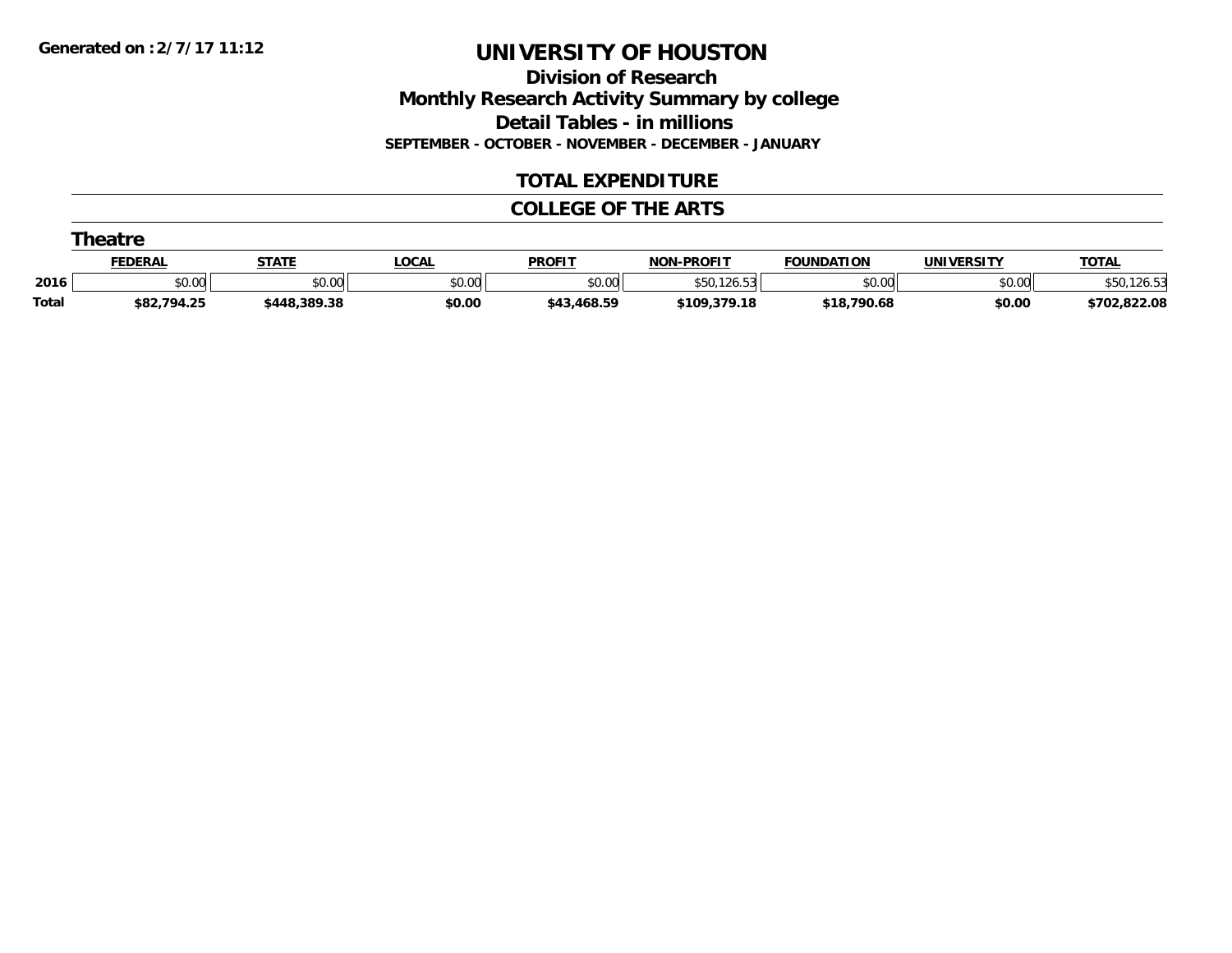### **Division of ResearchMonthly Research Activity Summary by college Detail Tables - in millionsSEPTEMBER - OCTOBER - NOVEMBER - DECEMBER - JANUARY**

### **TOTAL EXPENDITURE**

### **CULLEN COLLEGE OF ENGINEERING**

### **Biomedical Engineering**

|      | <u>FEDERAL</u> | <b>STATE</b> | <b>LOCAL</b> | <b>PROFIT</b> | <b>NON-PROFIT</b> | <b>FOUNDATION</b> | <b>UNIVERSITY</b> | <b>TOTAL</b>   |
|------|----------------|--------------|--------------|---------------|-------------------|-------------------|-------------------|----------------|
| 2013 | \$313,270.67   | \$0.00       | \$0.00       | \$0.00        | \$0.00            | \$0.00            | \$0.00            | \$313,270.67   |
| 2014 | \$747,435.69   | \$0.00       | \$0.00       | \$0.00        | \$31,364.81       | \$24,802.88       | \$0.00            | \$803,603.38   |
| 2015 | \$1,046,160.66 | \$0.00       | \$0.00       | \$0.00        | \$105,811.23      | (\$8, 204.04)     | \$0.00            | \$1,143,767.85 |
| 2016 | \$564,904.86   | \$0.00       | \$0.00       | \$0.00        | \$134,463.62      | \$0.00            | \$13,947.78       | \$713,316.26   |
| 2017 | \$1,163,045.94 | \$0.00       | \$0.00       | \$72,847.41   | \$79,208.99       | \$22,125.37       | \$0.00            | \$1,337,227.71 |

### **Center for Innovative Grouting Materials and Tech**

|      | <b>FEDERAL</b> | <b>STATE</b> | <u>LOCAL</u> | <b>PROFIT</b> | <b>NON-PROFIT</b> | <b>FOUNDATION</b> | <b>UNIVERSITY</b> | <b>TOTAL</b> |
|------|----------------|--------------|--------------|---------------|-------------------|-------------------|-------------------|--------------|
| 2013 | \$0.00         | \$0.00       | \$0.00       | \$0.00        | \$0.00            | \$0.00            | \$0.00            | \$0.00       |
| 2014 | \$0.00         | \$0.00       | \$0.00       | \$0.00        | \$0.00            | \$0.00            | \$0.00            | \$0.00       |
| 2015 | \$0.00         | \$0.00       | \$0.00       | \$0.00        | \$0.00            | \$0.00            | \$0.00            | \$0.00       |
| 2016 | \$0.00         | \$0.00       | \$0.00       | \$0.00        | \$0.00            | \$0.00            | \$0.00            | \$0.00       |

### **Chemical Engineering**

|      | <b>FEDERAL</b> | <b>STATE</b> | <b>LOCAL</b> | <b>PROFIT</b> | <b>NON-PROFIT</b> | <b>FOUNDATION</b> | <b>UNIVERSITY</b> | <b>TOTAL</b>   |
|------|----------------|--------------|--------------|---------------|-------------------|-------------------|-------------------|----------------|
| 2013 | \$1,130,138.40 | \$51,665.73  | \$0.00       | \$332,370.88  | \$28,154.80       | \$110,853.47      | (S16, 546.72)     | \$1,636,636.56 |
| 2014 | \$1,123,076.93 | \$71,139.31  | \$0.00       | \$372,194.01  | \$83,950.17       | \$75,249.71       | \$14,097.36       | \$1,739,707.49 |
| 2015 | \$1,056,650.33 | \$121,170.01 | \$0.00       | \$445,336.64  | \$51,340.30       | \$54,197.53       | \$10,803.04       | \$1,739,497.85 |
| 2016 | \$1,210,411.99 | \$457,761.78 | \$0.00       | \$649,721.43  | \$46,481.72       | \$98,684.30       | (\$267.17)        | \$2,462,794.05 |
| 2017 | \$1,069,838.75 | \$293,829.23 | \$0.00       | \$460,063.25  | \$150,710.92      | \$117,231.14      | \$0.00            | \$2,091,673.29 |

#### **Civil Engineering**

|      | <b>FEDERAL</b> | <b>STATE</b> | <u>LOCAL</u> | <b>PROFIT</b> | <b>NON-PROFIT</b> | <b>FOUNDATION</b> | <b>UNIVERSITY</b> | <b>TOTAL</b>   |
|------|----------------|--------------|--------------|---------------|-------------------|-------------------|-------------------|----------------|
| 2013 | \$916,372.54   | \$170,129.62 | \$9,644.18   | \$61,607.07   | \$30,317.40       | \$3,557.81        | \$12,990.98       | \$1,204,619.60 |
| 2014 | \$1,217,453.32 | \$49,215.06  | \$0.00       | \$38,480.17   | \$44,241.33       | \$23,017.83       | \$0.00            | \$1,372,407.72 |
| 2015 | \$1,186,909.59 | \$108,056.19 | \$0.00       | \$68,721.22   | \$5,445.33        | \$55,427.98       | \$0.00            | \$1,424,560.30 |
| 2016 | \$1,230,944.88 | \$136,097.99 | \$0.00       | \$63,985.80   | \$21,596.38       | \$15,268.56       | \$17,686.97       | \$1,485,580.57 |
| 2017 | \$1,021,646.30 | \$256,894.80 | \$19,427.54  | \$21,336.01   | \$58,689.50       | \$32,942.91       | \$11,387.20       | \$1,422,324.25 |

### **Composites Engineering and Applications Center**

|      | <b>FEDERAL</b> | <b>STATE</b>   | <u>LOCAL</u> | <b>PROFIT</b> | <b>NON-PROFIT</b> | <b>FOUNDATION</b> | <b>UNIVERSITY</b> | <b>TOTAL</b> |
|------|----------------|----------------|--------------|---------------|-------------------|-------------------|-------------------|--------------|
| 2013 | \$0.00         | 40.00<br>JU.UU | \$0.00       | \$0.00        | \$0.00            | \$0.00            | \$0.00            | \$0.00       |
| 2014 | \$0.00         | \$0.00         | \$0.00       | \$0.00        | \$0.00            | \$0.00            | \$0.00            | \$0.00       |
| 2015 | \$0.00         | 40.00<br>DU.UU | \$0.00       | \$0.00        | \$0.00            | \$0.00            | \$0.00            | \$0.00       |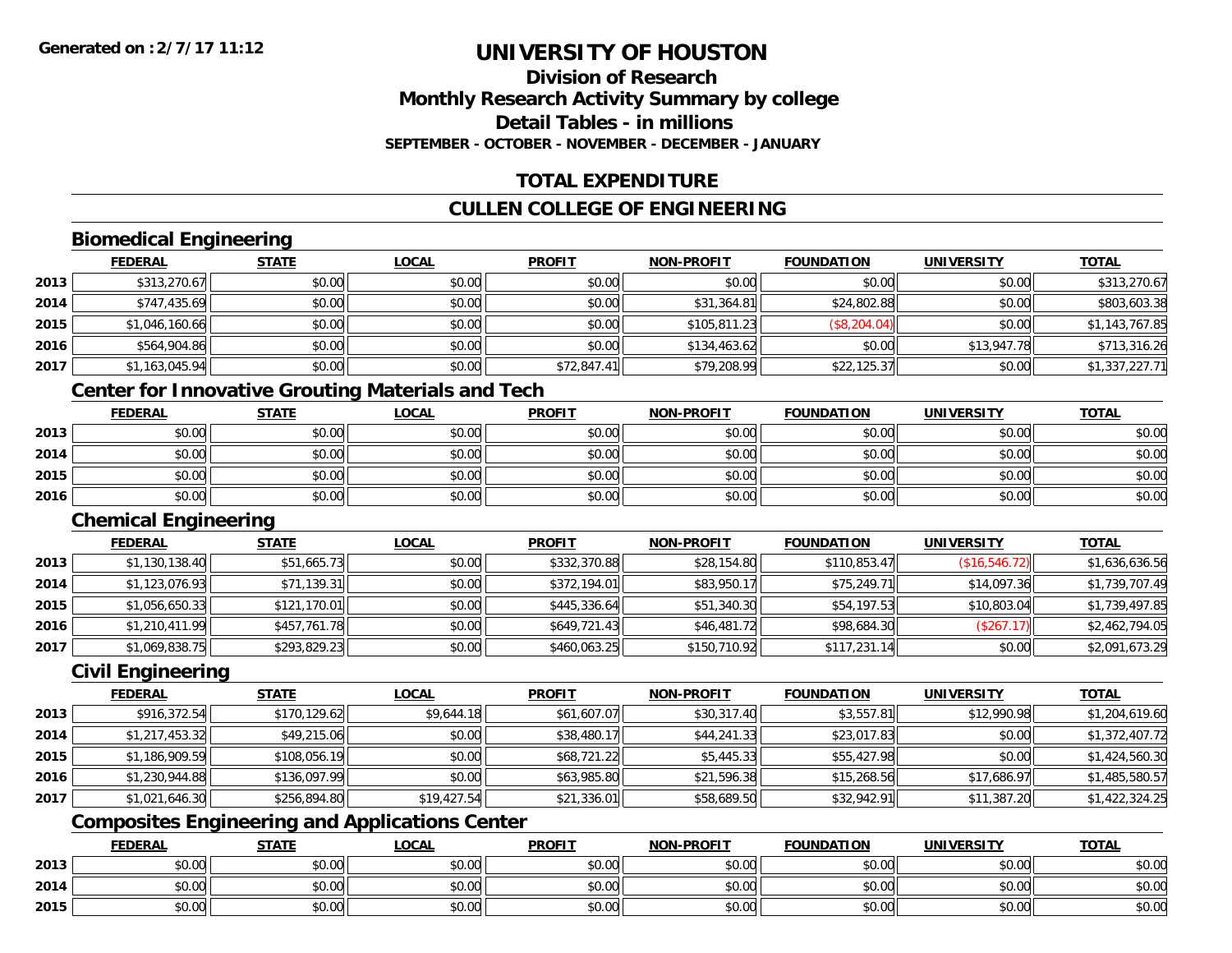**Division of Research**

**Monthly Research Activity Summary by college**

**Detail Tables - in millions**

**SEPTEMBER - OCTOBER - NOVEMBER - DECEMBER - JANUARY**

### **TOTAL EXPENDITURE**

### **CULLEN COLLEGE OF ENGINEERING**

### **Composites Engineering and Applications Center**

|      | <b>FEDERAL</b>                               | <b>STATE</b>  | <b>LOCAL</b> | <b>PROFIT</b> | <b>NON-PROFIT</b> | <b>FOUNDATION</b> | <b>UNIVERSITY</b> | <b>TOTAL</b>   |
|------|----------------------------------------------|---------------|--------------|---------------|-------------------|-------------------|-------------------|----------------|
| 2016 | \$0.00                                       | \$0.00        | \$0.00       | \$0.00        | \$0.00            | \$0.00            | \$0.00            | \$0.00         |
|      | Dean, Engineering                            |               |              |               |                   |                   |                   |                |
|      | <b>FEDERAL</b>                               | <b>STATE</b>  | <b>LOCAL</b> | <b>PROFIT</b> | <b>NON-PROFIT</b> | <b>FOUNDATION</b> | <b>UNIVERSITY</b> | <b>TOTAL</b>   |
| 2013 | \$11,819.76                                  | \$0.00        | \$0.00       | \$0.00        | \$0.00            | \$0.00            | \$0.00            | \$11,819.76    |
| 2014 | \$19,446.26                                  | \$0.00        | \$0.00       | \$0.00        | \$0.00            | \$0.00            | \$0.00            | \$19,446.26    |
| 2015 | \$5,746.98                                   | \$0.00        | \$0.00       | \$0.00        | \$0.00            | \$0.00            | \$0.00            | \$5,746.98     |
| 2016 | \$12,882.89                                  | \$0.00        | \$0.00       | \$0.00        | \$0.00            | \$0.00            | \$0.00            | \$12,882.89    |
| 2017 | \$61,235.86                                  | \$0.00        | \$0.00       | \$0.00        | \$0.00            | \$0.00            | \$0.00            | \$61,235.86    |
|      | <b>Electrical &amp; Computer Engineering</b> |               |              |               |                   |                   |                   |                |
|      | <b>FEDERAL</b>                               | <b>STATE</b>  | <b>LOCAL</b> | <b>PROFIT</b> | <b>NON-PROFIT</b> | <b>FOUNDATION</b> | <b>UNIVERSITY</b> | <b>TOTAL</b>   |
| 2013 | \$1,488,250.46                               | \$23,968.50   | \$0.00       | \$182,386.13  | \$14,556.47       | \$36,774.22       | \$0.00            | \$1,745,935.78 |
| 2014 | \$1,128,383.66                               | \$6,080.22    | \$0.00       | \$368,874.30  | \$49,260.91       | \$36,026.15       | \$3,423.86        | \$1,592,049.10 |
| 2015 | \$1,493,955.15                               | \$9,247.06    | \$0.00       | \$222,437.30  | \$3,899.72        | \$94,083.30       | \$0.00            | \$1,823,622.53 |
| 2016 | \$1,207,303.45                               | \$584,879.10  | \$0.00       | \$248,172.16  | \$104,582.84      | \$141,932.37      | \$0.00            | \$2,286,869.92 |
| 2017 | \$1,130,081.16                               | \$255,742.53  | \$0.00       | \$222,339.74  | \$22,311.39       | \$96,355.40       | \$0.00            | \$1,726,830.22 |
|      | <b>Industrial Engineering</b>                |               |              |               |                   |                   |                   |                |
|      | <b>FEDERAL</b>                               | <b>STATE</b>  | <b>LOCAL</b> | <b>PROFIT</b> | <b>NON-PROFIT</b> | <b>FOUNDATION</b> | <b>UNIVERSITY</b> | <b>TOTAL</b>   |
| 2013 | \$51,290.84                                  | \$33,280.82   | \$5,242.49   | \$0.00        | \$0.00            | \$7,793.26        | \$0.00            | \$97,607.41    |
| 2014 | \$74,613.98                                  | \$38,916.62   | \$19,618.53  | \$0.00        | \$0.00            | \$21,201.72       | \$0.00            | \$154,350.85   |
| 2015 | \$72,486.54                                  | \$46,291.63   | \$17,731.41  | \$6,596.45    | \$0.00            | \$38,936.78       | \$0.00            | \$182,042.81   |
| 2016 | \$45,890.57                                  | \$45,497.20   | \$95.99      | \$8,756.82    | \$832.60          | \$35,471.59       | \$0.00            | \$136,544.77   |
| 2017 | \$24,815.61                                  | \$20,592.84   | \$0.00       | \$0.00        | \$12,915.22       | \$0.00            | \$0.00            | \$58,323.67    |
|      | <b>Mechanical Engineering</b>                |               |              |               |                   |                   |                   |                |
|      | <b>FEDERAL</b>                               | <b>STATE</b>  | <b>LOCAL</b> | <b>PROFIT</b> | <b>NON-PROFIT</b> | <b>FOUNDATION</b> | <b>UNIVERSITY</b> | <b>TOTAL</b>   |
| 2013 | \$1,326,625.88                               | \$206,305.10  | \$0.00       | \$123,560.39  | \$7,247.60        | \$53,810.19       | \$0.00            | \$1,717,549.16 |
| 2014 | \$1,544,563.98                               | \$60,867.33   | \$0.00       | \$218,016.42  | (\$3,300.00)      | \$132,284.93      | \$0.00            | \$1,952,432.66 |
| 2015 | \$1,380,055.56                               | \$72,977.84   | \$0.00       | \$397,586.33  | \$27,649.35       | \$15,101.09       | \$0.00            | \$1,893,370.17 |
| 2016 | \$702,030.57                                 | (\$61,860.16) | \$0.00       | \$346,876.90  | \$38,609.36       | \$117,097.33      | \$0.00            | \$1,142,753.99 |
| 2017 | \$637,126.76                                 | \$40,468.62   | \$0.00       | \$249,944.01  | \$49,423.72       | \$39,978.59       | \$0.00            | \$1,016,941.70 |

7 | \$637,126.76|| \$40,468.62|| \$0.00|| \$249,944.01|| \$49,423.72|| \$39,978.59|| \$0.00|| \$1,016,941.70|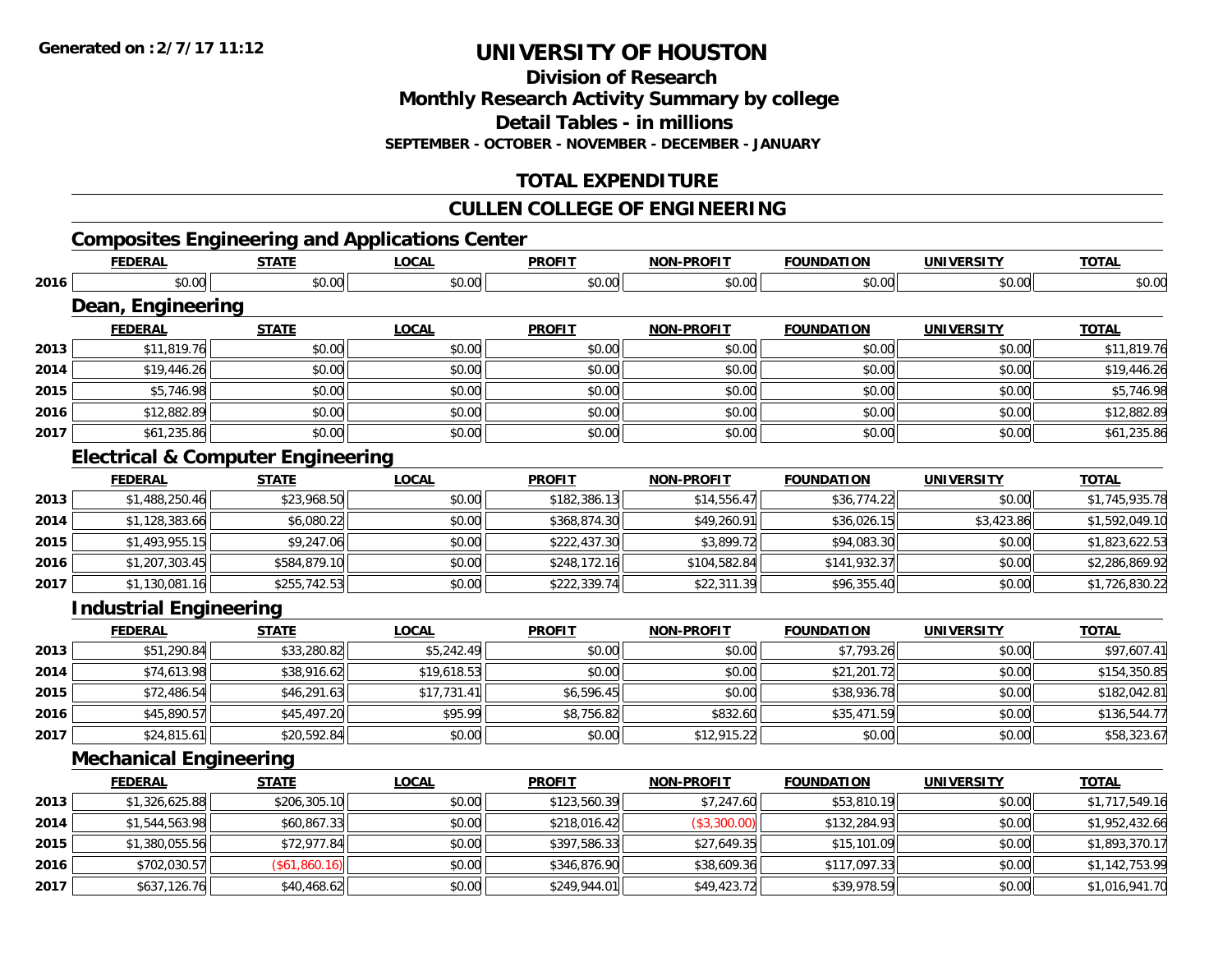### **Division of ResearchMonthly Research Activity Summary by college Detail Tables - in millionsSEPTEMBER - OCTOBER - NOVEMBER - DECEMBER - JANUARY**

### **TOTAL EXPENDITURE**

### **CULLEN COLLEGE OF ENGINEERING**

### **National Center for Airborne Laser Mapping**

|      | <b>FEDERAL</b> | <b>STATE</b> | <u>LOCAL</u> | <b>PROFIT</b> | <b>NON-PROFIT</b> | <b>FOUNDATION</b> | <b>UNIVERSITY</b> | <b>TOTAL</b> |
|------|----------------|--------------|--------------|---------------|-------------------|-------------------|-------------------|--------------|
| 2013 | \$15,210.36    | \$0.00       | \$0.00       | \$0.00        | \$0.00            | \$0.00            | \$0.00            | \$15,210.36  |
| 2014 | \$209,090.08   | \$0.00       | \$0.00       | \$0.00        | \$0.00            | \$17,987.96       | \$0.00            | \$227,078.04 |
| 2015 | \$107,255.09   | \$0.00       | \$0.00       | \$0.00        | \$0.00            | \$0.00            | \$0.00            | \$107,255.09 |
| 2016 | \$407,350.92   | \$0.00       | \$0.00       | \$0.00        | \$273,499.52      | \$0.00            | \$0.00            | \$680,850.44 |
| 2017 | \$192,072.22   | \$0.00       | \$0.00       | \$0.00        | \$47,696.86       | \$0.00            | \$0.00            | \$239,769.08 |

## **Petroleum Engineering**

|      | <b>FEDERAL</b> | <b>STATE</b> | <u>LOCAL</u> | <b>PROFIT</b> | <b>NON-PROFIT</b> | <b>FOUNDATION</b> | <b>UNIVERSITY</b> | <b>TOTAL</b> |
|------|----------------|--------------|--------------|---------------|-------------------|-------------------|-------------------|--------------|
| 2013 | \$0.00         | \$0.00       | \$0.00       | \$0.00        | \$0.00            | \$0.00            | \$3,683.57        | \$3,683.57   |
| 2014 | \$22,611.56    | \$0.00       | \$0.00       | \$193,397.40  | \$0.00            | \$0.00            | \$2,970.64        | \$218,979.60 |
| 2015 | (\$16, 454.37) | \$0.00       | \$0.00       | \$192.812.95  | \$0.00            | \$0.00            | \$0.00            | \$176,358.58 |
| 2016 | $(*43,383.39)$ | \$0.00       | \$0.00       | \$102,423.87  | \$0.00            | \$0.00            | \$0.00            | \$59,040.48  |
| 2017 | (\$81.26)      | \$3,152.94   | \$0.00       | \$100,326.48  | \$0.00            | \$0.00            | \$0.00            | \$103,398.16 |

### **Wind Energy Center**

|       | <b>FEDERAL</b>  | <b>STATE</b>   | <u>LOCAL</u> | <b>PROFIT</b>  | <b>NON-PROFIT</b> | <b>FOUNDATION</b> | <b>UNIVERSITY</b> | <b>TOTAL</b>    |
|-------|-----------------|----------------|--------------|----------------|-------------------|-------------------|-------------------|-----------------|
| 2013  | \$0.00          | \$0.00         | \$0.00       | \$0.00         | \$0.00            | \$0.00            | \$0.00            | \$0.00          |
| 2014  | \$0.00          | \$0.00         | \$0.00       | \$0.00         | \$0.00            | \$0.00            | \$0.00            | \$0.00          |
| 2015  | \$0.00          | \$0.00         | \$0.00       | \$0.00         | \$0.00            | \$0.00            | \$0.00            | \$0.00          |
| 2016  | \$0.00          | \$0.00         | \$0.00       | \$0.00         | \$0.00            | \$0.00            | \$0.00            | \$0.00          |
| 2017  | \$0.00          | \$0.00         | \$0.00       | \$0.00         | \$0.00            | \$0.00            | \$0.00            | \$0.00          |
| Total | \$28,310,537.97 | \$3,102,367.90 | \$71,760.14  | \$5,771,171.54 | \$1,520,962.05    | \$1,509,990.33    | \$74,177.51       | \$40,360,967.43 |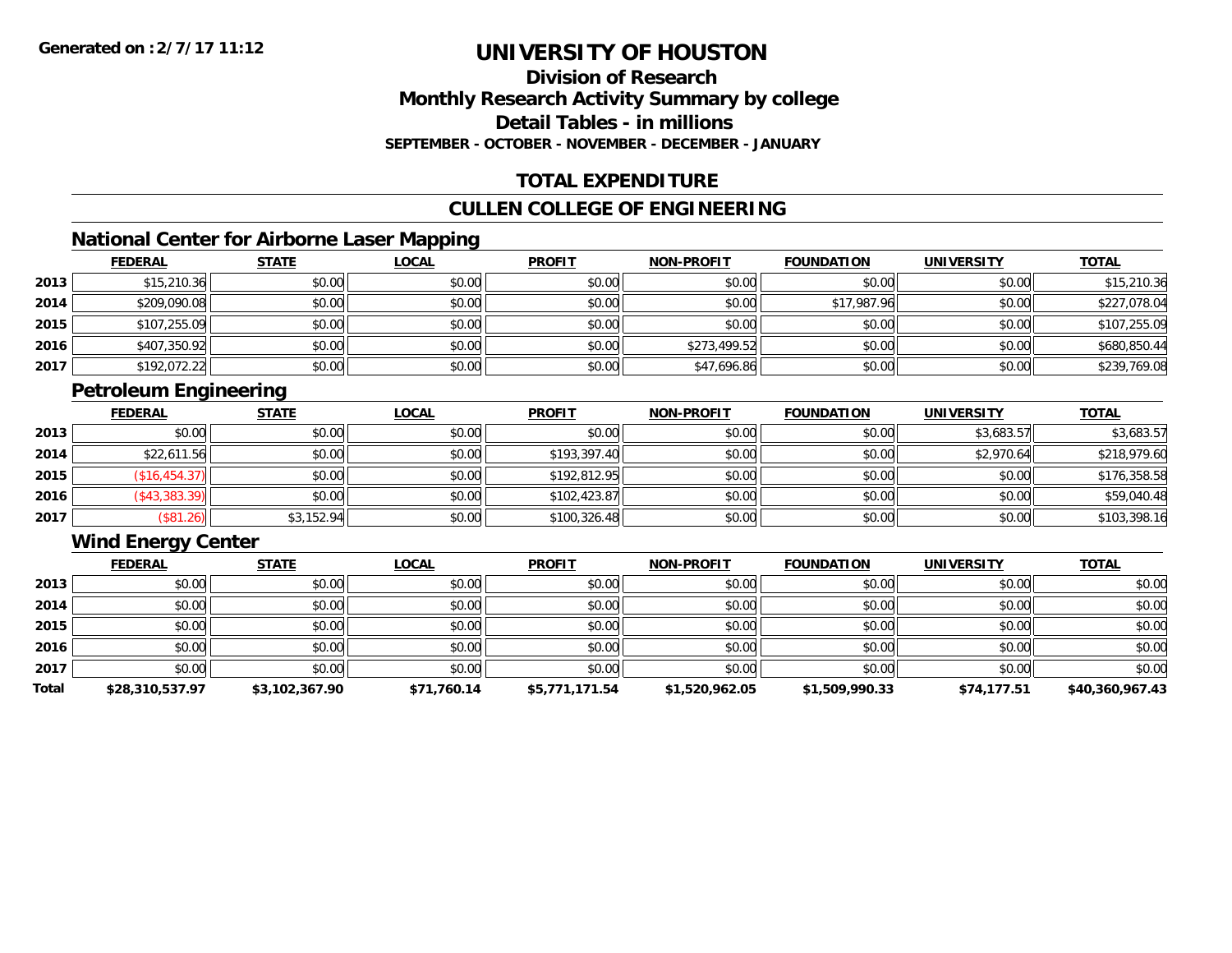**Division of Research**

**Monthly Research Activity Summary by college**

**Detail Tables - in millions**

**SEPTEMBER - OCTOBER - NOVEMBER - DECEMBER - JANUARY**

### **TOTAL EXPENDITURE**

### **DIVISION OF RESEARCH**

|      |                             | <b>Allied Geophysical Laboratories</b> |                                                           |               |                   |                   |                   |               |
|------|-----------------------------|----------------------------------------|-----------------------------------------------------------|---------------|-------------------|-------------------|-------------------|---------------|
|      | <b>FEDERAL</b>              | <b>STATE</b>                           | <b>LOCAL</b>                                              | <b>PROFIT</b> | <b>NON-PROFIT</b> | <b>FOUNDATION</b> | <b>UNIVERSITY</b> | <b>TOTAL</b>  |
| 2013 | \$0.00                      | \$0.00                                 | \$0.00                                                    | \$12,978.00   | \$0.00            | \$0.00            | \$0.00            | \$12,978.00   |
|      |                             |                                        | <b>Center for Advanced Computing and Data Systems</b>     |               |                   |                   |                   |               |
|      | <b>FEDERAL</b>              | <b>STATE</b>                           | <b>LOCAL</b>                                              | <b>PROFIT</b> | <b>NON-PROFIT</b> | <b>FOUNDATION</b> | <b>UNIVERSITY</b> | <b>TOTAL</b>  |
| 2013 | \$65,115.54                 | \$0.00                                 | \$0.00                                                    | \$37,548.90   | \$3.57            | \$0.00            | \$0.00            | \$102,668.02  |
| 2014 | (\$13,431.96)               | \$0.00                                 | \$0.00                                                    | \$0.00        | (\$3.76)          | \$0.00            | \$0.00            | (\$13,435.72) |
| 2015 | \$0.00                      | \$0.00                                 | \$0.00                                                    | \$0.00        | \$0.00            | \$0.00            | \$0.00            | \$0.00        |
| 2016 | \$1,766.60                  | \$0.00                                 | \$0.00                                                    | \$0.00        | \$0.00            | \$0.00            | \$0.00            | \$1,766.60    |
| 2017 | \$0.00                      | \$0.00                                 | \$0.00                                                    | \$0.00        | \$0.00            | \$0.00            | \$0.00            | \$0.00        |
|      |                             | <b>Center for Advanced Materials</b>   |                                                           |               |                   |                   |                   |               |
|      | <b>FEDERAL</b>              | <b>STATE</b>                           | <b>LOCAL</b>                                              | <b>PROFIT</b> | <b>NON-PROFIT</b> | <b>FOUNDATION</b> | <b>UNIVERSITY</b> | <b>TOTAL</b>  |
| 2013 | \$0.00                      | \$0.00                                 | \$0.00                                                    | \$0.00        | \$0.00            | \$0.00            | \$0.00            | \$0.00        |
| 2014 | \$0.00                      | \$0.00                                 | \$0.00                                                    | \$0.00        | \$0.00            | \$0.00            | \$0.00            | \$0.00        |
| 2015 | \$0.00                      | \$0.00                                 | \$0.00                                                    | \$36,201.49   | \$0.00            | \$0.00            | \$0.00            | \$36,201.49   |
| 2016 | \$0.00                      | \$0.00                                 | \$0.00                                                    | \$0.00        | \$0.00            | \$0.00            | \$0.00            | \$0.00        |
| 2017 | \$0.00                      | \$0.00                                 | \$0.00                                                    | \$0.00        | \$0.00            | \$0.00            | \$0.00            | \$0.00        |
|      |                             |                                        | <b>Center for Biomedical &amp; Environmental Genomics</b> |               |                   |                   |                   |               |
|      | <b>FEDERAL</b>              | <b>STATE</b>                           | <b>LOCAL</b>                                              | <b>PROFIT</b> | <b>NON-PROFIT</b> | <b>FOUNDATION</b> | <b>UNIVERSITY</b> | <b>TOTAL</b>  |
| 2013 | \$0.00                      | \$0.00                                 | \$0.00                                                    | \$0.00        | \$0.00            | \$0.00            | \$0.00            | \$0.00        |
| 2014 | \$0.00                      | \$0.00                                 | \$0.00                                                    | \$0.00        | \$0.00            | \$0.00            | \$0.00            | \$0.00        |
| 2015 | \$0.00                      | \$0.00                                 | \$0.00                                                    | \$0.00        | \$0.00            | \$0.00            | \$0.00            | \$0.00        |
| 2016 | \$0.00                      | \$0.00                                 | \$0.00                                                    | \$0.00        | \$0.00            | \$0.00            | \$0.00            | \$0.00        |
|      | <b>Division of Research</b> |                                        |                                                           |               |                   |                   |                   |               |
|      | <b>FEDERAL</b>              | <b>STATE</b>                           | <b>LOCAL</b>                                              | <b>PROFIT</b> | <b>NON-PROFIT</b> | <b>FOUNDATION</b> | <b>UNIVERSITY</b> | <b>TOTAL</b>  |
| 2013 | \$0.00                      | \$0.00                                 | \$0.00                                                    | \$0.00        | \$0.00            | \$0.00            | \$0.00            | \$0.00        |
| 2014 | \$0.00                      | \$0.00                                 | \$0.00                                                    | \$0.00        | \$0.00            | \$0.00            | \$0.00            | \$0.00        |
| 2015 | \$0.00                      | \$69.12                                | \$0.00                                                    | \$0.00        | \$0.00            | \$0.00            | \$0.00            | \$69.12       |
| 2016 | \$0.00                      | \$0.00                                 | \$0.00                                                    | \$0.00        | \$0.00            | \$0.00            | \$0.00            | \$0.00        |
| 2017 | \$0.00                      | \$0.00                                 | \$0.00                                                    | \$0.00        | \$0.00            | \$0.00            | \$0.00            | \$0.00        |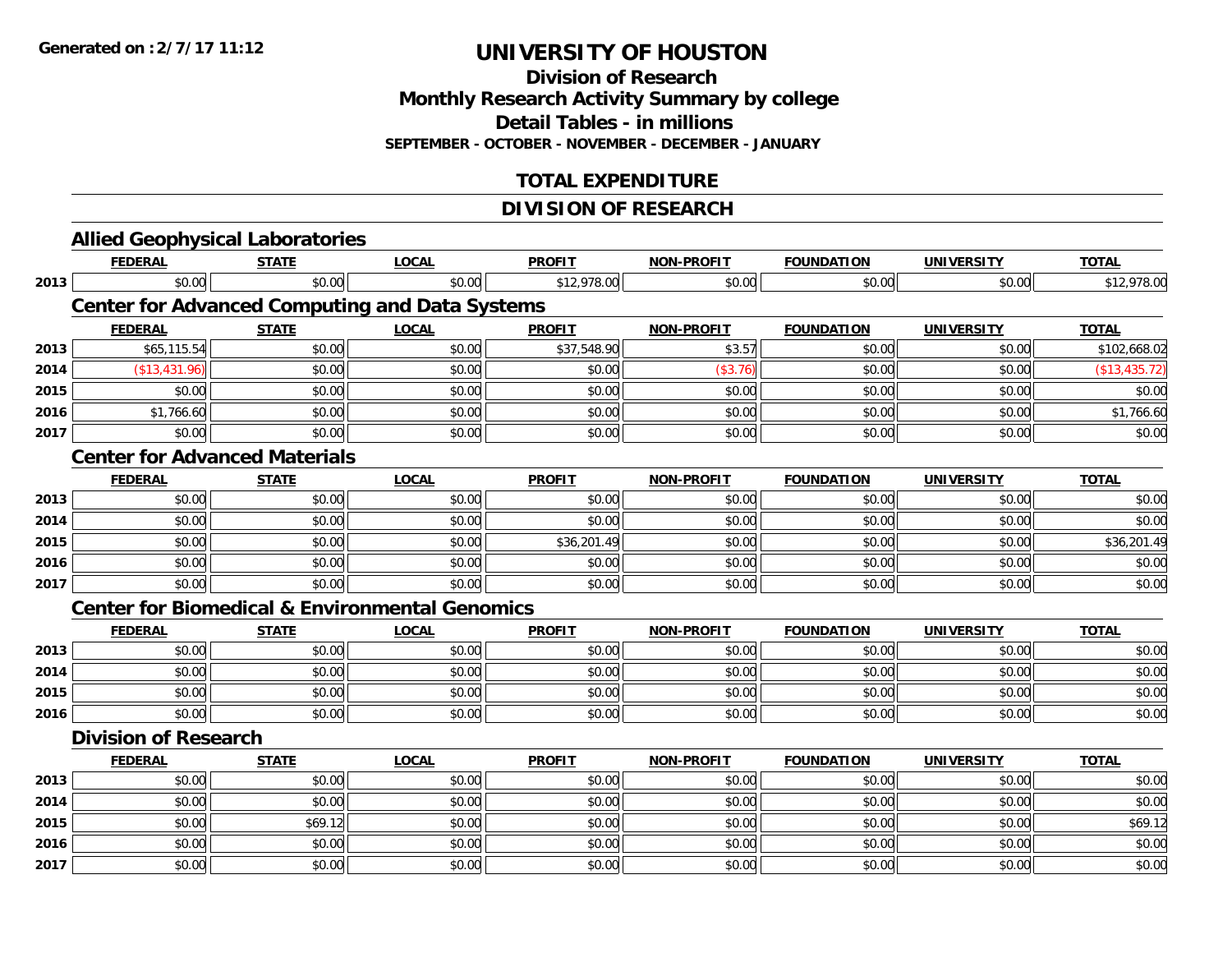### **Division of ResearchMonthly Research Activity Summary by college Detail Tables - in millionsSEPTEMBER - OCTOBER - NOVEMBER - DECEMBER - JANUARY**

### **TOTAL EXPENDITURE**

### **DIVISION OF RESEARCH**

## **Office of Contracts and Grants**

|      | <b>FEDERAL</b> | <b>STATE</b> | <u>LOCAL</u> | <b>PROFIT</b> | <b>NON-PROFIT</b> | <b>FOUNDATION</b> | <b>UNIVERSITY</b> | <b>TOTAL</b> |
|------|----------------|--------------|--------------|---------------|-------------------|-------------------|-------------------|--------------|
| 2013 | \$0.00         | \$0.00       | \$0.00       | \$0.00        | \$0.00            | \$0.00            | \$0.00            | \$0.00       |
| 2014 | \$0.00         | \$0.00       | \$0.00       | \$0.00        | \$0.00            | \$0.00            | \$0.00            | \$0.00       |
| 2015 | \$0.00         | \$0.00       | \$0.00       | \$0.00        | \$0.00            | \$0.00            | \$0.00            | \$0.00       |
| 2016 | \$0.00         | \$0.00       | \$0.00       | \$0.00        | \$0.00            | \$0.00            | \$0.00            | \$0.00       |
| 2017 | \$0.00         | \$0.00       | \$0.00       | \$0.00        | \$0.00            | \$0.00            | \$0.00            | \$0.00       |

#### **TcSUH**

|      | <b>FEDERAL</b> | <u>STATE</u> | <u>LOCAL</u> | <b>PROFIT</b> | <b>NON-PROFIT</b> | <b>FOUNDATION</b> | <b>UNIVERSITY</b> | <b>TOTAL</b> |
|------|----------------|--------------|--------------|---------------|-------------------|-------------------|-------------------|--------------|
| 2013 | \$16,601.72    | \$4,423.10   | \$0.00       | \$26,609.01   | \$0.00            | \$0.00            | \$0.00            | \$47,633.83  |
| 2014 | \$85,847.40    | \$9,120.34   | \$0.00       | \$27,491.40   | \$0.00            | \$0.00            | \$0.00            | \$122,459.14 |
| 2015 | \$28,774.41    | \$0.00       | \$0.00       | \$14,257.35   | \$0.00            | \$0.00            | \$0.00            | \$43,031.76  |
| 2016 | \$115,343.35   | \$0.00       | \$0.00       | \$30,731.14   | \$0.00            | \$0.00            | \$0.00            | \$146,074.48 |
| 2017 | \$69,187.41    | \$0.00       | \$0.00       | \$20,343.68   | \$0.00            | \$0.00            | \$0.00            | \$89,531.09  |

### **Texas Obesity Research Center**

|      | <u>FEDERAL</u> | <u>STATE</u> | <u>LOCAL</u> | <b>PROFIT</b> | <b>NON-PROFIT</b> | <b>FOUNDATION</b> | <b>UNIVERSITY</b> | <b>TOTAL</b> |
|------|----------------|--------------|--------------|---------------|-------------------|-------------------|-------------------|--------------|
| 2013 | \$0.00         | \$0.00       | \$0.00       | \$0.00        | \$0.00            | \$0.00            | \$0.00            | \$0.00       |
| 2014 | \$0.00         | \$0.00       | \$0.00       | \$0.00        | \$0.00            | \$0.00            | \$0.00            | \$0.00       |
| 2015 | \$0.00         | \$0.00       | \$0.00       | \$0.00        | \$0.00            | \$0.00            | \$0.00            | \$0.00       |
| 2016 | \$0.00         | \$0.00       | \$0.00       | \$0.00        | \$82,308.45       | \$0.00            | \$0.00            | \$82,308.45  |
| 2017 | \$0.00         | \$0.00       | \$0.00       | \$0.00        | \$80,863.28       | \$0.00            | \$0.00            | \$80,863.28  |

#### **TIMES**

|              | <b>FEDERAL</b> | <b>STATE</b> | <b>LOCAL</b> | <b>PROFIT</b> | <b>NON-PROFIT</b> | <b>FOUNDATION</b> | <b>UNIVERSITY</b> | <b>TOTAL</b>   |
|--------------|----------------|--------------|--------------|---------------|-------------------|-------------------|-------------------|----------------|
| 2013         | \$945,944.98   | (S759.74)    | \$0.00       | \$0.00        | \$0.00            | \$0.00            | \$0.00            | \$945,185.24   |
| 2014         | \$809,108.19   | \$10,111.50  | \$0.00       | \$0.00        | \$0.00            | \$0.00            | \$0.00            | \$819,219.69   |
| 2015         | \$776,474.18   | \$0.00       | \$0.00       | \$0.00        | \$3,324.86        | \$0.00            | \$0.00            | \$779,799.04   |
| 2016         | \$666,399.40   | (\$604.30)   | \$0.00       | \$0.00        | \$0.00            | \$0.00            | \$0.00            | \$665,795.10   |
| 2017         | \$465,716.32   | \$25,991.67  | \$0.00       | \$0.00        | \$160.07          | \$0.00            | \$0.00            | \$491,868.07   |
| <b>Total</b> | \$4,032,847.54 | \$48,351.69  | \$0.00       | \$206,160.97  | \$166,656.47      | \$0.00            | \$0.00            | \$4,454,016.67 |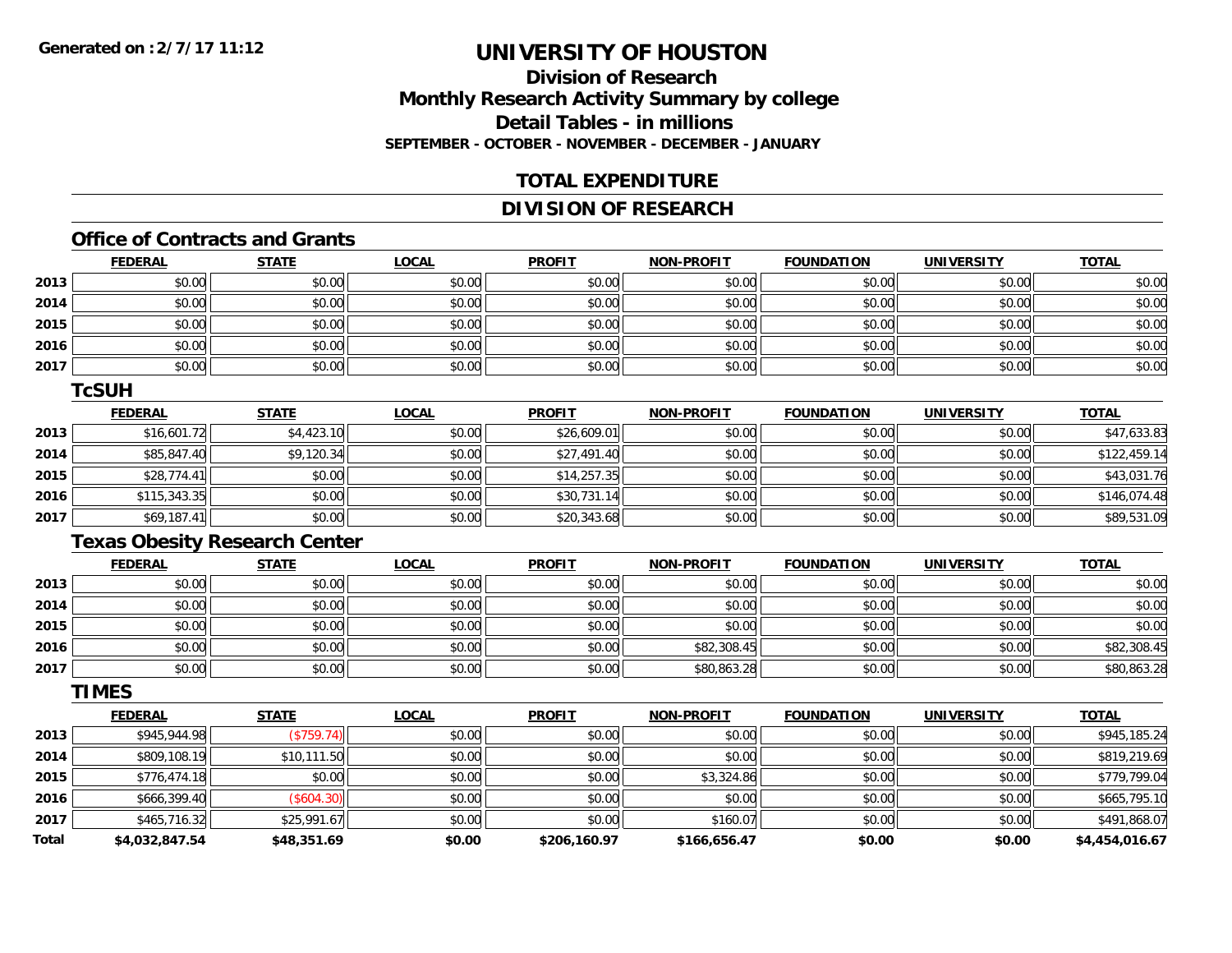### **Division of ResearchMonthly Research Activity Summary by college Detail Tables - in millionsSEPTEMBER - OCTOBER - NOVEMBER - DECEMBER - JANUARY**

### **TOTAL EXPENDITURE**

### **GRADUATE COLLEGE OF SOCIAL WORK**

### **Center for Drug and Social Policy Research**

|      | <b>FEDERAL</b> | <b>STATE</b> | <u>LOCAL</u> | <b>PROFIT</b> | <b>NON-PROFIT</b> | <b>FOUNDATION</b> | <b>UNIVERSITY</b> | <b>TOTAL</b> |
|------|----------------|--------------|--------------|---------------|-------------------|-------------------|-------------------|--------------|
| 2013 | \$3,469.28     | \$0.00       | \$0.00       | \$0.00        | \$0.00            | \$0.00            | \$0.00            | \$3,469.28   |
| 2014 | \$0.00         | \$0.00       | \$0.00       | \$0.00        | \$0.00            | \$0.00            | \$0.00            | \$0.00       |
| 2015 | \$140,840.62   | \$0.00       | \$0.00       | \$0.00        | \$0.00            | \$0.00            | \$0.00            | \$140,840.62 |
| 2016 | \$292,167.48   | \$0.00       | \$0.00       | \$0.00        | \$0.00            | \$0.00            | \$0.00            | \$292,167.48 |
| 2017 | \$318,590.44   | \$0.00       | \$0.00       | \$0.00        | \$0.00            | \$0.00            | \$0.00            | \$318,590.44 |

### **Center for Health Equities & Evaluation Research**

|      | <b>FEDERAL</b> | <b>STATE</b> | <u>LOCAL</u> | <b>PROFIT</b> | <b>NON-PROFIT</b> | <b>FOUNDATION</b> | <b>UNIVERSITY</b> | <b>TOTAL</b> |
|------|----------------|--------------|--------------|---------------|-------------------|-------------------|-------------------|--------------|
| 2013 | \$155,677.63   | \$0.00       | \$0.00       | \$0.00        | \$0.00            | \$0.00            | \$42,000.00       | \$197,677.63 |
| 2014 | \$46,447.45    | \$0.00       | \$0.00       | \$0.00        | \$0.00            | \$0.00            | \$0.00            | \$46,447.45  |
| 2015 | \$49,578.81    | \$0.00       | \$0.00       | \$0.00        | \$0.00            | \$0.00            | \$0.00            | \$49,578.81  |
| 2016 | \$23,068.50    | \$0.00       | \$0.00       | \$0.00        | \$0.00            | \$0.00            | \$0.00            | \$23,068.50  |
| 2017 | \$81,329.18    | \$0.00       | \$0.00       | \$0.00        | \$0.00            | \$0.00            | \$0.00            | \$81,329.18  |

### **Child & Family for Innovative Research**

|      | <b>FEDERAL</b> | <b>STATE</b> | <u>LOCAL</u> | <b>PROFIT</b> | <b>NON-PROFIT</b> | <b>FOUNDATION</b> | <b>UNIVERSITY</b> | <b>TOTAL</b>   |
|------|----------------|--------------|--------------|---------------|-------------------|-------------------|-------------------|----------------|
| 2013 | \$502,983.51   | \$27,824.54  | \$27,185.20  | (\$1,781.27)  | \$9.1             | \$9,278.00        | \$1,021.48        | \$566,520.63   |
| 2014 | \$419,077.87   | \$20,191.10  | \$6,304.77   | \$13,202.76   | \$19,800.98       | \$33,581.75       | \$0.00            | \$512,159.23   |
| 2015 | \$902,345.51   | \$22,705.09  | \$0.00       | \$925.29      | (\$5.073.66)      | \$60,177.14       | \$0.00            | \$981,079.37   |
| 2016 | \$530,913.27   | \$0.00       | \$0.00       | \$0.00        | \$0.00            | \$38,585.17       | \$0.00            | \$569,498.44   |
| 2017 | \$1,013,231.74 | \$94,922.65  | \$14,082.82  | \$777.31      | \$0.00            | \$91,450.44       | \$1,405.47        | \$1,215,870.43 |

#### **Community Projects - Social Work**

|      | <b>FEDERAL</b>                                  | <b>STATI</b> | <u>LOCAI</u> | <b>PROFIT</b>   | <b>NON-PROFIT</b> | <b>FOUNDATION</b> | UNIVERSITY        | <b>TOTAL</b> |
|------|-------------------------------------------------|--------------|--------------|-----------------|-------------------|-------------------|-------------------|--------------|
| 2013 | JU.U                                            | \$0.00       | \$0.00       | $\sim$<br>JU.UU | \$0.00            | \$0.00            | \$0.00            | \$0.01       |
|      | <b>Social Work</b><br>$\boldsymbol{\omega}$ ear |              |              |                 |                   |                   |                   |              |
|      | <b>FEDERAL</b>                                  | <b>STATE</b> | LOCAL        | <b>PROFIT</b>   | <b>NON-PROFIT</b> | <b>FOUNDATION</b> | <b>UNIVERSITY</b> | <b>TOTAL</b> |

|      | <b>FEDERAL</b> | JIMIL  | <u>LUUNL</u> | <b>FRUFII</b> | <b>IVON-FROFII</b> | <b><i>FUUNDATIUN</i></b> | UNIVERSITI | <u>IUIAL</u> |
|------|----------------|--------|--------------|---------------|--------------------|--------------------------|------------|--------------|
| 2013 | \$17,787.82    | \$0.00 | \$0.00       | \$0.00        | \$0.00             | \$0.00                   | \$0.00     | \$17,787.82  |
| 2014 | \$0.00         | \$0.00 | \$0.00       | \$0.00        | \$0.00             | \$0.00                   | \$0.00     | \$0.00       |
| 2015 | \$4,402.11     | \$0.00 | \$0.00       | \$0.00        | \$0.00             | \$0.00                   | \$0.00     | \$4,402.11   |
| 2016 | \$32,600.24    | \$0.00 | \$0.00       | \$31,742.48   | \$7,438.43         | \$0.00                   | \$0.00     | \$71,781.15  |
| 2017 | \$334,632.83   | \$0.00 | \$0.00       | \$5,979.13    | \$13,319.59        | \$4,869.21               | \$0.00     | \$358,800.76 |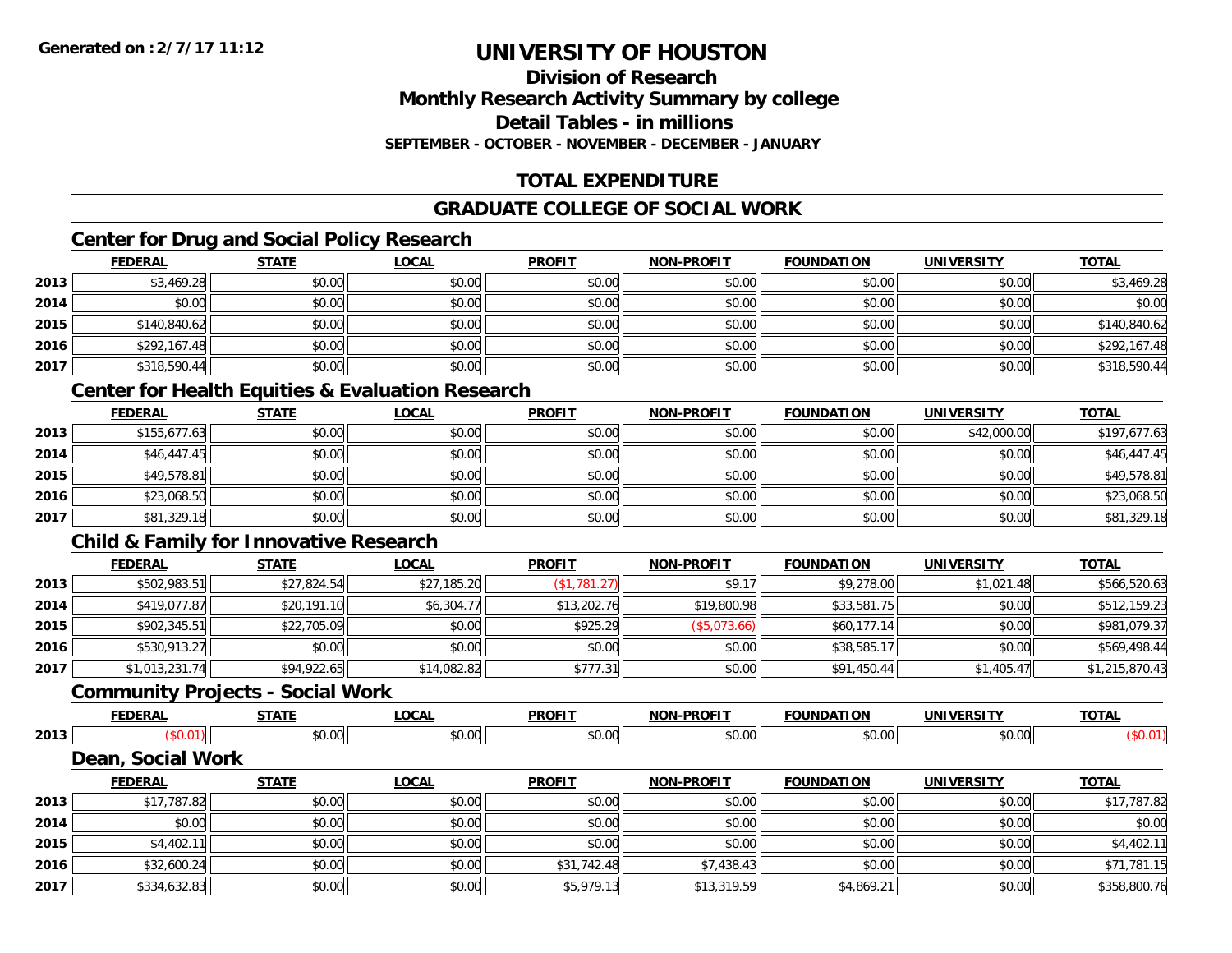**Division of Research Monthly Research Activity Summary by college Detail Tables - in millions SEPTEMBER - OCTOBER - NOVEMBER - DECEMBER - JANUARY**

### **TOTAL EXPENDITURE**

#### **GRADUATE COLLEGE OF SOCIAL WORK**

## **Office for Drug SPR**

|              | <b>FEDERAL</b> | <u>STATE</u> | <u>LOCAL</u> | <b>PROFIT</b> | <b>NON-PROFIT</b> | <b>FOUNDATION</b> | <b>UNIVERSITY</b> | <b>TOTAL</b>   |
|--------------|----------------|--------------|--------------|---------------|-------------------|-------------------|-------------------|----------------|
| 2013         | \$0.00         | \$0.00       | \$0.00       | \$0.00        | \$0.00            | \$0.00            | \$0.00            | \$0.00         |
| 2014         | \$0.00         | \$0.00       | \$0.00       | \$0.00        | \$0.00            | \$0.00            | \$0.00            | \$0.00         |
| 2015         | \$0.00         | \$0.00       | \$0.00       | \$0.00        | \$0.00            | \$0.00            | \$0.00            | \$0.00         |
| <b>Total</b> | \$4,869,144.30 | \$165,643.38 | \$47,572.79  | \$50,845.70   | \$35,494.51       | \$237,941.71      | \$44,426.95       | \$5,451,069.34 |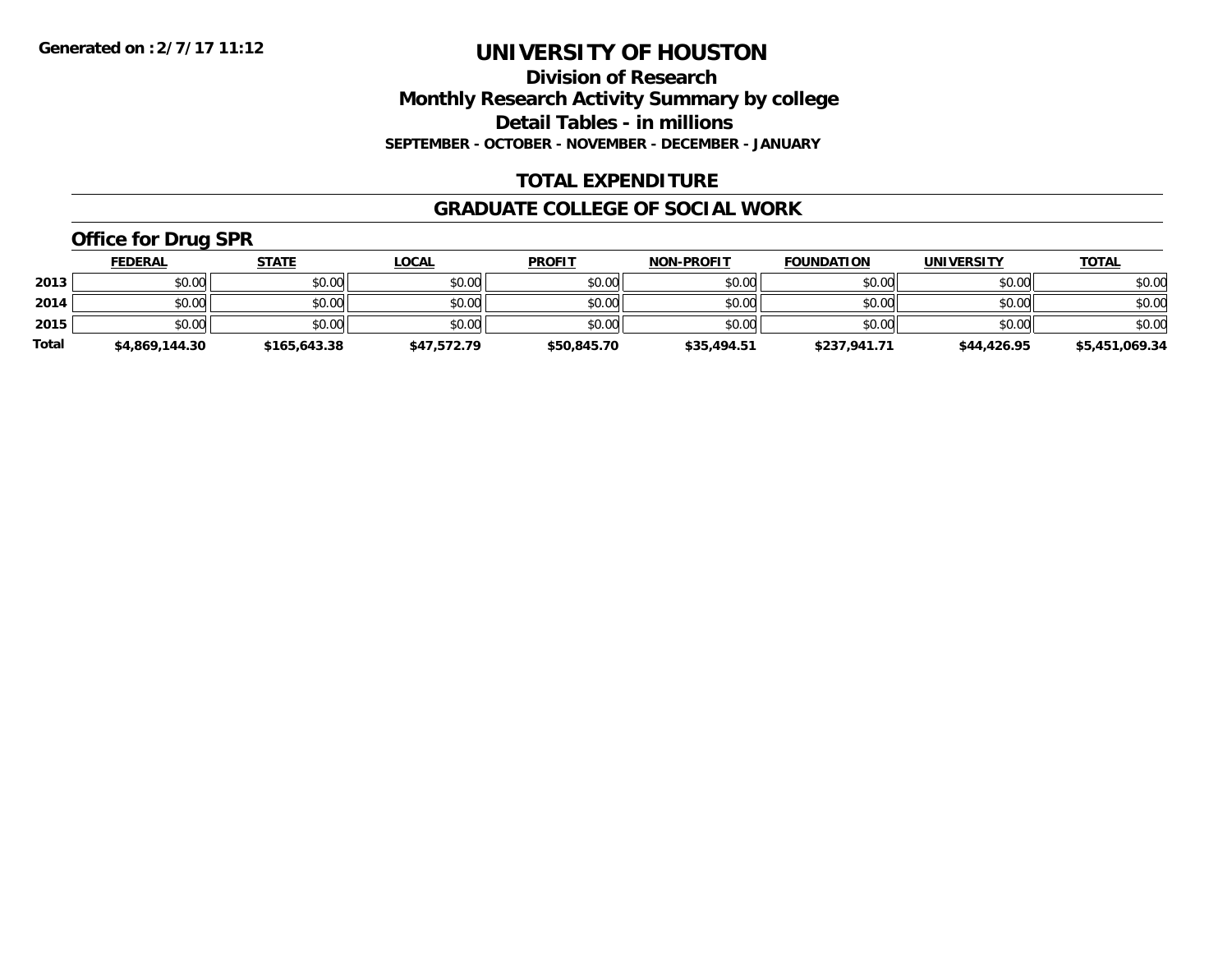**Division of Research Monthly Research Activity Summary by college Detail Tables - in millions SEPTEMBER - OCTOBER - NOVEMBER - DECEMBER - JANUARY**

### **TOTAL EXPENDITURE**

### **HILTON COLLEGE OF HOTEL AND RESTAURANT MANAGEMENT**

### **Hotel and Restaurant Management**

|       | <b>FEDERAL</b> | <b>STATE</b> | <b>LOCAL</b> | <b>PROFIT</b> | <b>NON-PROFIT</b> | <b>FOUNDATION</b> | <b>UNIVERSITY</b> | <b>TOTAL</b> |
|-------|----------------|--------------|--------------|---------------|-------------------|-------------------|-------------------|--------------|
| 2013  | \$18,516.82    | \$23,920.32  | \$0.00       | \$0.00        | \$0.00            | \$0.00            | \$0.00            | \$42,437.14  |
| 2014  | \$49,136.89    | (\$278.24)   | \$0.00       | \$0.00        | \$0.00            | \$5,919.98        | \$0.00            | \$54,778.63  |
| 2015  | \$58,511.57    | (\$288.96)   | \$0.00       | \$0.00        | \$0.00            | \$10,306.74       | \$0.00            | \$68,529.35  |
| 2016  | \$94,202.28    | \$0.00       | \$0.00       | \$0.00        | \$0.00            | \$0.00            | \$0.00            | \$94,202.28  |
| 2017  | \$106,693.31   | \$0.00       | \$0.00       | \$0.00        | (\$15,714.74)     | \$0.00            | \$0.00            | \$90,978.56  |
| Total | \$327,060.87   | \$23,353.12  | \$0.00       | \$0.00        | (\$15,714.74)     | \$16,226.72       | \$0.00            | \$350,925.97 |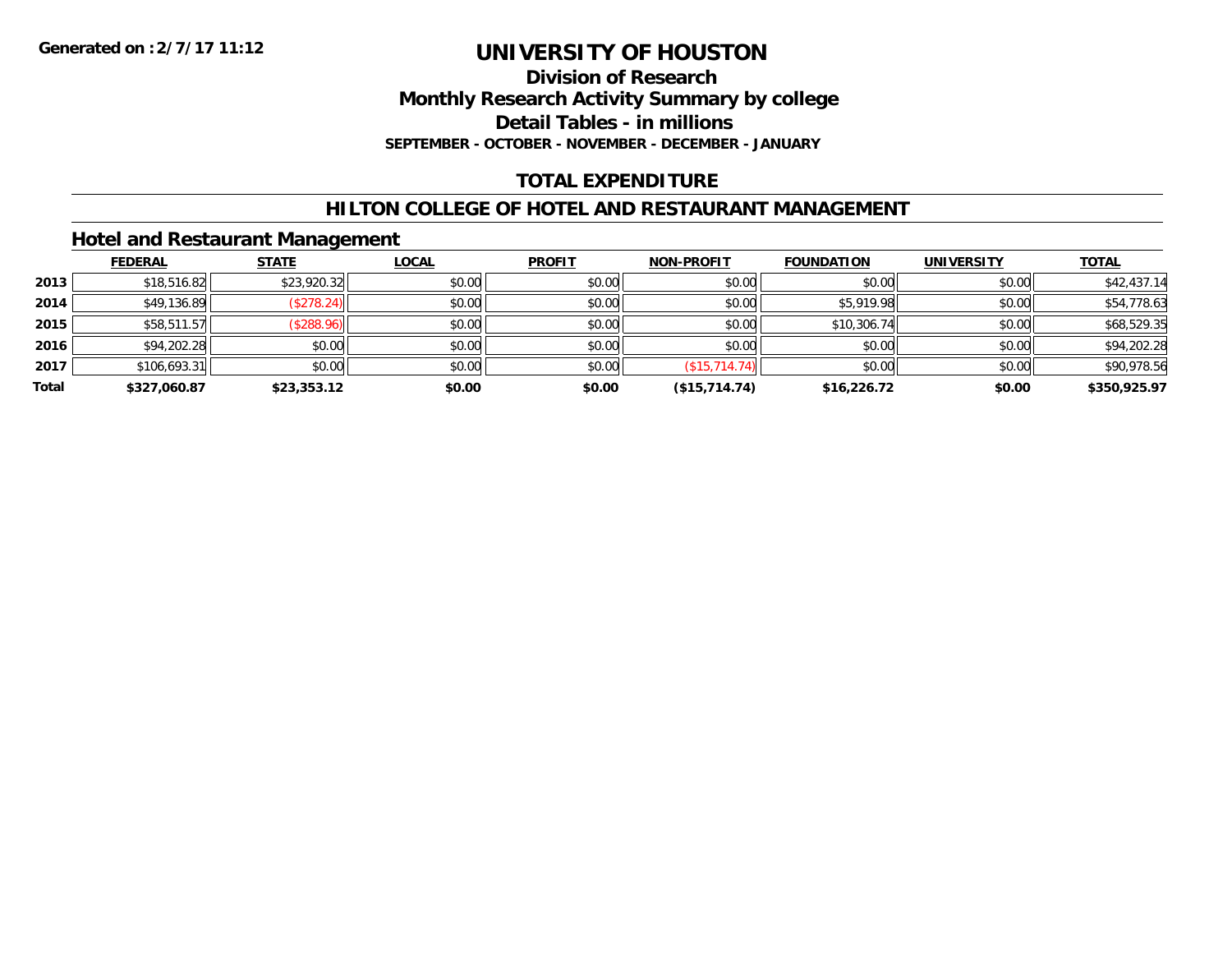### **Division of Research Monthly Research Activity Summary by college Detail Tables - in millions SEPTEMBER - OCTOBER - NOVEMBER - DECEMBER - JANUARY**

### **TOTAL EXPENDITURE**

#### **HONORS COLLEGE**

## **Dean, Honors College**

|       |                | $\sim$       |              |               |                   |                   |                   |              |
|-------|----------------|--------------|--------------|---------------|-------------------|-------------------|-------------------|--------------|
|       | <b>FEDERAL</b> | <b>STATE</b> | <b>LOCAL</b> | <b>PROFIT</b> | <b>NON-PROFIT</b> | <b>FOUNDATION</b> | <b>UNIVERSITY</b> | <b>TOTAL</b> |
| 2013  | \$12,579.75    | \$0.00       | \$0.00       | \$0.00        | \$8,393.42        | \$0.00            | \$0.00            | \$20,973.17  |
| 2014  | \$2,694.74     | \$0.00       | \$0.00       | \$0.00        | \$8,371.04        | \$4,320.44        | \$0.00            | \$15,386.22  |
| 2015  | \$0.00         | \$0.00       | \$0.00       | \$0.00        | \$17.71           | \$720.35          | \$0.00            | \$702.64     |
| 2016  | \$0.00         | \$0.00       | \$0.00       | \$0.00        | \$0.00            | \$405.26          | \$0.00            | \$405.26     |
| 2017  | \$0.00         | \$0.00       | \$0.00       | \$0.00        | \$0.00            | \$0.00            | \$0.00            | \$0.00       |
| Total | \$15,274.49    | \$0.00       | \$0.00       | \$0.00        | \$16,746.75       | \$5,446.05        | \$0.00            | \$37,467.29  |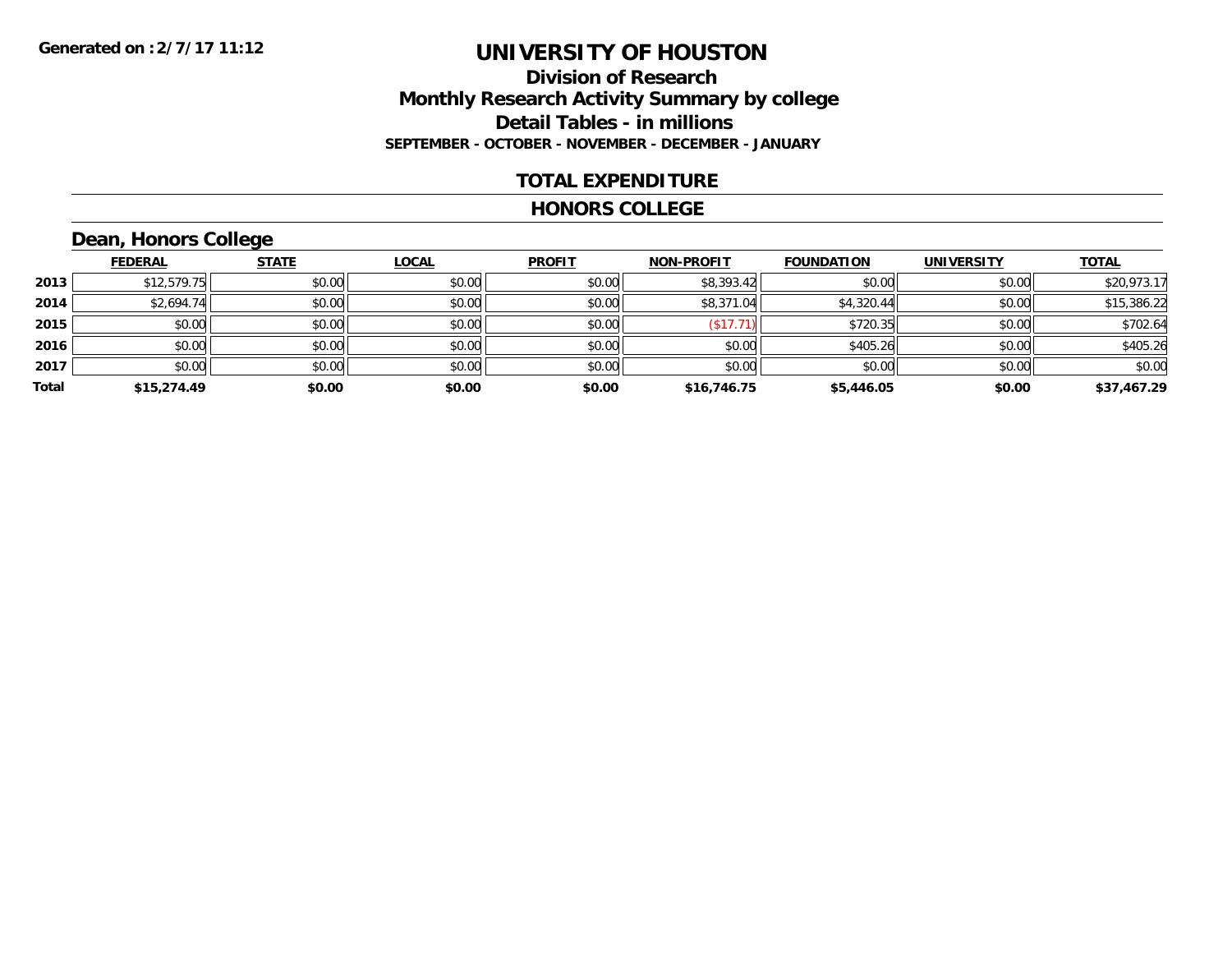**Division of Research Monthly Research Activity Summary by college Detail Tables - in millions SEPTEMBER - OCTOBER - NOVEMBER - DECEMBER - JANUARY**

#### **TOTAL EXPENDITURE**

#### **LIBRARY**

### **Administration, Library**

|       | <b>FEDERAL</b> | <b>STATE</b> | LOCAL  | <b>PROFIT</b> | <b>NON-PROFIT</b> | <b>FOUNDATION</b> | <b>UNIVERSITY</b> | <u>TOTAL</u> |
|-------|----------------|--------------|--------|---------------|-------------------|-------------------|-------------------|--------------|
| 2013  | en uu<br>DU.UU | \$0.00       | \$0.00 | \$0.00        | \$0.00            | \$0.00            | \$0.00            | \$0.00       |
| 2014  | \$0.00         | \$0.00       | \$0.00 | \$0.00        | \$0.00            | \$0.00            | \$0.00            | \$0.00       |
| Total | \$0.00         | \$0.00       | \$0.00 | \$0.00        | \$0.00            | \$0.00            | \$0.00            | \$0.00       |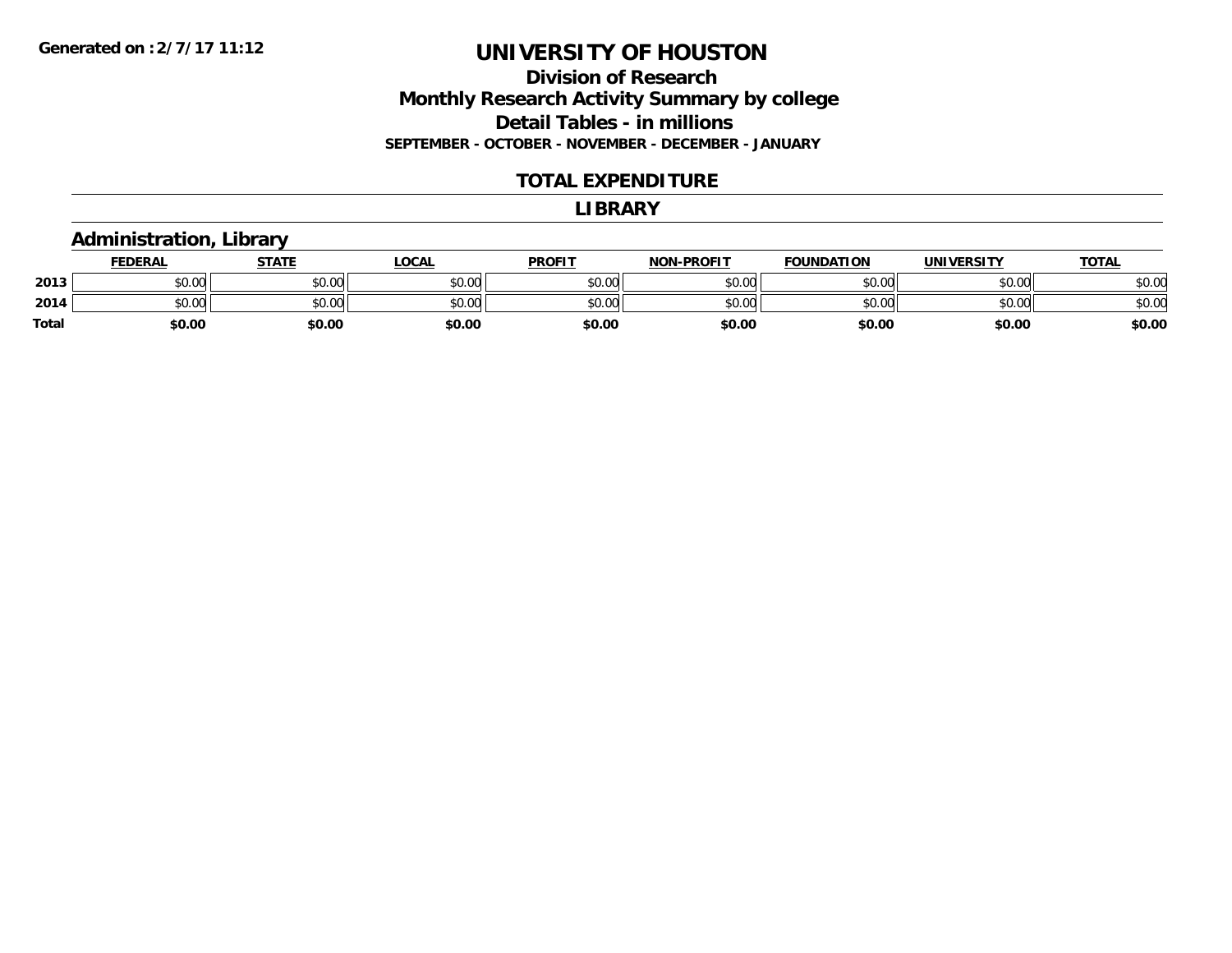**Division of Research Monthly Research Activity Summary by college Detail Tables - in millions SEPTEMBER - OCTOBER - NOVEMBER - DECEMBER - JANUARY**

### **TOTAL EXPENDITURE**

### **OTHER OUTSIDE ORGANIZATIONS USED FOR CPHS LOGINS**

|       | Center  |        |        |               |                   |                   |                   |               |  |  |
|-------|---------|--------|--------|---------------|-------------------|-------------------|-------------------|---------------|--|--|
|       | FEDERAL | STATI  | _OCAI  | <b>PROFIT</b> | <b>NON-PROFIT</b> | <b>FOUNDATION</b> | <b>UNIVERSITY</b> | T <u>OTAL</u> |  |  |
| 2015  | \$0.00  | \$0.00 | \$0.00 | \$0.00        | \$0.00            | \$0.00            | \$0.00            | \$0.00        |  |  |
| Total | \$0.00  | \$0.00 | \$0.00 | \$0.00        | \$0.00            | \$0.00            | \$0.00            | \$0.00        |  |  |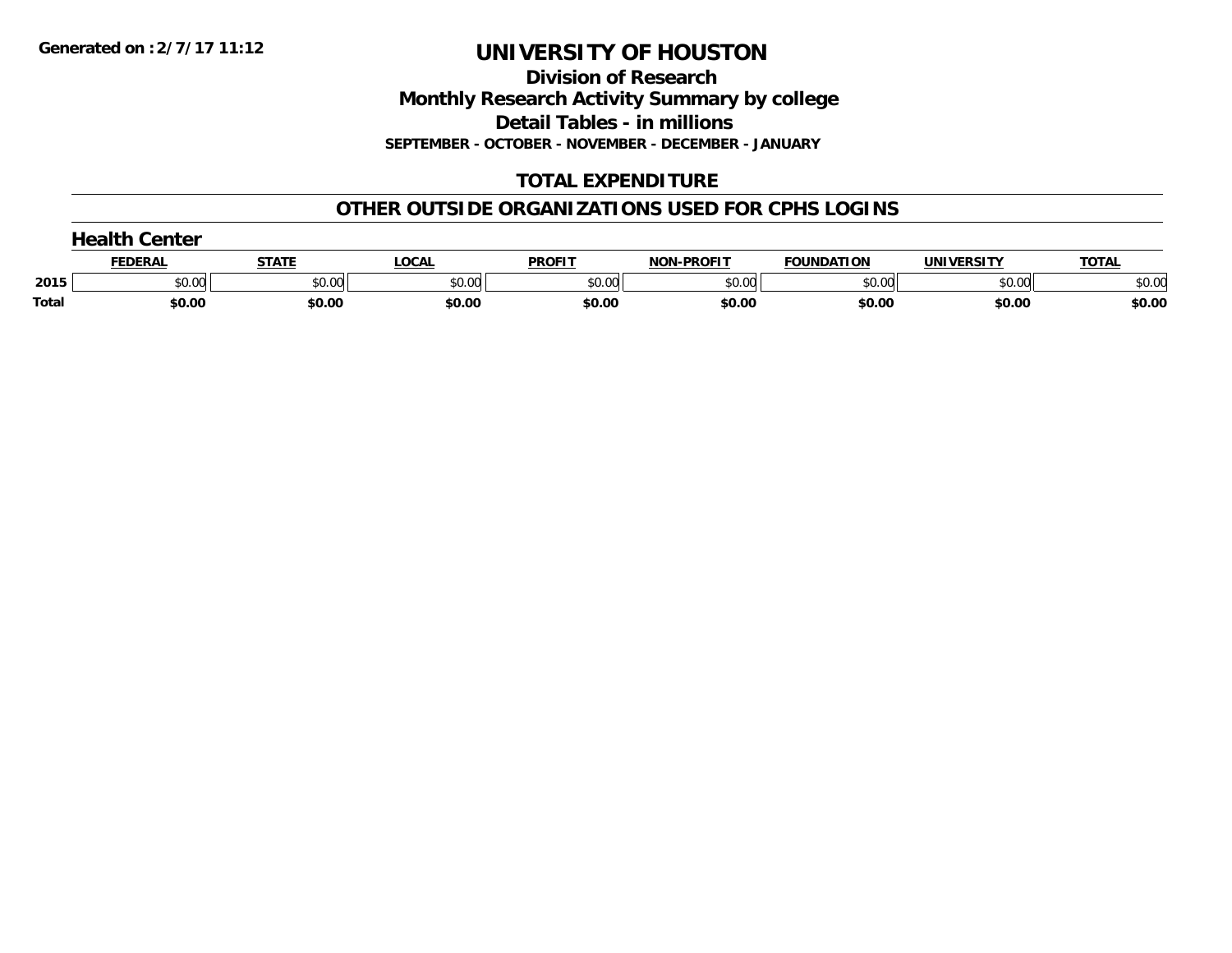### **Division of Research Monthly Research Activity Summary by college Detail Tables - in millions SEPTEMBER - OCTOBER - NOVEMBER - DECEMBER - JANUARY**

### **TOTAL EXPENDITURE**

#### **PRESIDENT**

### **Office of the President**

|       | <b>FEDERAL</b> | <b>STATE</b> | <b>LOCAL</b> | <b>PROFIT</b> | <b>NON-PROFIT</b> | <b>FOUNDATION</b> | <b>UNIVERSITY</b> | <b>TOTAL</b> |
|-------|----------------|--------------|--------------|---------------|-------------------|-------------------|-------------------|--------------|
| 2013  | \$0.00         | \$0.00       | \$0.00       | \$0.00        | \$0.00            | \$0.00            | \$0.00            | \$0.00       |
| 2014  | \$0.00         | \$0.00       | \$0.00       | \$0.00        | \$0.00            | \$0.00            | \$0.00            | \$0.00       |
| 2015  | \$0.00         | \$0.00       | \$0.00       | \$0.00        | \$0.00            | \$0.00            | \$0.00            | \$0.00       |
| 2016  | \$0.00         | \$0.00       | \$0.00       | \$0.00        | \$0.00            | \$0.00            | \$0.00            | \$0.00       |
| 2017  | \$0.00         | \$0.00       | \$0.00       | \$0.00        | \$0.00            | \$0.00            | \$0.00            | \$0.00       |
| Total | \$0.00         | \$0.00       | \$0.00       | \$0.00        | \$0.00            | \$0.00            | \$0.00            | \$0.00       |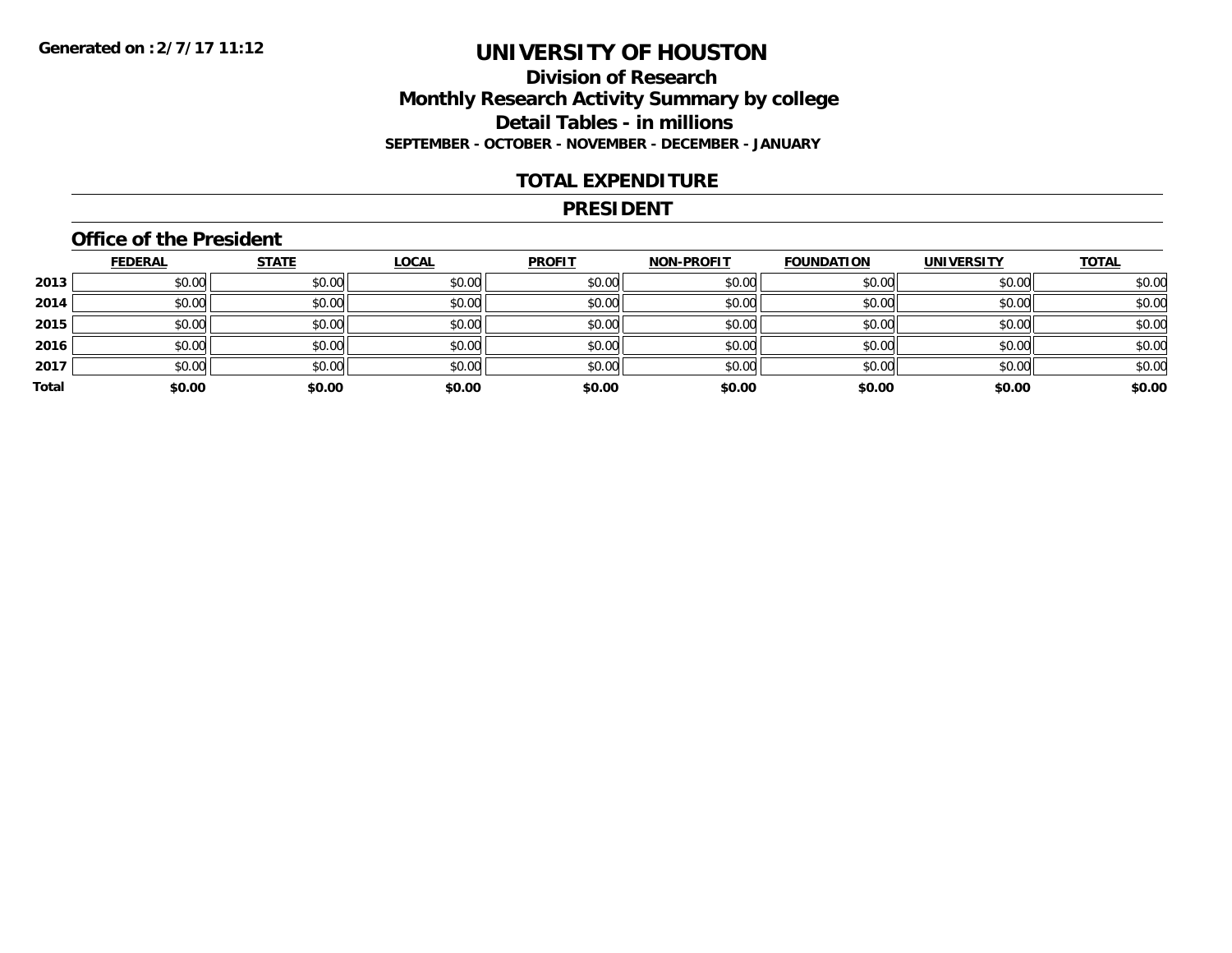**Division of Research Monthly Research Activity Summary by college Detail Tables - in millions SEPTEMBER - OCTOBER - NOVEMBER - DECEMBER - JANUARY**

### **TOTAL EXPENDITURE**

### **SCHOOL OF NURSING**

### **Dean, School of Nursing**

|              | <b>FEDERAL</b> | <b>STATE</b>     | <b>OCAL</b>    | <b>PROFIT</b> | <b>DDAEIT</b><br>81 A B | <b>FOUNDATION</b> | UNIVERSITY | TOTAL |
|--------------|----------------|------------------|----------------|---------------|-------------------------|-------------------|------------|-------|
| 2017         | 0.00<br>DU.UU  | \$5.588.25       | ტი იი<br>JU.UL | 0000<br>JU.UU | ልስ ሀህ<br>ט.טע           | OOE OF            | \$0.00     |       |
| <b>Total</b> | \$0.00         | EOO JE<br>ວoo.∠: | \$0.00         | \$0.00        | \$0.00                  | 4,085.25؍         | \$0.00     | 73.JU |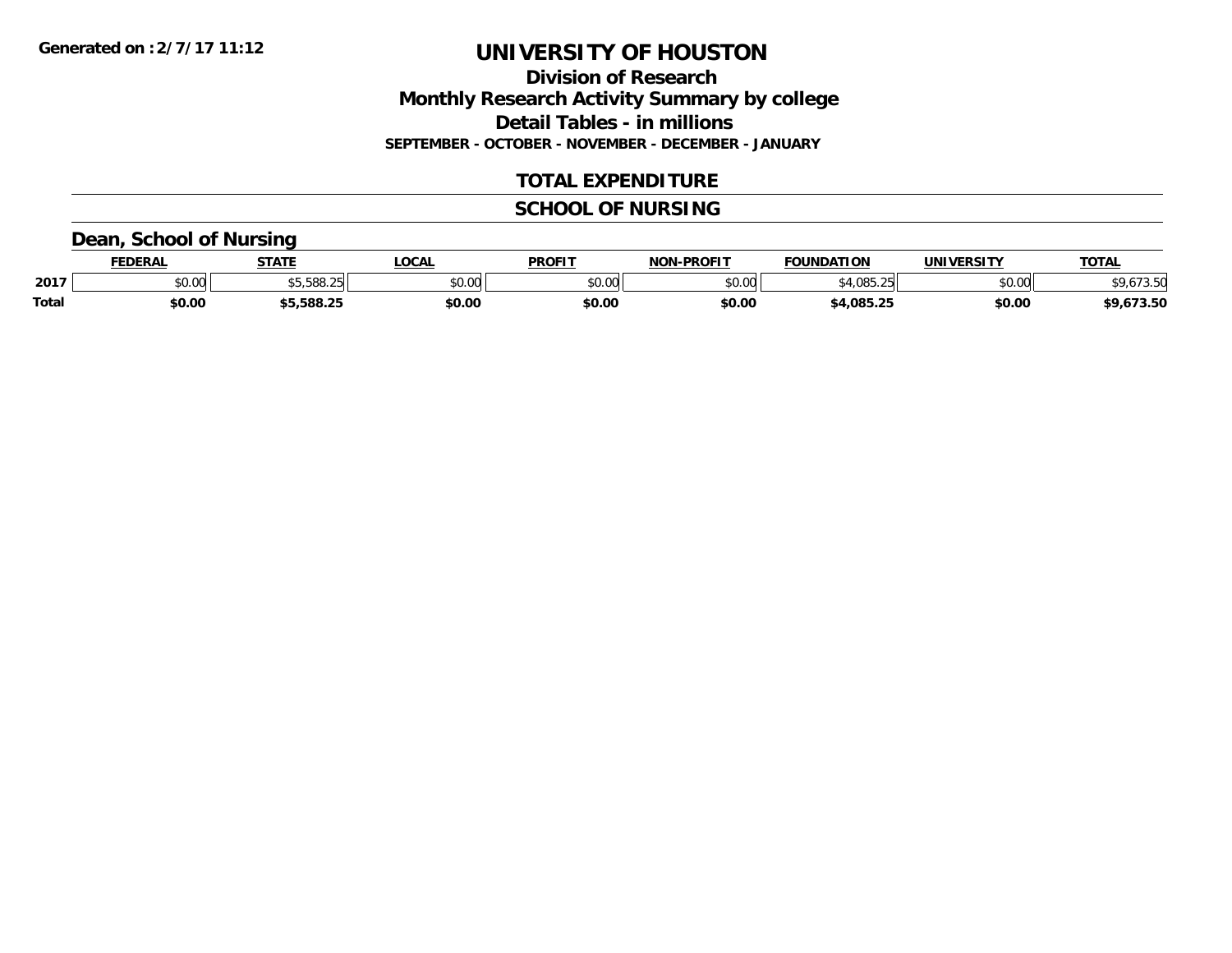**2016**

## **UNIVERSITY OF HOUSTON**

### **Division of ResearchMonthly Research Activity Summary by college Detail Tables - in millions SEPTEMBER - OCTOBER - NOVEMBER - DECEMBER - JANUARY**

### **TOTAL EXPENDITURE**

#### **SENIOR V.P. FOR ACADEMIC AFFAIRS AND PROVOST**

|      | <b>Challenger Program</b>        |              |                                              |               |                   |                   |                   |              |
|------|----------------------------------|--------------|----------------------------------------------|---------------|-------------------|-------------------|-------------------|--------------|
|      | <b>FEDERAL</b>                   | <b>STATE</b> | <b>LOCAL</b>                                 | <b>PROFIT</b> | <b>NON-PROFIT</b> | <b>FOUNDATION</b> | <b>UNIVERSITY</b> | <b>TOTAL</b> |
| 2013 | \$0.00                           | \$0.00       | \$0.00                                       | \$0.00        | \$0.00            | \$0.00            | \$0.00            | \$0.00       |
| 2014 | \$0.00                           | \$0.00       | \$0.00                                       | \$0.00        | \$0.00            | \$0.00            | \$0.00            | \$0.00       |
| 2015 | \$0.00                           | \$0.00       | \$0.00                                       | \$0.00        | \$0.00            | \$0.00            | \$0.00            | \$0.00       |
| 2016 | \$0.00                           | \$0.00       | \$0.00                                       | \$0.00        | \$0.00            | \$0.00            | \$0.00            | \$0.00       |
|      | <b>Learning Support Services</b> |              |                                              |               |                   |                   |                   |              |
|      | <b>FEDERAL</b>                   | <b>STATE</b> | <b>LOCAL</b>                                 | <b>PROFIT</b> | <b>NON-PROFIT</b> | <b>FOUNDATION</b> | <b>UNIVERSITY</b> | <b>TOTAL</b> |
| 2013 | \$0.00                           | \$0.00       | \$0.00                                       | \$0.00        | \$0.00            | \$0.00            | \$0.00            | \$0.00       |
|      | <b>Office of Admissions</b>      |              |                                              |               |                   |                   |                   |              |
|      | <b>FEDERAL</b>                   | <b>STATE</b> | <b>LOCAL</b>                                 | <b>PROFIT</b> | <b>NON-PROFIT</b> | <b>FOUNDATION</b> | <b>UNIVERSITY</b> | <b>TOTAL</b> |
| 2013 | \$0.00                           | \$0.00       | \$0.00                                       | \$0.00        | \$0.00            | \$0.00            | \$0.00            | \$0.00       |
| 2014 | \$0.00                           | \$0.00       | \$0.00                                       | \$0.00        | \$0.00            | \$0.00            | \$0.00            | \$0.00       |
| 2015 | \$0.00                           | \$0.00       | \$0.00                                       | \$0.00        | \$0.00            | \$0.00            | \$0.00            | \$0.00       |
|      | <b>Pre-Health Advising</b>       |              |                                              |               |                   |                   |                   |              |
|      | <b>FEDERAL</b>                   | <b>STATE</b> | <b>LOCAL</b>                                 | <b>PROFIT</b> | <b>NON-PROFIT</b> | <b>FOUNDATION</b> | <b>UNIVERSITY</b> | <b>TOTAL</b> |
| 2015 | \$0.00                           | \$0.00       | \$0.00                                       | \$0.00        | \$0.00            | \$0.00            | \$0.00            | \$0.00       |
| 2016 | \$0.00                           | \$0.00       | \$0.00                                       | \$0.00        | \$0.00            | \$0.00            | \$0.00            | \$0.00       |
|      |                                  |              | Senior V.P. for Academic Affairs and Provost |               |                   |                   |                   |              |
|      | <b>FEDERAL</b>                   | <b>STATE</b> | <b>LOCAL</b>                                 | <b>PROFIT</b> | <b>NON-PROFIT</b> | <b>FOUNDATION</b> | <b>UNIVERSITY</b> | <b>TOTAL</b> |
| 2013 | \$0.00                           | \$0.00       | \$0.00                                       | \$0.00        | \$0.00            | \$0.00            | \$0.00            | \$0.00       |
| 2014 | \$0.00                           | \$0.00       | \$0.00                                       | \$38,767.38   | \$0.00            | \$0.00            | \$0.00            | \$38,767.38  |
| 2015 | \$0.00                           | \$0.00       | \$0.00                                       | \$0.00        | \$0.00            | \$0.00            | \$0.00            | \$0.00       |
| 2016 | \$0.00                           | \$0.00       | \$0.00                                       | \$0.00        | \$0.00            | \$0.00            | \$0.00            | \$0.00       |
| 2017 | \$0.00                           | \$0.00       | \$0.00                                       | \$0.00        | \$0.00            | \$0.00            | \$0.00            | \$0.00       |
|      | <b>Student Support Services</b>  |              |                                              |               |                   |                   |                   |              |
|      | <b>FEDERAL</b>                   | <b>STATE</b> | <b>LOCAL</b>                                 | <b>PROFIT</b> | <b>NON-PROFIT</b> | <b>FOUNDATION</b> | <b>UNIVERSITY</b> | <b>TOTAL</b> |
| 2014 | \$0.00                           | \$0.00       | \$0.00                                       | \$0.00        | \$0.00            | \$0.00            | \$0.00            | \$0.00       |
| 2015 | \$0.00                           | \$0.00       | \$0.00                                       | \$0.00        | \$0.00            | \$0.00            | \$0.00            | \$0.00       |

 $\mathbf{6} \mid 50.00 \mid 50.00 \mid 50.00 \mid 50.00 \mid 50.00 \mid 50.00 \mid 50.00 \mid 50.00 \mid 50.00 \mid 50.00 \mid 50.00 \mid 50.00 \mid 50.00 \mid 50.00 \mid 50.00 \mid 50.00 \mid 50.00 \mid 50.00 \mid 50.00 \mid 50.00 \mid 50.00 \mid 50.00 \mid 50.00 \mid 50.00 \mid 50.00 \mid 50.00 \mid 50.$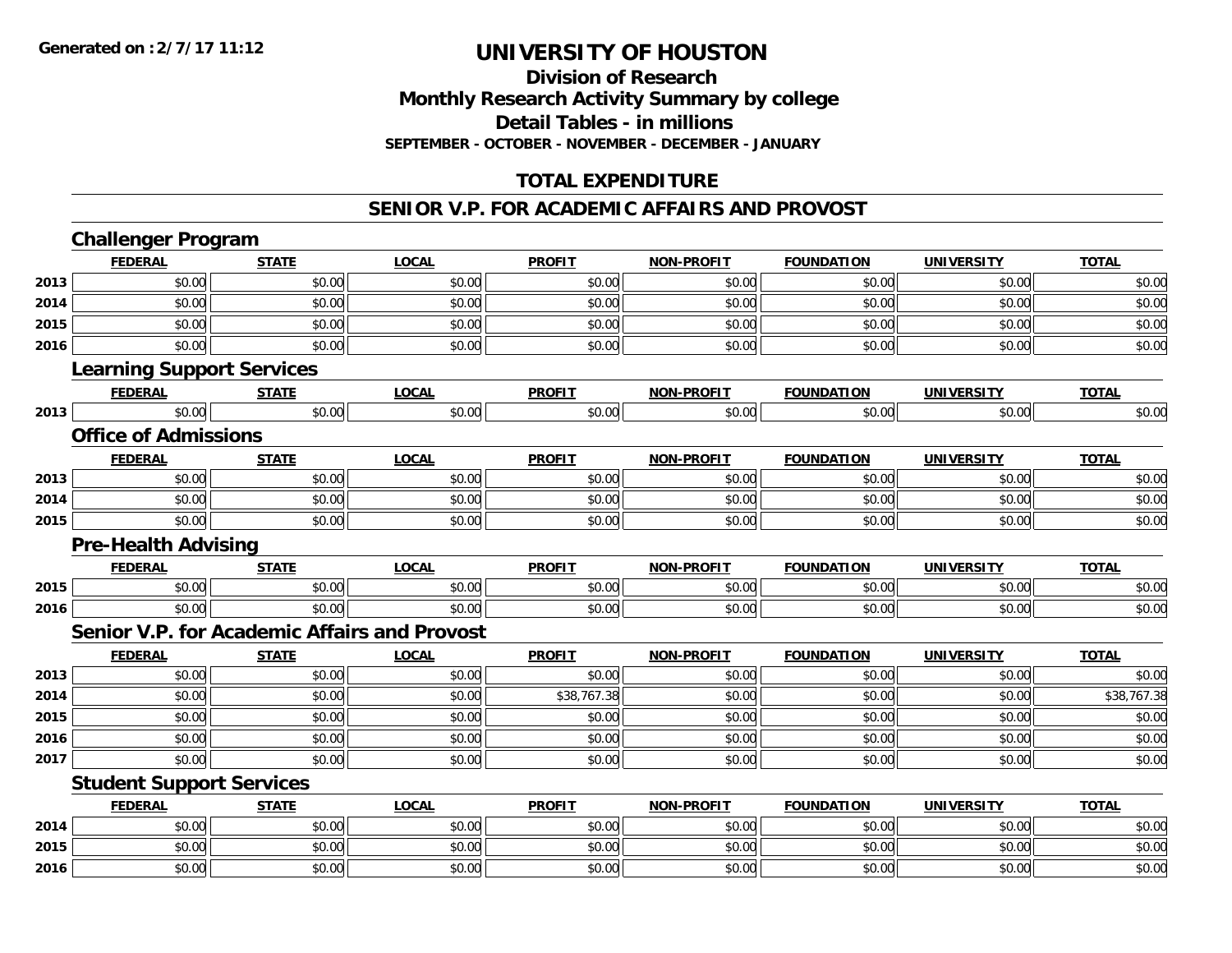### **Division of Research Monthly Research Activity Summary by college Detail Tables - in millions SEPTEMBER - OCTOBER - NOVEMBER - DECEMBER - JANUARY**

### **TOTAL EXPENDITURE**

#### **SENIOR V.P. FOR ACADEMIC AFFAIRS AND PROVOST**

|       | <b>UH Energy</b>              |                                             |              |               |                   |                   |                   |                |
|-------|-------------------------------|---------------------------------------------|--------------|---------------|-------------------|-------------------|-------------------|----------------|
|       | <b>FEDERAL</b>                | <b>STATE</b>                                | <b>LOCAL</b> | <b>PROFIT</b> | <b>NON-PROFIT</b> | <b>FOUNDATION</b> | <b>UNIVERSITY</b> | <b>TOTAL</b>   |
| 2015  | \$0.00                        | \$0.00                                      | \$0.00       | \$0.00        | \$0.00            | \$0.00            | \$0.00            | \$0.00         |
| 2016  | \$0.00                        | \$0.00                                      | \$0.00       | \$0.00        | \$0.00            | \$0.00            | \$0.00            | \$0.00         |
| 2017  | \$0.00                        | \$0.00                                      | \$0.00       | \$0.00        | \$0.00            | \$0.00            | \$0.00            | \$0.00         |
|       | <b>Undergraduate Scholars</b> |                                             |              |               |                   |                   |                   |                |
|       | <b>FEDERAL</b>                | <b>STATE</b>                                | <b>LOCAL</b> | <b>PROFIT</b> | <b>NON-PROFIT</b> | <b>FOUNDATION</b> | <b>UNIVERSITY</b> | <b>TOTAL</b>   |
| 2013  | \$0.00                        | \$487.81                                    | \$0.00       | \$0.00        | \$0.00            | \$0.00            | \$0.00            | \$487.81       |
| 2014  | \$0.00                        | \$3,569.83                                  | \$0.00       | \$0.00        | \$0.00            | \$0.00            | \$0.00            | \$3,569.83     |
|       |                               | <b>Undergraduate Student Success</b>        |              |               |                   |                   |                   |                |
|       | <b>FEDERAL</b>                | <b>STATE</b>                                | <b>LOCAL</b> | <b>PROFIT</b> | <b>NON-PROFIT</b> | <b>FOUNDATION</b> | <b>UNIVERSITY</b> | <b>TOTAL</b>   |
| 2013  | \$0.00                        | \$7,565.85                                  | \$0.00       | \$0.00        | \$0.00            | \$0.00            | \$0.00            | \$7,565.85     |
| 2014  | \$0.00                        | \$12,600.39                                 | \$0.00       | \$0.00        | \$0.00            | \$0.00            | \$0.00            | \$12,600.39    |
| 2015  | \$114,151.22                  | \$11,886.92                                 | \$0.00       | \$0.00        | \$0.00            | \$0.00            | \$0.00            | \$126,038.14   |
| 2016  | \$17,638.59                   | \$41,168.71                                 | \$0.00       | \$0.00        | \$0.00            | \$0.00            | \$0.00            | \$58,807.30    |
| 2017  | \$0.00                        | ( \$4, 138.12)                              | \$0.00       | \$0.00        | \$0.00            | \$0.00            | \$0.00            | ( \$4, 138.12) |
|       |                               | <b>Undergraduate Student Success Center</b> |              |               |                   |                   |                   |                |
|       | <b>FEDERAL</b>                | <b>STATE</b>                                | <b>LOCAL</b> | <b>PROFIT</b> | <b>NON-PROFIT</b> | <b>FOUNDATION</b> | <b>UNIVERSITY</b> | <b>TOTAL</b>   |
| 2013  | \$145,631.47                  | \$157.25                                    | \$0.00       | \$0.00        | (\$539.58)        | \$0.00            | \$0.00            | \$145,249.14   |
| 2014  | \$154,294.75                  | (\$88.68)                                   | \$0.00       | \$0.00        | \$0.00            | \$0.00            | \$0.00            | \$154,206.07   |
| 2015  | \$0.00                        | \$0.00                                      | \$0.00       | \$0.00        | \$15,902.52       | \$0.00            | \$0.00            | \$15,902.52    |
| 2016  | \$0.00                        | \$0.00                                      | \$0.00       | \$0.00        | \$323.67          | \$0.00            | \$0.00            | \$323.67       |
| Total | \$431,716.03                  | \$73,209.97                                 | \$0.00       | \$38,767.38   | \$15,686.61       | \$0.00            | \$0.00            | \$559,379.99   |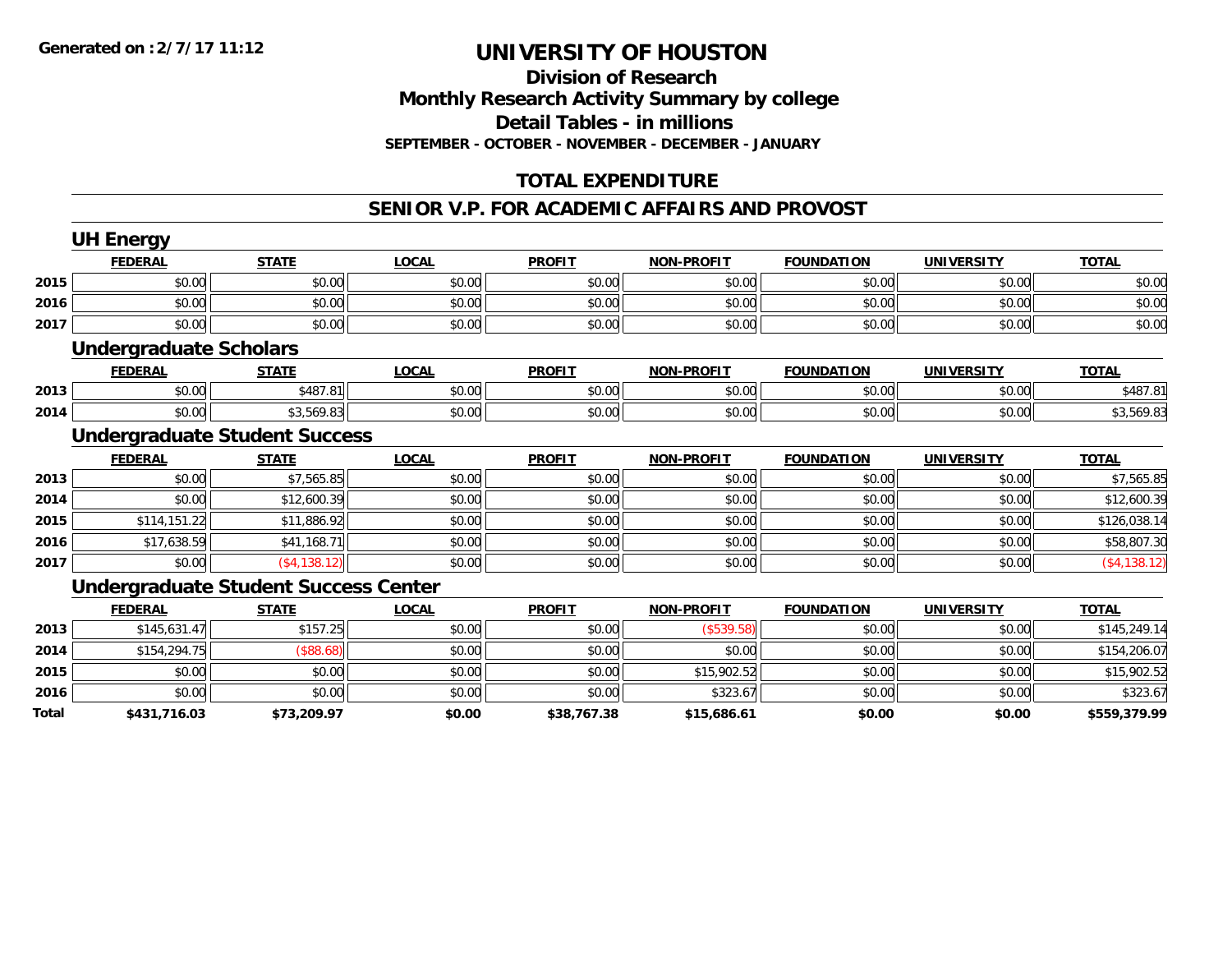### **Division of ResearchMonthly Research Activity Summary by college Detail Tables - in millions SEPTEMBER - OCTOBER - NOVEMBER - DECEMBER - JANUARY**

### **TOTAL EXPENDITURE**

#### **UH LAW CENTER**

|       | Dean, Law      |              |              |               |                   |                   |                   |              |
|-------|----------------|--------------|--------------|---------------|-------------------|-------------------|-------------------|--------------|
|       | <b>FEDERAL</b> | <b>STATE</b> | <b>LOCAL</b> | <b>PROFIT</b> | <b>NON-PROFIT</b> | <b>FOUNDATION</b> | <b>UNIVERSITY</b> | <b>TOTAL</b> |
| 2013  | \$0.00         | \$0.00       | \$0.00       | \$0.00        | \$0.00            | \$0.00            | \$0.00            | \$0.00       |
| 2016  | \$0.00         | \$23,379.09  | \$0.00       | \$0.00        | \$0.00            | \$0.00            | \$0.00            | \$23,379.09  |
| 2017  | \$0.00         | \$35,400.67  | \$0.00       | \$0.00        | \$0.00            | \$0.00            | \$0.00            | \$35,400.67  |
|       | Law-UH         |              |              |               |                   |                   |                   |              |
|       | <b>FEDERAL</b> | <b>STATE</b> | <b>LOCAL</b> | <b>PROFIT</b> | <b>NON-PROFIT</b> | <b>FOUNDATION</b> | <b>UNIVERSITY</b> | <b>TOTAL</b> |
| 2013  | \$116,650.44   | \$49,051.06  | \$0.00       | \$0.00        | \$0.00            | \$29,168.60       | \$0.00            | \$194,870.10 |
| 2014  | \$9,182.58     | \$61,944.94  | \$0.00       | \$0.00        | \$0.00            | \$5,636.78        | \$0.00            | \$76,764.30  |
| 2015  | \$31,922.50    | \$79,390.38  | \$0.00       | \$0.00        | \$0.00            | \$3,504.26        | \$0.00            | \$114,817.14 |
| 2016  | \$13,673.13    | \$41,168.08  | \$0.00       | \$0.00        | \$0.00            | \$60,759.45       | \$0.00            | \$115,600.66 |
| 2017  | \$13,985.25    | \$33,596.48  | \$0.00       | \$0.00        | \$1,198.02        | \$31,171.51       | \$0.00            | \$79,951.26  |
| Total | \$185,413.90   | \$323,930.70 | \$0.00       | \$0.00        | \$1,198.02        | \$130,240.60      | \$0.00            | \$640,783.22 |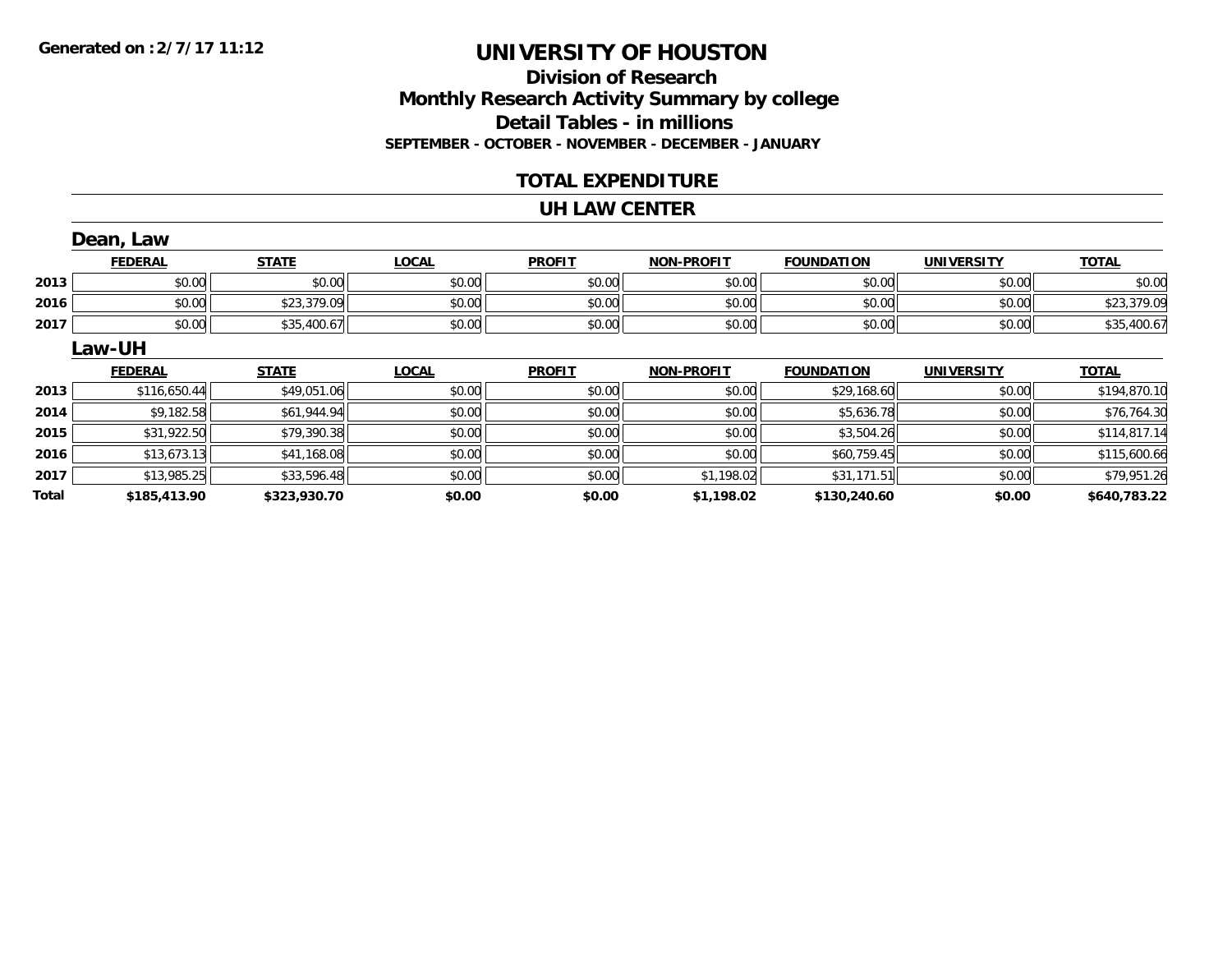### **Division of ResearchMonthly Research Activity Summary by college Detail Tables - in millions SEPTEMBER - OCTOBER - NOVEMBER - DECEMBER - JANUARY**

### **TOTAL EXPENDITURE**

#### **UKNOWN COLLEGE**

### **Unknown Department**

|      | <b>FEDERAL</b> | <b>STATE</b> | LOCAL  | <b>PROFIT</b> | <b>NON-PROFIT</b> | <b>FOUNDATION</b> | <b>UNIVERSITY</b> | <u>TOTAL</u> |
|------|----------------|--------------|--------|---------------|-------------------|-------------------|-------------------|--------------|
| 2015 | \$0.00         | \$0.00       | \$0.00 | \$0.00        | \$0.00            | \$0.00            | \$0.00            | \$0.00       |
| 2016 | \$0.00         | \$0.00       | \$0.00 | \$0.00        | \$0.00            | \$0.00            | \$0.00            | \$0.00       |
| 2017 | \$0.00         | \$0.00       | \$0.00 | \$0.00        | \$0.00            | \$0.00            | \$0.00            | \$0.00       |

### **Wrong Department - Please Dont Select It**

|       | <b>FEDERAL</b> | <b>STATE</b> | <b>LOCAL</b> | <b>PROFIT</b> | <b>NON-PROFIT</b> | <b>FOUNDATION</b> | <b>UNIVERSITY</b> | <b>TOTAL</b> |
|-------|----------------|--------------|--------------|---------------|-------------------|-------------------|-------------------|--------------|
| 2013  | \$0.00         | \$0.00       | \$0.00       | \$0.00        | \$0.00            | \$0.00            | \$0.00            | \$0.00       |
| 2014  | \$0.00         | \$0.00       | \$0.00       | \$0.00        | \$0.00            | \$0.00            | \$0.00            | \$0.00       |
| 2015  | \$0.00         | \$0.00       | \$0.00       | \$0.00        | \$0.00            | \$0.00            | \$0.00            | \$0.00       |
| 2016  | \$0.00         | \$0.00       | \$0.00       | \$0.00        | \$0.00            | \$0.00            | \$0.00            | \$0.00       |
| Total | \$0.00         | \$0.00       | \$0.00       | \$0.00        | \$0.00            | \$0.00            | \$0.00            | \$0.00       |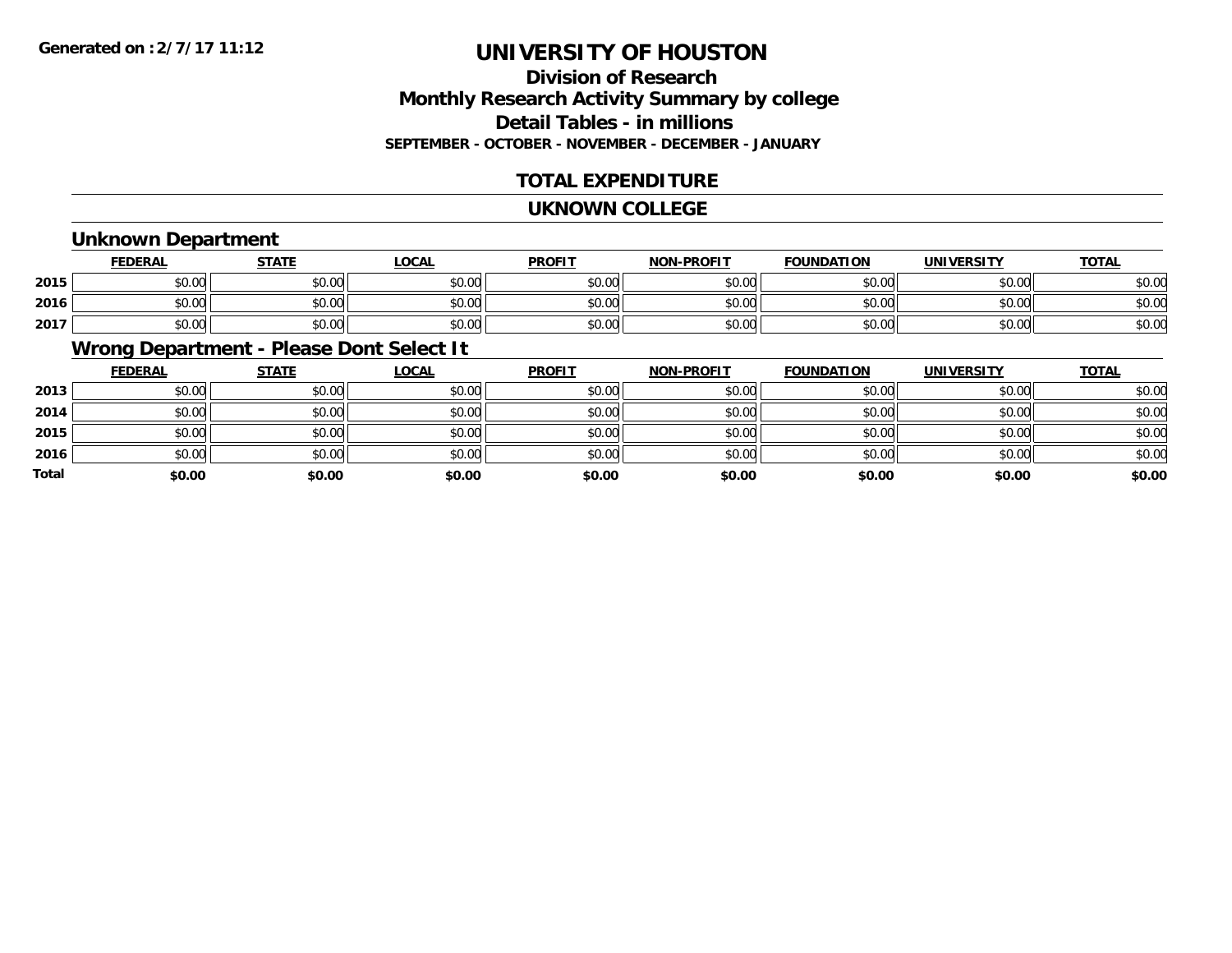### **Division of Research Monthly Research Activity Summary by college Detail Tables - in millions SEPTEMBER - OCTOBER - NOVEMBER - DECEMBER - JANUARY**

### **TOTAL EXPENDITURE**

### **VICE PRESIDENT FOR ADMINISTRATION**

|       | <b>KUHF - Radio</b>         |              |              |               |                   |                   |                   |                |
|-------|-----------------------------|--------------|--------------|---------------|-------------------|-------------------|-------------------|----------------|
|       | <b>FEDERAL</b>              | <b>STATE</b> | <b>LOCAL</b> | <b>PROFIT</b> | <b>NON-PROFIT</b> | <b>FOUNDATION</b> | <b>UNIVERSITY</b> | <b>TOTAL</b>   |
| 2013  | \$0.00                      | \$0.00       | \$0.00       | \$0.00        | \$2,044,710.00    | \$0.00            | \$0.00            | \$2,044,710.00 |
| 2014  | \$0.00                      | \$0.00       | \$0.00       | \$0.00        | \$656,252.00      | \$0.00            | \$0.00            | \$656,252.00   |
| 2015  | \$128,733.00                | \$0.00       | \$0.00       | \$0.00        | \$2,363,344.00    | \$0.00            | \$0.00            | \$2,492,077.00 |
| 2016  | \$0.00                      | \$0.00       | \$0.00       | \$0.00        | \$1,691,890.00    | \$0.00            | \$0.00            | \$1,691,890.00 |
| 2017  | \$0.00                      | \$0.00       | \$0.00       | \$0.00        | \$2,145,514.00    | \$0.00            | \$0.00            | \$2,145,514.00 |
|       | <b>Physical Plant</b>       |              |              |               |                   |                   |                   |                |
|       | <b>FEDERAL</b>              | <b>STATE</b> | <b>LOCAL</b> | <b>PROFIT</b> | <b>NON-PROFIT</b> | <b>FOUNDATION</b> | <b>UNIVERSITY</b> | <b>TOTAL</b>   |
| 2013  | \$0.00                      | \$0.00       | \$0.00       | \$0.00        | \$0.00            | \$0.00            | \$0.00            | \$0.00         |
| 2014  | \$0.00                      | \$0.00       | \$0.00       | \$0.00        | \$0.00            | \$0.00            | \$0.00            | \$0.00         |
| 2015  | \$0.00                      | \$0.00       | \$0.00       | \$0.00        | \$0.00            | \$0.00            | \$0.00            | \$0.00         |
| 2016  | \$0.00                      | \$0.00       | \$0.00       | \$0.00        | \$0.00            | \$0.00            | \$0.00            | \$0.00         |
|       | <b>UH Police Department</b> |              |              |               |                   |                   |                   |                |
|       | <b>FEDERAL</b>              | <b>STATE</b> | <b>LOCAL</b> | <b>PROFIT</b> | <b>NON-PROFIT</b> | <b>FOUNDATION</b> | <b>UNIVERSITY</b> | <b>TOTAL</b>   |
| 2014  | \$3,000.00                  | \$0.00       | \$0.00       | \$0.00        | \$0.00            | \$0.00            | \$0.00            | \$3,000.00     |
| 2016  | \$2,994.00                  | \$0.00       | \$0.00       | \$0.00        | \$0.00            | \$0.00            | \$0.00            | \$2,994.00     |
| Total | \$134,727.00                | \$0.00       | \$0.00       | \$0.00        | \$8,901,710.00    | \$0.00            | \$0.00            | \$9,036,437.00 |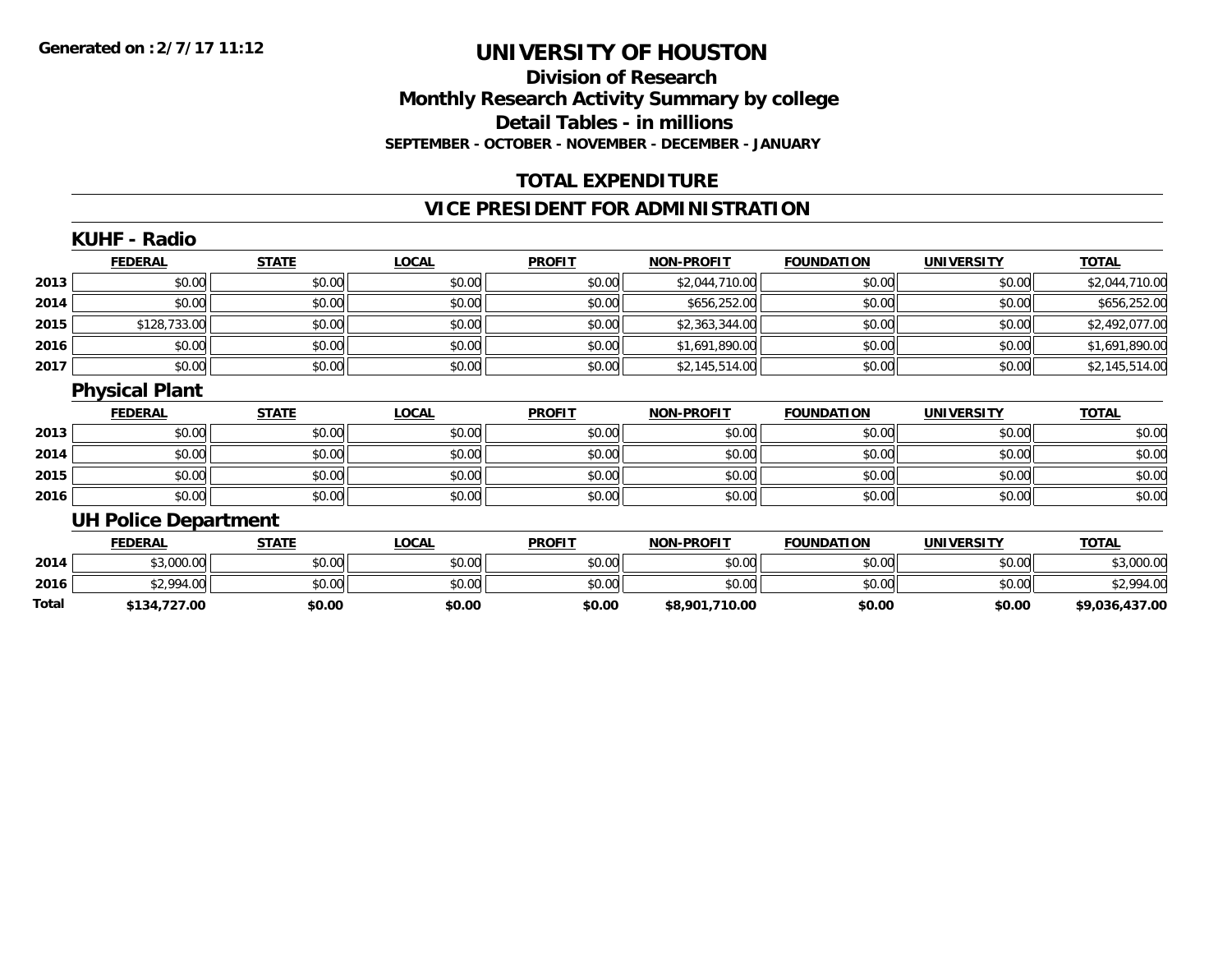**Total**

# **UNIVERSITY OF HOUSTON**

### **Division of ResearchMonthly Research Activity Summary by college Detail Tables - in millions SEPTEMBER - OCTOBER - NOVEMBER - DECEMBER - JANUARY**

### **TOTAL EXPENDITURE**

### **VICE PRESIDENT FOR STUDENT AFFAIRS**

### **Childrens Learning Centers**

|      | <b>FEDERAL</b>        | <b>STATE</b>                           | <b>LOCAL</b> | <b>PROFIT</b> | <b>NON-PROFIT</b> | <b>FOUNDATION</b> | <b>UNIVERSITY</b> | <b>TOTAL</b> |
|------|-----------------------|----------------------------------------|--------------|---------------|-------------------|-------------------|-------------------|--------------|
| 2013 | \$0.00                | \$0.00                                 | \$0.00       | \$0.00        | \$0.28            | \$0.00            | \$0.00            | \$0.28       |
| 2014 | \$18,796.62           | \$0.00                                 | \$0.00       | \$0.00        | \$0.00            | \$0.00            | \$0.00            | \$18,796.62  |
| 2015 | \$79,573.90           | \$0.00                                 | \$0.00       | \$0.00        | \$0.00            | \$0.00            | \$0.00            | \$79,573.90  |
| 2016 | \$108,972.11          | \$0.00                                 | \$0.00       | \$0.00        | \$0.00            | \$0.00            | \$0.00            | \$108,972.11 |
| 2017 | \$122,050.92          | \$0.00                                 | \$0.00       | \$0.00        | \$0.00            | \$0.00            | \$0.00            | \$122,050.92 |
|      | Dean, Student Affairs |                                        |              |               |                   |                   |                   |              |
|      |                       |                                        |              |               |                   |                   |                   |              |
|      | <b>FEDERAL</b>        | <b>STATE</b>                           | <b>LOCAL</b> | <b>PROFIT</b> | <b>NON-PROFIT</b> | <b>FOUNDATION</b> | <b>UNIVERSITY</b> | <b>TOTAL</b> |
| 2013 | \$3,721.51            | \$0.00                                 | \$0.00       | \$0.00        | \$0.00            | \$0.00            | \$0.00            | \$3,721.51   |
|      |                       | <b>Vice President, Student Affairs</b> |              |               |                   |                   |                   |              |
|      | <b>FEDERAL</b>        | <b>STATE</b>                           | <b>LOCAL</b> | <b>PROFIT</b> | <b>NON-PROFIT</b> | <b>FOUNDATION</b> | <b>UNIVERSITY</b> | <b>TOTAL</b> |
| 2013 | \$32,176.65           | \$0.00                                 | \$0.00       | \$0.00        | \$0.00            | \$0.00            | \$0.00            | \$32,176.65  |
| 2014 | \$11,109.39           | \$0.00                                 | \$0.00       | \$0.00        | \$0.00            | \$0.00            | \$0.00            | \$11,109.39  |

\$0.00 \$0.00 \$0.00 \$0.00 \$0.00 \$10,000.03 \$0.00 \$10,000.03

**\$376,401.10 \$0.00 \$0.00 \$0.00 \$0.28 \$10,000.03 \$0.00 \$386,401.41**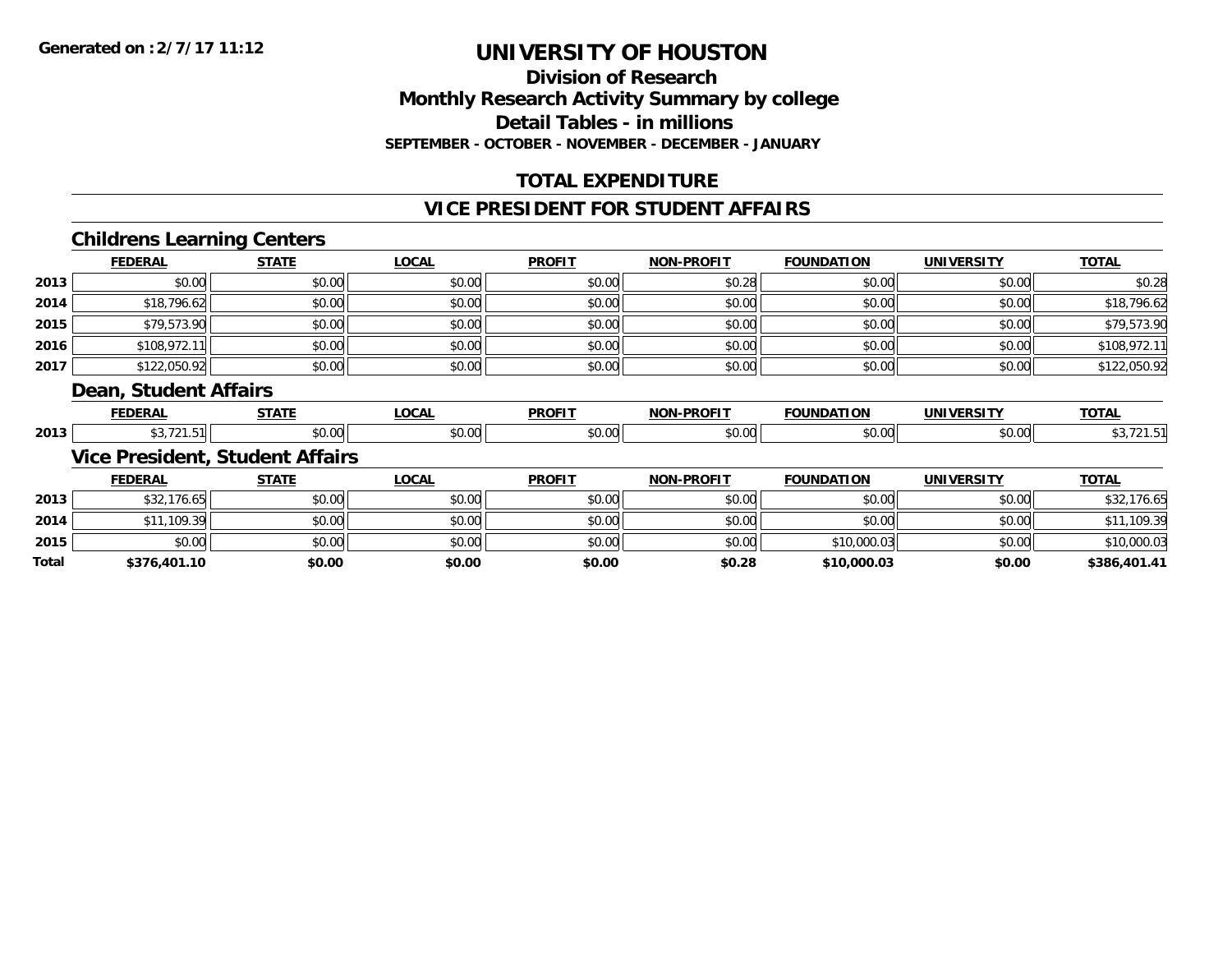### **Division of Research Monthly Research Activity Summary by college Detail Tables - in millions SEPTEMBER - OCTOBER - NOVEMBER - DECEMBER - JANUARY**

### **IDC RECOVERY**

#### **C.T. BAUER COLLEGE OF BUSINESS**

|       | <b>Accountancy &amp; Taxation</b>        |              |              |               |                   |                   |                   |              |
|-------|------------------------------------------|--------------|--------------|---------------|-------------------|-------------------|-------------------|--------------|
|       | <b>FEDERAL</b>                           | <b>STATE</b> | <b>LOCAL</b> | <b>PROFIT</b> | NON-PROFIT        | <b>FOUNDATION</b> | <b>UNIVERSITY</b> | <b>TOTAL</b> |
| 2014  | \$0.00                                   | \$0.00       | \$0.00       | \$0.00        | \$0.00            | \$0.00            | \$0.00            | \$0.00       |
| 2015  | \$0.00                                   | \$0.00       | \$0.00       | \$0.00        | \$0.00            | \$0.00            | \$0.00            | \$0.00       |
|       | <b>Finance</b>                           |              |              |               |                   |                   |                   |              |
|       | <b>FEDERAL</b>                           | <b>STATE</b> | <b>LOCAL</b> | <b>PROFIT</b> | <b>NON-PROFIT</b> | <b>FOUNDATION</b> | <b>UNIVERSITY</b> | <b>TOTAL</b> |
| 2013  | \$0.00                                   | \$0.00       | \$0.00       | \$0.00        | \$0.00            | \$0.00            | \$0.00            | \$0.00       |
| 2014  | \$0.00                                   | \$0.00       | \$0.00       | \$0.00        | \$0.00            | \$0.00            | \$0.00            | \$0.00       |
| 2015  | \$0.00                                   | \$0.00       | \$0.00       | \$0.00        | \$0.00            | \$0.00            | \$0.00            | \$0.00       |
|       | Management                               |              |              |               |                   |                   |                   |              |
|       | <b>FEDERAL</b>                           | <b>STATE</b> | <b>LOCAL</b> | <b>PROFIT</b> | <b>NON-PROFIT</b> | <b>FOUNDATION</b> | <b>UNIVERSITY</b> | <b>TOTAL</b> |
| 2013  | \$1,200.00                               | \$0.00       | \$0.00       | \$0.00        | \$0.00            | \$0.00            | \$0.00            | \$1,200.00   |
| 2014  | \$1,260.00                               | \$0.00       | \$0.00       | \$0.00        | \$0.00            | \$0.00            | \$0.00            | \$1,260.00   |
| 2015  | \$3,600.00                               | \$0.00       | \$0.00       | \$0.00        | \$0.00            | \$0.00            | \$0.00            | \$3,600.00   |
|       | <b>Marketing</b>                         |              |              |               |                   |                   |                   |              |
|       | <b>FEDERAL</b>                           | <b>STATE</b> | <b>LOCAL</b> | <b>PROFIT</b> | <b>NON-PROFIT</b> | <b>FOUNDATION</b> | <b>UNIVERSITY</b> | <b>TOTAL</b> |
| 2013  | \$0.00                                   | \$0.00       | \$0.00       | \$0.00        | \$0.00            | \$0.00            | \$0.00            | \$0.00       |
| 2014  | \$0.00                                   | \$0.00       | \$0.00       | \$0.00        | \$0.00            | \$0.00            | \$0.00            | \$0.00       |
| 2015  | \$0.00                                   | \$0.00       | \$0.00       | \$0.00        | \$0.00            | \$0.00            | \$0.00            | \$0.00       |
| 2016  | \$0.00                                   | \$0.00       | \$0.00       | \$0.00        | \$0.00            | \$0.00            | \$0.00            | \$0.00       |
| 2017  | \$0.00                                   | \$0.00       | \$0.00       | \$0.00        | \$0.00            | \$0.00            | \$0.00            | \$0.00       |
|       | <b>Small Business Development Center</b> |              |              |               |                   |                   |                   |              |
|       | <b>FEDERAL</b>                           | <b>STATE</b> | <b>LOCAL</b> | <b>PROFIT</b> | <b>NON-PROFIT</b> | <b>FOUNDATION</b> | <b>UNIVERSITY</b> | <b>TOTAL</b> |
| 2013  | \$249,674.63                             | \$0.00       | \$0.00       | \$0.00        | \$0.00            | (\$1,395.00)      | \$0.00            | \$248,279.63 |
| 2014  | \$101,558.55                             | \$0.00       | \$0.00       | \$0.00        | \$0.00            | \$4,426.26        | \$0.00            | \$105,984.81 |
| 2015  | \$59,870.46                              | \$0.00       | \$0.00       | \$0.00        | \$0.00            | \$139.05          | \$0.00            | \$60,009.51  |
| 2016  | \$58,708.42                              | \$0.00       | \$0.00       | \$0.00        | \$0.00            | \$0.00            | \$0.00            | \$58,708.42  |
| 2017  | \$51,665.82                              | \$0.00       | \$0.00       | \$0.00        | \$0.00            | \$0.00            | \$0.00            | \$51,665.82  |
| Total | \$527,537.88                             | \$0.00       | \$0.00       | \$0.00        | \$0.00            | \$3,170.31        | \$0.00            | \$530,708.19 |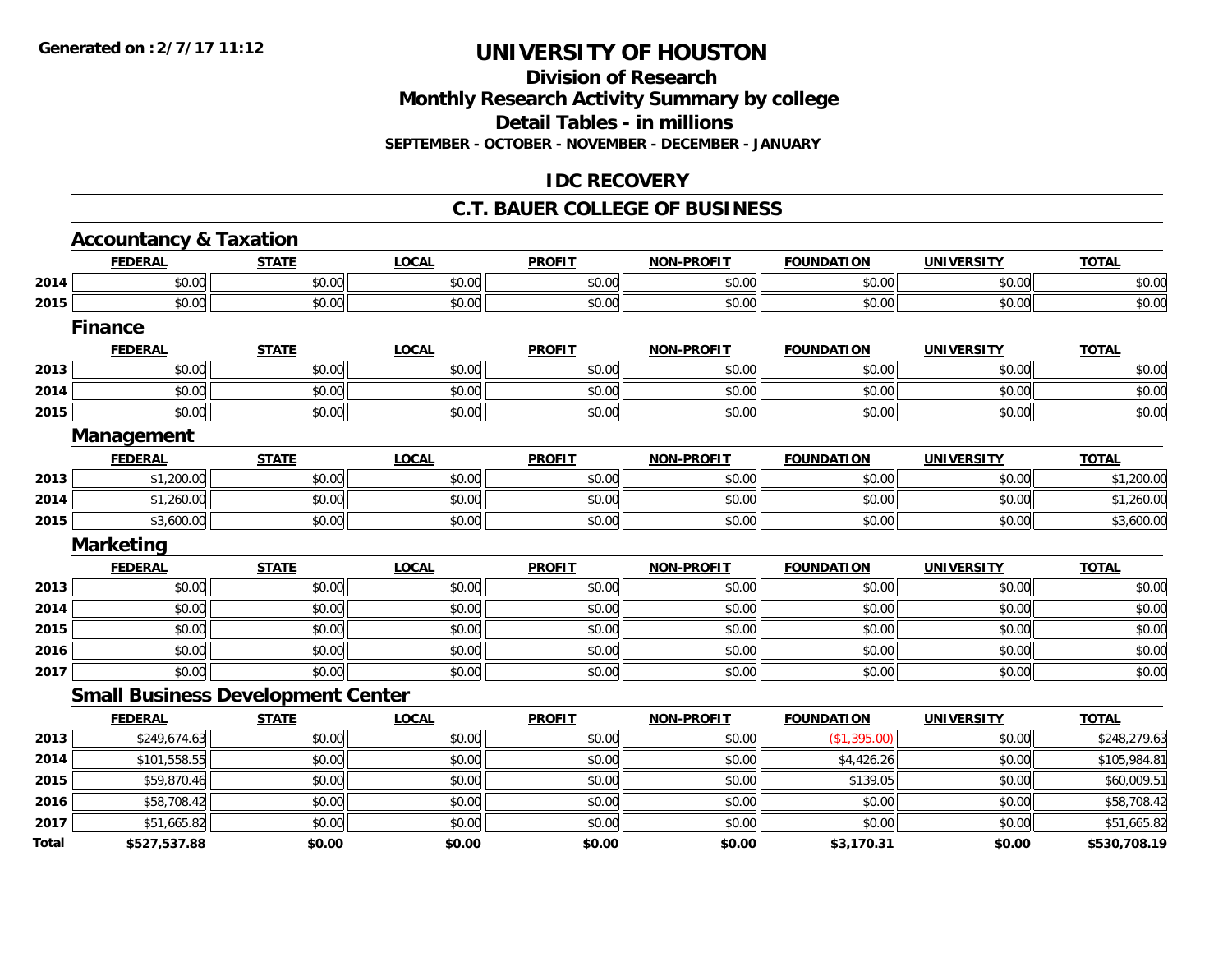### **Division of ResearchMonthly Research Activity Summary by college Detail Tables - in millionsSEPTEMBER - OCTOBER - NOVEMBER - DECEMBER - JANUARY**

### **IDC RECOVERY**

#### **COLLEGE OF ARCHITECTURE**

#### **Architecture FEDERAL STATE LOCAL PROFIT NON-PROFIT FOUNDATION UNIVERSITY TOTALTOTAL 2013** $\textbf{3} \quad \textbf{\textcolor{blue}{\textbf{50.00}}} \quad \textbf{\textcolor{blue}{\textbf{50.00}}} \quad \textbf{\textcolor{blue}{\textbf{50.00}}} \quad \textbf{\textcolor{blue}{\textbf{50.00}}} \quad \textbf{\textcolor{blue}{\textbf{50.00}}} \quad \textbf{\textcolor{blue}{\textbf{50.00}}} \quad \textbf{\textcolor{blue}{\textbf{50.00}}} \quad \textbf{\textcolor{blue}{\textbf{50.00}}} \quad \textbf{\textcolor{blue}{\textbf{50.00}}} \quad \textbf{\textcolor{blue}{\textbf{50.00}}} \quad \text$ **2014**4 \$0.00 | \$0.00 | \$0.00 | \$0.00 | \$0.00 | \$0.00 | \$0.00 | \$0 **2015** \$0.00 \$0.00 \$0.00 \$0.00 \$0.00 \$0.00 \$0.00 \$0.00 **2016** \$0.00 \$0.00 \$0.00 \$0.00 \$0.00 \$0.00 \$0.00 \$0.00 **2017**7 | \$1,341.97|| \$0.00|| \$0.00|| \$0.00|| \$1,477.52|| \$0.00|| \$0.00|| \$0.00|| \$0.00|| \$2,819.49| **Dean, Architecture**

|              | <b>FEDERAL</b>         | <b>CTATE</b>           | <b>OCAL</b>    | <b>PROFIT</b>           | <b>LDDOFIT</b><br><b>ארות</b> | <b>FOUNDATION</b> | <b>UNIVERSITY</b>     | <b>TOTAL</b>                    |
|--------------|------------------------|------------------------|----------------|-------------------------|-------------------------------|-------------------|-----------------------|---------------------------------|
| 2015         | $\sim$ $\sim$<br>וטטוע | $n \cap \neg$<br>DU.UU | ტი იი<br>JU.UU | 0 <sub>n</sub><br>JU.UU | 0000<br>v.vu                  | ***<br>$\sim$     | 0.001<br><b>DU.UU</b> | ***<br>$\overline{\phantom{a}}$ |
| <b>Total</b> | .                      | \$0.00                 | \$0.00         | .                       | \$0.00                        |                   | \$0.00                | *^ ^^r ^4<br>32.73J.            |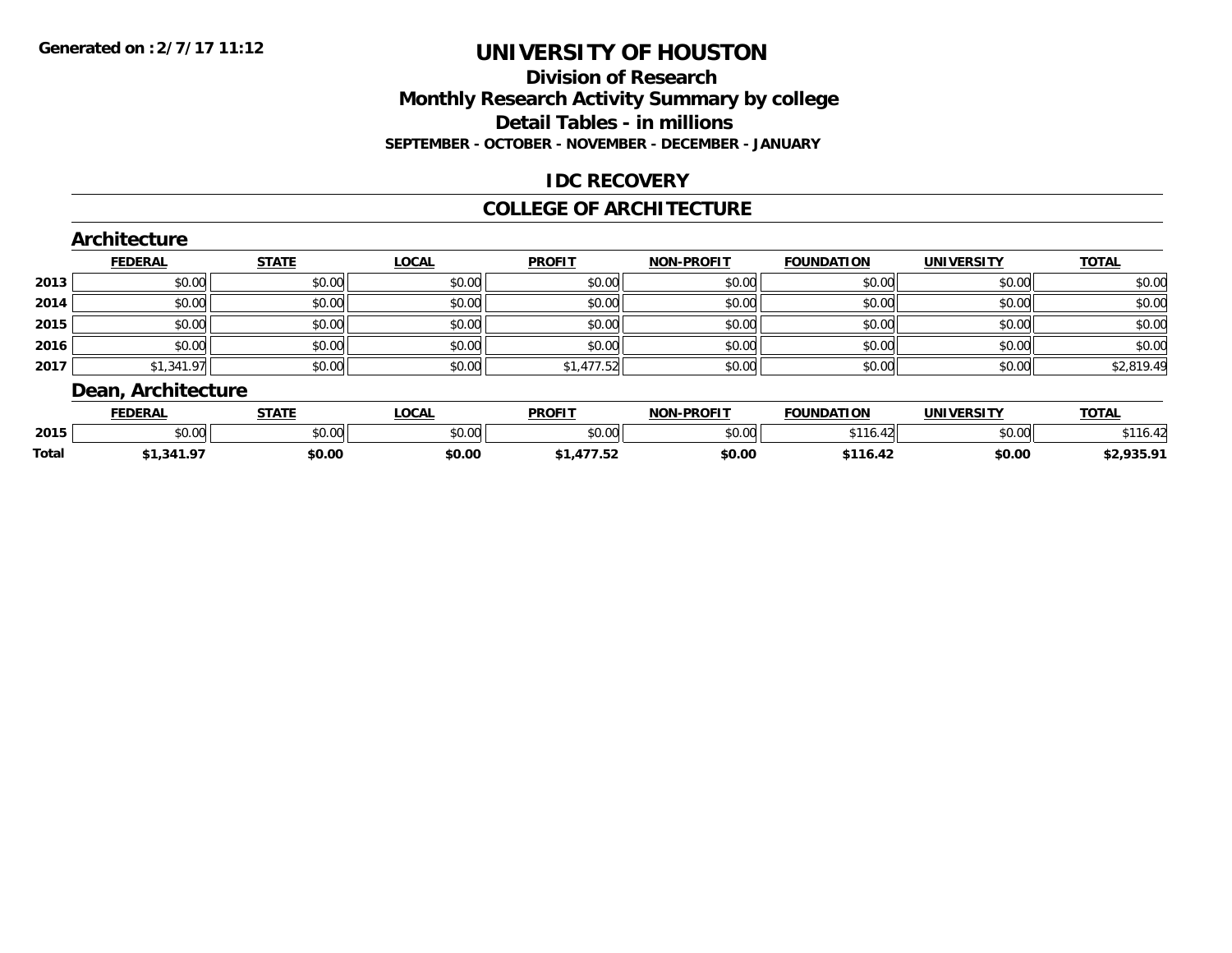### **Division of ResearchMonthly Research Activity Summary by college Detail Tables - in millionsSEPTEMBER - OCTOBER - NOVEMBER - DECEMBER - JANUARY**

### **IDC RECOVERY**

### **COLLEGE OF EDUCATION**

### **Consistency Mgmt and Coop Disc**

|      | <u>FEDERAL</u> | <b>STATE</b> | <b>LOCAL</b> | <b>PROFIT</b> | <b>NON-PROFIT</b> | <b>FOUNDATION</b> | <b>UNIVERSITY</b> | <b>TOTAL</b> |
|------|----------------|--------------|--------------|---------------|-------------------|-------------------|-------------------|--------------|
| 2013 | \$0.00         | \$0.00       | \$0.00       | \$0.00        | \$604.52          | \$0.00            | \$0.00            | \$604.52     |
| 2014 | \$0.00         | \$0.00       | \$67.00      | \$0.00        | \$246.15          | \$0.00            | \$0.00            | \$313.15     |
| 2015 | \$18,465.90    | \$0.00       | \$5,460.72   | \$0.00        | \$0.00            | \$0.00            | \$0.00            | \$23,926.62  |
| 2016 | \$39,957.51    | \$0.00       | \$3,687.73   | \$0.00        | \$0.00            | \$0.00            | \$0.00            | \$43,645.24  |
| 2017 | \$39,133.96    | \$0.00       | \$1,199.44   | \$0.00        | \$0.00            | \$0.00            | \$0.00            | \$40,333.40  |

#### **Curriculum and Instruction**

|      | <u>FEDERAL</u> | <b>STATE</b> | <u>LOCAL</u> | <b>PROFIT</b> | <b>NON-PROFIT</b> | <b>FOUNDATION</b> | <b>UNIVERSITY</b> | <b>TOTAL</b> |
|------|----------------|--------------|--------------|---------------|-------------------|-------------------|-------------------|--------------|
| 2013 | \$20,326.46    | \$6,807.21   | \$0.00       | \$0.00        | \$0.00            | \$1,589.10        | \$0.00            | \$28,722.77  |
| 2014 | \$30,449.56    | \$0.00       | \$0.00       | \$0.00        | \$0.00            | \$5,487.26        | \$0.00            | \$35,936.82  |
| 2015 | \$26,539.01    | \$0.00       | \$0.00       | \$0.00        | \$0.00            | \$4,610.74        | \$0.00            | \$31,149.75  |
| 2016 | \$44,421.93    | \$0.00       | \$0.00       | \$0.00        | \$0.00            | \$1,160.91        | \$0.00            | \$45,582.85  |
| 2017 | \$12,803.59    | \$0.00       | \$0.00       | \$0.00        | \$0.00            | \$6,290.29        | \$0.00            | \$19,093.88  |

### **Dean, Education**

|      | <b>FEDERAL</b> | <u>STATE</u> | <u>LOCAL</u> | <b>PROFIT</b> | <b>NON-PROFIT</b> | <b>FOUNDATION</b> | <b>UNIVERSITY</b> | <b>TOTAL</b> |
|------|----------------|--------------|--------------|---------------|-------------------|-------------------|-------------------|--------------|
| 2013 | \$0.00         | \$0.00       | \$0.00       | \$0.00        | \$0.00            | \$0.00            | \$0.00            | \$0.00       |
| 2014 | \$0.00         | \$0.00       | \$0.00       | \$0.00        | \$0.00            | \$0.00            | \$0.00            | \$0.00       |
| 2015 | \$0.00         | \$0.00       | \$0.00       | \$0.00        | \$0.00            | \$0.00            | \$0.00            | \$0.00       |
| 2016 | \$0.00         | \$0.00       | \$0.00       | \$0.00        | \$0.00            | \$0.00            | \$0.00            | \$0.00       |
| 2017 | \$19.92        | \$0.00       | \$0.00       | \$0.00        | \$0.00            | \$6,290.29        | \$0.00            | \$6,310.20   |

### **Educational Leadership & Policy Studies**

|      | <b>FEDERAL</b> | <b>STATE</b> | <u>LOCAL</u> | <b>PROFIT</b> | <b>NON-PROFIT</b> | <b>FOUNDATION</b> | <b>UNIVERSITY</b> | <b>TOTAL</b> |
|------|----------------|--------------|--------------|---------------|-------------------|-------------------|-------------------|--------------|
| 2013 | (\$0.01)       | \$0.00       | \$0.00       | \$0.00        | \$0.00            | \$6,356.39        | \$0.00            | \$6,356.38   |
| 2014 | \$2,296.35     | \$0.00       | \$0.00       | \$0.00        | \$410.91          | \$1,274.97        | \$0.00            | \$3,982.23   |
| 2015 | \$6,826.04     | \$0.00       | \$0.00       | \$0.00        | \$0.00            | \$1,152.68        | \$0.00            | \$7,978.72   |
| 2016 | \$7,234.34     | \$0.00       | \$0.00       | \$0.00        | \$0.00            | \$1,538.19        | \$0.00            | \$8,772.53   |
| 2017 | \$24,044.91    | \$0.00       | \$0.00       | \$0.00        | \$0.00            | \$1,378.40        | \$0.00            | \$25,423.31  |

## **Institute for Urban Education**

|      | <b>FEDERAL</b>               | <b>CTATE</b>  | <b>_OCAL</b>          | <b>PROFIT</b>                        | <b>-PROFIT</b><br><b>BIABI</b> | <b>FOUNDATION</b> | <b>UNIVERSITY</b>         | <b>TOTAL</b> |
|------|------------------------------|---------------|-----------------------|--------------------------------------|--------------------------------|-------------------|---------------------------|--------------|
| 2013 | $\sqrt{2}$<br>. 10<br>000. ' | 0000<br>DU.UU | $\sim$<br>0 t<br>וטט. | $*$ $\circ$ $\circ$ $\circ$<br>DU.UU | 0.00<br>JU.UU                  | \$0.00            | $\sim$ 00<br><b>JU.UU</b> | 1,686.16     |
| 2014 | 010E<br>$\cdot$ .            | 0.00<br>ט.טע  | $\sim$ 00<br>vv.vv    | $*$ $\cap$ $\cap$<br>DU.UU           | 0.00<br>JU.UU                  | \$0.00            | $\sim$ 00<br>JU.UU        | $1,019.5$ °  |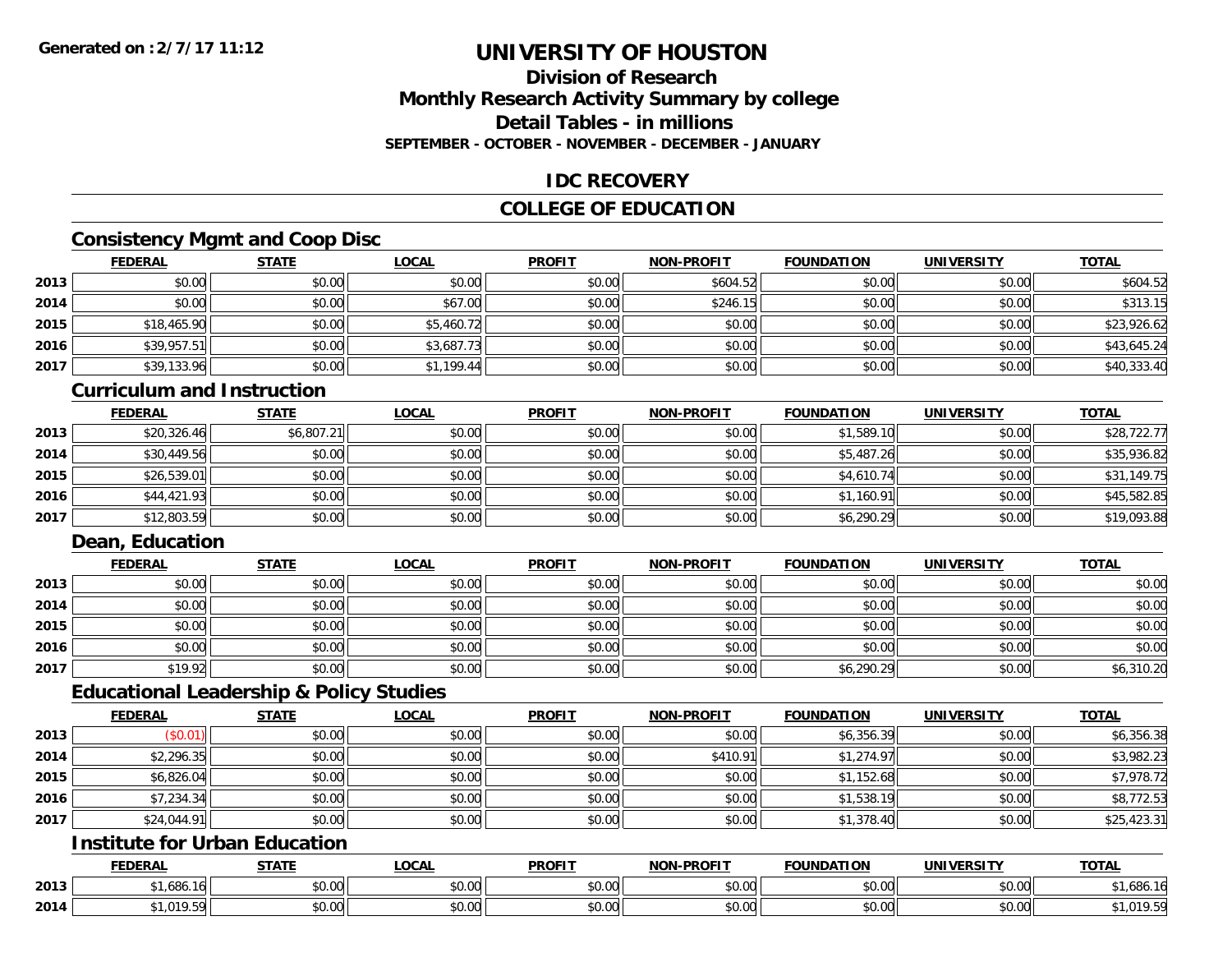### **Division of ResearchMonthly Research Activity Summary by college Detail Tables - in millions SEPTEMBER - OCTOBER - NOVEMBER - DECEMBER - JANUARY**

### **IDC RECOVERY**

### **COLLEGE OF EDUCATION**

## **Psychological, Health, and Learning Sciences**

|      | <b>FEDERAL</b> | <b>STATE</b> | <b>LOCAL</b> | <b>PROFIT</b> | <b>NON-PROFIT</b> | <b>FOUNDATION</b> | <b>UNIVERSITY</b> | <b>TOTAL</b> |
|------|----------------|--------------|--------------|---------------|-------------------|-------------------|-------------------|--------------|
| 2013 | \$10,246.38    | \$3,973.06   | \$0.00       | \$0.00        | \$0.00            | (\$23.00)         | \$0.00            | \$14,196.44  |
| 2014 | \$78,540.27    | \$3,652.38   | \$0.00       | \$0.00        | \$349.28          | \$3,294.60        | \$0.00            | \$79,247.33  |
| 2015 | \$115,012.82   | \$4,101.16   | \$0.00       | \$0.00        | \$39.00           | \$0.00            | \$0.00            | \$119,152.98 |
| 2016 | \$195,420.60   | \$5,057.07   | \$0.00       | \$0.00        | \$2,510.85        | \$107.42          | \$0.00            | \$203,095.94 |
| 2017 | \$103,923.87   | \$5,745.86   | \$0.00       | \$0.00        | \$2,393.77        | \$1,219.08        | \$0.00            | \$113,282.58 |

#### **UH Charter School**

|       | <b>FEDERAL</b>               | <b>STATE</b>  | <b>OCAL</b>     | <b>PROFIT</b> | <b>NON-PROFIT</b> | <b>FOUNDATION</b>       | UNIVERSITY | <b>TOTAL</b>     |
|-------|------------------------------|---------------|-----------------|---------------|-------------------|-------------------------|------------|------------------|
| 2015  | <b>00</b><br>$\cap$<br>טט.טע | 0000<br>JU.UU | \$0.00          | 0000<br>JU.UU | 0000<br>\$U.UU    | \$0.00                  | \$0.00     | \$0.00           |
| Total | 78.369.16                    | \$29.336.74   | 414.89<br>\$10. | \$0.00        | \$6.554.48        | ぐつに<br>. 1201<br>.<br>. | \$0.00     | .813.38<br>\$859 |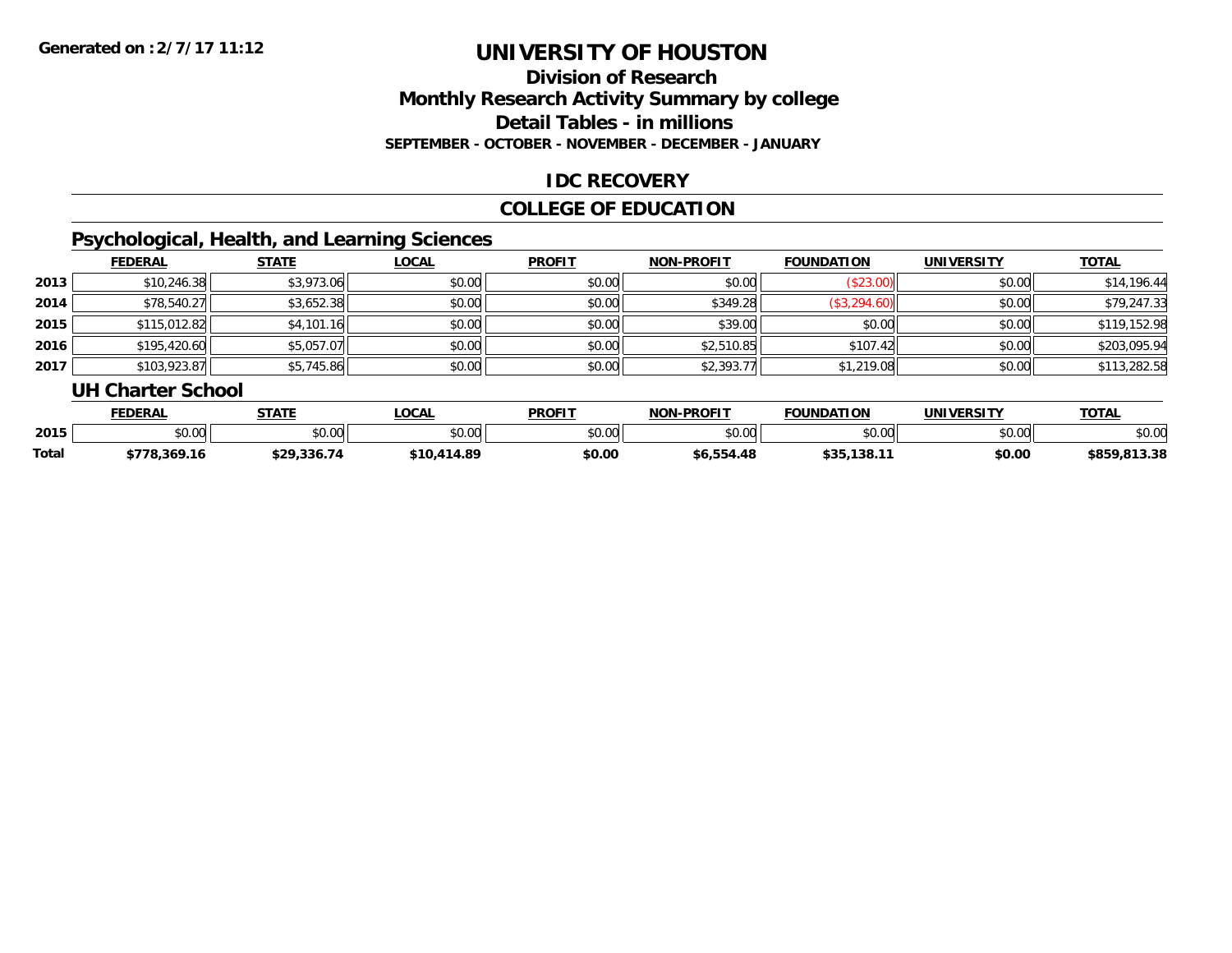### **Division of ResearchMonthly Research Activity Summary by college Detail Tables - in millionsSEPTEMBER - OCTOBER - NOVEMBER - DECEMBER - JANUARY**

### **IDC RECOVERY**

### **COLLEGE OF LIBERAL ARTS AND SOCIAL SCIENCES**

## **Arte Publico Press**

**2016**

**2017**

|      | <b>FEDERAL</b>                   | <b>STATE</b>                                | <b>LOCAL</b> | <b>PROFIT</b> | <b>NON-PROFIT</b> | <b>FOUNDATION</b> | <b>UNIVERSITY</b> | <b>TOTAL</b> |
|------|----------------------------------|---------------------------------------------|--------------|---------------|-------------------|-------------------|-------------------|--------------|
| 2013 | \$0.00                           | \$0.00                                      | \$0.00       | \$0.00        | \$0.00            | \$7,062.40        | \$0.00            | \$7,062.40   |
| 2014 | \$0.00                           | \$0.00                                      | \$0.00       | \$0.00        | \$0.00            | (\$1,427.95)      | \$0.00            | (\$1,427.95) |
| 2015 | \$4,807.27                       | \$0.00                                      | \$0.00       | \$0.00        | \$0.00            | \$1,839.49        | \$0.00            | \$6,646.76   |
| 2016 | \$0.00                           | \$0.00                                      | \$0.00       | \$0.00        | \$0.00            | \$3,759.53        | \$0.00            | \$3,759.53   |
|      | <b>Center for Public History</b> |                                             |              |               |                   |                   |                   |              |
|      | <b>FEDERAL</b>                   | <b>STATE</b>                                | <b>LOCAL</b> | <b>PROFIT</b> | <b>NON-PROFIT</b> | <b>FOUNDATION</b> | <b>UNIVERSITY</b> | <b>TOTAL</b> |
| 2013 | \$3,772.00                       | \$0.00                                      | \$0.00       | \$0.00        | \$0.00            | \$0.00            | \$0.00            | \$3,772.00   |
| 2014 | \$223.45                         | \$0.00                                      | \$0.00       | \$0.00        | \$0.00            | \$0.00            | \$0.00            | \$223.45     |
| 2015 | \$166.80                         | \$0.00                                      | \$0.00       | \$0.00        | \$0.00            | \$0.00            | \$0.00            | \$166.80     |
|      | Communication                    |                                             |              |               |                   |                   |                   |              |
|      | <b>FEDERAL</b>                   | <b>STATE</b>                                | <b>LOCAL</b> | <b>PROFIT</b> | <b>NON-PROFIT</b> | <b>FOUNDATION</b> | <b>UNIVERSITY</b> | <b>TOTAL</b> |
| 2013 | \$0.00                           | \$0.00                                      | \$0.00       | \$0.00        | \$0.00            | \$0.00            | \$0.00            | \$0.00       |
| 2015 | \$0.00                           | \$3,706.70                                  | \$0.00       | \$0.00        | \$0.00            | \$0.00            | \$0.00            | \$3,706.70   |
| 2016 | \$0.00                           | \$0.00                                      | \$0.00       | \$0.00        | \$0.00            | \$0.00            | \$0.00            | \$0.00       |
| 2017 | \$0.00                           | \$0.00                                      | \$0.00       | \$0.00        | \$0.00            | \$0.00            | \$0.00            | \$0.00       |
|      |                                  | <b>Communication Sciences and Disorders</b> |              |               |                   |                   |                   |              |
|      | <b>FEDERAL</b>                   | <b>STATE</b>                                | <b>LOCAL</b> | <b>PROFIT</b> | <b>NON-PROFIT</b> | <b>FOUNDATION</b> | <b>UNIVERSITY</b> | <b>TOTAL</b> |
| 2013 | (\$0.01)                         | \$0.00                                      | \$0.00       | \$0.00        | \$0.00            | \$0.00            | \$0.00            | (\$0.01)     |
| 2014 | \$10,520.14                      | \$0.00                                      | \$0.00       | \$0.00        | \$0.00            | \$0.00            | \$0.00            | \$10,520.14  |
| 2015 | \$13,707.66                      | \$0.00                                      | \$0.00       | \$0.00        | \$0.00            | \$0.00            | \$0.00            | \$13,707.66  |
| 2016 | \$14,575.13                      | \$0.00                                      | \$0.00       | \$0.00        | \$0.00            | \$0.00            | \$0.00            | \$14,575.13  |
| 2017 | \$11,979.77                      | \$0.00                                      | \$0.00       | \$0.00        | \$0.00            | \$0.00            | \$0.00            | \$11,979.77  |
|      |                                  | Dean, Liberal Arts and Social Sciences      |              |               |                   |                   |                   |              |
|      | <b>FEDERAL</b>                   | <b>STATE</b>                                | <b>LOCAL</b> | <b>PROFIT</b> | <b>NON-PROFIT</b> | <b>FOUNDATION</b> | <b>UNIVERSITY</b> | <b>TOTAL</b> |
| 2013 | \$0.00                           | \$0.00                                      | \$0.00       | \$0.00        | \$0.00            | \$0.00            | \$0.00            | \$0.00       |
| 2014 | \$0.00                           | \$0.00                                      | \$0.00       | \$0.00        | \$0.00            | \$0.00            | \$0.00            | \$0.00       |
| 2015 | \$0.00                           | \$0.00                                      | \$0.00       | \$0.00        | \$0.00            | \$0.00            | \$0.00            | \$0.00       |

\$0.00 \$0.00 \$0.00 \$0.00 \$0.00 \$0.00 \$0.00 \$0.00

7 | \$0.00 \$0.00 \$0.00 \$0.00 \$0.00 \$0.00 \$0.00 \$0.00 \$0.00 \$0.00 \$0.00 \$0.00 \$0.00 \$0.00 \$0.00 \$0.00 \$0.00 \$0.00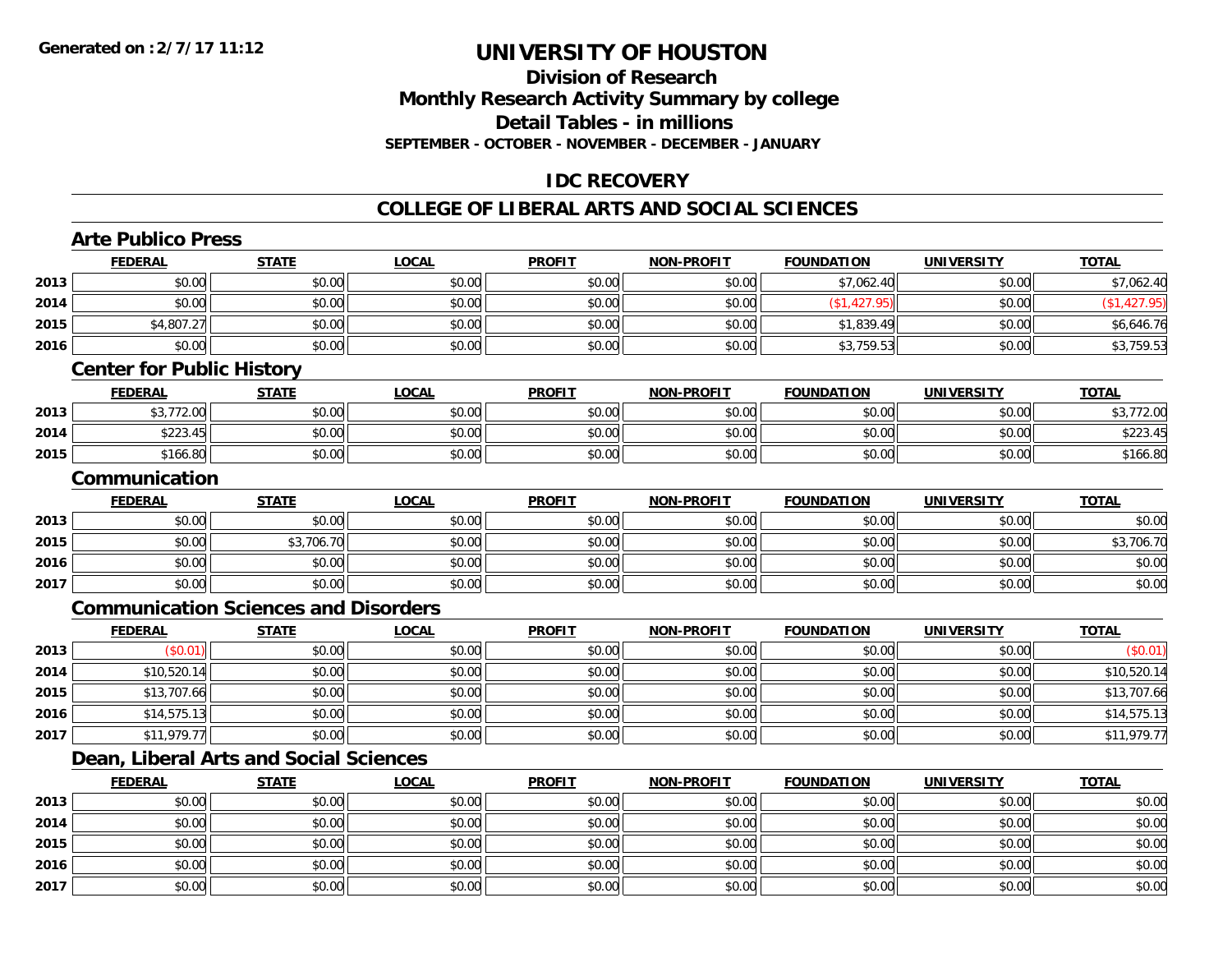### **Division of ResearchMonthly Research Activity Summary by college Detail Tables - in millions SEPTEMBER - OCTOBER - NOVEMBER - DECEMBER - JANUARY**

### **IDC RECOVERY**

#### **COLLEGE OF LIBERAL ARTS AND SOCIAL SCIENCES**

|      | <b>Economics</b>        |                                     |              |               |                   |                   |                   |              |
|------|-------------------------|-------------------------------------|--------------|---------------|-------------------|-------------------|-------------------|--------------|
|      | <b>FEDERAL</b>          | <b>STATE</b>                        | <b>LOCAL</b> | <b>PROFIT</b> | <b>NON-PROFIT</b> | <b>FOUNDATION</b> | <b>UNIVERSITY</b> | <b>TOTAL</b> |
| 2013 | \$0.00                  | \$0.00                              | \$0.00       | \$0.00        | \$5,900.00        | \$0.00            | \$0.00            | \$5,900.00   |
| 2014 | \$0.00                  | \$0.00                              | \$0.00       | \$0.00        | \$0.00            | \$0.00            | \$0.00            | \$0.00       |
| 2015 | \$568.61                | \$0.00                              | \$0.00       | \$0.00        | \$1,366.53        | \$0.00            | \$0.00            | \$1,935.14   |
| 2016 | \$0.00                  | \$0.00                              | \$0.00       | \$0.00        | \$0.00            | \$0.00            | \$0.00            | \$0.00       |
|      | <b>English</b>          |                                     |              |               |                   |                   |                   |              |
|      | <b>FEDERAL</b>          | <b>STATE</b>                        | <b>LOCAL</b> | <b>PROFIT</b> | <b>NON-PROFIT</b> | <b>FOUNDATION</b> | <b>UNIVERSITY</b> | <b>TOTAL</b> |
| 2013 | \$5,816.26              | \$0.00                              | \$0.00       | \$0.00        | \$0.00            | \$0.00            | \$0.00            | \$5,816.26   |
| 2014 | \$4,950.00              | \$0.00                              | \$0.00       | \$0.00        | \$0.00            | \$0.00            | \$0.00            | \$4,950.00   |
| 2015 | \$3,178.89              | \$0.00                              | \$0.00       | \$0.00        | \$0.00            | \$0.00            | \$0.00            | \$3,178.89   |
| 2016 | \$5,820.95              | \$0.00                              | \$0.00       | \$0.00        | \$0.00            | \$0.00            | \$0.00            | \$5,820.95   |
| 2017 | \$5,898.28              | \$0.00                              | \$0.00       | \$0.00        | \$0.00            | \$0.00            | \$0.00            | \$5,898.28   |
|      |                         | <b>Health and Human Performance</b> |              |               |                   |                   |                   |              |
|      | <b>FEDERAL</b>          | <b>STATE</b>                        | <b>LOCAL</b> | <b>PROFIT</b> | <b>NON-PROFIT</b> | <b>FOUNDATION</b> | <b>UNIVERSITY</b> | <b>TOTAL</b> |
| 2013 | \$323,493.24            | \$0.00                              | \$0.00       | \$16,451.46   | \$0.00            | (\$7.67)          | \$0.00            | \$339,937.03 |
| 2014 | \$253,421.76            | \$0.00                              | \$0.00       | \$16,024.79   | \$0.00            | \$0.00            | \$0.00            | \$269,446.55 |
| 2015 | \$234,749.59            | \$0.00                              | \$0.00       | \$22,492.24   | \$716.66          | \$1,790.59        | \$0.00            | \$259,749.08 |
| 2016 | \$164,177.85            | \$0.00                              | \$0.00       | \$18,835.21   | \$0.00            | \$1,068.27        | \$0.00            | \$184,081.33 |
| 2017 | \$99,307.19             | \$0.00                              | \$0.00       | \$32,535.58   | \$619.95          | \$38.42           | \$0.00            | \$132,501.15 |
|      | <b>Hispanic Studies</b> |                                     |              |               |                   |                   |                   |              |
|      | <b>FEDERAL</b>          | <b>STATE</b>                        | <b>LOCAL</b> | <b>PROFIT</b> | <b>NON-PROFIT</b> | <b>FOUNDATION</b> | <b>UNIVERSITY</b> | <b>TOTAL</b> |
| 2013 | \$0.00                  | \$0.00                              | \$0.00       | \$0.00        | \$0.00            | \$0.00            | \$0.00            | \$0.00       |
| 2014 | \$0.00                  | \$0.00                              | \$0.00       | \$0.00        | \$0.00            | \$0.00            | \$0.00            | \$0.00       |
| 2015 | \$0.00                  | \$0.00                              | \$0.00       | \$0.00        | \$0.00            | \$0.00            | \$0.00            | \$0.00       |
| 2016 | \$0.00                  | \$0.00                              | \$0.00       | \$0.00        | \$0.00            | \$0.00            | \$0.00            | \$0.00       |
|      | <b>History</b>          |                                     |              |               |                   |                   |                   |              |
|      | <b>FEDERAL</b>          | <b>STATE</b>                        | <b>LOCAL</b> | <b>PROFIT</b> | <b>NON-PROFIT</b> | <b>FOUNDATION</b> | <b>UNIVERSITY</b> | <b>TOTAL</b> |
| 2013 | (\$2,206.75)            | \$0.00                              | \$0.00       | \$0.00        | (\$2,574.70)      | \$0.00            | \$0.00            | (\$4,781.45) |
| 2015 | \$1,580.67              | \$0.00                              | \$0.00       | \$0.00        | \$0.00            | \$0.00            | \$0.00            | \$1,580.67   |
| 2016 | \$1,447.66              | \$0.00                              | \$0.00       | \$0.00        | \$0.00            | \$0.00            | \$0.00            | \$1,447.66   |
| 2017 | \$3,994.77              | \$0.00                              | \$0.00       | \$0.00        | \$0.00            | \$0.00            | \$0.00            | \$3,994.77   |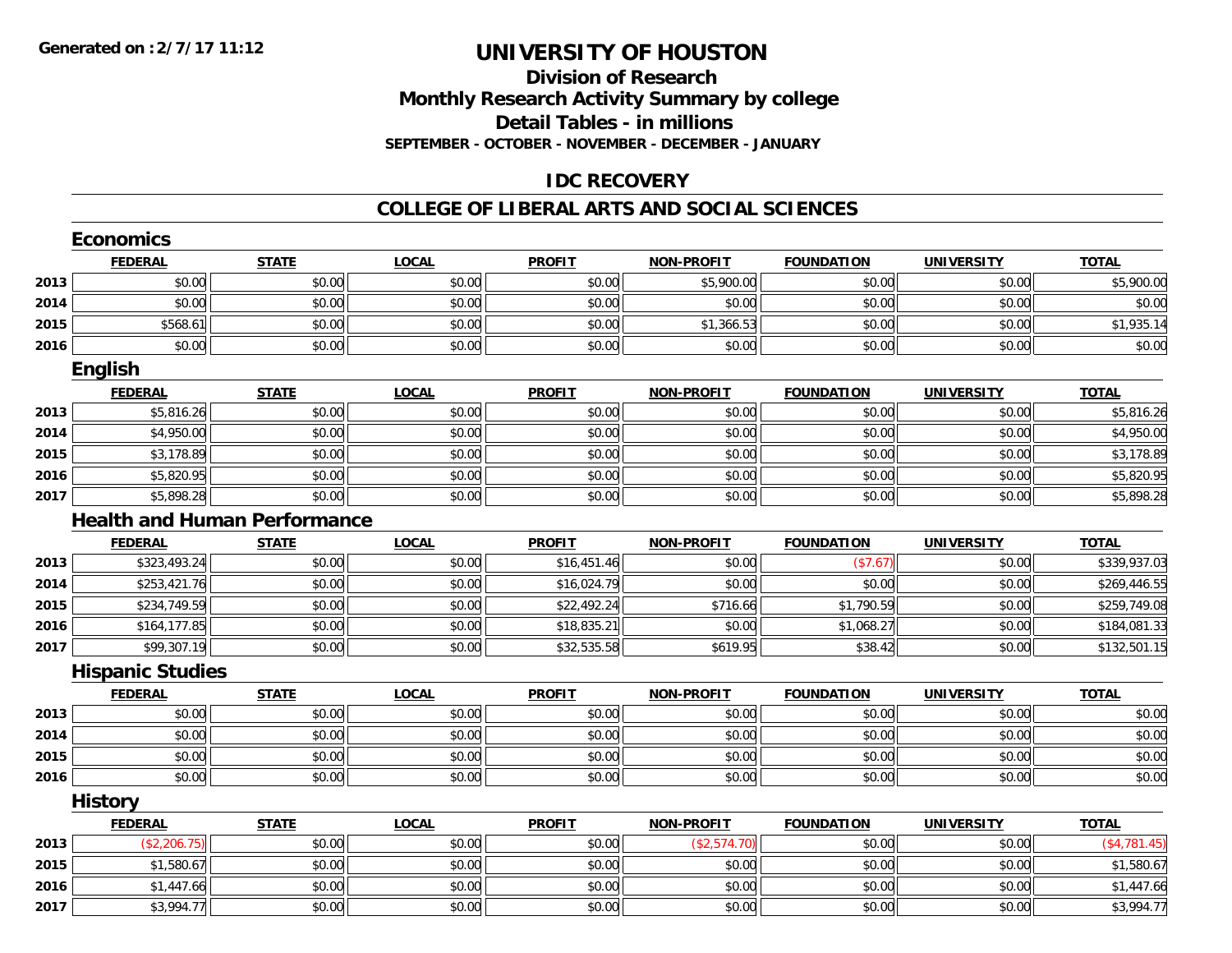**2017**

## **UNIVERSITY OF HOUSTON**

### **Division of ResearchMonthly Research Activity Summary by college Detail Tables - in millions SEPTEMBER - OCTOBER - NOVEMBER - DECEMBER - JANUARY**

### **IDC RECOVERY**

### **COLLEGE OF LIBERAL ARTS AND SOCIAL SCIENCES**

### **Hobby Center for Public Policy**

|      | <b>FEDERAL</b>                    | <b>STATE</b> | <b>LOCAL</b> | <b>PROFIT</b> | <b>NON-PROFIT</b> | <b>FOUNDATION</b> | <b>UNIVERSITY</b> | <b>TOTAL</b> |
|------|-----------------------------------|--------------|--------------|---------------|-------------------|-------------------|-------------------|--------------|
| 2014 | \$0.00                            | \$1,776.68   | \$0.00       | \$0.00        | \$0.00            | \$0.00            | \$0.00            | \$1,776.68   |
| 2015 | \$504.29                          | (\$30.80)    | \$0.00       | \$0.00        | \$0.00            | \$1,500.00        | \$0.00            | \$1,973.49   |
| 2016 | \$8,938.42                        | \$0.00       | \$0.00       | \$0.00        | \$0.00            | \$479.56          | \$0.00            | \$9,417.98   |
| 2017 | \$2,686.88                        | \$0.00       | \$0.00       | \$0.00        | \$0.00            | \$414.20          | \$0.00            | \$3,101.08   |
|      | <b>Modern/Classical Languages</b> |              |              |               |                   |                   |                   |              |
|      | <b>FEDERAL</b>                    | <b>STATE</b> | <b>LOCAL</b> | <b>PROFIT</b> | <b>NON-PROFIT</b> | <b>FOUNDATION</b> | <b>UNIVERSITY</b> | <b>TOTAL</b> |
| 2013 | (\$4,641.60)                      | \$0.00       | \$0.00       | \$0.00        | \$0.00            | \$0.00            | \$0.00            | (\$4,641.60) |
| 2014 | \$18,966.92                       | \$0.00       | \$0.00       | \$0.00        | \$0.00            | \$0.00            | \$0.00            | \$18,966.92  |
| 2015 | \$19,194.50                       | \$0.00       | \$0.00       | \$0.00        | \$0.00            | \$0.00            | \$0.00            | \$19,194.50  |
| 2016 | \$4,540.87                        | \$0.00       | \$0.00       | \$0.00        | \$0.00            | \$0.00            | \$0.00            | \$4,540.87   |
|      | <b>Philosophy</b>                 |              |              |               |                   |                   |                   |              |
|      | <b>FEDERAL</b>                    | <b>STATE</b> | <b>LOCAL</b> | <b>PROFIT</b> | <b>NON-PROFIT</b> | <b>FOUNDATION</b> | <b>UNIVERSITY</b> | <b>TOTAL</b> |
| 2013 | \$1,477.67                        | \$0.00       | \$0.00       | \$0.00        | \$0.00            | \$0.00            | \$0.00            | \$1,477.67   |
| 2014 | \$1,804.42                        | \$0.00       | \$0.00       | \$0.00        | \$0.00            | \$0.00            | \$0.00            | \$1,804.42   |
| 2015 | \$560.30                          | \$0.00       | \$0.00       | \$0.00        | \$0.00            | \$0.00            | \$0.00            | \$560.30     |
| 2016 | \$30.38                           | \$0.00       | \$0.00       | \$0.00        | \$0.00            | \$0.00            | \$0.00            | \$30.38      |
|      | <b>Political Science</b>          |              |              |               |                   |                   |                   |              |
|      | <b>FEDERAL</b>                    | <b>STATE</b> | <b>LOCAL</b> | <b>PROFIT</b> | <b>NON-PROFIT</b> | <b>FOUNDATION</b> | <b>UNIVERSITY</b> | <b>TOTAL</b> |
| 2013 | \$2,756.01                        | \$0.00       | \$0.00       | \$0.00        | \$0.00            | \$0.00            | \$0.00            | \$2,756.01   |
| 2014 | \$0.00                            | \$0.00       | \$0.00       | \$0.00        | \$0.00            | \$0.00            | \$0.00            | \$0.00       |
| 2015 | \$11,165.77                       | \$0.00       | \$0.00       | \$0.00        | \$0.00            | \$0.00            | \$0.00            | \$11,165.77  |
| 2016 | \$7,938.52                        | \$0.00       | \$0.00       | \$0.00        | \$641.94          | \$0.00            | \$0.00            | \$8,580.46   |
| 2017 | \$12,926.04                       | \$0.00       | \$0.00       | \$0.00        | \$1,240.39        | \$0.00            | \$0.00            | \$14,166.43  |
|      | <b>Psychology</b>                 |              |              |               |                   |                   |                   |              |
|      | <b>FEDERAL</b>                    | <b>STATE</b> | <b>LOCAL</b> | <b>PROFIT</b> | <b>NON-PROFIT</b> | <b>FOUNDATION</b> | <b>UNIVERSITY</b> | <b>TOTAL</b> |
| 2013 | \$538,957.56                      | \$17,550.20  | \$0.00       | \$0.00        | \$4,156.35        | \$4,165.61        | \$0.00            | \$564,829.72 |
| 2014 | \$373,522.94                      | \$9.71       | \$0.00       | (\$20.20)     | \$8,499.31        | (\$4.57)          | \$0.00            | \$382,007.19 |
| 2015 | \$466,095.53                      | \$3,532.55   | \$0.00       | \$0.00        | \$14,725.67       | \$0.00            | \$0.00            | \$484,353.75 |
| 2016 | \$465,840.51                      | \$890.74     | \$0.00       | \$0.00        | \$15,121.37       | \$0.00            | \$0.00            | \$481,852.62 |

7 | \$439,666.31| \$2,197.21| \$0.00| \$0.00| \$0.00| \$0.00| \$1,436.60 \$1,400.00| \$0.00| \$4,904.71| \$448,204.83|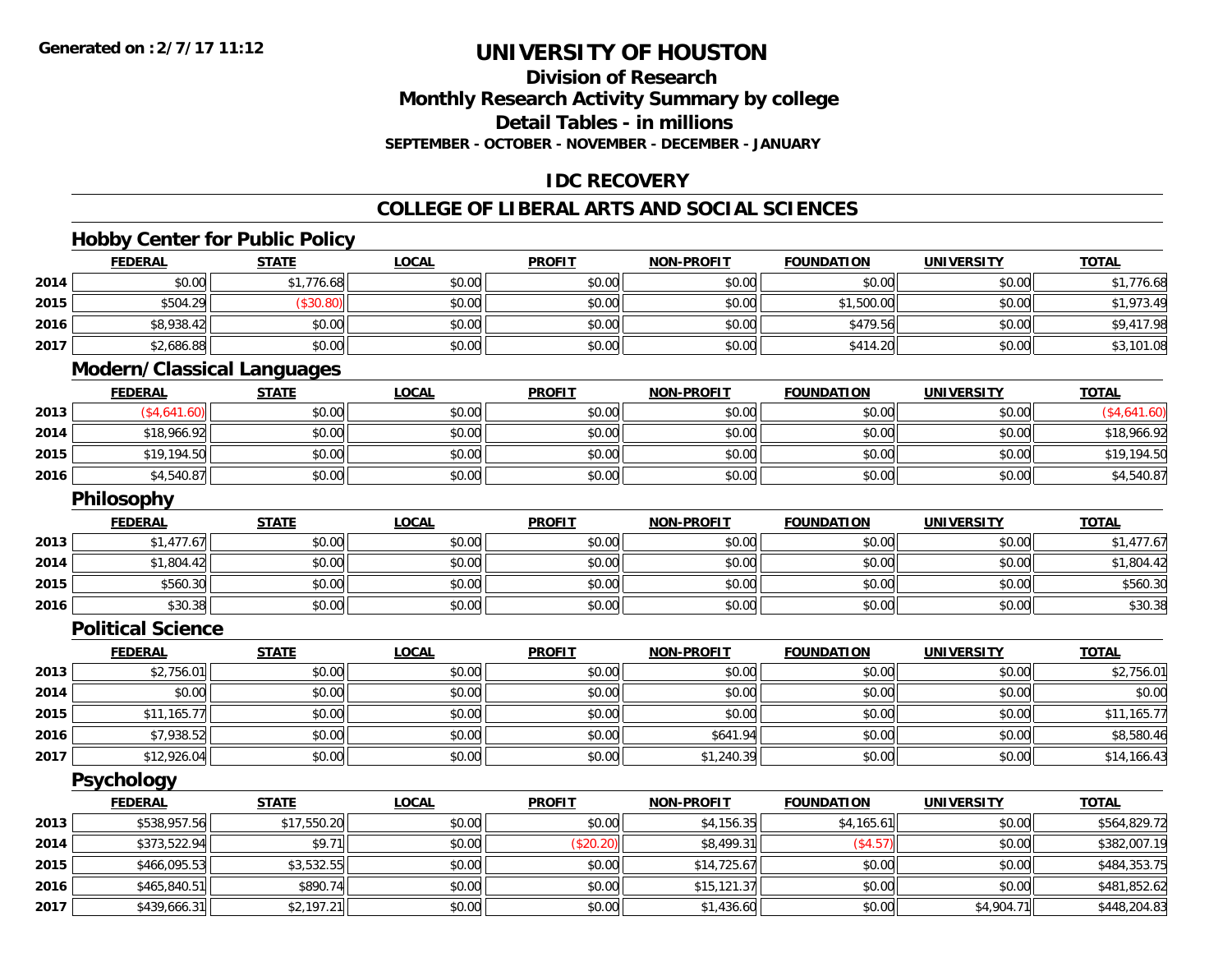**Division of Research Monthly Research Activity Summary by college Detail Tables - in millions SEPTEMBER - OCTOBER - NOVEMBER - DECEMBER - JANUARY**

### **IDC RECOVERY**

#### **COLLEGE OF LIBERAL ARTS AND SOCIAL SCIENCES**

| <b>Sociology</b> |                |              |              |               |                   |                   |                   |                |  |  |
|------------------|----------------|--------------|--------------|---------------|-------------------|-------------------|-------------------|----------------|--|--|
|                  | <b>FEDERAL</b> | <b>STATE</b> | <b>LOCAL</b> | <b>PROFIT</b> | <b>NON-PROFIT</b> | <b>FOUNDATION</b> | <b>UNIVERSITY</b> | <b>TOTAL</b>   |  |  |
| 2013             | \$406.42       | \$0.00       | \$0.00       | \$0.00        | \$0.00            | \$0.00            | \$0.00            | \$406.42       |  |  |
| 2014             | \$2,026.59     | \$0.00       | \$0.00       | \$0.00        | \$0.00            | \$0.00            | \$0.00            | \$2,026.59     |  |  |
| 2015             | \$3.39         | \$0.00       | \$0.00       | \$0.00        | \$0.00            | \$0.00            | \$0.00            | \$3.39         |  |  |
| Total            | \$3,541,319.82 | \$29,632.99  | \$0.00       | \$106,319.08  | \$51,850.07       | \$20,677.88       | \$4,904.71        | \$3,754,704.55 |  |  |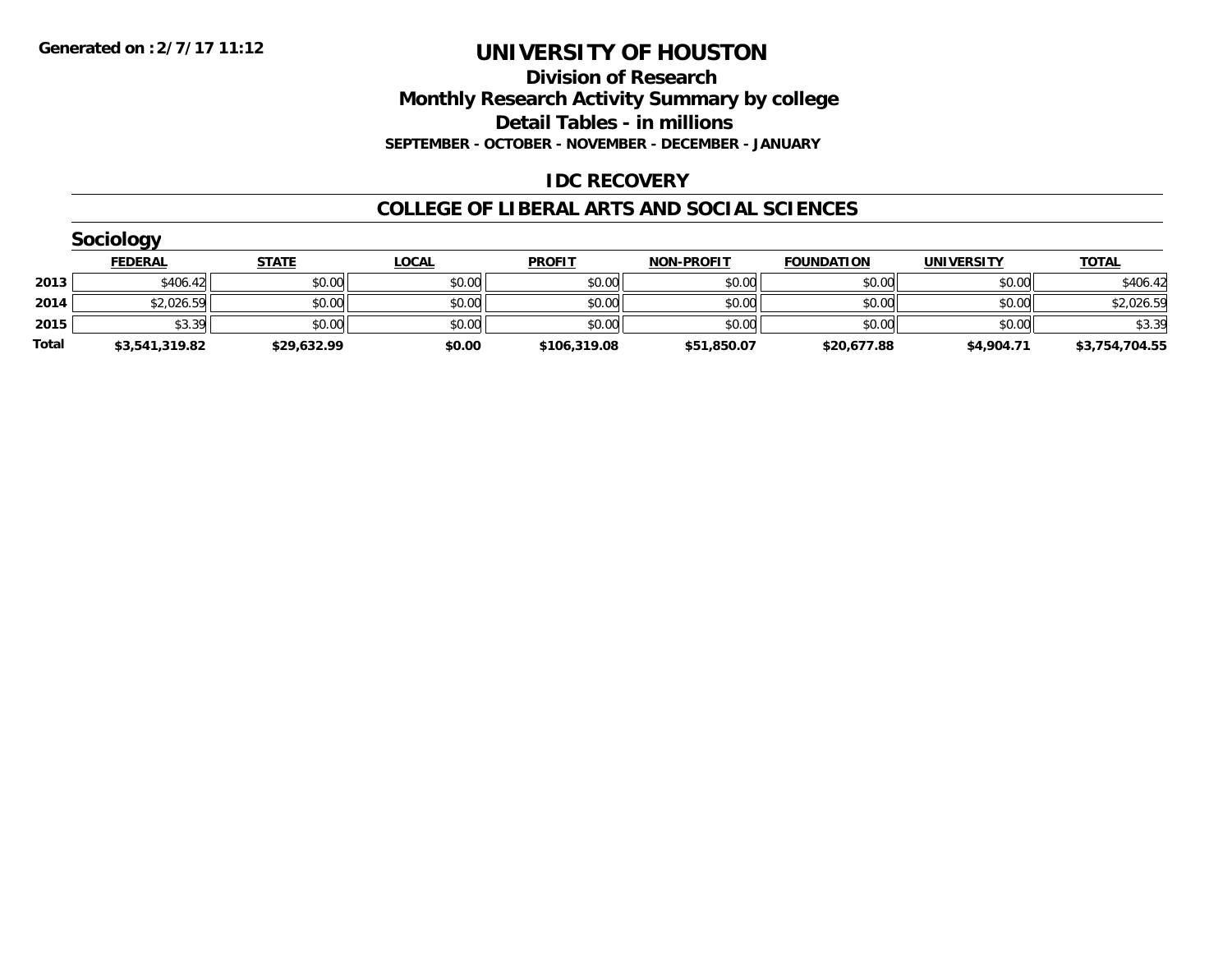### **Division of ResearchMonthly Research Activity Summary by college Detail Tables - in millionsSEPTEMBER - OCTOBER - NOVEMBER - DECEMBER - JANUARY**

### **IDC RECOVERY**

### **COLLEGE OF NATURAL SCIENCES AND MATHEMATICS**

### **Biology/Biochemistry**

|      | <b>FEDERAL</b> | <b>STATE</b> | <b>LOCAL</b> | <b>PROFIT</b> | <b>NON-PROFIT</b> | <b>FOUNDATION</b> | <b>UNIVERSITY</b> | <b>TOTAL</b> |
|------|----------------|--------------|--------------|---------------|-------------------|-------------------|-------------------|--------------|
| 2013 | \$267,733.25   | \$13,706.17  | \$0.00       | \$3,509.78    | \$19,515.98       | \$5,491.96        | \$0.00            | \$309,957.14 |
| 2014 | \$219,334.46   | \$16,707.75  | \$0.00       | \$13,551.71   | \$10,935.23       | \$1,266.18        | \$0.00            | \$261,795.33 |
| 2015 | \$332,622.59   | \$6,982.89   | \$0.00       | \$5,501.74    | \$9,007.76        | \$12,643.31       | \$0.00            | \$366,758.29 |
| 2016 | \$298,588.32   | \$7,121.16   | \$0.00       | \$4,087.41    | \$1,712.13        | \$8,767.41        | \$0.00            | \$320,276.43 |
| 2017 | \$253,367.95   | \$29,668.01  | \$0.00       | \$63.43       | \$7,150.80        | \$7,833.53        | \$0.00            | \$298,083.71 |

### **Center for Applied Geoscience Excellence**

|      | <b>FEDERAL</b> | <b>STATE</b> | <b>LOCAL</b> | <b>PROFIT</b> | <b>NON-PROFIT</b> | <b>FOUNDATION</b> | UNIVERSITY | <b>TOTAL</b> |
|------|----------------|--------------|--------------|---------------|-------------------|-------------------|------------|--------------|
| 2014 | \$0.00         | \$0.00       | \$0.00       | \$0.00        | \$0.00            | \$0.00            | \$0.00     | \$0.00       |
| 2015 | \$0.00         | \$0.00       | \$0.00       | \$0.00        | \$0.00            | \$0.00            | \$0.00     | \$0.00       |
| 2016 | \$0.00         | \$0.00       | \$0.00       | \$0.00        | \$0.00            | \$0.00            | \$0.00     | \$0.00       |
| 2017 | \$0.00         | \$0.00       | \$0.00       | \$0.00        | \$0.00            | \$0.00            | \$0.00     | \$0.00       |

### **Center for Nuclear Receptors and Cell Signaling**

|      | <b>FEDERAL</b> | <b>STATE</b>     | <u>LOCAL</u> | <b>PROFIT</b> | <b>NON-PROFIT</b> | <b>FOUNDATION</b> | <b>UNIVERSITY</b> | <b>TOTAL</b> |
|------|----------------|------------------|--------------|---------------|-------------------|-------------------|-------------------|--------------|
| 2013 | \$141,531.60   | \$6,399.43       | \$0.00       | \$1,208.88    | \$0.00            | \$0.00            | \$0.00            | \$149,139.91 |
| 2014 | \$187,937.14   | $($ \$17,863.47) | \$0.00       | \$0.00        | \$0.00            | \$0.00            | \$0.00            | \$170,073.67 |
| 2015 | \$44,094.27    | \$25,875.47      | \$0.00       | \$0.00        | \$0.00            | \$0.00            | \$0.00            | \$69,969.74  |
| 2016 | \$162,303.11   | \$13,190.82      | \$0.00       | \$0.00        | \$0.00            | \$0.00            | \$0.00            | \$175,493.93 |
| 2017 | \$176,737.19   | \$9,265.05       | \$0.00       | \$0.00        | \$7,827.73        | \$0.00            | \$0.00            | \$193,829.96 |

#### **Chemistry**

|      | <b>FEDERAL</b> | <u>STATE</u> | <b>LOCAL</b> | <b>PROFIT</b> | <b>NON-PROFIT</b> | <b>FOUNDATION</b> | <b>UNIVERSITY</b> | <b>TOTAL</b> |
|------|----------------|--------------|--------------|---------------|-------------------|-------------------|-------------------|--------------|
| 2013 | \$244,070.92   | (\$64.32)    | \$0.00       | \$9,577.83    | \$0.00            | \$0.00            | (\$14,596.82)     | \$238,987.61 |
| 2014 | \$261,018.29   | \$0.00       | \$0.00       | \$43.65       | \$0.00            | \$0.00            | \$0.00            | \$261,061.94 |
| 2015 | \$245,963.87   | \$0.00       | \$0.00       | \$0.00        | \$0.00            | \$0.00            | \$0.00            | \$245,963.87 |
| 2016 | \$290,764.52   | \$1,515.57   | \$0.00       | \$185.51      | \$0.00            | \$0.00            | \$0.00            | \$292,465.60 |
| 2017 | \$267,458.18   | \$4,016.12   | \$0.00       | \$0.00        | \$0.00            | \$0.00            | \$82.32           | \$271,556.62 |

#### **Computer Science**

|      | <b>FEDERAL</b> | <u>STATE</u> | <u>LOCAL</u> | <b>PROFIT</b> | <b>NON-PROFIT</b> | <b>FOUNDATION</b> | UNIVERSITY | <b>TOTAL</b> |
|------|----------------|--------------|--------------|---------------|-------------------|-------------------|------------|--------------|
| 2013 | \$247,336.06   | \$2,590.06   | \$0.00       | \$31,808.88   | \$4,663.02        | \$0.00            | \$0.00     | \$286,398.01 |
| 2014 | \$150,546.87   | \$0.00       | \$0.00       | \$37,829.01   | \$67,698.40       | \$0.00            | \$0.00     | \$256,074.28 |
| 2015 | \$264,041.77   | \$0.00       | \$0.00       | \$45,190.82   | \$35,461.94       | \$962.58          | \$0.00     | \$345,657.11 |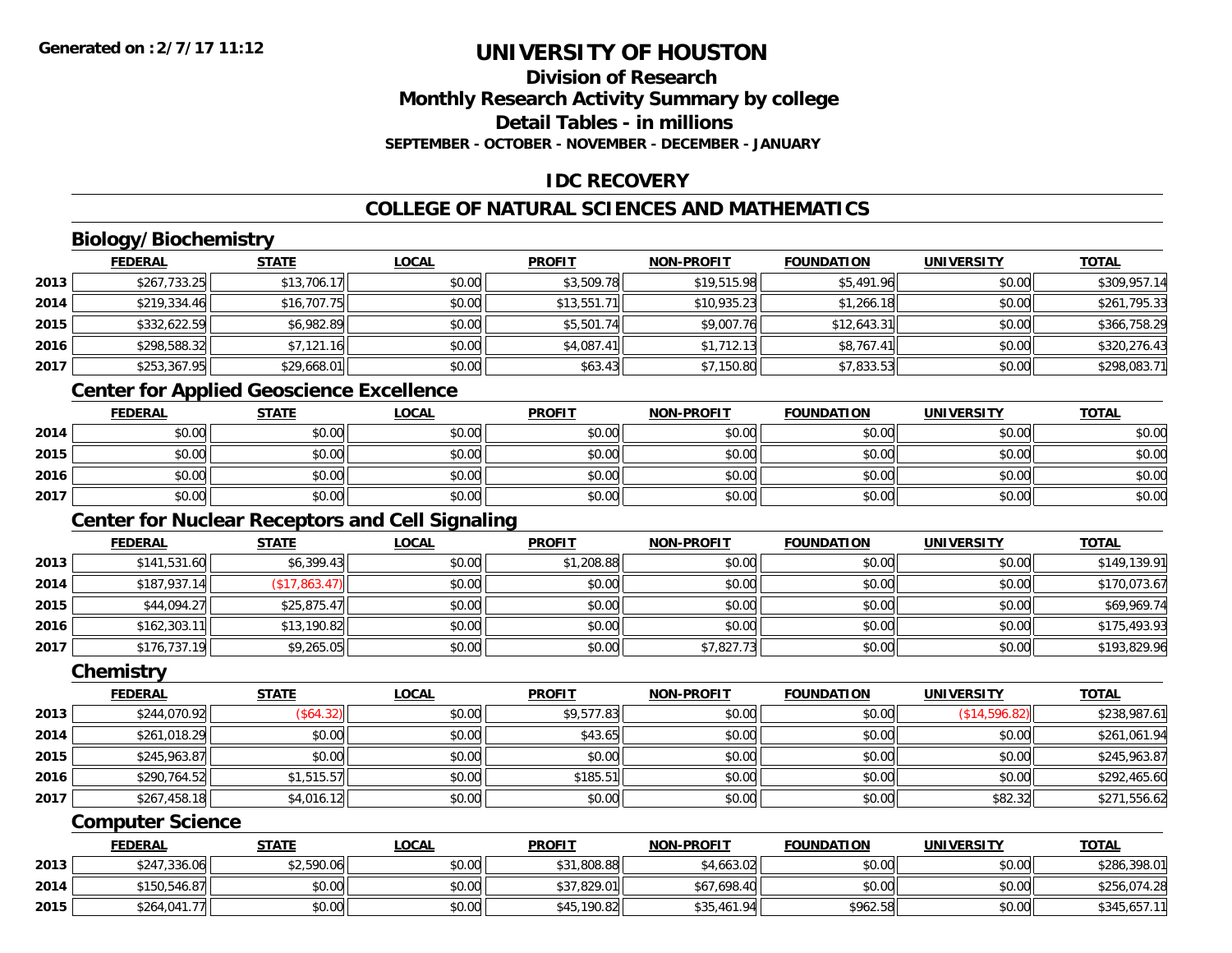**Division of Research**

**Monthly Research Activity Summary by college**

**Detail Tables - in millions**

**SEPTEMBER - OCTOBER - NOVEMBER - DECEMBER - JANUARY**

### **IDC RECOVERY**

### **COLLEGE OF NATURAL SCIENCES AND MATHEMATICS**

### **Computer Science**

|      | <b>FEDERAL</b>           | <b>STATE</b>             | $\sim$<br>.UUAL    | <b>PROFIT</b>             | <b>NON-PROFIT</b>    | <b>FOUNDATION</b> | <b>UNIVERSITY</b> | <b>TOTAL</b>                   |
|------|--------------------------|--------------------------|--------------------|---------------------------|----------------------|-------------------|-------------------|--------------------------------|
| 2016 | \$297.036<br>.U36.       | 410.6                    | $\sim$ 00<br>pu.uu | \$9,864.13                | \$10,108.<br>TU8.00. | \$0.00            | \$4,913.02        | 0.0000<br>$\sim$ $\sim$ $\sim$ |
| 2017 | <b>\$130</b><br>004.<br> | \$801.<br>O <sub>1</sub> | $\sim$ 00<br>pu.uu | 43.994<br>$\sim$<br>╯<br> | \$519.90             | \$0.00            | mn n¢<br>JU.UU    |                                |

### **Dean, Natural Sciences and Mathematics**

|      | <b>FEDERAL</b> | <u>STATE</u> | <b>LOCAL</b> | <b>PROFIT</b> | NON-PROFIT | <b>FOUNDATION</b> | <b>UNIVERSITY</b> | <b>TOTAL</b> |
|------|----------------|--------------|--------------|---------------|------------|-------------------|-------------------|--------------|
| 2013 | \$18,355.95    | \$0.00       | \$0.00       | \$0.00        | \$0.00     | \$0.00            | \$0.00            | \$18,355.95  |
| 2014 | \$32.04)       | \$0.00       | \$0.00       | \$0.00        | \$0.00     | \$0.00            | \$0.00            | \$32.04)     |
| 2015 | \$0.00         | \$0.00       | \$0.00       | \$0.00        | \$0.00     | \$0.00            | \$0.00            | \$0.00       |
| 2016 | \$0.00         | \$0.00       | \$0.00       | \$210.98      | \$0.00     | \$0.00            | \$0.00            | \$210.98     |
| 2017 | \$8,133.48     | \$0.00       | \$0.00       | \$1,897.95    | \$0.00     | \$0.00            | \$0.00            | \$10,031.43  |

#### **Earth & Atmospheric Sciences**

|      | <b>FEDERAL</b> | <b>STATE</b> | <u>LOCAL</u> | <b>PROFIT</b> | <b>NON-PROFIT</b> | <b>FOUNDATION</b> | <b>UNIVERSITY</b> | <b>TOTAL</b> |
|------|----------------|--------------|--------------|---------------|-------------------|-------------------|-------------------|--------------|
| 2013 | \$134,947.69   | \$5,440.38   | \$0.00       | \$170,032.19  | \$15,706.66       | \$0.00            | \$0.00            | \$326,126.92 |
| 2014 | \$102,426.57   | \$19,342.16  | \$0.00       | \$126,669.26  | \$26,405.55       | \$894.84          | \$0.00            | \$275,738.38 |
| 2015 | \$94,213.71    | \$22,240.90  | \$0.00       | \$112,281.51  | \$20,565.82       | \$475.77          | \$0.00            | \$249,777.71 |
| 2016 | \$64,866.11    | \$37,640.34  | \$0.00       | \$62,166.90   | \$10,338.18       | \$307.89          | \$9,800.74        | \$185,120.17 |
| 2017 | \$94,717.86    | \$35,305.90  | \$0.00       | \$71,041.17   | \$17,991.98       | \$120.80          | \$5,937.61        | \$225,115.32 |

### **Institute for Climate and Atmospheric Science**

|      | <u>FEDERAL</u> | <u>STATE</u> | <u>LOCAL</u> | <b>PROFIT</b> | <b>NON-PROFIT</b> | <b>FOUNDATION</b> | <b>UNIVERSITY</b> | <b>TOTAL</b> |
|------|----------------|--------------|--------------|---------------|-------------------|-------------------|-------------------|--------------|
| 2013 | \$0.00         | \$0.00       | \$0.00       | \$0.00        | \$0.00            | \$0.00            | \$0.00            | \$0.00       |
| 2014 | \$0.00         | \$0.00       | \$0.00       | \$0.00        | \$0.00            | \$0.00            | \$0.00            | \$0.00       |
| 2015 | \$0.00         | \$0.00       | \$0.00       | \$0.00        | \$0.00            | \$0.00            | \$0.00            | \$0.00       |
| 2016 | \$0.00         | \$0.00       | \$0.00       | \$0.00        | \$0.00            | \$0.00            | \$0.00            | \$0.00       |
| 2017 | \$0.00         | \$0.00       | \$0.00       | \$0.00        | \$0.00            | \$0.00            | \$0.00            | \$0.00       |

### **Institute for Nanoenergy**

|      | <b>FEDERAL</b> | <b>STATE</b> | <u>LOCAL</u> | <b>PROFIT</b> | <b>NON-PROFIT</b> | <b>FOUNDATION</b> | <b>UNIVERSITY</b> | <b>TOTAL</b> |
|------|----------------|--------------|--------------|---------------|-------------------|-------------------|-------------------|--------------|
| 2013 | \$0.00         | \$0.00       | \$0.00       | \$0.00        | \$0.00            | \$0.00            | \$0.00            | \$0.00       |
| 2014 | \$0.00         | \$0.00       | \$0.00       | \$0.00        | \$0.00            | \$0.00            | \$0.00            | \$0.00       |
| 2015 | \$0.00         | \$0.00       | \$0.00       | \$0.00        | \$0.00            | \$0.00            | \$0.00            | \$0.00       |
| 2016 | \$0.00         | \$0.00       | \$0.00       | \$0.00        | \$0.00            | \$0.00            | \$0.00            | \$0.00       |
| 2017 | \$0.00         | \$0.00       | \$0.00       | \$0.00        | \$0.00            | \$0.00            | \$0.00            | \$0.00       |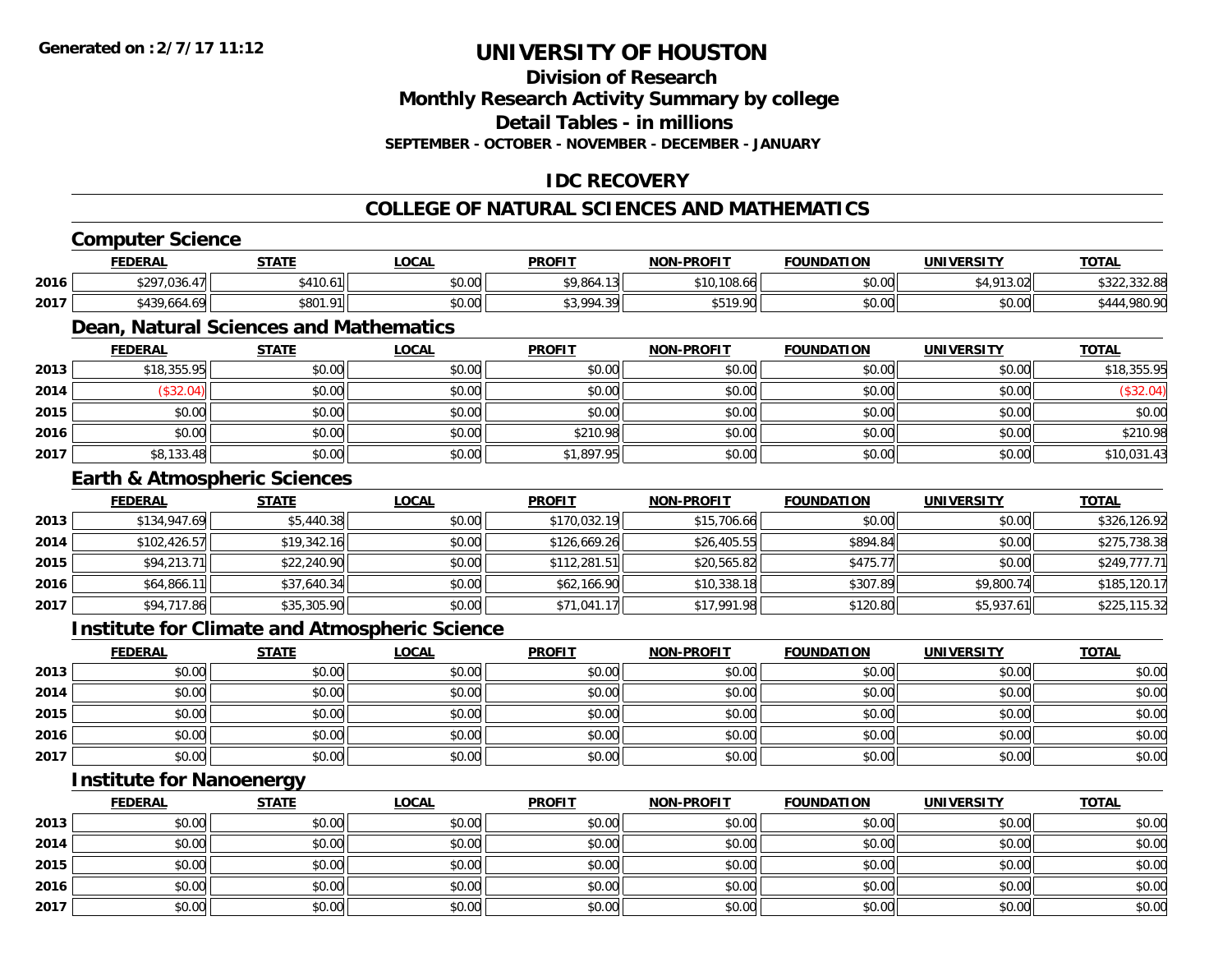### **Division of Research Monthly Research Activity Summary by college Detail Tables - in millions SEPTEMBER - OCTOBER - NOVEMBER - DECEMBER - JANUARY**

### **IDC RECOVERY**

#### **COLLEGE OF NATURAL SCIENCES AND MATHEMATICS**

|       | <b>Mathematics</b> |              |              |                |                   |                   |                   |                |
|-------|--------------------|--------------|--------------|----------------|-------------------|-------------------|-------------------|----------------|
|       | <b>FEDERAL</b>     | <b>STATE</b> | <b>LOCAL</b> | <b>PROFIT</b>  | <b>NON-PROFIT</b> | <b>FOUNDATION</b> | <b>UNIVERSITY</b> | <b>TOTAL</b>   |
| 2013  | \$115,824.30       | \$0.00       | \$0.00       | \$18,691.12    | \$0.00            | \$653.69          | \$0.00            | \$135,169.11   |
| 2014  | \$175,418.46       | \$0.00       | \$0.00       | \$5,483.71     | \$0.00            | \$1,165.91        | \$0.00            | \$182,068.08   |
| 2015  | \$145,535.30       | \$0.00       | \$0.00       | \$3,763.90     | \$0.00            | \$738.66          | \$0.00            | \$150,037.86   |
| 2016  | \$145,419.09       | \$0.00       | \$0.00       | \$16,987.93    | \$0.00            | \$1,519.74        | \$0.00            | \$163,926.76   |
| 2017  | \$134,910.90       | \$0.00       | \$0.00       | \$3,133.43     | \$0.00            | \$715.71          | \$0.00            | \$138,760.04   |
|       | <b>Physics</b>     |              |              |                |                   |                   |                   |                |
|       | <b>FEDERAL</b>     | <b>STATE</b> | <b>LOCAL</b> | <b>PROFIT</b>  | <b>NON-PROFIT</b> | <b>FOUNDATION</b> | <b>UNIVERSITY</b> | <b>TOTAL</b>   |
| 2013  | \$274,726.72       | \$0.00       | \$0.00       | \$85,725.70    | \$0.00            | \$0.00            | \$0.00            | \$360,452.42   |
| 2014  | \$472,444.59       | \$0.00       | \$0.00       | \$125,021.65   | \$0.00            | \$0.00            | \$0.00            | \$597,466.24   |
| 2015  | \$395,394.96       | \$0.00       | \$0.00       | \$129,378.09   | \$3,339.73        | \$0.00            | \$0.00            | \$528,112.78   |
| 2016  | \$375,569.99       | \$0.00       | \$0.00       | \$94,420.40    | \$0.00            | \$0.00            | \$0.00            | \$469,990.39   |
| 2017  | \$405,886.36       | \$0.00       | \$0.00       | \$52,014.47    | \$0.00            | \$0.00            | \$0.00            | \$457,900.83   |
| Total | \$7,950,911.53     | \$240,292.88 | \$0.00       | \$1,245,337.52 | \$268,949.46      | \$43,557.98       | \$6,136.87        | \$9,755,186.23 |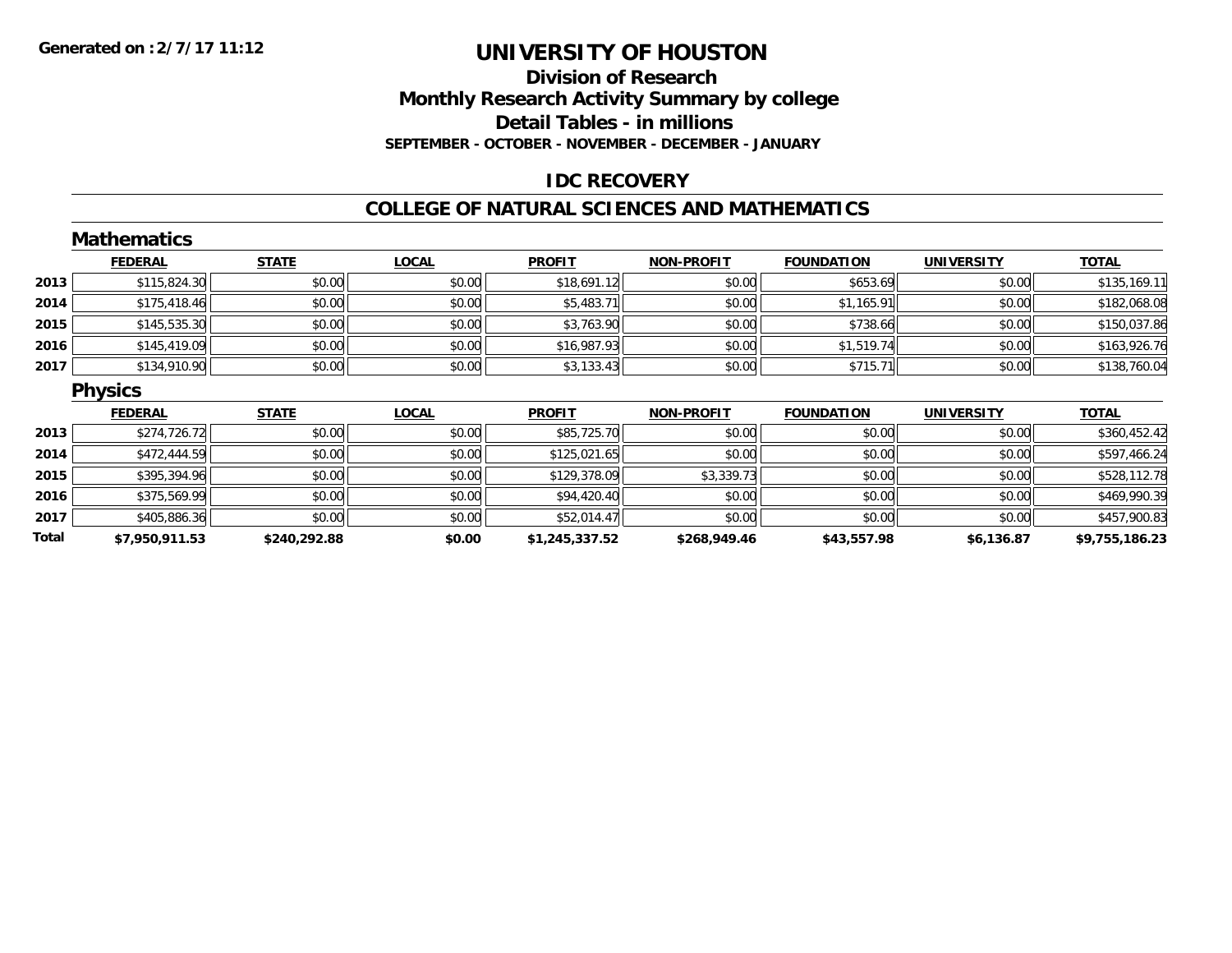### **Division of Research Monthly Research Activity Summary by college Detail Tables - in millions SEPTEMBER - OCTOBER - NOVEMBER - DECEMBER - JANUARY**

#### **IDC RECOVERY**

#### **COLLEGE OF OPTOMETRY**

### **Optometry Vision Sciences**

|       | <b>FEDERAL</b> | <b>STATE</b> | <b>LOCAL</b> | <b>PROFIT</b> | <b>NON-PROFIT</b> | <b>FOUNDATION</b> | <b>UNIVERSITY</b> | <b>TOTAL</b>   |
|-------|----------------|--------------|--------------|---------------|-------------------|-------------------|-------------------|----------------|
| 2013  | \$485,938.75   | \$0.00       | \$0.00       | \$76,071.06   | \$0.00            | \$0.00            | \$16, 137.61      | \$578,147.42   |
| 2014  | \$527,903.87   | \$0.00       | \$0.00       | \$94,124.24   | \$0.00            | \$0.00            | \$26,552.22       | \$648,580.33   |
| 2015  | \$487,360.94   | \$0.00       | \$0.00       | \$42,725.61   | \$0.00            | \$0.00            | \$41,335.18       | \$571,421.73   |
| 2016  | \$579,603.54   | \$0.00       | \$0.00       | \$27,391.27   | \$0.00            | \$0.00            | \$24,896.40       | \$631,891.21   |
| 2017  | \$572,956.85   | \$0.00       | \$0.00       | \$16,624.76   | \$0.00            | \$0.00            | \$30,864.99       | \$620,446.60   |
| Total | \$2,653,763.95 | \$0.00       | \$0.00       | \$256,936.94  | \$0.00            | \$0.00            | \$139,786.40      | \$3,050,487.29 |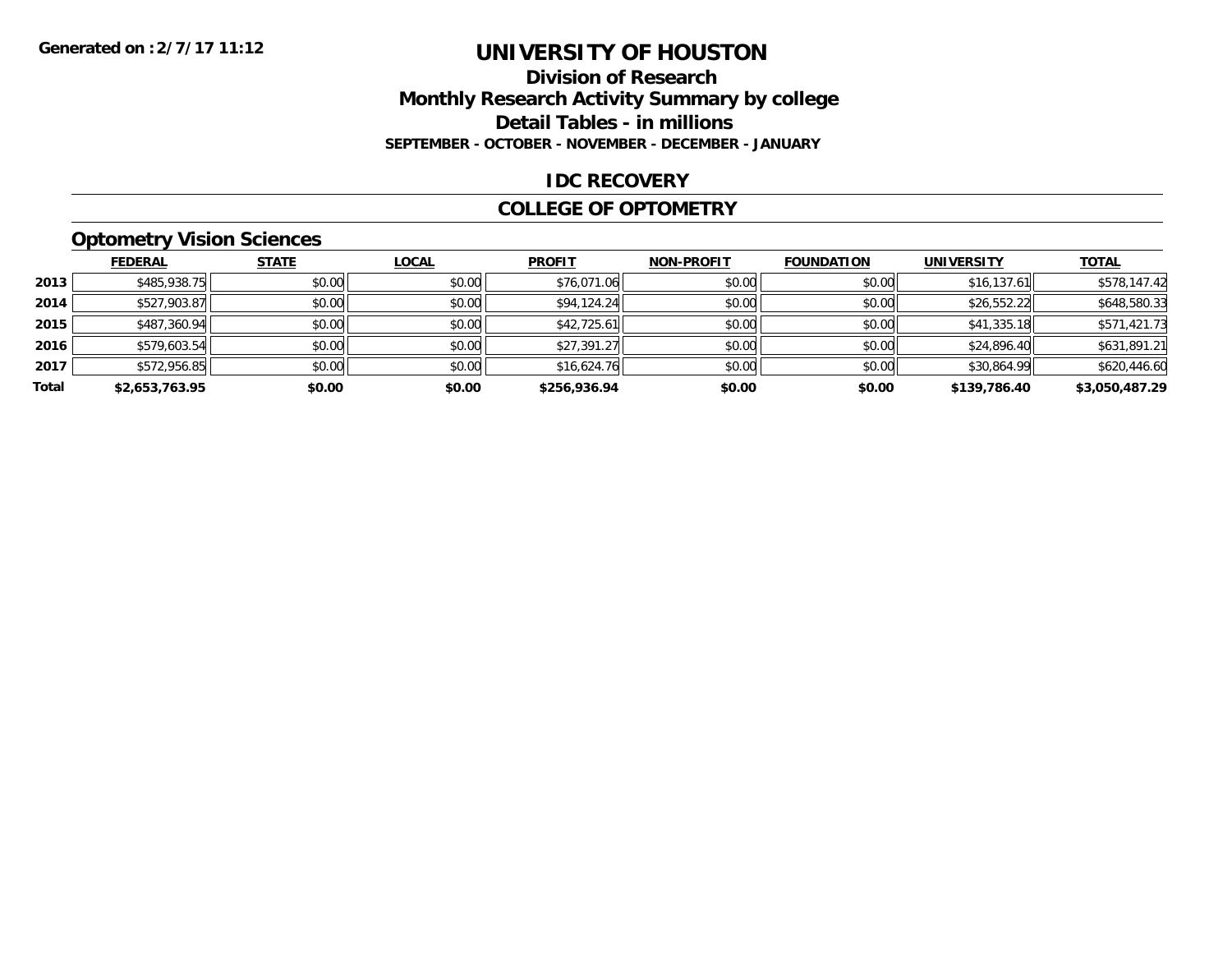### **Division of ResearchMonthly Research Activity Summary by college Detail Tables - in millionsSEPTEMBER - OCTOBER - NOVEMBER - DECEMBER - JANUARY**

### **IDC RECOVERY**

### **COLLEGE OF PHARMACY**

### **Center for Experimental Therapeutics and Pharmacoi**

|      | <b>FEDERAL</b> | <b>STATE</b> | <b>LOCAL</b> | <b>PROFIT</b> | <b>NON-PROFIT</b> | <b>FOUNDATION</b> | <b>UNIVERSITY</b> | <b>TOTAL</b> |
|------|----------------|--------------|--------------|---------------|-------------------|-------------------|-------------------|--------------|
| 2013 | \$0.00         | \$0.00       | \$0.00       | \$0.00        | \$0.00            | \$0.00            | \$0.00            | \$0.00       |
| 2014 | \$0.00         | \$0.00       | \$0.00       | \$0.00        | \$0.00            | \$0.00            | \$0.00            | \$0.00       |
| 2015 | \$0.00         | \$0.00       | \$0.00       | \$0.00        | \$0.00            | \$0.00            | \$0.00            | \$0.00       |
| 2016 | \$0.00         | \$0.00       | \$0.00       | \$0.00        | \$0.00            | \$0.00            | \$0.00            | \$0.00       |
| 2017 | \$0.00         | \$0.00       | \$0.00       | \$0.00        | \$0.00            | \$0.00            | \$0.00            | \$0.00       |

### **Clinical Pharmacy & Administration**

|      | <b>FEDERAL</b> | <b>STATE</b> | <u>LOCAL</u> | <b>PROFIT</b> | <b>NON-PROFIT</b> | <b>FOUNDATION</b> | <b>UNIVERSITY</b> | <b>TOTAL</b> |
|------|----------------|--------------|--------------|---------------|-------------------|-------------------|-------------------|--------------|
| 2013 | \$38,844.82    | \$0.00       | \$0.00       | \$29,551.12   | \$0.00            | \$0.00            | \$0.00            | \$68,395.94  |
| 2014 | \$2,635.97     | \$0.00       | \$0.00       | \$41,172.40   | \$12.04)          | \$0.00            | \$0.00            | \$43,796.33  |
| 2015 | \$13,502.61    | \$29,816.66  | \$0.00       | \$22,616.13   | (\$923.07)        | \$0.00            | \$0.00            | \$65,012.33  |
| 2016 | \$46,002.87    | \$23,210.85  | \$0.00       | \$27,009.75   | \$7,465.56        | \$0.00            | \$0.00            | \$103,689.04 |
| 2017 | \$28,050.42    | \$47,539.91  | \$0.00       | \$37,637.68   | \$6,150.91        | \$0.00            | \$0.00            | \$119,378.92 |

### **Dean, Pharmacy**

|      | <b>FEDERAL</b> | <b>STATE</b> | <u>LOCAL</u> | <b>PROFIT</b> | <b>NON-PROFIT</b> | <b>FOUNDATION</b> | <b>UNIVERSITY</b> | <b>TOTAL</b> |
|------|----------------|--------------|--------------|---------------|-------------------|-------------------|-------------------|--------------|
| 2013 | \$0.00         | \$0.00       | \$0.00       | \$0.00        | \$0.00            | \$0.00            | \$0.00            | \$0.00       |
| 2014 | \$0.00         | \$0.00       | \$0.00       | \$0.00        | \$0.00            | \$0.00            | \$0.00            | \$0.00       |
| 2015 | \$0.00         | \$0.00       | \$0.00       | \$0.00        | \$0.00            | \$0.00            | \$0.00            | \$0.00       |
| 2016 | \$0.00         | \$0.00       | \$0.00       | \$0.00        | \$0.00            | \$0.00            | \$0.00            | \$0.00       |
| 2017 | \$0.00         | \$0.00       | \$0.00       | \$0.00        | \$0.00            | \$0.00            | \$0.00            | \$0.00       |

#### **Pharm Health Outcomes & Policy**

|      | <b>FEDERAL</b> | <b>STATE</b> | <b>LOCAL</b> | <b>PROFIT</b> | <b>NON-PROFIT</b> | <b>FOUNDATION</b> | <b>UNIVERSITY</b> | <b>TOTAL</b> |
|------|----------------|--------------|--------------|---------------|-------------------|-------------------|-------------------|--------------|
| 2013 | \$4,386.04     | \$0.00       | \$0.00       | \$0.00        | \$0.00            | \$0.00            | \$0.00            | \$4,386.04   |
| 2014 | \$13,456.81    | \$0.00       | \$0.00       | \$0.00        | \$0.00            | \$0.00            | \$0.00            | \$13,456.81  |
| 2015 | \$16,378.67    | \$229.76     | \$0.00       | \$993.13      | \$0.00            | \$0.00            | \$0.00            | \$17,601.56  |
| 2016 | \$8,183.86     | \$215.83     | \$0.00       | \$2,024.60    | \$0.00            | \$0.00            | \$0.00            | \$9,992.62   |
| 2017 | \$4,302.41     | \$0.00       | \$0.00       | \$3,045.76    | \$0.00            | \$0.00            | \$0.00            | \$7,348.17   |

### **Pharmacological and Pharmaceutical Sciences**

|      | <b>FEDERAL</b>                       | <b>CTATE</b><br>3 I A I I | <b>OCAL</b>            | <b>PROFIT</b> | <b>LPROFIT</b><br><b>NIONI</b>             | <b>FOUNDATION</b> | UNIVERSITY           | <b>TOTAL</b>                                  |
|------|--------------------------------------|---------------------------|------------------------|---------------|--------------------------------------------|-------------------|----------------------|-----------------------------------------------|
| 2013 | 0.01C<br>0.4F<br>נו כ<br>22 I O<br>. | \$0.00                    | $\sim$ 00<br>40.00     | 0.00<br>DU.UG | .                                          | \$942.28          | 0000<br><b>DU.UG</b> | $\sim$ $\sim$<br>1057<br>707.0Z               |
| 2014 | .<br>ں ے ر                           | \$0.00                    | ሖ ∩<br>$\sim$<br>PU.UU | 0000<br>JU.UU | $\theta$ $\theta$ $\theta$<br><b>DU.UU</b> | 202<br>د. סכ      | 0000<br><b>DU.UU</b> | <b>OAE EQ</b><br>$\sim$ $\sim$<br>,,,,,,,,,,, |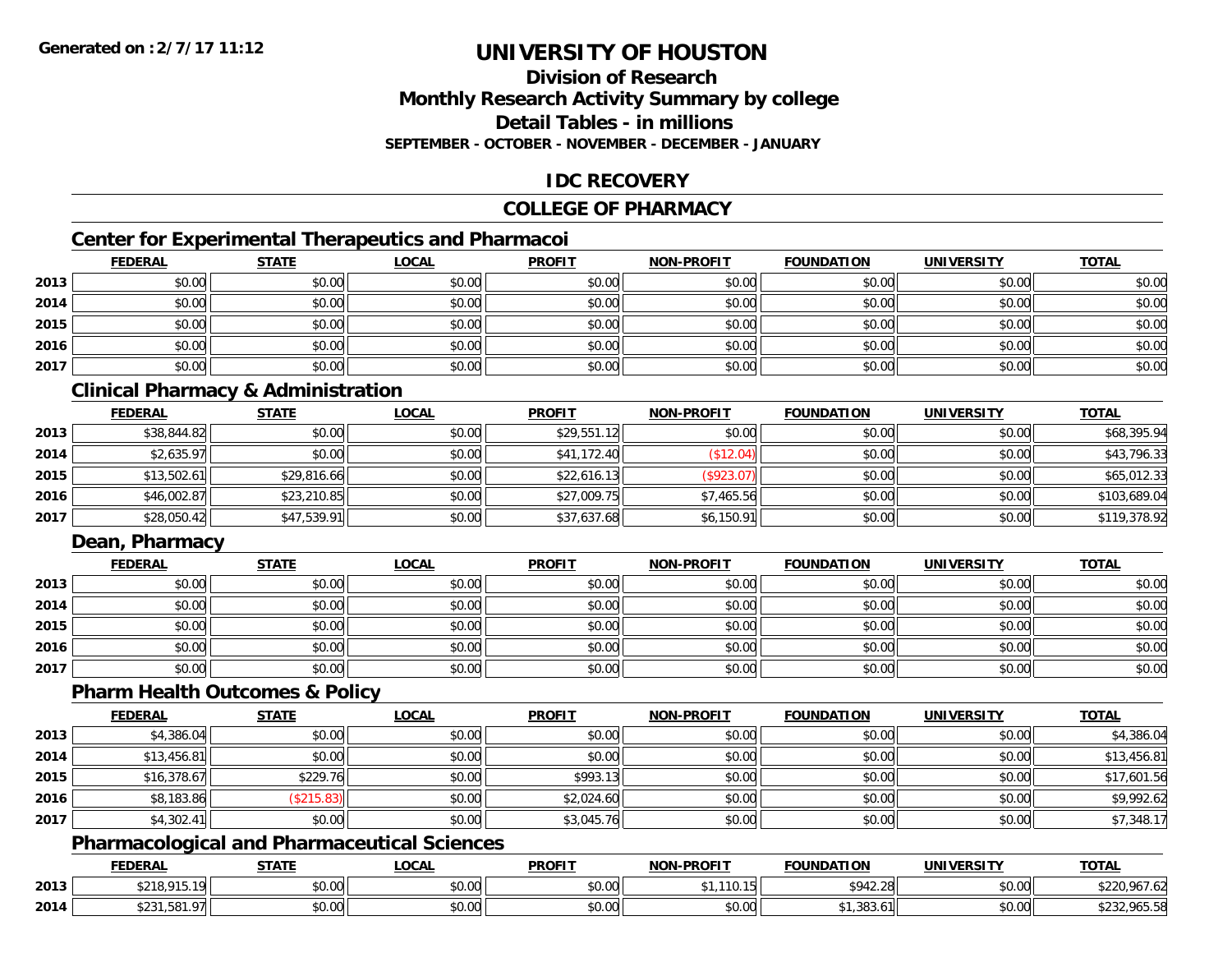### **Division of ResearchMonthly Research Activity Summary by college Detail Tables - in millions SEPTEMBER - OCTOBER - NOVEMBER - DECEMBER - JANUARY**

### **IDC RECOVERY**

#### **COLLEGE OF PHARMACY**

### **Pharmacological and Pharmaceutical Sciences**

|       | <b>FEDERAL</b> | <u>STATE</u> | <u>LOCAL</u> | <b>PROFIT</b> | <b>NON-PROFIT</b> | <b>FOUNDATION</b> | <b>UNIVERSITY</b> | <b>TOTAL</b>   |
|-------|----------------|--------------|--------------|---------------|-------------------|-------------------|-------------------|----------------|
| 2015  | \$233,188.18   | \$0.00       | \$0.00       | \$2,765.00    | \$245.97          | \$0.00            | \$0.00            | \$236,199.15   |
| 2016  | \$396,376.75   | \$4,335.90   | \$0.00       | \$0.00        | \$2,211.15        | \$0.00            | \$0.00            | \$402,923.80   |
| 2017  | \$410,851,30   | \$4,875.04   | \$0.00       | \$0.00        | \$4.521.14        | \$981.16          | \$0.00            | \$421,228.64   |
| Total | \$1,666,657.86 | \$109,792.29 | \$0.00       | \$166,815.57  | \$20,769.77       | \$3,307.05        | \$0.00            | \$1,967,342.54 |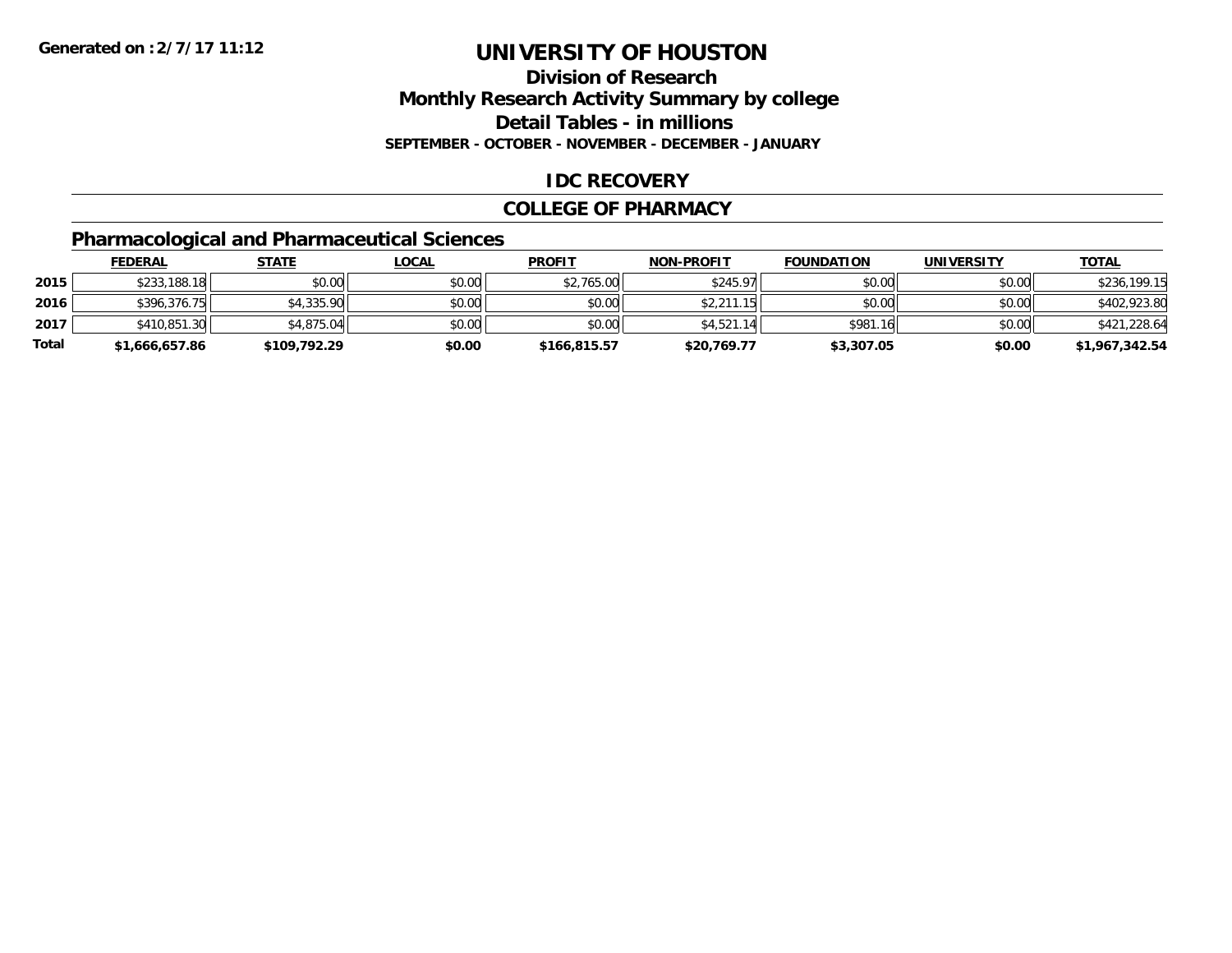### **Division of ResearchMonthly Research Activity Summary by college Detail Tables - in millionsSEPTEMBER - OCTOBER - NOVEMBER - DECEMBER - JANUARY**

### **IDC RECOVERY**

### **COLLEGE OF TECHNOLOGY**

### **Center for Technology Literacy**

|      | <b>FEDERAL</b> | <b>STATE</b> | <b>LOCAL</b> | <b>PROFIT</b> | <b>NON-PROFIT</b> | <b>FOUNDATION</b> | <b>UNIVERSITY</b> | <b>TOTAL</b> |
|------|----------------|--------------|--------------|---------------|-------------------|-------------------|-------------------|--------------|
| 2013 | \$13,194.56    | \$0.00       | \$0.00       | \$0.00        | \$0.00            | \$0.00            | \$0.00            | \$13,194.56  |
| 2014 | \$19,781.80    | \$0.00       | \$0.00       | \$0.00        | \$0.00            | \$0.00            | \$0.00            | \$19,781.80  |
| 2015 | \$31,302.35    | \$0.00       | \$0.00       | \$0.00        | \$0.00            | \$0.00            | \$0.00            | \$31,302.35  |
| 2016 | \$5,503.27     | \$0.00       | \$0.00       | \$0.00        | \$0.00            | \$0.00            | \$0.00            | \$5,503.27   |
| 2017 | \$8,741.10     | \$0.00       | \$0.00       | \$0.00        | \$0.00            | \$0.00            | \$0.00            | \$8,741.10   |

### **Construction Management**

|      | <u>FEDERAL</u> | <b>STATE</b> | <u>LOCAL</u> | <b>PROFIT</b> | <b>NON-PROFIT</b> | <b>FOUNDATION</b> | <b>UNIVERSITY</b> | <b>TOTAL</b> |
|------|----------------|--------------|--------------|---------------|-------------------|-------------------|-------------------|--------------|
| 2013 | \$0.00         | \$776.29     | \$0.00       | \$0.00        | \$0.00            | \$827.03          | \$0.00            | \$1,603.32   |
| 2014 | \$0.00         | \$1,864.72   | \$0.00       | \$0.00        | \$0.00            | \$813.26          | \$0.00            | \$2,677.98   |
| 2015 | \$0.00         | \$76.78      | \$0.00       | \$0.00        | \$0.00            | \$0.00            | \$0.00            | \$76.78      |
| 2016 | \$0.00         | \$3,581.52   | \$0.00       | \$0.00        | \$0.00            | \$0.00            | \$0.00            | \$3,581.52   |
| 2017 | \$0.00         | \$2,485.44   | \$0.00       | \$0.00        | \$0.00            | \$0.00            | \$0.00            | \$2,485.44   |

### **Dean, Technology**

|      | <b>FEDERAL</b> | <b>STATE</b> | <u>LOCAL</u> | <b>PROFIT</b> | <b>NON-PROFIT</b> | <b>FOUNDATION</b> | <b>UNIVERSITY</b> | <b>TOTAL</b> |
|------|----------------|--------------|--------------|---------------|-------------------|-------------------|-------------------|--------------|
| 2013 | \$25,550.62    | \$0.00       | \$0.00       | \$0.00        | \$0.00            | \$0.00            | \$0.00            | \$25,550.62  |
| 2014 | \$0.00         | \$0.00       | \$0.00       | \$0.00        | \$0.00            | \$0.00            | \$0.00            | \$0.00       |
| 2015 | \$0.00         | \$0.00       | \$0.00       | \$0.00        | \$0.00            | \$0.00            | \$0.00            | \$0.00       |
| 2016 | \$0.00         | \$0.00       | \$0.00       | \$0.00        | \$0.00            | \$0.00            | \$0.00            | \$0.00       |

### **Engineering Technology**

|      | <b>FEDERAL</b> | <b>STATE</b> | <u>LOCAL</u> | <b>PROFIT</b> | <b>NON-PROFIT</b> | <b>FOUNDATION</b> | <b>UNIVERSITY</b> | <b>TOTAL</b> |
|------|----------------|--------------|--------------|---------------|-------------------|-------------------|-------------------|--------------|
| 2013 | \$71,130.49    | \$0.00       | \$0.00       | \$7,835.35    | \$0.00            | \$95.43           | \$0.00            | \$79,061.27  |
| 2014 | \$28,237.02    | \$0.00       | \$0.00       | \$12,540.43   | \$0.00            | \$0.00            | \$0.00            | \$40,777.45  |
| 2015 | \$65,741.19    | \$0.00       | \$0.00       | \$10,419.76   | \$0.00            | \$0.00            | \$0.00            | \$76,160.95  |
| 2016 | \$116,125.56   | \$0.00       | \$0.00       | \$0.00        | \$0.00            | \$0.00            | \$0.00            | \$116,125.56 |
| 2017 | \$49,507.41    | \$0.00       | \$0.00       | \$0.00        | \$253.62          | \$0.00            | \$0.00            | \$49,761.03  |

### **Human Development and Consumer Science**

|      | <b>FEDERAL</b>            | <b>STATE</b> | <u>_OCAL</u> | <b>PROFIT</b> | <b>NON-PROFIT</b> | <b>FOUNDATION</b> | <b>UNIVERSITY</b> | <b>TOTAL</b> |
|------|---------------------------|--------------|--------------|---------------|-------------------|-------------------|-------------------|--------------|
| 2013 | \$15356<br><b>JIJJ.JU</b> | \$0.00       | \$0.00       | \$0.00        | \$0.00            | \$0.00            | \$0.00            | \$153.56     |
| 2014 | \$2,572.87                | \$0.00       | \$0.00       | \$0.00        | \$0.00            | \$0.00            | \$0.00            | \$2,572.87   |
| 2015 | \$8,055.98                | \$0.00       | \$0.00       | \$0.00        | \$0.00            | \$854.49          | \$0.00            | \$8,910.47   |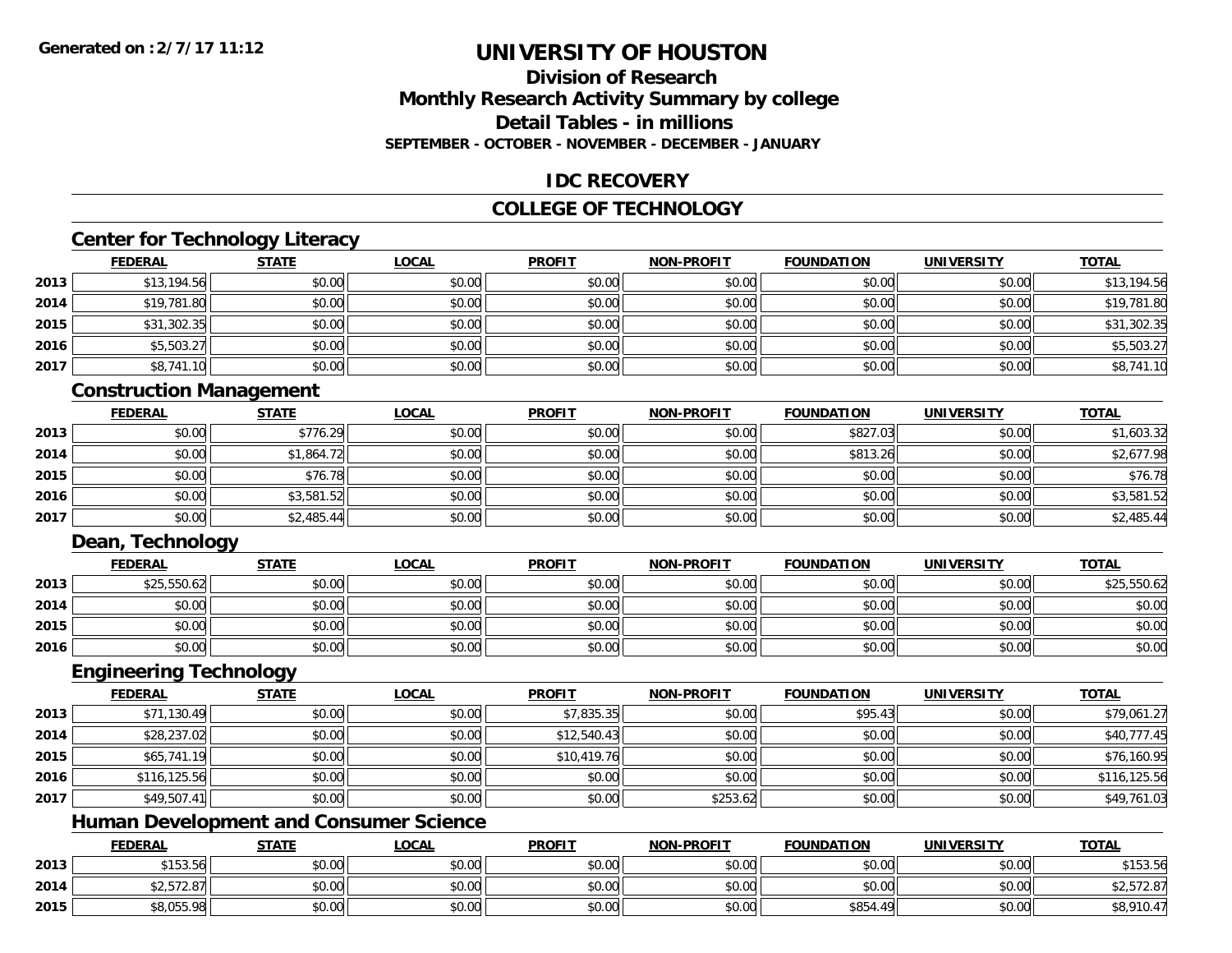# **Division of Research**

**Monthly Research Activity Summary by college**

**Detail Tables - in millions**

**SEPTEMBER - OCTOBER - NOVEMBER - DECEMBER - JANUARY**

### **IDC RECOVERY**

#### **COLLEGE OF TECHNOLOGY**

<u> 1980 - Johann Barbara, martxa alemaniar argametra (h. 1980).</u>

### **Human Development and Consumer Science**

|      | <b>FEDERAL</b>                       | <b>CTATE</b>       | <b>OCAL</b>   | <b>PROFIT</b> | <b>NON-PROFIT</b> | <b>FOUNDATION</b>          | UNIVERSITY | <b>TOTAL</b>                               |
|------|--------------------------------------|--------------------|---------------|---------------|-------------------|----------------------------|------------|--------------------------------------------|
| 2016 | $\sim$ $\sim$ $\sim$<br>,,,,,,,,,,,  | 0000<br>DU.UG      | 0.00<br>vu.vu | 0.00<br>vv.vv | 0000<br>vv.vv     | $\sim$ $\sim$<br>JZ,JJJ,J' | \$0.00     | 1007<br>. .<br><b>DIQ</b><br>. <i>.</i> 2. |
| 2017 | 706<br><u>т - т</u><br>$\sim$<br>,,, | $\sim$ 00<br>DU.UG | 0.00<br>JU.UU | T.J.J         | 0000<br>PO.OO     | \$0.00                     | \$0.00     | 924,232.3                                  |

### **Information & Logistics Technology**

|      | <b>FEDERAL</b> | <b>STATE</b> | <b>LOCAL</b> | <b>PROFIT</b> | <b>NON-PROFIT</b> | <b>FOUNDATION</b> | <b>UNIVERSITY</b> | <b>TOTAL</b> |
|------|----------------|--------------|--------------|---------------|-------------------|-------------------|-------------------|--------------|
| 2013 | \$0.00         | \$0.00       | \$0.00       | \$0.00        | \$0.00            | \$0.00            | \$0.00            | \$0.00       |
| 2014 | \$0.00         | \$0.00       | \$0.00       | \$0.00        | \$0.00            | \$0.00            | \$0.00            | \$0.00       |
| 2015 | \$284.21       | \$0.00       | \$0.00       | \$0.00        | \$0.00            | \$0.00            | \$0.00            | \$284.21     |
| 2016 | \$11,488.11    | \$0.00       | \$0.00       | \$0.00        | \$0.00            | \$0.00            | \$0.00            | \$11,488.11  |
| 2017 | \$22,117.44    | \$0.00       | \$72.72      | \$0.00        | \$850.97          | \$0.00            | \$0.00            | \$23,041.13  |

### **Texas Manufacturing Assistance Center**

|       | <b>FEDERAL</b> | STATE      | <b>LOCAL</b> | <b>PROFIT</b> | <b>NON-PROFIT</b> | <b>FOUNDATION</b> | <b>UNIVERSITY</b> | <b>TOTAL</b> |
|-------|----------------|------------|--------------|---------------|-------------------|-------------------|-------------------|--------------|
| 2013  | \$0.00         | \$0.00     | \$0.00       | \$0.00        | \$0.00            | \$0.00            | \$0.00            | \$0.00       |
| 2014  | \$0.00         | \$0.00     | \$0.00       | \$0.00        | \$0.00            | \$0.00            | \$0.00            | \$0.00       |
| Total | \$510,143.90   | \$8,784.75 | \$72.72      | \$38,231.15   | \$1,104.59        | \$4,923.55        | \$0.00            | \$563,260.66 |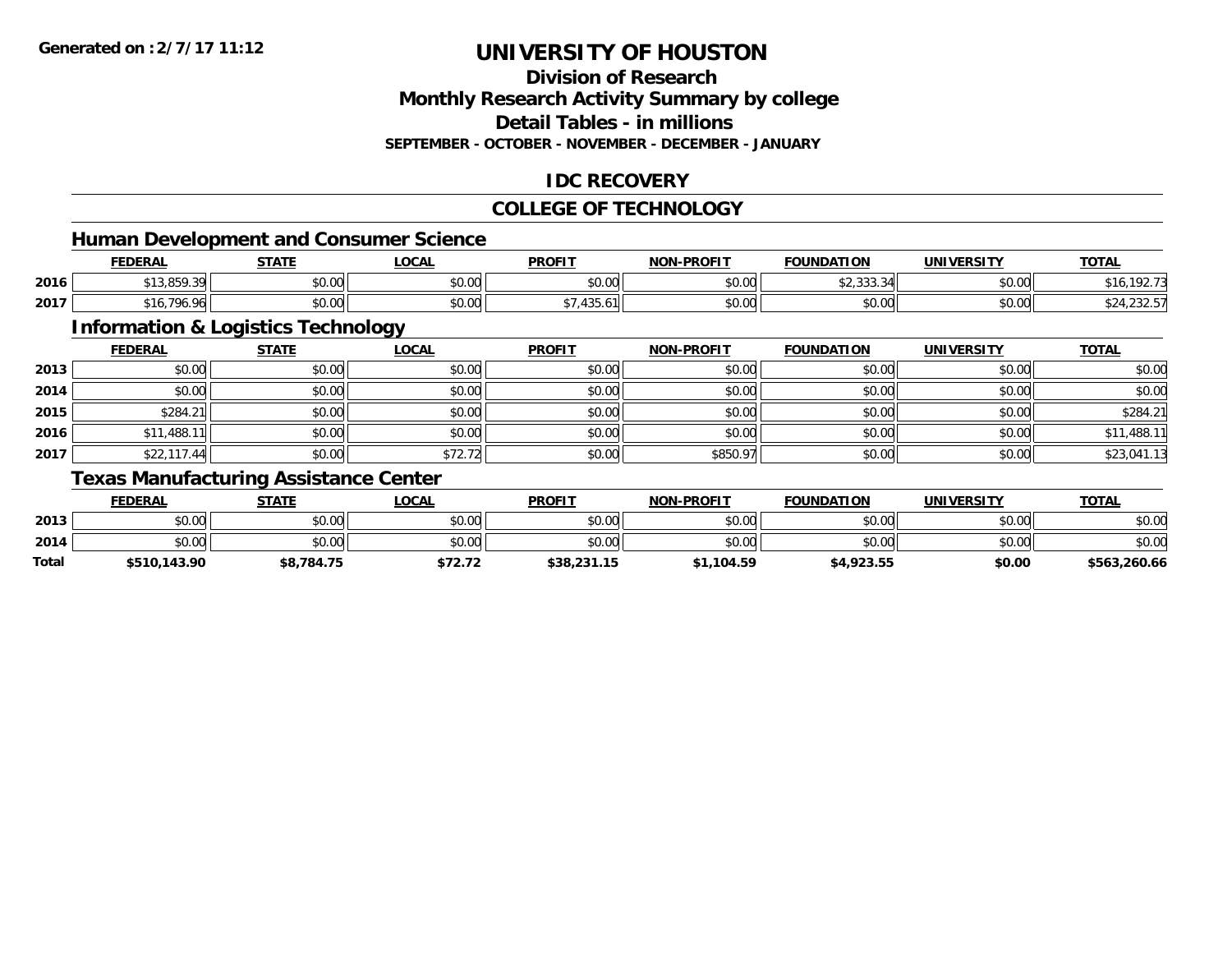### **Division of ResearchMonthly Research Activity Summary by college Detail Tables - in millions SEPTEMBER - OCTOBER - NOVEMBER - DECEMBER - JANUARY**

### **IDC RECOVERY**

#### **COLLEGE OF THE ARTS**

|       | Art                    |                                                   |              |               |                   |                   |                   |              |
|-------|------------------------|---------------------------------------------------|--------------|---------------|-------------------|-------------------|-------------------|--------------|
|       | <b>FEDERAL</b>         | <b>STATE</b>                                      | <b>LOCAL</b> | <b>PROFIT</b> | <b>NON-PROFIT</b> | <b>FOUNDATION</b> | <b>UNIVERSITY</b> | <b>TOTAL</b> |
| 2013  | \$1,809.98             | \$0.00                                            | \$0.00       | \$0.00        | \$0.00            | \$0.00            | \$0.00            | \$1,809.98   |
| 2014  | \$382.39               | \$0.00                                            | \$0.00       | \$0.00        | \$0.00            | \$0.00            | \$0.00            | \$382.39     |
|       | <b>Blaffer Gallery</b> |                                                   |              |               |                   |                   |                   |              |
|       | <b>FEDERAL</b>         | <b>STATE</b>                                      | <b>LOCAL</b> | <b>PROFIT</b> | <b>NON-PROFIT</b> | <b>FOUNDATION</b> | <b>UNIVERSITY</b> | <b>TOTAL</b> |
| 2014  | \$10,317.58            | \$0.00                                            | \$0.00       | \$0.00        | \$0.00            | \$0.00            | \$0.00            | \$10,317.58  |
| 2016  | \$2,566.78             | \$0.00                                            | \$0.00       | \$0.00        | \$0.00            | \$0.00            | \$0.00            | \$2,566.78   |
|       |                        | <b>Cynthia Woods Mitchell Center for the Arts</b> |              |               |                   |                   |                   |              |
|       | <b>FEDERAL</b>         | <b>STATE</b>                                      | <b>LOCAL</b> | <b>PROFIT</b> | <b>NON-PROFIT</b> | <b>FOUNDATION</b> | <b>UNIVERSITY</b> | <b>TOTAL</b> |
| 2015  | \$0.00                 | \$0.00                                            | \$0.00       | \$979.70      | \$0.00            | \$0.00            | \$0.00            | \$979.70     |
| 2016  | \$0.00                 | \$0.00                                            | \$0.00       | \$2,946.42    | \$0.00            | \$0.00            | \$0.00            | \$2,946.42   |
| 2017  | \$0.00                 | \$0.00                                            | \$0.00       | \$58.08       | \$0.00            | \$0.00            | \$0.00            | \$58.08      |
| Total | \$15.076.73            | \$0.00                                            | \$0.00       | \$3.984.20    | \$0.00            | \$0.00            | \$0.00            | \$19.060.93  |

**\$15,076.73 \$0.00 \$0.00 \$3,984.20 \$0.00 \$0.00 \$0.00 \$19,060.93**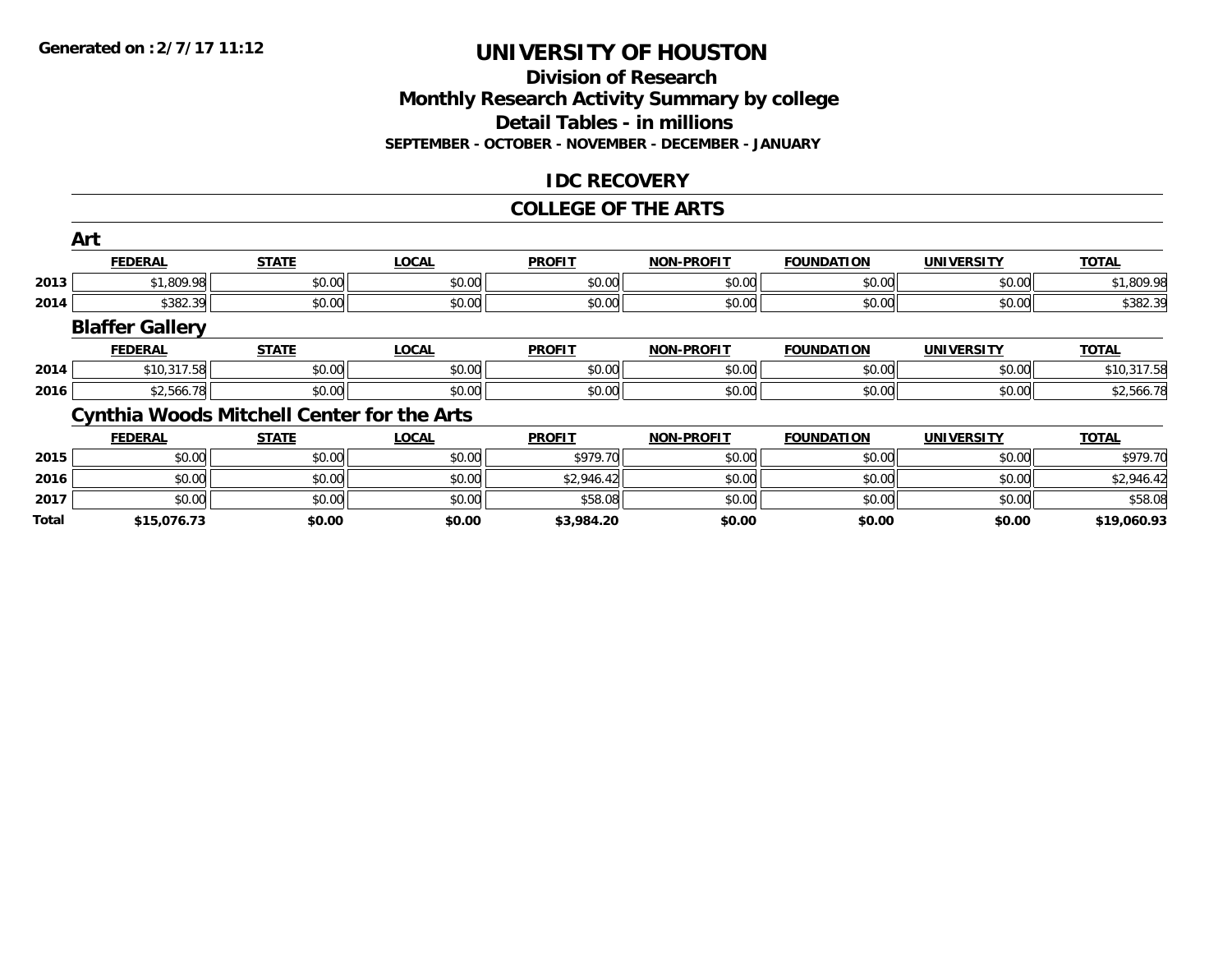### **Division of ResearchMonthly Research Activity Summary by college Detail Tables - in millionsSEPTEMBER - OCTOBER - NOVEMBER - DECEMBER - JANUARY**

### **IDC RECOVERY**

### **CULLEN COLLEGE OF ENGINEERING**

### **Biomedical Engineering**

|      | <u>FEDERAL</u> | <b>STATE</b> | <b>LOCAL</b> | <b>PROFIT</b> | <b>NON-PROFIT</b> | <b>FOUNDATION</b> | <b>UNIVERSITY</b> | <b>TOTAL</b> |
|------|----------------|--------------|--------------|---------------|-------------------|-------------------|-------------------|--------------|
| 2013 | \$92,892.78    | \$0.00       | \$0.00       | \$0.00        | \$0.00            | \$0.00            | \$0.00            | \$92,892.78  |
| 2014 | \$214,807.03   | \$0.00       | \$0.00       | \$0.00        | \$0.00            | \$0.00            | \$0.00            | \$214,807.03 |
| 2015 | \$321,940.18   | \$0.00       | \$0.00       | \$0.00        | \$6,775.36        | \$0.00            | \$0.00            | \$328,715.54 |
| 2016 | \$169,072.67   | \$0.00       | \$0.00       | \$0.00        | \$1,506.91        | \$0.00            | \$0.00            | \$170,579.58 |
| 2017 | \$345,165.99   | \$0.00       | \$0.00       | \$14,569.48   | \$0.21            | \$0.00            | \$0.00            | \$359,735.68 |

### **Center for Innovative Grouting Materials and Tech**

|      | <b>FEDERAL</b> | <b>STATE</b> | <b>LOCAL</b> | <b>PROFIT</b> | <b>NON-PROFIT</b> | <b>FOUNDATION</b> | UNIVERSITY | <b>TOTAL</b> |
|------|----------------|--------------|--------------|---------------|-------------------|-------------------|------------|--------------|
| 2013 | \$0.00         | \$0.00       | \$0.00       | \$0.00        | \$0.00            | \$0.00            | \$0.00     | \$0.00       |
| 2014 | \$0.00         | \$0.00       | \$0.00       | \$0.00        | \$0.00            | \$0.00            | \$0.00     | \$0.00       |
| 2015 | \$0.00         | \$0.00       | \$0.00       | \$0.00        | \$0.00            | \$0.00            | \$0.00     | \$0.00       |
| 2016 | \$0.00         | \$0.00       | \$0.00       | \$0.00        | \$0.00            | \$0.00            | \$0.00     | \$0.00       |

### **Chemical Engineering**

|      | <b>FEDERAL</b> | <b>STATE</b> | <b>LOCAL</b> | <b>PROFIT</b> | <b>NON-PROFIT</b> | <b>FOUNDATION</b> | UNIVERSITY   | <b>TOTAL</b> |
|------|----------------|--------------|--------------|---------------|-------------------|-------------------|--------------|--------------|
| 2013 | \$303,354.68   | \$694.99     | \$0.00       | \$84,398.60   | \$0.00            | (\$15.16)         | (\$5,652.00) | \$382,781.11 |
| 2014 | \$339,019.25   | \$1,488.22   | \$0.00       | \$129,457.79  | \$0.00            | \$271.14          | \$4,699.13   | \$474,935.53 |
| 2015 | \$309,195.93   | \$4,875.36   | \$0.00       | \$123,271.25  | \$0.00            | \$1,883.94        | \$3.624.94   | \$442,851.42 |
| 2016 | \$330,845.49   | \$18,698.28  | \$0.00       | \$214,128.20  | \$0.00            | \$2,379.12        | (S89.06)     | \$565,962.03 |
| 2017 | \$342,476.18   | \$10,362.15  | \$0.00       | \$153,020.42  | \$21,605.96       | \$1,040.08        | \$0.00       | \$528,504.79 |

#### **Civil Engineering**

|      | <b>FEDERAL</b> | <b>STATE</b> | <u>LOCAL</u> | <b>PROFIT</b> | <b>NON-PROFIT</b> | <b>FOUNDATION</b> | <b>UNIVERSITY</b> | <b>TOTAL</b> |
|------|----------------|--------------|--------------|---------------|-------------------|-------------------|-------------------|--------------|
| 2013 | \$171,103.64   | \$10,675.97  | \$3,214.74   | \$20,164.61   | \$7,615.03        | \$0.00            | \$1,694.48        | \$214,468.46 |
| 2014 | \$308,580.12   | \$3,712.31   | \$0.00       | \$12,848.68   | \$9.678.45        | \$3,997.32        | \$0.00            | \$338,816.89 |
| 2015 | \$319,003.83   | \$7,511.36   | \$0.00       | \$19,351.38   | \$1.869.18        | \$8,017.47        | \$0.00            | \$355,753.22 |
| 2016 | \$279,932.63   | \$12,230.40  | \$0.00       | \$23,872.77   | \$6,437.44        | \$1,586.68        | \$2,814.68        | \$326,874.60 |
| 2017 | \$280,706.52   | \$26,618.02  | \$6,518.88   | \$4,239.70    | \$11,484.95       | \$5,134.88        | \$1,672.87        | \$336,375.83 |

### **Composites Engineering and Applications Center**

|      | <b>FEDERAL</b>     | <b>STATE</b> | <u>LOCAL</u> | <b>PROFIT</b> | <b>I-PROFIT</b><br>NON- | <b>FOUNDATION</b> | <b>UNIVERSITY</b> | <b>TOTAL</b> |
|------|--------------------|--------------|--------------|---------------|-------------------------|-------------------|-------------------|--------------|
| 2013 | <b>00</b><br>JU.UU | \$0.00       | \$0.00       | \$0.00        | \$0.00                  | \$0.00            | \$0.00            | \$0.00       |
| 2014 | ሶስ ሰሰ<br>PU.UU     | \$0.00       | \$0.00       | \$0.00        | \$0.00                  | \$0.00            | \$0.00            | \$0.00       |
| 2015 | 0000<br>JU.UU      | \$0.00       | \$0.00       | \$0.00        | \$0.00                  | \$0.00            | \$0.00            | \$0.00       |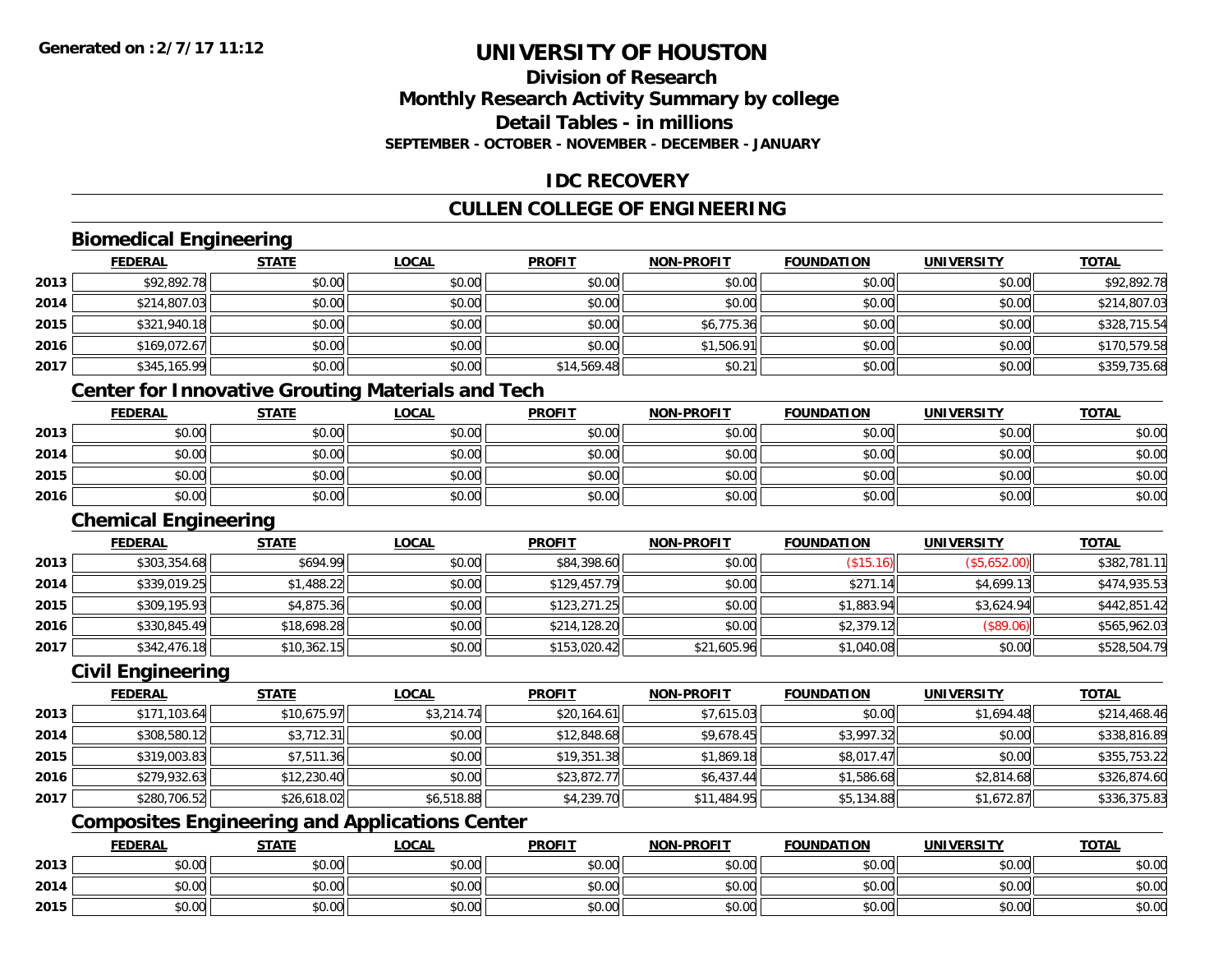### **Division of ResearchMonthly Research Activity Summary by college Detail Tables - in millionsSEPTEMBER - OCTOBER - NOVEMBER - DECEMBER - JANUARY**

### **IDC RECOVERY**

### **CULLEN COLLEGE OF ENGINEERING**

## **Dean, Engineering**

|      | <b>FEDERAL</b> | <b>STATE</b> | <u>LOCAL</u> | <b>PROFIT</b> | <b>NON-PROFIT</b> | <b>FOUNDATION</b> | <b>UNIVERSITY</b> | <b>TOTAL</b> |
|------|----------------|--------------|--------------|---------------|-------------------|-------------------|-------------------|--------------|
| 2013 | \$2,060.36     | \$0.00       | \$0.00       | \$0.00        | \$0.00            | \$0.00            | \$0.00            | \$2,060.36   |
| 2014 | \$1,998.76     | \$0.00       | \$0.00       | \$0.00        | \$0.00            | \$0.00            | \$0.00            | \$1,998.76   |
| 2015 | \$1,491.63     | \$0.00       | \$0.00       | \$0.00        | \$0.00            | \$0.00            | \$0.00            | \$1,491.63   |
| 2016 | \$1,176.79     | \$0.00       | \$0.00       | \$0.00        | \$0.00            | \$0.00            | \$0.00            | \$1,176.79   |
| 2017 | \$20,547.01    | \$0.00       | \$0.00       | \$0.00        | \$0.00            | \$0.00            | \$0.00            | \$20,547.01  |

### **Electrical & Computer Engineering**

|      | <b>FEDERAL</b> | <u>STATE</u> | <u>LOCAL</u> | <b>PROFIT</b> | <b>NON-PROFIT</b> | <b>FOUNDATION</b> | <b>UNIVERSITY</b> | <b>TOTAL</b> |
|------|----------------|--------------|--------------|---------------|-------------------|-------------------|-------------------|--------------|
| 2013 | \$304,771.80   | \$139.27     | \$0.00       | \$26,419.60   | \$1,291.66        | \$0.00            | \$0.00            | \$332,622.33 |
| 2014 | \$226,506.60   | \$289.53     | \$0.00       | \$62,789.88   | \$16,420.31       | \$3,790.57        | \$0.00            | \$309,796.89 |
| 2015 | \$395,760.22   | \$462.09     | \$0.00       | \$58,792.22   | \$1,299.91        | \$3,026.63        | \$0.00            | \$459,341.06 |
| 2016 | \$330,440.53   | \$28,729.69  | \$0.00       | \$29,193.54   | \$34,860.96       | \$0.00            | \$0.00            | \$423,224.71 |
| 2017 | \$348,227.82   | \$10,597.93  | \$0.00       | \$28,712.17   | \$7,691.61        | (S0.02)           | \$0.00            | \$395,229.50 |

### **Industrial Engineering**

|      | <b>FEDERAL</b> | <b>STATE</b> | <u>LOCAL</u> | <b>PROFIT</b> | <b>NON-PROFIT</b> | <b>FOUNDATION</b> | <b>UNIVERSITY</b> | <b>TOTAL</b> |
|------|----------------|--------------|--------------|---------------|-------------------|-------------------|-------------------|--------------|
| 2013 | \$11,493.21    | \$3,516.60   | \$1,747.50   | \$0.00        | \$0.00            | \$1,298.88        | \$0.00            | \$18,056.19  |
| 2014 | \$16,206.57    | \$2,359.06   | \$6,539.52   | \$0.00        | \$0.00            | \$3,533.62        | \$0.00            | \$28,638.77  |
| 2015 | \$16,439.55    | \$2,951.33   | \$5,910.47   | \$2,213.43    | \$0.00            | \$6,489.46        | \$0.00            | \$34,004.24  |
| 2016 | \$12,153.97    | \$3,091.63   | \$32.00      | \$476.08      | \$0.00            | \$5,911.93        | \$0.00            | \$21,665.61  |
| 2017 | \$8,326.83     | \$952.48     | \$0.00       | \$0.00        | \$0.00            | \$0.00            | \$0.00            | \$9,279.31   |

#### **Mechanical Engineering**

|      | <b>FEDERAL</b> | <b>STATE</b>  | <u>LOCAL</u> | <b>PROFIT</b> | <b>NON-PROFIT</b> | <b>FOUNDATION</b> | <b>UNIVERSITY</b> | <b>TOTAL</b> |
|------|----------------|---------------|--------------|---------------|-------------------|-------------------|-------------------|--------------|
| 2013 | \$305,559.59   | \$336.60      | \$0.00       | \$35,678.55   | \$0.00            | \$8,968.37        | \$0.00            | \$350,543.12 |
| 2014 | \$375,940.20   | \$10,169.56   | \$0.00       | \$65,793.73   | \$0.00            | \$22,047.47       | \$0.00            | \$473,950.95 |
| 2015 | \$359,666.25   | (\$411.83)    | \$0.00       | \$127,759.63  | \$0.00            | \$2,516.84        | \$0.00            | \$489,530.89 |
| 2016 | \$203,953.75   | (\$10,310.03) | \$0.00       | \$105,244.40  | \$0.00            | \$17,641.23       | \$0.00            | \$316,529.35 |
| 2017 | \$187,757.74   | \$0.00        | \$0.00       | \$73,547.98   | \$5,722.38        | \$4,053.71        | \$0.00            | \$271,081.81 |

### **National Center for Airborne Laser Mapping**

|      | <b>EEDEDA</b><br>CUCRA. | <b>STATE</b>               | .OCAI          | <b>PROFIT</b> | <b>DDAEIT</b><br><b>NION</b>               | FOUNDATION           | UNIVERSITY    | <b>TOTAL</b>         |
|------|-------------------------|----------------------------|----------------|---------------|--------------------------------------------|----------------------|---------------|----------------------|
| 2013 | $m + m + \tau$          | 0000<br>70.U               | ሶስ ሰሰ<br>pu.uu | 0.00<br>טט.טע | 0000<br>PO.OO                              | 0.00                 | 0000<br>⊅∪.∪U | 1019<br>≀ ن ۱        |
| 2014 | $-222 - 72$             | $\sim$ 0.0 $\sim$<br>JU.UU | ቀስ ስስ<br>JU.UU | 0000<br>JU.UU | $\theta$ $\theta$ $\theta$<br><b>JU.UU</b> | $\uparrow$ 0.05 0.01 | \$0.00        | ັ∾ ∤ ⊤≀ ( ບັບປີ / ຕະ |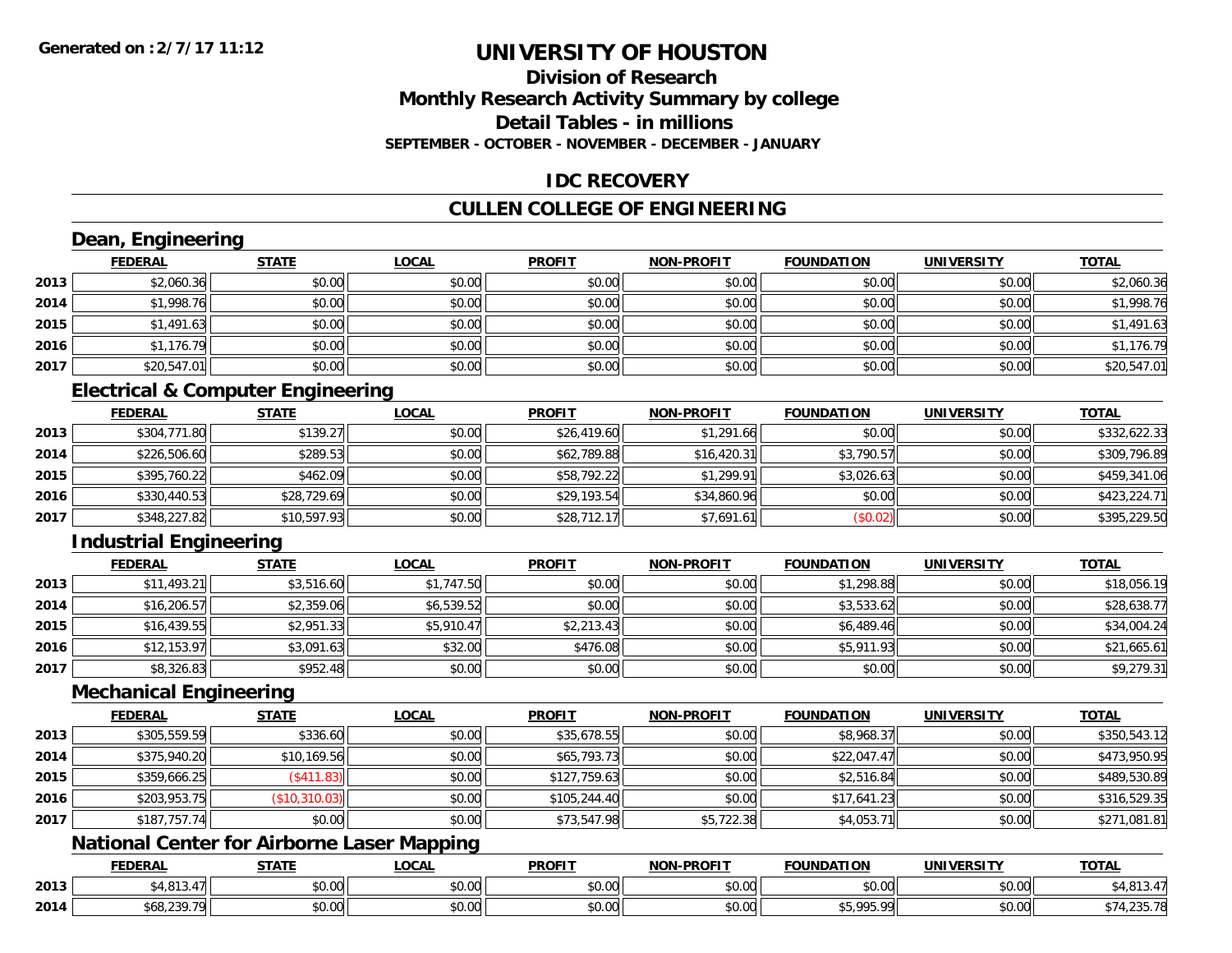### **Division of ResearchMonthly Research Activity Summary by college Detail Tables - in millions**

**SEPTEMBER - OCTOBER - NOVEMBER - DECEMBER - JANUARY**

### **IDC RECOVERY**

### **CULLEN COLLEGE OF ENGINEERING**

<u> 1989 - Johann Stoff, deutscher Stoff, der Stoff, der Stoff, der Stoff, der Stoff, der Stoff, der Stoff, der S</u>

### **National Center for Airborne Laser Mapping**

|      | <b>FEDERAL</b>    | <b>STATE</b> | <b>LOCAL</b> | <b>PROFIT</b> | <b>NON-PROFIT</b> | <b>FOUNDATION</b> | UNIVERSITY | <b>TOTAL</b> |
|------|-------------------|--------------|--------------|---------------|-------------------|-------------------|------------|--------------|
| 2015 | \$35,687.28       | \$0.00       | \$0.00       | \$0.00        | \$0.00            | \$0.00            | \$0.00     | \$35,687.28  |
| 2016 | \$131,683.22      | \$0.00       | \$0.00       | \$0.00        | \$91.77<br>12.2   | \$0.00            | \$0.00     | \$223,455.49 |
| 2017 | 64,137.29<br>ა64. | \$0.00       | \$0.00       | \$0.00        | \$16,004.60       | \$0.00            | \$0.00     | \$80,141.89  |

<u> 1989 - Johann Stoff, amerikansk politiker (d. 1989)</u>

## **Petroleum Engineering**

|      | <b>FEDERAL</b>   | <b>STATE</b> | <u>LOCAL</u> | <b>PROFIT</b> | <b>NON-PROFIT</b> | <b>FOUNDATION</b> | UNIVERSITY | <b>TOTAL</b> |
|------|------------------|--------------|--------------|---------------|-------------------|-------------------|------------|--------------|
| 2014 | \$7,537.20       | \$0.00       | \$0.00       | \$14,465.81   | \$0.00            | \$0.00            | \$0.00     | \$22,003.01  |
| 2015 | \$5,484.<br>79). | \$0.00       | \$0.00       | \$68,240.65   | \$0.00            | \$0.00            | \$0.00     | \$62,755.86  |
| 2016 | \$14,461.13      | \$0.00       | \$0.00       | \$34,284.32   | \$0.00            | \$0.00            | \$0.00     | \$19,823.19  |
| 2017 | (\$27.09)        | \$0.00       | \$0.00       | \$22,871.63   | \$0.00            | \$0.00            | \$0.00     | \$22,844.54  |

#### **Wind Energy Center**

|       | <b>FEDERAL</b> | <b>STATE</b> | <b>LOCAL</b> | <b>PROFIT</b>  | <b>NON-PROFIT</b> | <b>FOUNDATION</b> | <b>UNIVERSITY</b> | <b>TOTAL</b>   |
|-------|----------------|--------------|--------------|----------------|-------------------|-------------------|-------------------|----------------|
| 2013  | \$0.00         | \$0.00       | \$0.00       | \$0.00         | \$0.00            | \$0.00            | \$0.00            | \$0.00         |
| 2014  | \$0.00         | \$0.00       | \$0.00       | \$0.00         | \$0.00            | \$0.00            | \$0.00            | \$0.00         |
| 2015  | \$0.00         | \$0.00       | \$0.00       | \$0.00         | \$0.00            | \$0.00            | \$0.00            | \$0.00         |
| 2016  | \$0.00         | \$0.00       | \$0.00       | \$0.00         | \$0.00            | \$0.00            | \$0.00            | \$0.00         |
| 2017  | \$0.00         | \$0.00       | \$0.00       | \$0.00         | \$0.00            | \$0.00            | \$0.00            | \$0.00         |
| Total | \$7,550,701.32 | \$149,740.96 | \$23,963.11  | \$1,555,806.50 | \$242,037.18      | \$109,570.15      | \$8,765.04        | \$9,640,584.26 |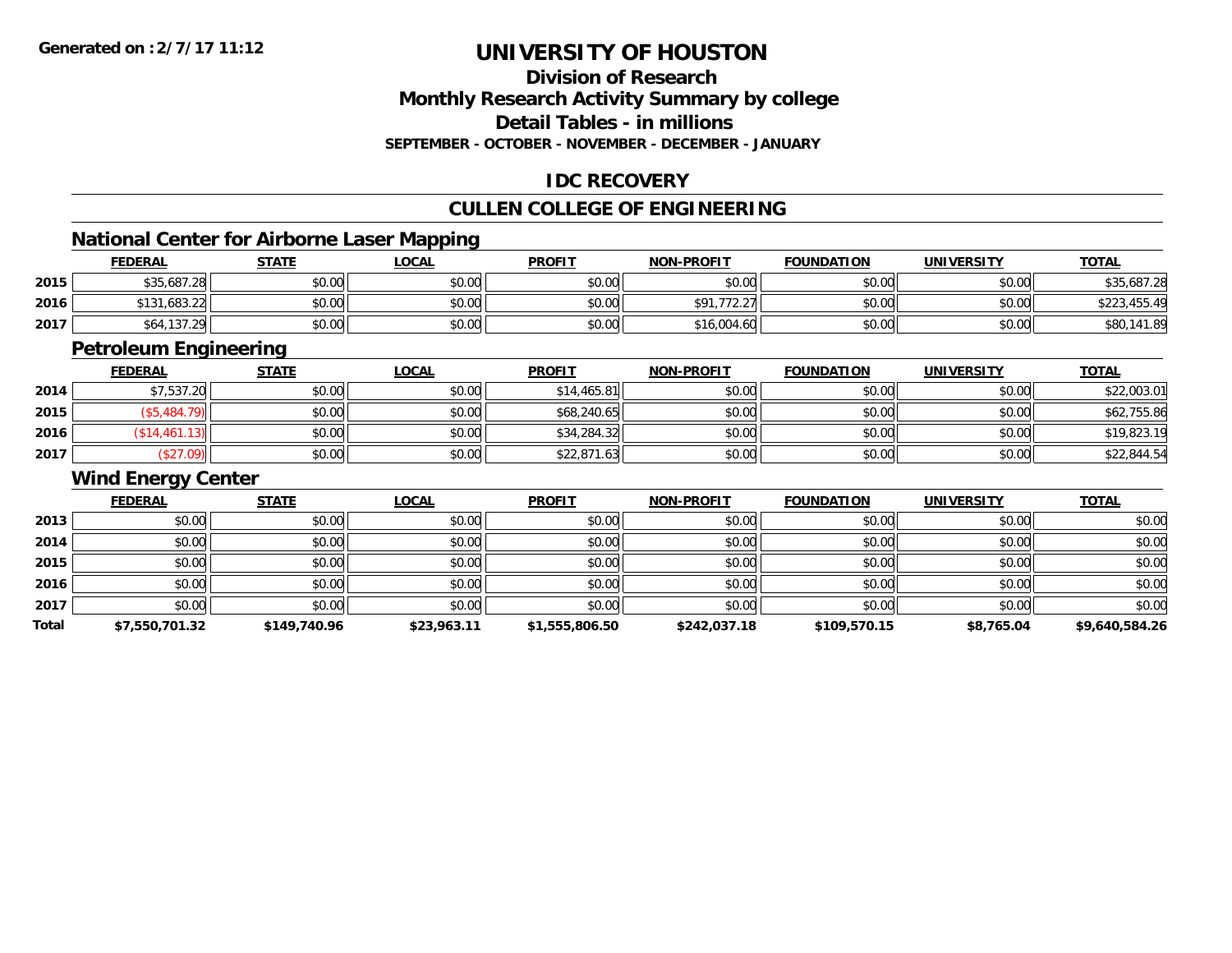**Division of Research**

**Monthly Research Activity Summary by college**

**Detail Tables - in millions**

**SEPTEMBER - OCTOBER - NOVEMBER - DECEMBER - JANUARY**

### **IDC RECOVERY**

### **DIVISION OF RESEARCH**

|      | <b>Allied Geophysical Laboratories</b>                    |              |              |               |                   |                   |                   |               |
|------|-----------------------------------------------------------|--------------|--------------|---------------|-------------------|-------------------|-------------------|---------------|
|      | <b>FEDERAL</b>                                            | <b>STATE</b> | <b>LOCAL</b> | <b>PROFIT</b> | NON-PROFIT        | <b>FOUNDATION</b> | <b>UNIVERSITY</b> | <b>TOTAL</b>  |
| 2013 | \$0.00                                                    | \$0.00       | \$0.00       | \$2,678.00    | \$0.00            | \$0.00            | \$0.00            | \$2,678.00    |
|      | <b>Center for Advanced Computing and Data Systems</b>     |              |              |               |                   |                   |                   |               |
|      | <b>FEDERAL</b>                                            | <b>STATE</b> | <b>LOCAL</b> | <b>PROFIT</b> | <b>NON-PROFIT</b> | <b>FOUNDATION</b> | <b>UNIVERSITY</b> | <b>TOTAL</b>  |
| 2013 | \$21,670.34                                               | \$0.00       | \$0.00       | \$4,178.38    | \$0.00            | \$0.00            | \$0.00            | \$25,848.72   |
| 2014 | (\$4,452.31)                                              | \$0.00       | \$0.00       | \$0.00        | \$0.00            | \$0.00            | \$0.00            | ( \$4,452.31) |
| 2015 | \$0.00                                                    | \$0.00       | \$0.00       | \$0.00        | \$0.00            | \$0.00            | \$0.00            | \$0.00        |
| 2016 | \$592.78                                                  | \$0.00       | \$0.00       | \$0.00        | \$0.00            | \$0.00            | \$0.00            | \$592.78      |
| 2017 | \$0.00                                                    | \$0.00       | \$0.00       | \$0.00        | \$0.00            | \$0.00            | \$0.00            | \$0.00        |
|      | <b>Center for Advanced Materials</b>                      |              |              |               |                   |                   |                   |               |
|      | <b>FEDERAL</b>                                            | <b>STATE</b> | <b>LOCAL</b> | <b>PROFIT</b> | NON-PROFIT        | <b>FOUNDATION</b> | <b>UNIVERSITY</b> | <b>TOTAL</b>  |
| 2013 | \$0.00                                                    | \$0.00       | \$0.00       | \$0.00        | \$0.00            | \$0.00            | \$0.00            | \$0.00        |
| 2014 | \$0.00                                                    | \$0.00       | \$0.00       | \$0.00        | \$0.00            | \$0.00            | \$0.00            | \$0.00        |
| 2015 | \$0.00                                                    | \$0.00       | \$0.00       | \$7,470.15    | \$0.00            | \$0.00            | \$0.00            | \$7,470.15    |
| 2016 | \$0.00                                                    | \$0.00       | \$0.00       | \$0.00        | \$0.00            | \$0.00            | \$0.00            | \$0.00        |
| 2017 | \$0.00                                                    | \$0.00       | \$0.00       | \$0.00        | \$0.00            | \$0.00            | \$0.00            | \$0.00        |
|      | <b>Center for Biomedical &amp; Environmental Genomics</b> |              |              |               |                   |                   |                   |               |
|      | <b>FEDERAL</b>                                            | <b>STATE</b> | <b>LOCAL</b> | <b>PROFIT</b> | <b>NON-PROFIT</b> | <b>FOUNDATION</b> | <b>UNIVERSITY</b> | <b>TOTAL</b>  |
| 2013 | \$0.00                                                    | \$0.00       | \$0.00       | \$0.00        | \$0.00            | \$0.00            | \$0.00            | \$0.00        |
| 2014 | \$0.00                                                    | \$0.00       | \$0.00       | \$0.00        | \$0.00            | \$0.00            | \$0.00            | \$0.00        |
| 2015 | \$0.00                                                    | \$0.00       | \$0.00       | \$0.00        | \$0.00            | \$0.00            | \$0.00            | \$0.00        |
| 2016 | \$0.00                                                    | \$0.00       | \$0.00       | \$0.00        | \$0.00            | \$0.00            | \$0.00            | \$0.00        |
|      | <b>Division of Research</b>                               |              |              |               |                   |                   |                   |               |
|      | <b>FEDERAL</b>                                            | <b>STATE</b> | <b>LOCAL</b> | <b>PROFIT</b> | <b>NON-PROFIT</b> | <b>FOUNDATION</b> | <b>UNIVERSITY</b> | <b>TOTAL</b>  |
| 2013 | \$0.00                                                    | \$0.00       | \$0.00       | \$0.00        | \$0.00            | \$0.00            | \$0.00            | \$0.00        |
| 2014 | \$0.00                                                    | \$0.00       | \$0.00       | \$0.00        | \$0.00            | \$0.00            | \$0.00            | \$0.00        |
| 2015 | \$0.00                                                    | \$0.00       | \$0.00       | \$0.00        | \$0.00            | \$0.00            | \$0.00            | \$0.00        |
| 2016 | \$0.00                                                    | \$0.00       | \$0.00       | \$0.00        | \$0.00            | \$0.00            | \$0.00            | \$0.00        |
| 2017 | \$0.00                                                    | \$0.00       | \$0.00       | \$0.00        | \$0.00            | \$0.00            | \$0.00            | \$0.00        |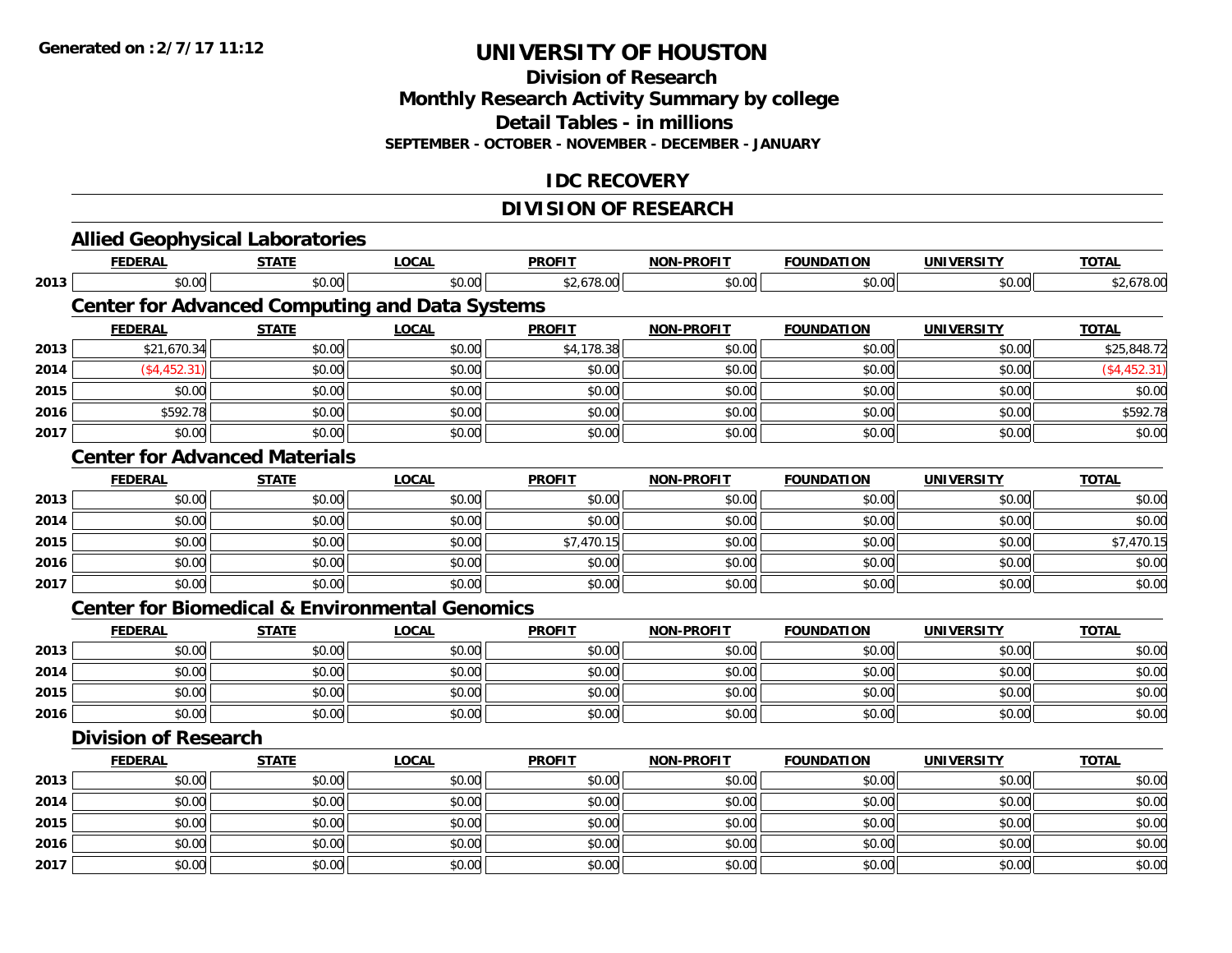### **Division of ResearchMonthly Research Activity Summary by college Detail Tables - in millions SEPTEMBER - OCTOBER - NOVEMBER - DECEMBER - JANUARY**

### **IDC RECOVERY**

### **DIVISION OF RESEARCH**

## **Office of Contracts and Grants**

|      | <b>FEDERAL</b> | <b>STATE</b> | <u>LOCAL</u> | <b>PROFIT</b> | <b>NON-PROFIT</b> | <b>FOUNDATION</b> | <b>UNIVERSITY</b> | <b>TOTAL</b> |
|------|----------------|--------------|--------------|---------------|-------------------|-------------------|-------------------|--------------|
| 2013 | \$0.00         | \$0.00       | \$0.00       | \$0.00        | \$0.00            | \$0.00            | \$0.00            | \$0.00       |
| 2014 | \$0.00         | \$0.00       | \$0.00       | \$0.00        | \$0.00            | \$0.00            | \$0.00            | \$0.00       |
| 2015 | \$0.00         | \$0.00       | \$0.00       | \$0.00        | \$0.00            | \$0.00            | \$0.00            | \$0.00       |
| 2016 | \$0.00         | \$0.00       | \$0.00       | \$0.00        | \$0.00            | \$0.00            | \$0.00            | \$0.00       |
| 2017 | \$0.00         | \$0.00       | \$0.00       | \$0.00        | \$0.00            | \$0.00            | \$0.00            | \$0.00       |

#### **TcSUH**

|      | <b>FEDERAL</b> | <b>STATE</b> | <u>LOCAL</u> | <b>PROFIT</b> | <b>NON-PROFIT</b> | <b>FOUNDATION</b> | <b>UNIVERSITY</b> | <b>TOTAL</b> |
|------|----------------|--------------|--------------|---------------|-------------------|-------------------|-------------------|--------------|
| 2013 | \$5,516.84     | \$208.91     | \$0.00       | \$8,869.68    | \$0.00            | \$0.00            | \$0.00            | \$14,595.43  |
| 2014 | \$28,615.81    | \$434.30     | \$0.00       | \$9,163.80    | \$0.00            | \$0.00            | \$0.00            | \$38,213.91  |
| 2015 | \$9,612.28     | \$0.00       | \$0.00       | \$4.752.45    | \$0.00            | \$0.00            | \$0.00            | \$14,364.73  |
| 2016 | \$37,151.35    | \$0.00       | \$0.00       | \$10,243.72   | \$0.00            | \$0.00            | \$0.00            | \$47,395.07  |
| 2017 | \$14,909.32    | \$0.00       | \$0.00       | \$6,658.51    | \$0.00            | \$0.00            | \$0.00            | \$21,567.83  |

## **Texas Obesity Research Center**

|      | <b>FEDERAL</b> | <u>STATE</u> | <u>LOCAL</u> | <b>PROFIT</b> | <b>NON-PROFIT</b> | <b>FOUNDATION</b> | <b>UNIVERSITY</b> | <b>TOTAL</b> |
|------|----------------|--------------|--------------|---------------|-------------------|-------------------|-------------------|--------------|
| 2013 | \$0.00         | \$0.00       | \$0.00       | \$0.00        | \$0.00            | \$0.00            | \$0.00            | \$0.00       |
| 2014 | \$0.00         | \$0.00       | \$0.00       | \$0.00        | \$0.00            | \$0.00            | \$0.00            | \$0.00       |
| 2015 | \$0.00         | \$0.00       | \$0.00       | \$0.00        | \$0.00            | \$0.00            | \$0.00            | \$0.00       |
| 2016 | \$0.00         | \$0.00       | \$0.00       | \$0.00        | \$10,735.89       | \$0.00            | \$0.00            | \$10,735.89  |
| 2017 | \$0.00         | \$0.00       | \$0.00       | \$0.00        | \$10,547.39       | \$0.00            | \$0.00            | \$10,547.39  |

#### **TIMES**

|              | <b>FEDERAL</b> | <b>STATE</b> | LOCAL  | <b>PROFIT</b> | <b>NON-PROFIT</b> | <b>FOUNDATION</b> | <b>UNIVERSITY</b> | <b>TOTAL</b> |
|--------------|----------------|--------------|--------|---------------|-------------------|-------------------|-------------------|--------------|
| 2013         | \$247,377.25   | (\$99.10)    | \$0.00 | \$0.00        | \$0.00            | \$0.00            | \$0.00            | \$247,278.15 |
| 2014         | \$162,594.13   | (\$205.96)   | \$0.00 | \$0.00        | \$0.00            | \$0.00            | \$0.00            | \$162,388.17 |
| 2015         | \$149,880.63   | \$0.00       | \$0.00 | \$0.00        | \$1,115.65        | \$0.00            | \$0.00            | \$150,996.28 |
| 2016         | \$140,757.10   | (\$79.02)    | \$0.00 | \$0.00        | \$0.00            | \$0.00            | \$0.00            | \$140,678.08 |
| 2017         | \$94,707.65    | \$0.00       | \$0.00 | \$0.00        | \$53.71           | \$0.00            | \$0.00            | \$94,761.36  |
| <b>Total</b> | \$908,933.15   | \$259.13     | \$0.00 | \$54,014.69   | \$22,452.64       | \$0.00            | \$0.00            | \$985,659.62 |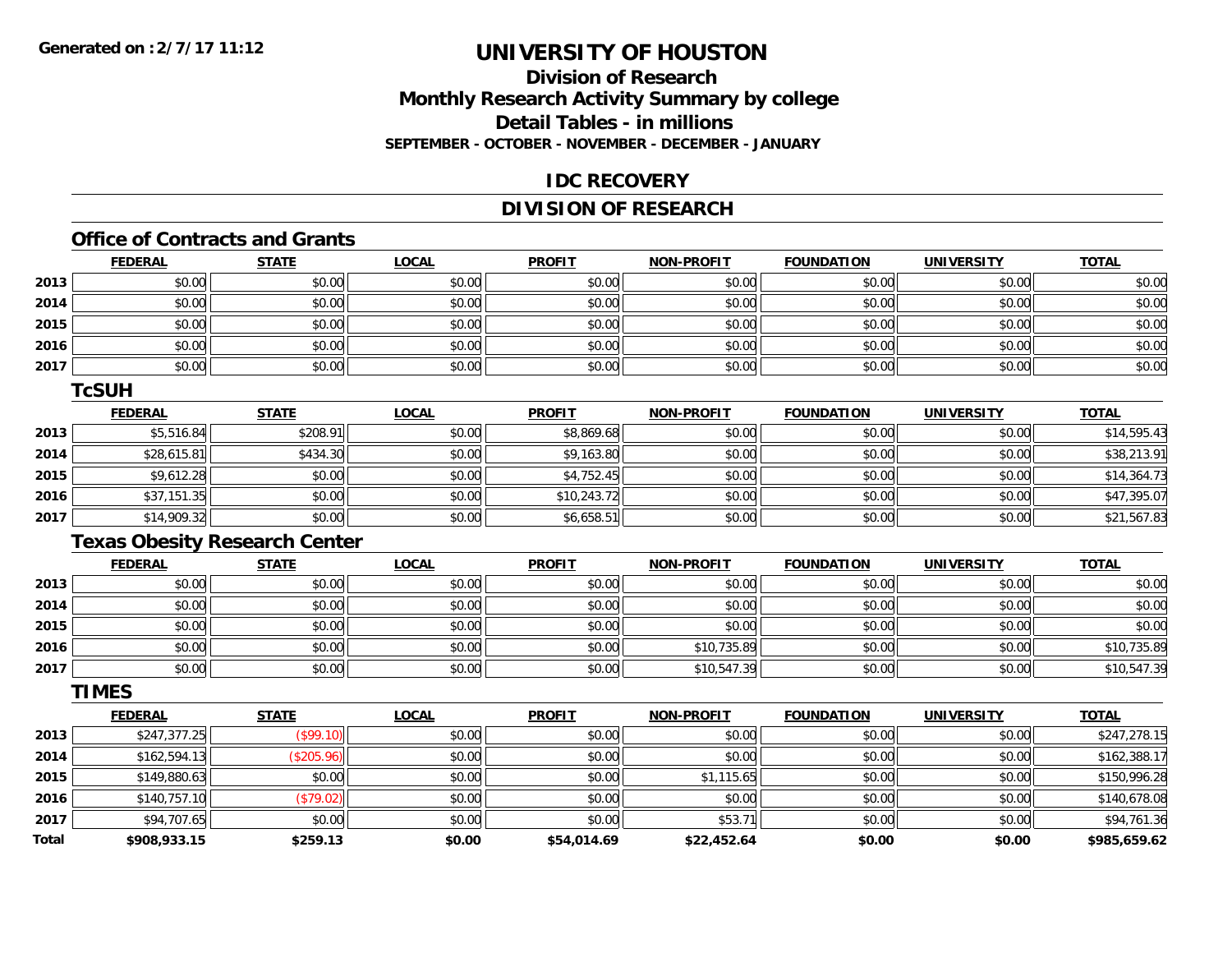### **Division of ResearchMonthly Research Activity Summary by college Detail Tables - in millionsSEPTEMBER - OCTOBER - NOVEMBER - DECEMBER - JANUARY**

### **IDC RECOVERY**

### **GRADUATE COLLEGE OF SOCIAL WORK**

### **Center for Drug and Social Policy Research**

|      | <b>FEDERAL</b> | <b>STATE</b> | <u>LOCAL</u> | <b>PROFIT</b> | <b>NON-PROFIT</b> | <b>FOUNDATION</b> | <b>UNIVERSITY</b> | <b>TOTAL</b> |
|------|----------------|--------------|--------------|---------------|-------------------|-------------------|-------------------|--------------|
| 2013 | \$1,156.43     | \$0.00       | \$0.00       | \$0.00        | \$0.00            | \$0.00            | \$0.00            | \$1,156.43   |
| 2014 | \$0.00         | \$0.00       | \$0.00       | \$0.00        | \$0.00            | \$0.00            | \$0.00            | \$0.00       |
| 2015 | \$25,195.29    | \$0.00       | \$0.00       | \$0.00        | \$0.00            | \$0.00            | \$0.00            | \$25,195.29  |
| 2016 | \$59,166.53    | \$0.00       | \$0.00       | \$0.00        | \$0.00            | \$0.00            | \$0.00            | \$59,166.53  |
| 2017 | \$55,330.45    | \$0.00       | \$0.00       | \$0.00        | \$0.00            | \$0.00            | \$0.00            | \$55,330.45  |

### **Center for Health Equities & Evaluation Research**

|      | <u>FEDERAL</u> | <b>STATE</b> | <u>LOCAL</u> | <b>PROFIT</b> | <b>NON-PROFIT</b> | <b>FOUNDATION</b> | <b>UNIVERSITY</b> | <b>TOTAL</b> |
|------|----------------|--------------|--------------|---------------|-------------------|-------------------|-------------------|--------------|
| 2013 | \$6,515.27     | \$0.00       | \$0.00       | \$0.00        | \$0.00            | \$0.00            | \$0.00            | \$6,515.27   |
| 2014 | \$3,230.70     | \$0.00       | \$0.00       | \$0.00        | \$0.00            | \$0.00            | \$0.00            | \$3,230.70   |
| 2015 | \$3,672.51     | \$0.00       | \$0.00       | \$0.00        | \$0.00            | \$0.00            | \$0.00            | \$3,672.51   |
| 2016 | \$1,708.78     | \$0.00       | \$0.00       | \$0.00        | \$0.00            | \$0.00            | \$0.00            | \$1,708.78   |
| 2017 | \$20,812.55    | \$0.00       | \$0.00       | \$0.00        | \$0.00            | \$0.00            | \$0.00            | \$20,812.55  |

### **Child & Family for Innovative Research**

|      | <b>FEDERAL</b> | <b>STATE</b> | <u>LOCAL</u> | <b>PROFIT</b> | <b>NON-PROFIT</b> | <b>FOUNDATION</b> | <b>UNIVERSITY</b> | <b>TOTAL</b>  |
|------|----------------|--------------|--------------|---------------|-------------------|-------------------|-------------------|---------------|
| 2013 | \$73,654.50    | \$532.66     | \$2,471.39   | (\$367.56)    | \$0.83            | \$0.00            | \$0.00            | \$76,291.82   |
| 2014 | \$20,624.90    | \$398.03     | \$573.16     | \$0.00        | \$0.00            | \$566.57          | \$0.00            | \$22,162.66   |
| 2015 | \$55,162.53    | \$445.20     | \$0.00       | \$0.00        | \$0.00            | \$5,247.91        | \$0.00            | \$60,855.64   |
| 2016 | \$16,689.73    | \$0.00       | \$0.00       | \$0.00        | \$0.00            | \$4,277.32        | \$0.00            | (\$12,412.41) |
| 2017 | \$52,999.63    | \$10,321.51  | \$2,905.98   | \$0.00        | \$0.00            | \$9,285.60        | \$0.00            | \$75,512.72   |

### **Community Projects - Social Work**

|      |                  | $C = 1$ | $\sim$ $\sim$ $\sim$ | <b>DDOEIT</b>                            | $\sim$        |               | <b>TOTAL</b> |
|------|------------------|---------|----------------------|------------------------------------------|---------------|---------------|--------------|
| 2013 |                  | $\sim$  | $\sim$ 00<br>vv.vv   | $\mathsf{A}\cap\mathsf{A}\cap\mathsf{A}$ | $\sim$ $\sim$ | 0.00<br>40.00 |              |
|      | .<br>---<br>---- | WARK    |                      |                                          |               |               |              |

| Dean, Social Work |  |  |
|-------------------|--|--|
|-------------------|--|--|

|      | <b>FEDERAL</b> | <b>STATE</b> | <u>LOCAL</u> | <b>PROFIT</b> | <b>NON-PROFIT</b> | <b>FOUNDATION</b> | UNIVERSITY | <b>TOTAL</b> |
|------|----------------|--------------|--------------|---------------|-------------------|-------------------|------------|--------------|
| 2013 | \$5,849.75     | \$0.00       | \$0.00       | \$0.00        | \$0.00            | \$0.00            | \$0.00     | \$5,849.75   |
| 2014 | \$0.00         | \$0.00       | \$0.00       | \$0.00        | \$0.00            | \$0.00            | \$0.00     | \$0.00       |
| 2015 | \$1,477.12     | \$0.00       | \$0.00       | \$0.00        | \$0.00            | \$0.00            | \$0.00     | \$1,477.12   |
| 2016 | \$9,375.25     | \$0.00       | \$0.00       | \$2,620.94    | \$970.23          | \$0.00            | \$0.00     | \$12,966.42  |
| 2017 | \$6,239.59     | \$0.00       | \$0.00       | \$493.69      | \$1,532.71        | \$620.81          | \$0.00     | \$8,886.80   |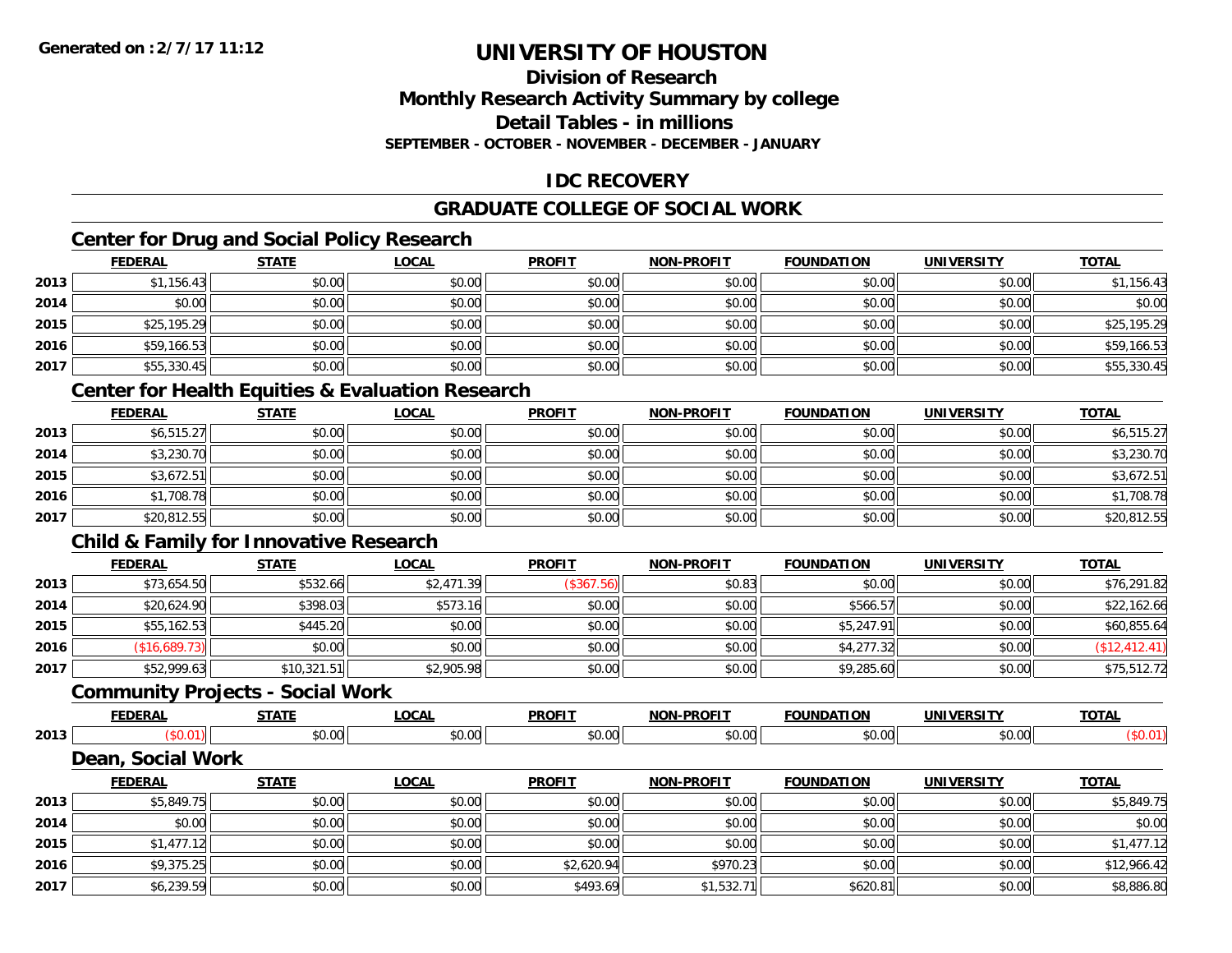**Division of Research Monthly Research Activity Summary by college Detail Tables - in millions SEPTEMBER - OCTOBER - NOVEMBER - DECEMBER - JANUARY**

### **IDC RECOVERY**

#### **GRADUATE COLLEGE OF SOCIAL WORK**

### **Office for Drug SPR**

|              | <u>FEDERAL</u> | <b>STATE</b>           | _OCAL      | <b>PROFIT</b> | <b>NON-PROFIT</b> | <b>FOUNDATION</b> | UNIVERSITY | <b>TOTAL</b> |
|--------------|----------------|------------------------|------------|---------------|-------------------|-------------------|------------|--------------|
| 2013         | ሶስ ሰስ<br>JU.UU | \$0.00                 | \$0.00     | \$0.00        | \$0.00            | \$0.00            | \$0.00     | \$0.00       |
| 2015         | ሶስ ሰስ<br>DU.UU | \$0.00                 | \$0.00     | \$0.00        | \$0.00            | \$0.00            | \$0.00     | \$0.00       |
| <b>Total</b> | \$385,482.03   | 1,697.40<br><b>¢11</b> | \$5,950.53 | \$2,747.07    | \$2,503.77        | \$19,998.21       | \$0.00     | \$428,379.01 |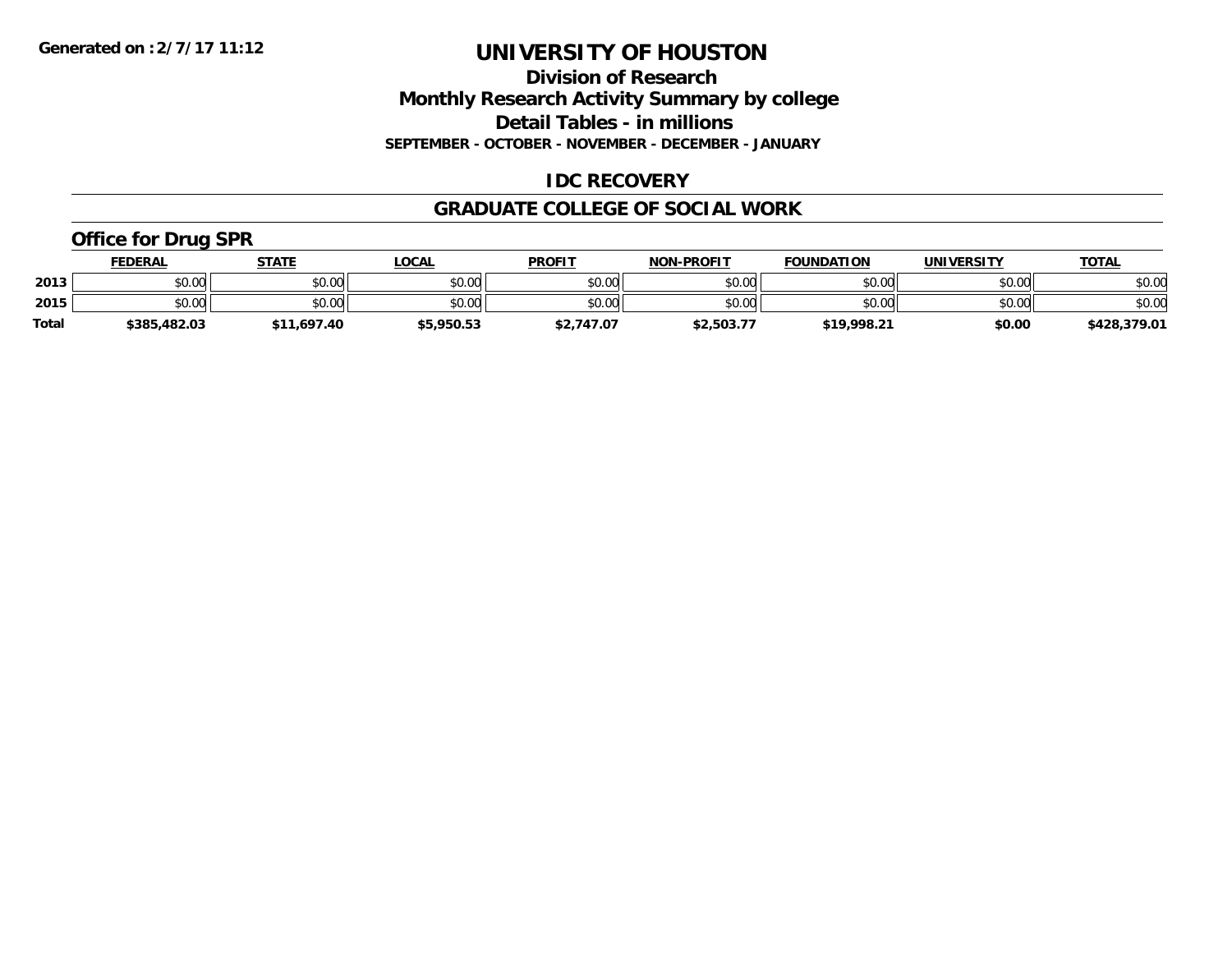**Division of Research**

**Monthly Research Activity Summary by college**

**Detail Tables - in millions**

**SEPTEMBER - OCTOBER - NOVEMBER - DECEMBER - JANUARY**

### **IDC RECOVERY**

### **HILTON COLLEGE OF HOTEL AND RESTAURANT MANAGEMENT**

### **Hotel and Restaurant Management**

|       | <b>FEDERAL</b> | <b>STATE</b> | <u>LOCAL</u> | <b>PROFIT</b> | <b>NON-PROFIT</b> | <b>FOUNDATION</b> | <b>UNIVERSITY</b> | <b>TOTAL</b> |
|-------|----------------|--------------|--------------|---------------|-------------------|-------------------|-------------------|--------------|
| 2013  | \$1,707.71     | \$804.38     | \$0.00       | \$0.00        | \$0.00            | \$0.00            | \$0.00            | \$2,512.09   |
| 2014  | \$5,997.56     | (\$28.7)     | \$0.00       | \$0.00        | \$0.00            | \$986.66          | \$0.00            | \$6,955.51   |
| 2015  | \$16,869.51    | \$0.00       | \$0.00       | \$0.00        | \$0.00            | \$1,717.80        | \$0.00            | \$18,587.31  |
| 2016  | \$19,666.37    | \$0.00       | \$0.00       | \$0.00        | \$0.00            | \$0.00            | \$0.00            | \$19,666.37  |
| 2017  | \$12,689.29    | \$0.00       | \$0.00       | \$0.00        | (\$5,273.05)      | \$0.00            | \$0.00            | \$7,416.24   |
| Total | \$56,930.44    | \$775.67     | \$0.00       | \$0.00        | (\$5,273.05)      | \$2,704.46        | \$0.00            | \$55,137.52  |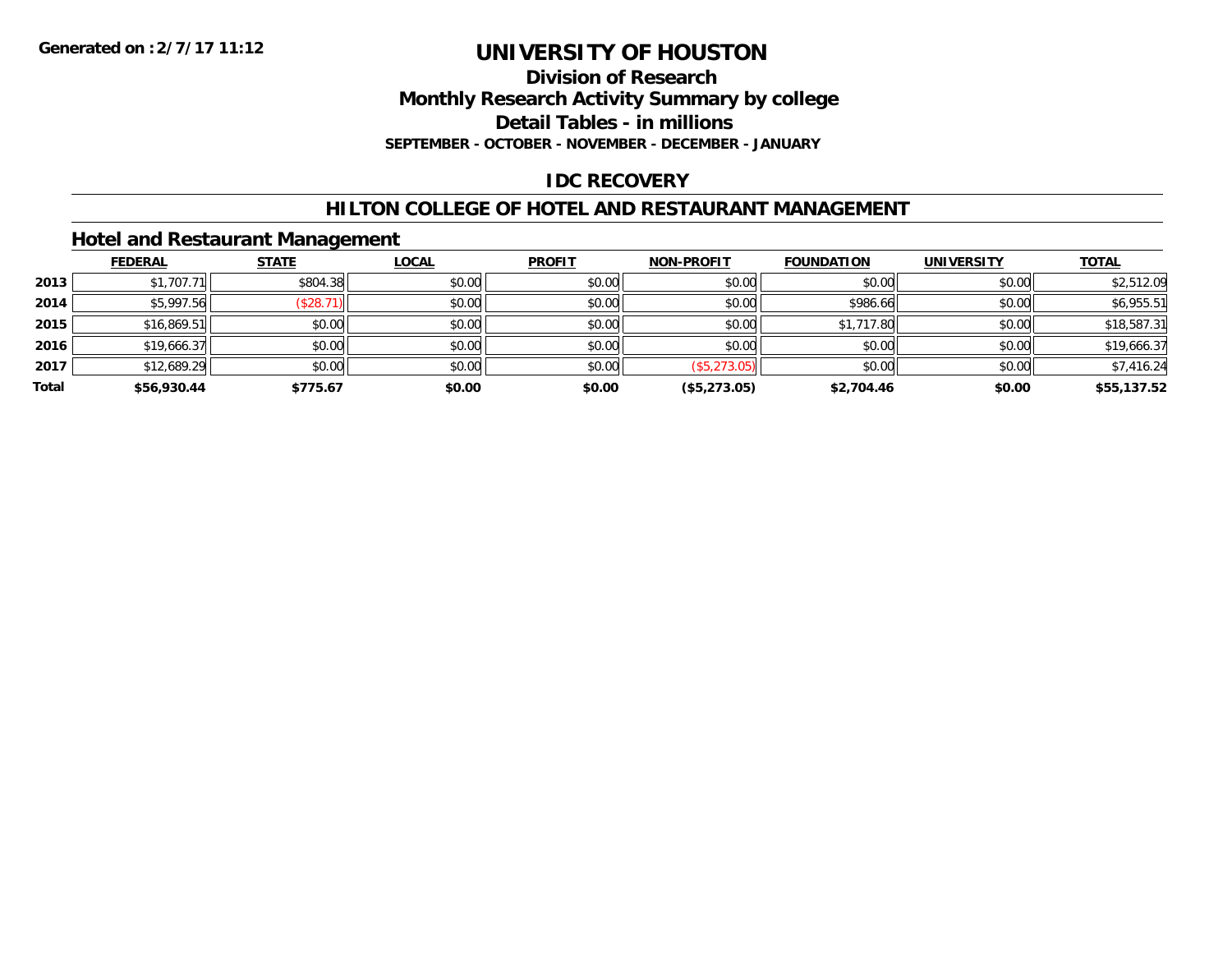### **Division of Research Monthly Research Activity Summary by college Detail Tables - in millions SEPTEMBER - OCTOBER - NOVEMBER - DECEMBER - JANUARY**

### **IDC RECOVERY**

#### **HONORS COLLEGE**

## **Dean, Honors College**

|       | <b>FEDERAL</b> | <b>STATE</b> | <b>LOCAL</b> | <b>PROFIT</b> | <b>NON-PROFIT</b> | <b>FOUNDATION</b> | <b>UNIVERSITY</b> | <b>TOTAL</b> |
|-------|----------------|--------------|--------------|---------------|-------------------|-------------------|-------------------|--------------|
| 2013  | \$4,165.60     | \$0.00       | \$0.00       | \$0.00        | \$2,797.81        | \$0.00            | \$0.00            | \$6,963.41   |
| 2014  | \$892.24       | \$0.00       | \$0.00       | \$0.00        | \$2,790.35        | \$37.28           | \$0.00            | \$3,719.88   |
| 2015  | \$0.00         | \$0.00       | \$0.00       | \$0.00        | (\$5.90)          | \$19.82           | \$0.00            | \$13.92      |
| 2016  | \$0.00         | \$0.00       | \$0.00       | \$0.00        | \$0.00            | \$12.57           | \$0.00            | \$12.57      |
| 2017  | \$0.00         | \$0.00       | \$0.00       | \$0.00        | \$0.00            | \$0.00            | \$0.00            | \$0.00       |
| Total | \$5,057.84     | \$0.00       | \$0.00       | \$0.00        | \$5,582.26        | \$69.67           | \$0.00            | \$10,709.77  |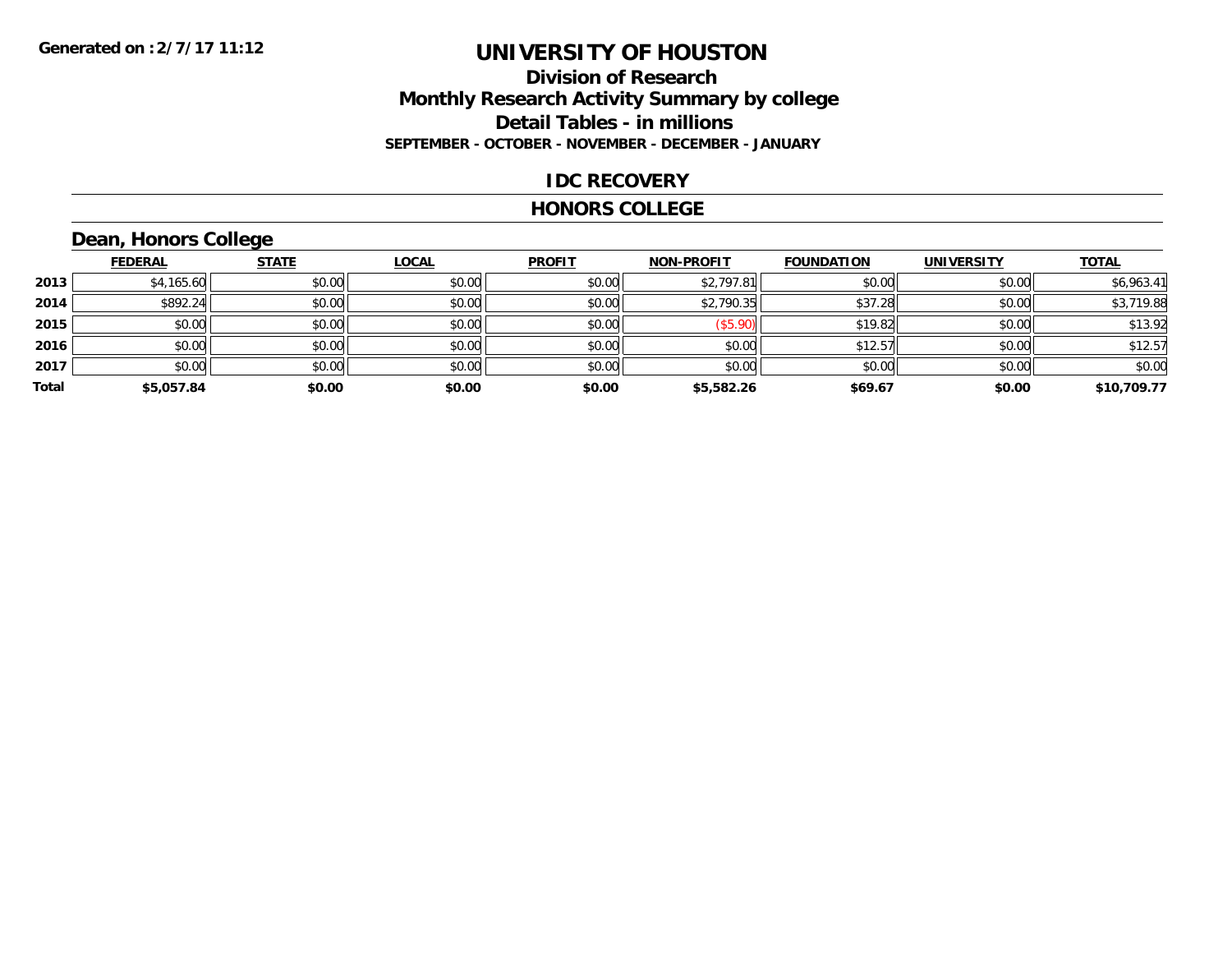### **Division of Research Monthly Research Activity Summary by college Detail Tables - in millions SEPTEMBER - OCTOBER - NOVEMBER - DECEMBER - JANUARY**

#### **IDC RECOVERY**

#### **LIBRARY**

### **Administration, Library**

|       | <b>FEDERAL</b> | STATE  | <u>LOCAL</u> | <b>PROFIT</b> | <b>NON-PROFIT</b> | <b>FOUNDATION</b> | <b>UNIVERSITY</b> | <u>TOTAL</u> |
|-------|----------------|--------|--------------|---------------|-------------------|-------------------|-------------------|--------------|
| 2013  | ሶስ ሰሰ<br>JU.UU | \$0.00 | \$0.00       | \$0.00        | \$0.00            | \$0.00            | \$0.00            | \$0.00       |
| 2014  | ስስ ስስ<br>JU.UU | \$0.00 | \$0.00       | \$0.00        | \$0.00            | \$0.00            | \$0.00            | \$0.00       |
| Total | \$0.00         | \$0.00 | \$0.00       | \$0.00        | \$0.00            | \$0.00            | \$0.00            | \$0.00       |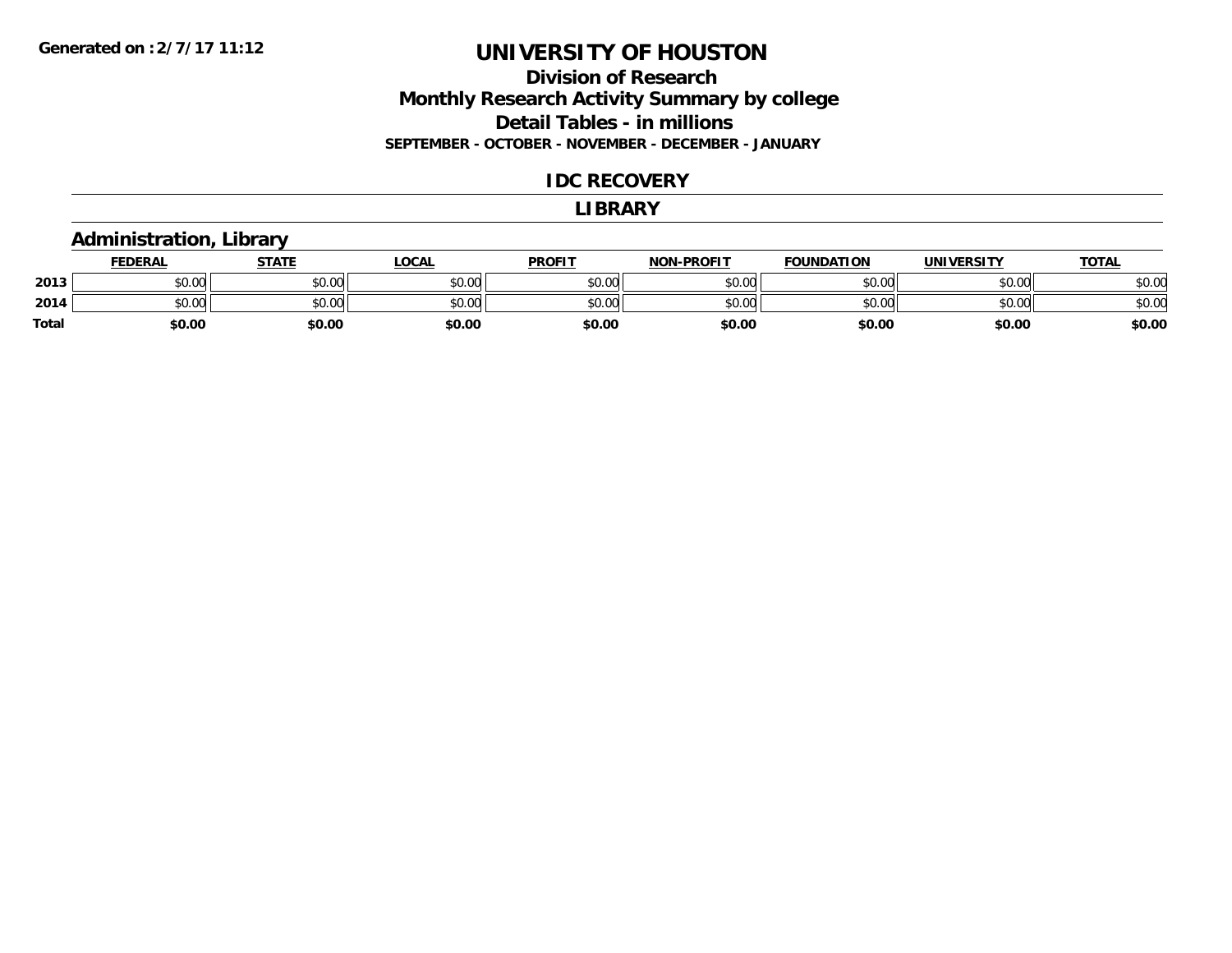### **Division of Research Monthly Research Activity Summary by college Detail Tables - in millions SEPTEMBER - OCTOBER - NOVEMBER - DECEMBER - JANUARY**

#### **IDC RECOVERY**

#### **PRESIDENT**

#### **Office of the President**

|       | <b>FEDERAL</b> | <u>STATE</u> | <b>LOCAL</b> | <b>PROFIT</b> | <b>NON-PROFIT</b> | <b>FOUNDATION</b> | <b>UNIVERSITY</b> | <b>TOTAL</b> |
|-------|----------------|--------------|--------------|---------------|-------------------|-------------------|-------------------|--------------|
| 2015  | \$0.00         | \$0.00       | \$0.00       | \$0.00        | \$0.00            | \$0.00            | \$0.00            | \$0.00       |
| 2016  | \$0.00         | \$0.00       | \$0.00       | \$0.00        | \$0.00            | \$0.00            | \$0.00            | \$0.00       |
| 2017  | \$0.00         | \$0.00       | \$0.00       | \$0.00        | \$0.00            | \$0.00            | \$0.00            | \$0.00       |
| Total | \$0.00         | \$0.00       | \$0.00       | \$0.00        | \$0.00            | \$0.00            | \$0.00            | \$0.00       |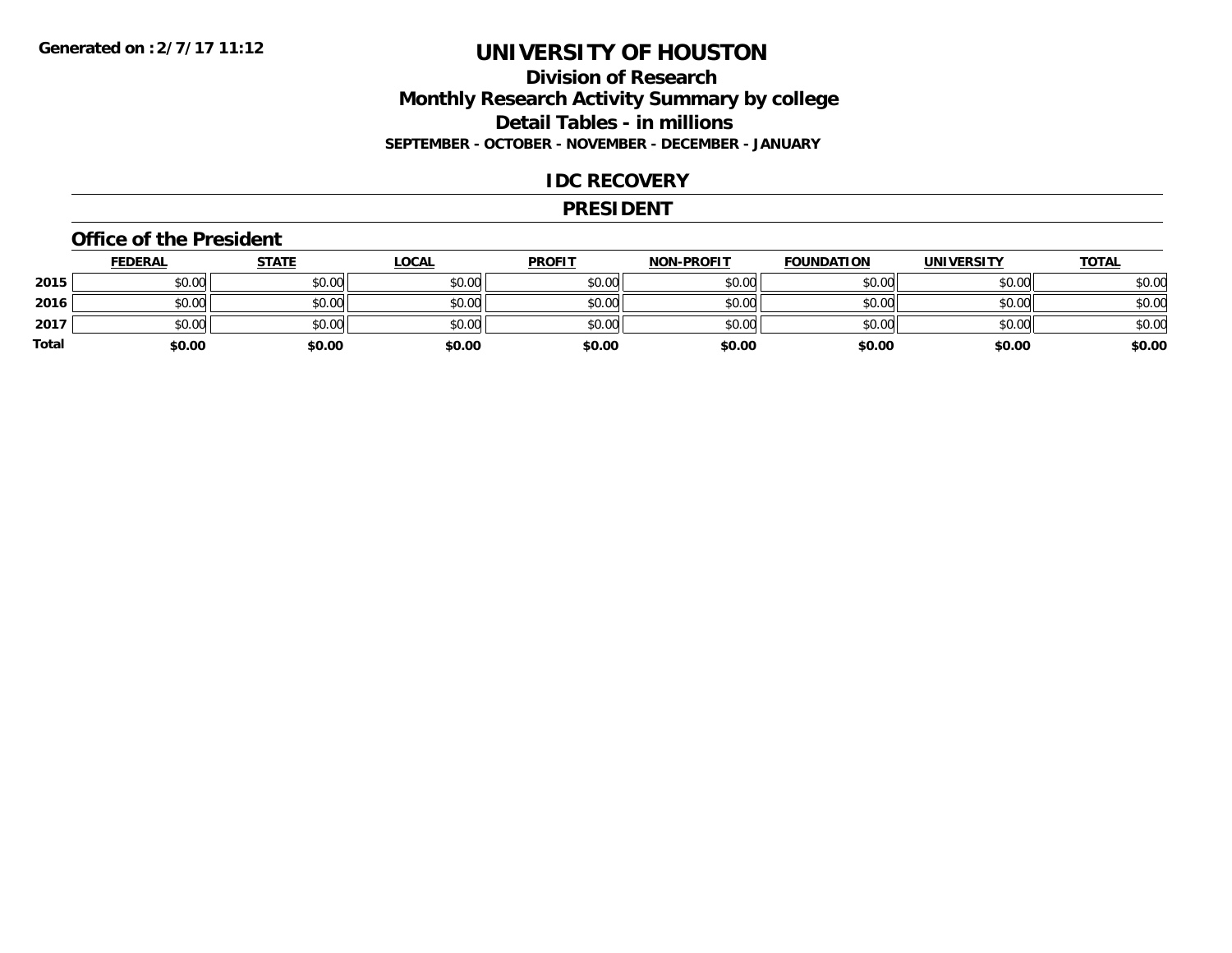### **Division of ResearchMonthly Research Activity Summary by college Detail Tables - in millions SEPTEMBER - OCTOBER - NOVEMBER - DECEMBER - JANUARY**

### **IDC RECOVERY**

#### **SENIOR V.P. FOR ACADEMIC AFFAIRS AND PROVOST**

|      | <b>Challenger Program</b>        |                                              |              |               |                   |                   |                   |              |
|------|----------------------------------|----------------------------------------------|--------------|---------------|-------------------|-------------------|-------------------|--------------|
|      | <b>FEDERAL</b>                   | <b>STATE</b>                                 | <b>LOCAL</b> | <b>PROFIT</b> | <b>NON-PROFIT</b> | <b>FOUNDATION</b> | <b>UNIVERSITY</b> | <b>TOTAL</b> |
| 2013 | \$0.00                           | \$0.00                                       | \$0.00       | \$0.00        | \$0.00            | \$0.00            | \$0.00            | \$0.00       |
| 2014 | \$0.00                           | \$0.00                                       | \$0.00       | \$0.00        | \$0.00            | \$0.00            | \$0.00            | \$0.00       |
| 2015 | \$0.00                           | \$0.00                                       | \$0.00       | \$0.00        | \$0.00            | \$0.00            | \$0.00            | \$0.00       |
| 2016 | \$0.00                           | \$0.00                                       | \$0.00       | \$0.00        | \$0.00            | \$0.00            | \$0.00            | \$0.00       |
|      | <b>Learning Support Services</b> |                                              |              |               |                   |                   |                   |              |
|      | <b>FEDERAL</b>                   | <b>STATE</b>                                 | <b>LOCAL</b> | <b>PROFIT</b> | <b>NON-PROFIT</b> | <b>FOUNDATION</b> | <b>UNIVERSITY</b> | <b>TOTAL</b> |
| 2013 | \$0.00                           | \$0.00                                       | \$0.00       | \$0.00        | \$0.00            | \$0.00            | \$0.00            | \$0.00       |
|      |                                  | Senior V.P. for Academic Affairs and Provost |              |               |                   |                   |                   |              |
|      | <b>FEDERAL</b>                   | <b>STATE</b>                                 | <b>LOCAL</b> | <b>PROFIT</b> | <b>NON-PROFIT</b> | <b>FOUNDATION</b> | <b>UNIVERSITY</b> | <b>TOTAL</b> |
| 2015 | \$0.00                           | \$0.00                                       | \$0.00       | \$0.00        | \$0.00            | \$0.00            | \$0.00            | \$0.00       |
| 2016 | \$0.00                           | \$0.00                                       | \$0.00       | \$0.00        | \$0.00            | \$0.00            | \$0.00            | \$0.00       |
| 2017 | \$0.00                           | \$0.00                                       | \$0.00       | \$0.00        | \$0.00            | \$0.00            | \$0.00            | \$0.00       |
|      | <b>Student Support Services</b>  |                                              |              |               |                   |                   |                   |              |
|      | <b>FEDERAL</b>                   | <b>STATE</b>                                 | <b>LOCAL</b> | <b>PROFIT</b> | <b>NON-PROFIT</b> | <b>FOUNDATION</b> | <b>UNIVERSITY</b> | <b>TOTAL</b> |
| 2014 | \$0.00                           | \$0.00                                       | \$0.00       | \$0.00        | \$0.00            | \$0.00            | \$0.00            | \$0.00       |
| 2015 | \$0.00                           | \$0.00                                       | \$0.00       | \$0.00        | \$0.00            | \$0.00            | \$0.00            | \$0.00       |
| 2016 | \$0.00                           | \$0.00                                       | \$0.00       | \$0.00        | \$0.00            | \$0.00            | \$0.00            | \$0.00       |
|      | <b>UH Energy</b>                 |                                              |              |               |                   |                   |                   |              |
|      | <b>FEDERAL</b>                   | <b>STATE</b>                                 | <b>LOCAL</b> | <b>PROFIT</b> | <b>NON-PROFIT</b> | <b>FOUNDATION</b> | <b>UNIVERSITY</b> | <b>TOTAL</b> |
| 2015 | \$0.00                           | \$0.00                                       | \$0.00       | \$0.00        | \$0.00            | \$0.00            | \$0.00            | \$0.00       |
| 2016 | \$0.00                           | \$0.00                                       | \$0.00       | \$0.00        | \$0.00            | \$0.00            | \$0.00            | \$0.00       |
| 2017 | \$0.00                           | \$0.00                                       | \$0.00       | \$0.00        | \$0.00            | \$0.00            | \$0.00            | \$0.00       |
|      |                                  | <b>Undergraduate Student Success</b>         |              |               |                   |                   |                   |              |
|      | <b>FEDERAL</b>                   | <b>STATE</b>                                 | <b>LOCAL</b> | <b>PROFIT</b> | <b>NON-PROFIT</b> | <b>FOUNDATION</b> | <b>UNIVERSITY</b> | <b>TOTAL</b> |
| 2014 | \$0.00                           | \$0.00                                       | \$0.00       | \$0.00        | \$0.00            | \$0.00            | \$0.00            | \$0.00       |
| 2015 | \$8,455.65                       | \$0.00                                       | \$0.00       | \$0.00        | \$0.00            | \$0.00            | \$0.00            | \$8,455.65   |
| 2016 | \$1,306.56                       | \$0.00                                       | \$0.00       | \$0.00        | \$0.00            | \$0.00            | \$0.00            | \$1,306.56   |
|      |                                  | <b>Undergraduate Student Success Center</b>  |              |               |                   |                   |                   |              |
|      | <b>FEDERAL</b>                   | <b>STATE</b>                                 | <b>LOCAL</b> | <b>PROFIT</b> | <b>NON-PROFIT</b> | <b>FOUNDATION</b> | <b>UNIVERSITY</b> | <b>TOTAL</b> |
| 2013 | \$9,659.86                       | \$0.00                                       | \$0.00       | \$0.00        | \$0.00            | \$0.00            | \$0.00            | \$9,659.86   |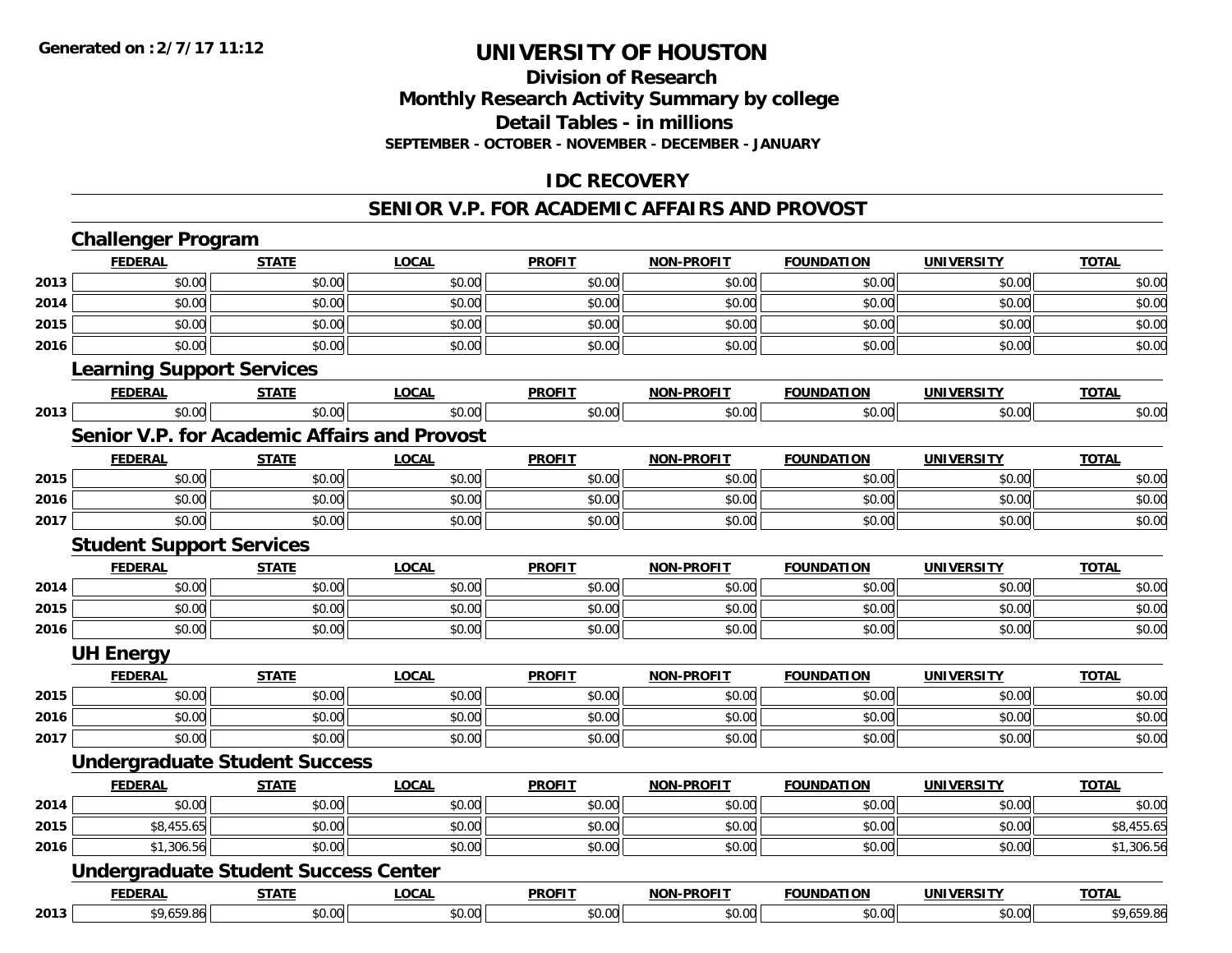**Division of ResearchMonthly Research Activity Summary by college Detail Tables - in millions**

**SEPTEMBER - OCTOBER - NOVEMBER - DECEMBER - JANUARY**

### **IDC RECOVERY**

#### **SENIOR V.P. FOR ACADEMIC AFFAIRS AND PROVOST**

#### **Undergraduate Student Success Center**

|              | <b>FEDERAL</b> | <b>STATE</b> | <b>LOCAL</b> | <b>PROFIT</b> | <b>NON-PROFIT</b> | <b>FOUNDATION</b> | <b>UNIVERSITY</b> | <b>TOTAL</b> |
|--------------|----------------|--------------|--------------|---------------|-------------------|-------------------|-------------------|--------------|
| 2014         | \$10,231.61    | \$0.00       | \$0.00       | \$0.00        | \$0.00            | \$0.00            | \$0.00            | \$10,231.61  |
| 2015         | \$0.00         | \$0.00       | \$0.00       | \$0.00        | \$0.00            | \$0.00            | \$0.00            | \$0.00       |
| 2016         | \$0.00         | \$0.00       | \$0.00       | \$0.00        | \$0.00            | \$0.00            | \$0.00            | \$0.00       |
| <b>Total</b> | \$29,653.68    | \$0.00       | \$0.00       | \$0.00        | \$0.00            | \$0.00            | \$0.00            | \$29,653.68  |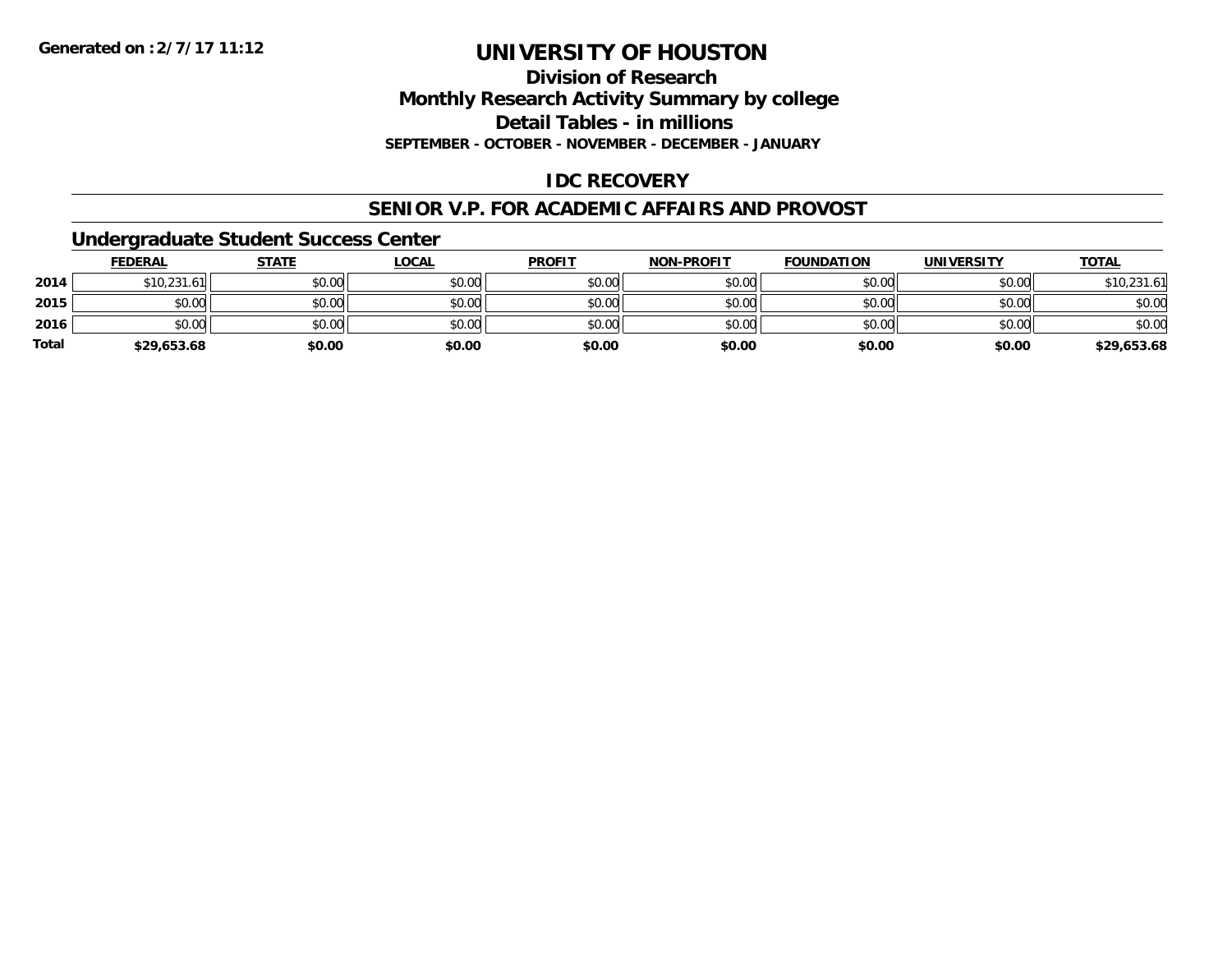### **Division of ResearchMonthly Research Activity Summary by college Detail Tables - in millions SEPTEMBER - OCTOBER - NOVEMBER - DECEMBER - JANUARY**

### **IDC RECOVERY**

#### **UH LAW CENTER**

|       | Dean, Law      |              |              |               |                   |                   |                   |              |
|-------|----------------|--------------|--------------|---------------|-------------------|-------------------|-------------------|--------------|
|       | <b>FEDERAL</b> | <b>STATE</b> | <b>LOCAL</b> | <b>PROFIT</b> | <b>NON-PROFIT</b> | <b>FOUNDATION</b> | <b>UNIVERSITY</b> | <b>TOTAL</b> |
| 2013  | \$0.00         | \$0.00       | \$0.00       | \$0.00        | \$0.00            | \$0.00            | \$0.00            | \$0.00       |
| 2016  | \$0.00         | \$7,844.81   | \$0.00       | \$0.00        | \$0.00            | \$0.00            | \$0.00            | \$7,844.81   |
| 2017  | \$0.00         | \$11,878.63  | \$0.00       | \$0.00        | \$0.00            | \$0.00            | \$0.00            | \$11,878.63  |
|       | Law-UH         |              |              |               |                   |                   |                   |              |
|       | <b>FEDERAL</b> | <b>STATE</b> | <b>LOCAL</b> | <b>PROFIT</b> | <b>NON-PROFIT</b> | <b>FOUNDATION</b> | <b>UNIVERSITY</b> | <b>TOTAL</b> |
| 2013  | \$38,623.38    | \$6,987.87   | \$0.00       | \$0.00        | \$0.00            | \$2,475.41        | \$0.00            | \$48,086.66  |
| 2014  | \$5,629.40     | \$9,471.64   | \$0.00       | \$0.00        | \$0.00            | \$0.00            | \$0.00            | \$15,101.04  |
| 2015  | \$10,711.54    | \$11,546.12  | \$0.00       | \$0.00        | \$0.00            | \$0.00            | \$0.00            | \$22,257.66  |
| 2016  | \$1,236.35     | \$3,030.00   | \$0.00       | \$0.00        | \$0.00            | \$88.43           | \$0.00            | \$4,354.78   |
| 2017  | \$1,271.37     | \$0.00       | \$0.00       | \$0.00        | \$0.00            | \$1,785.07        | \$0.00            | \$3,056.44   |
| Total | \$57,472.04    | \$50,759.07  | \$0.00       | \$0.00        | \$0.00            | \$4,348.91        | \$0.00            | \$112,580.02 |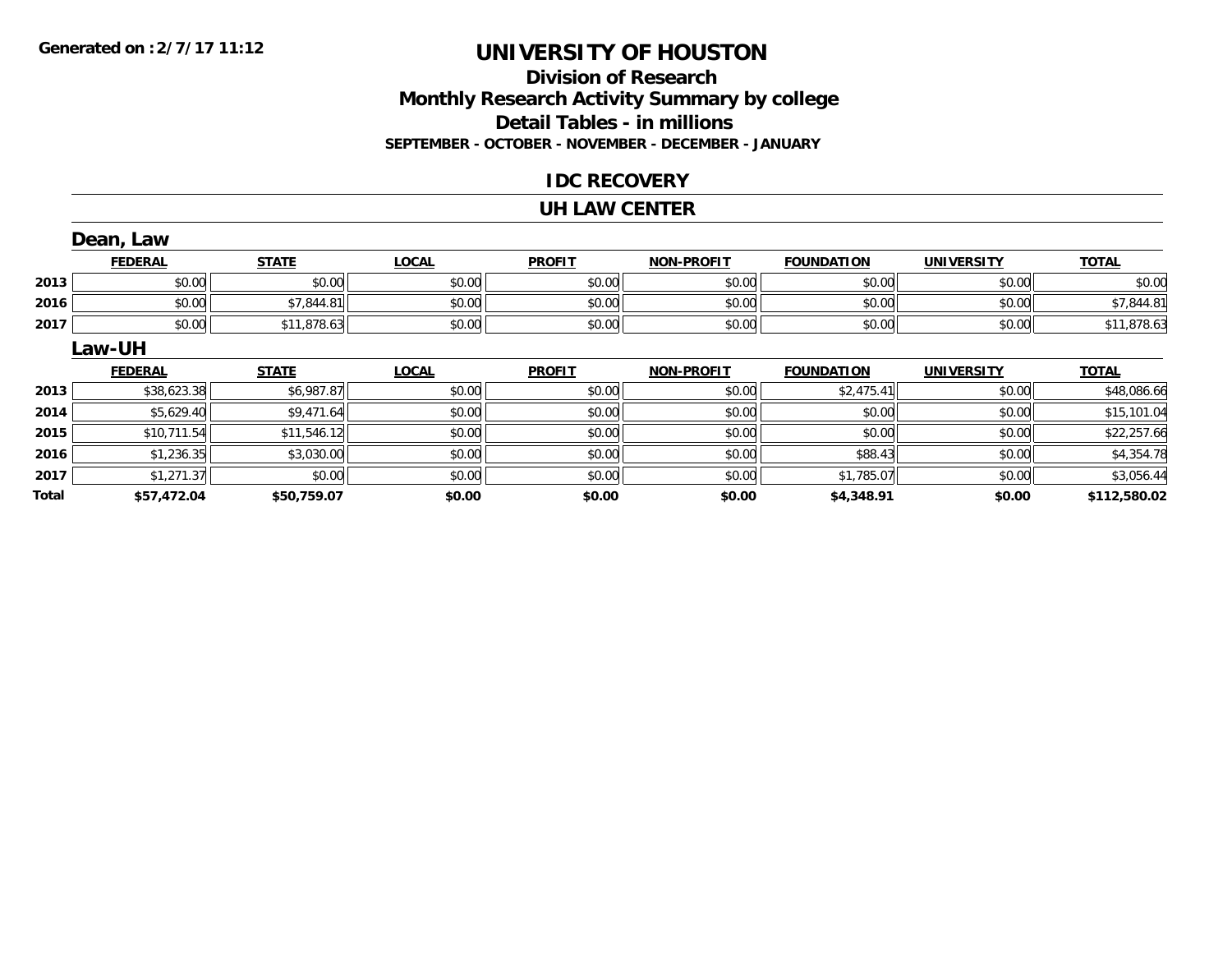### **Division of ResearchMonthly Research Activity Summary by college Detail Tables - in millions SEPTEMBER - OCTOBER - NOVEMBER - DECEMBER - JANUARY**

### **IDC RECOVERY**

#### **UKNOWN COLLEGE**

### **Unknown Department**

|      | FEDERAL | <b>STATE</b> | <u>LOCAI</u> | <b>PROFIT</b> | <b>NON-PROFIT</b> | <b>FOUNDATION</b> | <b>UNIVERSITY</b> | <b>TOTAL</b> |
|------|---------|--------------|--------------|---------------|-------------------|-------------------|-------------------|--------------|
| 2015 | \$0.00  | \$0.00       | \$0.00       | \$0.00        | ደሰ ሰሰ<br>JU.UU    | \$0.00            | \$0.00            | \$0.00       |
| 2016 | \$0.00  | \$0.00       | \$0.00       | \$0.00        | ku uy<br>ง∪.∪บ    | \$0.00            | \$0.00            | \$0.00       |
| 2017 | \$0.00  | \$0.00       | \$0.00       | \$0.00        | \$0.00            | \$0.00            | \$0.00            | \$0.00       |

### **Wrong Department - Please Dont Select It**

|              | <b>FEDERAL</b> | <b>STATE</b> | <u>LOCAL</u> | <b>PROFIT</b> | <b>NON-PROFIT</b> | <b>FOUNDATION</b> | <b>UNIVERSITY</b> | <u>TOTAL</u> |
|--------------|----------------|--------------|--------------|---------------|-------------------|-------------------|-------------------|--------------|
| 2014         | \$0.00         | \$0.00       | \$0.00       | \$0.00        | \$0.00            | \$0.00            | \$0.00            | \$0.00       |
| 2016         | \$0.00         | \$0.00       | \$0.00       | \$0.00        | \$0.00            | \$0.00            | \$0.00            | \$0.00       |
| <b>Total</b> | \$0.00         | \$0.00       | \$0.00       | \$0.00        | \$0.00            | \$0.00            | \$0.00            | \$0.00       |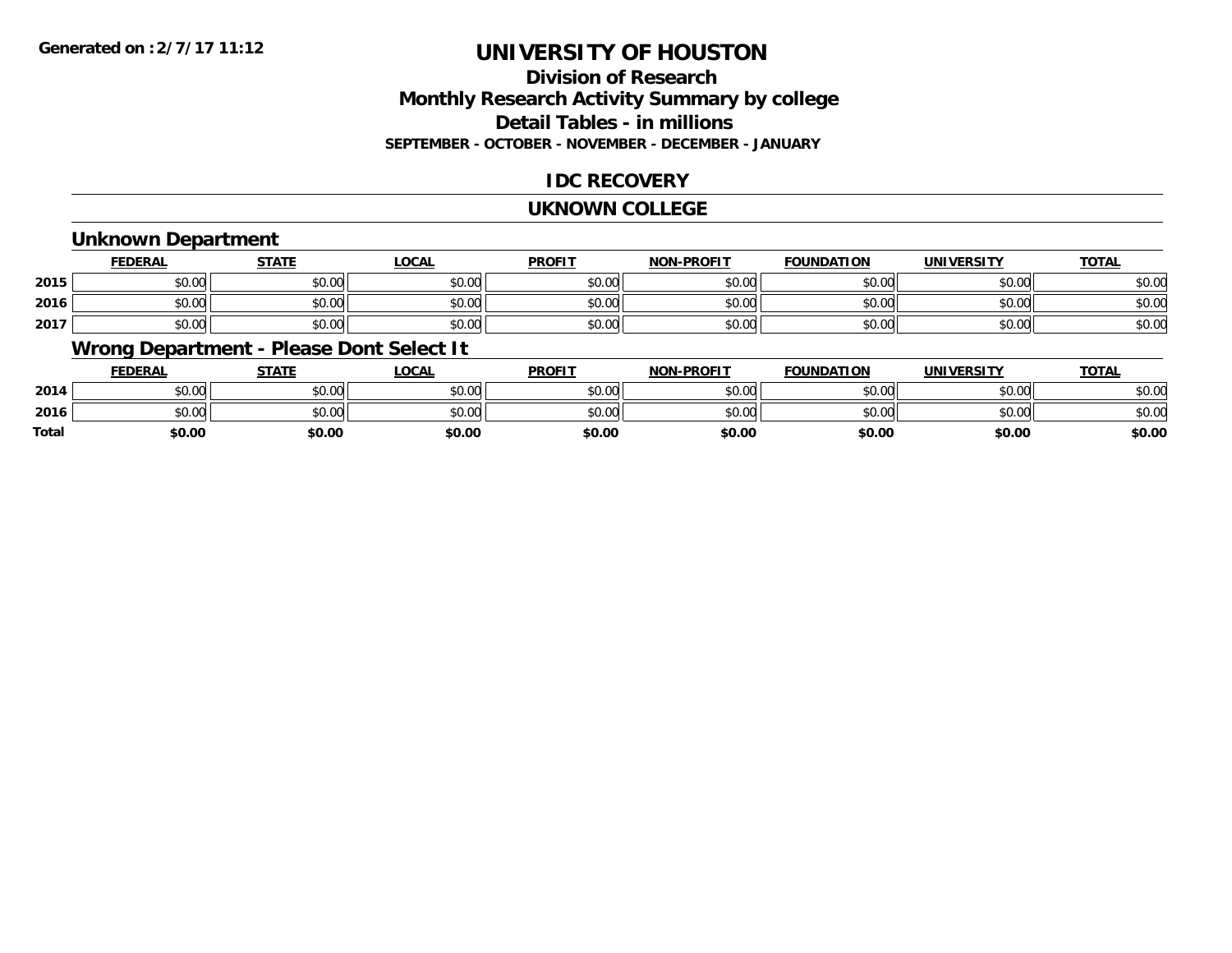### **Division of Research Monthly Research Activity Summary by college Detail Tables - in millions SEPTEMBER - OCTOBER - NOVEMBER - DECEMBER - JANUARY**

### **IDC RECOVERY**

## **VICE PRESIDENT FOR ADMINISTRATION**

|       | <b>Physical Plant</b> |              |              |               |                   |                   |                   |              |
|-------|-----------------------|--------------|--------------|---------------|-------------------|-------------------|-------------------|--------------|
|       | <b>FEDERAL</b>        | <b>STATE</b> | <b>LOCAL</b> | <b>PROFIT</b> | <b>NON-PROFIT</b> | <b>FOUNDATION</b> | <b>UNIVERSITY</b> | <b>TOTAL</b> |
| 2013  | \$0.00                | \$0.00       | \$0.00       | \$0.00        | \$0.00            | \$0.00            | \$0.00            | \$0.00       |
| 2014  | \$0.00                | \$0.00       | \$0.00       | \$0.00        | \$0.00            | \$0.00            | \$0.00            | \$0.00       |
| 2015  | \$0.00                | \$0.00       | \$0.00       | \$0.00        | \$0.00            | \$0.00            | \$0.00            | \$0.00       |
| 2016  | \$0.00                | \$0.00       | \$0.00       | \$0.00        | \$0.00            | \$0.00            | \$0.00            | \$0.00       |
| Total | \$0.00                | \$0.00       | \$0.00       | \$0.00        | \$0.00            | \$0.00            | \$0.00            | \$0.00       |